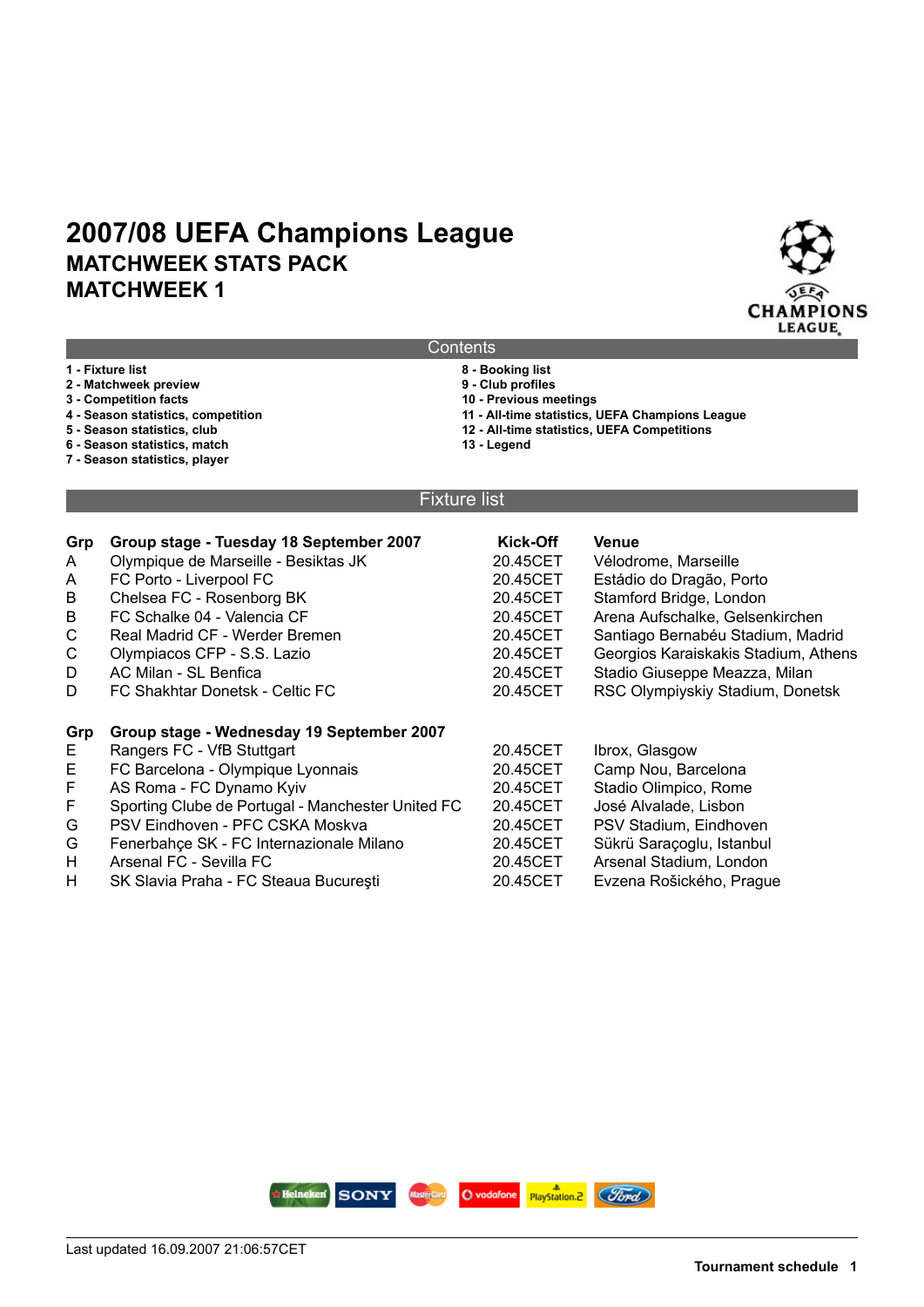#### Matchweek preview

#### **Curtain to rise on group stage**

Holders AC Milan return to the UEFA Champions League when they entertain SL Benfica on Tuesday, on an opening night of group stage action which also sees last season's runners-up Liverpool FC travel to FC Porto.

#### **Marseille return**

The Rossoneri overcame the Reds 2-1 in Athens in May to claim a seventh European Champion Clubs' Cup – their bid to add to that tally, in Moscow next May, begins with the visit of Benfica on 18 September. FC Shakhtar Donetsk face Celtic FC in the other Group D tie. Liverpool also tackle Liga opposition in Porto, the 2004 winners, while fellow Group A rivals Olympique de Marseille and Beşiktaş JK meet in France.

#### **Madrid-Bremen**

The man who oversaw that Porto success, José Mourinho, is now at the helm of Chelsea FC and the Londoners start their quest to break their European Champion Clubs' Cup duck with a home game against Rosenborg BK. Also in Group B, FC Schalke 04 encounter Valencia CF. The Spanish champions, Real Madrid CF, in what will be their 300th match in the European Cup, entertain Werder Bremen – giving new German coach Bernd Schuster another taste of Bundesliga opposition - as Olympiacos CFP host S.S. Lazio elsewhere in Group C.

#### **Attractive match**

Wednesday's programme sees SK Slavia Praha play their inaugural fixture at this level at home to FC Steaua Bucureşti, with Arsenal FC engaging Sevilla FC in the other Group H tie. The most attractive fixture arguably pits FC Barcelona against French champions Olympique Lyonnais in a tough-looking Group E, which also features German title-holders VfB Stuttgart in action at Rangers FC.

#### **Roma relief**

Meanwhile, AS Roma – who welcome FC Dynamo Kyiv – will have been relieved to avoid Manchester United FC in their opening Group F game having lost 7-1 at Old Trafford last season. England's finest go to Sporting Clube de Portugal. In Group G, Serie A winners FC Internazionale Milano make the journey to Fenerbahçe SK; PSV Eindhoven versus PFC CSKA Moskva completes the Matchday 1 schedule.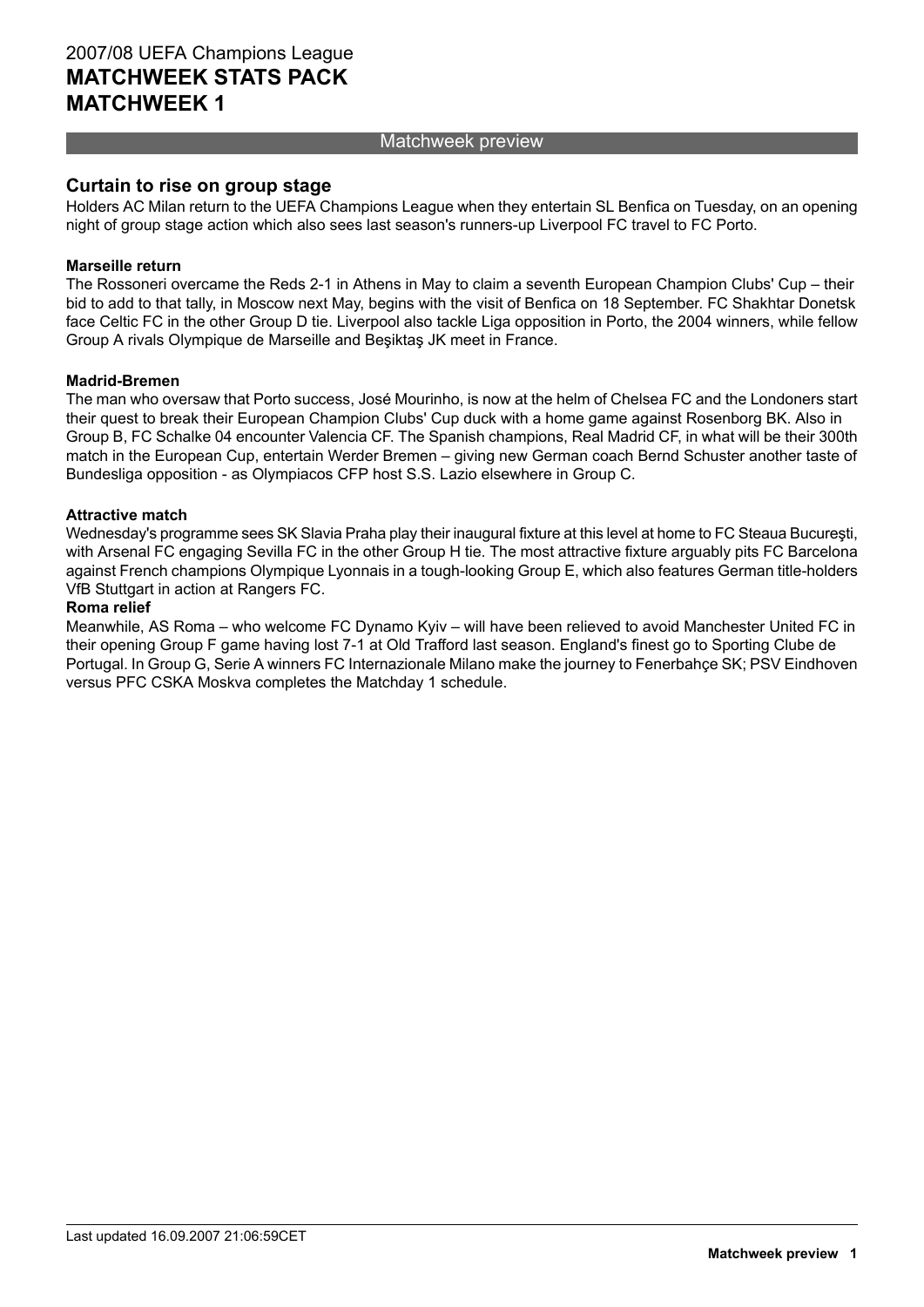#### Competition facts

#### **Competition facts**

#### • **UEFA Champions League:** Group stage milestones

Holders AC Milan will be keen to avoid becoming the first defending champions to fail to get through a group stage since the UEFA Champions League began. (This record, like the others, includes the seasons between 1999/00 and 2002/03 that featured a second group stage)

In 1992/93, FC Barcelona were the reigning European Champion Clubs' Cup holders and were beaten 4-3 on aggregate in the second round by PFC CSKA Moskva.

Alessandro Costacurta set the UEFA Champions League oldest player record against AEK Athens FC on Matchday 5 of the 2006/07 season at 40 years and 211 days, 94 days older than previous record holder, Club Brugge KV goalkeeper Dany Verlinden when he played the full 90 minutes against AFC Ajax on 9 December 2003. Laurent Blanc is the oldest player to score in the competition, aged 36 years and 339 days having found the net for Manchester United FC in their 3-2 defeat of Olympiacos CFP on 23 October 2002.

Celestine Babayaro is the youngest player to have appeared in the UEFA Champions League. He was 16 years and 87 days when he started for RSC Anderlecht against FC Steaua Bucuresti on 23 November 1994. He was then sent off in the 37th minute.

In 2006/07, PFC Levski Sofia joined 1. FC Košice in being the only team to have played in the UEFA Champions League and never picked up a point. The Slovakian side have not returned to the competition since losing all six games in their only campaign to date in 1997/98. Only five other teams have ever gone through a single group stage campaign without picking up a point namely SK Rapid Wien (05/06), RSC Anderlecht (04/05), FC Spartak Moskva and Bayer 04 Leverkusen (02/03, first and second group stage respectively) and Fenerbahçe SK (01/02, first group stage).

Levski also conceded 17 goals in their six outings last term, just two short of the record number let in during a group stage set by Ferencvárosi TC (19) in the 1995/96 campaign.

Before their 3-1 win against Sporting Clube de Portugal on Matchday 6 of the 2006/07 campaign, FC Spartak Moskva went 22 games without a win in the competition, surpassing the unwanted record set by AEK Athens FC on Matchday 3 of the same campaign.

The lowest total for a team qualifying from the group stage is seven points. The first to do it, since three points for a win was introduced in 1995/96, were Legia Warszawa that same season before Bayer 04 Leverkusen managed it in 1999/00 and Liverpool FC in 2001/02. FC Lokomotiv Moskva and eventual finalists Juventus both progressed with seven points in 2002/03, a feat achieved by Rangers FC and Werder Bremen in 2005/06.

#### • **UEFA Champions League:** Did you know?

**Domestic champions:** This season's competition features 13 domestic league winners from last season, but only Group G of the eight groups features four domestic title-holders - namely PSV Eindhoven, FC Internazionale Milano, Fenerbahçe SK and PFC CSKA Moskva. Alongside the 13 champions, there are ten runners-up and six third-placed finishers. The holders AC Milan, Arsenal FC, Valencia CF are the only clubs in the group stage to have finished in fourth place in their domestic league championship.

**Consecutive participations:** This season, Manchester United FC have extended their consecutive participation in the UEFA Champions League to 12, a record in the competition. PSV Eindhoven, Olympiacos CFP and Real Madrid CF are making their eleventh consecutive appearances, one ahead of Arsenal FC.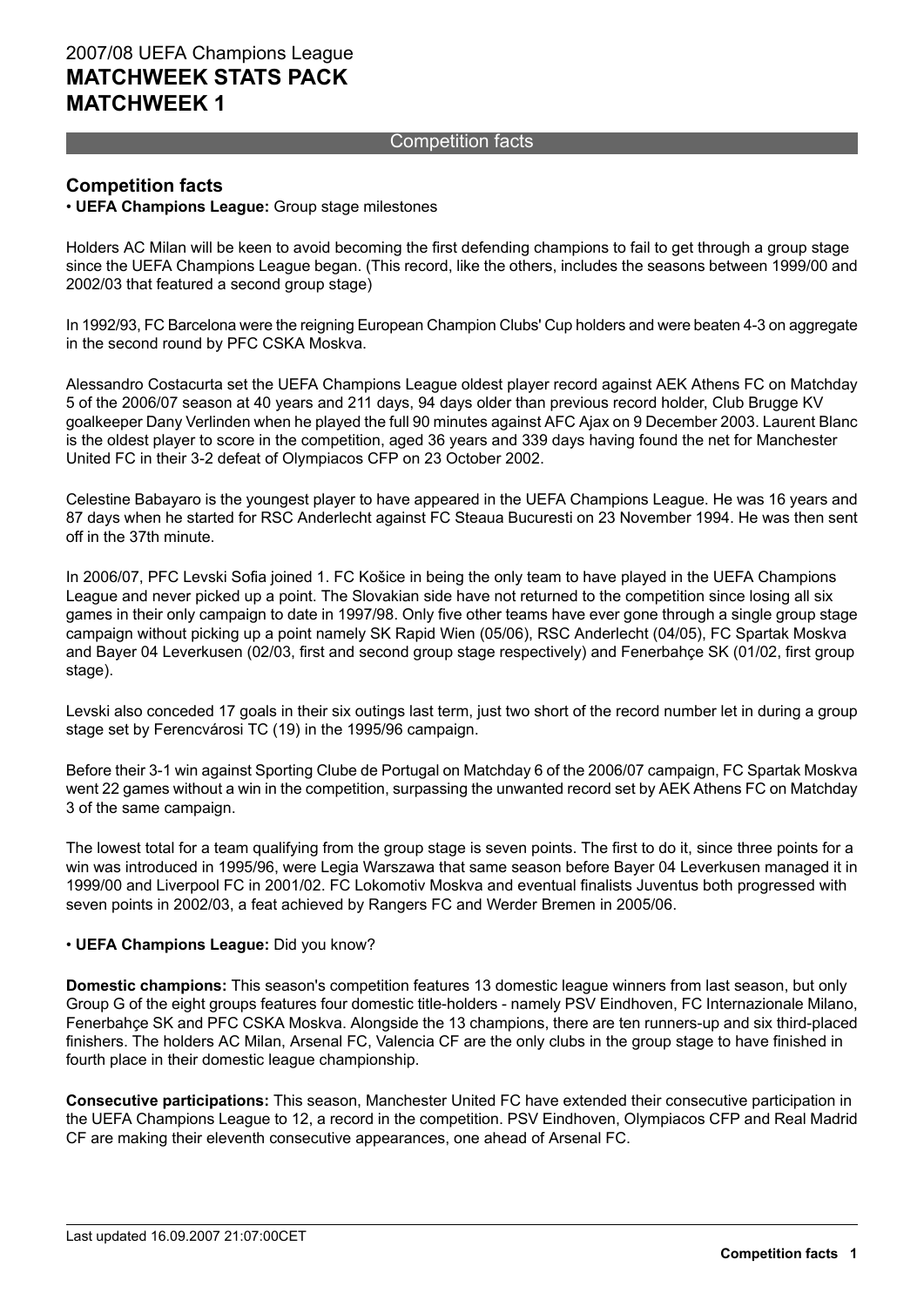**Knockout streak:** In qualifying for the 2006/07 knockout stage, Real Madrid CF surpassed Manchester United FC's record of nine consecutive seasons (which ended in 2005/06) in advancing past the group stage. Madrid have featured in the knockout phase every time since the 1996/97 campaign. Madrid, have won the competition three times in the last ten years while they advanced as far as the semi-finals twice and the quarter-finals twice. However, in the last three seasons their interest in the competition has ended at the first knockout round.

**European return:** Of all 32 clubs, S.S. Lazio, Rosenborg BK and VfB Stuttgart did not participate in a UEFA club competition during the 2006/07 season.

**Past masters:** Six clubs competing in the 2007/08 UEFA Champions League were involved in the competition when it started during the 1992/93 season. Olympique de Marseille were champions, beating AC Milan in the final, while PSV Eindhoven, PFC CSKA Moskva, FC Porto and Rangers FC all participated in the group stage. In addition, VfB Stuttgart, AEK Athens FC and FC Barcelona were knocked out in the two rounds preceding the group stage that marked the competition proper.

**Long road for debutants:** Six clubs have advanced to the group stage from the European Champion Clubs' Cup second qualifying round including one of this season's two debutants, SK Slavia Praha. They are joined by Rangers, FC Shakhtar Donetsk, FC Steaua Bucuresti, Beşiktaş JK and Rosenborg as clubs who had to play four matches to claim their place in the group stage of the competition. A debutant has not won the competition since Juventus in 1995/96, the Italian side becoming the third club to achieve this following Olympique de Marseille (1992/93, first UEFA Champions League final) and AFC Ajax (1994/95).

Sevilla FC join Slavia in competing in the UEFA Champions League for the first time, although both clubs have previous experience of the European Champion Clubs' Cup.

**No qualifiers:** Of the 32 clubs involved in the group stage, only AS Roma and FC Schalke 04 have yet to play a qualifying round match in order to reach the UEFA Champions League. Roma are making their fifth appearance in the competition, Schalke their third.

**Pedigree:** Four of the former winners of the competition since it included a group stage element from the 1992/93 season are not participating in this season's UEFA Champions League, namely AFC Ajax (1994/95), Juventus (1995/96), BV Borussia Dortmund (1996/97) and FC Bayern München (2000/01). Of the last ten winners of the competition, Real Madrid CF (three), Manchester United FC, AC Milan (two), FC Porto, Liverpool FC and FC Barcelona, only FC Bayern München are not involved. Only two winners from the last ten UEFA Cup finals are not involved in this season's UEFA Champions League group stage, namely Parma FC (1998/99) and Feyenoord (2001/02). Liverpool and Porto have won both competitions in the past decade, while the remaining UEFA Cup winners in that time are FC Internazionale Milano, Galatasaray SK, Valencia CF, PFC CSKA Moskva and Sevilla FC (two).

#### • **UEFA Champions League:** All-time records **Biggest wins**

**7-0:** Juventus v Olympiacos CFP (10.12.2003) **7-1:** Manchester United FC v AS Roma (10.04.2007) **6-0:** Olympique de Marseille v PFC CSKA Moskva (17.03.1993) **6-0:** Leeds United AFC v Beşiktaş JK (26.09.2000) **6-0:** Real Madrid CF v KRC Genk (25.09.2002)

#### **Most goals in a game**

**8-3:** AS Monaco FC v RC Deportivo La Coruña (05.11.2003)

**7-2:** Paris Saint-Germain FC v Rosenborg BK (24.10.2000)

**7-2:** Olympique Lyonnais v Werder Bremen (08.03.2005)

Only one team has scored more than five goals in an away game, Manchester United FC, winning 6-2 at Brøndby IF in 1998/99.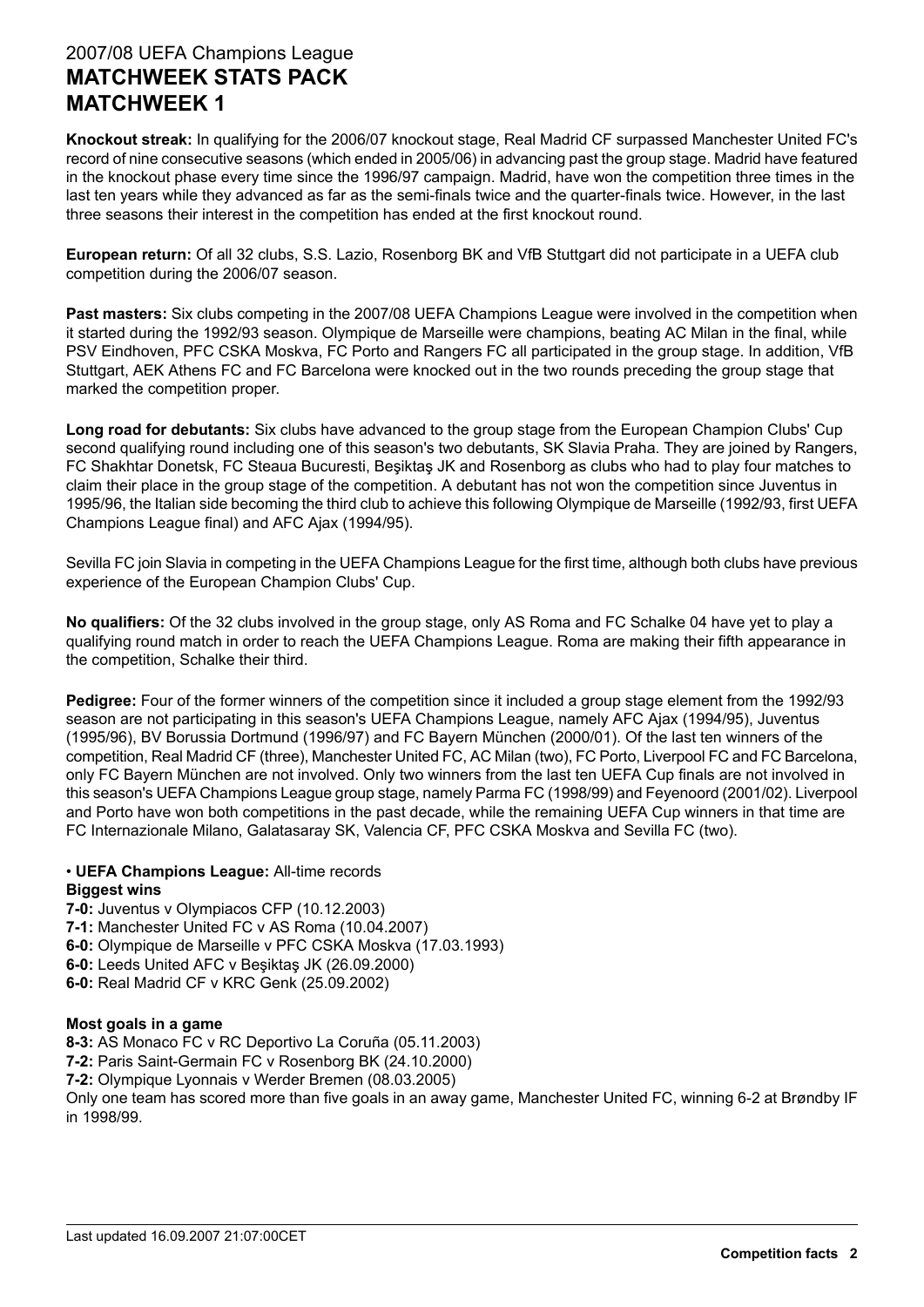#### **Leading scorer in a season**

**12:** Ruud van Nistelrooy (Manchester United FC, 2002/03) Kaká finished as top scorer in 2006/07 with ten goals for AC Milan.

#### **Four goals in a match**

Marco van Basten (**AC Milan** 4-0 IFK Göteborg, 25.11.1992) Simone Inzaghi (**S.S. Lazio** 5-1 Olympique de Marseille, 14.03.2000) Dado Pršo (**AS Monaco FC** 8-3 RC Deportivo La Coruña, 05.11.2003) Ruud van Nistelrooy (**Manchester United FC** 4-1 AC Sparta Praha, 03.11.2004) Andriy Shevchenko (Fenerbahçe SK 0-4 **AC Milan**, 23.11.2005) Of these four-goal hauls, Dado Pršo's against Deportivo was the quickest. He scored his first goal 26 minutes into the game and his fourth just 23 minutes later.

#### **Fastest goal in a match**

**10.03 secs:** Roy Makaay (**FC Bayern München** 2-1 Real Madrid CF, 07.03.2006) **20.07 secs:** Gilberto (PSV Eindoven 0-4 **Arsenal FC**, 25.09.2002) **20.12 secs:** Alessandro Del Piero (Manchester United FC 3-2 **Juventus**, 01.10.1997) **21.20 secs:** Clarence Seedorf (FC Schalke 04 2-2 **AC Milan**, 28.09.2005) **25.40 secs:** Marek Kincl (Club Brugge KV 3-2 **SK Rapid Wien**, 02.11.2005)

#### **Fastest hat-tricks**

**9 mins:** Mike Newell (**Blackburn Rovers FC** 4-1 Rosenborg BK, 06.12.1995)

**19 mins:** Marco Simone (Rosenborg BK 1-4 **AC Milan**, 25.09.1996)

**19 mins:** Dado Pršo (**AS Monaco F**C 8-3 RC Deportivo La Coruña, 05.11.2003)

**21 mins:** Sigurd Rushfeldt (**Rosenborg BK** 3-0 Galatasaray SK, 21.10.1998)

**21 mins:** Simone Inzaghi (**S.S. Lazio** 5-1 Olympique de Marseille, 14.03.2000)

#### **Youngest players to score**

**17 years, 195 days:** Peter Oforiquaye (Rosenborg BK 5-1 **Olympiacos CFP**, 01.10.1997)

**17 years, 218 days:** Cesc Fabregas (**Arsenal FC** 5-1 Rosenborg BK, 07.12.2004)

**17 years, 241 days:** Martin Klein (Panathinaikos FC 2-1 **AC Sparta Praha**, 27.02.2002)

**17 years, 353 days:** Karim Benzema (**Olympique Lyonnais** 2-1 Rosenborg BK, 06.12.2005)

**18 years, 61 days:** Sammy Kuffour (**FC Bayern München** 2-2 FC Spartak Moskva, 02.11.1994)

**18 years, 70 days:** Andriy Shevchenko (**FC Dynamo Kyiv** 1-4 FC Bayern München, 07.12.1994)

Peter Oforiquaye became the youngest player to score, but Celestine Babayaro is still the youngest to appear, having begun RSC Anderlecht's game against FC Steaua Bucuresti on 23 November 1994, aged 16 years and 87 days.

#### **Appearances: UEFA Champions League**

**Note:** This list considers group stage to final only; 108 Raúl González (Real Madrid CF) 107 Roberto Carlos (Real Madrid CF) 105 Paolo Maldini (AC Milan) 103 David Beckham (Manchester United FC, Real Madrid CF) 103 Oliver Kahn (FC Bayern München) 98 Gary Neville (Manchester United FC) 97 Luís Figo (FC Barcelona, Real Madrid CF, FC Internazionale Milano) 95 Ryan Giggs (Manchester United FC) 95 Paul Scholes (Manchester United FC) 94 Clarence Seedorf (AFC Ajax, Real Madrid CF, AC Milan) 89 Andriy Shevchenko (FC Dynamo Kyiv, AC Milan, Chelsea FC)

85 Thierry Henry (AS Monaco FC, Arsenal FC)

#### **Goals: UEFA Champions League**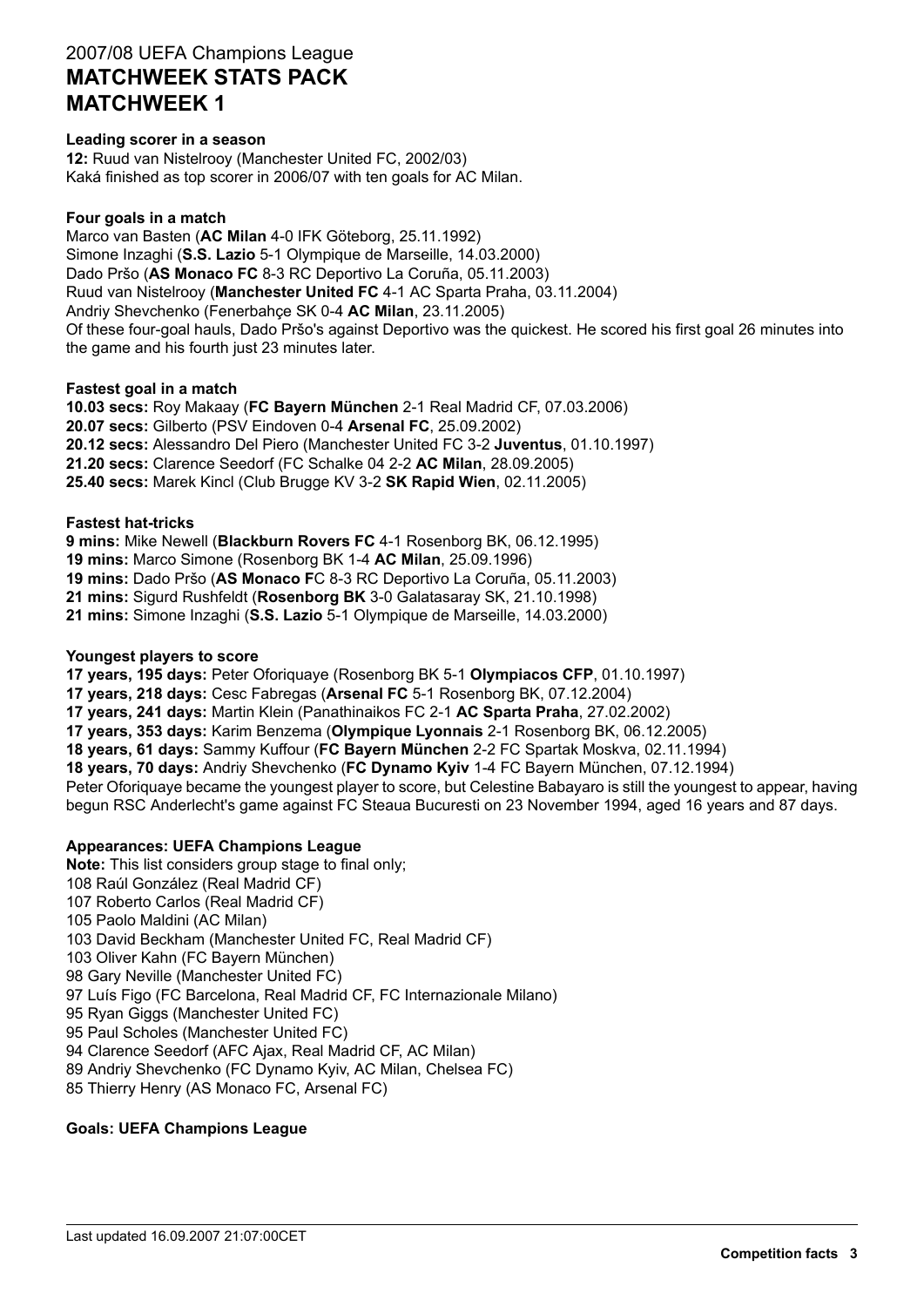56 Raúl González (Real Madrid CF) 49 Ruud van Nistelrooy (PSV Eindhoven, Manchester United FC, Real Madrid CF) 46 Andriy Shevchenko (FC Dynamo Kyiv, AC Milan, Chelsea FC) 42 Thierry Henry (AS Monaco FC, Arsenal FC) 38 Filippo Inzaghi (Juventus, AC Milan) 37 Alessandro Del Piero (Juventus)

#### **Appearances: UEFA club competition**

168 Paolo Maldini (AC Milan)

136 Luís Figo (Sporting, FC Barcelona, Real Madrid CF, FC Internazionale Milano)

133 Oliver Kahn (Karslruher SC, FC Bayern München)

130 Frank de Boer (AFC Ajax, FC Barcelona, Galatasaray SK)

127 Karl-Heinz Rummenigge (FC Bayern München, FC Internazionale Milano, Servette FC)

125 Clarence Seedorf (AFC Ajax, UC Sampdoria, Real Madrid CF, FC Internazionale Milano, AC Milan)

122 Zinédine Zidane (AS Cannes, FC Girondins de Bordeaux, Juventus, Real Madrid CF)

121 Alessandro Costacurta (AC Milan)

121 Phillip Cocu (SBV Vitesse, PSV Eindhoven, FC Barcelona)

119 Roberto Carlos (FC Internazionale Milano, Real Madrid CF, Fenerbahçe SK)

#### **Goals: UEFA club competition**

62 Gerd Müller (FC Bayern München)

59 Filippo Inzaghi (Parma FC, Juventus, AC Milan)

59 Andriy Shevchenko (FC Dynamo Kyiv, AC Milan, Chelsea FC)

58 Raúl González (Real Madrid CF)

56 Eusébio (SL Benfica)

53 Ruud van Nistelrooy (PSV Eindhoven, Manchester United FC, Real Madrid CF)

50 Alfredo Di Stéfano (Real Madrid CF)

50 Thierry Henry (AS Monaco FC, Juventus, Arsenal FC)

50 Henrik Larsson (Feyenoord, Celtic FC, FC Barcelona, Manchester United FC, Helsingborgs IF)

47 Carlos Santillana (Real Madrid CF)

#### **Goals: UEFA Champions League/European Champion Clubs' Cup**

**Note:** This list considers the all-time goalscorers list in both competitions including all qualifying round matches.

56 Raúl González (Real Madrid CF) 55 Andriy Shevchenko (FC Dynamo Kyiv, AC Milan, Chelsea FC) 53 Ruud van Nistelrooy (PSV Eindhoven, Manchester United FC, Real Madrid CF) 49 Alfredo Di Stéfano (Real Madrid CF) 47 Eusébio (SL Benfica) 42 Thierry Henry (AS Monaco FC, Arsenal FC) 42 Filippo Inzaghi (Juventus, AC Milan)

**Last updated:** 13.09.2007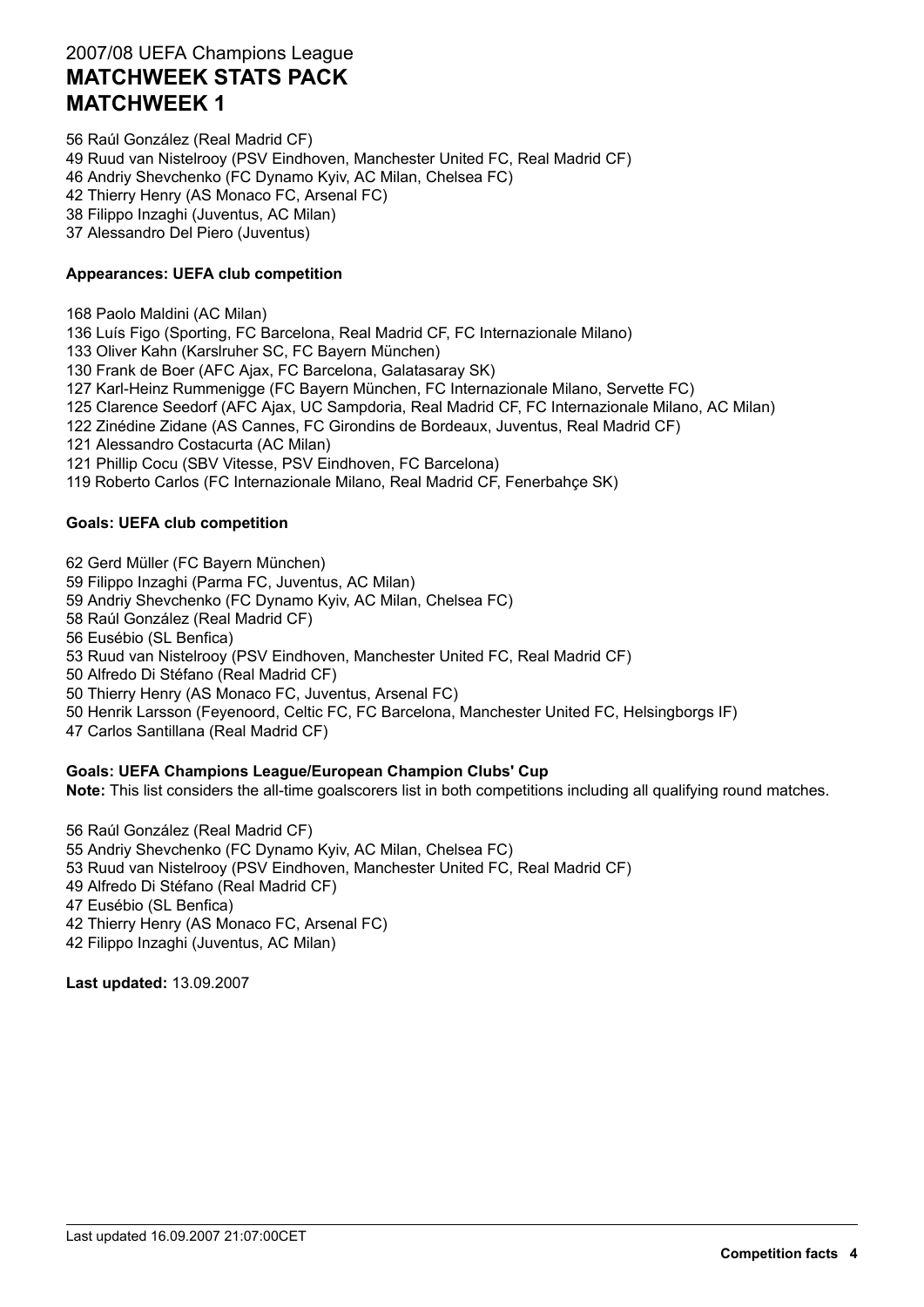#### Season statistics, qualifying

# **First qualifying round**

| <b>Date</b> | Home             | Res.        | Away           | <b>Venue</b>     |
|-------------|------------------|-------------|----------------|------------------|
| 17.07.2007  | Lenkoran         | $1 - 1$     | Dinamo Zagreb  | <b>Baku</b>      |
| 17.07.2007  | <b>APOEL</b>     | $2 - 0$     | <b>BATE</b>    | Nicosia          |
| 17.07.2007  | Olimpi           | $0-0$       | Astana         | Rustavi          |
| 17.07.2007  | Zeta             | $3 - 1$     | Kaunas         | Podgorica        |
| 17.07.2007  | Murata           | $1 - 2$     | <b>Tampere</b> | Serravalle       |
| 17.07.2007  | Linfield         | $0-0$       | Elfsborg       | <b>Belfast</b>   |
| 17.07.2007  | <b>TNS</b>       | $3 - 2$     | Ventspils      | Newtown          |
| 18.07.2007  | Marsaxlokk       | $0-6$       | Sarajevo       | Ta' Qali         |
| 18.07.2007  | Sheriff          | $2 - 0$     | Rànger's       | Tiraspol         |
| 18.07.2007  | Hafnarfjördur    | $4 - 1$     | <b>HB</b>      | Hafnarfjordur    |
| 18.07.2007  | Domžale          | $1 - 0$     | Tirana         | Domzale          |
| 18.07.2007  | Pobeda           | $0 - 1$     | Levadia        | Prilep           |
| 18.07.2007  | Derry            | $0-0$       | Pyunik         | Derry            |
| 18.07.2007  | Dudelange        | $1 - 2$     | Žilina         | Dudelange        |
| 24.07.2007  | Dinamo Zagreb    | $3-1$ (aet) | Lenkoran       | Zagreb           |
| 24.07.2007  | <b>BATE</b>      | $3-0$ (aet) | <b>APOEL</b>   | <b>Borisov</b>   |
| 24.07.2007  | <b>Astana</b>    | $3-0$       | Olimpi         | Kostanay         |
| 24.07.2007  | Kaunas           | $3 - 2$     | Zeta           | Kaunas           |
| 24.07.2007  | Sarajevo         | $3 - 1$     | Marsaxlokk     | Sarajevo         |
| 24.07.2007  | Rànger's         | $0 - 3$     | <b>Sheriff</b> | Andorra La Vella |
| 25.07.2007  | <b>Tampere</b>   | $2 - 0$     | Murata         | Tampere          |
| 25.07.2007  | <b>Elfsborg</b>  | $1 - 0$     | Linfield       | <b>Boras</b>     |
| 25.07.2007  | <b>Ventspils</b> | $2-1$ (ag)  | <b>TNS</b>     | Ventspils        |
| 25.07.2007  | <b>HB</b>        | $0-0$       | Hafnarfjördur  | Torshavn         |
| 25.07.2007  | Tirana           | $1 - 2$     | <b>Domžale</b> | Tirana           |
| 25.07.2007  | Levadia          | $0-0$       | Pobeda         | Tallinn          |
| 25.07.2007  | <b>Pyunik</b>    | $2 - 0$     | Derry          | Yerevan          |
| 25.07.2007  | <b>Žilina</b>    | $5 - 4$     | Dudelange      | Zilina           |

# **Second qualifying round**

| <b>Date</b> | Home             | Res.      | Away             | <b>Venue</b>   |
|-------------|------------------|-----------|------------------|----------------|
| 31.07.2007  | Rangers          | $2 - 0$   | Zeta             | Glasgow        |
| 31.07.2007  | København        | 1-0       | Beitar Jerusalem | Copenhagen     |
| 31.07.2007  | Tampere          | $1 - 0$   | Levski           | Tampere        |
| 31.07.2007  | Pyunik           | $0 - 2$   | Shakhtar         | Yerevan        |
| 31.07.2007  | Debrecen         | $0 - 1$   | Elfsborg         | Debrecen       |
| 31.07.2007  | Zagłębie         | $0 - 1$   | Steaua           | Lubin          |
| 31.07.2007  | Genk             | $1 - 2$   | Sarajevo         | Genk           |
| 01.08.2007  | Domžale          | $1 - 2$   | Dinamo Zagreb    | Domzale        |
| 01.08.2007  | <b>Beşiktaş</b>  | $1 - 0$   | Sheriff          | Istanbul       |
| 01.08.2007  | Ventspils        | $0 - 3$   | Salzburg         | Riga           |
| 01.08.2007  | Astana           | $1 - 3$   | Rosenborg        | Kostanay       |
| 01.08.2007  | Hafnarfjördur    | $1 - 3$   | <b>BATE</b>      | Hafnarfjordur  |
| 01.08.2007  | Crvena Zvezda    | $1 - 0$   | Levadia          | Belgrade       |
| 01.08.2007  | Žilina           | $0-0$     | Slavia           | Zilina         |
| 07.08.2007  | Zeta             | $0 - 1$   | <b>Rangers</b>   | Podgorica      |
| 07.08.2007  | Beitar Jerusalem | 1-1 (aet) | København        | Jerusalem      |
| 07.08.2007  | Levski           | $0 - 1$   | Tampere          | Sofia          |
| 07.08.2007  | Dinamo Zagreb    | $3 - 1$   | Domžale          | Zagreb         |
| 08.08.2007  | <b>Shakhtar</b>  | $2 - 1$   | Pyunik           | <b>Donetsk</b> |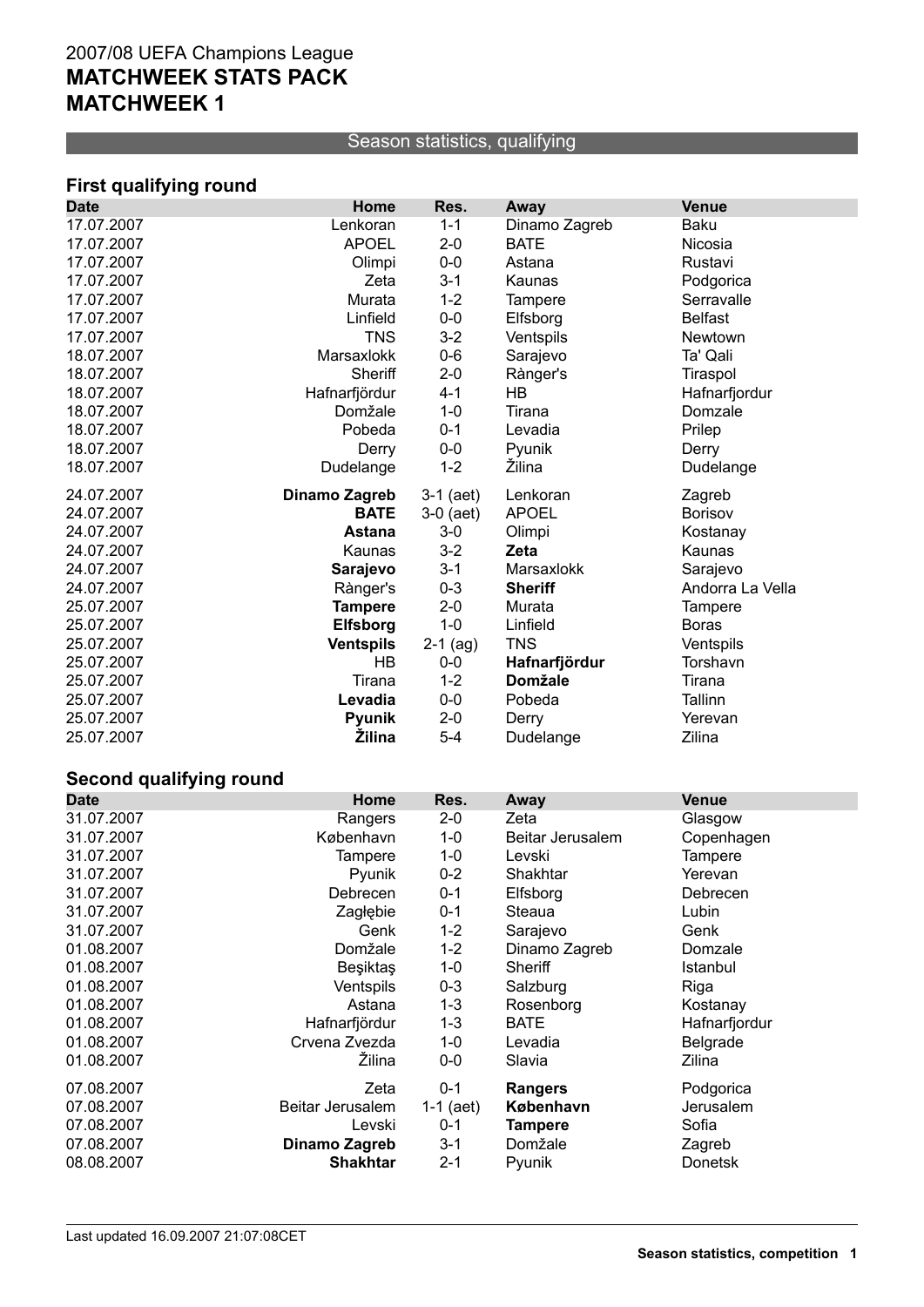| <b>Date</b> | Home            | Res.         | Away            | <b>Venue</b>     |
|-------------|-----------------|--------------|-----------------|------------------|
| 08.08.2007  | <b>Elfsborg</b> | $0-0$        | Debrecen        | <b>Boras</b>     |
| 08.08.2007  | <b>Steaua</b>   | $2 - 1$      | Zagłębie        | <b>Bucharest</b> |
| 08.08.2007  | Sarajevo        | $0-1$ (ag)   | Genk            | Sarajevo         |
| 08.08.2007  | Sheriff         | $0 - 3$      | <b>Besiktas</b> | Tiraspol         |
| 08.08.2007  | Salzburg        | $4-0$        | Ventspils       | Wals-Siezenheim  |
| 08.08.2007  | Rosenborg       | $7 - 1$      | Astana          | Trondheim        |
| 08.08.2007  | <b>BATE</b>     | 1-1          | Hafnarfjördur   | <b>Borisov</b>   |
| 08.08.2007  | Levadia         | $2-1$ (ag)   | Crvena Zvezda   | Tallinn          |
| 08.08.2007  | <b>Slavia</b>   | $0-0$ (3-4p) | Žilina          | Prague           |

#### **Third qualifying round**

| <b>Date</b> | Home               | Res.        | Away             | <b>Venue</b>     |
|-------------|--------------------|-------------|------------------|------------------|
| 14.08.2007  | Lazio              | $1 - 1$     | Dinamo Bucuresti | Rome             |
| 14.08.2007  | Rangers            | $1 - 0$     | Crvena Zvezda    | Glasgow          |
| 14.08.2007  | Valencia           | $3-0$       | Elfsborg         | Valencia         |
| 14.08.2007  | <b>Benfica</b>     | $2 - 1$     | København        | Lisbon           |
| 15.08.2007  | <b>Toulouse</b>    | $0 - 1$     | Liverpool        | <b>Toulouse</b>  |
| 15.08.2007  | Sarajevo           | $0 - 1$     | Dynamo Kyiv      | Sarajevo         |
| 15.08.2007  | Fenerbahçe         | $1 - 0$     | Anderlecht       | Istanbul         |
| 15.08.2007  | Sparta             | $0 - 2$     | Arsenal          | Prague           |
| 15.08.2007  | Zürich             | $1 - 1$     | Beşiktaş         | Zurich           |
| 15.08.2007  | <b>BATE</b>        | $2 - 2$     | Steaua           | <b>Borisov</b>   |
| 15.08.2007  | <b>Tampere</b>     | $0 - 3$     | Rosenborg        | Tampere          |
| 15.08.2007  | Spartak Moskva     | $1 - 1$     | Celtic           | Moscow           |
| 15.08.2007  | <b>Bremen</b>      | $2 - 1$     | Dinamo Zagreb    | <b>Bremen</b>    |
| 15.08.2007  | Salzburg           | $1 - 0$     | Shakhtar         | Wals-Siezenheim  |
| 15.08.2007  | Ajax               | $0 - 1$     | Slavia           | Amsterdam        |
| 15.08.2007  | Sevilla            | $2 - 0$     | <b>AEK</b>       | Sevilla          |
| 28.08.2007  | Dinamo Bucuresti   | $1 - 3$     | Lazio            | <b>Bucharest</b> |
| 28.08.2007  | Crvena Zvezda      | $0-0$       | <b>Rangers</b>   | Belgrade         |
| 28.08.2007  | Liverpool          | $4 - 0$     | <b>Toulouse</b>  | Liverpool        |
| 29.08.2007  | Elfsborg           | $1 - 2$     | <b>Valencia</b>  | <b>Boras</b>     |
| 29.08.2007  | København          | $0 - 1$     | <b>Benfica</b>   | Copenhagen       |
| 29.08.2007  | <b>Dynamo Kyiv</b> | $3-0$       | Sarajevo         | Kiev             |
| 29.08.2007  | Anderlecht         | $0 - 2$     | Fenerbahçe       | <b>Brussels</b>  |
| 29.08.2007  | <b>Arsenal</b>     | $3-0$       | Sparta           | London           |
| 29.08.2007  | <b>Besiktas</b>    | $2 - 0$     | Zürich           | Istanbul         |
| 29.08.2007  | <b>Steaua</b>      | $2 - 0$     | BATE             | <b>Bucharest</b> |
| 29.08.2007  | Rosenborg          | $2 - 0$     | <b>Tampere</b>   | Trondheim        |
| 29.08.2007  | <b>Celtic</b>      | $1-1(3-4p)$ | Spartak Moskva   | Glasgow          |
| 29.08.2007  | Dinamo Zagreb      | $2 - 3$     | <b>Bremen</b>    | Zagreb           |
| 29.08.2007  | <b>Shakhtar</b>    | $3 - 1$     | Salzburg         | <b>Donetsk</b>   |
| 29.08.2007  | Slavia             | $2 - 1$     | Ajax             | Prague           |
| 03.09.2007  | <b>AEK</b>         | $1 - 4$     | <b>Sevilla</b>   | Athens           |

**KEY**

**aet:** Match decided after extra time

**ag:** Match decided on away goals

**p:** Match decided after extra time and penalty shoot-out

**NOTE** First-leg home team shown first First-leg home team score shown first for both legs.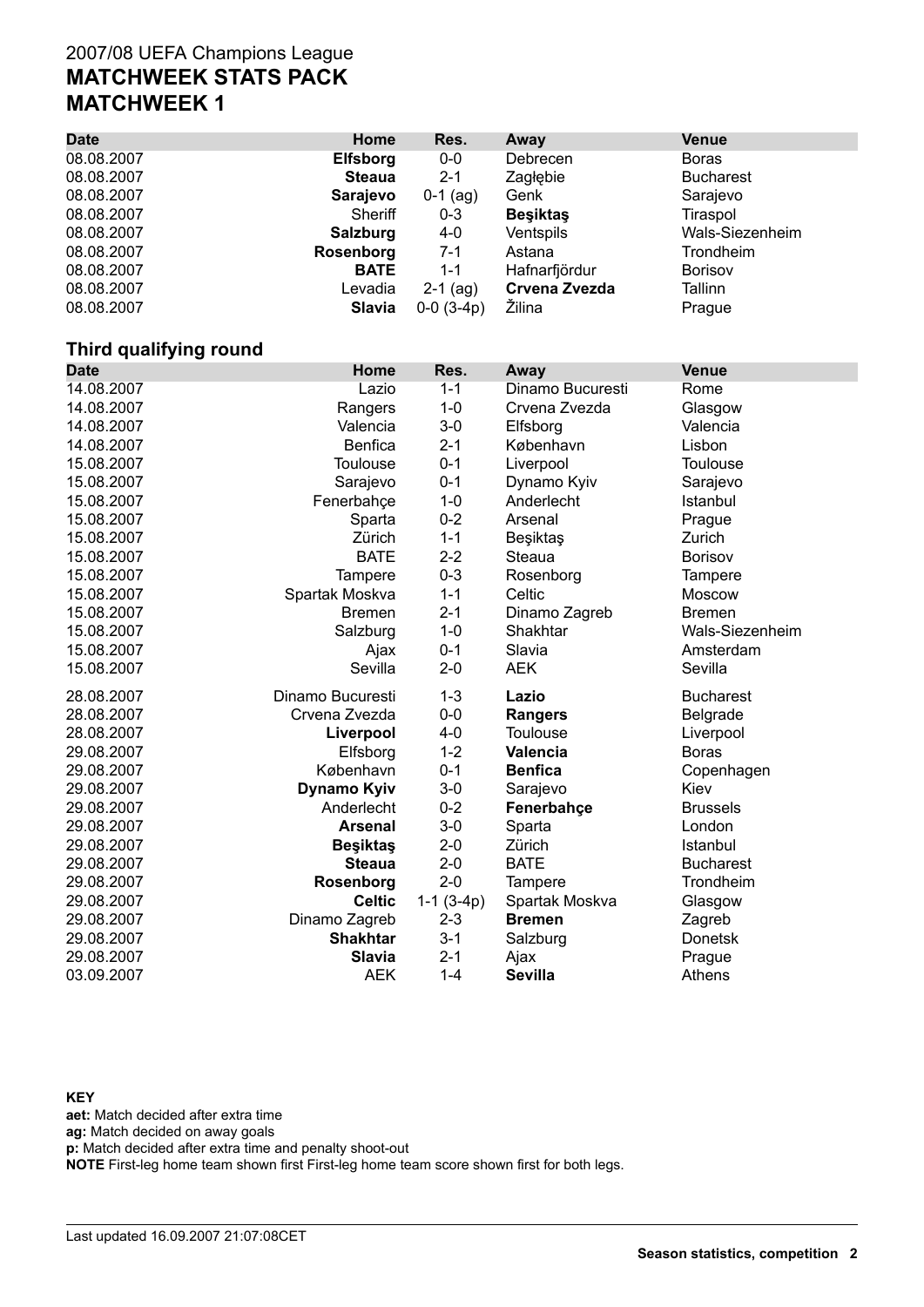#### Season statistics, group stage to final

#### **Group A**

| Club                   | Pld | W | ┗ | GF | GΑ | <b>Pts</b> |
|------------------------|-----|---|---|----|----|------------|
| Liverpool FC           |     |   |   |    |    |            |
| FC Porto               |     |   |   |    |    |            |
| <b>Besiktas JK</b>     |     |   |   |    |    |            |
| Olympique de Marseille |     |   |   |    |    |            |

| <b>Date</b> | Match                 | <b>Result</b> | <b>Stadium, Venue</b>    |
|-------------|-----------------------|---------------|--------------------------|
| 18.09.2007  | Marseille - Beşiktaş  |               | Vélodrome, Marseille     |
| 18.09.2007  | Porto - Liverpool     |               | Estádio do Dragão, Porto |
| 03.10.2007  | Liverpool - Marseille |               | Anfield, Liverpool       |
| 03.10.2007  | Beşiktaş - Porto      |               | Inönü, Istanbul          |
| 24.10.2007  | Beşiktaş - Liverpool  |               | Inönü, Istanbul          |
| 24.10.2007  | Marseille - Porto     |               | Vélodrome, Marseille     |
| 06.11.2007  | Liverpool - Beşiktaş  |               | Anfield, Liverpool       |
| 06.11.2007  | Porto - Marseille     |               | Estádio do Dragão, Porto |
| 28.11.2007  | Beşiktaş - Marseille  |               | Inönü, Istanbul          |
| 28.11.2007  | Liverpool - Porto     |               | Anfield, Liverpool       |
| 11.12.2007  | Marseille - Liverpool |               | Vélodrome, Marseille     |
| 11.12.2007  | Porto - Beşiktaş      |               | Estádio do Dragão, Porto |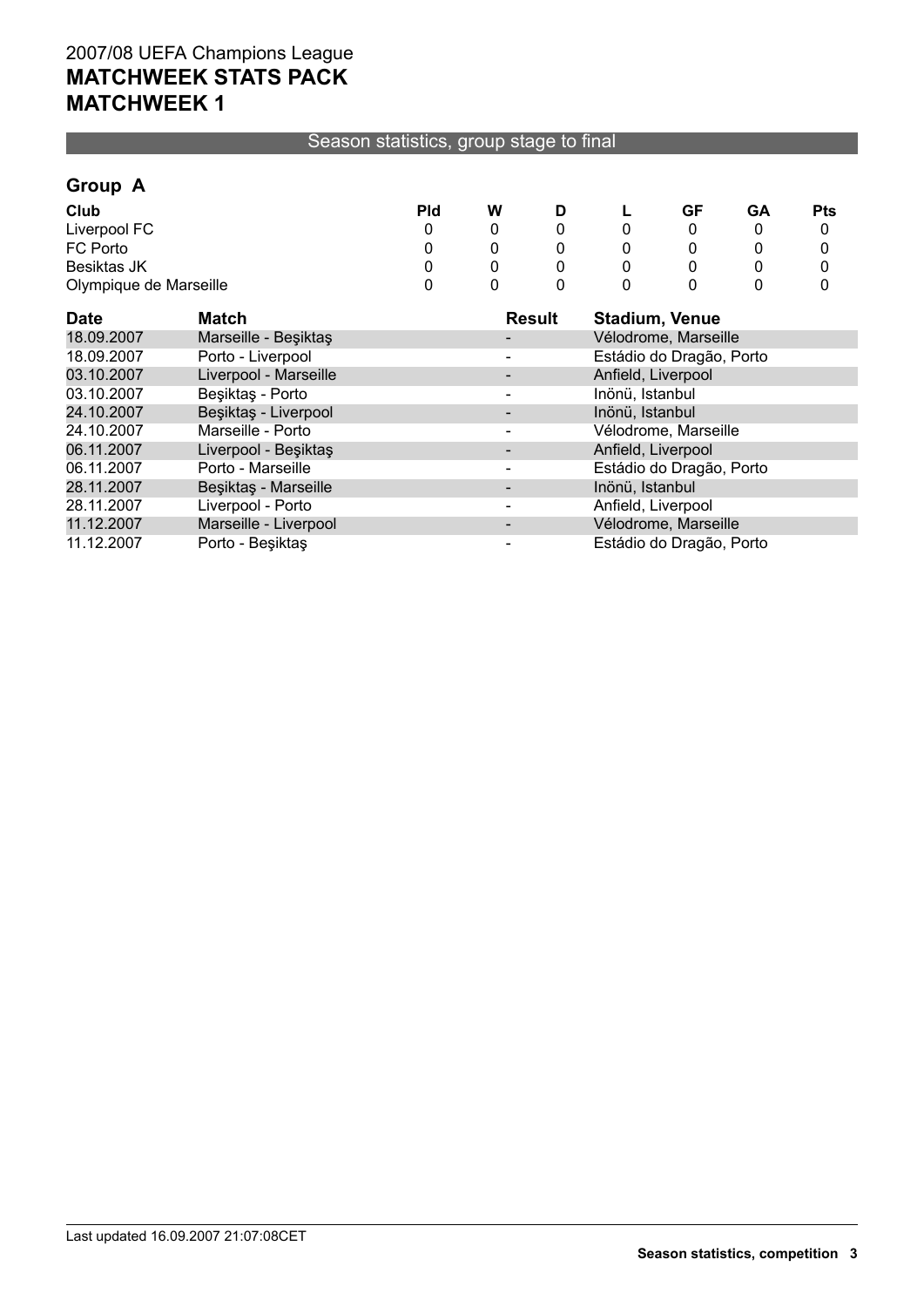#### **Group B**

| Club          | Pld | W | D | ч | GF | GA | <b>Pts</b> |
|---------------|-----|---|---|---|----|----|------------|
| Valencia CF   |     |   |   |   |    |    |            |
| Rosenborg BK  |     |   |   |   |    |    |            |
| Chelsea FC    |     |   |   |   |    |    |            |
| FC Schalke 04 |     |   |   |   |    |    |            |

| <b>Date</b> | Match                | <b>Result</b> | <b>Stadium, Venue</b>           |
|-------------|----------------------|---------------|---------------------------------|
| 18.09.2007  | Chelsea - Rosenborg  |               | Stamford Bridge, London         |
| 18.09.2007  | Schalke - Valencia   |               | Arena Aufschalke, Gelsenkirchen |
| 03.10.2007  | Valencia - Chelsea   |               | Mestalla Stadium, Valencia      |
| 03.10.2007  | Rosenborg - Schalke  |               | Lerkendal, Trondheim            |
| 24.10.2007  | Rosenborg - Valencia |               | Lerkendal, Trondheim            |
| 24.10.2007  | Chelsea - Schalke    |               | Stamford Bridge, London         |
| 06.11.2007  | Valencia - Rosenborg |               | Mestalla Stadium, Valencia      |
| 06.11.2007  | Schalke - Chelsea    |               | Arena Aufschalke, Gelsenkirchen |
| 28.11.2007  | Rosenborg - Chelsea  |               | Lerkendal, Trondheim            |
| 28.11.2007  | Valencia - Schalke   |               | Mestalla Stadium, Valencia      |
| 11.12.2007  | Chelsea - Valencia   |               | Stamford Bridge, London         |
| 11.12.2007  | Schalke - Rosenborg  |               | Arena Aufschalke, Gelsenkirchen |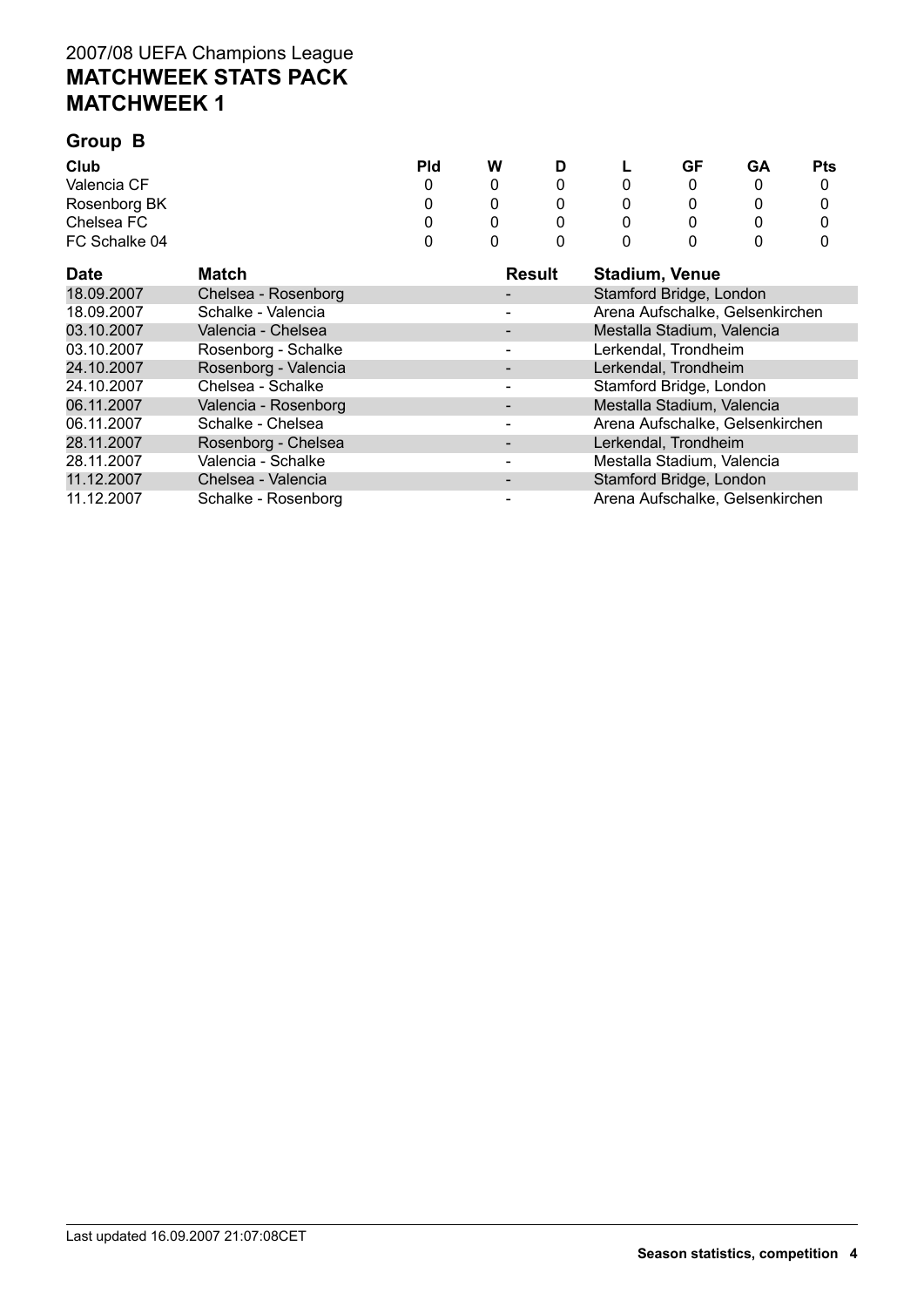# **Group C**

| Club                  | Pld | W | D | ┗ | GF | GΑ | <b>Pts</b> |
|-----------------------|-----|---|---|---|----|----|------------|
| Olympiacos CFP        |     |   |   |   |    |    |            |
| Werder Bremen         |     |   |   |   |    |    |            |
| <b>Real Madrid CF</b> |     |   |   |   |    |    |            |
| S.S. Lazio            |     |   |   |   |    |    |            |

| <b>Date</b> | Match                    | Result | <b>Stadium, Venue</b>                |
|-------------|--------------------------|--------|--------------------------------------|
| 18.09.2007  | Real Madrid - Bremen     |        | Santiago Bernabéu Stadium, Madrid    |
| 18.09.2007  | Olympiacos - Lazio       |        | Georgios Karaiskakis Stadium, Athens |
| 03.10.2007  | Lazio - Real Madrid      |        | Stadio Olimpico, Rome                |
| 03.10.2007  | Bremen - Olympiacos      |        | Weserstadion, Bremen                 |
| 24.10.2007  | Bremen - Lazio           |        | Weserstadion, Bremen                 |
| 24.10.2007  | Real Madrid - Olympiacos |        | Santiago Bernabéu Stadium, Madrid    |
| 06.11.2007  | Lazio - Bremen           |        | Stadio Olimpico, Rome                |
| 06.11.2007  | Olympiacos - Real Madrid |        | Georgios Karaiskakis Stadium, Athens |
| 28.11.2007  | Bremen - Real Madrid     |        | Weserstadion, Bremen                 |
| 28.11.2007  | Lazio - Olympiacos       |        | Stadio Olimpico, Rome                |
| 11.12.2007  | Real Madrid - Lazio      |        | Santiago Bernabéu Stadium, Madrid    |
| 11.12.2007  | Olympiacos - Bremen      |        | Georgios Karaiskakis Stadium, Athens |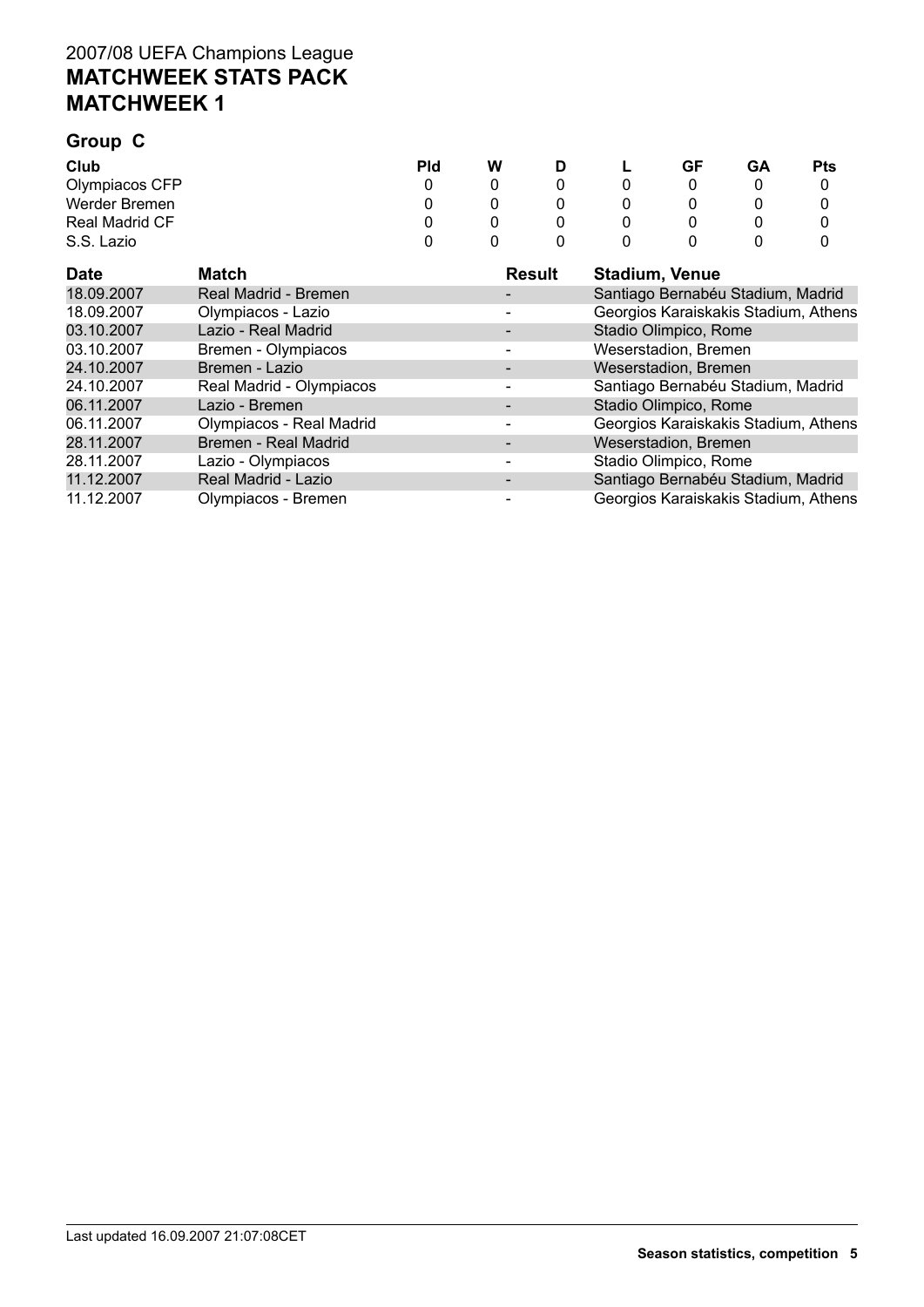# **Group D**

| Club                       | <b>Pld</b> | W | D | L | GF | GΑ | <b>Pts</b> |
|----------------------------|------------|---|---|---|----|----|------------|
| Celtic FC                  |            |   |   | 0 |    |    |            |
| AC Milan                   |            |   |   | 0 |    |    |            |
| SL Benfica                 |            |   |   | 0 |    |    |            |
| <b>FC Shakhtar Donetsk</b> |            |   |   | 0 |    |    |            |

| <b>Date</b> | Match              | Result | <b>Stadium, Venue</b>                        |
|-------------|--------------------|--------|----------------------------------------------|
| 18.09.2007  | Milan - Benfica    |        | Stadio Giuseppe Meazza, Milan                |
| 18.09.2007  | Shakhtar - Celtic  |        | RSC Olympiyskiy Stadium, Donetsk             |
| 03.10.2007  | Celtic - Milan     |        | Celtic Park, Glasgow                         |
| 03.10.2007  | Benfica - Shakhtar |        | Estádio do Sport Lisboa e Benfica,<br>Lisbon |
| 24.10.2007  | Benfica - Celtic   |        | Estádio do Sport Lisboa e Benfica,<br>Lisbon |
| 24.10.2007  | Milan - Shakhtar   |        | Stadio Giuseppe Meazza, Milan                |
| 06.11.2007  | Celtic - Benfica   |        | Celtic Park, Glasgow                         |
| 06.11.2007  | Shakhtar - Milan   |        | RSC Olympiyskiy Stadium, Donetsk             |
| 28.11.2007  | Benfica - Milan    |        | Estádio do Sport Lisboa e Benfica,<br>Lisbon |
| 28.11.2007  | Celtic - Shakhtar  |        | Celtic Park, Glasgow                         |
| 04.12.2007  | Milan - Celtic     |        | Stadio Giuseppe Meazza, Milan                |
| 04.12.2007  | Shakhtar - Benfica |        | RSC Olympiyskiy Stadium, Donetsk             |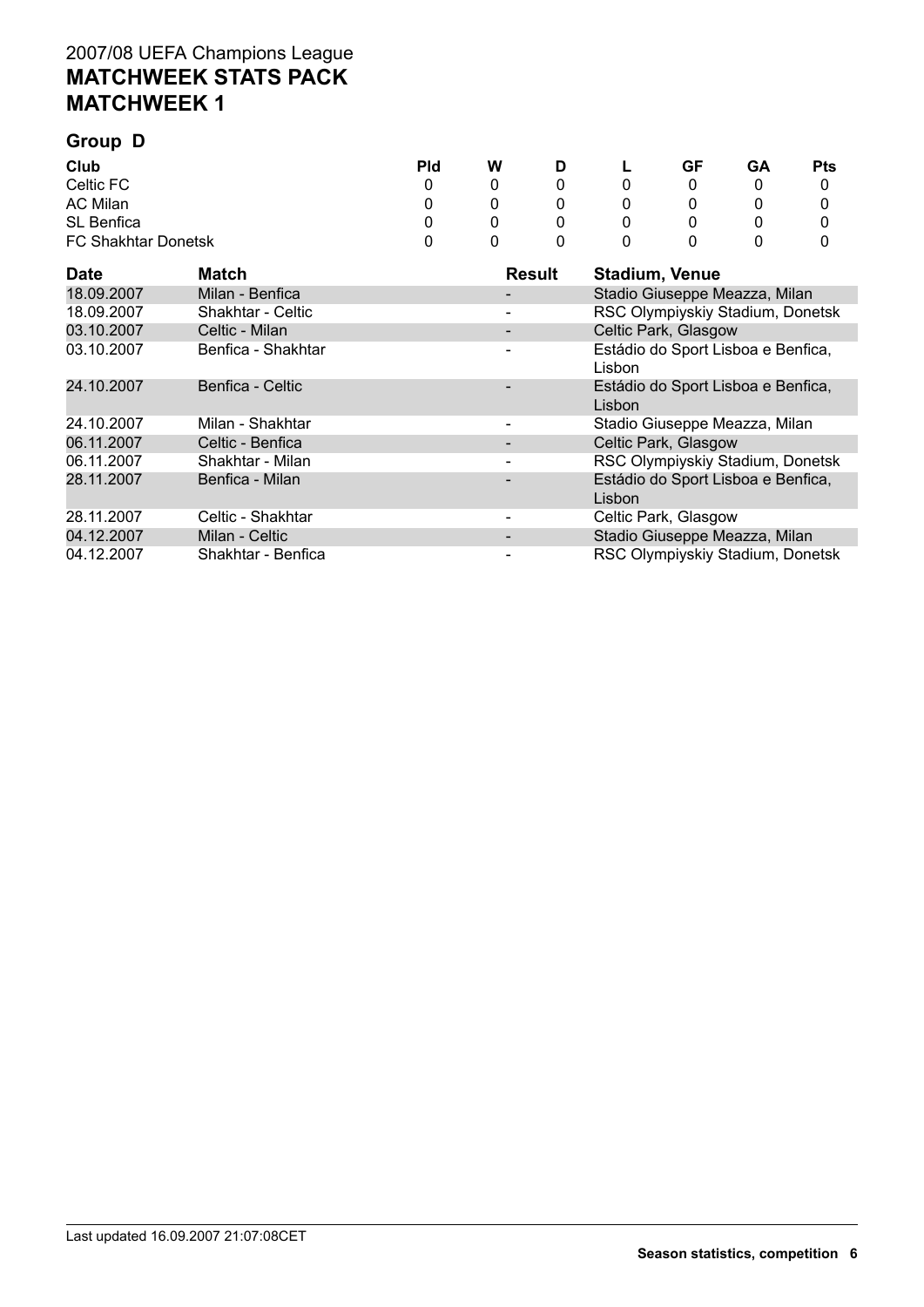#### **Group E Club Pld W D L GF GA Pts** Olympique Lyonnais 0 0 0 0 0 0 0 FC Barcelona<br>
VfB Stuttgart<br>
VfB Stuttgart<br>
O 0 0 0 0 0 0 0 VfB Stuttgart 0 0 0 0 0 0 0 Rangers FC

| <b>Date</b> | <b>Match</b>          | <b>Result</b> | <b>Stadium, Venue</b>       |
|-------------|-----------------------|---------------|-----------------------------|
| 19.09.2007  | Rangers - Stuttgart   |               | Ibrox, Glasgow              |
| 19.09.2007  | Barcelona - Lyon      |               | Camp Nou, Barcelona         |
| 02.10.2007  | Lyon - Rangers        |               | Stade de Gerland, Lyon      |
| 02.10.2007  | Stuttgart - Barcelona |               | Gottlieb-Daimler, Stuttgart |
| 23.10.2007  | Stuttgart - Lyon      |               | Gottlieb-Daimler, Stuttgart |
| 23.10.2007  | Rangers - Barcelona   |               | Ibrox, Glasgow              |
| 07.11.2007  | Lyon - Stuttgart      |               | Stade de Gerland, Lyon      |
| 07.11.2007  | Barcelona - Rangers   |               | Camp Nou, Barcelona         |
| 27.11.2007  | Stuttgart - Rangers   |               | Gottlieb-Daimler, Stuttgart |
| 27.11.2007  | Lyon - Barcelona      |               | Stade de Gerland, Lyon      |
| 12.12.2007  | Rangers - Lyon        |               | Ibrox, Glasgow              |
| 12.12.2007  | Barcelona - Stuttgart |               | Camp Nou, Barcelona         |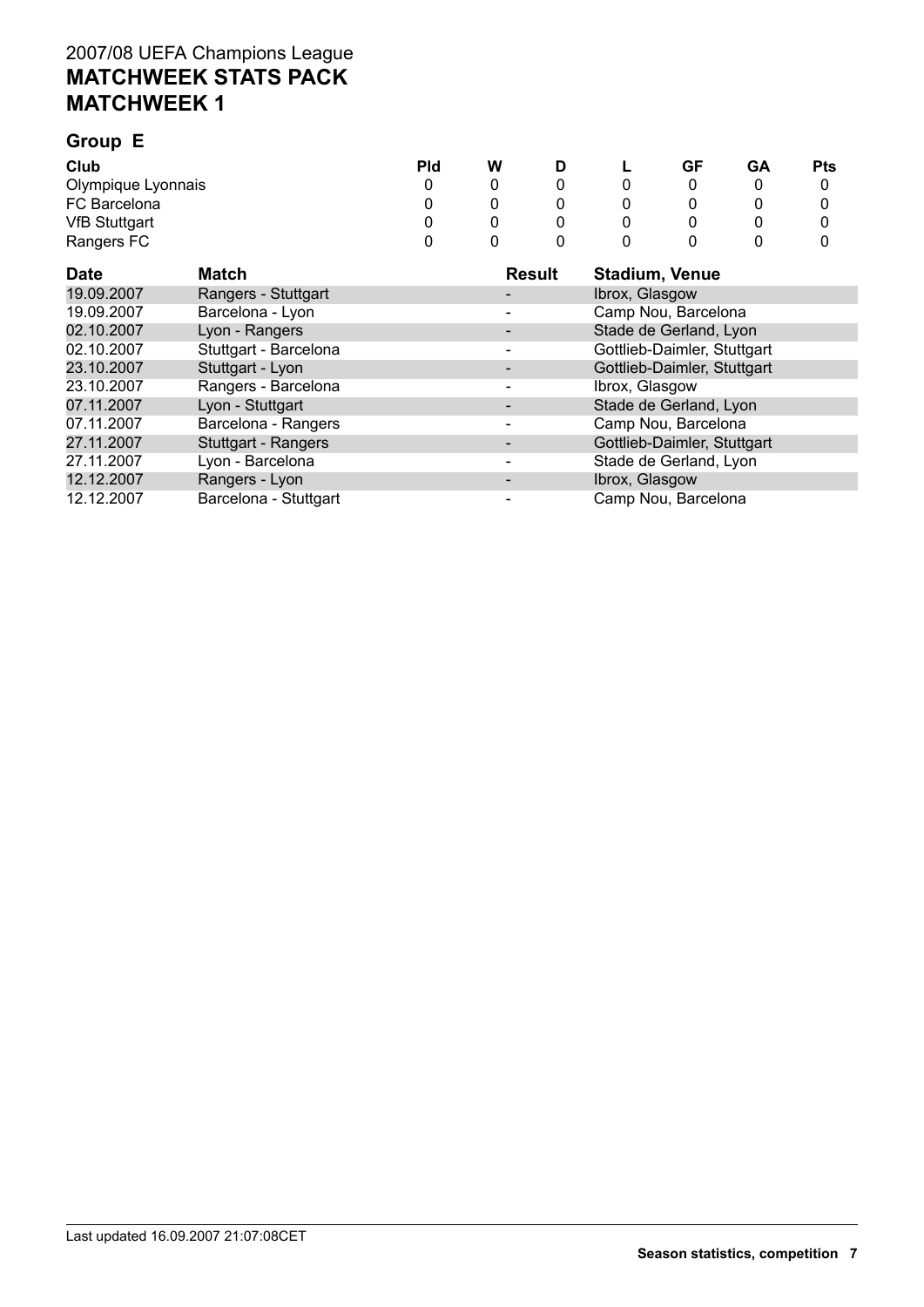# **Group F**

| Club                       | Pld | W |  | GF | GA | <b>Pts</b> |
|----------------------------|-----|---|--|----|----|------------|
| AS Roma                    |     |   |  |    |    |            |
| Sporting Clube de Portugal |     |   |  |    |    |            |
| Manchester United FC       |     |   |  |    |    |            |
| FC Dynamo Kyiv             |     |   |  |    |    |            |

| <b>Date</b> | <b>Match</b>              | <b>Result</b> | <b>Stadium, Venue</b>    |
|-------------|---------------------------|---------------|--------------------------|
| 19.09.2007  | Roma - Dynamo Kyiv        |               | Stadio Olimpico, Rome    |
| 19.09.2007  | Sporting - Man. United    |               | José Alvalade, Lisbon    |
| 02.10.2007  | Man. United - Roma        |               | Old Trafford, Manchester |
| 02.10.2007  | Dynamo Kyiv - Sporting    |               | Valeri Lobanovskiy, Kiev |
| 23.10.2007  | Dynamo Kyiv - Man. United |               | Valeri Lobanovskiy, Kiev |
| 23.10.2007  | Roma - Sporting           |               | Stadio Olimpico, Rome    |
| 07.11.2007  | Man. United - Dynamo Kyiv |               | Old Trafford, Manchester |
| 07.11.2007  | Sporting - Roma           |               | José Alvalade, Lisbon    |
| 27.11.2007  | Dynamo Kyiv - Roma        |               | Valeri Lobanovskiy, Kiev |
| 27.11.2007  | Man. United - Sporting    |               | Old Trafford, Manchester |
| 12.12.2007  | Roma - Man. United        |               | Stadio Olimpico, Rome    |
| 12.12.2007  | Sporting - Dynamo Kyiv    |               | José Alvalade, Lisbon    |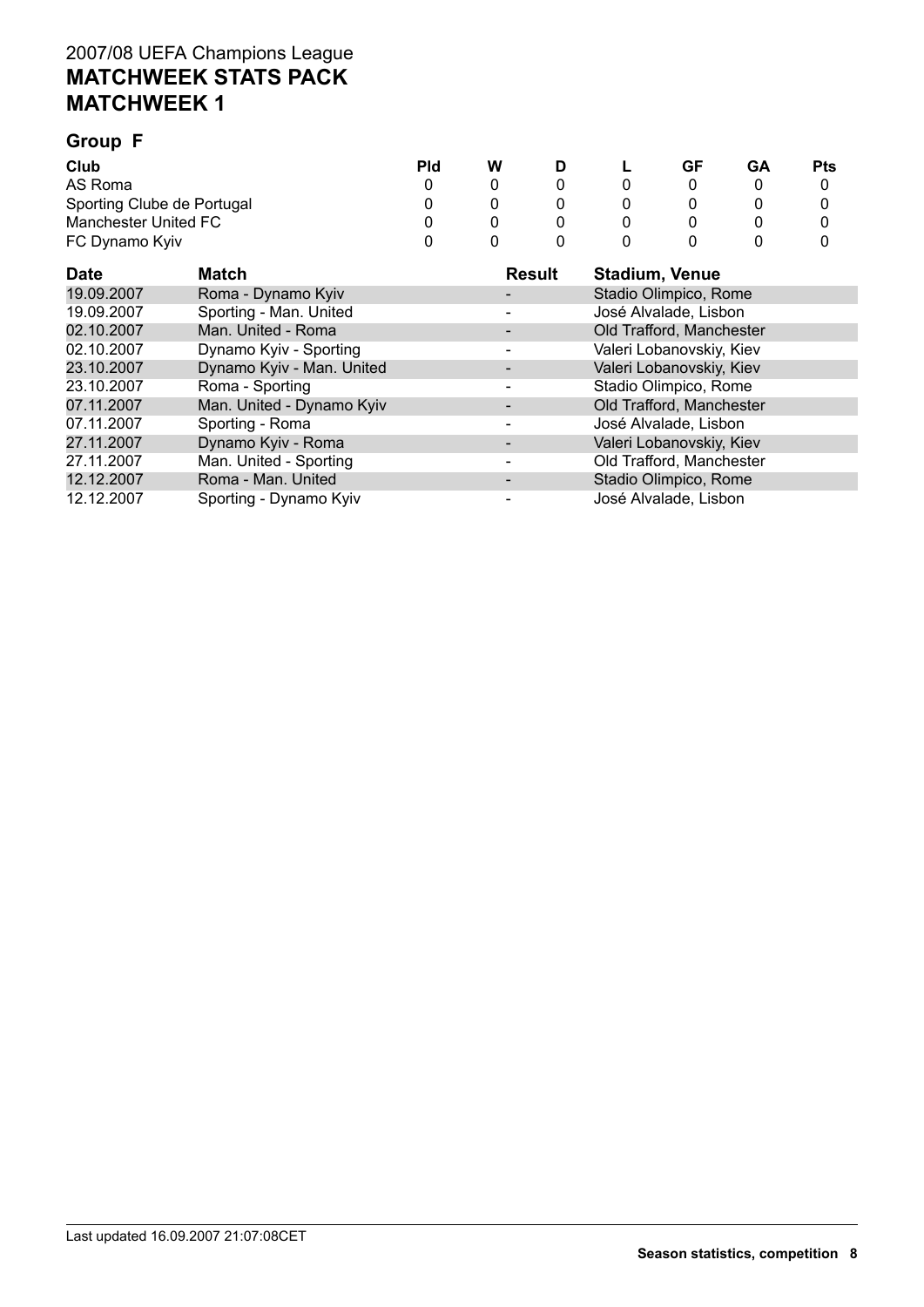# **Group G**

| Club                     | Pld | W |  | GF | GΑ | Pts |
|--------------------------|-----|---|--|----|----|-----|
| <b>PSV Eindhoven</b>     |     |   |  |    |    |     |
| FC Internazionale Milano |     |   |  |    |    |     |
| Fenerbahce SK            |     |   |  |    |    |     |
| PFC CSKA Moskva          |     |   |  |    |    |     |

| <b>Date</b> | Match                        | <b>Result</b> | <b>Stadium, Venue</b>         |
|-------------|------------------------------|---------------|-------------------------------|
| 19.09.2007  | PSV - CSKA Moskva            |               | PSV Stadium, Eindhoven        |
| 19.09.2007  | Fenerbahçe - Internazionale  |               | Sükrü Saraçoglu, Istanbul     |
| 02.10.2007  | CSKA Moskva - Fenerbahçe     |               | Dinamo, Moscow                |
| 02.10.2007  | Internazionale - PSV         |               | Stadio Giuseppe Meazza, Milan |
| 23.10.2007  | CSKA Moskva - Internazionale |               | Dinamo, Moscow                |
| 23.10.2007  | PSV - Fenerbahçe             |               | PSV Stadium, Eindhoven        |
| 07.11.2007  | Internazionale - CSKA Moskva |               | Stadio Giuseppe Meazza, Milan |
| 07.11.2007  | Fenerbahçe - PSV             |               | Sükrü Saraçoglu, Istanbul     |
| 27.11.2007  | <b>CSKA Moskva - PSV</b>     |               | Dinamo, Moscow                |
| 27.11.2007  | Internazionale - Fenerbahçe  |               | Stadio Giuseppe Meazza, Milan |
| 12.12.2007  | PSV - Internazionale         |               | PSV Stadium, Eindhoven        |
| 12.12.2007  | Fenerbahce - CSKA Moskva     |               | Sükrü Saraçoglu, Istanbul     |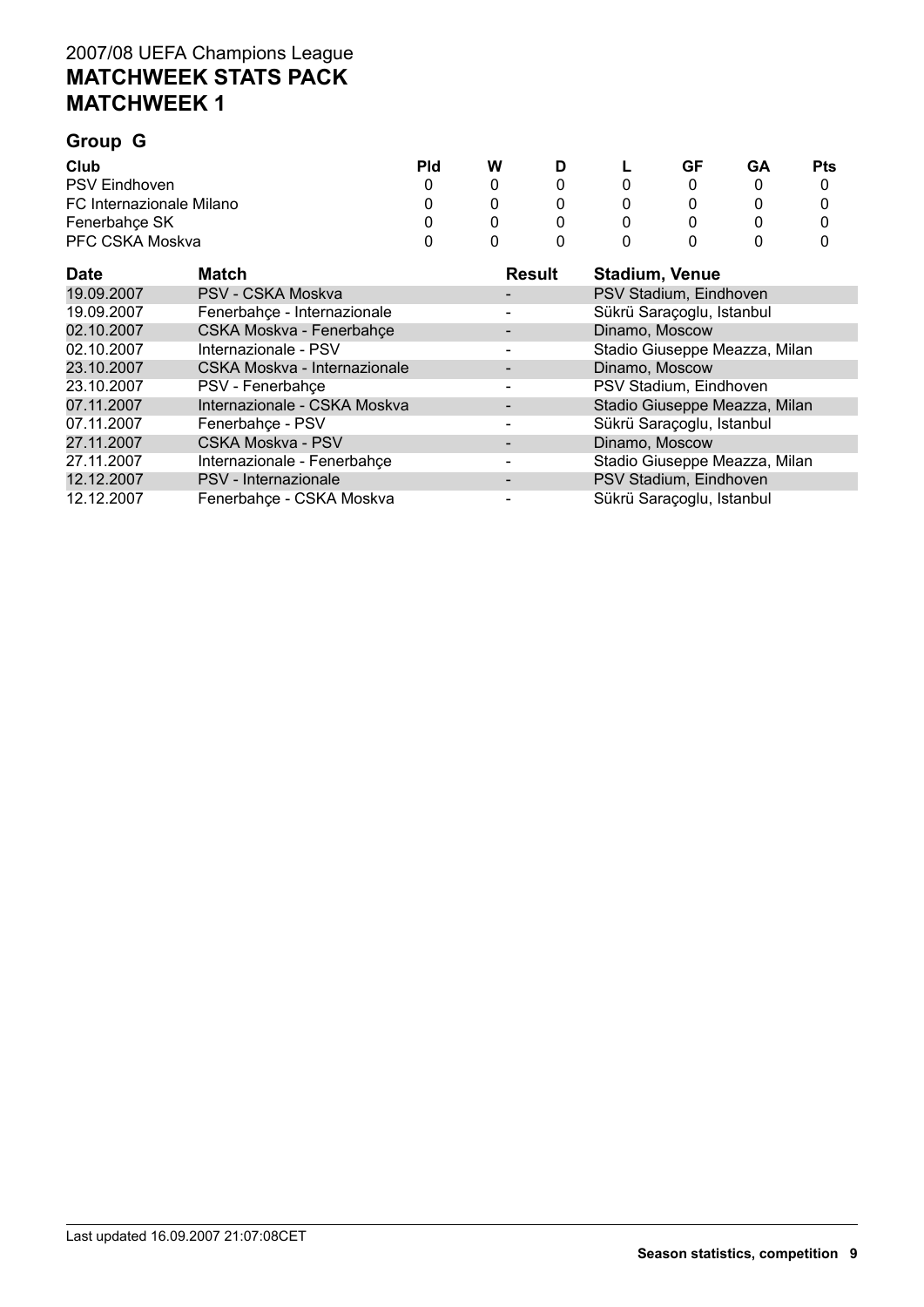| Group H                        |                   |            |   |               |                           |                         |    |            |  |
|--------------------------------|-------------------|------------|---|---------------|---------------------------|-------------------------|----|------------|--|
| Club                           |                   | <b>Pld</b> | W | D             |                           | GF                      | GА | <b>Pts</b> |  |
| FC Steaua București            |                   | 0          | 0 | 0             | 0                         | 0                       | 0  | 0          |  |
| Arsenal FC                     | 0                 | 0          | 0 |               | 0                         | 0                       | 0  |            |  |
| <b>SK Slavia Praha</b>         | 0                 | 0          | 0 |               | 0                         |                         | 0  |            |  |
| Sevilla FC                     |                   | 0          | 0 | 0             |                           | 0                       |    | 0          |  |
| <b>Date</b>                    | Match             |            |   | <b>Result</b> |                           | <b>Stadium, Venue</b>   |    |            |  |
| 19.09.2007                     | Arsenal - Sevilla |            |   |               |                           | Arsenal Stadium, London |    |            |  |
| 19.09.2007                     | Slavia - Steaua   |            |   |               | Evzena Rošického, Prague  |                         |    |            |  |
| 02.10.2007<br>Steaua - Arsenal |                   |            |   |               | Steaua Stadium, Bucharest |                         |    |            |  |

| <b>Date</b> | Match             | <b>Result</b> | <b>Stadium, Venue</b>          |
|-------------|-------------------|---------------|--------------------------------|
| 19.09.2007  | Arsenal - Sevilla |               | Arsenal Stadium, London        |
| 19.09.2007  | Slavia - Steaua   |               | Evzena Rošického, Prague       |
| 02.10.2007  | Steaua - Arsenal  |               | Steaua Stadium, Bucharest      |
| 02.10.2007  | Sevilla - Slavia  |               | Ramón Sánchez-Pizjuán, Sevilla |
| 23.10.2007  | Sevilla - Steaua  |               | Ramón Sánchez-Pizjuán, Sevilla |
| 23.10.2007  | Arsenal - Slavia  |               | Arsenal Stadium, London        |
| 07.11.2007  | Steaua - Sevilla  |               | Steaua Stadium, Bucharest      |
| 07.11.2007  | Slavia - Arsenal  |               | Evzena Rošického, Prague       |
| 27.11.2007  | Sevilla - Arsenal |               | Ramón Sánchez-Pizjuán, Sevilla |
| 27.11.2007  | Steaua - Slavia   |               | Steaua Stadium, Bucharest      |
| 12.12.2007  | Arsenal - Steaua  |               | Arsenal Stadium, London        |
| 12.12.2007  | Slavia - Sevilla  |               | Evzena Rošického, Prague       |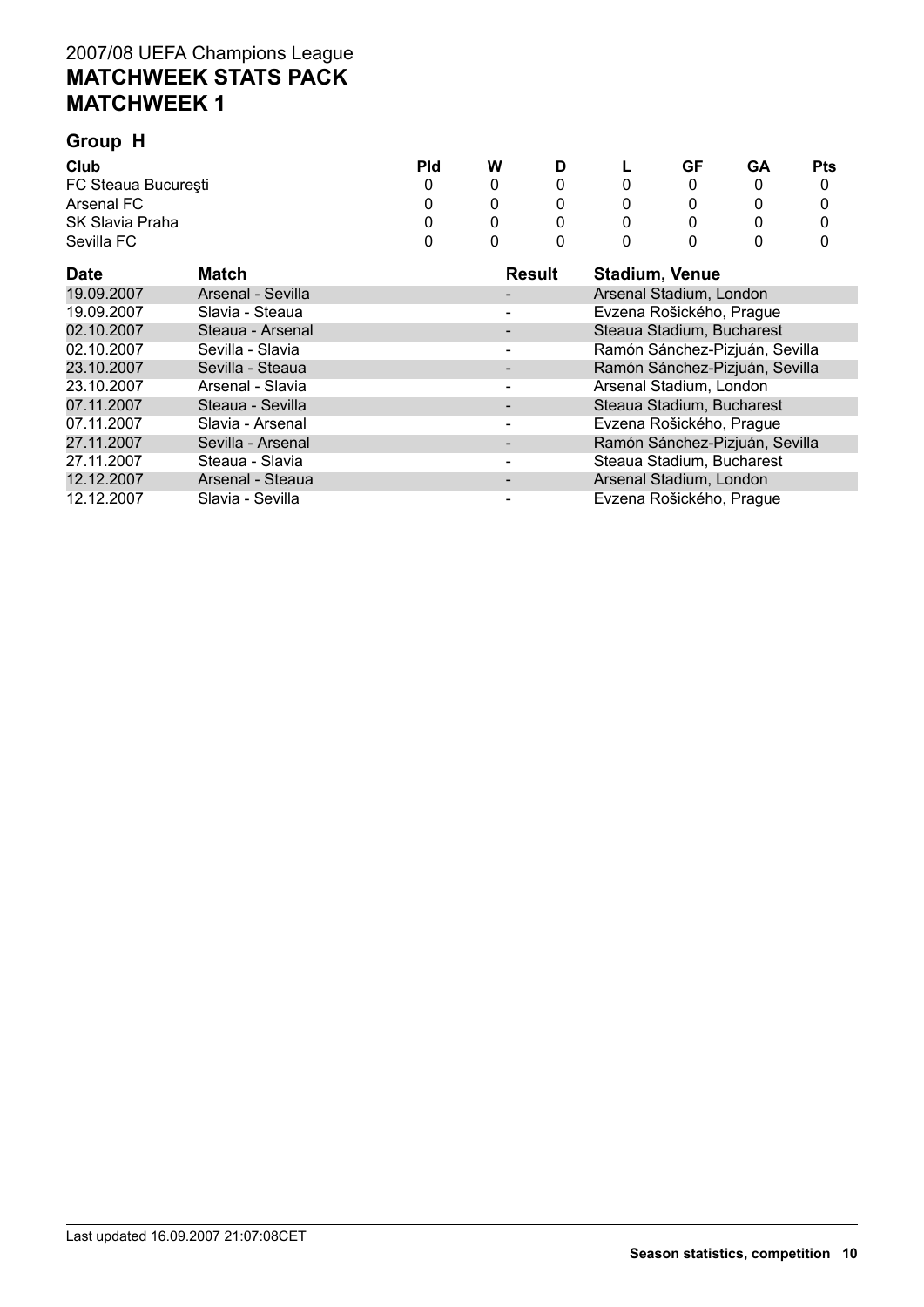#### Season statistics, club

|                   | <b>Cumulative club statistics</b>  |    |           |          |    |    |    |     |            |            |
|-------------------|------------------------------------|----|-----------|----------|----|----|----|-----|------------|------------|
| Club              | GF                                 | GA | <b>SW</b> | SG       | FC | CO | ΟF | Y/R | <b>BPM</b> | <b>BPP</b> |
|                   | Statistics not available           |    |           |          |    |    |    |     |            |            |
|                   | <b>Cumulative group statistics</b> |    |           |          |    |    |    |     |            |            |
| <b>Statistics</b> |                                    | A  | в         | C        | D  | Е  | F  | G   | н          |            |
| Gls               | Goals scored                       |    | 0         | 0        |    |    |    | 0   |            |            |
| SW                | Shots wide                         |    | 0         | 0        |    |    |    | 0   | 0          |            |
| SG                | Shots on goal                      |    | 0         | 0        |    |    |    |     |            |            |
| FC                | Fouls committed                    |    | 0         | 0        | 0  | 0  |    | 0   | 0          |            |
| CO                | Corners                            |    | 0         | $\Omega$ |    |    |    |     |            |            |
| OF                | Offside                            |    | 0         | 0        |    |    |    | 0   | 0          |            |
| <b>YC</b>         | Yellow cards                       |    | 0         | 0        |    |    |    |     |            |            |
| RC                | Red cards                          |    | 0         |          |    |    |    |     | 0          |            |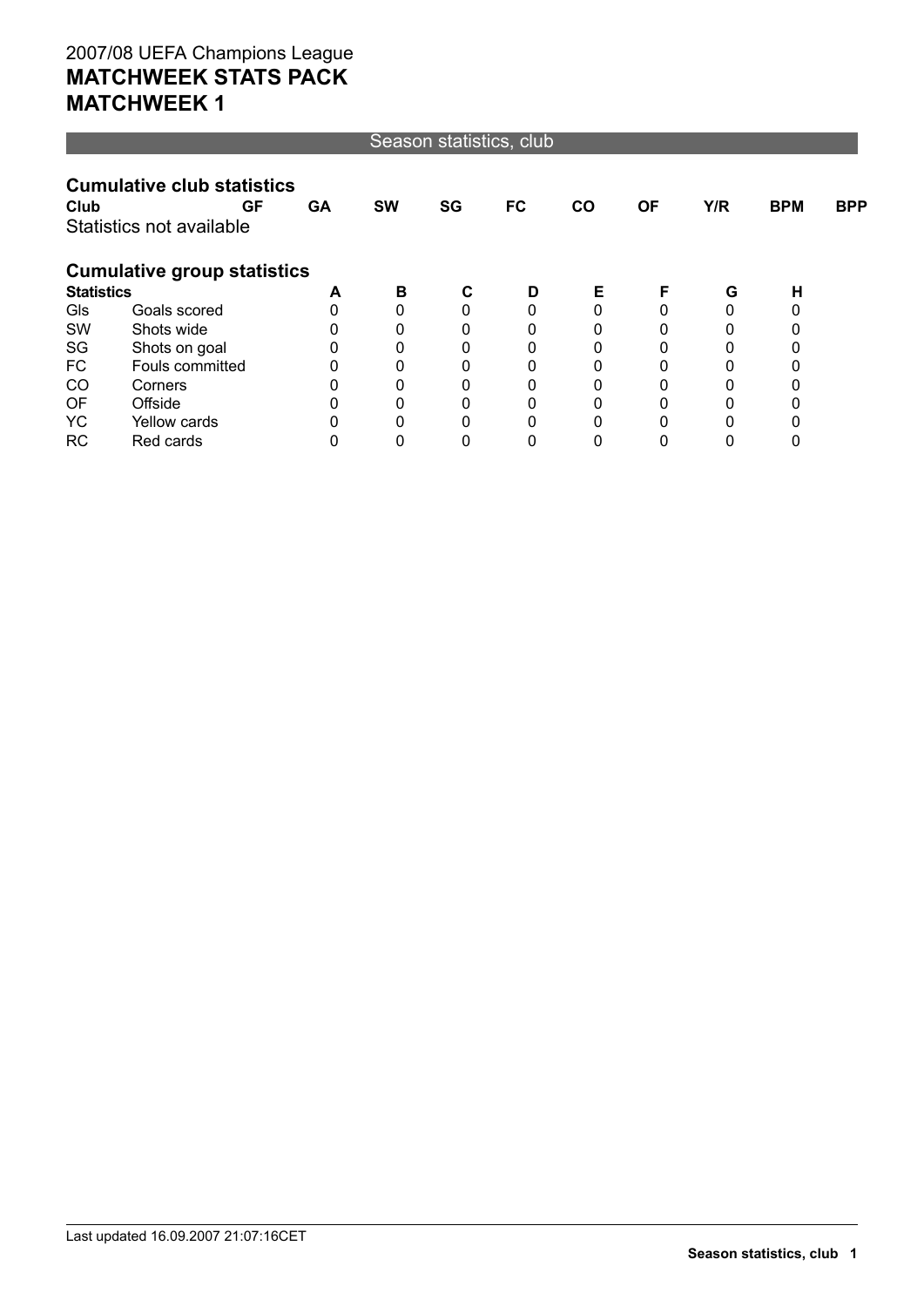#### Season statistics, match

**Goal scored** Statistics not available

**Shots on goal** Statistics not available

**Shots wide** Statistics not available

**Corners** Statistics not available

**Offside** Statistics not available

**Fouls committed** Statistics not available

**Yellow cards** Statistics not available

**Red cards** Statistics not available

| Goals scored (Group stage to final) |      |                      |
|-------------------------------------|------|----------------------|
| <b>Matchday</b>                     | Goal | <b>Match average</b> |
| Matchday -                          | -    | -                    |

#### **Goal times (Group stage to final)**

| Goals | Match average |
|-------|---------------|
|       |               |
|       |               |
|       |               |
|       |               |
|       |               |
|       |               |
|       |               |
|       |               |
|       |               |
|       |               |
|       |               |
|       |               |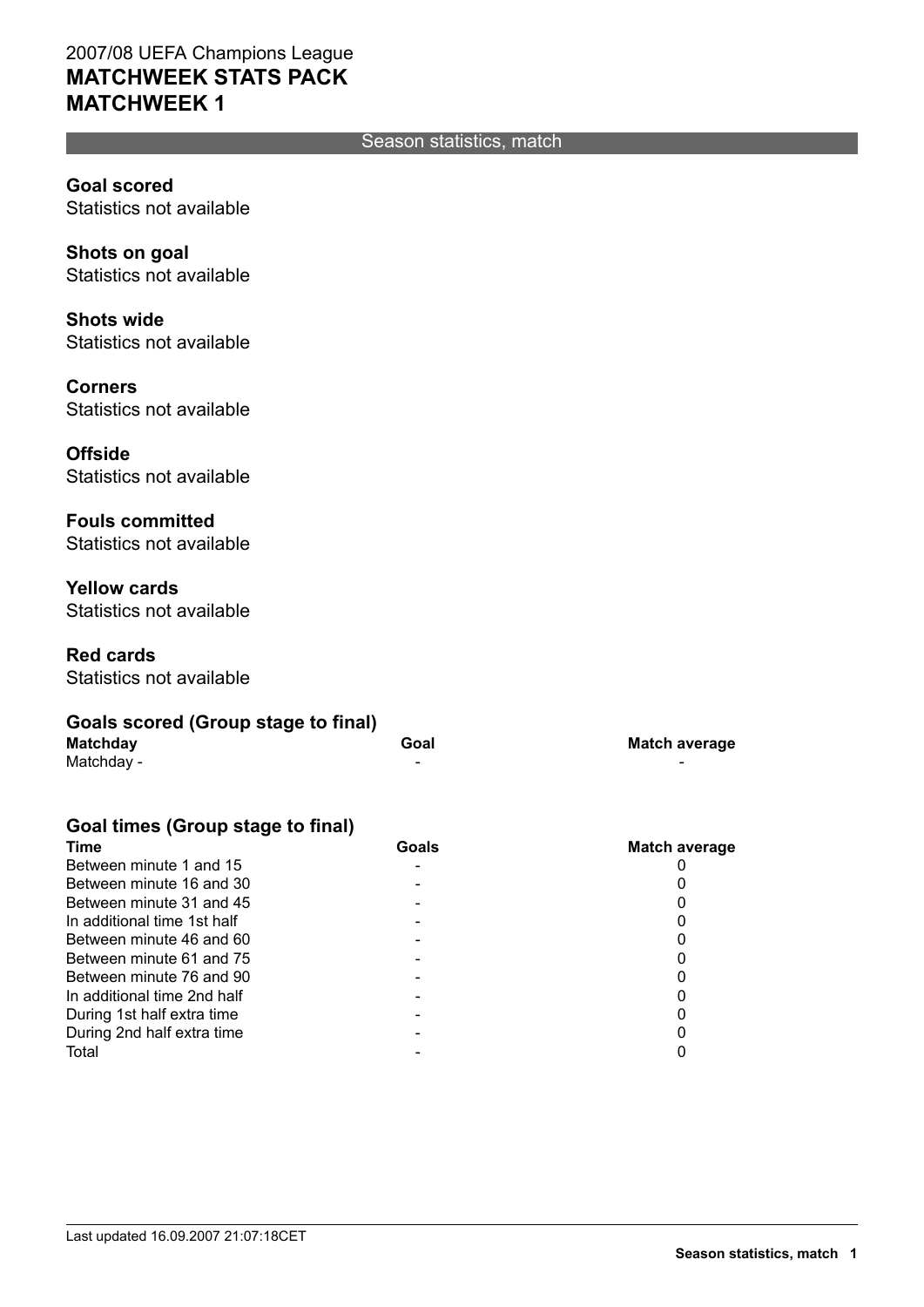# **Goal times**

| <b>Club</b>        | <b>Minutes</b> |       |           |                 |                |       |       |                 |                 |                 |            |
|--------------------|----------------|-------|-----------|-----------------|----------------|-------|-------|-----------------|-----------------|-----------------|------------|
|                    | $1 - 15$       | 16-30 | $31 - 45$ | ST <sub>1</sub> | 46-60          | 61-75 | 76-90 | ST <sub>2</sub> | ET <sub>1</sub> | ET <sub>2</sub> | <b>Tot</b> |
| Arsenal            |                |       |           | $\overline{a}$  |                |       |       | $\blacksquare$  | $\blacksquare$  | $\blacksquare$  |            |
| Barcelona          |                |       |           |                 |                |       |       |                 |                 |                 |            |
| Benfica            |                |       |           |                 |                |       |       |                 |                 |                 |            |
| Beşiktaş           |                |       |           |                 |                |       |       |                 |                 |                 |            |
| <b>Bremen</b>      |                |       |           |                 |                |       |       |                 |                 |                 |            |
| Celtic             |                |       |           |                 |                |       |       |                 |                 |                 |            |
| Chelsea            |                |       |           |                 |                |       |       |                 |                 |                 |            |
| <b>CSKA Moskva</b> |                |       |           |                 |                |       |       |                 |                 |                 |            |
| Dynamo Kyiv        |                |       |           |                 |                |       |       |                 |                 |                 |            |
| Fenerbahçe         |                |       |           |                 |                |       |       |                 |                 |                 |            |
| Internazionale     |                |       |           |                 |                |       |       |                 |                 |                 |            |
| Lazio              |                |       |           |                 |                |       |       |                 |                 |                 |            |
| Liverpool          |                |       |           |                 |                |       |       |                 |                 |                 |            |
| Lyon               |                |       |           |                 |                |       |       |                 |                 |                 |            |
| Man. United        |                |       |           |                 |                |       |       |                 |                 |                 |            |
| Marseille          |                |       |           |                 |                |       |       |                 |                 |                 |            |
| Milan              |                |       |           |                 |                |       |       |                 |                 |                 |            |
| Olympiacos         |                |       |           |                 |                |       |       |                 |                 |                 |            |
| Porto              |                |       |           |                 |                |       |       |                 |                 |                 |            |
| <b>PSV</b>         |                |       |           |                 |                |       |       |                 |                 |                 |            |
| Rangers            |                |       |           |                 |                |       |       |                 |                 |                 |            |
| <b>Real Madrid</b> |                |       |           |                 |                |       |       |                 |                 |                 |            |
| Roma               |                |       |           |                 |                |       |       |                 |                 |                 |            |
| Rosenborg          |                |       |           |                 |                |       |       |                 |                 |                 |            |
| Schalke            |                |       |           |                 |                |       |       |                 |                 |                 |            |
| Sevilla            |                |       |           |                 |                |       |       |                 |                 |                 |            |
| Shakhtar           |                |       |           |                 |                |       |       |                 |                 |                 |            |
| Slavia             |                |       |           |                 |                |       |       |                 |                 |                 |            |
| Sporting           |                |       |           |                 |                |       |       |                 |                 |                 |            |
| Steaua             |                |       |           |                 |                |       |       |                 |                 |                 |            |
| Stuttgart          |                |       |           |                 |                |       |       |                 |                 |                 |            |
| Valencia           |                |       |           |                 |                |       |       |                 |                 |                 |            |
| <b>Total</b>       |                |       | ۰         |                 | $\overline{a}$ |       |       |                 |                 |                 |            |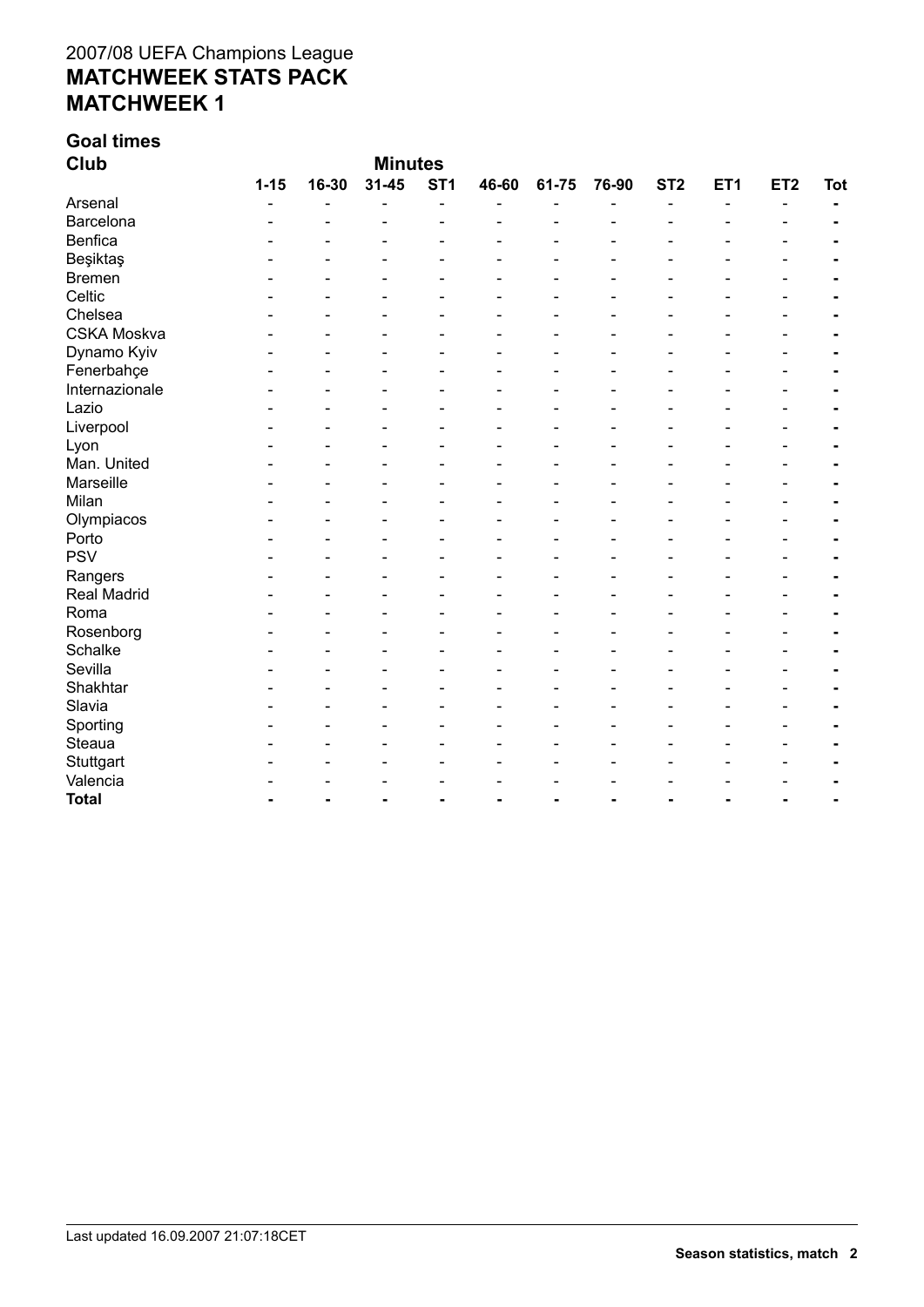#### Season statistics, player

|                                 | <b>Arsenal FC</b>        |                          |                              |                              |                          |                              |                              |                |                |  |
|---------------------------------|--------------------------|--------------------------|------------------------------|------------------------------|--------------------------|------------------------------|------------------------------|----------------|----------------|--|
|                                 | <b>Matches Goals</b>     |                          | <b>Starts</b>                | Full                         | Out                      | In                           | Min.                         | Y              | $\mathsf{R}$   |  |
| <b>Goalkeepers</b>              |                          |                          |                              |                              |                          |                              |                              |                |                |  |
| 1<br>Jens Lehmann               | $\overline{\phantom{a}}$ | $\overline{\phantom{a}}$ | $\overline{\phantom{a}}$     | $\overline{\phantom{a}}$     | $\overline{\phantom{a}}$ | $\overline{\phantom{a}}$     | $\qquad \qquad \blacksquare$ | $\blacksquare$ | ٠              |  |
| 21 Łukasz Fabiański             |                          |                          | $\overline{a}$               | $\blacksquare$               | $\overline{a}$           |                              |                              | $\blacksquare$ |                |  |
| 24 Manuel Almunia               |                          |                          | -                            |                              |                          |                              | $\blacksquare$               | ÷,             |                |  |
| <b>Defenders</b>                |                          |                          |                              |                              |                          |                              |                              |                |                |  |
| <b>Bacary Sagna</b><br>3        | $\overline{\phantom{a}}$ | $\overline{\phantom{a}}$ | -                            | $\overline{\phantom{a}}$     | $\overline{\phantom{a}}$ | $\overline{\phantom{a}}$     | ٠                            | ٠              |                |  |
| Kolo Touré<br>5                 |                          | $\blacksquare$           | $\blacksquare$               | $\blacksquare$               |                          |                              | $\blacksquare$               | ۰              | $\blacksquare$ |  |
| <b>Philippe Senderos</b><br>6   |                          |                          | $\blacksquare$               | $\overline{\phantom{a}}$     | $\overline{\phantom{a}}$ |                              | $\blacksquare$               | $\blacksquare$ |                |  |
| 10 William Gallas               |                          |                          | ۳                            |                              |                          |                              | $\blacksquare$               | $\blacksquare$ | $\blacksquare$ |  |
| 22 Gaël Clichy                  | $\overline{\phantom{0}}$ | $\overline{\phantom{a}}$ | $\qquad \qquad -$            | $\overline{\phantom{a}}$     | $\overline{\phantom{a}}$ | $\overline{\phantom{a}}$     | $\blacksquare$               | $\blacksquare$ | -              |  |
| 27 Emmanuel Eboué               |                          | $\blacksquare$           | ۳                            | $\overline{a}$               | $\sim$                   |                              | $\blacksquare$               | $\blacksquare$ | $\overline{a}$ |  |
| 30 Armand Traoré                |                          |                          | -                            |                              |                          |                              |                              | $\blacksquare$ |                |  |
| 31 Justin Hoyte                 |                          |                          |                              |                              |                          |                              |                              | $\blacksquare$ |                |  |
| 37 Paul Rodgers                 | $\overline{\phantom{a}}$ | $\overline{\phantom{a}}$ | -                            | $\qquad \qquad$              | $\overline{\phantom{a}}$ | $\qquad \qquad \blacksquare$ | $\blacksquare$               | ۰              |                |  |
| <b>Midfielders</b>              |                          |                          |                              |                              |                          |                              |                              |                |                |  |
| 2 Abou Diaby                    |                          |                          | $\qquad \qquad \blacksquare$ | $\overline{\phantom{0}}$     |                          |                              |                              | ۰              | ٠              |  |
| Cesc Fabregas<br>$\overline{4}$ |                          |                          |                              |                              |                          |                              |                              | -              |                |  |
| Tomáš Rosický<br>$\overline{7}$ | $\overline{\phantom{a}}$ | $\overline{\phantom{a}}$ | $\qquad \qquad -$            | $\overline{\phantom{a}}$     | $\overline{\phantom{a}}$ | $\overline{\phantom{a}}$     | $\blacksquare$               | $\blacksquare$ | ٠              |  |
| Lassana Diarra<br>8             |                          | ÷                        | $\blacksquare$               | $\overline{a}$               | $\overline{a}$           |                              | $\blacksquare$               | ۰              |                |  |
| 13 Aleksandr Hleb               |                          |                          | $\overline{\phantom{0}}$     | $\overline{\phantom{a}}$     | $\overline{\phantom{0}}$ |                              | $\blacksquare$               | $\blacksquare$ | $\blacksquare$ |  |
| 15 Denilson                     |                          | $\blacksquare$           | $\blacksquare$               | $\blacksquare$               | $\overline{\phantom{a}}$ | $\blacksquare$               | $\blacksquare$               | -              |                |  |
| 16 Mathieu Flamini              | -                        | $\overline{\phantom{a}}$ | $\qquad \qquad \blacksquare$ | $\overline{\phantom{a}}$     | $\blacksquare$           | $\overline{\phantom{a}}$     | $\blacksquare$               | ٠              | $\blacksquare$ |  |
| 17 Alexandre Song               | ۳                        | $\blacksquare$           | $\blacksquare$               | $\blacksquare$               | $\blacksquare$           | $\overline{a}$               | $\blacksquare$               | -              | $\blacksquare$ |  |
| 19 Gilberto                     |                          | $\overline{\phantom{0}}$ | $\overline{\phantom{0}}$     | $\qquad \qquad \blacksquare$ | $\overline{\phantom{a}}$ |                              | $\blacksquare$               | ٠              | $\blacksquare$ |  |
| 34 Kieran Gibbs                 |                          |                          | ۳                            |                              |                          |                              |                              |                |                |  |
| 36 Mark Randall                 | $\blacksquare$           | $\blacksquare$           | $\overline{\phantom{0}}$     | $\overline{\phantom{0}}$     | $\overline{\phantom{0}}$ |                              | $\blacksquare$               | $\blacksquare$ | -              |  |
| <b>Forwards</b>                 |                          |                          |                              |                              |                          |                              |                              |                |                |  |
| Eduardo<br>9                    |                          | $\overline{\phantom{a}}$ | $\qquad \qquad \blacksquare$ | $\overline{\phantom{a}}$     | $\overline{\phantom{a}}$ |                              | $\blacksquare$               | ٠              | $\blacksquare$ |  |
| 11 Robin van Persie             |                          |                          |                              |                              |                          |                              |                              | ۰              |                |  |
| 25 Emmanuel Adebayor            | $\overline{\phantom{0}}$ | $\overline{\phantom{a}}$ | $\qquad \qquad \blacksquare$ |                              | $\overline{\phantom{0}}$ | $\overline{\phantom{0}}$     | $\blacksquare$               | $\blacksquare$ | $\blacksquare$ |  |
| 26 Nicklas Bendtner             |                          |                          |                              |                              |                          |                              |                              | $\blacksquare$ |                |  |
| 32 Theo Walcott                 |                          |                          |                              |                              |                          |                              |                              |                |                |  |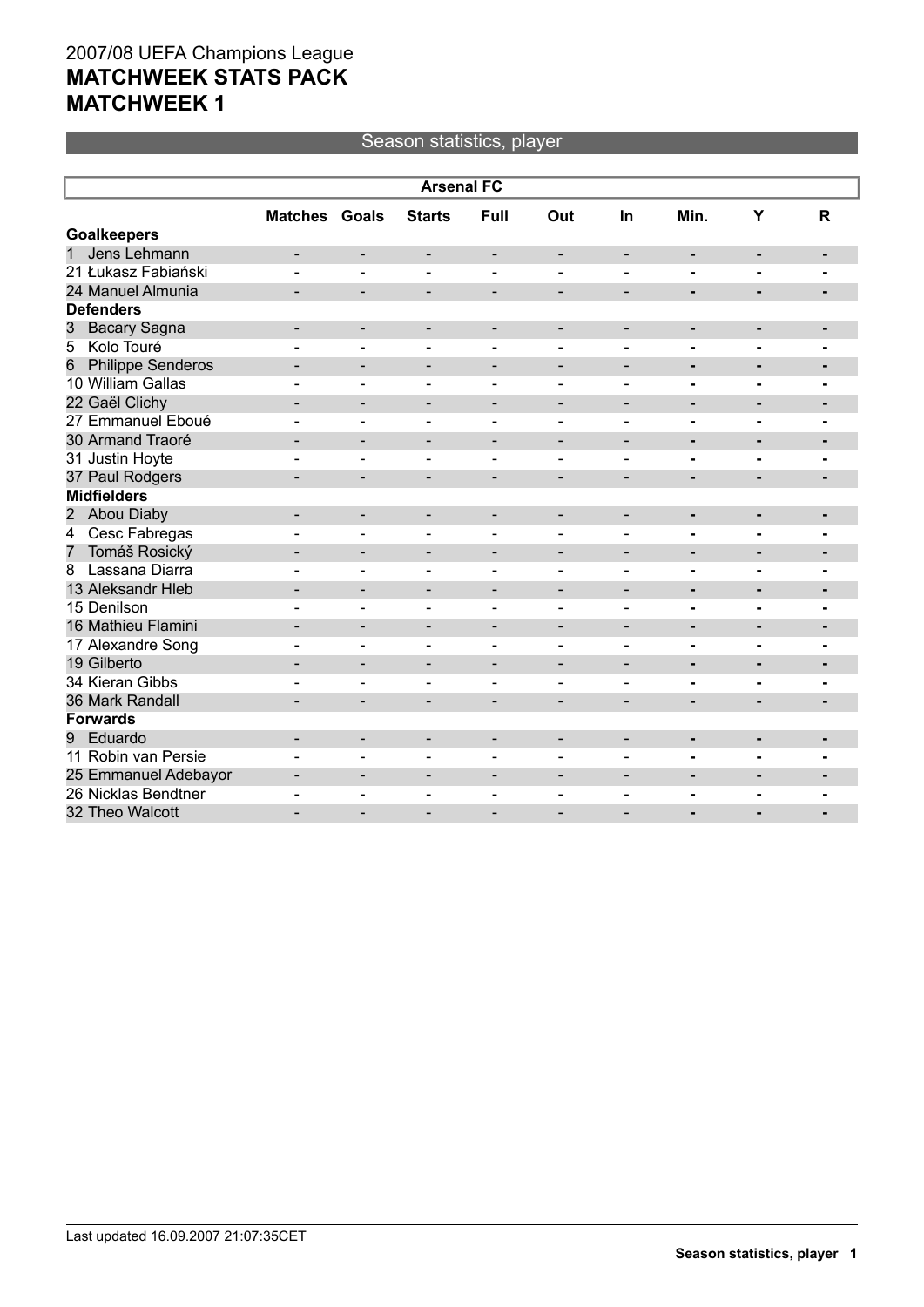| <b>FC Barcelona</b>              |                          |                              |                          |                              |                              |                          |                |                |                |  |
|----------------------------------|--------------------------|------------------------------|--------------------------|------------------------------|------------------------------|--------------------------|----------------|----------------|----------------|--|
|                                  | <b>Matches Goals</b>     |                              | <b>Starts</b>            | Full                         | Out                          | In                       | Min.           | Y              | R              |  |
| <b>Goalkeepers</b>               |                          |                              |                          |                              |                              |                          |                |                |                |  |
| 1 Víctor Valdés                  | -                        | -                            | -                        | -                            | -                            | -                        | ٠              | ٠              | ٠              |  |
| 25 Albert Jorquera               | $\overline{a}$           | $\overline{\phantom{0}}$     | $\blacksquare$           | $\blacksquare$               | $\overline{a}$               |                          |                | $\blacksquare$ | $\blacksquare$ |  |
| 28 Oier Olazabal                 |                          | $\overline{\phantom{0}}$     | $\overline{\phantom{a}}$ | $\overline{\phantom{a}}$     | $\overline{\phantom{a}}$     | $\overline{\phantom{a}}$ | $\blacksquare$ | $\blacksquare$ | $\blacksquare$ |  |
| <b>Defenders</b>                 |                          |                              |                          |                              |                              |                          |                |                |                |  |
| Rafael Márquez<br>$\overline{4}$ | -                        | $\overline{\phantom{a}}$     | -                        | $\overline{\phantom{a}}$     | $\overline{\phantom{a}}$     | $\overline{\phantom{a}}$ | $\blacksquare$ | ٠              | ٠              |  |
| 5 Carles Puyol                   |                          |                              |                          |                              |                              |                          |                |                |                |  |
| 11 Gianluca Zambrotta            | -                        | $\overline{\phantom{a}}$     | $\overline{\phantom{a}}$ | $\qquad \qquad \blacksquare$ | $\overline{\phantom{a}}$     | $\overline{\phantom{a}}$ | ٠              | $\blacksquare$ | ٠              |  |
| 12 Gabriel Milito                | ۰                        | $\qquad \qquad \blacksquare$ | $\overline{\phantom{a}}$ | $\overline{\phantom{a}}$     | $\qquad \qquad \blacksquare$ | $\overline{\phantom{a}}$ | Ξ.             | $\blacksquare$ | $\blacksquare$ |  |
| 15 Edmílson                      |                          | $\overline{\phantom{0}}$     | $\overline{\phantom{a}}$ | $\overline{\phantom{a}}$     | $\overline{\phantom{0}}$     | $\overline{\phantom{0}}$ | $\blacksquare$ | ٠              |                |  |
| 16 Sylvinho                      |                          |                              | $\qquad \qquad -$        | $\overline{\phantom{0}}$     | $\qquad \qquad \blacksquare$ |                          |                | ۰              |                |  |
| 21 Lilian Thuram                 |                          | $\overline{\phantom{0}}$     | $\overline{\phantom{a}}$ | $\overline{\phantom{a}}$     | $\overline{\phantom{0}}$     | $\overline{\phantom{0}}$ | ٠              | $\blacksquare$ | $\blacksquare$ |  |
| 22 Eric Abidal                   |                          | $\blacksquare$               | $\overline{\phantom{a}}$ | $\overline{\phantom{a}}$     | $\blacksquare$               | $\sim$                   | $\blacksquare$ | $\blacksquare$ |                |  |
| 23 Oleguer                       | $\qquad \qquad -$        | $\overline{\phantom{0}}$     | $\overline{\phantom{a}}$ | $\overline{\phantom{a}}$     | $\overline{\phantom{a}}$     | $\overline{\phantom{a}}$ | ٠              | ٠              | ٠              |  |
| <b>Midfielders</b>               |                          |                              |                          |                              |                              |                          |                |                |                |  |
| Xavi Hernández<br>6              | -                        | $\overline{\phantom{a}}$     | $\overline{\phantom{a}}$ | $\qquad \qquad \blacksquare$ | $\qquad \qquad \blacksquare$ | $\overline{\phantom{a}}$ | ٠              | ٠              |                |  |
| $\overline{8}$<br>Andrés Iniesta |                          | $\frac{1}{2}$                | $\overline{\phantom{a}}$ | $\overline{\phantom{a}}$     | $\blacksquare$               | $\overline{\phantom{0}}$ | ۰              | $\blacksquare$ | $\blacksquare$ |  |
| 20 Deco                          | -                        | $\overline{\phantom{a}}$     | $\overline{\phantom{a}}$ | $\overline{\phantom{a}}$     | $\overline{\phantom{a}}$     | $\overline{\phantom{a}}$ | $\blacksquare$ | $\blacksquare$ | ٠              |  |
| 24 Yaya Touré                    |                          | $\qquad \qquad \blacksquare$ | $\overline{\phantom{a}}$ | $\overline{\phantom{a}}$     | $\overline{\phantom{a}}$     | $\blacksquare$           | Ξ.             | $\blacksquare$ |                |  |
| 26 Marc Crosas                   |                          | $\overline{\phantom{0}}$     | -                        | $\overline{\phantom{a}}$     | $\overline{\phantom{0}}$     | $\overline{\phantom{a}}$ | $\blacksquare$ | ۰.             | $\blacksquare$ |  |
| <b>Forwards</b>                  |                          |                              |                          |                              |                              |                          |                |                |                |  |
| Eidur Gudjohnsen<br>7            | $\qquad \qquad -$        | -                            | $\overline{\phantom{a}}$ | $\overline{\phantom{a}}$     | $\overline{\phantom{a}}$     |                          | ٠              | ٠              | ٠              |  |
| Samuel Eto'o<br>9                | ÷                        | $\qquad \qquad \blacksquare$ | $\overline{\phantom{a}}$ |                              | $\qquad \qquad \blacksquare$ | -                        |                | ۰              |                |  |
| 10 Ronaldinho                    | $\blacksquare$           | $\overline{\phantom{0}}$     | $\overline{\phantom{a}}$ | $\overline{\phantom{a}}$     | $\overline{\phantom{a}}$     | $\overline{\phantom{a}}$ | $\blacksquare$ | $\blacksquare$ | -              |  |
| 14 Thierry Henry                 |                          | $\blacksquare$               | $\blacksquare$           | $\blacksquare$               | $\blacksquare$               | $\blacksquare$           | $\blacksquare$ | $\blacksquare$ | $\blacksquare$ |  |
| 17 Giovani                       |                          | $\overline{\phantom{0}}$     | $\overline{\phantom{a}}$ | $\overline{\phantom{a}}$     | $\overline{\phantom{a}}$     | $\overline{\phantom{a}}$ | $\blacksquare$ | $\blacksquare$ | $\blacksquare$ |  |
| 18 Santiago Ezquerro             |                          | $\equiv$                     | $\sim$                   | $\sim$                       | $\overline{\phantom{0}}$     | $\overline{\phantom{0}}$ | $\blacksquare$ | ۰              |                |  |
| 19 Lionel Messi                  | $\overline{\phantom{a}}$ | -                            | $\overline{\phantom{a}}$ | $\overline{\phantom{a}}$     | $\qquad \qquad \blacksquare$ | $\overline{\phantom{a}}$ | ٠              | ٠              | ٠              |  |
| 27 Bojan Krkić                   |                          |                              | $\blacksquare$           |                              | $\blacksquare$               |                          | $\blacksquare$ | $\blacksquare$ | -              |  |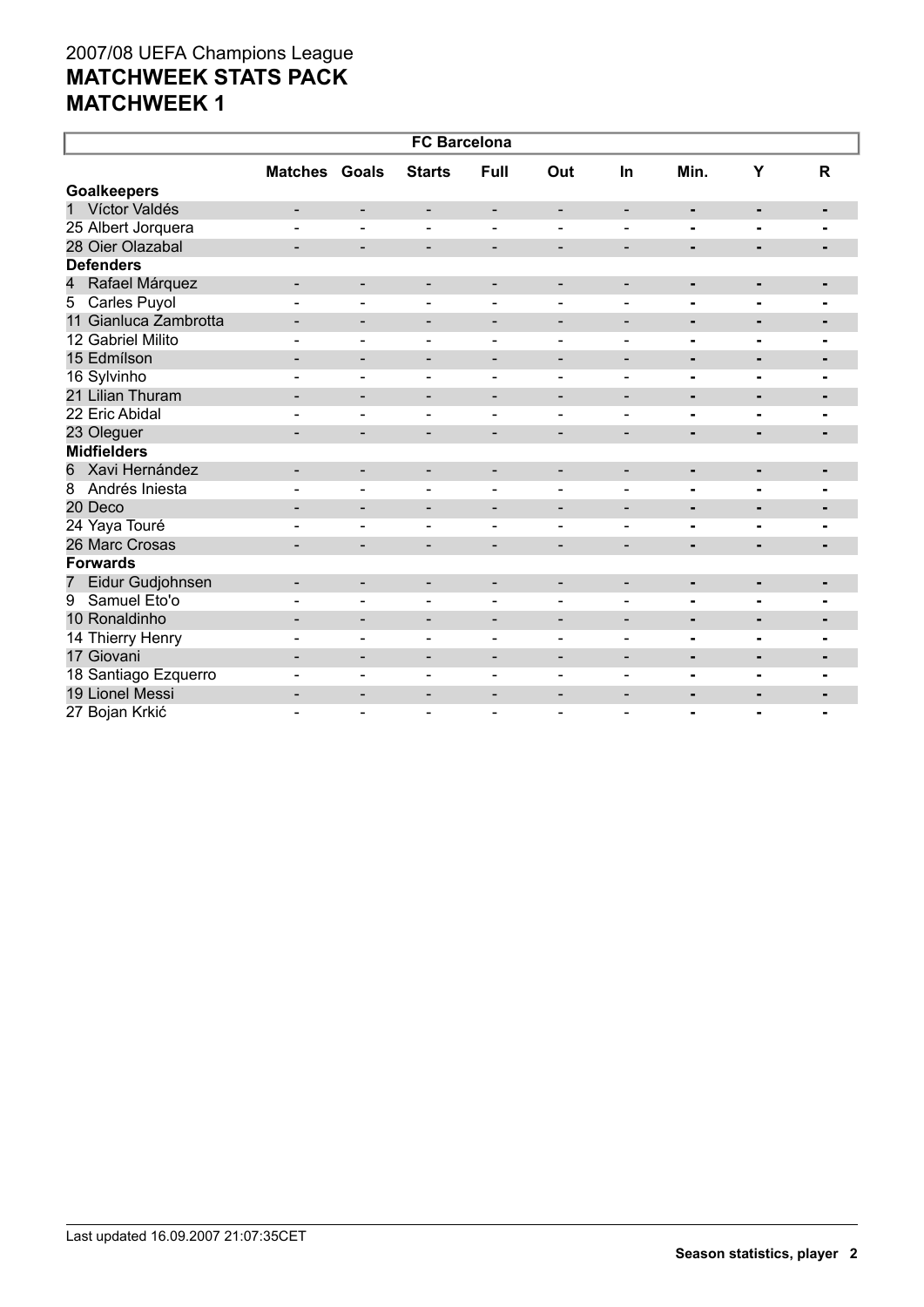| <b>SL Benfica</b>                          |                          |                          |                          |                              |                          |                          |                |                |                |  |
|--------------------------------------------|--------------------------|--------------------------|--------------------------|------------------------------|--------------------------|--------------------------|----------------|----------------|----------------|--|
|                                            | <b>Matches Goals</b>     |                          | <b>Starts</b>            | Full                         | Out                      | In                       | Min.           | Υ              | $\mathbf R$    |  |
| <b>Goalkeepers</b>                         |                          |                          |                          |                              |                          |                          |                |                |                |  |
| Moreira<br>$\mathbf 1$                     | $\overline{\phantom{0}}$ | -                        | $\overline{\phantom{a}}$ | $\overline{\phantom{a}}$     | $\overline{\phantom{a}}$ | $\overline{\phantom{a}}$ | ۰              | $\blacksquare$ | $\blacksquare$ |  |
| 12 Quim                                    |                          | $\overline{a}$           | ۳                        | $\blacksquare$               |                          |                          | $\blacksquare$ | $\blacksquare$ | $\blacksquare$ |  |
| 24 Jörg Butt                               |                          | $\overline{\phantom{a}}$ | $\overline{\phantom{a}}$ | $\overline{\phantom{a}}$     | $\overline{\phantom{a}}$ | $\overline{\phantom{a}}$ | $\blacksquare$ | $\blacksquare$ | $\blacksquare$ |  |
| 31 Bruno Costa                             |                          | $\overline{\phantom{0}}$ | $\blacksquare$           | $\blacksquare$               | $\blacksquare$           | $\overline{\phantom{0}}$ | $\blacksquare$ | $\blacksquare$ |                |  |
| <b>Defenders</b>                           |                          |                          |                          |                              |                          |                          |                |                |                |  |
| Luís Filipe<br>$\overline{2}$              | $\overline{\phantom{0}}$ | $\overline{\phantom{a}}$ | $\overline{\phantom{a}}$ | $\overline{\phantom{a}}$     | $\overline{\phantom{a}}$ | $\overline{\phantom{a}}$ | ۰              | $\blacksquare$ | $\blacksquare$ |  |
| $\overline{3}$<br>Edcarlos                 |                          | L.                       |                          |                              |                          |                          | $\overline{a}$ |                |                |  |
| Luisão<br>4                                |                          | $\overline{\phantom{a}}$ | $\overline{\phantom{a}}$ | $\overline{\phantom{a}}$     | $\overline{\phantom{a}}$ | $\overline{\phantom{a}}$ | $\blacksquare$ | $\blacksquare$ | -              |  |
| 5<br>Léo                                   |                          | $\blacksquare$           | ۳                        | $\blacksquare$               | $\overline{a}$           |                          |                | $\blacksquare$ | $\blacksquare$ |  |
| 11 Miguelito                               |                          | $\overline{\phantom{a}}$ | -                        | $\overline{\phantom{a}}$     | $\overline{\phantom{a}}$ | $\overline{\phantom{a}}$ | ۰              | ٠              | ٠              |  |
| 17 Marc Zoro                               |                          | $\blacksquare$           | $\blacksquare$           | $\blacksquare$               |                          | $\overline{\phantom{0}}$ | $\blacksquare$ | $\blacksquare$ |                |  |
| 22 Nélson                                  | $\overline{\phantom{0}}$ | $\overline{\phantom{a}}$ | $\overline{\phantom{a}}$ | $\overline{\phantom{a}}$     | $\overline{\phantom{a}}$ | $\overline{\phantom{a}}$ | $\blacksquare$ | $\blacksquare$ | ٠              |  |
| 23 David Luiz                              |                          | $\blacksquare$           | $\sim$                   | $\blacksquare$               | $\blacksquare$           | $\blacksquare$           |                | $\blacksquare$ |                |  |
| 28 Miguel Vítor                            |                          | $\overline{\phantom{a}}$ | $\overline{\phantom{0}}$ | $\overline{\phantom{a}}$     | $\overline{\phantom{a}}$ | $\overline{\phantom{a}}$ | ٠              | ٠              | $\blacksquare$ |  |
| <b>Midfielders</b>                         |                          |                          |                          |                              |                          |                          |                |                |                |  |
| Petit<br>6                                 | ۰                        | $\overline{\phantom{a}}$ | -                        | $\overline{\phantom{a}}$     | $\overline{\phantom{a}}$ | $\blacksquare$           | ٠              | ٠              | $\blacksquare$ |  |
| Konstantinos Katsouranis<br>$\overline{8}$ |                          | $\blacksquare$           | $\blacksquare$           | $\overline{\phantom{a}}$     | $\overline{\phantom{0}}$ | $\blacksquare$           | $\blacksquare$ | $\blacksquare$ | $\blacksquare$ |  |
| 10 Rui Costa                               |                          | $\overline{\phantom{a}}$ | $\overline{\phantom{a}}$ | $\qquad \qquad \blacksquare$ |                          | $\overline{\phantom{0}}$ | ٠              | ٠              |                |  |
| 14 Maxi Pereira                            | $\blacksquare$           | $\blacksquare$           | $\blacksquare$           | $\overline{\phantom{a}}$     | $\overline{\phantom{0}}$ | $\blacksquare$           | -              | $\blacksquare$ |                |  |
| 18 Augustin Gilles Binya                   | $\overline{\phantom{a}}$ | $\overline{\phantom{a}}$ | $\overline{\phantom{a}}$ | $\overline{\phantom{a}}$     | $\overline{\phantom{a}}$ | $\overline{\phantom{a}}$ | ٠              | $\blacksquare$ | $\blacksquare$ |  |
| 25 Nuno Assis                              |                          | $\blacksquare$           | $\blacksquare$           | $\blacksquare$               |                          |                          | $\blacksquare$ | $\blacksquare$ |                |  |
| 26 Cristián Rodríguez                      | $\overline{\phantom{0}}$ | $\overline{\phantom{a}}$ | $\overline{\phantom{a}}$ | $\overline{\phantom{a}}$     | $\overline{\phantom{a}}$ | $\blacksquare$           | $\blacksquare$ | $\blacksquare$ | $\blacksquare$ |  |
| 32 Romeu Ribeiro                           |                          | $\overline{\phantom{0}}$ | $\blacksquare$           | $\blacksquare$               | $\overline{\phantom{0}}$ |                          |                |                |                |  |
| <b>Forwards</b>                            |                          |                          |                          |                              |                          |                          |                |                |                |  |
| Óscar Cardozo<br>7 <sup>7</sup>            | $\blacksquare$           | $\overline{\phantom{a}}$ | $\overline{\phantom{a}}$ | $\overline{\phantom{a}}$     | $\overline{\phantom{a}}$ | $\overline{\phantom{a}}$ | ۰              | ٠              | ٠              |  |
| 16 Fábio Coentrão                          |                          | $\overline{a}$           | $\blacksquare$           | $\blacksquare$               | $\blacksquare$           | $\overline{\phantom{0}}$ | $\blacksquare$ |                |                |  |
| 19 Gonzalo Bergessio                       | $\blacksquare$           | $\overline{\phantom{a}}$ | $\overline{\phantom{a}}$ | $\overline{\phantom{a}}$     | $\overline{\phantom{0}}$ | $\overline{\phantom{0}}$ | $\blacksquare$ | $\blacksquare$ | $\blacksquare$ |  |
| 20 Angel Di María                          |                          | $\blacksquare$           | $\overline{a}$           | $\sim$                       | $\blacksquare$           | $\overline{a}$           | $\blacksquare$ | $\blacksquare$ |                |  |
| 21 Nuno Gomes                              |                          | $\overline{\phantom{a}}$ | $\overline{\phantom{0}}$ | $\qquad \qquad$              |                          | $\overline{\phantom{0}}$ | $\blacksquare$ | $\blacksquare$ | -              |  |
| 30 Freddy Adu                              |                          | $\overline{a}$           | Ξ.                       | $\blacksquare$               |                          |                          | $\blacksquare$ |                | $\blacksquare$ |  |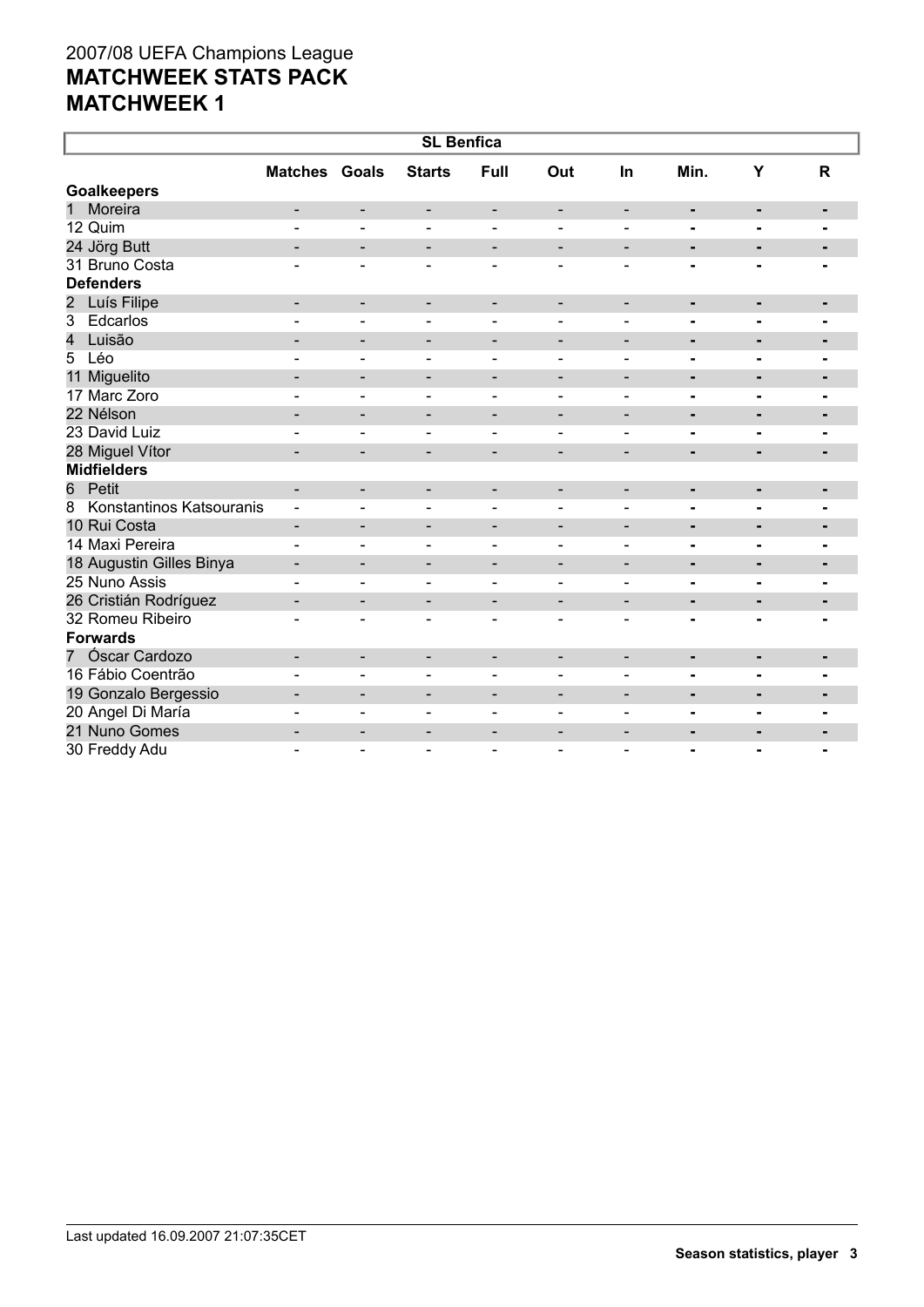| <b>Besiktas JK</b>                    |                          |                              |                              |                          |                              |                          |                |                |                |  |
|---------------------------------------|--------------------------|------------------------------|------------------------------|--------------------------|------------------------------|--------------------------|----------------|----------------|----------------|--|
|                                       | <b>Matches Goals</b>     |                              | <b>Starts</b>                | Full                     | Out                          | In                       | Min.           | Y              | $\mathsf{R}$   |  |
| <b>Goalkeepers</b>                    |                          |                              |                              |                          |                              |                          |                |                |                |  |
| Rüştü Reçber<br>1                     | $\overline{\phantom{0}}$ | $\overline{\phantom{a}}$     | -                            | $\overline{\phantom{a}}$ | $\overline{\phantom{a}}$     | $\overline{\phantom{a}}$ | ٠              | ٠              | ٠              |  |
| 35 Atilla Özmen                       |                          | $\overline{a}$               | $\overline{\phantom{0}}$     |                          |                              |                          | $\blacksquare$ | $\blacksquare$ |                |  |
| 84 Hakan Arıkan                       |                          | $\overline{\phantom{a}}$     | $\overline{\phantom{0}}$     | $\overline{\phantom{a}}$ | $\overline{\phantom{a}}$     | $\overline{\phantom{0}}$ | $\blacksquare$ | $\blacksquare$ |                |  |
| <b>Defenders</b>                      |                          |                              |                              |                          |                              |                          |                |                |                |  |
| Serdar Kurtuluş<br>$\overline{2}$     | $\overline{\phantom{a}}$ | $\overline{\phantom{a}}$     | -                            | $\overline{\phantom{a}}$ | $\overline{\phantom{a}}$     | $\overline{\phantom{a}}$ | ٠              | ٠              | $\blacksquare$ |  |
| $\overline{3}$<br><b>Mehmet Sedef</b> |                          |                              |                              | $\blacksquare$           |                              |                          |                |                |                |  |
| Gökhan Zan<br>5                       |                          | $\qquad \qquad \blacksquare$ | -                            | $\overline{\phantom{a}}$ | $\qquad \qquad \blacksquare$ | $\overline{\phantom{a}}$ | ٠              | $\blacksquare$ | ٠              |  |
| <b>Baki Mercimek</b><br>8             | ۳                        | $\blacksquare$               | ۰                            | $\overline{\phantom{a}}$ | $\overline{\phantom{a}}$     | $\overline{\phantom{0}}$ | $\blacksquare$ | $\blacksquare$ | $\blacksquare$ |  |
| 15 Lamine Diatta                      |                          | $\overline{\phantom{a}}$     | $\qquad \qquad \blacksquare$ | $\overline{\phantom{a}}$ | $\overline{\phantom{a}}$     | $\overline{\phantom{0}}$ | $\blacksquare$ |                |                |  |
| 58 İbrahim Toraman                    |                          |                              |                              |                          |                              |                          | $\blacksquare$ | $\blacksquare$ |                |  |
| 78 İbrahim Kaş                        |                          | $\overline{\phantom{0}}$     |                              |                          |                              |                          | $\blacksquare$ | $\blacksquare$ |                |  |
| <b>Midfielders</b>                    |                          |                              |                              |                          |                              |                          |                |                |                |  |
| Mehmet Yozgatlı<br>6                  | $\overline{\phantom{a}}$ | $\overline{\phantom{a}}$     | -                            | $\overline{\phantom{a}}$ | $\overline{\phantom{a}}$     | $\overline{\phantom{a}}$ | ٠              | ٠              | ٠              |  |
| <b>Burak Yılmaz</b><br>$7^{\circ}$    |                          | $\overline{a}$               | Ξ.                           | $\blacksquare$           |                              |                          | $\overline{a}$ | $\blacksquare$ | ٠.             |  |
| 10 Matías Delgado                     |                          | $\overline{\phantom{a}}$     | $\qquad \qquad -$            | $\overline{\phantom{a}}$ | $\overline{\phantom{a}}$     | $\overline{\phantom{a}}$ | ۰              | ٠              |                |  |
| 14 Rodrigo Tello                      |                          | $\overline{\phantom{a}}$     | $\overline{\phantom{0}}$     | $\blacksquare$           | $\blacksquare$               | $\blacksquare$           | ۰              | $\blacksquare$ | $\blacksquare$ |  |
| 17 Ricardinho                         | -                        | $\overline{\phantom{a}}$     | -                            | -                        | $\overline{\phantom{a}}$     | $\overline{\phantom{a}}$ | ۰              | ٠              | ۰              |  |
| 18 Edouard Cissé                      |                          | $\blacksquare$               | $\blacksquare$               | $\blacksquare$           | $\blacksquare$               | $\blacksquare$           | $\blacksquare$ | $\blacksquare$ | ۰              |  |
| 19 İbrahim Üzülmez                    | $\blacksquare$           | $\overline{\phantom{a}}$     | -                            | $\overline{\phantom{a}}$ | $\overline{\phantom{a}}$     | $\overline{\phantom{a}}$ | ٠              | $\blacksquare$ | ٠              |  |
| 21 Serdar Özkan                       |                          |                              |                              | $\blacksquare$           |                              |                          |                |                |                |  |
| 22 Ali Tandoğan                       |                          | -                            | -                            | -                        | $\qquad \qquad$              | $\overline{\phantom{0}}$ | ۰              | ٠              | $\blacksquare$ |  |
| 41 Koray Avcı                         |                          | $\blacksquare$               |                              | $\overline{\phantom{0}}$ |                              |                          | -              | $\blacksquare$ |                |  |
| 55 İbrahim Akın                       |                          | $\overline{\phantom{0}}$     | $\overline{\phantom{0}}$     | $\overline{\phantom{0}}$ |                              |                          | $\blacksquare$ | ٠              | $\blacksquare$ |  |
| <b>Forwards</b>                       |                          |                              |                              |                          |                              |                          |                |                |                |  |
| Federico Higuaín<br>9                 |                          | $\overline{\phantom{a}}$     | $\qquad \qquad -$            | $\overline{\phantom{a}}$ | $\overline{\phantom{a}}$     | $\overline{\phantom{0}}$ | ٠              | $\blacksquare$ | $\blacksquare$ |  |
| 11 Márcio Nobre                       |                          | $\overline{\phantom{0}}$     |                              | $\overline{\phantom{0}}$ |                              |                          |                |                |                |  |
| 13 Bobo                               |                          | $\overline{\phantom{a}}$     | -                            | $\qquad \qquad$          |                              | $\overline{\phantom{0}}$ | $\blacksquare$ | $\blacksquare$ | $\blacksquare$ |  |
| 99 Batuhan Karadeniz                  |                          |                              |                              |                          |                              |                          |                |                |                |  |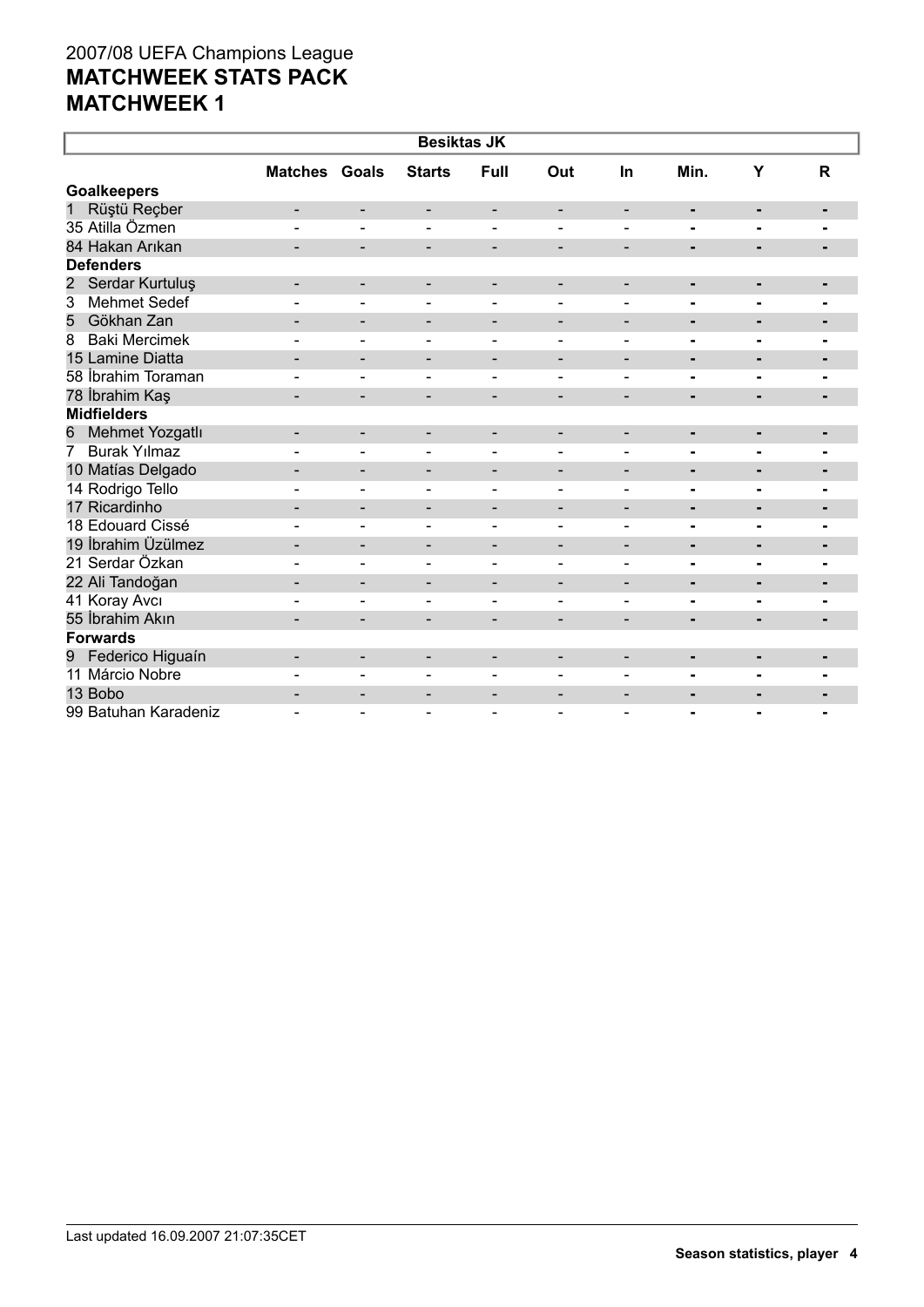| <b>Werder Bremen</b>                 |                              |                              |                              |                              |                              |                          |                              |                |                |  |
|--------------------------------------|------------------------------|------------------------------|------------------------------|------------------------------|------------------------------|--------------------------|------------------------------|----------------|----------------|--|
|                                      | <b>Matches Goals</b>         |                              | <b>Starts</b>                | Full                         | Out                          | In                       | Min.                         | Y              | $\mathsf{R}$   |  |
| <b>Goalkeepers</b>                   |                              |                              |                              |                              |                              |                          |                              |                |                |  |
| <b>Tim Wiese</b><br>1                |                              | -                            | -                            | $\overline{\phantom{a}}$     | $\qquad \qquad \blacksquare$ | $\overline{\phantom{a}}$ | $\blacksquare$               | $\blacksquare$ | $\blacksquare$ |  |
| 33 Christian Vander                  |                              |                              |                              |                              |                              |                          |                              |                |                |  |
| 40 Nico Pellatz                      |                              | $\overline{\phantom{a}}$     | -                            | $\overline{\phantom{a}}$     | $\overline{\phantom{a}}$     | $\overline{\phantom{a}}$ | ٠                            | $\blacksquare$ |                |  |
| <b>Defenders</b>                     |                              |                              |                              |                              |                              |                          |                              |                |                |  |
| Sebastian Boenisch<br>$\overline{2}$ |                              | $\blacksquare$               | $\qquad \qquad \blacksquare$ | $\qquad \qquad \blacksquare$ |                              |                          | ٠                            | $\blacksquare$ | $\blacksquare$ |  |
| $\overline{3}$<br>Petri Pasanen      |                              |                              |                              |                              |                              |                          | $\blacksquare$               | $\blacksquare$ |                |  |
| $\overline{\mathcal{L}}$<br>Naldo    | $\overline{\phantom{0}}$     | $\overline{\phantom{0}}$     | $\overline{\phantom{a}}$     | $\overline{\phantom{a}}$     | $\overline{\phantom{a}}$     | $\blacksquare$           | $\blacksquare$               | $\blacksquare$ | $\blacksquare$ |  |
| Pierre Womé<br>5                     |                              | $\blacksquare$               | $\blacksquare$               | $\blacksquare$               | $\blacksquare$               | $\blacksquare$           | $\blacksquare$               | $\blacksquare$ | $\blacksquare$ |  |
| <b>Clemens Fritz</b><br>8            | $\qquad \qquad \blacksquare$ | $\overline{\phantom{a}}$     | -                            | $\overline{\phantom{a}}$     | $\overline{\phantom{a}}$     | $\overline{\phantom{a}}$ | ۰                            | ٠              | ٠              |  |
| 13 Duško Tošić                       |                              | $\blacksquare$               | $\blacksquare$               | $\blacksquare$               | $\blacksquare$               | $\blacksquare$           | $\blacksquare$               | $\blacksquare$ | $\blacksquare$ |  |
| 15 Patrick Owomoyela                 |                              | $\qquad \qquad \blacksquare$ | -                            | $\overline{\phantom{a}}$     | $\overline{\phantom{0}}$     | $\overline{\phantom{0}}$ | $\blacksquare$               | -              | $\blacksquare$ |  |
| 16 Leon Andreasen                    |                              |                              |                              |                              |                              |                          |                              | $\blacksquare$ | $\blacksquare$ |  |
| 29 Per Mertesacker                   |                              | $\overline{\phantom{0}}$     | $\qquad \qquad \blacksquare$ | $\blacksquare$               | $\overline{\phantom{a}}$     |                          | $\blacksquare$               |                |                |  |
| <b>Midfielders</b>                   |                              |                              |                              |                              |                              |                          |                              |                |                |  |
| <b>Frank Baumann</b><br>6            |                              | $\overline{\phantom{0}}$     | -                            | $\qquad \qquad \blacksquare$ | $\overline{\phantom{0}}$     |                          | $\qquad \qquad \blacksquare$ | $\blacksquare$ | $\blacksquare$ |  |
| 7<br>Jurica Vranješ                  |                              | $\blacksquare$               |                              | $\blacksquare$               |                              | $\blacksquare$           | $\blacksquare$               |                |                |  |
| 10 Diego                             |                              | $\overline{\phantom{0}}$     | $\overline{\phantom{0}}$     | $\overline{\phantom{a}}$     | $\overline{\phantom{a}}$     | $\blacksquare$           | -                            | $\blacksquare$ | $\blacksquare$ |  |
| 19 Carlos Alberto                    |                              | $\blacksquare$               |                              |                              |                              | $\overline{\phantom{0}}$ | $\blacksquare$               | $\blacksquare$ |                |  |
| 20 Daniel Jensen                     |                              | $\blacksquare$               | $\qquad \qquad \blacksquare$ | $\overline{\phantom{a}}$     | $\overline{\phantom{a}}$     | $\overline{\phantom{a}}$ | $\blacksquare$               | $\blacksquare$ | $\blacksquare$ |  |
| 22 Torsten Frings                    |                              | $\blacksquare$               | $\overline{\phantom{0}}$     | $\blacksquare$               | $\overline{\phantom{a}}$     | $\blacksquare$           | $\blacksquare$               | $\blacksquare$ |                |  |
| 24 Tim Borowski                      | $\blacksquare$               | $\overline{\phantom{a}}$     | $\qquad \qquad \blacksquare$ | $\overline{\phantom{a}}$     | $\overline{\phantom{a}}$     | $\blacksquare$           | $\blacksquare$               | $\blacksquare$ | $\blacksquare$ |  |
| 31 Kevin Artmann                     |                              | $\overline{a}$               | $\overline{\phantom{0}}$     | $\blacksquare$               | $\blacksquare$               | $\overline{\phantom{0}}$ | $\blacksquare$               | $\blacksquare$ | $\blacksquare$ |  |
| 38 Amaury Bischoff                   | $\overline{\phantom{0}}$     | $\overline{\phantom{a}}$     | -                            | $\overline{\phantom{a}}$     | $\overline{\phantom{a}}$     | $\overline{\phantom{a}}$ |                              | ٠              |                |  |
| 39 Norman Theuerkauf                 | $\blacksquare$               | $\blacksquare$               | $\overline{\phantom{a}}$     | $\blacksquare$               | $\blacksquare$               | $\blacksquare$           | $\blacksquare$               | $\blacksquare$ | $\blacksquare$ |  |
| <b>Forwards</b>                      |                              |                              |                              |                              |                              |                          |                              |                |                |  |
| <b>Markus Rosenberg</b><br>9         | $\overline{\phantom{0}}$     | $\overline{\phantom{a}}$     | $\overline{\phantom{a}}$     | $\overline{\phantom{a}}$     | $\overline{\phantom{a}}$     | $\overline{\phantom{a}}$ | ۰                            | $\blacksquare$ | $\blacksquare$ |  |
| 14 Aaron Hunt                        |                              | $\blacksquare$               | $\overline{\phantom{0}}$     | $\blacksquare$               | $\blacksquare$               | $\blacksquare$           | $\blacksquare$               | $\blacksquare$ | $\blacksquare$ |  |
| 18 Boubacar Sanogo                   | $\blacksquare$               | $\overline{\phantom{a}}$     | $\blacksquare$               | $\blacksquare$               | $\overline{\phantom{a}}$     | $\blacksquare$           | ۰                            | $\blacksquare$ |                |  |
| 23 Hugo Almeida                      |                              | $\blacksquare$               |                              | $\sim$                       |                              |                          | $\blacksquare$               |                |                |  |
| 28 Kevin Schindler                   |                              | -                            |                              |                              |                              | $\overline{\phantom{0}}$ |                              |                |                |  |
| 34 Martin Harnik                     |                              | $\overline{a}$               | $\blacksquare$               | $\blacksquare$               | $\overline{\phantom{a}}$     |                          | $\blacksquare$               | $\blacksquare$ | $\blacksquare$ |  |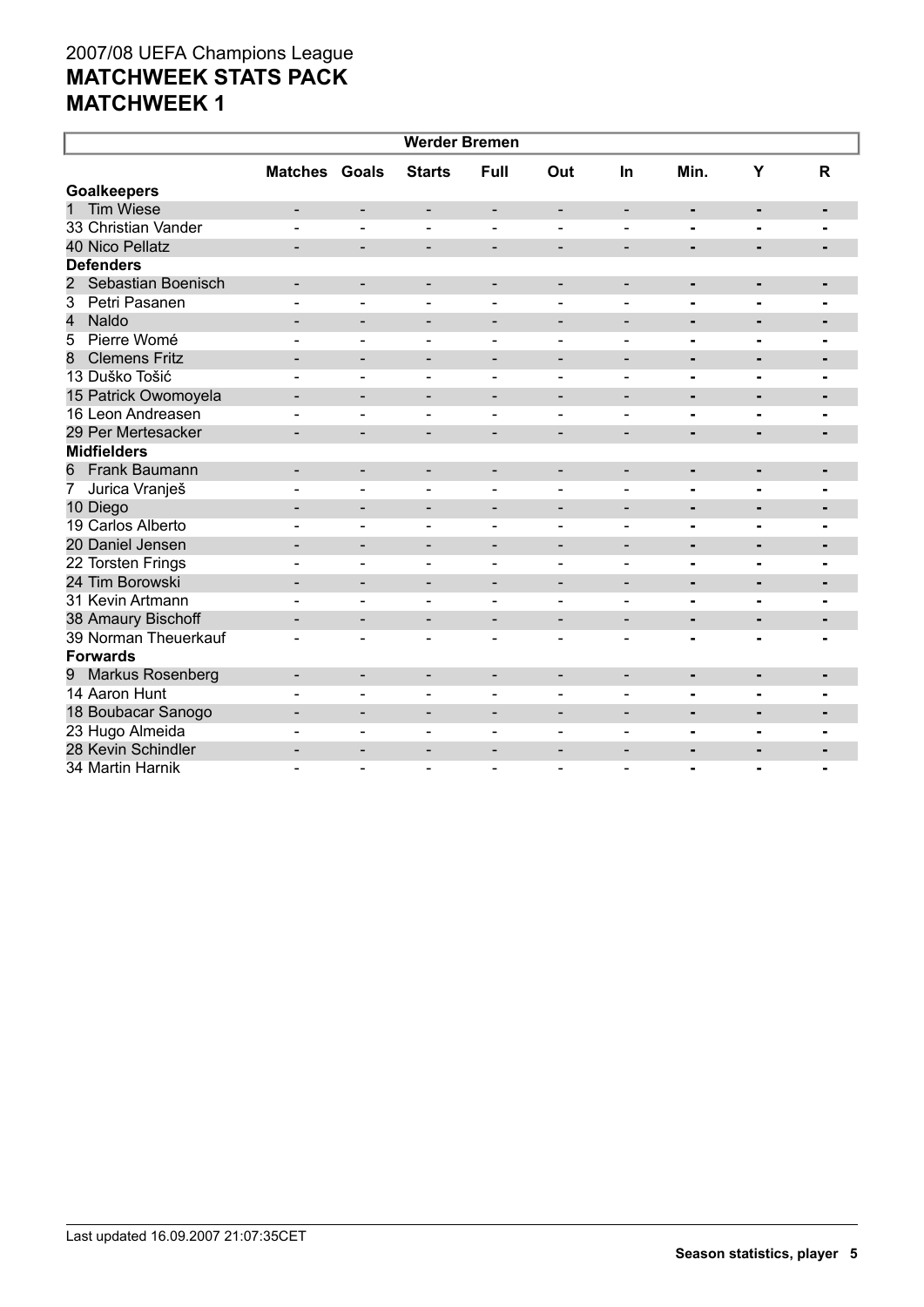| <b>Celtic FC</b>                   |                          |                              |                              |                              |                              |                              |                |                |                |  |
|------------------------------------|--------------------------|------------------------------|------------------------------|------------------------------|------------------------------|------------------------------|----------------|----------------|----------------|--|
|                                    | <b>Matches Goals</b>     |                              | <b>Starts</b>                | Full                         | Out                          | <b>In</b>                    | Min.           | Y              | R              |  |
| <b>Goalkeepers</b>                 |                          |                              |                              |                              |                              |                              |                |                |                |  |
| $\mathbf{1}$<br><b>Artur Boruc</b> |                          |                              | $\qquad \qquad \blacksquare$ | $\overline{\phantom{a}}$     | $\qquad \qquad -$            | $\blacksquare$               | $\blacksquare$ | $\blacksquare$ | $\blacksquare$ |  |
| 21 Mark Brown                      |                          | $\overline{a}$               | ٠                            | $\blacksquare$               | $\blacksquare$               | $\blacksquare$               | $\blacksquare$ | $\blacksquare$ | $\blacksquare$ |  |
| 47 Michael McGovern                |                          | $\qquad \qquad -$            | $\overline{\phantom{a}}$     | $\overline{\phantom{a}}$     | $\qquad \qquad -$            | $\overline{\phantom{a}}$     | $\blacksquare$ |                | $\blacksquare$ |  |
| <b>Defenders</b>                   |                          |                              |                              |                              |                              |                              |                |                |                |  |
| 3<br>Lee Naylor                    | $\blacksquare$           | $\overline{\phantom{a}}$     | $\blacksquare$               | $\overline{\phantom{a}}$     | $\overline{\phantom{a}}$     | $\blacksquare$               | ۰              | $\blacksquare$ | $\blacksquare$ |  |
| <b>Gary Caldwell</b><br>5          |                          | $\blacksquare$               | $\qquad \qquad \blacksquare$ | $\blacksquare$               | $\overline{\phantom{0}}$     | $\blacksquare$               | $\blacksquare$ |                | $\blacksquare$ |  |
| 6<br>Dianbobo Baldé                |                          |                              |                              |                              |                              |                              | $\blacksquare$ | $\blacksquare$ | -              |  |
| 12 Mark Wilson                     | ۳                        | $\overline{a}$               | $\sim$                       | $\blacksquare$               | $\blacksquare$               | $\blacksquare$               | $\blacksquare$ | $\blacksquare$ | $\blacksquare$ |  |
| 17 Stephen Pressley                | ۰                        | $\overline{\phantom{a}}$     | $\overline{\phantom{a}}$     | $\overline{\phantom{a}}$     | $\qquad \qquad -$            | $\overline{\phantom{a}}$     | $\blacksquare$ |                | $\blacksquare$ |  |
| 24 Jean-Joël Doumbé                |                          | L.                           |                              | $\overline{a}$               | $\overline{a}$               | $\overline{a}$               | $\blacksquare$ | $\blacksquare$ | ۰              |  |
| 41 John Kennedy                    | $\overline{\phantom{0}}$ | $\blacksquare$               | ۰                            | $\blacksquare$               | $\qquad \qquad -$            | $\overline{\phantom{0}}$     | $\blacksquare$ | $\blacksquare$ | $\blacksquare$ |  |
| 44 Stephen McManus                 | $\overline{\phantom{0}}$ | $\blacksquare$               | $\overline{\phantom{a}}$     | $\qquad \qquad \blacksquare$ | $\qquad \qquad \blacksquare$ | $\qquad \qquad \blacksquare$ | -              | $\blacksquare$ | $\blacksquare$ |  |
| 48 Darren O'Dea                    |                          | $\overline{\phantom{0}}$     |                              | $\overline{\phantom{0}}$     | $\overline{\phantom{0}}$     | $\overline{\phantom{0}}$     | $\blacksquare$ | $\blacksquare$ | $\blacksquare$ |  |
| 49 Scott Cuthbert                  | ۳                        | $\blacksquare$               | ٠                            | $\blacksquare$               | $\blacksquare$               | $\blacksquare$               | $\blacksquare$ | $\blacksquare$ | ۰              |  |
| 52 Paul Caddis                     |                          | $\qquad \qquad -$            | $\qquad \qquad -$            | $\qquad \qquad$              | $\overline{a}$               | $\overline{\phantom{0}}$     | $\blacksquare$ |                | $\blacksquare$ |  |
| <b>Midfielders</b>                 |                          |                              |                              |                              |                              |                              |                |                |                |  |
| 8 Scott Brown                      | $\blacksquare$           | $\overline{\phantom{a}}$     | $\blacksquare$               | $\overline{\phantom{a}}$     | $\overline{\phantom{a}}$     | $\blacksquare$               | ۰              | $\blacksquare$ |                |  |
| 11 Paul Hartley                    |                          | $\overline{\phantom{0}}$     | $\qquad \qquad \blacksquare$ | $\blacksquare$               | $\overline{\phantom{0}}$     | $\blacksquare$               | $\blacksquare$ | $\blacksquare$ | $\blacksquare$ |  |
| 15 Evander Sno                     |                          | $\overline{\phantom{0}}$     |                              |                              |                              |                              | $\blacksquare$ | $\blacksquare$ | -              |  |
| 18 Massimo Donati                  | ۳                        | $\blacksquare$               | $\overline{\phantom{a}}$     | $\blacksquare$               | $\blacksquare$               | $\blacksquare$               | $\blacksquare$ | $\blacksquare$ | $\blacksquare$ |  |
| 20 Jiří Jarošík                    |                          | $\overline{\phantom{a}}$     | $\qquad \qquad -$            | $\overline{\phantom{a}}$     | $\qquad \qquad -$            | $\overline{\phantom{a}}$     | $\blacksquare$ |                | $\blacksquare$ |  |
| 25 Shunsuke Nakamura               |                          |                              |                              |                              |                              |                              | Ē.             | $\blacksquare$ |                |  |
| 42 Michael McGlinchey              | $\blacksquare$           | $\blacksquare$               | $\blacksquare$               | $\blacksquare$               | $\overline{\phantom{a}}$     | $\overline{\phantom{0}}$     | $\blacksquare$ | $\blacksquare$ | $\blacksquare$ |  |
| 45 James O'Brien                   |                          | $\overline{\phantom{a}}$     | $\blacksquare$               | $\blacksquare$               | $\qquad \qquad \blacksquare$ | $\blacksquare$               | $\blacksquare$ | $\blacksquare$ | $\blacksquare$ |  |
| 46 Aiden McGeady                   |                          | $\overline{\phantom{0}}$     | $\overline{\phantom{0}}$     | $\overline{\phantom{0}}$     | $\overline{\phantom{0}}$     | $\overline{\phantom{0}}$     | $\blacksquare$ | $\blacksquare$ | $\blacksquare$ |  |
| 53 Simon Ferry                     | ۳                        | $\sim$                       | ٠                            | $\blacksquare$               | $\blacksquare$               | ÷                            | $\blacksquare$ | $\blacksquare$ | $\blacksquare$ |  |
| 54 Ryan Conroy                     |                          | $\overline{\phantom{a}}$     | -                            | $\overline{\phantom{a}}$     | $\qquad \qquad -$            | $\overline{\phantom{a}}$     | $\blacksquare$ |                | $\blacksquare$ |  |
| 56 Theodor Bjarnason               |                          | L.                           | ۳                            | $\overline{a}$               |                              |                              |                |                |                |  |
| <b>Forwards</b>                    |                          |                              |                              |                              |                              |                              |                |                |                |  |
| Maciej Żurawski<br>$\overline{7}$  | ۰                        | $\overline{\phantom{a}}$     | $\overline{\phantom{a}}$     | $\overline{\phantom{a}}$     | $\qquad \qquad -$            | $\overline{\phantom{a}}$     | ۰              | $\blacksquare$ | $\blacksquare$ |  |
| 10 Jan Vennegoor of                |                          | L.                           | $\sim$                       |                              |                              |                              |                |                |                |  |
| Hesselink                          |                          |                              |                              |                              |                              |                              |                |                |                |  |
| 14 Derek Riordan                   | ۰                        | $\overline{\phantom{a}}$     | $\overline{\phantom{a}}$     | $\overline{\phantom{a}}$     | $\qquad \qquad -$            | $\overline{\phantom{a}}$     | ۰              | $\blacksquare$ | $\blacksquare$ |  |
| 27 Scott McDonald                  |                          | $\blacksquare$               |                              | $\blacksquare$               |                              |                              | $\blacksquare$ | $\blacksquare$ |                |  |
| 33 Chris Killen                    | $\overline{\phantom{0}}$ | $\blacksquare$               | $\blacksquare$               | $\blacksquare$               | $\qquad \qquad -$            | $\blacksquare$               | ۰              | $\blacksquare$ |                |  |
| 43 Diarmuid O'Carroll              | $\overline{\phantom{0}}$ | $\qquad \qquad \blacksquare$ | $\overline{\phantom{0}}$     | $\qquad \qquad \blacksquare$ | $\qquad \qquad \blacksquare$ | $\blacksquare$               | $\blacksquare$ | $\blacksquare$ | $\blacksquare$ |  |
| 55 Paul McGowan                    |                          |                              |                              |                              |                              |                              | $\overline{a}$ |                |                |  |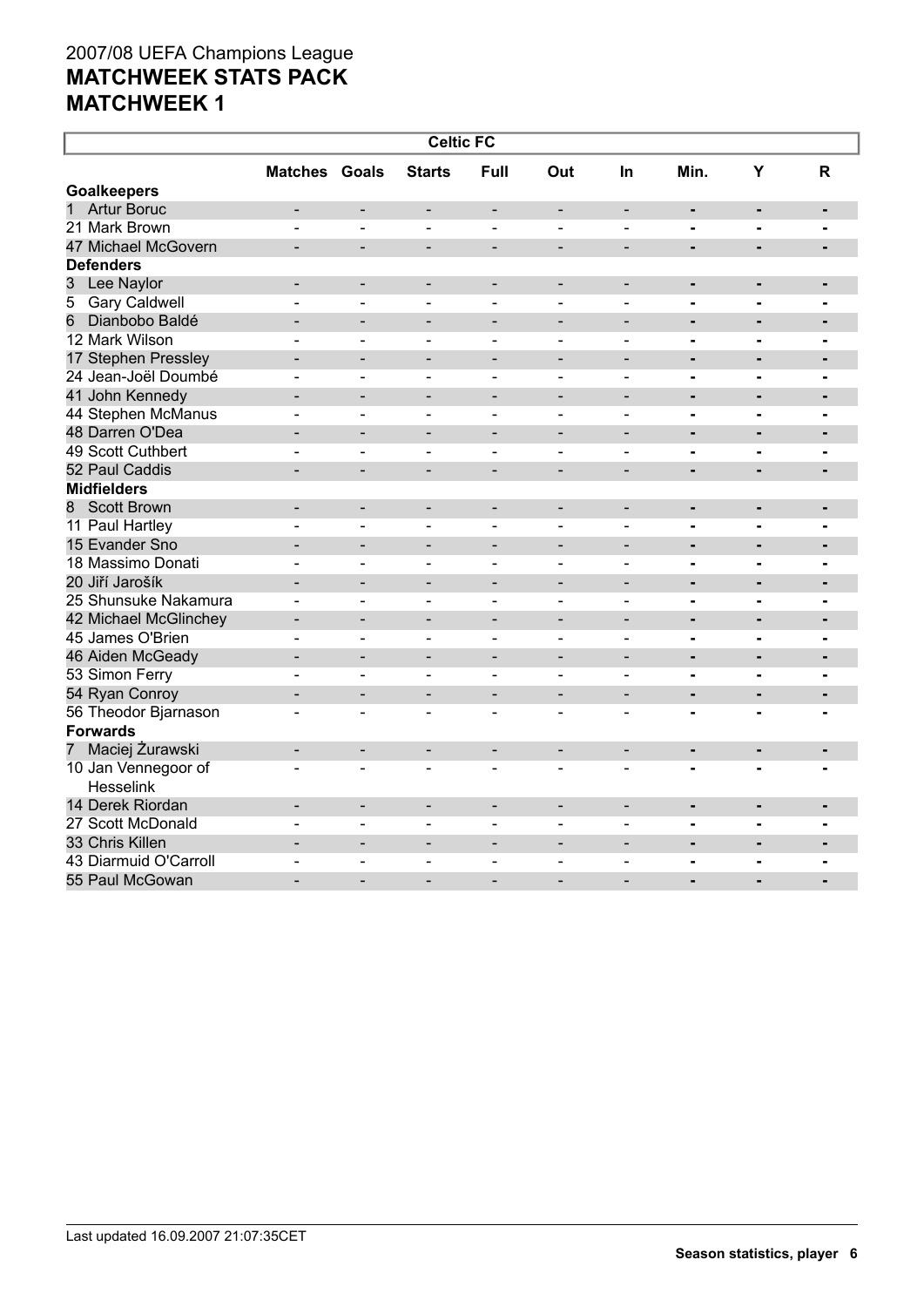| <b>Chelsea FC</b>           |                              |                              |                              |                          |                          |                              |                |                          |                |  |
|-----------------------------|------------------------------|------------------------------|------------------------------|--------------------------|--------------------------|------------------------------|----------------|--------------------------|----------------|--|
|                             | <b>Matches Goals</b>         |                              | <b>Starts</b>                | Full                     | Out                      | In                           | Min.           | Y                        | $\mathsf{R}$   |  |
| <b>Goalkeepers</b>          |                              |                              |                              |                          |                          |                              |                |                          |                |  |
| Petr Čech<br>1              | -                            | -                            | -                            | -                        | $\overline{\phantom{a}}$ | $\overline{\phantom{a}}$     | ٠              | ٠                        | ٠              |  |
| 23 Carlo Cudicini           |                              | $\blacksquare$               | $\blacksquare$               | $\blacksquare$           |                          |                              | $\blacksquare$ | $\blacksquare$           | $\blacksquare$ |  |
| 40 Hilário                  |                              | $\overline{\phantom{0}}$     | $\qquad \qquad \blacksquare$ | $\overline{\phantom{a}}$ | $\overline{\phantom{a}}$ | $\overline{\phantom{a}}$     | $\blacksquare$ | ٠                        | $\blacksquare$ |  |
| <b>Defenders</b>            |                              |                              |                              |                          |                          |                              |                |                          |                |  |
| <b>Ashley Cole</b><br>3     | $\qquad \qquad \blacksquare$ | $\overline{\phantom{a}}$     | $\overline{\phantom{a}}$     | $\overline{\phantom{a}}$ | $\overline{\phantom{a}}$ | $\overline{\phantom{a}}$     | ٠              | $\blacksquare$           | ٠              |  |
| Ricardo Carvalho<br>6       |                              |                              |                              |                          |                          |                              |                |                          |                |  |
| 18 Wayne Bridge             | $\qquad \qquad -$            | $\qquad \qquad \blacksquare$ | -                            | $\overline{\phantom{a}}$ | $\overline{\phantom{a}}$ | $\overline{\phantom{a}}$     | ٠              | ٠                        | $\blacksquare$ |  |
| 20 Paulo Ferreira           | $\overline{\phantom{a}}$     | $\qquad \qquad \blacksquare$ | $\qquad \qquad \blacksquare$ | $\overline{\phantom{a}}$ | $\overline{\phantom{a}}$ | $\qquad \qquad \blacksquare$ | $\blacksquare$ | ۰                        | ۰.             |  |
| 22 Tal Ben Haim             |                              | $\overline{\phantom{0}}$     | -                            | $\overline{\phantom{a}}$ | $\qquad \qquad$          | $\overline{\phantom{0}}$     | $\blacksquare$ | $\blacksquare$           | $\blacksquare$ |  |
| 26 John Terry               |                              | $\blacksquare$               | $\overline{\phantom{a}}$     | $\blacksquare$           | $\blacksquare$           | $\overline{\phantom{0}}$     | -              | $\blacksquare$           |                |  |
| 33 Alex                     |                              | $\overline{\phantom{a}}$     | -                            | $\overline{\phantom{a}}$ | $\overline{\phantom{0}}$ | $\overline{\phantom{0}}$     | $\blacksquare$ | $\blacksquare$           | ٠              |  |
| 35 Juliano Belletti         |                              | $\overline{\phantom{0}}$     | $\sim$                       | $\sim$                   | $\blacksquare$           | $\blacksquare$               | $\blacksquare$ | $\overline{\phantom{0}}$ |                |  |
| 41 Sam Hutchinson           |                              | $\overline{\phantom{0}}$     | $\overline{\phantom{0}}$     | $\overline{\phantom{a}}$ | $\overline{\phantom{a}}$ | $\overline{\phantom{a}}$     | ٠              | $\blacksquare$           | ۰              |  |
| <b>Midfielders</b>          |                              |                              |                              |                          |                          |                              |                |                          |                |  |
| <b>Claude Makelele</b><br>4 | $\overline{\phantom{0}}$     | $\overline{\phantom{a}}$     | -                            | $\overline{\phantom{a}}$ | $\overline{\phantom{a}}$ | $\overline{\phantom{a}}$     | ٠              | ۰                        | ٠              |  |
| <b>Michael Essien</b><br>5  |                              | $\blacksquare$               | $\overline{\phantom{0}}$     | $\blacksquare$           | $\overline{\phantom{0}}$ | $\blacksquare$               | ۰              | $\blacksquare$           | $\blacksquare$ |  |
| Frank Lampard<br>8          | -                            | $\overline{\phantom{a}}$     | -                            | -                        | $\overline{\phantom{a}}$ | $\overline{\phantom{0}}$     | ۰              | ٠                        | ٠              |  |
| <b>Steven Sidwell</b><br>9  |                              | $\overline{\phantom{0}}$     | $\qquad \qquad \blacksquare$ | $\blacksquare$           | $\overline{\phantom{a}}$ | $\overline{\phantom{a}}$     | $\blacksquare$ | $\blacksquare$           | ۰              |  |
| 10 Joe Cole                 | $\overline{\phantom{0}}$     | $\overline{\phantom{a}}$     | $\overline{\phantom{a}}$     | $\overline{\phantom{a}}$ | $\overline{\phantom{a}}$ | $\overline{\phantom{a}}$     | ٠              | $\blacksquare$           | ٠              |  |
| 12 John Obi Mikel           |                              | $\blacksquare$               | $\overline{\phantom{0}}$     | $\blacksquare$           |                          |                              | $\blacksquare$ | $\blacksquare$           |                |  |
| 15 Florent Malouda          |                              | $\overline{\phantom{a}}$     | -                            | -                        | $\qquad \qquad$          | $\overline{\phantom{0}}$     | ۰              | ٠                        | $\blacksquare$ |  |
| 24 Shaun Wright-Phillips    | $\overline{\phantom{0}}$     | $\qquad \qquad \blacksquare$ | -                            | $\overline{\phantom{a}}$ | $\blacksquare$           | $\blacksquare$               | -              | ٠                        | $\blacksquare$ |  |
| 42 Lee Sawyer               |                              | $\overline{\phantom{0}}$     | -                            | $\overline{\phantom{a}}$ | $\overline{\phantom{0}}$ | $\overline{\phantom{0}}$     | $\blacksquare$ | ٠                        | $\blacksquare$ |  |
| <b>Forwards</b>             |                              |                              |                              |                          |                          |                              |                |                          |                |  |
| 7 Andriy Shevchenko         |                              | $\overline{\phantom{a}}$     | -                            | $\overline{\phantom{a}}$ | $\overline{\phantom{a}}$ | $\overline{\phantom{a}}$     | ۰              | ٠                        | ۰              |  |
| 11 Didier Drogba            |                              | $\overline{\phantom{0}}$     | $\equiv$                     | $\sim$                   | $\overline{\phantom{0}}$ |                              | $\blacksquare$ | ۰.                       | $\blacksquare$ |  |
| 14 Claudio Pizarro          | $\qquad \qquad \blacksquare$ | -                            | -                            | $\overline{\phantom{a}}$ | $\overline{\phantom{a}}$ | $\overline{\phantom{a}}$     | ٠              |                          | ٠              |  |
| 21 Salomon Kalou            |                              | $\blacksquare$               |                              | $\blacksquare$           |                          |                              | $\blacksquare$ | $\blacksquare$           | $\blacksquare$ |  |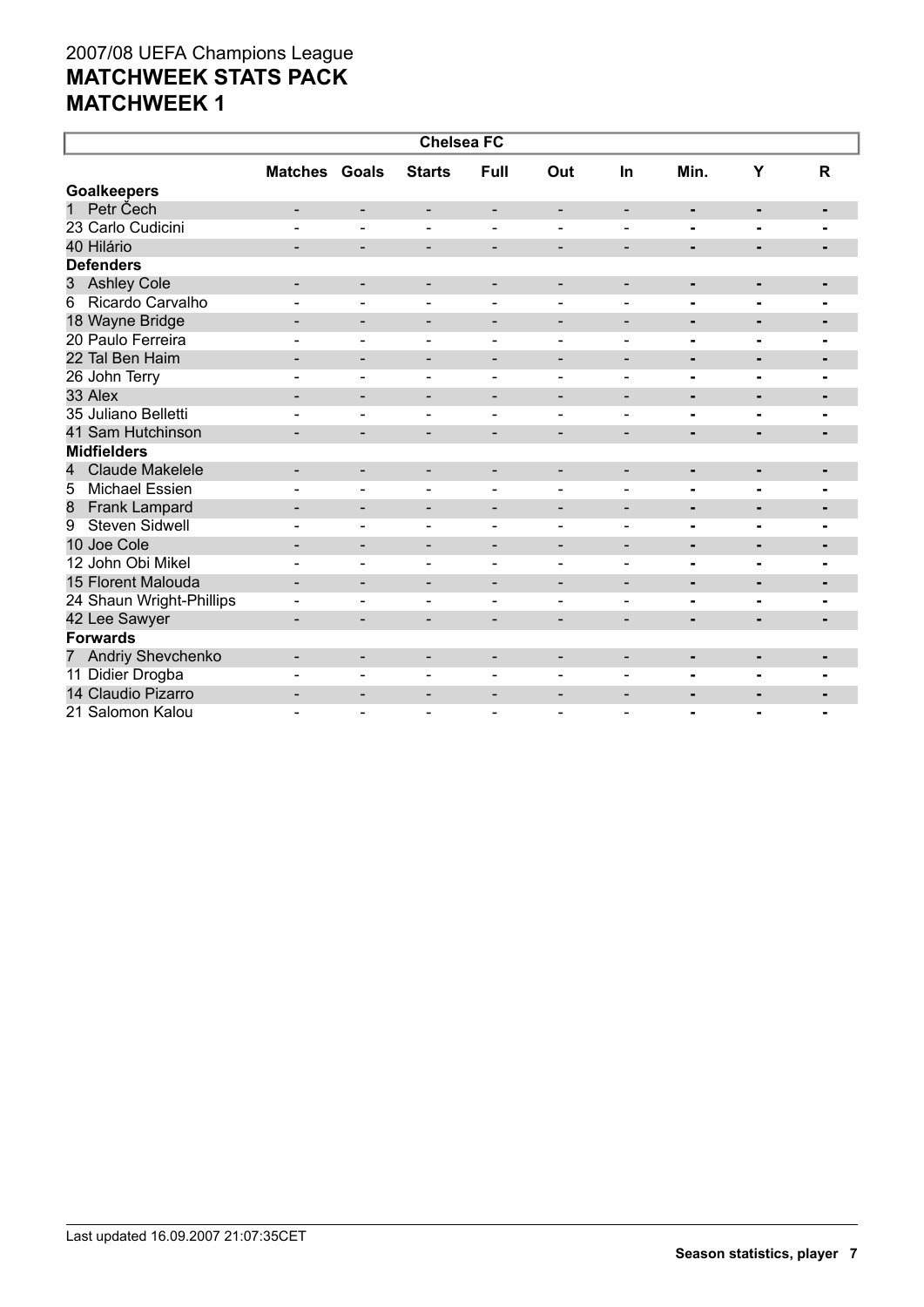| <b>PFC CSKA Moskva</b>  |                          |                              |                          |                              |                              |                          |                |                |                |  |  |
|-------------------------|--------------------------|------------------------------|--------------------------|------------------------------|------------------------------|--------------------------|----------------|----------------|----------------|--|--|
|                         | <b>Matches Goals</b>     |                              | <b>Starts</b>            | <b>Full</b>                  | Out                          | In                       | Min.           | Υ              | $\mathsf{R}$   |  |  |
| <b>Goalkeepers</b>      |                          |                              |                          |                              |                              |                          |                |                |                |  |  |
| 1 Veniamin Mandrykin    |                          | $\overline{\phantom{a}}$     | $\overline{\phantom{a}}$ | -                            | -                            | $\overline{\phantom{a}}$ |                | ۰              | ٠              |  |  |
| 33 Evgeni Pomazan       |                          |                              | $\overline{\phantom{a}}$ |                              |                              |                          | Ξ.             | ٠              |                |  |  |
| 35 Igor Akinfeev        |                          | $\overline{\phantom{a}}$     | $\overline{\phantom{a}}$ | $\overline{\phantom{a}}$     | $\qquad \qquad -$            | $\overline{\phantom{a}}$ | ٠              | $\blacksquare$ |                |  |  |
| 60 Dmitri Abakumov      |                          |                              |                          |                              |                              |                          |                |                |                |  |  |
| <b>Defenders</b>        |                          |                              |                          |                              |                              |                          |                |                |                |  |  |
| 2 Deividas Šemberas     | $\blacksquare$           | $\overline{\phantom{a}}$     | $\overline{\phantom{a}}$ | $\overline{\phantom{a}}$     | $\overline{\phantom{0}}$     | $\overline{\phantom{a}}$ | ٠              | ٠              |                |  |  |
| Sergei Ignashevich<br>4 |                          |                              | $\overline{\phantom{a}}$ | $\overline{\phantom{a}}$     | $\qquad \qquad$              | $\overline{\phantom{a}}$ | Ξ.             | $\blacksquare$ |                |  |  |
| Aleksei Berezutski<br>6 | $\overline{\phantom{0}}$ | $\qquad \qquad \blacksquare$ | $\overline{\phantom{a}}$ | $\overline{\phantom{a}}$     | $\qquad \qquad \blacksquare$ | $\overline{\phantom{a}}$ | $\blacksquare$ | ٠              | -              |  |  |
| 15 Chidi Odiah          |                          |                              |                          |                              |                              |                          | -              | $\blacksquare$ |                |  |  |
| 24 Vasili Berezutski    |                          | -                            | $\overline{\phantom{a}}$ | $\qquad \qquad \blacksquare$ | $\overline{\phantom{0}}$     | $\overline{\phantom{a}}$ | ۰              | ٠              |                |  |  |
| 50 Anton Grigoriev      |                          | $\blacksquare$               | $\overline{\phantom{a}}$ | $\overline{\phantom{0}}$     | ۰                            |                          | Ξ.             |                |                |  |  |
| <b>Midfielders</b>      |                          |                              |                          |                              |                              |                          |                |                |                |  |  |
| Ramón<br>5              | -                        | $\overline{\phantom{a}}$     | $\overline{\phantom{a}}$ | -                            | $\overline{\phantom{a}}$     | $\overline{\phantom{a}}$ | ٠              | ٠              | $\blacksquare$ |  |  |
| Daniel Carvalho<br>7    |                          | $\overline{\phantom{0}}$     | $\blacksquare$           | $\overline{\phantom{a}}$     | $\overline{\phantom{0}}$     | $\blacksquare$           | Ξ.             | $\blacksquare$ |                |  |  |
| <b>Rolan Gusev</b><br>8 |                          | $\blacksquare$               | $\overline{\phantom{a}}$ | $\qquad \qquad \blacksquare$ | $\overline{\phantom{0}}$     | $\overline{\phantom{a}}$ | Ξ.             | $\blacksquare$ |                |  |  |
| 11 Pavel Mamaev         |                          |                              | $\blacksquare$           |                              | $\blacksquare$               | $\blacksquare$           | Ξ.             | $\blacksquare$ |                |  |  |
| 17 Miloš Krasić         |                          |                              | $\overline{\phantom{a}}$ |                              | $\overline{\phantom{0}}$     | $\overline{\phantom{a}}$ | -              | ٠              | ٠              |  |  |
| 18 Yuri Zhirkov         |                          | ۳                            | $\sim$                   | $\overline{\phantom{a}}$     | $\blacksquare$               | $\sim$                   | Ξ.             | $\blacksquare$ |                |  |  |
| 20 Dudu                 | $\overline{\phantom{a}}$ | $\overline{\phantom{a}}$     | $\overline{\phantom{a}}$ | $\overline{\phantom{a}}$     | $\qquad \qquad -$            | $\overline{\phantom{a}}$ | ٠              | ٠              | ۰              |  |  |
| 21 Eduardo              |                          | $\blacksquare$               | $\overline{\phantom{a}}$ | $\overline{\phantom{a}}$     | $\blacksquare$               | $\blacksquare$           | Ξ.             | $\blacksquare$ | $\blacksquare$ |  |  |
| 22 Evgeni Aldonin       | $\overline{\phantom{0}}$ | $\qquad \qquad \blacksquare$ | $\overline{\phantom{a}}$ | $\overline{\phantom{0}}$     | $\overline{\phantom{0}}$     | $\overline{\phantom{a}}$ | ۰              | $\blacksquare$ | -              |  |  |
| 25 Elvir Rahimić        |                          |                              | $\blacksquare$           | $\blacksquare$               | $\overline{\phantom{0}}$     | $\blacksquare$           | -              | $\blacksquare$ | $\blacksquare$ |  |  |
| 39 Ivan Taranov         | $\overline{\phantom{0}}$ | $\overline{\phantom{a}}$     | $\overline{\phantom{a}}$ | $\overline{\phantom{a}}$     | $\overline{\phantom{0}}$     | $\overline{\phantom{a}}$ | -              | ٠              | ٠              |  |  |
| 88 Caner                |                          |                              |                          | $\blacksquare$               | $\blacksquare$               |                          |                |                |                |  |  |
| <b>Forwards</b>         |                          |                              |                          |                              |                              |                          |                |                |                |  |  |
| 9 Vágner Love           | $\overline{\phantom{0}}$ | $\overline{\phantom{a}}$     | $\overline{\phantom{a}}$ | $\overline{\phantom{a}}$     | $\overline{\phantom{0}}$     | $\overline{\phantom{a}}$ | ٠              | $\blacksquare$ |                |  |  |
| 10 Jô                   |                          |                              |                          |                              |                              |                          |                |                |                |  |  |
| 19 Dawid Janczyk        |                          |                              | $\overline{\phantom{0}}$ |                              |                              |                          |                |                |                |  |  |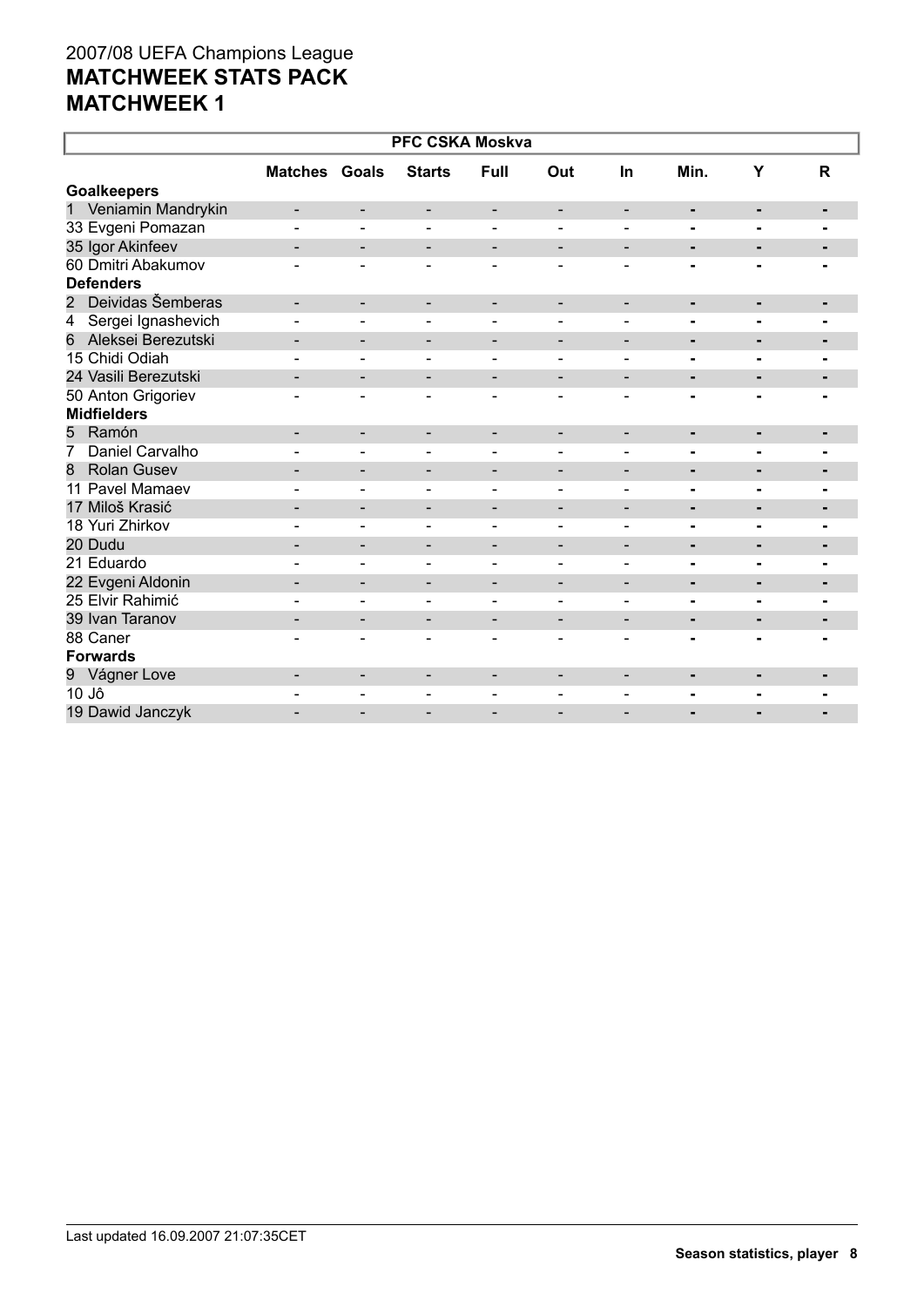| FC Dynamo Kyiv                   |                          |                              |                              |                              |                              |                              |                |                |                |  |  |
|----------------------------------|--------------------------|------------------------------|------------------------------|------------------------------|------------------------------|------------------------------|----------------|----------------|----------------|--|--|
|                                  | <b>Matches Goals</b>     |                              | <b>Starts</b>                | Full                         | Out                          | In                           | Min.           | Y              | R              |  |  |
| <b>Goalkeepers</b>               |                          |                              |                              |                              |                              |                              |                |                |                |  |  |
| 1<br>Olexandr Shovkovskiy        | $\overline{\phantom{a}}$ | $\overline{\phantom{a}}$     | -                            | -                            | $\qquad \qquad \blacksquare$ | $\overline{\phantom{a}}$     | $\blacksquare$ | ۰              | ۰              |  |  |
| 55 Olexandr Rybka                | $\blacksquare$           | $\overline{\phantom{0}}$     | $\blacksquare$               | $\qquad \qquad \blacksquare$ | $\overline{\phantom{a}}$     | $\overline{\phantom{0}}$     | $\blacksquare$ | $\blacksquare$ | $\blacksquare$ |  |  |
| 89 Denys Boyko                   | $\overline{\phantom{0}}$ | $\overline{\phantom{a}}$     | -                            | $\overline{\phantom{a}}$     | $\overline{\phantom{a}}$     | $\overline{\phantom{a}}$     | ۰              | $\blacksquare$ |                |  |  |
| <b>Defenders</b>                 |                          |                              |                              |                              |                              |                              |                |                |                |  |  |
| $\overline{2}$<br>Serhiy Fedorov | -                        | $\overline{\phantom{a}}$     | $\overline{\phantom{a}}$     | $\overline{\phantom{a}}$     | $\overline{\phantom{a}}$     | $\qquad \qquad \blacksquare$ | ۰              | -              |                |  |  |
| Pape Diakhate<br>3               | $\blacksquare$           | $\overline{\phantom{0}}$     | $\overline{\phantom{a}}$     | $\overline{\phantom{a}}$     | $\blacksquare$               | $\blacksquare$               | $\blacksquare$ | $\blacksquare$ |                |  |  |
| Carlos Corrêa<br>7               | $\overline{a}$           | $\overline{\phantom{0}}$     | -                            | $\overline{\phantom{m}}$     | $\qquad \qquad -$            | -                            |                |                |                |  |  |
| 24 Vitaliy Fedoriv               | $\overline{a}$           | $\blacksquare$               | $\overline{\phantom{0}}$     | $\blacksquare$               | $\blacksquare$               | $\sim$                       | -              |                |                |  |  |
| 26 Andriy Nesmachniy             | $\overline{\phantom{0}}$ | $\qquad \qquad \blacksquare$ | $\qquad \qquad \blacksquare$ | $\overline{\phantom{a}}$     | $\overline{\phantom{a}}$     | $\overline{\phantom{0}}$     | $\blacksquare$ |                |                |  |  |
| 27 Vladyslav Vaschuk             |                          | $\overline{\phantom{0}}$     | $\overline{a}$               | $\blacksquare$               | $\blacksquare$               | $\blacksquare$               | -              |                |                |  |  |
| 32 Goran Gavrančić               |                          | $\qquad \qquad \blacksquare$ | $\qquad \qquad \blacksquare$ | $\overline{\phantom{a}}$     | $\overline{\phantom{a}}$     | $\overline{\phantom{0}}$     | -              | -              |                |  |  |
| 44 Rodrigo                       |                          | $\overline{a}$               | ۳                            | $\blacksquare$               | $\overline{\phantom{a}}$     | $\overline{a}$               | $\blacksquare$ | $\blacksquare$ |                |  |  |
| 81 Marjan Marković               |                          | $\blacksquare$               | -                            | $\qquad \qquad \blacksquare$ | $\overline{\phantom{0}}$     | $\overline{\phantom{0}}$     | -              | -              | -              |  |  |
| 98 Oleh Dopilka                  |                          | L,                           | $\blacksquare$               | $\blacksquare$               | $\blacksquare$               |                              | -              |                |                |  |  |
| <b>Midfielders</b>               |                          |                              |                              |                              |                              |                              |                |                |                |  |  |
| <b>Tiberiu Ghioane</b><br>4      |                          | $\overline{\phantom{a}}$     | $\qquad \qquad \blacksquare$ | $\overline{\phantom{a}}$     | $\overline{\phantom{a}}$     | $\qquad \qquad \blacksquare$ | $\blacksquare$ | ٠              | $\blacksquare$ |  |  |
| Valentin Belkevich<br>8          |                          | $\blacksquare$               |                              |                              |                              |                              | $\blacksquare$ |                |                |  |  |
| 14 Ruslan Rotan                  |                          | $\overline{\phantom{0}}$     | -                            | $\qquad \qquad \blacksquare$ | $\overline{a}$               |                              | $\blacksquare$ | $\blacksquare$ |                |  |  |
| 15 Diogo Rincón                  |                          | $\blacksquare$               | $\sim$                       | $\blacksquare$               | $\blacksquare$               | $\blacksquare$               | $\blacksquare$ | $\blacksquare$ |                |  |  |
| 17 Taras Mikhalik                |                          | $\overline{\phantom{a}}$     | $\overline{\phantom{0}}$     | $\qquad \qquad -$            | $\overline{\phantom{0}}$     | $\overline{\phantom{0}}$     | $\blacksquare$ | $\blacksquare$ |                |  |  |
| 20 Oleh Gusev                    |                          | $\blacksquare$               | $\blacksquare$               | $\blacksquare$               | $\overline{\phantom{a}}$     | $\blacksquare$               | $\blacksquare$ | $\blacksquare$ | $\blacksquare$ |  |  |
| 29 Vitaliy Mandzyuk              | $\blacksquare$           | $\overline{\phantom{a}}$     | $\qquad \qquad \blacksquare$ | $\overline{\phantom{a}}$     | $\overline{\phantom{a}}$     | $\blacksquare$               | ۰              | $\blacksquare$ | $\blacksquare$ |  |  |
| 30 Badr El Kaddouri              | ۳                        | ٠                            | $\sim$                       | $\sim$                       | $\blacksquare$               | ÷                            | $\blacksquare$ | $\overline{a}$ | $\blacksquare$ |  |  |
| 36 Miloš Ninković                | $\overline{\phantom{0}}$ | $\overline{\phantom{0}}$     | $\overline{\phantom{a}}$     | $\overline{\phantom{a}}$     | $\overline{\phantom{a}}$     | $\blacksquare$               | $\blacksquare$ | $\blacksquare$ | $\blacksquare$ |  |  |
| 37 Ayila Yussuf                  | $\blacksquare$           | $\blacksquare$               | $\overline{\phantom{a}}$     | $\blacksquare$               | $\blacksquare$               | $\blacksquare$               | $\blacksquare$ | $\blacksquare$ | $\blacksquare$ |  |  |
| <b>Forwards</b>                  |                          |                              |                              |                              |                              |                              |                |                |                |  |  |
| Serhiy Rebrov<br>5               | $\overline{\phantom{0}}$ | $\overline{\phantom{a}}$     | $\overline{\phantom{a}}$     | $\overline{\phantom{a}}$     | $\overline{\phantom{a}}$     | $\overline{\phantom{a}}$     | ٠              | $\blacksquare$ | $\blacksquare$ |  |  |
| Kleber<br>9                      |                          | $\overline{a}$               | $\overline{\phantom{0}}$     | $\blacksquare$               | $\blacksquare$               | $\blacksquare$               | $\blacksquare$ | $\blacksquare$ | $\blacksquare$ |  |  |
| 10 Ismaël Bangoura               | -                        | $\overline{\phantom{a}}$     | $\overline{\phantom{a}}$     | $\overline{\phantom{a}}$     | $\overline{\phantom{a}}$     | $\overline{\phantom{a}}$     | $\blacksquare$ | $\blacksquare$ | $\blacksquare$ |  |  |
| 11 Michael                       |                          | $\blacksquare$               | $\blacksquare$               | $\blacksquare$               | $\overline{\phantom{a}}$     | $\blacksquare$               | $\blacksquare$ | $\blacksquare$ | $\blacksquare$ |  |  |
| 16 Maksim Shatskikh              | $\overline{\phantom{0}}$ | $\overline{\phantom{a}}$     | $\overline{\phantom{a}}$     | $\overline{\phantom{a}}$     | $\overline{\phantom{a}}$     | $\overline{\phantom{a}}$     | $\blacksquare$ | $\blacksquare$ | $\blacksquare$ |  |  |
| 25 Artem Milevskiy               |                          | $\overline{\phantom{0}}$     | $\overline{\phantom{a}}$     | $\overline{\phantom{a}}$     | $\blacksquare$               | $\qquad \qquad \blacksquare$ | $\blacksquare$ |                | ۰              |  |  |
| 78 Volodymyr Lysenko             |                          | $\qquad \qquad \blacksquare$ |                              |                              | $\overline{\phantom{0}}$     |                              | $\blacksquare$ |                |                |  |  |
| 88 Olexandr Aliyev               |                          |                              |                              | $\blacksquare$               | $\overline{\phantom{a}}$     | ۳                            |                |                |                |  |  |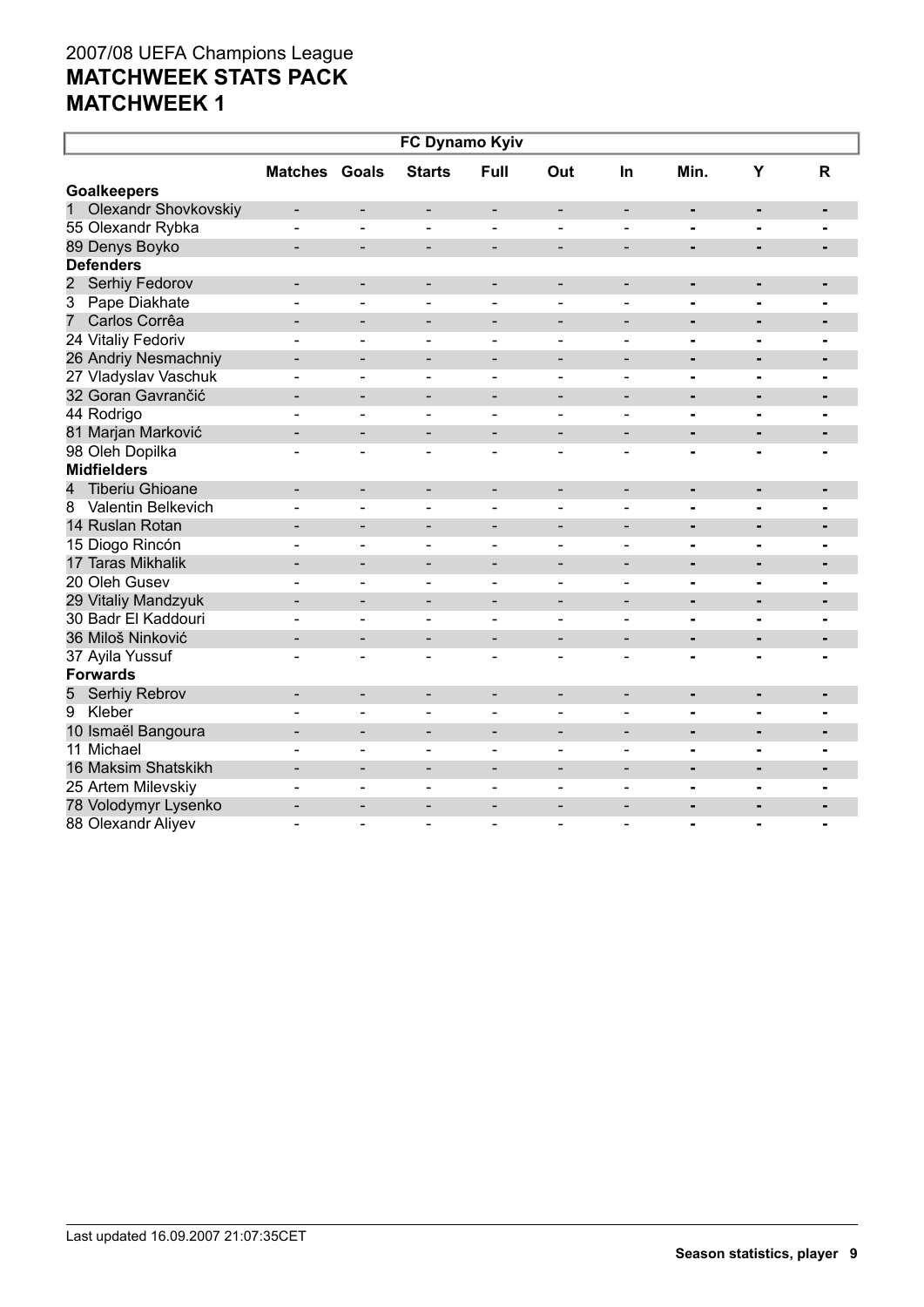| <b>Fenerbahçe SK</b>                    |                          |                              |                              |                              |                              |                          |                          |                |                |  |
|-----------------------------------------|--------------------------|------------------------------|------------------------------|------------------------------|------------------------------|--------------------------|--------------------------|----------------|----------------|--|
|                                         | <b>Matches Goals</b>     |                              | <b>Starts</b>                | <b>Full</b>                  | Out                          | <b>In</b>                | Min.                     | Y              | R              |  |
| <b>Goalkeepers</b>                      |                          |                              |                              |                              |                              |                          |                          |                |                |  |
| 1 Volkan Demirel                        | $\overline{\phantom{a}}$ | $\overline{\phantom{a}}$     | $\overline{\phantom{a}}$     | $\overline{\phantom{a}}$     | $\overline{\phantom{a}}$     | $\overline{\phantom{a}}$ | $\blacksquare$           | $\blacksquare$ | $\blacksquare$ |  |
| 22 Serdar Kulbilge                      |                          | $\blacksquare$               | $\sim$                       | $\overline{a}$               | $\sim$                       |                          | $\blacksquare$           | $\blacksquare$ | $\blacksquare$ |  |
| 88 Volkan Babacan                       |                          | $\overline{\phantom{a}}$     |                              |                              |                              | $\overline{\phantom{a}}$ | $\blacksquare$           |                |                |  |
| 89 Fehmi Günok                          |                          | $\overline{a}$               |                              |                              |                              |                          |                          |                |                |  |
| <b>Defenders</b>                        |                          |                              |                              |                              |                              |                          |                          |                |                |  |
| $\overline{2}$<br>Lugano                | -                        | $\overline{\phantom{a}}$     | $\overline{\phantom{a}}$     | $\overline{\phantom{a}}$     | $\qquad \qquad \blacksquare$ | $\overline{\phantom{a}}$ | ٠                        | ٠              |                |  |
| $\overline{3}$<br><b>Roberto Carlos</b> |                          | $\overline{\phantom{a}}$     | $\blacksquare$               | $\qquad \qquad \blacksquare$ | $\blacksquare$               | $\overline{\phantom{0}}$ | $\blacksquare$           | $\blacksquare$ | $\blacksquare$ |  |
| 5<br>Yasin Çakmak                       |                          | $\overline{\phantom{a}}$     | $\overline{\phantom{a}}$     | $\overline{\phantom{0}}$     | $\overline{\phantom{a}}$     | $\overline{\phantom{0}}$ | $\blacksquare$           | $\blacksquare$ | $\blacksquare$ |  |
| Gökçek Vederson<br>$6\overline{6}$      |                          | $\qquad \qquad \blacksquare$ |                              |                              |                              | $\blacksquare$           | -                        | ۰              |                |  |
| 17 Can Arat                             |                          | $\overline{\phantom{a}}$     | $\qquad \qquad \blacksquare$ | $\overline{\phantom{a}}$     | $\overline{\phantom{a}}$     | $\overline{\phantom{a}}$ | $\blacksquare$           | $\blacksquare$ | ٠              |  |
| 19 Önder Turacı                         |                          | $\blacksquare$               | $\blacksquare$               | $\blacksquare$               | $\overline{\phantom{0}}$     | $\blacksquare$           |                          | $\blacksquare$ | $\blacksquare$ |  |
| 24 Deniz Barış                          | $\overline{\phantom{a}}$ | $\overline{\phantom{a}}$     | $\qquad \qquad -$            | $\overline{\phantom{a}}$     | $\overline{\phantom{a}}$     | $\overline{\phantom{a}}$ | ٠                        | $\blacksquare$ | ٠              |  |
| 36 Edu                                  |                          | $\overline{a}$               | $\blacksquare$               | $\blacksquare$               | $\blacksquare$               | $\overline{\phantom{0}}$ | $\blacksquare$           | $\blacksquare$ | $\blacksquare$ |  |
| 77 Gökhan Gönül                         | $\blacksquare$           | $\blacksquare$               | $\overline{\phantom{a}}$     | $\overline{\phantom{a}}$     | $\overline{\phantom{a}}$     | $\overline{\phantom{0}}$ | $\blacksquare$           | $\blacksquare$ | $\blacksquare$ |  |
| <b>Midfielders</b>                      |                          |                              |                              |                              |                              |                          |                          |                |                |  |
| Stephen Appiah<br>4                     |                          | $\overline{\phantom{a}}$     | -                            | $\qquad \qquad \blacksquare$ | $\overline{a}$               | $\overline{\phantom{0}}$ | $\blacksquare$           | $\blacksquare$ | ٠              |  |
| <b>Kemal Aslan</b><br>7                 |                          | $\blacksquare$               | $\blacksquare$               | $\blacksquare$               | $\overline{a}$               | $\blacksquare$           | $\blacksquare$           | $\blacksquare$ | $\blacksquare$ |  |
| 11 Tümer Metin                          | $\blacksquare$           | $\overline{\phantom{a}}$     | $\qquad \qquad -$            | $\overline{\phantom{a}}$     | $\overline{\phantom{a}}$     | $\overline{\phantom{a}}$ | ٠                        | $\blacksquare$ |                |  |
| 15 Mehmet Aurélio                       |                          | $\blacksquare$               | $\blacksquare$               | $\overline{\phantom{a}}$     | $\blacksquare$               | $\blacksquare$           | $\blacksquare$           | $\blacksquare$ | $\blacksquare$ |  |
| 18 Ali Bilgin                           |                          | $\blacksquare$               | $\qquad \qquad \blacksquare$ | $\overline{\phantom{a}}$     | $\overline{\phantom{a}}$     | $\overline{\phantom{0}}$ | -                        | $\blacksquare$ | $\blacksquare$ |  |
| 20 Alex                                 | $\overline{a}$           | $\blacksquare$               | $\blacksquare$               | $\blacksquare$               | $\blacksquare$               | $\blacksquare$           | $\blacksquare$           | $\blacksquare$ | Ξ.             |  |
| 21 Selçuk Şahin                         |                          | $\qquad \qquad \blacksquare$ | -                            | $\overline{\phantom{a}}$     | $\overline{\phantom{0}}$     | $\overline{\phantom{0}}$ | $\blacksquare$           | $\blacksquare$ | $\blacksquare$ |  |
| 25 Uğur Boral                           |                          | $\blacksquare$               | $\overline{a}$               | $\blacksquare$               | $\overline{a}$               | $\blacksquare$           | $\blacksquare$           | $\blacksquare$ | $\blacksquare$ |  |
| 32 Gürhan Gürsoy                        | $\blacksquare$           | $\overline{\phantom{a}}$     | $\qquad \qquad \blacksquare$ | $\overline{\phantom{a}}$     | $\overline{\phantom{a}}$     | $\overline{\phantom{a}}$ | ٠                        | $\blacksquare$ | $\blacksquare$ |  |
| 45 Mithat Yaşar                         |                          | $\blacksquare$               |                              | $\blacksquare$               | $\overline{\phantom{a}}$     | $\overline{\phantom{0}}$ | $\blacksquare$           | $\blacksquare$ | $\blacksquare$ |  |
| 87 Güven Güneri                         |                          | $\blacksquare$               | $\overline{\phantom{0}}$     | $\overline{\phantom{0}}$     | $\overline{\phantom{0}}$     |                          | $\blacksquare$           | $\blacksquare$ | $\blacksquare$ |  |
| <b>Forwards</b>                         |                          |                              |                              |                              |                              |                          |                          |                |                |  |
| Colin Kazım-Richards<br>8               |                          | $\overline{\phantom{0}}$     | $\qquad \qquad \blacksquare$ | $\overline{\phantom{0}}$     | $\overline{\phantom{0}}$     |                          | ٠                        | $\blacksquare$ | $\blacksquare$ |  |
| Mateja Kežman<br>9                      |                          | $\blacksquare$               | $\overline{a}$               | $\blacksquare$               | $\blacksquare$               | $\blacksquare$           |                          | $\blacksquare$ | ٠              |  |
| 23 Semih Şentürk                        | $\blacksquare$           | $\overline{\phantom{a}}$     | $\qquad \qquad \blacksquare$ | $\overline{\phantom{a}}$     | $\overline{\phantom{a}}$     | $\overline{\phantom{a}}$ | ٠                        |                |                |  |
| 38 İlhan Parlak                         |                          | $\overline{\phantom{a}}$     | $\qquad \qquad \blacksquare$ | $\overline{\phantom{a}}$     | $\overline{\phantom{0}}$     | $\qquad \qquad$          |                          | ۰              | $\blacksquare$ |  |
| 99 Deivid                               |                          | $\overline{a}$               |                              |                              |                              |                          | $\overline{\phantom{0}}$ |                | $\blacksquare$ |  |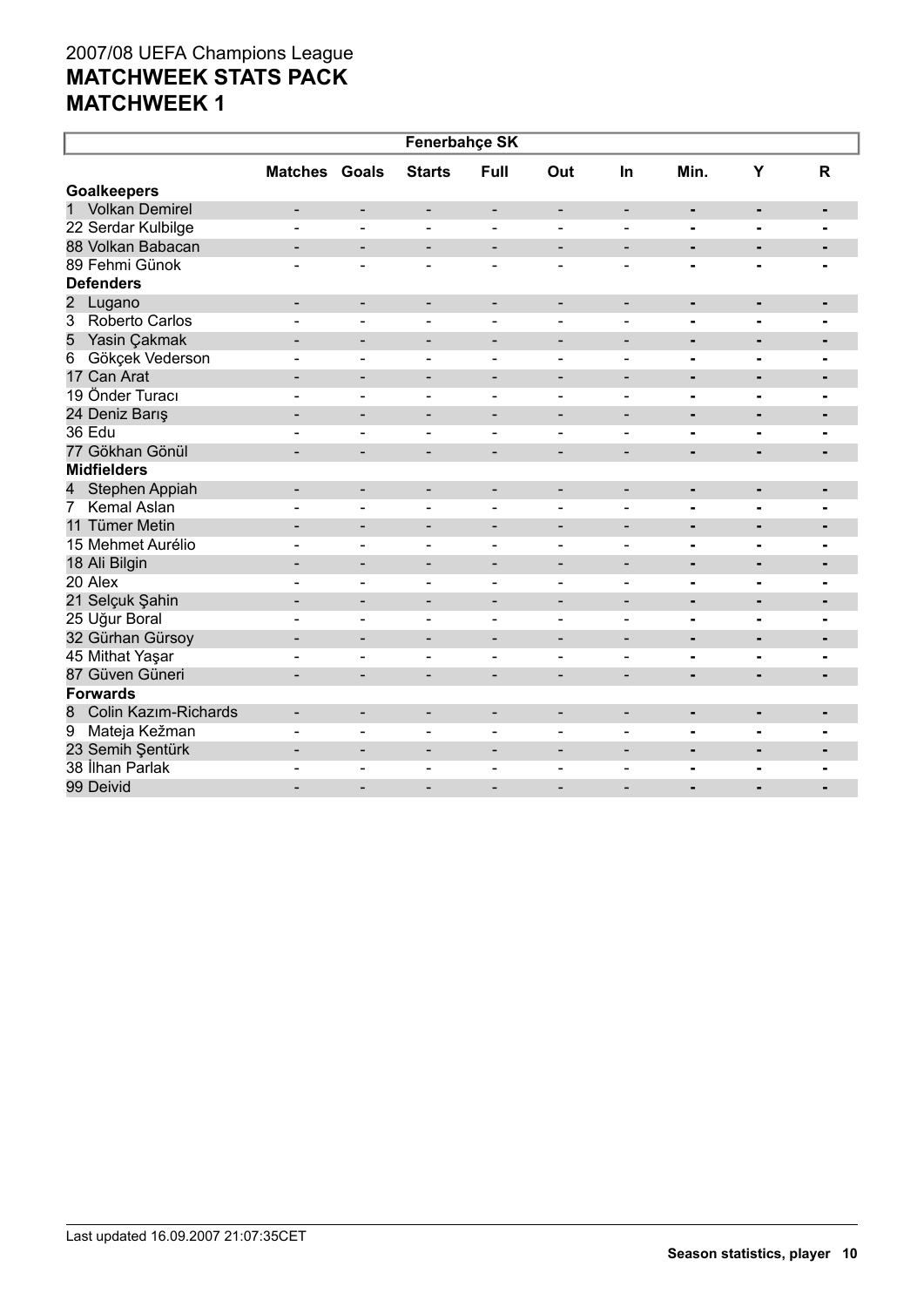| <b>FC Internazionale Milano</b>  |                          |                              |                              |                              |                              |                          |                |                          |                |
|----------------------------------|--------------------------|------------------------------|------------------------------|------------------------------|------------------------------|--------------------------|----------------|--------------------------|----------------|
|                                  | <b>Matches Goals</b>     |                              | <b>Starts</b>                | <b>Full</b>                  | Out                          | <b>In</b>                | Min.           | Y                        | $\mathsf{R}$   |
| <b>Goalkeepers</b>               |                          |                              |                              |                              |                              |                          |                |                          |                |
| $\mathbf{1}$<br>Francesco Toldo  | ۰                        | $\blacksquare$               | $\overline{\phantom{a}}$     | $\overline{\phantom{a}}$     | $\overline{\phantom{a}}$     | $\blacksquare$           | ٠              | $\blacksquare$           | $\blacksquare$ |
| 12 Júlio César                   |                          |                              |                              |                              |                              |                          | $\blacksquare$ | $\blacksquare$           |                |
| 22 Paolo Orlandoni               |                          | $\overline{\phantom{0}}$     | $\overline{\phantom{0}}$     | $\overline{\phantom{a}}$     | $\overline{\phantom{a}}$     | $\overline{\phantom{a}}$ | $\blacksquare$ | $\blacksquare$           |                |
| 34 Paolo Tornaghi                |                          |                              |                              | $\overline{a}$               |                              |                          | -              |                          |                |
| <b>Defenders</b>                 |                          |                              |                              |                              |                              |                          |                |                          |                |
| Iván Córdoba<br>$\overline{2}$   | -                        | $\overline{\phantom{a}}$     | $\overline{\phantom{a}}$     | $\overline{\phantom{a}}$     | $\overline{\phantom{a}}$     | $\overline{\phantom{a}}$ | ٠              | $\blacksquare$           | $\blacksquare$ |
| Javier Zanetti<br>$\overline{4}$ |                          | L,                           |                              |                              |                              | $\overline{a}$           | $\blacksquare$ | $\blacksquare$           | $\blacksquare$ |
| 6<br>Maxwell                     | $\overline{\phantom{0}}$ | $\overline{\phantom{a}}$     | $\overline{\phantom{a}}$     | $\overline{\phantom{a}}$     | $\overline{\phantom{a}}$     | $\overline{\phantom{a}}$ | $\blacksquare$ | $\blacksquare$           | ٠              |
| 13 Maicon                        |                          | $\blacksquare$               | $\overline{\phantom{0}}$     | $\blacksquare$               | $\blacksquare$               | $\blacksquare$           | $\blacksquare$ | $\blacksquare$           | $\blacksquare$ |
| 16 Nicolás Burdisso              | ÷                        | $\blacksquare$               | $\overline{\phantom{a}}$     | $\overline{\phantom{a}}$     | $\overline{\phantom{0}}$     | $\blacksquare$           | $\blacksquare$ | $\blacksquare$           | $\blacksquare$ |
| 23 Marco Materazzi               |                          | $\blacksquare$               | $\overline{\phantom{a}}$     | $\blacksquare$               | $\blacksquare$               | $\blacksquare$           | $\blacksquare$ | $\blacksquare$           | $\blacksquare$ |
| 24 Enrique Lopez                 | $\overline{\phantom{0}}$ | $\overline{\phantom{a}}$     | $\sim$                       | $\overline{\phantom{0}}$     | $\qquad \qquad$              | $\overline{\phantom{0}}$ | $\blacksquare$ | $\overline{\phantom{0}}$ | -              |
| 25 Walter Samuel                 |                          | ٠                            | $\sim$                       | $\sim$                       | $\blacksquare$               | ÷                        | $\blacksquare$ | $\blacksquare$           | Ξ.             |
| 26 Cristian Chivu                | $=$                      | $\overline{\phantom{0}}$     | ۰                            | $\overline{\phantom{a}}$     | $\blacksquare$               | $\blacksquare$           | ٠              | $\overline{a}$           | $\blacksquare$ |
| 35 Dennis Esposito               |                          | $\blacksquare$               | $\sim$                       | $\overline{a}$               | $\blacksquare$               | $\blacksquare$           | $\blacksquare$ | $\blacksquare$           |                |
| 38 Daniele Federico              |                          | $\qquad \qquad \blacksquare$ |                              |                              | $\overline{\phantom{0}}$     | $\overline{\phantom{a}}$ | $\blacksquare$ |                          |                |
| 47 Fabio Perissinotto            |                          |                              |                              |                              |                              |                          |                |                          |                |
| <b>Midfielders</b>               |                          |                              |                              |                              |                              |                          |                |                          |                |
| Dejan Stanković<br>5             |                          | $\overline{\phantom{0}}$     | $\blacksquare$               | $\overline{\phantom{a}}$     | $\overline{\phantom{0}}$     | $\blacksquare$           | $\blacksquare$ | $\blacksquare$           | $\blacksquare$ |
| Luís Figo<br>$\overline{7}$      |                          | $\overline{a}$               | $\sim$                       | $\blacksquare$               | $\overline{\phantom{a}}$     | $\blacksquare$           | $\blacksquare$ |                          |                |
| 11 Luis Antonio Jimenez          |                          | $\blacksquare$               | $\overline{\phantom{0}}$     | $\qquad \qquad \blacksquare$ | $\overline{\phantom{0}}$     | $\overline{\phantom{0}}$ | $\blacksquare$ |                          |                |
| 14 Patrick Vieira                | ÷                        | ۳                            | $\sim$                       | $\blacksquare$               | $\blacksquare$               | ÷                        | -              |                          |                |
| 15 Olivier Dacourt               | $\overline{\phantom{0}}$ | $\overline{\phantom{a}}$     |                              |                              |                              | $\overline{\phantom{0}}$ | $\blacksquare$ |                          |                |
| 19 Esteban Cambiasso             | $\blacksquare$           | $\blacksquare$               | $\overline{\phantom{0}}$     | $\overline{\phantom{a}}$     | $\blacksquare$               | $\blacksquare$           | $\blacksquare$ | $\blacksquare$           | $\blacksquare$ |
| 21 Santiago Solari               | $\overline{\phantom{0}}$ | $\overline{\phantom{a}}$     | -                            | $\qquad \qquad$              | $\overline{\phantom{a}}$     | $\overline{\phantom{a}}$ | ٠              | $\blacksquare$           | ٠              |
| 36 Francesco Bolzoni             |                          | $\blacksquare$               |                              | $\blacksquare$               | $\overline{\phantom{a}}$     | $\overline{\phantom{0}}$ | $\blacksquare$ | $\blacksquare$           | $\blacksquare$ |
| 37 Gabriele Puccio               | $\blacksquare$           | $\blacksquare$               | $\overline{\phantom{0}}$     | $\overline{\phantom{a}}$     | $\blacksquare$               | $\blacksquare$           | $\blacksquare$ | $\blacksquare$           | $\blacksquare$ |
| <b>Forwards</b>                  |                          |                              |                              |                              |                              |                          |                |                          |                |
| Zlatan Ibrahimović<br>8          | $\blacksquare$           | $\overline{\phantom{a}}$     | $\qquad \qquad \blacksquare$ | $\overline{\phantom{a}}$     | $\qquad \qquad \blacksquare$ | $\overline{\phantom{0}}$ | ٠              | $\blacksquare$           | ٠              |
| $\overline{9}$<br>Julio Cruz     |                          | ۳                            | $\equiv$                     | $\overline{a}$               |                              | ۳                        | $\blacksquare$ | $\blacksquare$           |                |
| 18 Hernán Crespo                 |                          | $\overline{\phantom{a}}$     | $\qquad \qquad \blacksquare$ | $\overline{\phantom{a}}$     | $\overline{\phantom{a}}$     | $\overline{\phantom{0}}$ |                | $\blacksquare$           | $\blacksquare$ |
| 29 Suazo David                   |                          | ۳                            |                              |                              |                              |                          | $\blacksquare$ | $\overline{a}$           |                |
| 49 Goran Slavkovski              |                          |                              |                              |                              |                              |                          |                |                          |                |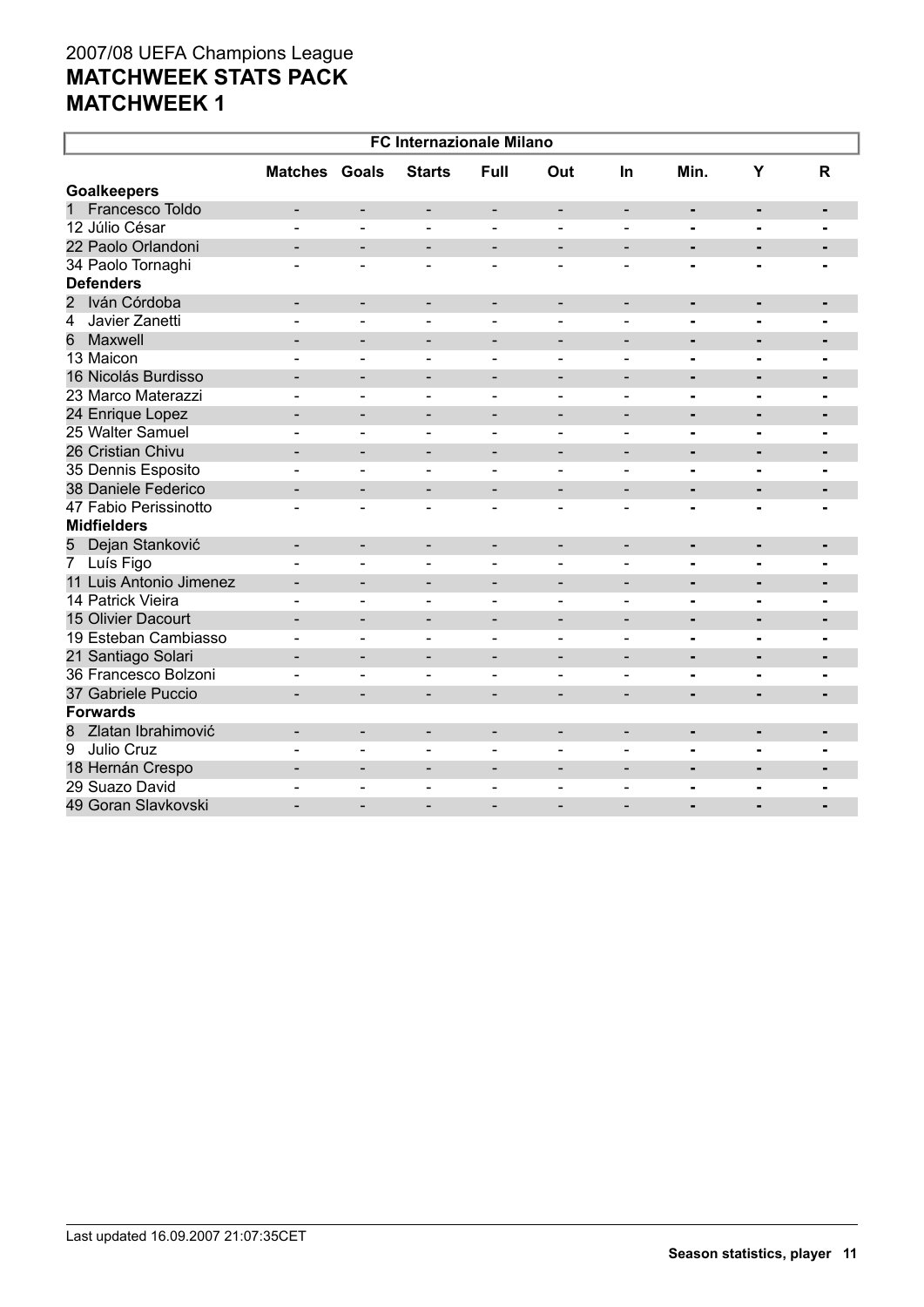| S.S. Lazio                   |                              |                              |                          |                              |                              |                          |                |                                  |                |  |
|------------------------------|------------------------------|------------------------------|--------------------------|------------------------------|------------------------------|--------------------------|----------------|----------------------------------|----------------|--|
|                              | <b>Matches Goals</b>         |                              | <b>Starts</b>            | <b>Full</b>                  | Out                          | <b>In</b>                | Min.           | Υ                                | R              |  |
| <b>Goalkeepers</b>           |                              |                              |                          |                              |                              |                          |                |                                  |                |  |
| Nestor Fernando Muslera<br>1 | $\overline{\phantom{a}}$     | -                            | -                        | -                            | $\overline{\phantom{a}}$     | $\overline{\phantom{a}}$ | ٠              | ٠                                | ٠              |  |
| 32 Marco Ballotta            | $\blacksquare$               | $\blacksquare$               | $\blacksquare$           | $\blacksquare$               | $\blacksquare$               | $\overline{\phantom{0}}$ | $\blacksquare$ | $\blacksquare$                   | $\blacksquare$ |  |
| 42 Umberto Previti           | $\blacksquare$               | $\qquad \qquad \blacksquare$ | $\overline{\phantom{a}}$ | $\qquad \qquad \blacksquare$ | $\overline{a}$               | $\overline{\phantom{a}}$ | ٠              | $\blacksquare$                   | $\blacksquare$ |  |
| <b>Defenders</b>             |                              |                              |                          |                              |                              |                          |                |                                  |                |  |
| 2<br>Guglielmo Stendardo     | -                            | -                            | $\overline{\phantom{a}}$ | $\qquad \qquad$              | $\qquad \qquad \blacksquare$ | $\overline{\phantom{a}}$ | Ξ.             | ٠                                | $\blacksquare$ |  |
| 3<br>Aleksandar Kolarov      | $\blacksquare$               | $\overline{\phantom{0}}$     | $\blacksquare$           | $\blacksquare$               | $\blacksquare$               | $\overline{\phantom{0}}$ | $\blacksquare$ | $\blacksquare$                   | $\blacksquare$ |  |
| 6<br>Lionel Scaloni          |                              | $\qquad \qquad \blacksquare$ | $\overline{\phantom{a}}$ | $\qquad \qquad \blacksquare$ | $\qquad \qquad$              | $\overline{\phantom{a}}$ | Ξ.             | $\blacksquare$                   | $\blacksquare$ |  |
| Luciano Zauri<br>8           | $\blacksquare$               | $\blacksquare$               | $\qquad \qquad -$        | $\blacksquare$               | $\qquad \qquad \blacksquare$ | $\overline{\phantom{0}}$ | Ξ.             | ۰                                | $\blacksquare$ |  |
| 13 Sebastiano Siviglia       | $\qquad \qquad \blacksquare$ | $\blacksquare$               | $\overline{\phantom{a}}$ | $\qquad \qquad \blacksquare$ | $\qquad \qquad \blacksquare$ | $\overline{\phantom{a}}$ | ٠              | $\blacksquare$                   | $\blacksquare$ |  |
| 16 Tuia Alessandro           |                              | $\blacksquare$               | $\qquad \qquad -$        | $\qquad \qquad$              | $\qquad \qquad \blacksquare$ | $\overline{\phantom{0}}$ | Ξ.             | ۰                                | $\blacksquare$ |  |
| 25 Emílson Sánchez Cribari   | $\qquad \qquad \blacksquare$ | $\blacksquare$               | $\overline{\phantom{a}}$ | $\qquad \qquad \blacksquare$ | $\qquad \qquad \blacksquare$ | $\overline{\phantom{a}}$ | ٠              | ٠                                | $\blacksquare$ |  |
| 29 Lorenzo De Silvestri      | $\qquad \qquad \blacksquare$ | $\blacksquare$               | $\overline{\phantom{a}}$ | $\qquad \qquad$              | $\qquad \qquad \blacksquare$ | $\overline{\phantom{0}}$ | Ξ.             | $\blacksquare$                   | $\blacksquare$ |  |
| 43 Alessio Luciani           |                              | $\blacksquare$               | $\overline{\phantom{a}}$ | $\qquad \qquad \blacksquare$ | $\qquad \qquad$              | $\overline{\phantom{a}}$ | Ξ.             | $\blacksquare$                   | $\blacksquare$ |  |
| 44 Emanuele De Rosa          | $\overline{\phantom{0}}$     | $\blacksquare$               | $\overline{\phantom{a}}$ | $\qquad \qquad$              | $\qquad \qquad \blacksquare$ | $\overline{\phantom{0}}$ | Ξ.             | $\blacksquare$                   | $\blacksquare$ |  |
| 45 Marco Sperati             | -                            | $\qquad \qquad \blacksquare$ | $\overline{\phantom{a}}$ | $\qquad \qquad \blacksquare$ | $\qquad \qquad \blacksquare$ | $\overline{\phantom{a}}$ | Ξ.             | $\blacksquare$                   | $\blacksquare$ |  |
| 46 Valerio Rota              |                              | $\blacksquare$               | $\overline{\phantom{a}}$ | $\blacksquare$               | $\qquad \qquad \blacksquare$ | $\overline{\phantom{0}}$ | Ξ.             | $\blacksquare$                   | $\blacksquare$ |  |
| 86 Sannibale Simone          | $\overline{\phantom{0}}$     | $\blacksquare$               | $\overline{\phantom{a}}$ | $\qquad \qquad \blacksquare$ | $\qquad \qquad \blacksquare$ | $\overline{\phantom{a}}$ | ٠              | $\blacksquare$                   | $\blacksquare$ |  |
| <b>Midfielders</b>           |                              |                              |                          |                              |                              |                          |                |                                  |                |  |
| Fabio Firmani<br>4           | $\qquad \qquad \blacksquare$ | -                            | $\overline{\phantom{a}}$ | $\qquad \qquad$              | $\qquad \qquad \blacksquare$ | $\overline{\phantom{a}}$ | ٠              | ٠                                | $\blacksquare$ |  |
| Massimo Mutarelli<br>5       | $\blacksquare$               | $\overline{\phantom{0}}$     | $\blacksquare$           | $\blacksquare$               | $\blacksquare$               | $\overline{\phantom{0}}$ | $\blacksquare$ | $\blacksquare$                   | $\blacksquare$ |  |
| 10 Roberto Baronio           | $\overline{\phantom{0}}$     | $\qquad \qquad \blacksquare$ | $\overline{\phantom{a}}$ | $\qquad \qquad \blacksquare$ | $\qquad \qquad$              | $\overline{\phantom{a}}$ | Ξ.             | $\blacksquare$                   | -              |  |
| 11 Stefano Mauri             | $\blacksquare$               | $\blacksquare$               | $\blacksquare$           | $\blacksquare$               | $\blacksquare$               | $\blacksquare$           | $\blacksquare$ | ٠.                               | $\blacksquare$ |  |
| 23 Mourad Meghni             | -                            | $\qquad \qquad \blacksquare$ | $\overline{\phantom{a}}$ | $\qquad \qquad \blacksquare$ | $\qquad \qquad \blacksquare$ | $\overline{\phantom{a}}$ |                | $\blacksquare$                   | -              |  |
| 24 Cristián Ledesma          | $\blacksquare$               | $\blacksquare$               | $\blacksquare$           | $\blacksquare$               | $\blacksquare$               | $\blacksquare$           | $\blacksquare$ | ٠.                               | $\blacksquare$ |  |
| 26 Gaby Mudingayi            |                              | $\qquad \qquad \blacksquare$ | $\overline{\phantom{a}}$ | $\qquad \qquad \blacksquare$ | $\qquad \qquad \blacksquare$ | $\overline{\phantom{a}}$ |                | $\blacksquare$                   | $\blacksquare$ |  |
| 40 Fabio Casini              |                              | $\blacksquare$               | $\blacksquare$           | $\blacksquare$               | $\blacksquare$               | $\blacksquare$           | Ξ.             | ٠.                               | $\blacksquare$ |  |
| 40 Alessandro Corvesi        | $\overline{\phantom{0}}$     | $\blacksquare$               | $\overline{\phantom{a}}$ | $\qquad \qquad \blacksquare$ | $\qquad \qquad \blacksquare$ | $\overline{\phantom{a}}$ | Ξ.             | $\blacksquare$                   | $\blacksquare$ |  |
| 47 Gianluca Capolei          | $\overline{\phantom{0}}$     | $\blacksquare$               | $\overline{\phantom{a}}$ | $\qquad \qquad$              | $\qquad \qquad \blacksquare$ | $\overline{\phantom{0}}$ | Ξ.             | ۰                                | $\blacksquare$ |  |
| 48 Paolo Troisi              | -                            | $\blacksquare$               | $\overline{\phantom{a}}$ | $\qquad \qquad \blacksquare$ | $\qquad \qquad \blacksquare$ | $\overline{\phantom{a}}$ | ٠              | $\blacksquare$                   | $\blacksquare$ |  |
| 49 Antonio Cinelli           | $\blacksquare$               | $\blacksquare$               | $\overline{\phantom{a}}$ | $\qquad \qquad$              | $\qquad \qquad \blacksquare$ | $\overline{\phantom{0}}$ | Ξ.             | ۰                                |                |  |
| 50 Luca Valentini            | $\qquad \qquad \blacksquare$ | $\overline{\phantom{0}}$     | $\overline{\phantom{a}}$ | $\qquad \qquad \blacksquare$ | $\qquad \qquad \blacksquare$ | $\overline{\phantom{a}}$ | Ξ.             | $\blacksquare$                   | $\blacksquare$ |  |
| 51 Fabio Kerkeni             | $\overline{\phantom{0}}$     | $\blacksquare$               | $\overline{\phantom{a}}$ | $\blacksquare$               | $\overline{\phantom{0}}$     | $\overline{\phantom{0}}$ | -              |                                  | $\blacksquare$ |  |
| 52 Rodolf Pisa Di Monterosa  | $\qquad \qquad \blacksquare$ | $\overline{\phantom{0}}$     | $\overline{\phantom{0}}$ |                              | $\qquad \qquad \blacksquare$ | $\overline{\phantom{0}}$ |                | $\blacksquare$<br>$\blacksquare$ | -              |  |
| 53 Francesco Mancini         |                              |                              |                          |                              |                              |                          | $\blacksquare$ |                                  |                |  |
| 85 Valon Behrami             |                              |                              | $\overline{\phantom{a}}$ |                              |                              |                          |                | ٠                                |                |  |
| 88 Christian Manfredini      |                              |                              |                          |                              |                              |                          |                |                                  |                |  |
| <b>Forwards</b>              |                              |                              | $\overline{\phantom{a}}$ |                              |                              |                          |                |                                  |                |  |
|                              |                              |                              |                          |                              |                              |                          |                |                                  |                |  |
| 17 Igli Tare                 | $\qquad \qquad \blacksquare$ | $\overline{\phantom{a}}$     | -                        | -                            |                              |                          | ٠              | ٠                                |                |  |
| 18 Tommaso Rocchi            |                              | $\blacksquare$               | $\blacksquare$           | $\blacksquare$               |                              |                          | Ξ.             | $\blacksquare$                   |                |  |
| 19 Goran Pandev              |                              | $\qquad \qquad \blacksquare$ | $\overline{\phantom{a}}$ |                              |                              | $\overline{\phantom{a}}$ | ٠              | ٠                                |                |  |
| 20 Stephen Makinwa           |                              | $\blacksquare$               | $\blacksquare$           | $\blacksquare$               | $\blacksquare$               | $\blacksquare$           | Ξ.             | ٠.                               |                |  |
| 54 Ettore Mendicino          | $\qquad \qquad \blacksquare$ | -                            | $\overline{\phantom{a}}$ | $\qquad \qquad$              |                              | -                        | ٠              | ٠                                |                |  |
| 55 Luca Camilluzzi           | $\blacksquare$               | $\overline{\phantom{0}}$     | $\blacksquare$           | $\overline{\phantom{a}}$     |                              | $\blacksquare$           | -              | ۰                                |                |  |
| 56 Jacopo Sciamamma          | $\qquad \qquad \blacksquare$ | -                            | $\overline{\phantom{a}}$ | $\qquad \qquad \blacksquare$ | $\overline{a}$               | $\overline{\phantom{a}}$ | -              | ٠                                |                |  |
| 57 Francesco Costantini      | $\overline{\phantom{0}}$     | $\overline{\phantom{0}}$     | $\blacksquare$           | $\qquad \qquad \blacksquare$ |                              | $\blacksquare$           | -              | ۰                                |                |  |
| 81 Simone Del Nero           | -                            | $\overline{\phantom{0}}$     | $\overline{\phantom{a}}$ | $\qquad \qquad \blacksquare$ | -                            | $\overline{\phantom{a}}$ | ۰              | ٠                                |                |  |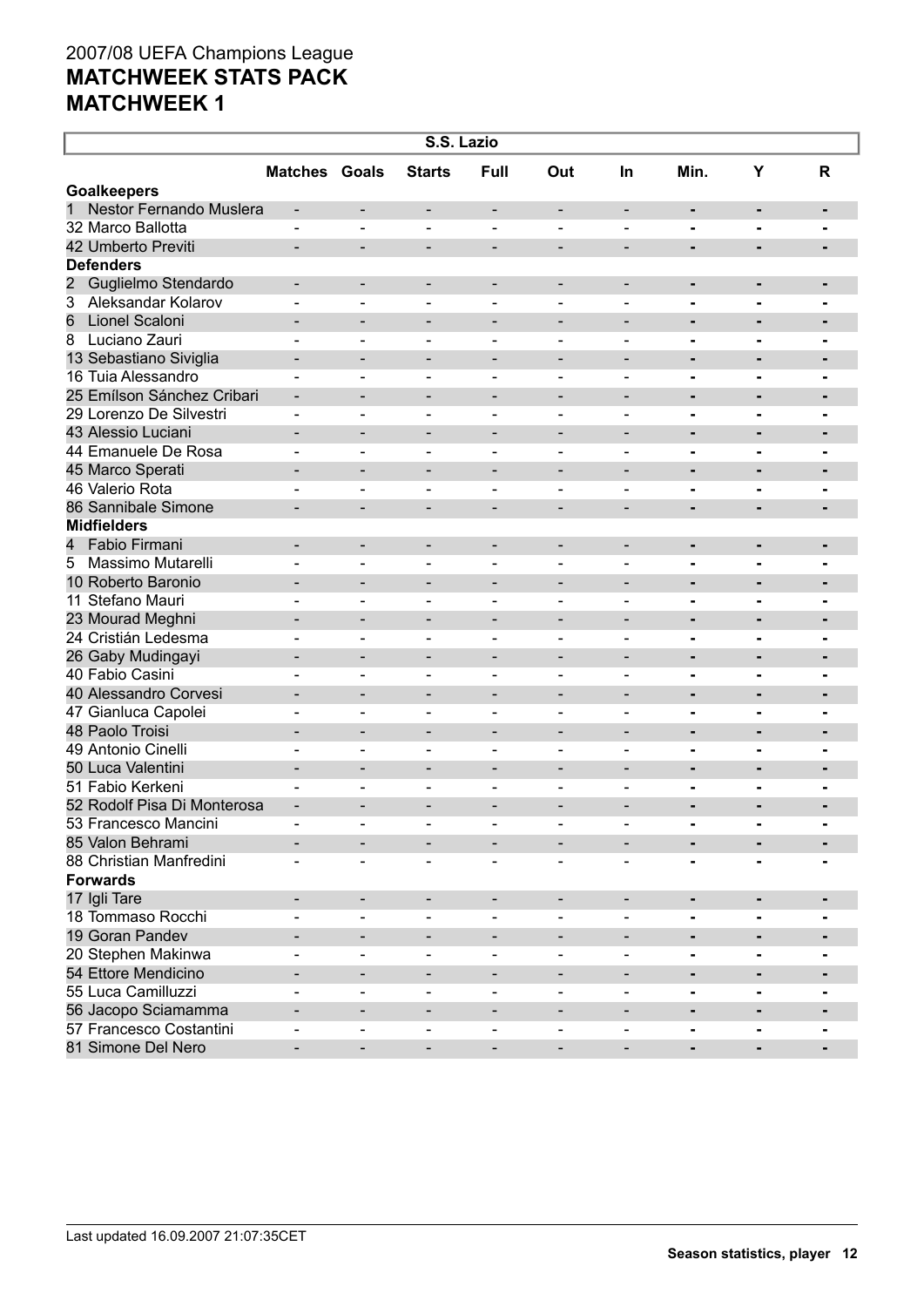| <b>Liverpool FC</b>         |                          |                              |                              |                          |                              |                              |                |                          |                |  |
|-----------------------------|--------------------------|------------------------------|------------------------------|--------------------------|------------------------------|------------------------------|----------------|--------------------------|----------------|--|
|                             | <b>Matches Goals</b>     |                              | <b>Starts</b>                | Full                     | Out                          | In                           | Min.           | Y                        | R              |  |
| <b>Goalkeepers</b>          |                          |                              |                              |                          |                              |                              |                |                          |                |  |
| 25 Pepe Reina               | -                        | $\overline{\phantom{a}}$     | $\overline{\phantom{a}}$     | $\overline{\phantom{a}}$ | -                            | $\overline{\phantom{a}}$     | ۰              | ٠                        | ٠              |  |
| 30 Charles Itandje          |                          | L,                           | $\overline{\phantom{0}}$     | $\blacksquare$           |                              | $\overline{a}$               | $\blacksquare$ | $\blacksquare$           |                |  |
| 40 David Martin             | -                        | $\overline{\phantom{a}}$     | $\overline{\phantom{a}}$     | $\overline{\phantom{a}}$ | $\overline{\phantom{a}}$     | $\overline{\phantom{a}}$     | ٠              | -                        |                |  |
| <b>Defenders</b>            |                          |                              |                              |                          |                              |                              |                |                          |                |  |
| <b>Steve Finnan</b><br>3    | -                        | $\overline{\phantom{a}}$     | $\overline{\phantom{a}}$     | $\overline{\phantom{a}}$ | $\qquad \qquad \blacksquare$ | $\overline{\phantom{a}}$     |                | -                        |                |  |
| Sami Hyypiä<br>4            | $\blacksquare$           | $\overline{\phantom{a}}$     | $\overline{\phantom{a}}$     | $\overline{\phantom{a}}$ | $\blacksquare$               | $\qquad \qquad \blacksquare$ | $\blacksquare$ | $\blacksquare$           |                |  |
| 5<br>Daniel Agger           | $\overline{\phantom{0}}$ | $\overline{\phantom{a}}$     | $\qquad \qquad \blacksquare$ | $\overline{\phantom{a}}$ | $\overline{\phantom{a}}$     | $\overline{a}$               | $\blacksquare$ |                          |                |  |
| John Arne Riise<br>6        | $\overline{a}$           | $\qquad \qquad \blacksquare$ | $\overline{\phantom{0}}$     | $\overline{\phantom{a}}$ | $\overline{\phantom{0}}$     | $\blacksquare$               | -              | $\blacksquare$           |                |  |
| 12 Fábio Aurélio            | $\overline{\phantom{0}}$ | -                            | $\qquad \qquad \blacksquare$ | $\overline{\phantom{a}}$ | $\overline{\phantom{a}}$     | $\overline{\phantom{a}}$     | $\blacksquare$ |                          |                |  |
| 17 Álvaro Arbeloa           | ÷                        | ۳                            | $\sim$                       | $\blacksquare$           | $\blacksquare$               | $\sim$                       | -              |                          |                |  |
| 23 Jamie Carragher          | $\overline{\phantom{0}}$ | $\qquad \qquad \blacksquare$ | $\qquad \qquad \blacksquare$ | $\overline{\phantom{a}}$ | $\overline{\phantom{a}}$     | $\overline{\phantom{a}}$     | $\blacksquare$ | $\blacksquare$           |                |  |
| 39 Stephen Darby            |                          | $\blacksquare$               | $\sim$                       | $\blacksquare$           | $\overline{\phantom{0}}$     | $\sim$                       | -              | $\blacksquare$           |                |  |
| 44 Robert Threlfall         |                          | $\overline{\phantom{0}}$     | $\qquad \qquad \blacksquare$ | $\overline{\phantom{a}}$ | $\qquad \qquad -$            | $\overline{\phantom{0}}$     | $\blacksquare$ | $\blacksquare$           |                |  |
| 46 Jack Hobbs               |                          | $\blacksquare$               | $\overline{\phantom{0}}$     | $\overline{\phantom{a}}$ | $\blacksquare$               | $\blacksquare$               | $\blacksquare$ |                          |                |  |
| <b>Midfielders</b>          |                          |                              |                              |                          |                              |                              |                |                          |                |  |
| <b>Harry Kewell</b><br>7    | $\blacksquare$           | $\overline{\phantom{a}}$     | $\overline{\phantom{a}}$     | $\overline{\phantom{a}}$ | $\overline{\phantom{a}}$     | $\overline{\phantom{a}}$     | $\blacksquare$ | $\blacksquare$           | $\blacksquare$ |  |
| <b>Steven Gerrard</b><br>8  |                          | L.                           |                              | $\overline{a}$           | $\overline{a}$               |                              | $\blacksquare$ | $\blacksquare$           |                |  |
| 11 Yossi Benayoun           |                          | $\blacksquare$               | $\overline{\phantom{0}}$     | $\overline{\phantom{a}}$ | $\overline{\phantom{0}}$     | $\overline{a}$               | $\blacksquare$ | $\blacksquare$           | -              |  |
| 14 Xabi Alonso              |                          | $\blacksquare$               | $\blacksquare$               | $\blacksquare$           | $\blacksquare$               | $\blacksquare$               | $\blacksquare$ | $\blacksquare$           |                |  |
| 16 Jermaine Pennant         |                          | $\overline{\phantom{a}}$     | -                            | $\overline{\phantom{a}}$ | $\overline{\phantom{a}}$     | $\blacksquare$               | $\blacksquare$ | $\blacksquare$           | $\blacksquare$ |  |
| 20 Javier Mascherano        |                          | $\blacksquare$               |                              | $\blacksquare$           | $\overline{\phantom{a}}$     | $\blacksquare$               | $\blacksquare$ |                          |                |  |
| 21 Lucas Leiva              |                          | $\overline{\phantom{a}}$     | $\qquad \qquad \blacksquare$ | $\overline{\phantom{a}}$ | $\overline{\phantom{a}}$     | $\blacksquare$               | $\blacksquare$ | $\blacksquare$           | $\blacksquare$ |  |
| 22 Mohamed Sissoko          |                          | $\overline{a}$               | $\overline{\phantom{0}}$     | $\blacksquare$           | $\blacksquare$               | $\blacksquare$               | $\blacksquare$ | $\overline{a}$           | $\blacksquare$ |  |
| 33 Sebastian Leto           |                          | $\overline{\phantom{a}}$     | -                            | $\overline{\phantom{a}}$ | $\overline{\phantom{a}}$     | $\overline{\phantom{a}}$     | $\blacksquare$ | ٠                        | $\blacksquare$ |  |
| 34 Jay Spearing             |                          | $\blacksquare$               | $\overline{\phantom{a}}$     | $\blacksquare$           | $\overline{\phantom{a}}$     | $\blacksquare$               | $\blacksquare$ | $\blacksquare$           | $\blacksquare$ |  |
| 35 Raymond Putterill        |                          | $\overline{\phantom{a}}$     | -                            |                          | $\overline{\phantom{0}}$     | $\overline{\phantom{0}}$     | $\blacksquare$ | $\blacksquare$           | $\blacksquare$ |  |
| 36 Ryan Flynn               | $\overline{a}$           | $\blacksquare$               | $\overline{\phantom{a}}$     | $\blacksquare$           | $\overline{\phantom{a}}$     | $\overline{\phantom{0}}$     | -              |                          |                |  |
| <b>Forwards</b>             |                          |                              |                              |                          |                              |                              |                |                          |                |  |
| <b>Fernando Torres</b><br>9 | ۰                        | $\overline{\phantom{a}}$     | $\overline{\phantom{a}}$     | $\overline{\phantom{a}}$ | $\overline{\phantom{0}}$     | $\qquad \qquad \blacksquare$ | ۰              | $\blacksquare$           | $\blacksquare$ |  |
| 10 Andriy Voronin           |                          | ÷                            | $\sim$                       | $\overline{a}$           | $\blacksquare$               | $\blacksquare$               | $\blacksquare$ | $\blacksquare$           |                |  |
| 15 Peter Crouch             | ۰                        | $\overline{\phantom{a}}$     | $\overline{\phantom{a}}$     | $\overline{\phantom{a}}$ | $\overline{\phantom{a}}$     | $\blacksquare$               | ۰              | $\blacksquare$           | $\blacksquare$ |  |
| 18 Dirk Kuyt                |                          | ۳                            | $\sim$                       | $\sim$                   | $\blacksquare$               | ÷                            | $\blacksquare$ | $\overline{\phantom{0}}$ |                |  |
| 19 Ryan Babel               | $\overline{\phantom{0}}$ | $\blacksquare$               | $\blacksquare$               | $\blacksquare$           | $\blacksquare$               | $\overline{\phantom{0}}$     | ٠              | $\overline{\phantom{0}}$ |                |  |
| 38 Craig Lindfield          |                          | ۳                            | $\sim$                       | $\overline{a}$           | ÷                            | ۳                            | $\blacksquare$ | $\blacksquare$           | $\blacksquare$ |  |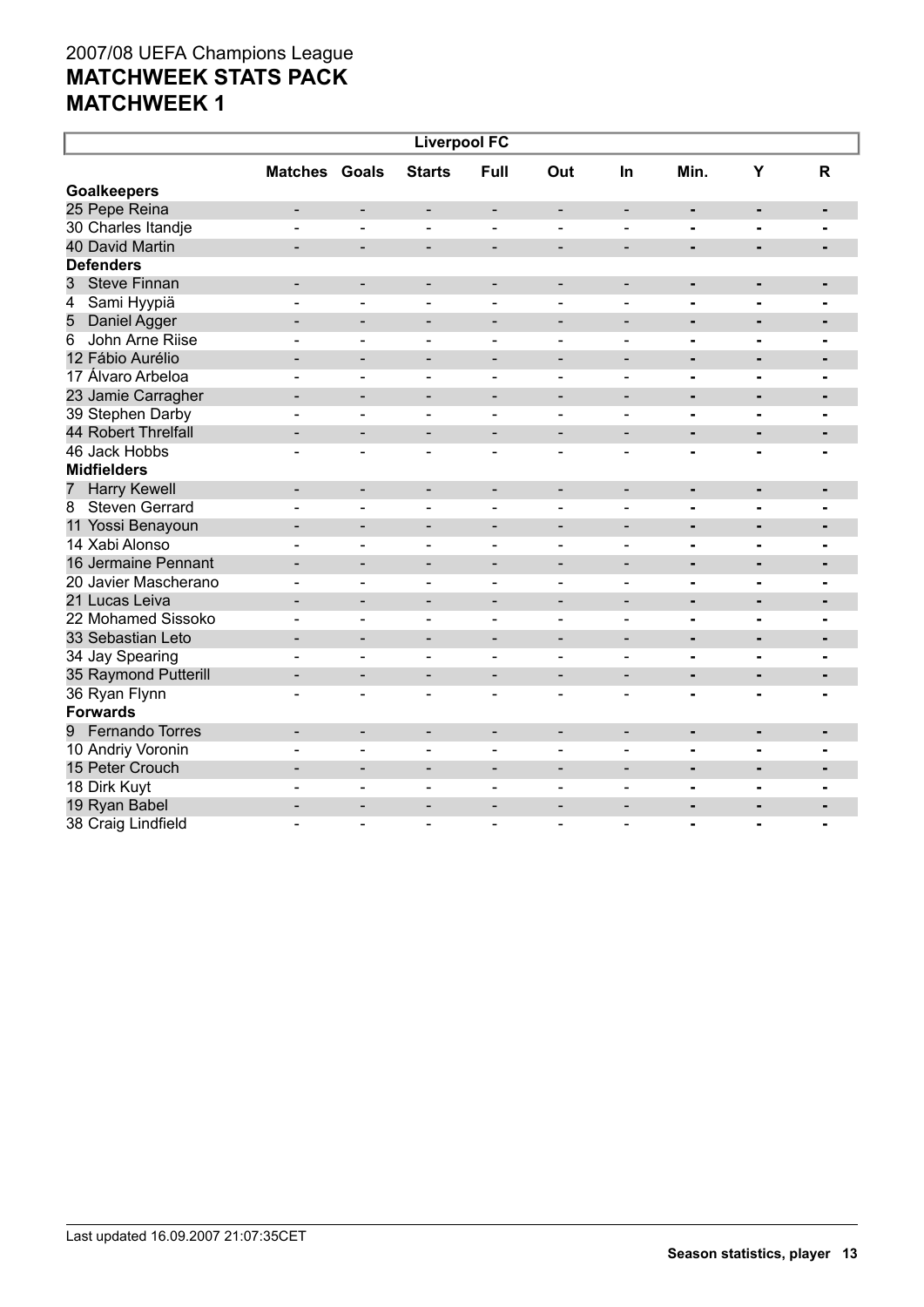| <b>Olympique Lyonnais</b>               |                              |                              |                              |                              |                              |                              |                |                |                |  |
|-----------------------------------------|------------------------------|------------------------------|------------------------------|------------------------------|------------------------------|------------------------------|----------------|----------------|----------------|--|
|                                         | <b>Matches Goals</b>         |                              | <b>Starts</b>                | Full                         | Out                          | <b>In</b>                    | Min.           | Υ              | R              |  |
| <b>Goalkeepers</b>                      |                              |                              |                              |                              |                              |                              |                |                |                |  |
| 1<br>Grégory Coupet                     | $\qquad \qquad \blacksquare$ | -                            | $\overline{\phantom{a}}$     | -                            | $\overline{\phantom{a}}$     | $\overline{\phantom{a}}$     |                | ٠              | ٠              |  |
| 25 Joan Hartock                         |                              | $\blacksquare$               | $\blacksquare$               | $\blacksquare$               | $\blacksquare$               | $\blacksquare$               | $\blacksquare$ | $\blacksquare$ | $\blacksquare$ |  |
| 30 Rémy Vercoutre                       | -                            | $\qquad \qquad \blacksquare$ | $\overline{\phantom{a}}$     | $\qquad \qquad \blacksquare$ | $\qquad \qquad \blacksquare$ | $\overline{\phantom{a}}$     | Ξ.             | $\blacksquare$ | $\blacksquare$ |  |
| 35 Jérémy Bouchard                      | $\blacksquare$               | $\blacksquare$               | $\qquad \qquad -$            | $\blacksquare$               | $\blacksquare$               | $\blacksquare$               | $\blacksquare$ | $\blacksquare$ | $\blacksquare$ |  |
| 38 Jérémy Aymes                         | $\qquad \qquad \blacksquare$ | $\qquad \qquad \blacksquare$ | $\overline{\phantom{a}}$     | $\qquad \qquad \blacksquare$ | $\qquad \qquad \blacksquare$ | $\overline{\phantom{a}}$     |                | $\blacksquare$ | $\blacksquare$ |  |
| 40 Frédéric Roux                        |                              | $\blacksquare$               | $\qquad \qquad -$            | $\blacksquare$               | $\blacksquare$               | $\blacksquare$               | $\blacksquare$ | ٠.             | $\blacksquare$ |  |
| 43 Mathieu Gorgelin                     | $\qquad \qquad \blacksquare$ | $\qquad \qquad \blacksquare$ | $\overline{\phantom{a}}$     | $\qquad \qquad \blacksquare$ | $\qquad \qquad \blacksquare$ | $\qquad \qquad \blacksquare$ | Ξ.             | $\blacksquare$ | $\blacksquare$ |  |
| 45 Anthony Lopes                        | -                            | $\blacksquare$               | $\overline{\phantom{a}}$     | $\qquad \qquad$              | $\qquad \qquad \blacksquare$ | $\blacksquare$               | -              | $\blacksquare$ | $\blacksquare$ |  |
| <b>Defenders</b>                        |                              |                              |                              |                              |                              |                              |                |                |                |  |
| $\overline{c}$<br><b>François Clerc</b> | $\qquad \qquad \blacksquare$ | $\overline{\phantom{a}}$     | -                            | -                            | $\overline{\phantom{a}}$     | $\overline{\phantom{a}}$     | ٠              | ٠              | ٠              |  |
| $\overline{3}$<br>Cris                  |                              | $\blacksquare$               | $\overline{\phantom{a}}$     | $\qquad \qquad$              |                              | $\overline{\phantom{0}}$     | Ξ.             | $\blacksquare$ | $\blacksquare$ |  |
| $\overline{4}$<br>Patrick Müller        |                              | $\overline{\phantom{0}}$     | $\overline{\phantom{a}}$     | $\qquad \qquad \blacksquare$ | $\qquad \qquad \blacksquare$ | $\overline{\phantom{a}}$     | Ξ.             | ٠              | $\blacksquare$ |  |
| 11 Fabio Grosso                         | $\overline{\phantom{0}}$     | $\blacksquare$               | $\overline{\phantom{a}}$     | $\qquad \qquad \blacksquare$ | $\qquad \qquad \blacksquare$ | $\overline{\phantom{0}}$     |                | $\blacksquare$ |                |  |
| 15 Sandy Paillot                        | -                            | $\overline{\phantom{0}}$     | $\overline{\phantom{a}}$     | $\qquad \qquad \blacksquare$ | $\qquad \qquad \blacksquare$ | $\overline{\phantom{a}}$     | Ξ.             | $\blacksquare$ | $\blacksquare$ |  |
| 20 Anthony Réveillère                   | -                            | $\blacksquare$               | $\overline{\phantom{a}}$     | $\qquad \qquad \blacksquare$ | $\qquad \qquad \blacksquare$ | $\overline{\phantom{0}}$     | Ξ.             | $\blacksquare$ |                |  |
| 21 Nadir Belhadj                        | -                            | $\qquad \qquad \blacksquare$ | $\overline{\phantom{a}}$     | $\qquad \qquad \blacksquare$ | $\qquad \qquad \blacksquare$ | $\overline{\phantom{a}}$     | Ξ.             | $\blacksquare$ | $\blacksquare$ |  |
| 22 Anderson                             | $\overline{\phantom{0}}$     | $\blacksquare$               | $\overline{\phantom{a}}$     | $\blacksquare$               | $\qquad \qquad \blacksquare$ | $\overline{\phantom{0}}$     | Ξ.             | $\blacksquare$ | $\blacksquare$ |  |
| 29 Sébastien Squillaci                  | $\qquad \qquad \blacksquare$ | $\overline{\phantom{0}}$     | $\overline{\phantom{a}}$     | $\qquad \qquad \blacksquare$ | $\qquad \qquad \blacksquare$ | $\overline{\phantom{a}}$     | Ξ.             | $\blacksquare$ | $\blacksquare$ |  |
| 34 Loïc Abenzoar                        | $\overline{\phantom{0}}$     | $\blacksquare$               | $\qquad \qquad -$            | $\blacksquare$               | $\blacksquare$               | $\blacksquare$               | $\blacksquare$ | $\blacksquare$ | $\blacksquare$ |  |
| 39 Mickaël Charvet                      | -                            | $\qquad \qquad \blacksquare$ | $\overline{\phantom{a}}$     | $\qquad \qquad \blacksquare$ | $\qquad \qquad \blacksquare$ | $\overline{\phantom{a}}$     | Ξ.             | $\blacksquare$ | $\blacksquare$ |  |
| 47 Francesco Migliore                   | $\overline{\phantom{0}}$     | $\blacksquare$               | $\overline{\phantom{0}}$     | $\blacksquare$               | $\blacksquare$               | $\blacksquare$               | $\blacksquare$ | $\blacksquare$ | $\blacksquare$ |  |
| <b>Midfielders</b>                      |                              |                              |                              |                              |                              |                              |                |                |                |  |
| Mathieu Bodmer<br>5                     | $\qquad \qquad \blacksquare$ | $\overline{\phantom{a}}$     | -                            | -                            | $\qquad \qquad \blacksquare$ | $\overline{\phantom{a}}$     | ٠              | ٠              | $\blacksquare$ |  |
| Kim Källström<br>6                      | $\overline{\phantom{0}}$     | $\blacksquare$               | $\blacksquare$               | $\blacksquare$               | $\blacksquare$               | $\blacksquare$               | $\blacksquare$ | $\blacksquare$ | $\blacksquare$ |  |
| 8<br>Juninho                            |                              | $\overline{\phantom{0}}$     | $\overline{\phantom{a}}$     | $\qquad \qquad \blacksquare$ | $\qquad \qquad \blacksquare$ | $\qquad \qquad \blacksquare$ | Ξ.             | $\blacksquare$ | -              |  |
| 18 Hatem Ben Arfa                       | $\overline{\phantom{0}}$     | $\blacksquare$               | $\qquad \qquad -$            | $\blacksquare$               | $\blacksquare$               | $\blacksquare$               | Ξ.             | $\blacksquare$ | $\blacksquare$ |  |
| 26 Fábio Santos                         | -                            | $\overline{\phantom{0}}$     | $\overline{\phantom{a}}$     | $\qquad \qquad \blacksquare$ | $\qquad \qquad \blacksquare$ | $\qquad \qquad \blacksquare$ | Ξ.             | $\blacksquare$ | $\blacksquare$ |  |
| 27 Anthony Mounier                      | $\overline{\phantom{0}}$     | $\blacksquare$               | $\overline{\phantom{a}}$     | $\qquad \qquad$              | $\qquad \qquad \blacksquare$ | $\overline{\phantom{0}}$     | Ξ.             | $\blacksquare$ |                |  |
| 28 Jérémy Toulalan                      | -                            | $\qquad \qquad \blacksquare$ | $\overline{\phantom{a}}$     | $\qquad \qquad \blacksquare$ | $\qquad \qquad \blacksquare$ | $\qquad \qquad \blacksquare$ | Ξ.             | $\blacksquare$ | $\blacksquare$ |  |
| 36 Aurélien Badin                       | -                            | $\blacksquare$               | $\overline{\phantom{a}}$     | $\qquad \qquad \blacksquare$ | $\qquad \qquad \blacksquare$ | $\overline{\phantom{0}}$     | Ξ.             | $\blacksquare$ |                |  |
| 41 Brice Ducarre                        |                              | $\overline{\phantom{0}}$     | $\overline{\phantom{a}}$     | $\qquad \qquad \blacksquare$ | $\qquad \qquad \blacksquare$ | $\qquad \qquad \blacksquare$ | Ξ.             | $\blacksquare$ | $\blacksquare$ |  |
| 42 Maxime Gonalons                      |                              | $\overline{\phantom{0}}$     | $\overline{\phantom{a}}$     |                              |                              | $\overline{\phantom{0}}$     | $\blacksquare$ | ۰              | $\blacksquare$ |  |
| 44 Jérémy Karaboue                      | $\qquad \qquad \blacksquare$ | $\overline{\phantom{0}}$     | $\qquad \qquad$              |                              | $\qquad \qquad \blacksquare$ | $\qquad \qquad \blacksquare$ | $\blacksquare$ | $\blacksquare$ |                |  |
| 46 Saïd Mehamha                         |                              |                              | $\overline{\phantom{a}}$     |                              |                              |                              | $\blacksquare$ | ٠              |                |  |
| 48 Pierrick Vladivia                    |                              |                              |                              |                              |                              |                              |                |                |                |  |
| 49 Jérémy Pied                          |                              | $\blacksquare$               | $\blacksquare$               | $\blacksquare$               |                              |                              | Ξ.             | ٠.             |                |  |
| 50 Romain Dedola                        |                              | $\overline{\phantom{a}}$     | $\overline{\phantom{a}}$     | $\qquad \qquad \blacksquare$ | $\overline{a}$               | $\overline{\phantom{a}}$     | $\blacksquare$ | $\blacksquare$ | $\blacksquare$ |  |
| <b>Forwards</b>                         |                              |                              |                              |                              |                              |                              |                |                |                |  |
| $\overline{7}$<br>Milan Baroš           |                              | -                            | -                            |                              |                              |                              | -              | ٠              |                |  |
| 9 <sup>1</sup><br>Fred                  |                              | ÷.                           | $\blacksquare$               | $\overline{\phantom{a}}$     |                              | -                            | Ξ.             | ٠.             |                |  |
| 10 Karim Benzema                        |                              | -                            | -                            | -                            | $\qquad \qquad$              | $\overline{\phantom{a}}$     | $\blacksquare$ | $\blacksquare$ | $\blacksquare$ |  |
| 12 Loïc Remy                            | $\overline{\phantom{0}}$     | $\overline{\phantom{0}}$     | $\blacksquare$               | $\qquad \qquad \blacksquare$ | $\overline{\phantom{0}}$     | $\blacksquare$               | -              | ۰              |                |  |
| 14 Sidney Govou                         |                              | -                            | $\overline{\phantom{a}}$     | $\qquad \qquad \blacksquare$ | $\overline{a}$               | $\overline{\phantom{a}}$     | -              | ٠              |                |  |
| 23 Kader Keita                          | $\blacksquare$               | $\overline{\phantom{0}}$     | $\blacksquare$               | $\qquad \qquad \blacksquare$ | $\overline{\phantom{0}}$     | $\blacksquare$               |                | ۰              |                |  |
| 24 Romain Beynié                        | -                            | -                            | $\overline{\phantom{a}}$     | -                            | -                            | -                            | -              | ٠              |                |  |
| 37 Quentin Barlet                       | Ξ.                           | $\overline{\phantom{0}}$     | $\qquad \qquad \blacksquare$ | $\qquad \qquad \blacksquare$ | -                            | -                            | -              | ۰              |                |  |
|                                         |                              |                              |                              |                              |                              |                              |                |                |                |  |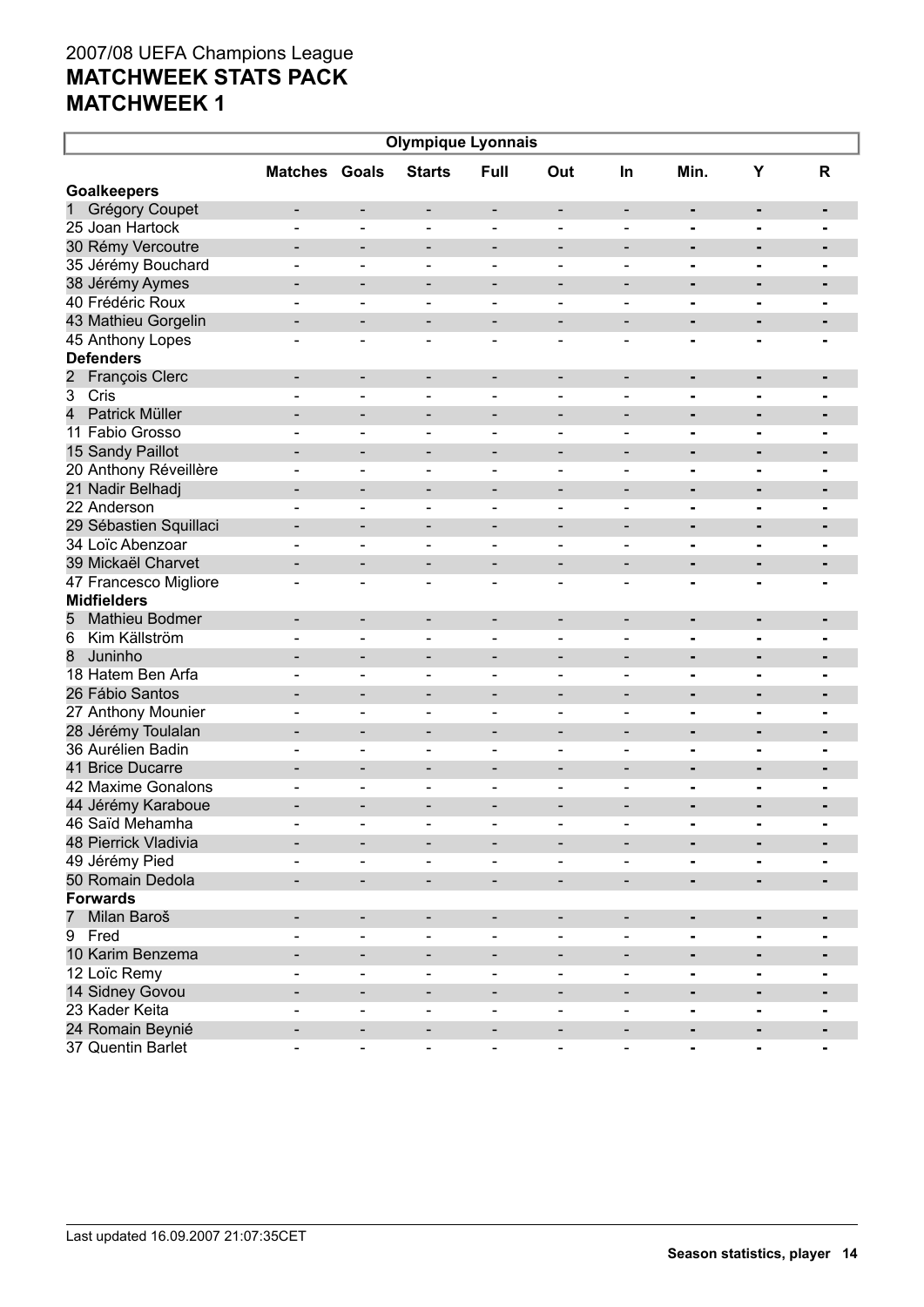| <b>Manchester United FC</b>                    |                          |                              |                              |                              |                              |                              |                              |                          |                |
|------------------------------------------------|--------------------------|------------------------------|------------------------------|------------------------------|------------------------------|------------------------------|------------------------------|--------------------------|----------------|
|                                                | <b>Matches Goals</b>     |                              | <b>Starts</b>                | Full                         | Out                          | <b>In</b>                    | Min.                         | Y                        | $\mathsf{R}$   |
| <b>Goalkeepers</b>                             |                          |                              |                              |                              |                              |                              |                              |                          |                |
| $\mathbf{1}$<br>Edwin van der Sar              | -                        |                              | $\overline{\phantom{a}}$     | $\overline{\phantom{a}}$     | $\qquad \qquad \blacksquare$ | $\overline{\phantom{a}}$     | $\qquad \qquad \blacksquare$ | $\blacksquare$           |                |
| 29 Tomasz Kuszczak                             |                          |                              |                              | L,                           |                              | $\blacksquare$               | $\blacksquare$               |                          |                |
| 38 Thomas Heaton                               | $\overline{\phantom{0}}$ | $\blacksquare$               | $\blacksquare$               | $\overline{\phantom{a}}$     | $\overline{\phantom{a}}$     | $\overline{\phantom{a}}$     | $\blacksquare$               | $\blacksquare$           | $\blacksquare$ |
| 41 Ron-Robert Zieler                           | ۳                        | $\blacksquare$               | $\overline{\phantom{a}}$     | $\blacksquare$               | $\overline{\phantom{a}}$     | $\blacksquare$               | $\blacksquare$               | $\blacksquare$           |                |
| <b>Defenders</b>                               |                          |                              |                              |                              |                              |                              |                              |                          |                |
| $\overline{\mathbf{c}}$<br><b>Gary Neville</b> | $\overline{\phantom{0}}$ | $\blacksquare$               | $\overline{\phantom{a}}$     | $\overline{\phantom{a}}$     | $\overline{\phantom{a}}$     | $\overline{\phantom{a}}$     | $\blacksquare$               | $\blacksquare$           | $\blacksquare$ |
| 3 Patrice Evra                                 | $\blacksquare$           | $\blacksquare$               | $\blacksquare$               | $\overline{\phantom{a}}$     | $\blacksquare$               | $\blacksquare$               | $\blacksquare$               | $\blacksquare$           | $\blacksquare$ |
| 5<br><b>Rio Ferdinand</b>                      |                          |                              |                              |                              |                              |                              | $\blacksquare$               | $\blacksquare$           |                |
| Wes Brown<br>6                                 | $\overline{a}$           | $\blacksquare$               | $\blacksquare$               | $\blacksquare$               | $\overline{a}$               | $\blacksquare$               | $\blacksquare$               | $\blacksquare$           | $\blacksquare$ |
| 15 Nemanja Vidić                               | $\overline{\phantom{0}}$ | $\blacksquare$               | $\blacksquare$               | $\qquad \qquad$              | $\qquad \qquad -$            | $\blacksquare$               | $\blacksquare$               | $\blacksquare$           |                |
| 19 Gerard Piqué                                |                          | $\overline{\phantom{0}}$     |                              |                              | $\overline{\phantom{0}}$     | $\blacksquare$               | $\blacksquare$               |                          |                |
| 22 John O'Shea                                 | $\overline{\phantom{0}}$ | $\overline{\phantom{0}}$     | $\overline{\phantom{a}}$     | $\overline{\phantom{0}}$     | $\qquad \qquad$              | $\overline{\phantom{0}}$     | $\blacksquare$               | $\blacksquare$           | $\blacksquare$ |
| 23 Johnny Evans                                | $\blacksquare$           | $\blacksquare$               | $\sim$                       | $\blacksquare$               | $\overline{\phantom{0}}$     | $\sim$                       | -                            | $\blacksquare$           | $\blacksquare$ |
| 25 Daniel Simpson                              |                          |                              |                              |                              |                              |                              | $\blacksquare$               | $\blacksquare$           | $\blacksquare$ |
| 26 Phil Bardsley                               | $\overline{\phantom{0}}$ | $\overline{\phantom{a}}$     | $\blacksquare$               | $\blacksquare$               | $\overline{\phantom{0}}$     | $\blacksquare$               | $\blacksquare$               | $\blacksquare$           | $\blacksquare$ |
| 27 Mikaël Silvestre                            | -                        | $\overline{\phantom{0}}$     | -                            | $\overline{\phantom{a}}$     | $\overline{\phantom{a}}$     | $\overline{\phantom{0}}$     | $\blacksquare$               | $\blacksquare$           | $\blacksquare$ |
| 35 Kieran Lee                                  |                          | $\overline{\phantom{a}}$     | $\overline{\phantom{a}}$     | $\blacksquare$               | $\overline{\phantom{0}}$     | $\blacksquare$               | $\blacksquare$               | $\blacksquare$           |                |
| 36 David Gray                                  | $\overline{\phantom{0}}$ | $\overline{\phantom{0}}$     | $\overline{\phantom{a}}$     | $\overline{\phantom{a}}$     | $\overline{\phantom{a}}$     | $\overline{\phantom{0}}$     | $\blacksquare$               | $\blacksquare$           | $\blacksquare$ |
| 40 Adam Eckersley                              | $\overline{\phantom{a}}$ | $\overline{\phantom{0}}$     | $\sim$                       | $\sim$                       | $\overline{a}$               | $\sim$                       | $\overline{\phantom{0}}$     |                          |                |
| <b>Midfielders</b>                             |                          |                              |                              |                              |                              |                              |                              |                          |                |
| Owen Hargreaves<br>4                           | $\overline{\phantom{0}}$ | $\overline{\phantom{a}}$     | $\blacksquare$               | $\blacksquare$               | $\qquad \qquad -$            | $\blacksquare$               | $\blacksquare$               | $\blacksquare$           | $\blacksquare$ |
| 8 Anderson                                     |                          | ۳                            | $\sim$                       | $\overline{\phantom{a}}$     | $\overline{\phantom{0}}$     | $\sim$                       | $\blacksquare$               | $\overline{\phantom{0}}$ |                |
| 11 Ryan Giggs                                  |                          | $\overline{a}$               |                              |                              |                              |                              | $\blacksquare$               | $\blacksquare$           |                |
| 16 Michael Carrick                             | $\blacksquare$           | $\blacksquare$               | $\overline{\phantom{a}}$     | $\blacksquare$               | $\blacksquare$               | $\blacksquare$               | $\blacksquare$               | $\blacksquare$           | $\blacksquare$ |
| 17 Nani                                        |                          | $\qquad \qquad \blacksquare$ | $\qquad \qquad \blacksquare$ | $\qquad \qquad \blacksquare$ | $\qquad \qquad -$            | $\overline{\phantom{a}}$     | $\blacksquare$               | $\blacksquare$           | $\blacksquare$ |
| 18 Paul Scholes                                | $\overline{a}$           | $\blacksquare$               | $\overline{a}$               | $\overline{\phantom{a}}$     | $\blacksquare$               | $\blacksquare$               | $\blacksquare$               | $\blacksquare$           |                |
| 24 Darren Fletcher                             |                          | $\overline{\phantom{0}}$     | $\blacksquare$               | $\blacksquare$               | $\overline{\phantom{0}}$     | $\overline{\phantom{0}}$     | $\blacksquare$               |                          | $\blacksquare$ |
| 28 Darron Gibson                               |                          | $\blacksquare$               | $\overline{\phantom{0}}$     | $\overline{\phantom{0}}$     | $\overline{\phantom{0}}$     | $\blacksquare$               | $\blacksquare$               | $\blacksquare$           |                |
| 33 Chris Eagles                                |                          | $\blacksquare$               |                              |                              |                              |                              | ۰                            |                          |                |
| <b>Forwards</b>                                |                          |                              |                              |                              |                              |                              |                              |                          |                |
| Cristiano Ronaldo<br>7                         | $\overline{\phantom{0}}$ | $\qquad \qquad \blacksquare$ | $\overline{\phantom{a}}$     | $\overline{\phantom{a}}$     | $\qquad \qquad -$            | $\overline{\phantom{a}}$     | ۰                            | $\blacksquare$           | $\blacksquare$ |
| Louis Saha<br>9                                | $\overline{\phantom{0}}$ | $\blacksquare$               | $\blacksquare$               | $\blacksquare$               | $\overline{\phantom{0}}$     | $\qquad \qquad \blacksquare$ | -                            | $\blacksquare$           | $\blacksquare$ |
| 10 Wayne Rooney                                |                          | $\qquad \qquad -$            | $\blacksquare$               | $\overline{\phantom{a}}$     | $\overline{\phantom{a}}$     | $\overline{\phantom{a}}$     | $\blacksquare$               | $\blacksquare$           | $\blacksquare$ |
| 21 Dong Fangzhuo                               |                          | $\blacksquare$               | $\blacksquare$               | $\blacksquare$               | $\overline{\phantom{a}}$     | $\blacksquare$               | $\blacksquare$               | $\blacksquare$           | $\blacksquare$ |
| 30 Lee Martin                                  | $\overline{\phantom{0}}$ | $\blacksquare$               | ۰                            | $\blacksquare$               | $\qquad \qquad -$            | $\overline{\phantom{a}}$     | $\qquad \qquad \blacksquare$ | $\blacksquare$           |                |
| 32 Carlos Tévez                                | $\blacksquare$           | $\qquad \qquad \blacksquare$ | $\blacksquare$               | $\overline{\phantom{a}}$     | $\qquad \qquad$              | $\blacksquare$               | -                            | $\blacksquare$           | $\blacksquare$ |
| 39 Frazier Campbell                            |                          |                              |                              |                              |                              |                              | $\overline{a}$               | $\overline{\phantom{0}}$ |                |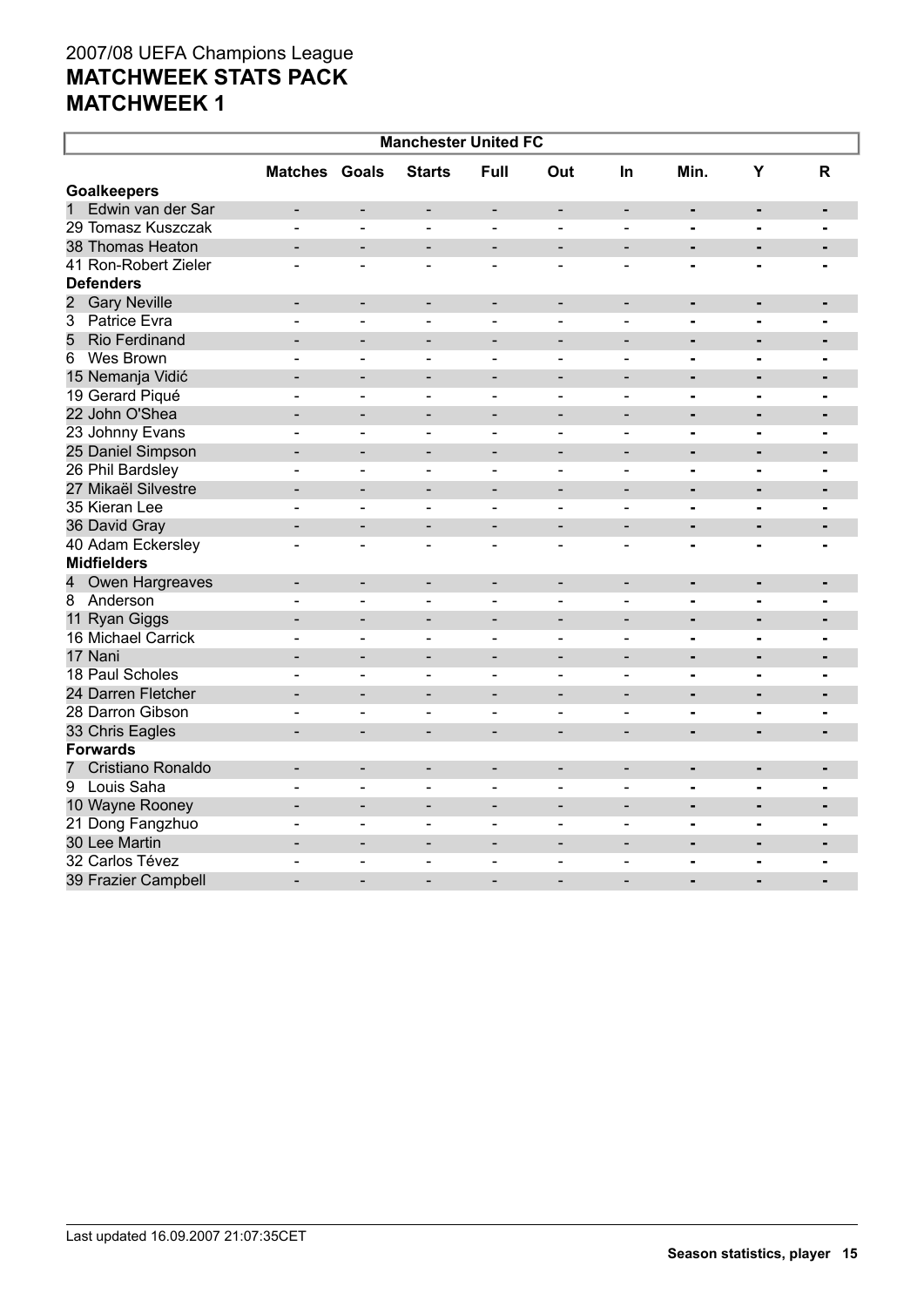| <b>Olympique de Marseille</b>      |                          |                              |                              |                              |                              |                              |                              |                          |                |  |
|------------------------------------|--------------------------|------------------------------|------------------------------|------------------------------|------------------------------|------------------------------|------------------------------|--------------------------|----------------|--|
|                                    | <b>Matches Goals</b>     |                              | <b>Starts</b>                | Full                         | Out                          | In                           | Min.                         | Y                        | $\mathsf{R}$   |  |
| <b>Goalkeepers</b>                 |                          |                              |                              |                              |                              |                              |                              |                          |                |  |
| Cédric Carrasso<br>$\mathbf{1}$    |                          | $\qquad \qquad \blacksquare$ | $\qquad \qquad \blacksquare$ | $\overline{\phantom{a}}$     | $\qquad \qquad -$            | $\blacksquare$               | $\qquad \qquad \blacksquare$ | $\blacksquare$           | $\blacksquare$ |  |
| 16 Sébastien Hamel                 | L.                       | $\blacksquare$               | $\blacksquare$               | $\overline{a}$               | $\blacksquare$               | $\blacksquare$               | $\blacksquare$               | $\blacksquare$           |                |  |
| 30 Steve Mendanda                  |                          | $\overline{\phantom{0}}$     | $\overline{\phantom{0}}$     | $\overline{\phantom{a}}$     | $\blacksquare$               | $\blacksquare$               | $\blacksquare$               | $\blacksquare$           | $\blacksquare$ |  |
| 40 Sébastien Mate                  |                          | ÷                            | $\sim$                       | $\sim$                       | $\blacksquare$               | $\sim$                       | $\blacksquare$               | $\overline{\phantom{0}}$ |                |  |
| 41 Brice Krizman                   |                          | $\overline{\phantom{a}}$     |                              |                              |                              |                              | ä,                           | $\blacksquare$           |                |  |
| <b>Defenders</b>                   |                          |                              |                              |                              |                              |                              |                              |                          |                |  |
| 3<br>Taye Taiwo                    | $\blacksquare$           | $\blacksquare$               | $\blacksquare$               | $\overline{\phantom{a}}$     | $\overline{\phantom{a}}$     | $\overline{\phantom{a}}$     | ۰                            | $\blacksquare$           | $\blacksquare$ |  |
| Julien Rodriguez<br>$\overline{4}$ |                          | L,                           | $\overline{\phantom{0}}$     | $\blacksquare$               |                              |                              | $\overline{a}$               | $\blacksquare$           |                |  |
| 5<br>Jacques Faty                  | $\overline{a}$           | $\overline{\phantom{a}}$     | $\overline{\phantom{a}}$     | $\overline{\phantom{a}}$     | $\qquad \qquad -$            | $\qquad \qquad \blacksquare$ | $\blacksquare$               | $\blacksquare$           | $\blacksquare$ |  |
| 15 Ronald Zubar                    | $\blacksquare$           | $\overline{\phantom{a}}$     | $\overline{\phantom{a}}$     | $\blacksquare$               | $\overline{\phantom{0}}$     | $\blacksquare$               | $\blacksquare$               | $\blacksquare$           | $\blacksquare$ |  |
| 24 Laurent Bonnart                 |                          | $\overline{a}$               | $\overline{\phantom{0}}$     | $\overline{\phantom{a}}$     | $\overline{a}$               | $\overline{a}$               | $\blacksquare$               | $\blacksquare$           | $\blacksquare$ |  |
| 31 Anthony Marin                   | $\blacksquare$           | $\blacksquare$               | $\overline{\phantom{a}}$     | $\blacksquare$               | $\overline{\phantom{0}}$     | $\blacksquare$               | $\blacksquare$               | $\blacksquare$           | $\blacksquare$ |  |
| 32 Gaël Givet                      |                          | $\overline{\phantom{0}}$     | $\overline{\phantom{a}}$     | $\overline{\phantom{a}}$     | $\overline{\phantom{a}}$     | $\qquad \qquad \blacksquare$ | $\blacksquare$               | $\blacksquare$           |                |  |
| <b>Midfielders</b>                 |                          |                              |                              |                              |                              |                              |                              |                          |                |  |
| 6<br>Karim Ziani                   | $\blacksquare$           | $\overline{\phantom{a}}$     | $\overline{\phantom{a}}$     | $\overline{\phantom{a}}$     | $\qquad \qquad \blacksquare$ | $\overline{\phantom{m}}$     | $\qquad \qquad \blacksquare$ | $\blacksquare$           | $\blacksquare$ |  |
| 7<br>Benoît Cheyrou                | $\overline{\phantom{0}}$ | $\qquad \qquad \blacksquare$ | $\blacksquare$               | $\blacksquare$               | $\overline{\phantom{0}}$     | $\qquad \qquad \blacksquare$ | -                            | $\blacksquare$           | $\blacksquare$ |  |
| 8<br><b>Wilson Oruma</b>           |                          | $\overline{\phantom{0}}$     |                              | $\qquad \qquad \blacksquare$ | $\overline{\phantom{0}}$     |                              | $\blacksquare$               | $\blacksquare$           | $\blacksquare$ |  |
| 17 Modeste M'Bami                  | ÷                        | $\overline{a}$               | $\sim$                       | $\sim$                       | $\blacksquare$               | ÷                            | ۰                            | $\blacksquare$           | $\blacksquare$ |  |
| 18 Vincent Gragnic                 |                          | $\blacksquare$               | $\overline{\phantom{a}}$     | $\overline{\phantom{a}}$     | $\qquad \qquad -$            | $\blacksquare$               | $\blacksquare$               |                          | $\blacksquare$ |  |
| 19 Lorik Cana                      |                          | $\overline{a}$               | $\overline{a}$               | $\blacksquare$               |                              | $\blacksquare$               | $\blacksquare$               | $\blacksquare$           | $\blacksquare$ |  |
| 22 Samir Nasri                     | ۰                        | $\blacksquare$               | $\overline{\phantom{0}}$     | $\overline{\phantom{a}}$     | $\qquad \qquad -$            | $\overline{\phantom{0}}$     |                              | $\blacksquare$           | ۰              |  |
| 28 Mathieu Valbuena                | $\blacksquare$           | $\overline{\phantom{a}}$     | $\overline{\phantom{0}}$     | $\blacksquare$               | $\qquad \qquad \blacksquare$ | $\qquad \qquad \blacksquare$ | -                            | $\blacksquare$           | $\blacksquare$ |  |
| 34 Thing Kouang Lao                | $\overline{\phantom{0}}$ | $\overline{\phantom{0}}$     | $\blacksquare$               | $\overline{\phantom{a}}$     | $\overline{\phantom{a}}$     | $\overline{\phantom{0}}$     | $\blacksquare$               | $\blacksquare$           | $\blacksquare$ |  |
| 35 Gaëtan D'Acunto                 | $\overline{a}$           | $\overline{\phantom{a}}$     | $\sim$                       | $\blacksquare$               | $\blacksquare$               | ÷                            | $\blacksquare$               | $\blacksquare$           | $\blacksquare$ |  |
| 38 Daouda Haidara                  | $\overline{\phantom{0}}$ | $\blacksquare$               | $\overline{\phantom{0}}$     | $\overline{\phantom{a}}$     | $\qquad \qquad \blacksquare$ | $\overline{\phantom{0}}$     | $\blacksquare$               | $\blacksquare$           | $\blacksquare$ |  |
| 42 Olivier Cano                    |                          | ۳                            | ۳                            | $\sim$                       | ÷                            | $\blacksquare$               | $\blacksquare$               | $\blacksquare$           |                |  |
| <b>Forwards</b>                    |                          |                              |                              |                              |                              |                              |                              |                          |                |  |
| 9 Djibril Cissé                    | ۰                        | $\blacksquare$               | $\blacksquare$               | $\qquad \qquad -$            | $\qquad \qquad -$            | $\overline{\phantom{a}}$     | $\blacksquare$               | $\blacksquare$           | $\blacksquare$ |  |
| 10 Boudewijn Zenden                | $\overline{a}$           | $\blacksquare$               | $\sim$                       | $\blacksquare$               | $\overline{a}$               | $\blacksquare$               | -                            | $\blacksquare$           |                |  |
| 11 Mamadou Niang                   |                          | $\blacksquare$               | $\overline{\phantom{0}}$     | $\overline{\phantom{a}}$     | $\qquad \qquad -$            | $\overline{\phantom{a}}$     | $\blacksquare$               | $\blacksquare$           | $\blacksquare$ |  |
| 12 Fabrice Fiorèse                 | ÷                        | $\blacksquare$               | $\overline{\phantom{a}}$     | $\blacksquare$               | $\blacksquare$               | $\sim$                       | $\blacksquare$               | $\blacksquare$           | $\blacksquare$ |  |
| 13 Salim Arrache                   | $\overline{\phantom{0}}$ | $\overline{\phantom{a}}$     | $\qquad \qquad \blacksquare$ | $\overline{\phantom{a}}$     | $\overline{\phantom{a}}$     | $\blacksquare$               | $\blacksquare$               | $\blacksquare$           | $\blacksquare$ |  |
| 21 Matt Moussilou                  |                          | $\overline{a}$               | $\blacksquare$               | $\blacksquare$               |                              | $\overline{\phantom{0}}$     | -                            |                          | $\blacksquare$ |  |
| 25 Mame Ndiaye                     | $\overline{\phantom{0}}$ | $\blacksquare$               | $\blacksquare$               | $\overline{\phantom{a}}$     | $\overline{\phantom{a}}$     | $\overline{\phantom{0}}$     | $\blacksquare$               | $\blacksquare$           | $\blacksquare$ |  |
| 29 André Ayew                      | $\overline{\phantom{0}}$ | $\overline{\phantom{a}}$     | $\overline{\phantom{a}}$     | $\qquad \qquad \blacksquare$ | $\qquad \qquad \blacksquare$ | $\qquad \qquad \blacksquare$ | $\blacksquare$               | $\blacksquare$           | $\blacksquare$ |  |
| 36 Daniel Gbaguidi                 |                          | $\overline{a}$               |                              |                              |                              |                              |                              |                          |                |  |
| 37 Guy Gnabouyou                   |                          | $\blacksquare$               | $\overline{\phantom{a}}$     | $\blacksquare$               | $\blacksquare$               | $\blacksquare$               | $\blacksquare$               | $\blacksquare$           | $\blacksquare$ |  |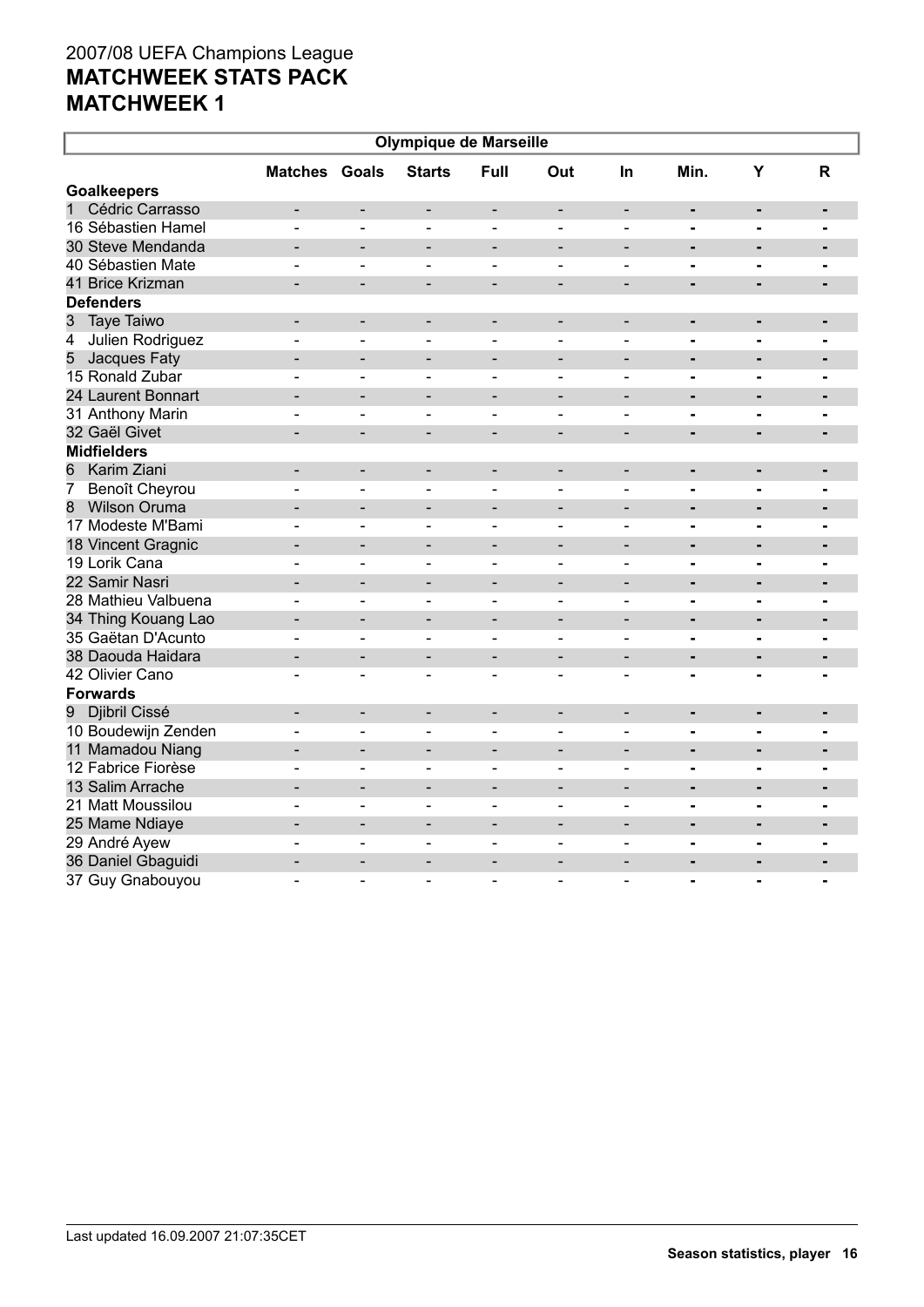| <b>AC Milan</b>             |                              |                              |                              |                          |                          |                              |                |                |                |
|-----------------------------|------------------------------|------------------------------|------------------------------|--------------------------|--------------------------|------------------------------|----------------|----------------|----------------|
|                             | <b>Matches Goals</b>         |                              | <b>Starts</b>                | Full                     | Out                      | In                           | Min.           | Y              | $\mathbf R$    |
| <b>Goalkeepers</b>          |                              |                              |                              |                          |                          |                              |                |                |                |
| $\mathbf{1}$<br><b>Dida</b> |                              | $\qquad \qquad \blacksquare$ | -                            | $\overline{\phantom{a}}$ | $\overline{\phantom{a}}$ | $\overline{\phantom{a}}$     | ۰              | ٠              | ٠              |
| 16 Zeljko Kalac             |                              | $\blacksquare$               | $\blacksquare$               | $\blacksquare$           | $\blacksquare$           |                              | $\blacksquare$ |                |                |
| 29 Valerio Fiori            | $\overline{\phantom{0}}$     | $\overline{\phantom{a}}$     | -                            | $\overline{\phantom{a}}$ | $\overline{\phantom{a}}$ | $\overline{\phantom{a}}$     | ٠              | ٠              |                |
| <b>Defenders</b>            |                              |                              |                              |                          |                          |                              |                |                |                |
| $\overline{2}$<br>Cafu      |                              | $\overline{\phantom{a}}$     | $\overline{\phantom{0}}$     | $\overline{\phantom{a}}$ | $\overline{\phantom{a}}$ | $\overline{\phantom{a}}$     | $\blacksquare$ | ٠              |                |
| Paolo Maldini<br>3          |                              | $\blacksquare$               |                              | $\overline{a}$           |                          |                              | $\blacksquare$ | $\blacksquare$ | $\blacksquare$ |
| Kakha Kaladze<br>4          |                              | $\overline{\phantom{a}}$     | $\qquad \qquad \blacksquare$ | $\overline{\phantom{a}}$ | $\overline{\phantom{a}}$ | $\overline{\phantom{0}}$     | $\blacksquare$ | $\blacksquare$ | $\blacksquare$ |
| 13 Alessandro Nesta         |                              |                              |                              |                          |                          |                              | $\blacksquare$ |                |                |
| 17 Dario Šimić              | $\blacksquare$               | $\overline{\phantom{a}}$     | -                            | $\overline{\phantom{a}}$ | $\overline{\phantom{a}}$ | $\overline{\phantom{a}}$     | ٠              | ٠              | $\blacksquare$ |
| 18 Marek Jankulovski        |                              | $\overline{\phantom{0}}$     | $\overline{\phantom{a}}$     | $\overline{\phantom{a}}$ | $\overline{\phantom{0}}$ | $\blacksquare$               |                | $\blacksquare$ | ۰              |
| 19 Giuseppe Favalli         |                              | $\overline{\phantom{a}}$     | $\qquad \qquad -$            | $\overline{\phantom{a}}$ | $\overline{\phantom{a}}$ | $\overline{\phantom{a}}$     | $\blacksquare$ | $\blacksquare$ | ٠              |
| 25 Daniele Bonera           |                              | $\blacksquare$               | $\blacksquare$               | $\overline{\phantom{a}}$ | $\blacksquare$           | $\blacksquare$               | $\blacksquare$ | $\blacksquare$ | $\blacksquare$ |
| 27 Serginho                 |                              | $\overline{\phantom{a}}$     | -                            | $\overline{\phantom{a}}$ | $\overline{a}$           | $\overline{\phantom{a}}$     | ٠              | ٠              | ٠              |
| 35 Matteo Darmiani          |                              | ۳                            | $\equiv$                     | $\overline{a}$           | $\blacksquare$           | $\overline{\phantom{0}}$     | $\blacksquare$ | $\blacksquare$ | $\blacksquare$ |
| 44 Massimo Oddo             | $\qquad \qquad \blacksquare$ | -                            | $\qquad \qquad \blacksquare$ | $\overline{\phantom{a}}$ | $\overline{\phantom{a}}$ | $\qquad \qquad \blacksquare$ | ٠              | ٠              | ۰              |
| <b>Midfielders</b>          |                              |                              |                              |                          |                          |                              |                |                |                |
| Emerson<br>5                | -                            | $\overline{\phantom{a}}$     | -                            | $\overline{\phantom{a}}$ | $\overline{\phantom{a}}$ | $\overline{\phantom{a}}$     | ٠              | ٠              | ۰              |
| Gennaro Gattuso<br>8        |                              | $\overline{a}$               | Ξ.                           | $\overline{\phantom{a}}$ |                          |                              | $\blacksquare$ | $\blacksquare$ |                |
| 10 Clarence Seedorf         |                              | $\overline{\phantom{0}}$     | $\overline{\phantom{0}}$     | $\overline{\phantom{a}}$ | $\qquad \qquad$          | $\blacksquare$               | $\blacksquare$ | ٠              | $\blacksquare$ |
| 20 Yoann Gourcuff           |                              | $\blacksquare$               | ۳                            | $\blacksquare$           | $\overline{\phantom{a}}$ | $\blacksquare$               | $\blacksquare$ | $\blacksquare$ | $\blacksquare$ |
| 21 Andrea Pirlo             |                              | $\overline{\phantom{a}}$     | $\qquad \qquad \blacksquare$ | $\overline{\phantom{a}}$ | $\overline{\phantom{a}}$ | $\qquad \qquad \blacksquare$ | ٠              | $\blacksquare$ | ٠              |
| 23 Massimo Ambrosini        |                              |                              |                              |                          |                          |                              |                |                |                |
| 32 Cristian Brocchi         |                              | $\overline{\phantom{0}}$     | -                            | $\overline{\phantom{a}}$ |                          |                              | ٠              | $\blacksquare$ |                |
| <b>Forwards</b>             |                              |                              |                              |                          |                          |                              |                |                |                |
| Filippo Inzaghi<br>9        |                              | $\overline{\phantom{a}}$     | -                            | $\overline{\phantom{a}}$ | $\overline{\phantom{a}}$ | $\overline{\phantom{a}}$     | $\blacksquare$ | ٠              | $\blacksquare$ |
| 11 Alberto Gilardino        |                              | $\blacksquare$               | ۳                            | $\blacksquare$           | $\overline{\phantom{a}}$ | $\blacksquare$               | $\blacksquare$ | $\blacksquare$ | $\blacksquare$ |
| 22 Kaká                     |                              | $\overline{\phantom{a}}$     | $\qquad \qquad \blacksquare$ | $\overline{\phantom{a}}$ | $\overline{\phantom{0}}$ | $\overline{\phantom{a}}$     | ٠              | ٠              | $\blacksquare$ |
| 84 Willy Aubameyang         |                              | $\blacksquare$               |                              |                          |                          |                              | -              | -              |                |
| 99 Ronaldo                  |                              | $\blacksquare$               |                              |                          | $\blacksquare$           | $\overline{a}$               |                |                |                |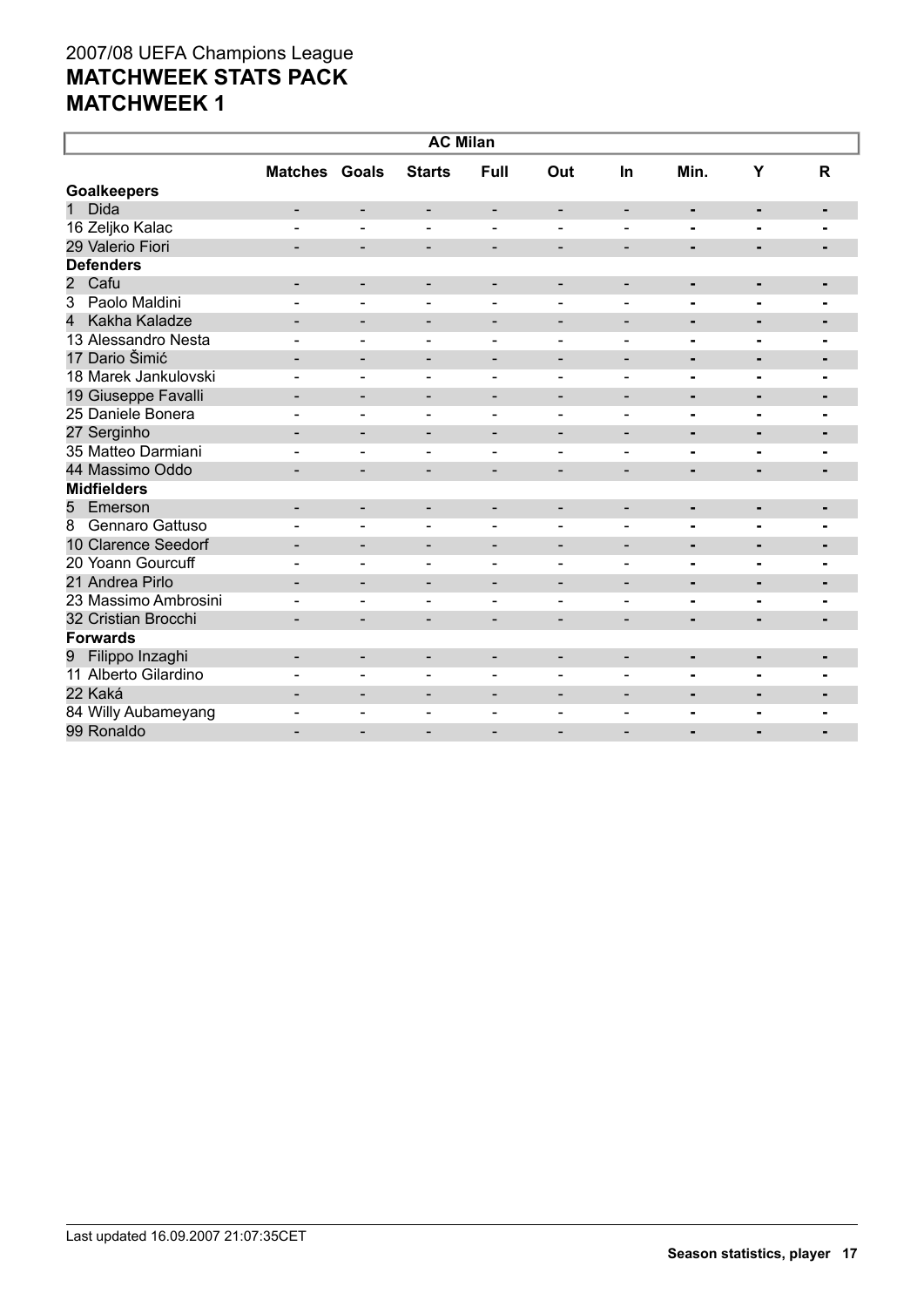| <b>Olympiacos CFP</b>          |                              |                              |                              |                              |                          |                              |                |                |                |  |
|--------------------------------|------------------------------|------------------------------|------------------------------|------------------------------|--------------------------|------------------------------|----------------|----------------|----------------|--|
|                                | <b>Matches Goals</b>         |                              | <b>Starts</b>                | Full                         | Out                      | In                           | Min.           | Y              | $\mathsf{R}$   |  |
| <b>Goalkeepers</b>             |                              |                              |                              |                              |                          |                              |                |                |                |  |
| 1<br>Leonidas Panagopoulos     |                              | -                            | -                            | -                            |                          |                              | $\blacksquare$ |                |                |  |
| 71 Antonios Nikopolidis        |                              | $\blacksquare$               | $\blacksquare$               | $\blacksquare$               |                          |                              | ۰              | $\blacksquare$ |                |  |
| 74 Tomislav Butina             | ۰                            | $\overline{\phantom{a}}$     | $\qquad \qquad \blacksquare$ | $\overline{\phantom{a}}$     | $\overline{\phantom{a}}$ | $\overline{\phantom{a}}$     | ٠              | $\blacksquare$ |                |  |
| 87 Michail Sifakis             |                              |                              | ÷                            |                              |                          |                              |                |                |                |  |
| <b>Defenders</b>               |                              |                              |                              |                              |                          |                              |                |                |                |  |
| Christos Patsatzoglou<br>2     | -                            | -                            | -                            | -                            | $\overline{\phantom{a}}$ | $\overline{\phantom{0}}$     |                |                |                |  |
| 3<br><b>Didier Domi</b>        |                              | $\overline{\phantom{0}}$     |                              |                              |                          |                              |                |                |                |  |
| 5<br>Júlio César               |                              | $\overline{\phantom{0}}$     | -                            | -                            | $\overline{\phantom{a}}$ | $\overline{\phantom{0}}$     | ۰              | ٠              |                |  |
| 14 Michał Żewłakow             |                              | $\blacksquare$               | $\overline{\phantom{0}}$     | $\blacksquare$               | $\overline{\phantom{a}}$ | $\blacksquare$               |                | $\blacksquare$ | $\blacksquare$ |  |
| 15 Raúl Bravo                  |                              | $\overline{\phantom{a}}$     | -                            | $\overline{\phantom{a}}$     | $\overline{\phantom{a}}$ | $\overline{\phantom{a}}$     | ۰              | $\blacksquare$ | -              |  |
| 18 Paraskevas Antzas           |                              |                              |                              |                              |                          |                              | $\blacksquare$ | $\overline{a}$ |                |  |
| 30 Anastasios Pantos           |                              | $\qquad \qquad \blacksquare$ | $\overline{\phantom{0}}$     | $\qquad \qquad \blacksquare$ | $\overline{\phantom{a}}$ |                              | ٠              | $\blacksquare$ |                |  |
| 35 Vassilis Torossidis         |                              |                              |                              |                              |                          | $\overline{\phantom{0}}$     |                |                |                |  |
| 92 Kyriakos Papadopoulos       |                              | $\overline{\phantom{0}}$     |                              |                              |                          |                              | $\blacksquare$ |                |                |  |
| <b>Midfielders</b>             |                              |                              |                              |                              |                          |                              |                |                |                |  |
| <b>leroklis Stoltidis</b><br>6 |                              | -                            | -                            | $\overline{\phantom{a}}$     |                          |                              | ٠              | -              | ۰              |  |
| Rodrigo Javier Archubi<br>8    | $\blacksquare$               | $\blacksquare$               | $\blacksquare$               | $\blacksquare$               |                          | $\overline{\phantom{0}}$     | $\blacksquare$ | $\blacksquare$ | $\blacksquare$ |  |
| 11 Predrag Djordjević          | $\qquad \qquad \blacksquare$ | $\overline{\phantom{a}}$     | $\blacksquare$               | $\overline{\phantom{a}}$     | $\overline{\phantom{a}}$ | $\blacksquare$               | ٠              | $\blacksquare$ |                |  |
| 16 Marco Né                    |                              |                              |                              | $\overline{a}$               |                          |                              | $\blacksquare$ |                |                |  |
| 19 Konstantinos Mendrinos      | -                            | -                            | -                            | -                            | $\overline{\phantom{a}}$ | $\overline{\phantom{a}}$     | ٠              | ٠              | ٠              |  |
| 22 Konstantinos Mitroglou      |                              | $\qquad \qquad \blacksquare$ |                              |                              |                          |                              |                |                |                |  |
| 28 Cristián Raúl Ledesma       |                              | $\overline{\phantom{0}}$     | -                            |                              |                          |                              | $\blacksquare$ |                |                |  |
| <b>Forwards</b>                |                              |                              |                              |                              |                          |                              |                |                |                |  |
| Lefteris Matsoukas<br>2        |                              | $\overline{\phantom{a}}$     | -                            | $\overline{\phantom{a}}$     | $\overline{\phantom{a}}$ | $\qquad \qquad \blacksquare$ | ٠              | ٠              | $\blacksquare$ |  |
| 7<br>Luciano Galletti          |                              |                              |                              |                              |                          |                              | $\blacksquare$ | $\blacksquare$ |                |  |
| Darko Kovačević<br>9           |                              | $\qquad \qquad \blacksquare$ | $\overline{\phantom{0}}$     | $\overline{\phantom{0}}$     |                          |                              | ٠              | $\blacksquare$ |                |  |
| 10 Leonel Núñez                |                              | $\qquad \qquad \blacksquare$ |                              |                              |                          | $\blacksquare$               |                |                |                |  |
| 23 Michalis Konstantinou       |                              | $\qquad \qquad \blacksquare$ |                              |                              |                          |                              | $\blacksquare$ |                |                |  |
| 32 Lomana LuaLua               |                              |                              |                              |                              |                          |                              |                |                |                |  |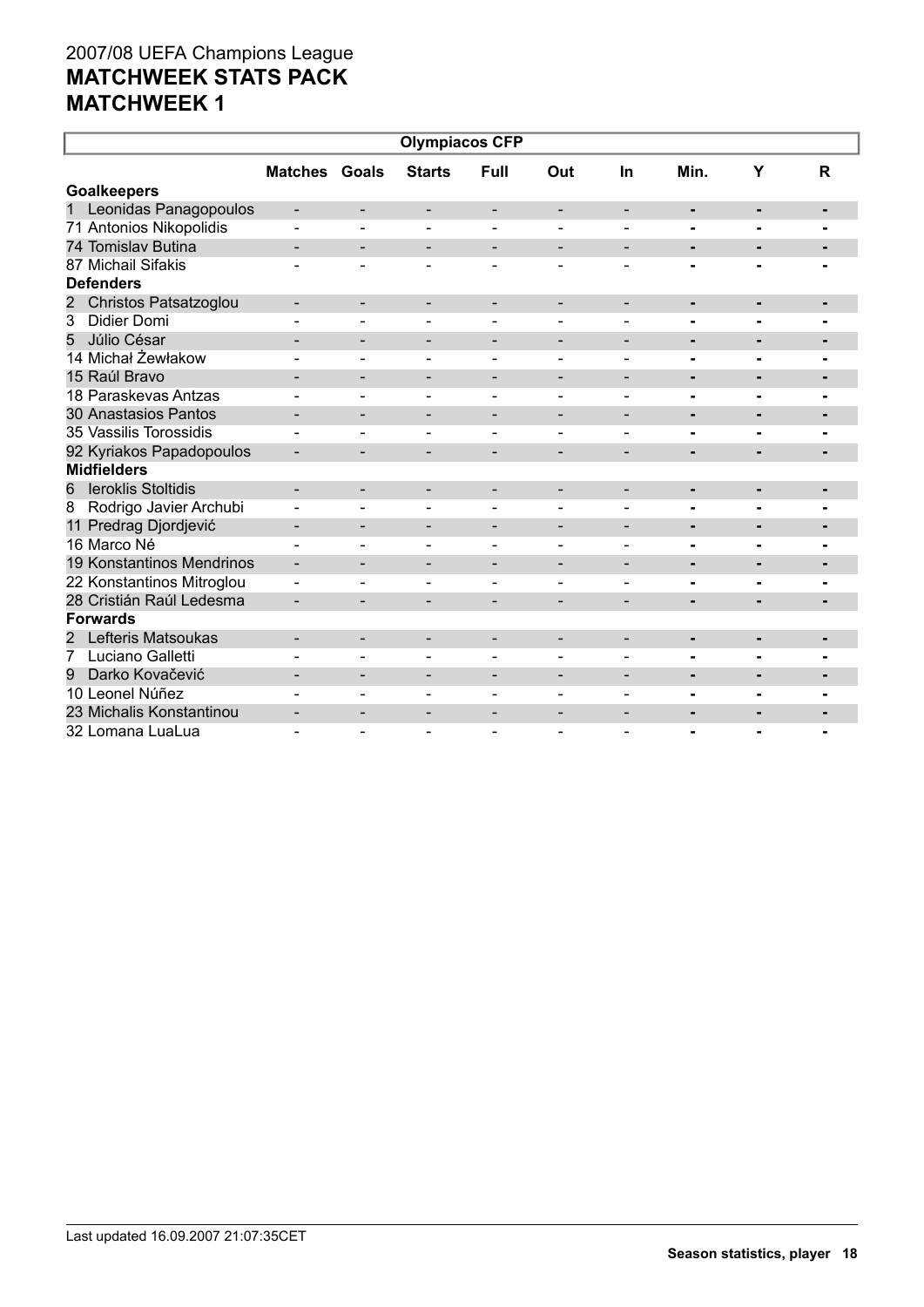| <b>FC Porto</b>                      |                          |                              |                              |                          |                              |                              |                              |                          |                |  |  |
|--------------------------------------|--------------------------|------------------------------|------------------------------|--------------------------|------------------------------|------------------------------|------------------------------|--------------------------|----------------|--|--|
|                                      | <b>Matches Goals</b>     |                              | <b>Starts</b>                | <b>Full</b>              | Out                          | In                           | Min.                         | Y                        | $\mathsf{R}$   |  |  |
| <b>Goalkeepers</b>                   |                          |                              |                              |                          |                              |                              |                              |                          |                |  |  |
| Helton<br>1                          | $\overline{\phantom{a}}$ | $\overline{\phantom{0}}$     | $\overline{\phantom{a}}$     | $\overline{\phantom{a}}$ | $\overline{\phantom{a}}$     | $\overline{\phantom{a}}$     | ۰                            | $\blacksquare$           | ٠              |  |  |
| 24 Hugo Ventura                      |                          |                              |                              |                          |                              |                              | $\blacksquare$               | $\blacksquare$           | $\blacksquare$ |  |  |
| 33 Nuno                              |                          | $\overline{\phantom{0}}$     | $\overline{\phantom{0}}$     | $\overline{\phantom{a}}$ | $\blacksquare$               | $\blacksquare$               | $\blacksquare$               | $\blacksquare$           | $\blacksquare$ |  |  |
| <b>Defenders</b>                     |                          |                              |                              |                          |                              |                              |                              |                          |                |  |  |
| $\overline{2}$<br><b>Bruno Alves</b> |                          | $\overline{\phantom{0}}$     | $\overline{\phantom{a}}$     | $\overline{\phantom{a}}$ | -                            | $\overline{\phantom{a}}$     | $\qquad \qquad \blacksquare$ | ÷,                       | ٠              |  |  |
| Pedro Emanuel<br>3                   |                          | ÷,                           | $\overline{\phantom{a}}$     | $\blacksquare$           | $\blacksquare$               | $\blacksquare$               | $\blacksquare$               | $\blacksquare$           | $\blacksquare$ |  |  |
| 4<br>Milan Stepanov                  | -                        | $\qquad \qquad \blacksquare$ | $\overline{\phantom{a}}$     | $\overline{\phantom{a}}$ | $\overline{\phantom{0}}$     | $\overline{\phantom{a}}$     | ٠                            | ٠                        |                |  |  |
| Marek Čech<br>5                      |                          | $\overline{\phantom{0}}$     | $\overline{\phantom{a}}$     | $\overline{\phantom{a}}$ | $\qquad \qquad \blacksquare$ | $\overline{\phantom{a}}$     | $\blacksquare$               | $\blacksquare$           | $\blacksquare$ |  |  |
| 12 Bosingwa                          |                          | $\blacksquare$               | $\overline{\phantom{a}}$     | $\overline{\phantom{0}}$ | $\overline{\phantom{0}}$     | $\overline{\phantom{0}}$     | $\blacksquare$               | $\blacksquare$           | $\blacksquare$ |  |  |
| 13 Fucile                            |                          | $\overline{\phantom{0}}$     | $\equiv$                     | $\blacksquare$           |                              | $\blacksquare$               |                              | ۰                        |                |  |  |
| 14 João Paulo                        |                          | $\overline{\phantom{0}}$     | $\overline{\phantom{a}}$     | $\overline{\phantom{a}}$ | $\overline{\phantom{0}}$     | $\qquad \qquad \blacksquare$ | $\blacksquare$               | $\blacksquare$           | ٠              |  |  |
| 15 Lino                              |                          |                              |                              |                          | $\blacksquare$               | $\blacksquare$               | $\blacksquare$               | $\blacksquare$           |                |  |  |
| 42 André Pinto                       | -                        | -                            | $\overline{\phantom{a}}$     | $\overline{\phantom{a}}$ | $\overline{\phantom{0}}$     | $\overline{\phantom{a}}$     | ٠                            | $\blacksquare$           |                |  |  |
| <b>Midfielders</b>                   |                          |                              |                              |                          |                              |                              |                              |                          |                |  |  |
| Paulo Assunção<br>6                  | $\overline{\phantom{0}}$ | $\overline{\phantom{0}}$     | $\overline{\phantom{a}}$     | $\overline{\phantom{a}}$ | $\overline{\phantom{a}}$     | $\blacksquare$               | $\blacksquare$               | $\blacksquare$           | $\blacksquare$ |  |  |
| Ricardo Quaresma<br>7                | $\overline{a}$           | $\overline{\phantom{0}}$     | $\blacksquare$               | $\blacksquare$           | $\overline{a}$               | $\blacksquare$               | $\blacksquare$               | $\blacksquare$           |                |  |  |
| Lucho González<br>8                  |                          | $\overline{\phantom{0}}$     | -                            | $\overline{\phantom{a}}$ | $\overline{a}$               | $\qquad \qquad -$            | $\blacksquare$               | $\blacksquare$           | $\blacksquare$ |  |  |
| 11 Mariano González                  |                          | ۳                            | $\sim$                       | $\blacksquare$           | $\blacksquare$               | $\sim$                       |                              | $\blacksquare$           | $\blacksquare$ |  |  |
| 16 Raul Meireles                     | $\overline{\phantom{0}}$ | $\overline{\phantom{0}}$     | $\overline{\phantom{a}}$     | $\overline{\phantom{a}}$ | $\qquad \qquad \blacksquare$ | $\overline{\phantom{a}}$     | $\qquad \qquad \blacksquare$ | ٠                        |                |  |  |
| 17 Tarik Sektioui                    |                          | ÷,                           | $\blacksquare$               | $\overline{\phantom{a}}$ | $\blacksquare$               | $\blacksquare$               | $\blacksquare$               | $\blacksquare$           | $\blacksquare$ |  |  |
| 18 Mario Bolatti                     | $\overline{\phantom{0}}$ | $\overline{\phantom{0}}$     | $\overline{\phantom{a}}$     | $\overline{\phantom{0}}$ | $\overline{\phantom{0}}$     | $\overline{\phantom{0}}$     | $\blacksquare$               | $\overline{\phantom{0}}$ | $\blacksquare$ |  |  |
| 20 Leandro Lima                      | L.                       | ÷,                           | $\blacksquare$               | $\blacksquare$           |                              | $\overline{\phantom{0}}$     | $\blacksquare$               | Ξ.                       | $\blacksquare$ |  |  |
| 25 Przemysław Kaźmierczak            | $\blacksquare$           | $\overline{\phantom{a}}$     | $\qquad \qquad \blacksquare$ | $\overline{\phantom{a}}$ | $\overline{\phantom{0}}$     | $\qquad \qquad \blacksquare$ | $\blacksquare$               | $\blacksquare$           | $\blacksquare$ |  |  |
| 26 André Castro                      |                          |                              |                              |                          |                              |                              |                              |                          |                |  |  |
| <b>Forwards</b>                      |                          |                              |                              |                          |                              |                              |                              |                          |                |  |  |
| 9 Lisandro López                     | $\sim$                   | $\overline{\phantom{a}}$     | $\blacksquare$               | $\overline{\phantom{a}}$ | $\overline{\phantom{a}}$     | $\overline{\phantom{a}}$     | $\blacksquare$               | $\blacksquare$           | $\blacksquare$ |  |  |
| 19 Ernesto Farías                    |                          | ۳                            | $\sim$                       | $\overline{a}$           |                              |                              | $\blacksquare$               | $\blacksquare$           |                |  |  |
| 23 Hélder Postiga                    |                          | -                            |                              |                          |                              |                              | $\blacksquare$               | $\blacksquare$           |                |  |  |
| 28 Adriano                           |                          | $\overline{\phantom{0}}$     | $\overline{a}$               | $\blacksquare$           | $\blacksquare$               | $\blacksquare$               | $\blacksquare$               | $\blacksquare$           | ۰              |  |  |
| 29 Edgar                             | $\overline{\phantom{0}}$ | $\qquad \qquad \blacksquare$ | $\overline{\phantom{0}}$     | $\overline{\phantom{a}}$ | $\overline{\phantom{0}}$     | $\blacksquare$               | $\blacksquare$               |                          |                |  |  |
| 30 Rui Pedro                         |                          | $\qquad \qquad \blacksquare$ |                              |                          |                              | $\qquad \qquad$              | $\blacksquare$               | ۰                        | $\blacksquare$ |  |  |
| 40 Marco Correira                    |                          | $\overline{\phantom{0}}$     | $\overline{\phantom{a}}$     | $\overline{\phantom{0}}$ | $\overline{\phantom{0}}$     |                              | $\overline{\phantom{0}}$     |                          | $\blacksquare$ |  |  |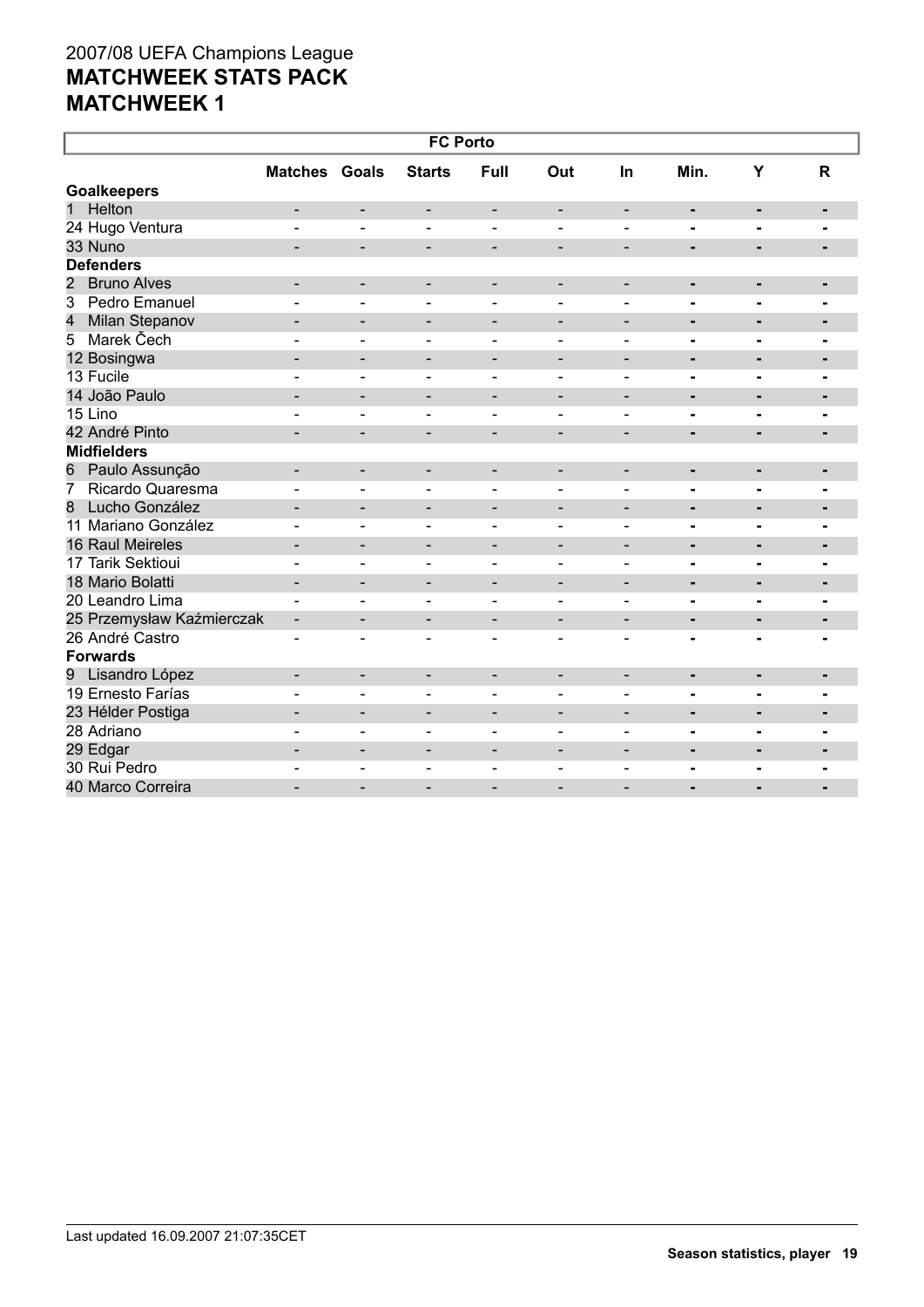| <b>PSV Eindhoven</b>              |                              |                              |                              |                              |                              |                              |                |                |                |  |  |
|-----------------------------------|------------------------------|------------------------------|------------------------------|------------------------------|------------------------------|------------------------------|----------------|----------------|----------------|--|--|
|                                   | <b>Matches Goals</b>         |                              | <b>Starts</b>                | <b>Full</b>                  | Out                          | <b>In</b>                    | Min.           | Y              | R              |  |  |
| <b>Goalkeepers</b>                |                              |                              |                              |                              |                              |                              |                |                |                |  |  |
| <b>Heurelho Gomes</b><br>1        | $\qquad \qquad \blacksquare$ | -                            | $\overline{\phantom{a}}$     | $\qquad \qquad$              | $\overline{\phantom{a}}$     | $\overline{\phantom{a}}$     |                | $\blacksquare$ | ٠              |  |  |
| 21 Bas Roorda                     |                              |                              |                              |                              |                              |                              |                | $\blacksquare$ |                |  |  |
| 31 Cássio                         |                              |                              | $\qquad \qquad$              |                              | $\qquad \qquad$              |                              |                | $\blacksquare$ |                |  |  |
| 45 Gino Mommers                   |                              |                              | $\overline{\phantom{a}}$     |                              |                              |                              |                | $\blacksquare$ |                |  |  |
| <b>Defenders</b>                  |                              |                              |                              |                              |                              |                              |                |                |                |  |  |
| 2 Jan Kromkamp                    |                              |                              |                              |                              |                              |                              |                |                |                |  |  |
| $\overline{4}$<br>Manuel da Costa | $\qquad \qquad$              | $\overline{\phantom{a}}$     | $\overline{\phantom{a}}$     | $\qquad \qquad$              | $\overline{\phantom{a}}$     | $\overline{\phantom{a}}$     | ٠              | ٠              | ٠              |  |  |
| 13 Alcides                        |                              |                              |                              |                              |                              |                              | -              | $\blacksquare$ |                |  |  |
|                                   |                              |                              | $\qquad \qquad \blacksquare$ |                              | $\qquad \qquad$              |                              |                | ۰              | $\blacksquare$ |  |  |
| 14 Slobodan Rajković              |                              |                              |                              |                              |                              |                              | -              | $\blacksquare$ |                |  |  |
| 18 Eric Addo                      |                              |                              | $\qquad \qquad \blacksquare$ |                              | $\qquad \qquad$              |                              |                | ٠              | $\blacksquare$ |  |  |
| 20 Ibrahim Afellay                |                              |                              |                              |                              |                              |                              |                | $\blacksquare$ |                |  |  |
| 23 Fagner                         |                              |                              | $\qquad \qquad \blacksquare$ |                              | $\qquad \qquad$              |                              |                | ٠              | $\blacksquare$ |  |  |
| 24 Dirk Marcellis                 |                              |                              | $\overline{\phantom{a}}$     |                              |                              |                              |                | $\blacksquare$ |                |  |  |
| 28 Otman Bakkal                   |                              |                              | $\qquad \qquad \blacksquare$ |                              | $\qquad \qquad$              |                              |                | ٠              | $\blacksquare$ |  |  |
| 35 Bart van Berlo                 |                              |                              | $\overline{\phantom{a}}$     |                              |                              |                              |                | $\blacksquare$ |                |  |  |
| 37 Ridny Cairo                    |                              |                              | $\qquad \qquad \blacksquare$ |                              | $\qquad \qquad$              |                              |                | ٠              | $\blacksquare$ |  |  |
| 39 Jahmill Flu                    |                              |                              | $\overline{\phantom{a}}$     |                              |                              |                              |                | $\blacksquare$ |                |  |  |
| <b>40 Freek Heerkens</b>          |                              |                              | $\qquad \qquad \blacksquare$ |                              | $\qquad \qquad$              |                              |                | ٠              | $\blacksquare$ |  |  |
| 42 Olivier ter Horst              |                              | $\qquad \qquad \blacksquare$ | $\overline{\phantom{a}}$     |                              |                              | $\overline{\phantom{0}}$     |                | $\blacksquare$ |                |  |  |
| 43 Eelco Horsten                  |                              |                              | $\qquad \qquad \blacksquare$ |                              | $\qquad \qquad$              |                              |                | $\blacksquare$ | $\blacksquare$ |  |  |
| 50 Kay Velda                      |                              |                              | $\overline{\phantom{a}}$     |                              |                              |                              |                |                |                |  |  |
| <b>Midfielders</b>                |                              |                              |                              |                              |                              |                              |                |                |                |  |  |
| 3<br>Carlos Salcido               | $\qquad \qquad \blacksquare$ | -                            | $\overline{\phantom{a}}$     | $\qquad \qquad$              | $\overline{\phantom{a}}$     | $\overline{\phantom{a}}$     | ٠              | $\blacksquare$ | ٠              |  |  |
| Mike Zonneveld<br>5               |                              |                              |                              |                              |                              |                              |                | $\blacksquare$ |                |  |  |
| <b>Timmy Simons</b><br>6          |                              | -                            | $\qquad \qquad \blacksquare$ |                              | $\qquad \qquad$              |                              |                | ٠              | $\blacksquare$ |  |  |
| Mika Väyrynen<br>$\overline{7}$   |                              |                              |                              |                              |                              | $\overline{\phantom{0}}$     | -              | $\blacksquare$ |                |  |  |
| Edison Méndez<br>8                |                              |                              | $\qquad \qquad \blacksquare$ |                              | $\qquad \qquad$              |                              |                | $\blacksquare$ | $\blacksquare$ |  |  |
| 11 Kenneth Perez                  |                              |                              |                              |                              |                              | $\overline{\phantom{0}}$     | -              | $\blacksquare$ |                |  |  |
| 16 Ismaïl Aissati                 | $\overline{\phantom{0}}$     | -                            | $\qquad \qquad \blacksquare$ |                              | $\qquad \qquad$              |                              |                | $\blacksquare$ | $\blacksquare$ |  |  |
| 25 John de Jong                   |                              | $\qquad \qquad \blacksquare$ | $\overline{\phantom{a}}$     |                              |                              |                              | -              | $\blacksquare$ |                |  |  |
| 26 Tommie van der Leegte          | $\overline{\phantom{0}}$     |                              | $\qquad \qquad \blacksquare$ |                              | $\qquad \qquad$              |                              |                | $\blacksquare$ | $\blacksquare$ |  |  |
| 38 Rens Van Eijden                |                              |                              |                              |                              |                              |                              |                |                |                |  |  |
|                                   |                              |                              |                              |                              |                              |                              |                |                |                |  |  |
| 44 Lars Hutten                    | $\overline{\phantom{0}}$     |                              |                              |                              | $\qquad \qquad \blacksquare$ |                              |                |                |                |  |  |
| 49 Martijn Thomassen              |                              |                              |                              |                              |                              |                              |                |                |                |  |  |
| 52 Jasper Waalkens                |                              |                              |                              |                              |                              |                              |                |                |                |  |  |
| 53 Stijn Wuytens                  |                              |                              | $\overline{\phantom{a}}$     |                              |                              |                              |                |                |                |  |  |
| <b>Forwards</b>                   |                              |                              |                              |                              |                              |                              |                |                |                |  |  |
| Danko Lazović<br>9                |                              | -                            | $\overline{\phantom{a}}$     |                              |                              |                              | -              | ٠              |                |  |  |
| 10 Danny Koevermans               |                              |                              | $\overline{\phantom{a}}$     |                              |                              |                              |                | $\blacksquare$ |                |  |  |
| 15 Jason Culina                   |                              |                              | $\qquad \qquad \blacksquare$ |                              |                              |                              |                | ۰              |                |  |  |
| 17 Jefferson Farfán               |                              | $\qquad \qquad \blacksquare$ | $\overline{\phantom{a}}$     |                              |                              |                              |                | $\blacksquare$ |                |  |  |
| 19 Jonathan De Lima Reis          | $\qquad \qquad \blacksquare$ | -                            | $\overline{\phantom{a}}$     | $\qquad \qquad \blacksquare$ | $\qquad \qquad$              |                              | Ξ.             | $\blacksquare$ | $\blacksquare$ |  |  |
| 29 Género Zeefuik                 |                              |                              | $\overline{\phantom{a}}$     |                              |                              |                              | -              | $\blacksquare$ |                |  |  |
| 34 Rochdi Achenteh                |                              | $\qquad \qquad \blacksquare$ | $\overline{\phantom{a}}$     | $\qquad \qquad \blacksquare$ | $\qquad \qquad$              | $\qquad \qquad \blacksquare$ | Ξ.             | $\blacksquare$ | $\blacksquare$ |  |  |
| 36 Rob van Boekel                 |                              | $\qquad \qquad \blacksquare$ | $\overline{\phantom{a}}$     |                              |                              | $\overline{\phantom{0}}$     | -              | $\blacksquare$ |                |  |  |
| 41 Ronald Hikspoors               |                              | -                            | $\overline{\phantom{a}}$     | $\qquad \qquad \blacksquare$ | $\qquad \qquad$              | $\overline{\phantom{a}}$     | $\blacksquare$ | $\blacksquare$ | $\blacksquare$ |  |  |
| 46 Nicky Munz                     |                              | $\qquad \qquad \blacksquare$ | $\overline{\phantom{a}}$     | $\qquad \qquad$              | $\qquad \qquad \blacksquare$ | $\overline{\phantom{0}}$     | Ξ.             | $\blacksquare$ |                |  |  |
| 47 Yannick Rymenants              |                              | $\qquad \qquad \blacksquare$ | $\overline{\phantom{a}}$     | $\qquad \qquad$              | $\overline{\phantom{0}}$     | -                            | Ξ.             | $\blacksquare$ |                |  |  |
| 48 Romario Sabajo                 |                              | $\qquad \qquad \blacksquare$ | $\overline{\phantom{a}}$     | $\blacksquare$               | $\qquad \qquad \blacksquare$ |                              | -              | $\blacksquare$ |                |  |  |
| 51 Paul Voss                      | -                            | $\overline{\phantom{0}}$     | $\overline{\phantom{a}}$     | $\qquad \qquad \blacksquare$ | -                            | $\overline{\phantom{0}}$     | ٠              | ۰              |                |  |  |
|                                   |                              |                              |                              |                              |                              |                              |                |                |                |  |  |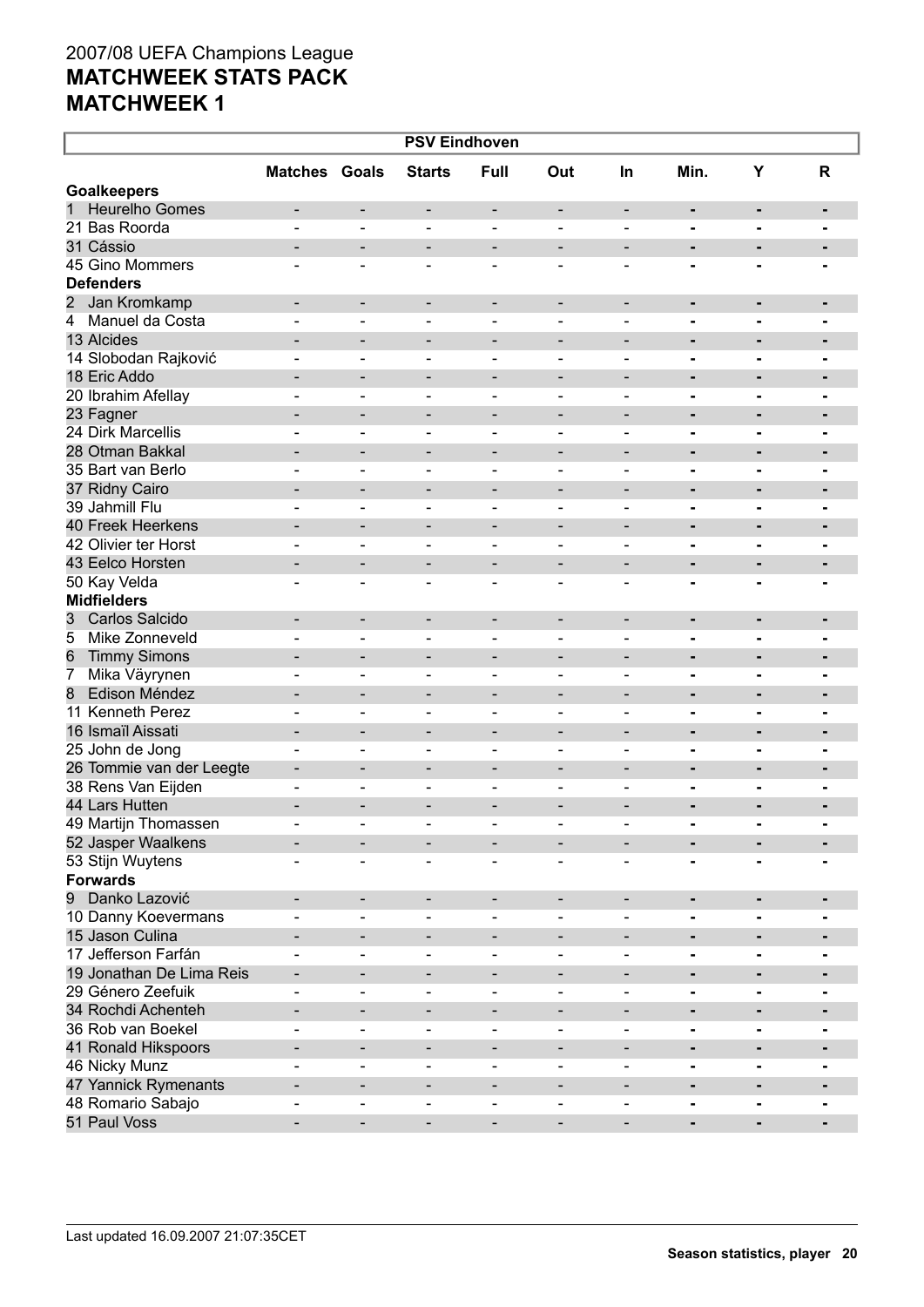| <b>Rangers FC</b>                    |                              |                              |                          |                              |                              |                              |                |                |                |  |
|--------------------------------------|------------------------------|------------------------------|--------------------------|------------------------------|------------------------------|------------------------------|----------------|----------------|----------------|--|
|                                      | <b>Matches Goals</b>         |                              | <b>Starts</b>            | Full                         | Out                          | <b>In</b>                    | Min.           | Υ              | R              |  |
| <b>Goalkeepers</b>                   |                              |                              |                          |                              |                              |                              |                |                |                |  |
| Allan McGregor<br>1                  | $\overline{\phantom{a}}$     | -                            | -                        | -                            | $\overline{\phantom{a}}$     | $\overline{\phantom{a}}$     | $\blacksquare$ | ٠              |                |  |
| 16 Graeme Smith                      | $\blacksquare$               | $\blacksquare$               | $\blacksquare$           | $\blacksquare$               | $\blacksquare$               | $\blacksquare$               | $\blacksquare$ | $\blacksquare$ | $\blacksquare$ |  |
| 25 Roy Carroll                       | $\qquad \qquad \blacksquare$ | $\qquad \qquad \blacksquare$ | $\overline{\phantom{a}}$ | $\qquad \qquad \blacksquare$ | $\qquad \qquad \blacksquare$ | $\overline{\phantom{a}}$     | -              | $\blacksquare$ | -              |  |
| 31 Callum Reidford                   | $\blacksquare$               | $\blacksquare$               | $\qquad \qquad -$        | $\blacksquare$               | $\blacksquare$               | $\blacksquare$               | $\blacksquare$ | $\blacksquare$ |                |  |
| 58 Scott Gallacher                   | $\qquad \qquad \blacksquare$ | $\qquad \qquad \blacksquare$ | $\overline{\phantom{a}}$ | $\qquad \qquad$              | $\qquad \qquad \blacksquare$ | $\overline{\phantom{a}}$     | $\blacksquare$ | ٠              | $\blacksquare$ |  |
| <b>Defenders</b>                     |                              |                              |                          |                              |                              |                              |                |                |                |  |
| $\overline{2}$<br><b>Alan Hutton</b> | $\qquad \qquad \blacksquare$ | -                            | $\overline{\phantom{a}}$ | -                            | $\overline{\phantom{a}}$     | $\overline{\phantom{a}}$     | $\blacksquare$ | $\blacksquare$ | -              |  |
| 3<br>David Weir                      | $\blacksquare$               | $\blacksquare$               | $\overline{\phantom{a}}$ | $\qquad \qquad \blacksquare$ | $\qquad \qquad \blacksquare$ | $\blacksquare$               | -              | $\blacksquare$ |                |  |
| 5<br>Saša Papac                      |                              | $\qquad \qquad \blacksquare$ | $\overline{\phantom{a}}$ | $\qquad \qquad \blacksquare$ | $\qquad \qquad$              | $\overline{\phantom{a}}$     | $\blacksquare$ | ٠              | $\blacksquare$ |  |
| 21 Kirk Broadfoot                    | $\blacksquare$               | $\blacksquare$               | $\overline{\phantom{a}}$ | $\qquad \qquad$              | $\qquad \qquad \blacksquare$ | $\overline{\phantom{a}}$     | -              | $\blacksquare$ | -              |  |
| 22 Andy Webster                      | $\overline{\phantom{0}}$     | $\qquad \qquad \blacksquare$ | $\overline{\phantom{a}}$ | $\qquad \qquad \blacksquare$ | $\qquad \qquad \blacksquare$ | $\overline{\phantom{a}}$     | $\blacksquare$ | $\blacksquare$ | $\blacksquare$ |  |
| 24 Carlos Cuéllar                    | $\blacksquare$               | $\blacksquare$               | $\overline{\phantom{0}}$ | $\blacksquare$               | $\blacksquare$               | $\blacksquare$               | $\blacksquare$ | $\blacksquare$ | $\blacksquare$ |  |
| 28 Steven Whittaker                  | $\overline{\phantom{0}}$     | $\qquad \qquad \blacksquare$ | $\overline{\phantom{a}}$ | $\qquad \qquad \blacksquare$ | $\qquad \qquad \blacksquare$ | $\overline{\phantom{a}}$     | $\blacksquare$ | $\blacksquare$ | -              |  |
| 32 Alan Lowing                       | $\blacksquare$               | $\blacksquare$               | $\overline{\phantom{0}}$ | $\blacksquare$               | $\blacksquare$               | $\blacksquare$               | $\blacksquare$ | $\blacksquare$ | $\blacksquare$ |  |
| 37 Jordan McMillan                   | $\overline{\phantom{0}}$     | $\qquad \qquad \blacksquare$ | $\overline{\phantom{a}}$ | $\qquad \qquad \blacksquare$ | $\qquad \qquad \blacksquare$ | $\overline{\phantom{a}}$     | $\blacksquare$ | $\blacksquare$ | -              |  |
| 45 Ross Perry                        | $\blacksquare$               | $\blacksquare$               | $\overline{\phantom{0}}$ | $\blacksquare$               | $\blacksquare$               | $\blacksquare$               | $\blacksquare$ | $\blacksquare$ | -              |  |
| 47 Ross Harvey                       | $\overline{\phantom{0}}$     | $\qquad \qquad \blacksquare$ | $\overline{\phantom{a}}$ | $\qquad \qquad \blacksquare$ | $\qquad \qquad \blacksquare$ | $\qquad \qquad \blacksquare$ | -              | $\blacksquare$ | $\blacksquare$ |  |
| 50 Michael Donald                    | $\blacksquare$               | $\blacksquare$               | $\overline{\phantom{a}}$ | $\qquad \qquad$              | $\qquad \qquad \blacksquare$ | $\overline{\phantom{a}}$     | -              | $\blacksquare$ | -              |  |
| 54 Nicholas Gallagher                | $\qquad \qquad \blacksquare$ | $\qquad \qquad \blacksquare$ | $\overline{\phantom{a}}$ | $\qquad \qquad \blacksquare$ | $\qquad \qquad$              | $\overline{\phantom{a}}$     | $\blacksquare$ | $\blacksquare$ | $\blacksquare$ |  |
| <b>Midfielders</b>                   |                              |                              |                          |                              |                              |                              |                |                |                |  |
| <b>Barry Ferguson</b><br>6           | $\qquad \qquad \blacksquare$ | -                            | $\overline{\phantom{a}}$ | $\qquad \qquad$              | $\qquad \qquad \blacksquare$ | $\overline{\phantom{a}}$     | $\blacksquare$ | ۰              | $\blacksquare$ |  |
| 7<br>Brahim Hemdani                  | $\blacksquare$               | $\blacksquare$               | $\overline{\phantom{a}}$ | $\qquad \qquad \blacksquare$ | $\qquad \qquad \blacksquare$ | $\blacksquare$               | -              | $\blacksquare$ | -              |  |
| 8<br>Kevin Thomson                   | $\overline{\phantom{0}}$     | $\qquad \qquad \blacksquare$ | $\overline{\phantom{a}}$ | $\qquad \qquad \blacksquare$ | $\qquad \qquad \blacksquare$ | $\overline{\phantom{a}}$     | $\blacksquare$ | $\blacksquare$ | $\blacksquare$ |  |
| 11 Charles Adam                      | $\blacksquare$               | $\blacksquare$               | $\overline{\phantom{0}}$ | $\blacksquare$               | $\blacksquare$               | $\blacksquare$               | $\blacksquare$ | $\blacksquare$ | -              |  |
| 15 Alan Gow                          | $\overline{\phantom{0}}$     | $\qquad \qquad \blacksquare$ | $\overline{\phantom{a}}$ | $\qquad \qquad \blacksquare$ | $\qquad \qquad \blacksquare$ | $\overline{\phantom{a}}$     | $\blacksquare$ | $\blacksquare$ | -              |  |
| 17 Chris Burke                       | $\blacksquare$               | $\blacksquare$               | $\overline{\phantom{0}}$ | $\blacksquare$               | $\blacksquare$               | $\blacksquare$               | $\blacksquare$ | $\blacksquare$ | $\blacksquare$ |  |
| 20 DaMarcus Beasley                  | $\qquad \qquad \blacksquare$ | $\qquad \qquad \blacksquare$ | $\overline{\phantom{a}}$ | $\qquad \qquad \blacksquare$ | $\qquad \qquad \blacksquare$ | $\overline{\phantom{a}}$     | $\blacksquare$ | $\blacksquare$ | -              |  |
| 27 Lee McCulloch                     | $\blacksquare$               | $\blacksquare$               | $\overline{\phantom{0}}$ | $\blacksquare$               | $\blacksquare$               | $\blacksquare$               | $\blacksquare$ | $\blacksquare$ | -              |  |
| 33 Steven Lennon                     | $\overline{\phantom{0}}$     | $\qquad \qquad \blacksquare$ | $\overline{\phantom{a}}$ | $\qquad \qquad \blacksquare$ | $\qquad \qquad \blacksquare$ | $\overline{\phantom{a}}$     | $\blacksquare$ | $\blacksquare$ | $\blacksquare$ |  |
| 34 Paul Emslie                       | $\blacksquare$               | $\blacksquare$               | $\overline{\phantom{a}}$ | $\qquad \qquad$              | $\qquad \qquad \blacksquare$ | $\blacksquare$               | -              | $\blacksquare$ |                |  |
| 39 Amdy Faye                         |                              | $\qquad \qquad \blacksquare$ | $\overline{\phantom{a}}$ | $\qquad \qquad \blacksquare$ | $\qquad \qquad \blacksquare$ | $\overline{\phantom{0}}$     | $\blacksquare$ | $\blacksquare$ | $\blacksquare$ |  |
| 42 Andrew Shinnie                    | $\qquad \qquad$              | $\overline{\phantom{0}}$     | $\overline{\phantom{a}}$ | $\overline{\phantom{0}}$     | $\overline{\phantom{0}}$     | $\overline{\phantom{0}}$     | -              | ۰              | -              |  |
| 46 William McLachlan                 | $\qquad \qquad \blacksquare$ | -                            | $\qquad \qquad$          |                              | $\qquad \qquad \blacksquare$ | $\overline{\phantom{0}}$     | $\blacksquare$ | $\blacksquare$ | -              |  |
| 49 Steven Kinnisburgh                |                              | -                            | $\overline{\phantom{a}}$ |                              |                              |                              |                | ٠              |                |  |
| 53 Stephen Stirling                  |                              |                              |                          |                              |                              |                              |                |                |                |  |
| 55 Alistair Park                     |                              | $\blacksquare$               | $\overline{\phantom{a}}$ |                              |                              |                              |                |                |                |  |
| <b>Forwards</b>                      |                              |                              |                          |                              |                              |                              |                |                |                |  |
| 4<br><b>Thomas Buffel</b>            | $\overline{\phantom{a}}$     | -                            | $\overline{\phantom{a}}$ | -                            | $\overline{\phantom{a}}$     |                              | ٠              | ٠              | -              |  |
| Kris Boyd<br>9                       | $\blacksquare$               | $\overline{\phantom{0}}$     | $\blacksquare$           | $\overline{\phantom{a}}$     |                              | $\blacksquare$               | Ξ.             | ۰              |                |  |
| 10 Nacho Novo                        | $\qquad \qquad \blacksquare$ | -                            | -                        | -                            |                              |                              | $\blacksquare$ | ٠              |                |  |
| 19 Jean-Claude Darcheville           | $\blacksquare$               | $\overline{\phantom{0}}$     | $\blacksquare$           | $\overline{\phantom{a}}$     | $\qquad \qquad \blacksquare$ | $\overline{\phantom{a}}$     | -              | ٠              |                |  |
| 29 Daniel Cousin                     | $\qquad \qquad \blacksquare$ | -                            | $\overline{\phantom{a}}$ | $\qquad \qquad$              | $\overline{a}$               | $\overline{\phantom{a}}$     | $\blacksquare$ | ٠              |                |  |
| 38 Steven Naismith                   | $\qquad \qquad \blacksquare$ | $\overline{\phantom{0}}$     | $\overline{\phantom{a}}$ | $\qquad \qquad \blacksquare$ | $\overline{\phantom{0}}$     | $\blacksquare$               |                | ۰              |                |  |
| 48 Christopher Craig                 | $\overline{\phantom{0}}$     | $\overline{\phantom{0}}$     | $\overline{\phantom{a}}$ | $\overline{\phantom{a}}$     | $\qquad \qquad \blacksquare$ | $\overline{\phantom{a}}$     | $\blacksquare$ | ٠              |                |  |
|                                      |                              |                              |                          |                              |                              |                              |                |                |                |  |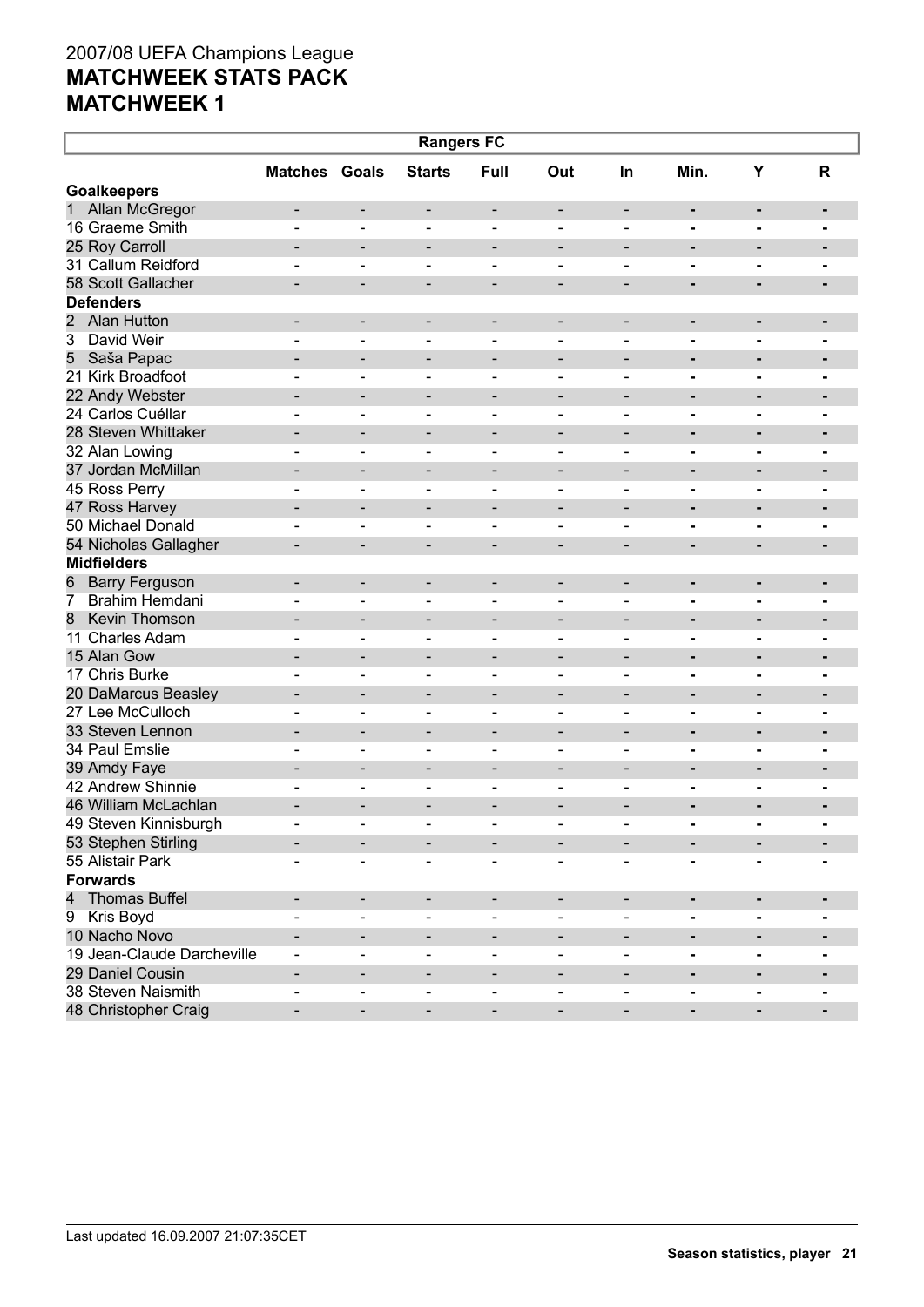| <b>Real Madrid CF</b>               |                              |                              |                              |                              |                              |                          |                |                |                |  |  |
|-------------------------------------|------------------------------|------------------------------|------------------------------|------------------------------|------------------------------|--------------------------|----------------|----------------|----------------|--|--|
|                                     | <b>Matches Goals</b>         |                              | <b>Starts</b>                | Full                         | Out                          | <b>In</b>                | Min.           | Υ              | R              |  |  |
| <b>Goalkeepers</b>                  |                              |                              |                              |                              |                              |                          |                |                |                |  |  |
| <b>Iker Casillas</b><br>$\mathbf 1$ | $\qquad \qquad \blacksquare$ | $\overline{\phantom{0}}$     | -                            | $\overline{\phantom{0}}$     | $\qquad \qquad \blacksquare$ | -                        | ۰              |                | $\blacksquare$ |  |  |
| 13 Jordi Codina                     | $\overline{a}$               | $\blacksquare$               | $\blacksquare$               | $\blacksquare$               | $\blacksquare$               | $\blacksquare$           | $\blacksquare$ | $\blacksquare$ | $\blacksquare$ |  |  |
| 25 Jerzy Dudek                      |                              | $\qquad \qquad \blacksquare$ |                              |                              |                              | $\overline{\phantom{0}}$ | ۰              |                | $\blacksquare$ |  |  |
| 32 Felipe Ramos                     |                              | $\blacksquare$               | $\overline{\phantom{0}}$     | $\blacksquare$               | $\blacksquare$               | $\overline{\phantom{0}}$ | -              | $\blacksquare$ |                |  |  |
| 35 Antonio Adán                     |                              | $\qquad \qquad \blacksquare$ | -                            | $\qquad \qquad \blacksquare$ | $\overline{\phantom{a}}$     | $\overline{\phantom{0}}$ | ٠              | -              | $\blacksquare$ |  |  |
| <b>Defenders</b>                    |                              |                              |                              |                              |                              |                          |                |                |                |  |  |
| 2<br>Míchel Salgado                 | $\qquad \qquad \blacksquare$ | -                            | -                            | $\overline{\phantom{0}}$     |                              |                          | ۰              |                |                |  |  |
| 3<br>Pepe                           |                              | $\qquad \qquad \blacksquare$ | -                            | $\qquad \qquad$              |                              | $\overline{\phantom{0}}$ | -              |                | $\blacksquare$ |  |  |
| 4<br>Sergio Ramos                   |                              | $\overline{\phantom{0}}$     |                              |                              |                              |                          | ۰              |                | $\blacksquare$ |  |  |
| Fabio Cannavaro<br>5                | $\blacksquare$               | $\qquad \qquad \blacksquare$ | $\qquad \qquad \blacksquare$ | $\qquad \qquad$              |                              | -                        | -              | $\blacksquare$ | $\blacksquare$ |  |  |
| 12 Marcelo                          |                              | $\overline{\phantom{0}}$     |                              |                              |                              |                          | ۰              | -              | ٠              |  |  |
| 15 Royston Drenthe                  | $\blacksquare$               | $\qquad \qquad \blacksquare$ | -                            | $\qquad \qquad$              |                              | $\overline{\phantom{0}}$ | -              | $\blacksquare$ |                |  |  |
| 16 Gabriel Heinze                   |                              | $\overline{\phantom{0}}$     |                              |                              |                              |                          | ۰              |                | ٠              |  |  |
| 21 Christoph Metzelder              | $\blacksquare$               | $\overline{\phantom{0}}$     | $\qquad \qquad \blacksquare$ | $\qquad \qquad$              | $\overline{\phantom{0}}$     | $\overline{\phantom{0}}$ | -              | $\blacksquare$ |                |  |  |
| 22 Miguel Torres                    |                              | $\overline{\phantom{0}}$     | -                            |                              |                              |                          | ۰              |                | ٠              |  |  |
| 28 David Mateos                     |                              | $\blacksquare$               | $\overline{\phantom{0}}$     | $\blacksquare$               |                              | $\overline{\phantom{0}}$ | $\blacksquare$ | $\blacksquare$ | $\blacksquare$ |  |  |
| 30 Javier Velayos                   |                              | $\qquad \qquad \blacksquare$ | -                            | $\qquad \qquad \blacksquare$ | $\overline{\phantom{a}}$     | $\overline{\phantom{0}}$ | ۰              |                | $\blacksquare$ |  |  |
| <b>Midfielders</b>                  |                              |                              |                              |                              |                              |                          |                |                |                |  |  |
| 6<br>Mahamadou Diarra               | $\overline{\phantom{0}}$     | -                            | -                            | $\qquad \qquad \blacksquare$ | $\qquad \qquad$              | -                        | ۰              |                | ٠              |  |  |
| $\overline{8}$<br>Fernando Gago     | ۳                            | $\blacksquare$               | $\blacksquare$               | $\blacksquare$               |                              | $\overline{\phantom{0}}$ | $\blacksquare$ | $\blacksquare$ | $\blacksquare$ |  |  |
| 11 Arjen Robben                     |                              | $\overline{\phantom{0}}$     | -                            | $\overline{\phantom{0}}$     |                              | $\overline{\phantom{0}}$ | ۰              |                |                |  |  |
| 14 Guti                             | $\overline{a}$               | $\blacksquare$               | $\blacksquare$               | $\qquad \qquad \blacksquare$ | $\blacksquare$               | $\overline{\phantom{0}}$ |                | $\blacksquare$ | $\blacksquare$ |  |  |
| 19 Julio Baptista                   |                              | $\qquad \qquad \blacksquare$ | -                            | $\overline{\phantom{0}}$     |                              | $\overline{\phantom{0}}$ | ۰              |                | $\blacksquare$ |  |  |
| 23 Wesley Sneijder                  | $\blacksquare$               | $\overline{\phantom{0}}$     | $\overline{\phantom{0}}$     | $\qquad \qquad$              | $\blacksquare$               | $\overline{\phantom{0}}$ | -              | $\blacksquare$ | $\blacksquare$ |  |  |
| 24 Javier Ángel Balboa              | $\overline{\phantom{0}}$     | $\overline{\phantom{0}}$     | -                            | $\overline{\phantom{0}}$     |                              | $\overline{\phantom{0}}$ | ۰              | -              | $\blacksquare$ |  |  |
| 26 Juanmi Callejón                  | $\blacksquare$               | $\qquad \qquad \blacksquare$ | -                            | $\qquad \qquad$              | $\overline{\phantom{0}}$     | $\overline{\phantom{0}}$ | -              | $\blacksquare$ | $\blacksquare$ |  |  |
| 29 Miguel Nieto                     |                              | $\overline{\phantom{0}}$     | -                            | $\overline{a}$               | $\qquad \qquad$              | $\overline{\phantom{0}}$ | ۰              | -              | ٠              |  |  |
| 31 David Vásquez                    | $\blacksquare$               | $\overline{\phantom{0}}$     | $\qquad \qquad \blacksquare$ | $\qquad \qquad$              | $\overline{\phantom{a}}$     | -                        | -              | $\blacksquare$ | $\blacksquare$ |  |  |
| 33 Daniel Parejo                    |                              | $\overline{\phantom{0}}$     | -                            | $\overline{a}$               | $\qquad \qquad$              | $\overline{\phantom{0}}$ | ۰              | -              | ٠              |  |  |
| 34 Pedro Parada                     |                              | $\qquad \qquad \blacksquare$ | -                            | $\qquad \qquad$              |                              | $\overline{\phantom{0}}$ | -              |                |                |  |  |
| 37 Marcos Tebar                     |                              | $\qquad \qquad \blacksquare$ |                              |                              |                              |                          | ۰              |                | $\blacksquare$ |  |  |
| <b>Forwards</b>                     |                              |                              |                              |                              |                              |                          |                |                |                |  |  |
| Raúl González<br>7 <sup>1</sup>     |                              |                              |                              |                              |                              |                          | ۰              |                |                |  |  |
| Q<br>Roberto Soldado                |                              |                              |                              |                              |                              |                          |                |                |                |  |  |
| 10 Robinho                          |                              |                              |                              |                              |                              |                          |                |                |                |  |  |
| 17 Ruud van Nistelrooy              |                              | $\overline{\phantom{0}}$     | -                            | $\qquad \qquad$              |                              |                          | -              |                |                |  |  |
| 18 Javier Saviola                   |                              | -                            | -                            | $\overline{\phantom{0}}$     |                              | -                        | ۰              | ۰              | ٠              |  |  |
| 20 Gonzalo Higuaín                  | $\overline{\phantom{0}}$     | $\overline{\phantom{0}}$     | $\qquad \qquad \blacksquare$ | $\overline{\phantom{a}}$     |                              | $\overline{\phantom{0}}$ | -              | $\blacksquare$ |                |  |  |
| 27 José Callejón                    |                              | -                            | -                            | -                            |                              |                          | -              |                |                |  |  |
| 36 Alberto Bueno                    | $\overline{\phantom{0}}$     | $\qquad \qquad \blacksquare$ | $\blacksquare$               | $\blacksquare$               | $\overline{\phantom{a}}$     | $\overline{\phantom{0}}$ | $\blacksquare$ | $\blacksquare$ |                |  |  |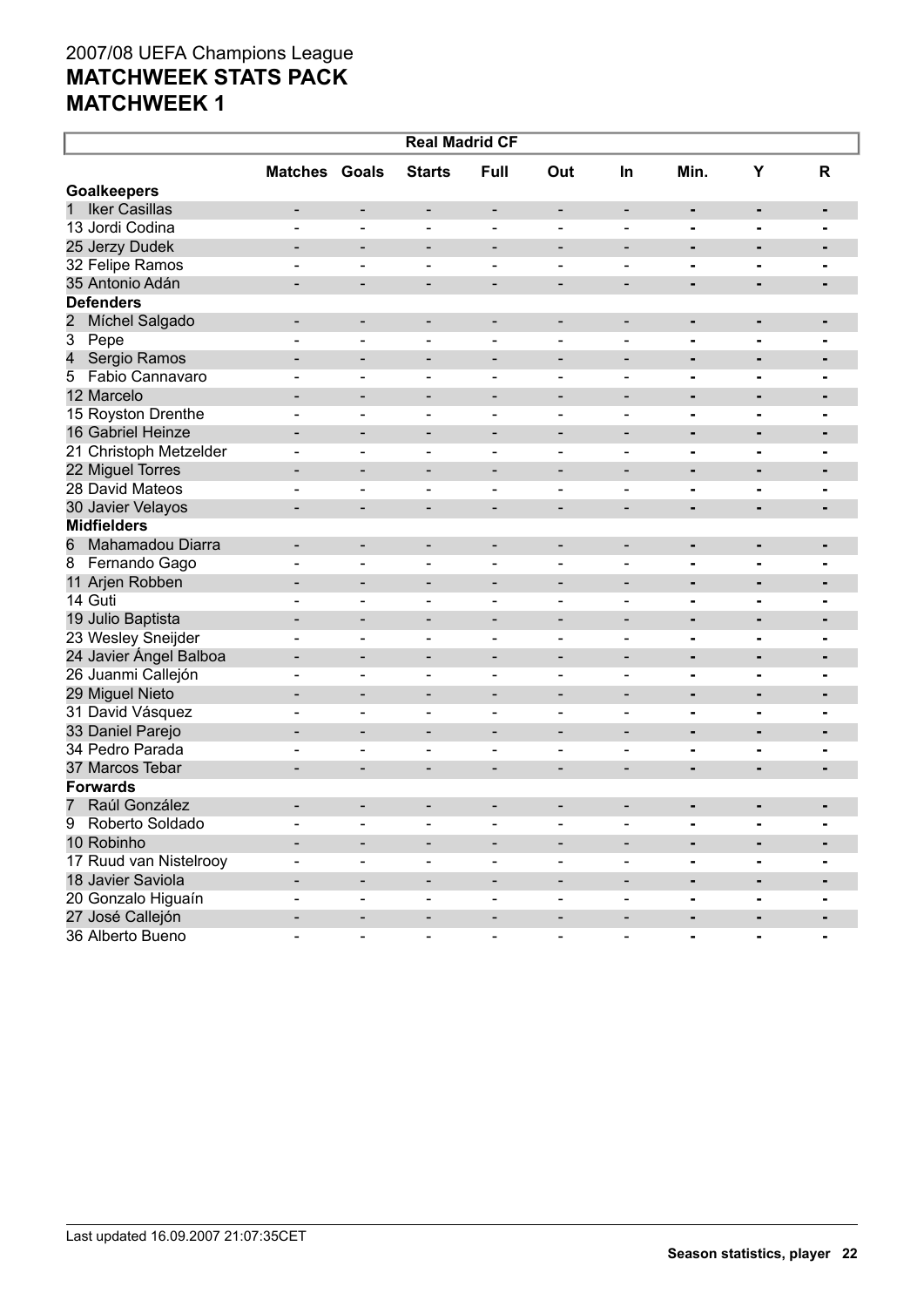| <b>AS Roma</b>                  |                              |                          |                          |                              |                              |                          |                |                |                |  |
|---------------------------------|------------------------------|--------------------------|--------------------------|------------------------------|------------------------------|--------------------------|----------------|----------------|----------------|--|
|                                 | <b>Matches Goals</b>         |                          | <b>Starts</b>            | Full                         | Out                          | In                       | Min.           | Y              | R              |  |
| <b>Goalkeepers</b>              |                              |                          |                          |                              |                              |                          |                |                |                |  |
| Gianluca Curci<br>1             | -                            | -                        | $\overline{\phantom{a}}$ | $\overline{\phantom{a}}$     | $\overline{\phantom{a}}$     | $\overline{\phantom{a}}$ | ٠              | $\blacksquare$ |                |  |
| 27 Julio Sergio                 | $\blacksquare$               | $\overline{\phantom{0}}$ | $\blacksquare$           | $\blacksquare$               | $\blacksquare$               | $\blacksquare$           |                |                |                |  |
| 32 Doni                         | $\qquad \qquad -$            | $\overline{\phantom{a}}$ | $\overline{\phantom{a}}$ | -                            | $\overline{\phantom{a}}$     | $\overline{\phantom{a}}$ | ۰              | ٠              | $\blacksquare$ |  |
| <b>Defenders</b>                |                              |                          |                          |                              |                              |                          |                |                |                |  |
| <b>Christian Panucci</b><br>2   | -                            | $\overline{\phantom{a}}$ | $\overline{\phantom{a}}$ | $\overline{\phantom{a}}$     | $\overline{\phantom{a}}$     | $\overline{\phantom{a}}$ | $\blacksquare$ | $\blacksquare$ |                |  |
| Cicinho<br>3                    |                              |                          | ÷                        |                              |                              |                          |                | $\blacksquare$ |                |  |
| 4<br>Juan                       | $\blacksquare$               | $\overline{\phantom{a}}$ | $\overline{\phantom{a}}$ | $\overline{\phantom{a}}$     | $\overline{\phantom{a}}$     | $\overline{\phantom{a}}$ | $\blacksquare$ | $\blacksquare$ | ٠              |  |
| <b>Philippe Mexes</b><br>5      |                              |                          |                          |                              | $\qquad \qquad \blacksquare$ |                          | -              | $\blacksquare$ |                |  |
| 13 Marco Andreolli              | $\qquad \qquad -$            | $\overline{\phantom{0}}$ | $\overline{\phantom{a}}$ | $\qquad \qquad \blacksquare$ | $\qquad \qquad \blacksquare$ | $\overline{\phantom{a}}$ | ۰              | $\blacksquare$ | ٠              |  |
| 21 Matteo Ferrari               |                              | $\blacksquare$           | $\overline{\phantom{a}}$ | $\overline{\phantom{a}}$     | $\blacksquare$               | $\overline{\phantom{0}}$ | ۰              | $\blacksquare$ |                |  |
| 22 Max Tonetto                  | $\overline{\phantom{0}}$     | $\overline{\phantom{0}}$ | $\overline{\phantom{0}}$ | $\overline{\phantom{a}}$     | $\overline{\phantom{a}}$     | $\overline{\phantom{a}}$ | ۰              | $\blacksquare$ | $\blacksquare$ |  |
| 26 Adrian Florin Pit            |                              |                          | $\overline{\phantom{0}}$ | $\overline{a}$               | $\overline{\phantom{a}}$     |                          | $\overline{a}$ | $\blacksquare$ |                |  |
| 77 Marco Cassetti               | $\qquad \qquad \blacksquare$ | -                        | $\overline{\phantom{a}}$ | $\overline{\phantom{a}}$     | $\qquad \qquad \blacksquare$ |                          | ٠              | ٠              |                |  |
| <b>Midfielders</b>              |                              |                          |                          |                              |                              |                          |                |                |                |  |
| David Pizarro<br>$\overline{7}$ | -                            | $\overline{\phantom{0}}$ | $\overline{\phantom{a}}$ | $\overline{\phantom{a}}$     | $\overline{\phantom{a}}$     | $\overline{\phantom{a}}$ | ٠              | $\blacksquare$ |                |  |
| Alberto Aquilani<br>8           |                              |                          | $\overline{\phantom{a}}$ | $\blacksquare$               | $\overline{\phantom{a}}$     | $\blacksquare$           | Ξ.             | $\blacksquare$ |                |  |
| 11 Taddei                       | $\blacksquare$               | $\blacksquare$           | $\overline{\phantom{a}}$ | $\overline{\phantom{a}}$     | $\overline{\phantom{a}}$     | $\overline{\phantom{a}}$ | $\blacksquare$ | $\blacksquare$ | -              |  |
| 15 Antunes                      |                              | $\blacksquare$           | $\blacksquare$           | $\blacksquare$               | $\blacksquare$               | ۳                        | Ξ.             | $\blacksquare$ | $\blacksquare$ |  |
| 16 Daniele De Rossi             | ۰                            | $\overline{\phantom{0}}$ | $\overline{\phantom{a}}$ | $\overline{\phantom{0}}$     | $\overline{\phantom{a}}$     | $\overline{\phantom{a}}$ | $\blacksquare$ | $\blacksquare$ | $\blacksquare$ |  |
| 20 Simone Perrotta              |                              | $\blacksquare$           | $\qquad \qquad -$        | $\overline{\phantom{0}}$     | $\blacksquare$               | $\blacksquare$           |                | $\blacksquare$ |                |  |
| 29 Ahmed Apimah Barusso         | $\overline{\phantom{a}}$     | $\overline{\phantom{a}}$ | $\overline{\phantom{a}}$ | $\overline{\phantom{a}}$     | $\overline{\phantom{0}}$     | $\overline{\phantom{a}}$ | $\blacksquare$ | $\blacksquare$ |                |  |
| 33 Matteo Brighi                |                              |                          | $\blacksquare$           | $\blacksquare$               | $\blacksquare$               |                          |                | $\blacksquare$ |                |  |
| <b>Forwards</b>                 |                              |                          |                          |                              |                              |                          |                |                |                |  |
| Mirko Vučinić<br>9              | $\qquad \qquad -$            | $\overline{\phantom{a}}$ | $\overline{\phantom{a}}$ | $\qquad \qquad \blacksquare$ | $\overline{\phantom{a}}$     | $\overline{\phantom{a}}$ | $\blacksquare$ | ٠              | ٠              |  |
| 10 Francesco Totti              |                              | $\blacksquare$           | $\overline{\phantom{0}}$ | $\blacksquare$               | $\blacksquare$               |                          | $\blacksquare$ | $\blacksquare$ |                |  |
| 14 Ludovic Giuly                | $\overline{\phantom{0}}$     | $\overline{\phantom{a}}$ | $\overline{\phantom{a}}$ | $\qquad \qquad \blacksquare$ | $\qquad \qquad \blacksquare$ | $\overline{\phantom{a}}$ | ٠              | $\blacksquare$ |                |  |
| 18 Mauro Esposito               | $\overline{\phantom{0}}$     | $\blacksquare$           | $\blacksquare$           |                              |                              | $\blacksquare$           |                |                |                |  |
| 30 Mancini                      | $\qquad \qquad \blacksquare$ | $\overline{\phantom{0}}$ | $\overline{\phantom{a}}$ |                              |                              |                          | $\blacksquare$ | $\blacksquare$ |                |  |
| 36 Claudio Della Penna          |                              |                          |                          |                              | $\blacksquare$               |                          |                | $\blacksquare$ |                |  |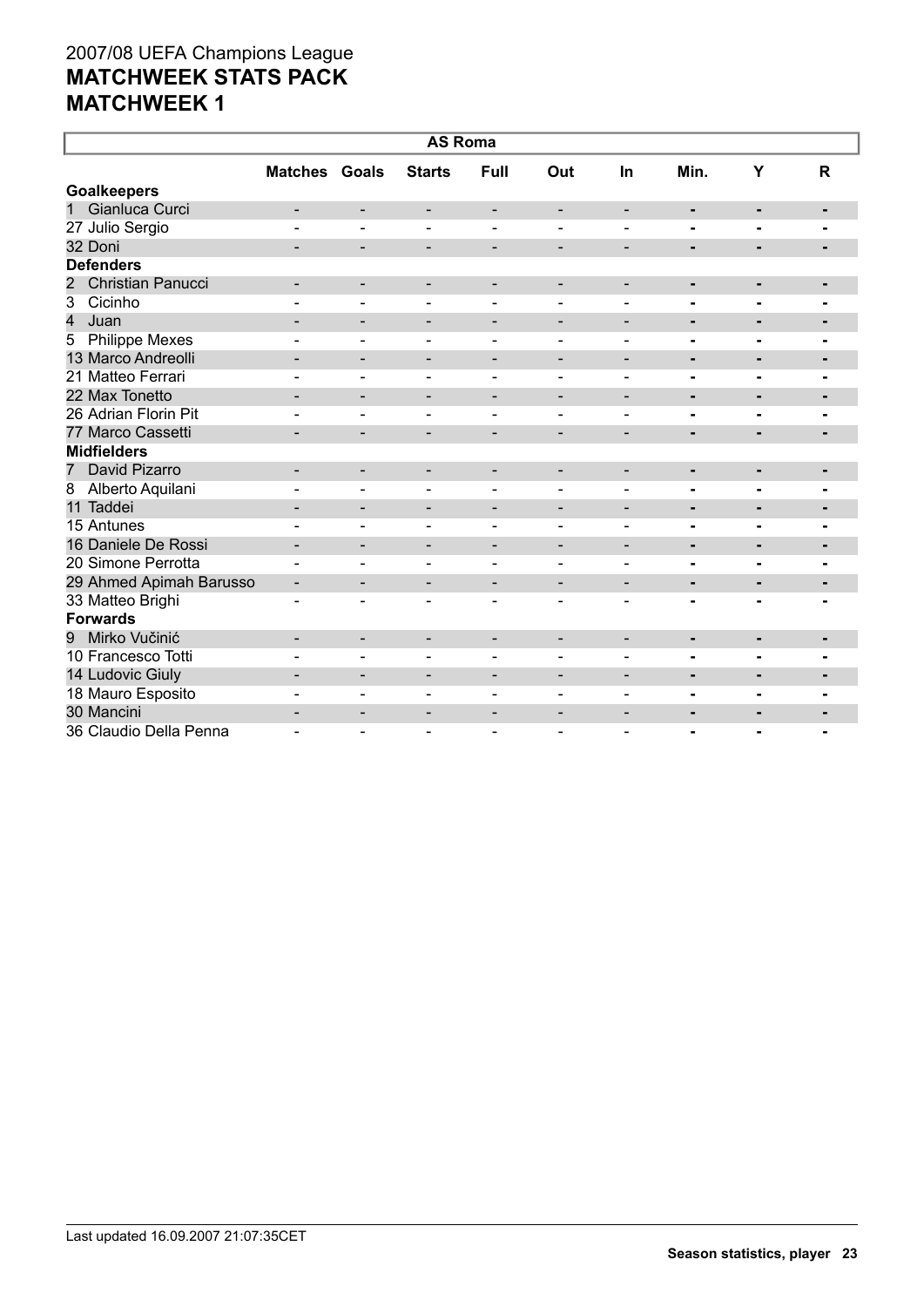| <b>Rosenborg BK</b>           |                              |                              |                              |                              |                          |                          |                |                |                          |  |
|-------------------------------|------------------------------|------------------------------|------------------------------|------------------------------|--------------------------|--------------------------|----------------|----------------|--------------------------|--|
|                               | <b>Matches Goals</b>         |                              | <b>Starts</b>                | Full                         | Out                      | In                       | Min.           | Y              | $\mathsf{R}$             |  |
| <b>Goalkeepers</b>            |                              |                              |                              |                              |                          |                          |                |                |                          |  |
| Ole Lilleås Næss<br>1         | $\overline{\phantom{0}}$     | -                            | -                            | $\overline{\phantom{a}}$     |                          | $\overline{\phantom{a}}$ | $\blacksquare$ | ٠              |                          |  |
| 13 Lars Hirschfeld            |                              | $\overline{\phantom{0}}$     | $\blacksquare$               | $\blacksquare$               |                          |                          |                |                |                          |  |
| 28 Alexander Lund Hansen      |                              | $\overline{\phantom{a}}$     | -                            | $\overline{\phantom{a}}$     | $\overline{\phantom{a}}$ | $\overline{\phantom{a}}$ | ٠              |                |                          |  |
| <b>Defenders</b>              |                              |                              |                              |                              |                          |                          |                |                |                          |  |
| Miika Koppinen<br>2           |                              | $\overline{\phantom{a}}$     | -                            | $\overline{\phantom{a}}$     | $\overline{\phantom{a}}$ | $\overline{\phantom{a}}$ | $\blacksquare$ | $\blacksquare$ |                          |  |
| <b>Frederik Stoor</b><br>4    |                              |                              |                              |                              |                          |                          | $\blacksquare$ |                |                          |  |
| <b>Christer Basma</b><br>5    |                              | $\overline{\phantom{a}}$     | $\qquad \qquad -$            | $\overline{\phantom{a}}$     | $\overline{\phantom{a}}$ | $\blacksquare$           | ٠              | ٠              | ٠                        |  |
| 10 Vidar Riseth               |                              |                              |                              |                              |                          |                          | $\blacksquare$ |                |                          |  |
| 11 Andreas Nordvik            |                              | $\overline{\phantom{0}}$     | -                            | $\qquad \qquad \blacksquare$ | $\overline{a}$           |                          | $\blacksquare$ | $\blacksquare$ | ٠                        |  |
| 18 Alejandro Lago             |                              | $\blacksquare$               | $\overline{\phantom{0}}$     | $\overline{\phantom{a}}$     |                          | $\blacksquare$           | ۰              | $\blacksquare$ |                          |  |
| 21 Steffen Mathisen           |                              | $\overline{\phantom{a}}$     | -                            | $\overline{\phantom{a}}$     | $\overline{\phantom{a}}$ | $\blacksquare$           | $\blacksquare$ | ٠              | $\blacksquare$           |  |
| 24 Jon Arne Kråkenes          |                              |                              | $\equiv$                     | $\blacksquare$               |                          |                          | $\blacksquare$ | $\blacksquare$ |                          |  |
| 26 Bjørn Tore Kvarme          | $\qquad \qquad \blacksquare$ | -                            | -                            | $\overline{\phantom{a}}$     | $\overline{\phantom{a}}$ | -                        | ٠              |                |                          |  |
| 33 Mikael Dorsin              |                              | $\blacksquare$               | $\overline{\phantom{0}}$     | $\blacksquare$               |                          |                          |                |                |                          |  |
| <b>Midfielders</b>            |                              |                              |                              |                              |                          |                          |                |                |                          |  |
| <b>Roar Strand</b><br>6       |                              | $\overline{\phantom{a}}$     | -                            | $\overline{\phantom{a}}$     |                          |                          | ٠              | ٠              | ٠                        |  |
| 15 Per Ciljan Skjelbred       |                              | $\blacksquare$               | $\blacksquare$               | $\blacksquare$               |                          | $\blacksquare$           | $\blacksquare$ | $\blacksquare$ | $\overline{\phantom{0}}$ |  |
| 16 Albert Berbatovci          |                              | $\blacksquare$               | $\blacksquare$               | $\overline{\phantom{a}}$     | $\overline{\phantom{a}}$ | $\blacksquare$           | $\blacksquare$ | ٠              | $\blacksquare$           |  |
| 19 Alexander Tettey           |                              |                              |                              |                              |                          |                          |                |                |                          |  |
| 27 Marek Sapara               |                              | -                            |                              |                              |                          |                          | $\blacksquare$ |                |                          |  |
| <b>Forwards</b>               |                              |                              |                              |                              |                          |                          |                |                |                          |  |
| Kone Yssouf<br>$\overline{7}$ |                              | $\overline{\phantom{0}}$     | -                            | $\overline{\phantom{a}}$     |                          |                          | ۰              |                |                          |  |
| Didier Konan Ya<br>8          |                              | $\blacksquare$               | $\blacksquare$               | $\blacksquare$               | $\blacksquare$           | $\blacksquare$           | ۰              |                |                          |  |
| Thomas Valø<br>9              |                              | $\overline{\phantom{a}}$     | $\qquad \qquad \blacksquare$ | $\overline{\phantom{a}}$     | $\overline{\phantom{a}}$ | $\overline{\phantom{a}}$ | ۰              | $\blacksquare$ | -                        |  |
| 11 Jo Sondre Aas              |                              | $\blacksquare$               | $\blacksquare$               | $\blacksquare$               |                          |                          | $\blacksquare$ | $\blacksquare$ |                          |  |
| 14 Steffen Iversen            |                              | $\overline{\phantom{0}}$     | $\overline{\phantom{0}}$     | $\overline{\phantom{0}}$     |                          |                          | ۰              | $\blacksquare$ |                          |  |
| 17 Øyvind Storflor            |                              | $\blacksquare$               |                              |                              |                          | $\overline{\phantom{0}}$ |                |                |                          |  |
| 20 Abdou Razack Traoré        | $\qquad \qquad \blacksquare$ | $\qquad \qquad \blacksquare$ |                              |                              |                          |                          | $\blacksquare$ |                |                          |  |
| 23 Michael Jamtfall           |                              |                              |                              |                              |                          |                          |                |                |                          |  |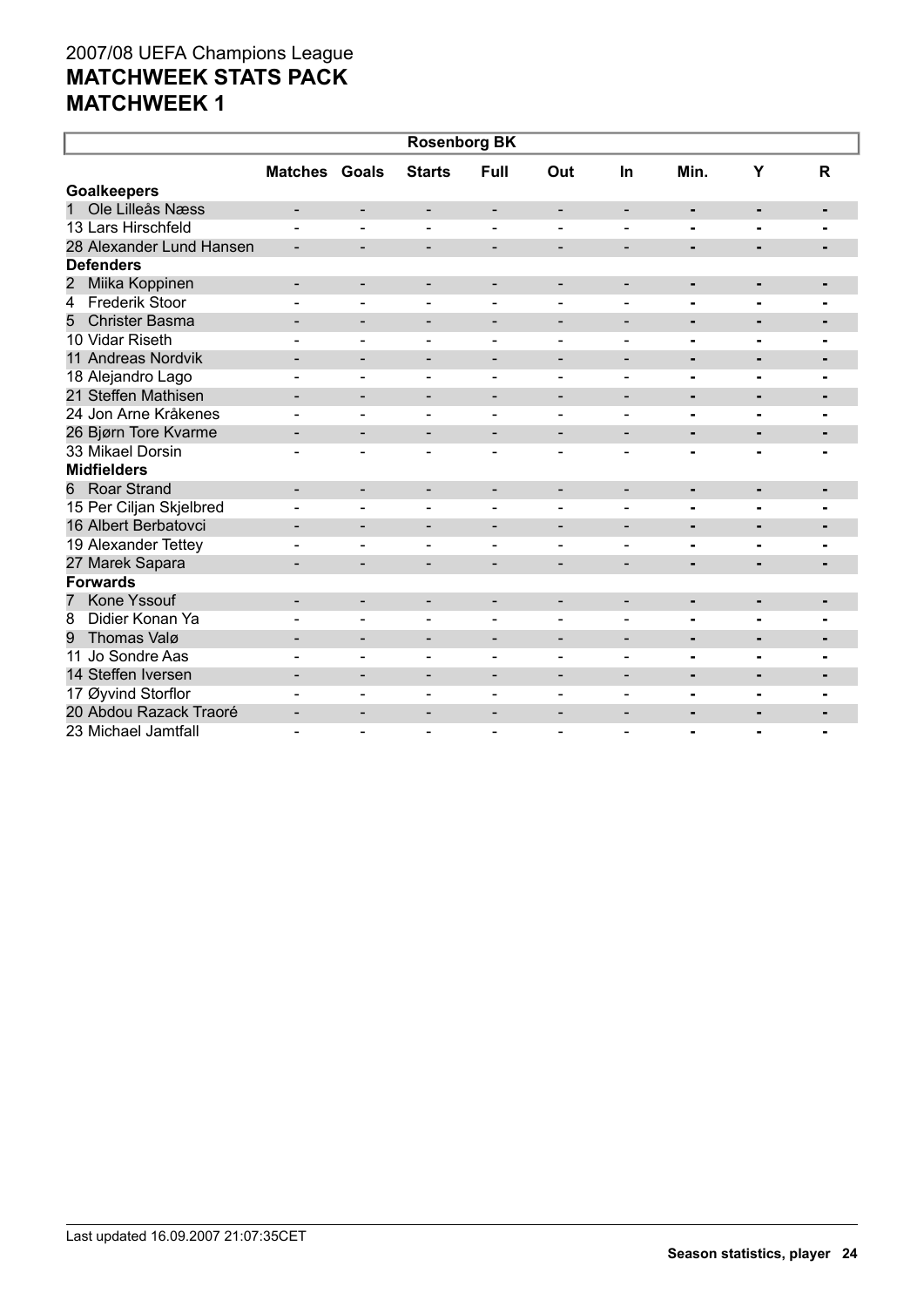| FC Schalke 04            |                              |                              |                              |                          |                              |                              |                |                          |                |  |
|--------------------------|------------------------------|------------------------------|------------------------------|--------------------------|------------------------------|------------------------------|----------------|--------------------------|----------------|--|
|                          | <b>Matches Goals</b>         |                              | <b>Starts</b>                | Full                     | Out                          | In                           | Min.           | Y                        | $\mathbf R$    |  |
| <b>Goalkeepers</b>       |                              |                              |                              |                          |                              |                              |                |                          |                |  |
| <b>Manuel Neuer</b><br>1 |                              | $\qquad \qquad \blacksquare$ | $\overline{\phantom{a}}$     | $\overline{\phantom{a}}$ | $\overline{\phantom{a}}$     | $\overline{\phantom{a}}$     | ۰              | $\blacksquare$           | $\blacksquare$ |  |
| 32 Ralf Fährmann         |                              |                              |                              |                          |                              |                              | $\blacksquare$ | $\blacksquare$           | $\blacksquare$ |  |
| 33 Mathias Schober       | -                            | $\overline{\phantom{a}}$     | -                            | $\overline{\phantom{a}}$ | $\overline{\phantom{a}}$     | $\overline{\phantom{a}}$     | $\blacksquare$ | $\blacksquare$           | $\blacksquare$ |  |
| 34 Toni Tapalović        |                              | $\blacksquare$               | $\blacksquare$               | $\blacksquare$           | $\overline{\phantom{a}}$     |                              |                |                          |                |  |
| <b>Defenders</b>         |                              |                              |                              |                          |                              |                              |                |                          |                |  |
| Heiko Westermann<br>2    | $\blacksquare$               | $\overline{\phantom{a}}$     | $\overline{\phantom{a}}$     | $\overline{\phantom{a}}$ | $\overline{\phantom{a}}$     | $\overline{\phantom{a}}$     | ٠              | ٠                        | $\blacksquare$ |  |
| <b>Mathias Abel</b><br>4 |                              |                              |                              |                          |                              |                              |                |                          |                |  |
| Marcelo Bordon<br>5      |                              | $\overline{\phantom{a}}$     | $\overline{\phantom{a}}$     | $\overline{\phantom{0}}$ | $\overline{\phantom{a}}$     | $\qquad \qquad \blacksquare$ | -              | $\blacksquare$           | $\blacksquare$ |  |
| 16 Darío Rodríguez       |                              |                              |                              | $\overline{a}$           |                              |                              | $\blacksquare$ | $\blacksquare$           |                |  |
| 18 Rafinha               | $\qquad \qquad \blacksquare$ | $\overline{\phantom{a}}$     | -                            | $\overline{\phantom{a}}$ | $\overline{\phantom{a}}$     | $\overline{\phantom{a}}$     | $\blacksquare$ | ٠                        | $\blacksquare$ |  |
| 20 Mladen Krstajić       |                              | $\blacksquare$               | Ξ.                           | $\blacksquare$           |                              |                              | $\blacksquare$ | Ξ.                       |                |  |
| 23 Benedikt Höwedes      | $\overline{\phantom{a}}$     | -                            | -                            | -                        | $\overline{\phantom{a}}$     | $\overline{\phantom{a}}$     | $\blacksquare$ | ٠                        |                |  |
| 24 Christian Pander      |                              | $\overline{\phantom{0}}$     | $\blacksquare$               | $\blacksquare$           | $\blacksquare$               |                              |                |                          |                |  |
| <b>Midfielders</b>       |                              |                              |                              |                          |                              |                              |                |                          |                |  |
| Levan Kobiashvili<br>3   | $\overline{\phantom{a}}$     | $\overline{\phantom{a}}$     | $\overline{\phantom{a}}$     | $\overline{\phantom{a}}$ | $\qquad \qquad \blacksquare$ | $\overline{\phantom{a}}$     | ٠              | $\blacksquare$           | $\blacksquare$ |  |
| 7<br>Gustavo Varela      |                              |                              |                              |                          |                              |                              | $\blacksquare$ | $\blacksquare$           |                |  |
| <b>Fabian Ernst</b><br>8 |                              | $\overline{\phantom{a}}$     | $\qquad \qquad \blacksquare$ | $\overline{\phantom{a}}$ | $\overline{\phantom{a}}$     | $\overline{\phantom{a}}$     | ٠              | ٠                        |                |  |
| 10 Ivan Rakitic          |                              | $\blacksquare$               | $\blacksquare$               | $\blacksquare$           |                              | $\blacksquare$               |                |                          |                |  |
| 13 Jermaine Jones        | $\overline{\phantom{0}}$     | $\overline{\phantom{a}}$     | -                            | $\overline{\phantom{a}}$ | $\overline{\phantom{a}}$     | $\overline{\phantom{a}}$     | ٠              | ٠                        | ٠              |  |
| 17 Mesut Özil            |                              | ۳                            | $\equiv$                     | $\sim$                   | $\blacksquare$               | $\blacksquare$               | $\blacksquare$ | $\blacksquare$           | $\blacksquare$ |  |
| 21 Carlos Grossmüller    |                              | $\blacksquare$               | $\qquad \qquad \blacksquare$ | $\overline{\phantom{a}}$ | $\overline{\phantom{a}}$     | $\blacksquare$               | $\blacksquare$ | $\blacksquare$           | $\blacksquare$ |  |
| 25 Zlatan Bajramović     |                              | $\overline{a}$               | $\blacksquare$               | $\blacksquare$           | $\overline{\phantom{a}}$     | ۳                            | $\blacksquare$ | $\blacksquare$           | $\blacksquare$ |  |
| 26 Mimoun Azaouagh       |                              | $\overline{\phantom{a}}$     | -                            | $\overline{\phantom{a}}$ | $\overline{a}$               | $\overline{\phantom{a}}$     | $\blacksquare$ | $\blacksquare$           | $\blacksquare$ |  |
| 28 Markus Heppke         |                              | $\blacksquare$               | $\overline{\phantom{0}}$     | $\blacksquare$           |                              |                              | $\blacksquare$ | $\blacksquare$           |                |  |
| <b>Forwards</b>          |                              |                              |                              |                          |                              |                              |                |                          |                |  |
| Søren Larsen<br>9        | $\qquad \qquad \blacksquare$ | $\overline{\phantom{a}}$     | $\overline{\phantom{a}}$     | $\overline{\phantom{a}}$ | $\overline{\phantom{a}}$     | $\overline{\phantom{a}}$     | ٠              | $\blacksquare$           | ٠              |  |
| 11 Peter Løvenkrands     |                              | L.                           | $\overline{a}$               | $\blacksquare$           |                              |                              | $\blacksquare$ | $\overline{\phantom{0}}$ |                |  |
| 14 Gerald Asamoah        |                              | $\overline{\phantom{a}}$     | -                            | $\qquad \qquad$          |                              |                              | ٠              | -                        | $\blacksquare$ |  |
| 19 Halil Altıntop        |                              | $\overline{a}$               | ۳                            | $\overline{a}$           |                              |                              | $\blacksquare$ | $\blacksquare$           | $\blacksquare$ |  |
| 22 Kevin Kuranyi         |                              |                              |                              |                          |                              |                              |                |                          |                |  |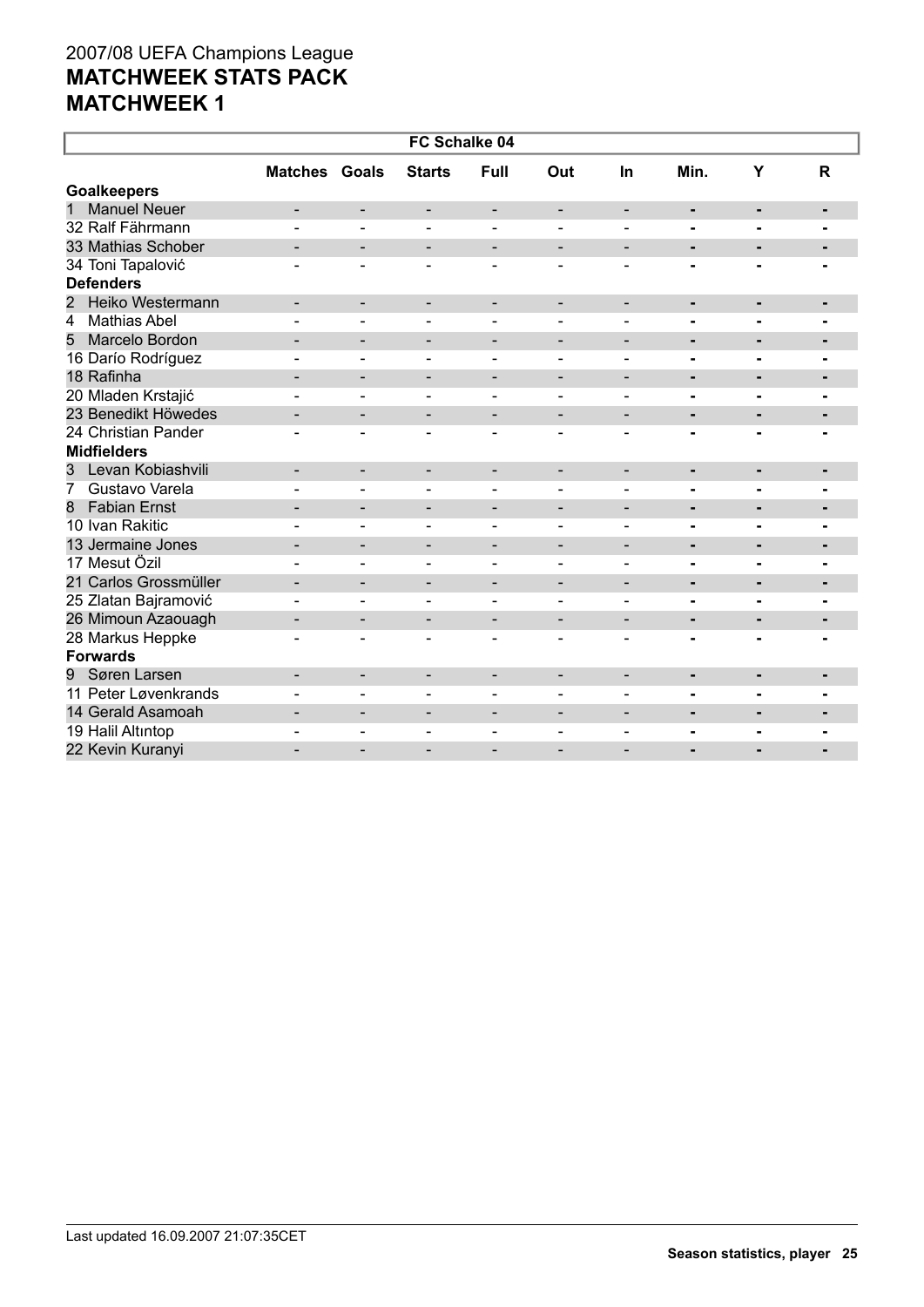| <b>Sevilla FC</b>                    |                          |                          |                              |                          |                          |                          |                              |                |                |  |
|--------------------------------------|--------------------------|--------------------------|------------------------------|--------------------------|--------------------------|--------------------------|------------------------------|----------------|----------------|--|
|                                      | <b>Matches Goals</b>     |                          | <b>Starts</b>                | <b>Full</b>              | Out                      | <b>In</b>                | Min.                         | Y              | R              |  |
| <b>Goalkeepers</b>                   |                          |                          |                              |                          |                          |                          |                              |                |                |  |
| Andrés Palop<br>1                    |                          | $\overline{\phantom{0}}$ | -                            | $\overline{\phantom{a}}$ | $\overline{\phantom{0}}$ | $\overline{\phantom{a}}$ | $\qquad \qquad \blacksquare$ | $\blacksquare$ | ٠              |  |
| 13 Morgan De Sanctis                 |                          | $\blacksquare$           |                              |                          |                          |                          |                              |                |                |  |
| <b>Defenders</b>                     |                          |                          |                              |                          |                          |                          |                              |                |                |  |
| $\overline{2}$<br>Javi Navarro       |                          | $\overline{\phantom{a}}$ | $\qquad \qquad -$            | $\overline{\phantom{a}}$ |                          |                          | $\blacksquare$               | ٠              | $\blacksquare$ |  |
| $\overline{3}$<br>Ivica Dragutinović |                          | L.                       |                              | $\blacksquare$           |                          |                          | $\blacksquare$               | $\blacksquare$ |                |  |
| 4<br><b>Daniel Alves</b>             | -                        | $\overline{\phantom{a}}$ | -                            | $\overline{\phantom{a}}$ | $\qquad \qquad -$        | $\overline{\phantom{a}}$ | $\blacksquare$               | $\blacksquare$ | ۰              |  |
| 14 Julien Escudé                     |                          | L.                       | $\overline{a}$               | $\blacksquare$           | $\blacksquare$           | ۳                        | $\blacksquare$               | $\blacksquare$ | $\blacksquare$ |  |
| 15 Aquivaldo Mosquera                |                          | $\overline{\phantom{a}}$ | -                            | $\overline{\phantom{a}}$ | $\qquad \qquad$          | $\blacksquare$           | ٠                            | $\blacksquare$ | $\blacksquare$ |  |
| 16 Lolo                              |                          | $\overline{\phantom{0}}$ | $\blacksquare$               | $\blacksquare$           | $\blacksquare$           | $\blacksquare$           | $\blacksquare$               | $\blacksquare$ | $\blacksquare$ |  |
| 23 Khalid Boulahrouz                 | -                        | $\overline{\phantom{0}}$ | $\qquad \qquad \blacksquare$ | $\overline{\phantom{a}}$ | $\overline{\phantom{a}}$ | $\overline{\phantom{a}}$ | ۰                            | ٠              | $\blacksquare$ |  |
| 24 Andreas Hinkel                    |                          | $\overline{a}$           |                              | $\blacksquare$           |                          |                          | $\blacksquare$               | $\blacksquare$ | Ξ.             |  |
| 26 José Ángel Crespo                 | -                        | $\overline{\phantom{a}}$ | $\qquad \qquad -$            | $\overline{\phantom{a}}$ | $\overline{\phantom{a}}$ | $\overline{\phantom{a}}$ | $\blacksquare$               | ٠              | $\blacksquare$ |  |
| 28 Federico Fazio                    |                          | L.                       | ۳                            | $\overline{a}$           | ÷                        | $\overline{a}$           | $\blacksquare$               | $\blacksquare$ | $\blacksquare$ |  |
| 30 David Prieto                      |                          |                          |                              |                          |                          |                          | $\blacksquare$               |                |                |  |
| <b>Midfielders</b>                   |                          |                          |                              |                          |                          |                          |                              |                |                |  |
| 5<br>Duda                            | $\overline{\phantom{0}}$ | $\overline{\phantom{a}}$ | -                            | $\overline{\phantom{a}}$ | $\overline{\phantom{a}}$ | $\overline{\phantom{a}}$ | ۰                            | ٠              | ٠              |  |
| 6<br>Adriano                         |                          | $\blacksquare$           | $\overline{\phantom{0}}$     | $\blacksquare$           |                          | $\overline{\phantom{0}}$ | $\blacksquare$               | $\blacksquare$ |                |  |
| <b>Christian Poulsen</b><br>8        |                          | $\overline{\phantom{a}}$ | $\qquad \qquad \blacksquare$ | $\overline{\phantom{a}}$ | $\overline{\phantom{a}}$ | $\overline{\phantom{a}}$ | ۰                            | $\blacksquare$ | $\blacksquare$ |  |
| 11 Renato                            |                          | $\blacksquare$           | $\overline{\phantom{0}}$     | $\blacksquare$           | $\overline{\phantom{a}}$ | $\blacksquare$           | $\blacksquare$               | $\blacksquare$ | $\blacksquare$ |  |
| 18 José Luis Martí                   | $\blacksquare$           | $\overline{\phantom{0}}$ | $\overline{\phantom{a}}$     | $\overline{\phantom{a}}$ | $\overline{\phantom{a}}$ | $\blacksquare$           | $\blacksquare$               | $\blacksquare$ | $\blacksquare$ |  |
| 20 Tom De Mul                        |                          | $\overline{\phantom{a}}$ | $\blacksquare$               | $\overline{\phantom{a}}$ | $\blacksquare$           | $\blacksquare$           | $\blacksquare$               | $\blacksquare$ | $\blacksquare$ |  |
| 21 Seydou Keita                      | -                        | $\overline{\phantom{a}}$ | -                            | $\overline{\phantom{a}}$ | $\overline{\phantom{a}}$ | $\overline{\phantom{a}}$ | ٠                            | ٠              | $\blacksquare$ |  |
| 25 Enzo Maresca                      | $\overline{\phantom{0}}$ | $\blacksquare$           | $\overline{\phantom{a}}$     | $\blacksquare$           | $\overline{\phantom{a}}$ | $\blacksquare$           | $\blacksquare$               | $\blacksquare$ | $\blacksquare$ |  |
| <b>Forwards</b>                      |                          |                          |                              |                          |                          |                          |                              |                |                |  |
| Jesús Navas<br>$\overline{7}$        | $\overline{\phantom{0}}$ | $\overline{\phantom{a}}$ | $\overline{\phantom{a}}$     | $\overline{\phantom{a}}$ | $\overline{\phantom{a}}$ | $\overline{\phantom{a}}$ | ۰                            | $\blacksquare$ | ٠              |  |
| 9<br>Aleksandr Kerzhakov             |                          | $\overline{a}$           | $\overline{\phantom{0}}$     | $\blacksquare$           | $\overline{a}$           | $\overline{a}$           | L.                           | $\blacksquare$ |                |  |
| 10 Luis Fabiano                      | $\overline{\phantom{0}}$ | $\overline{\phantom{a}}$ | $\qquad \qquad -$            | $\overline{\phantom{a}}$ | $\overline{\phantom{a}}$ | $\overline{\phantom{a}}$ | ٠                            | $\blacksquare$ |                |  |
| 12 Frédéric Kanouté                  |                          | $\blacksquare$           | ۳                            | $\blacksquare$           | $\overline{\phantom{a}}$ | $\blacksquare$           | $\blacksquare$               | $\blacksquare$ | $\blacksquare$ |  |
| 17 Diego Capel                       | $\overline{\phantom{0}}$ | $\overline{\phantom{a}}$ | -                            | $\overline{\phantom{a}}$ | $\overline{\phantom{a}}$ | $\overline{\phantom{a}}$ | ٠                            | ٠              | $\blacksquare$ |  |
| 22 Arouna Koné                       |                          | ۳                        | $\blacksquare$               | $\sim$                   |                          |                          | -                            | $\blacksquare$ | $\blacksquare$ |  |
| 27 Alfaro                            |                          |                          |                              |                          |                          |                          |                              |                |                |  |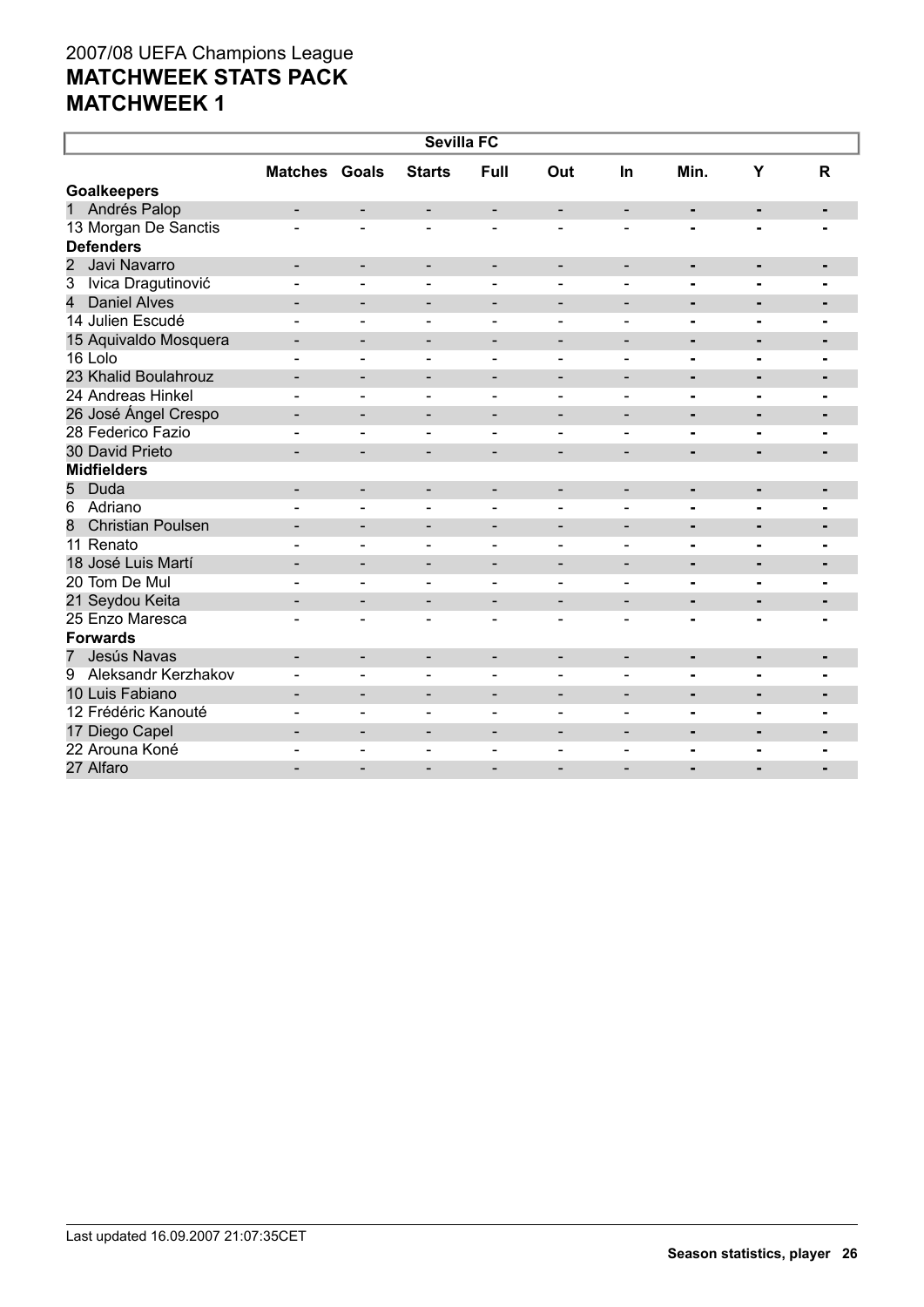|                                     |                          |                          | <b>FC Shakhtar Donetsk</b> |                          |                              |                              |                |                |                |
|-------------------------------------|--------------------------|--------------------------|----------------------------|--------------------------|------------------------------|------------------------------|----------------|----------------|----------------|
|                                     | <b>Matches Goals</b>     |                          | <b>Starts</b>              | Full                     | Out                          | In                           | Min.           | Υ              | $\mathsf{R}$   |
| <b>Goalkeepers</b>                  |                          |                          |                            |                          |                              |                              |                |                |                |
| <b>Bohdan Shust</b><br>$\mathbf{1}$ | $\overline{\phantom{a}}$ | -                        | $\overline{\phantom{a}}$   | $\overline{\phantom{a}}$ | $\qquad \qquad \blacksquare$ | $\overline{\phantom{a}}$     | $\blacksquare$ | $\blacksquare$ | ٠              |
| 30 Andriy Pyatov                    |                          | ÷,                       | $\blacksquare$             | $\blacksquare$           | $\overline{a}$               | $\overline{\phantom{a}}$     | -              |                |                |
| 35 Yuriy Virt                       | $\overline{\phantom{a}}$ | -                        | $\overline{\phantom{a}}$   | $\overline{\phantom{a}}$ | $\qquad \qquad \blacksquare$ | $\overline{\phantom{a}}$     | ٠              | ۰              |                |
| <b>Defenders</b>                    |                          |                          |                            |                          |                              |                              |                |                |                |
| Tomáš Hübschman<br>3                | $\overline{\phantom{a}}$ | -                        | $\overline{\phantom{a}}$   | $\overline{\phantom{a}}$ | -                            | $\qquad \qquad \blacksquare$ | ٠              | $\blacksquare$ | $\blacksquare$ |
| Olexandr Kucher<br>5                |                          |                          | $\sim$                     |                          |                              |                              | $\blacksquare$ | $\blacksquare$ |                |
| 11 Ilsinho                          | $\overline{\phantom{0}}$ | $\qquad \qquad -$        | $\overline{\phantom{a}}$   | $\overline{\phantom{a}}$ | $\overline{\phantom{0}}$     | $\overline{\phantom{0}}$     | $\blacksquare$ | ۰              | ٠              |
| 13 Vyacheslav Shevchuk              |                          |                          |                            |                          |                              |                              |                |                |                |
| 26 Răzvan Raț                       |                          | $\overline{\phantom{0}}$ | $\overline{\phantom{a}}$   |                          |                              |                              | $\blacksquare$ | ۰              | ٠              |
| 27 Dmytro Chygrynskiy               |                          | ÷,                       | $\blacksquare$             |                          |                              | $\blacksquare$               | $\blacksquare$ | -              | ۰              |
| 55 Volodymyr Yezerskiy              |                          | $\overline{\phantom{0}}$ | $\overline{\phantom{a}}$   | $\overline{\phantom{a}}$ | $\overline{a}$               |                              | $\blacksquare$ |                |                |
| <b>Midfielders</b>                  |                          |                          |                            |                          |                              |                              |                |                |                |
| Igor Duljaj<br>4                    | -                        | -                        | -                          | $\overline{\phantom{a}}$ | -                            | $\overline{\phantom{0}}$     | ٠              | ٠              | ٠              |
| Fernandinho<br>7                    |                          | ۳                        | $\sim$                     |                          |                              |                              | $\blacksquare$ | ۰              | $\blacksquare$ |
| 8<br>Jadson                         | $\overline{\phantom{a}}$ | -                        | $\overline{\phantom{a}}$   | $\overline{\phantom{a}}$ | $\qquad \qquad \blacksquare$ | $\overline{\phantom{a}}$     | ۰              | $\blacksquare$ | ٠              |
| Nery Castillo<br>9                  |                          | $\overline{\phantom{0}}$ | $\overline{\phantom{a}}$   | $\blacksquare$           | $\overline{\phantom{0}}$     | $\overline{\phantom{a}}$     |                | ۰              |                |
| 10 Zvonimir Vukić                   | $\overline{\phantom{a}}$ | -                        | $\overline{\phantom{a}}$   | $\overline{\phantom{a}}$ | -                            | $\overline{\phantom{a}}$     | $\blacksquare$ | ۰              | $\blacksquare$ |
| 14 Evgen Bredun                     |                          | $\overline{\phantom{0}}$ |                            | $\blacksquare$           |                              |                              | $\blacksquare$ | ۰              | ٠.             |
| 15 Volodymyr Priyomov               |                          | $\blacksquare$           | $\overline{\phantom{a}}$   | $\qquad \qquad$          | $\overline{\phantom{0}}$     |                              | $\blacksquare$ | $\blacksquare$ | -              |
| 18 Mariusz Lewandowski              |                          |                          | $\sim$                     | $\sim$                   | $\overline{a}$               |                              |                | ۰              | $\blacksquare$ |
| 19 Olexiy Gay                       | $\overline{\phantom{a}}$ | $\qquad \qquad -$        | $\overline{\phantom{a}}$   | $\overline{\phantom{a}}$ | $\overline{\phantom{0}}$     | $\overline{\phantom{0}}$     | $\blacksquare$ | ۰              | $\blacksquare$ |
| 22 Willian                          |                          |                          |                            |                          |                              |                              |                |                |                |
| 33 Darijo Srna                      |                          | -                        |                            |                          |                              |                              | $\blacksquare$ | $\blacksquare$ | $\blacksquare$ |
| <b>Forwards</b>                     |                          |                          |                            |                          |                              |                              |                |                |                |
| 17 Luiz Adriano                     |                          | $\overline{\phantom{0}}$ | $\overline{\phantom{a}}$   | $\overline{\phantom{a}}$ | $\overline{a}$               | $\overline{\phantom{a}}$     | ۰              | $\blacksquare$ | $\blacksquare$ |
| 20 Olexiy Bielik                    |                          | $\blacksquare$           | $\blacksquare$             | $\overline{\phantom{0}}$ | $\blacksquare$               |                              | $\blacksquare$ | $\blacksquare$ | ٠              |
| 21 Olexandr Gladkiy                 | $\overline{\phantom{a}}$ | -                        | $\overline{\phantom{a}}$   | $\overline{\phantom{a}}$ | $\overline{\phantom{0}}$     | $\overline{\phantom{0}}$     | ٠              | ٠              | $\blacksquare$ |
| 25 Brandão                          |                          |                          |                            |                          |                              |                              |                |                |                |
| 99 Cristiano Lucarelli              |                          |                          |                            |                          | $\overline{\phantom{0}}$     |                              |                |                |                |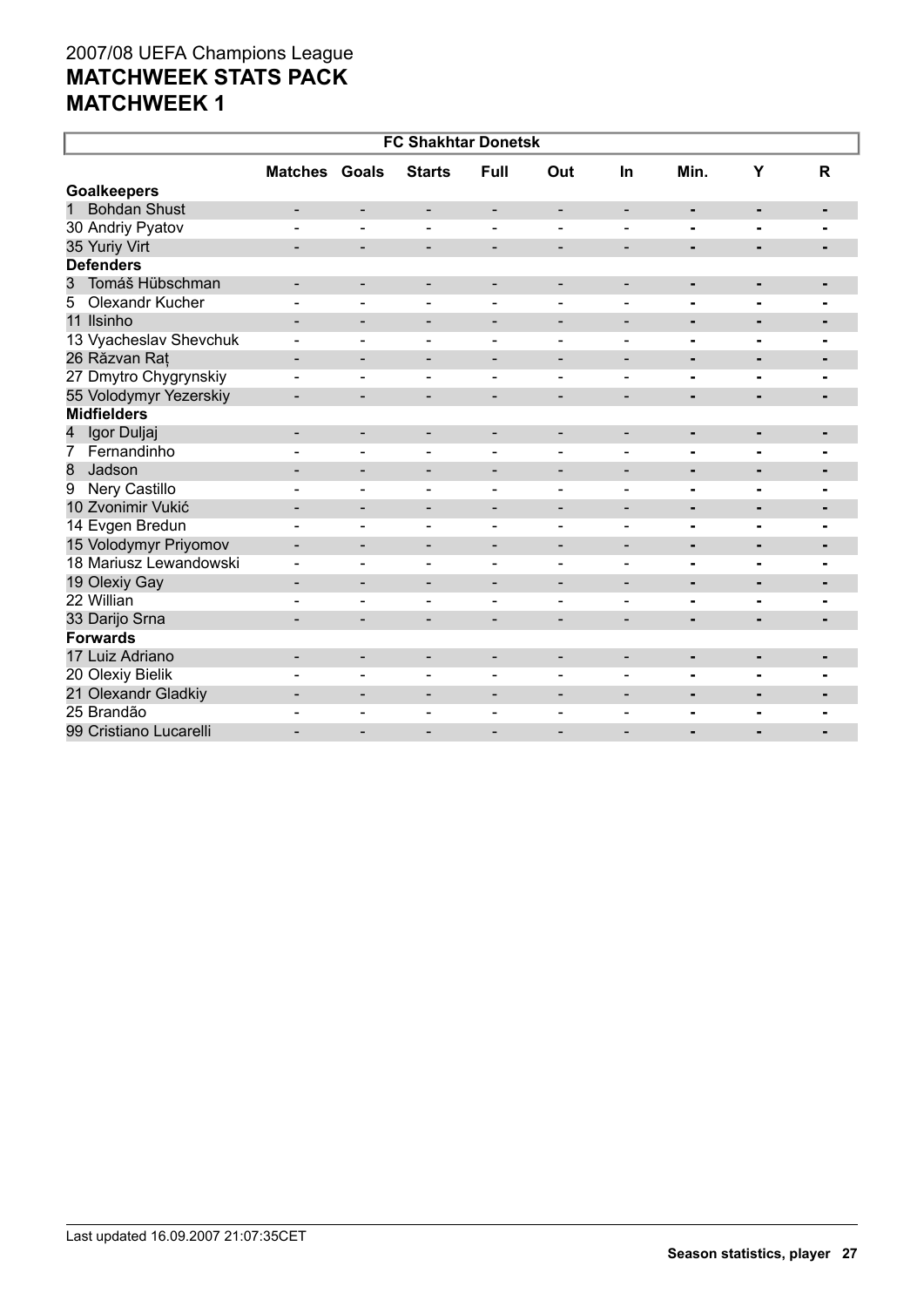| <b>SK Slavia Praha</b>            |                          |                          |                          |                              |                              |                              |                |                |                |  |
|-----------------------------------|--------------------------|--------------------------|--------------------------|------------------------------|------------------------------|------------------------------|----------------|----------------|----------------|--|
|                                   | <b>Matches</b>           | Goals                    | <b>Starts</b>            | Full                         | Out                          | In                           | Min.           | Y              | R              |  |
| <b>Goalkeepers</b>                |                          |                          |                          |                              |                              |                              |                |                |                |  |
| <b>Michal Vorel</b><br>1          |                          | -                        | $\overline{\phantom{a}}$ | $\overline{\phantom{a}}$     | -                            | $\overline{\phantom{a}}$     | ۰              | $\blacksquare$ | ٠              |  |
| 22 Jakub Diviš                    |                          | $\overline{\phantom{0}}$ |                          |                              |                              | $\overline{\phantom{0}}$     | $\blacksquare$ | Ξ.             |                |  |
| 28 Martin Vaniak                  | $\blacksquare$           | $\overline{\phantom{0}}$ | $\overline{\phantom{a}}$ | $\overline{\phantom{a}}$     | $\overline{\phantom{a}}$     | $\overline{\phantom{a}}$     | $\blacksquare$ | $\blacksquare$ | $\blacksquare$ |  |
| <b>Defenders</b>                  |                          |                          |                          |                              |                              |                              |                |                |                |  |
| <b>Erich Brabec</b><br>3          | $\overline{\phantom{0}}$ | -                        | $\overline{\phantom{a}}$ | $\overline{\phantom{a}}$     | -                            | $\overline{\phantom{0}}$     | ٠              | ٠              | ٠              |  |
| David Hubáček<br>4                |                          | ÷,                       | $\blacksquare$           | $\blacksquare$               | ÷,                           | $\blacksquare$               | $\blacksquare$ | $\blacksquare$ | $\blacksquare$ |  |
| <b>Martin Latka</b><br>6          |                          | $\overline{\phantom{a}}$ | $\blacksquare$           | $\overline{\phantom{a}}$     | $\overline{a}$               | $\blacksquare$               | $\blacksquare$ | $\blacksquare$ | $\blacksquare$ |  |
| 12 František Dřížďal              |                          |                          |                          | $\blacksquare$               | $\overline{a}$               |                              | $\blacksquare$ | ÷,             | $\blacksquare$ |  |
| 13 Ondřej Šourek                  |                          |                          |                          |                              |                              |                              | $\blacksquare$ |                |                |  |
| <b>Midfielders</b>                |                          |                          |                          |                              |                              |                              |                |                |                |  |
| Mickaël Tavares<br>$\overline{2}$ | -                        | $\overline{\phantom{0}}$ | -                        | $\overline{\phantom{a}}$     | -                            | $\qquad \qquad \blacksquare$ | ٠              | ٠              | ٠              |  |
| Michal Švec<br>5                  |                          |                          |                          |                              |                              |                              | L.             | Ĭ.             |                |  |
| Petr Janda<br>8                   | $\blacksquare$           | $\overline{\phantom{0}}$ | $\overline{\phantom{a}}$ | $\overline{\phantom{a}}$     | -                            | $\overline{\phantom{a}}$     | $\blacksquare$ | $\blacksquare$ | $\blacksquare$ |  |
| 11 Vladimír Šmicer                |                          | ÷,                       | $\blacksquare$           | $\blacksquare$               | $\overline{a}$               | $\blacksquare$               | $\blacksquare$ | $\blacksquare$ | $\blacksquare$ |  |
| 15 Michel Fernando Costa          | $\overline{\phantom{a}}$ | -                        | $\overline{\phantom{a}}$ | -                            | -                            | $\overline{\phantom{a}}$     | ۰              | ٠              | $\blacksquare$ |  |
| 16 Daniel Pudil                   | $\overline{\phantom{0}}$ | ÷,                       | $\blacksquare$           | $\blacksquare$               |                              | $\overline{\phantom{0}}$     | $\blacksquare$ | ٠              | ۰              |  |
| 17 Marek Suchý                    | $\overline{\phantom{a}}$ | -                        | $\overline{\phantom{a}}$ | $\overline{\phantom{a}}$     | $\qquad \qquad \blacksquare$ | $\overline{\phantom{a}}$     | ٠              | ٠              |                |  |
| 18 Dušan Švento                   |                          | $\overline{\phantom{0}}$ | $\sim$                   | $\sim$                       | $\blacksquare$               | $\blacksquare$               | $\blacksquare$ |                |                |  |
| 19 Matej Krajčík                  | $\overline{\phantom{a}}$ | -                        | $\overline{\phantom{a}}$ | $\overline{\phantom{a}}$     | -                            | $\overline{\phantom{a}}$     | ۰              | ٠              | ٠              |  |
| 20 Milan Ivana                    |                          | ÷,                       | $\blacksquare$           | $\blacksquare$               | $\blacksquare$               | $\blacksquare$               | $\blacksquare$ | $\blacksquare$ | ۰              |  |
| 21 Tuani Belaid                   |                          | $\overline{\phantom{0}}$ | $\blacksquare$           | $\overline{\phantom{a}}$     | $\overline{a}$               | $\blacksquare$               | $\blacksquare$ | $\blacksquare$ | ٠              |  |
| 23 Ladislav Volešák               |                          | ÷,                       | $\blacksquare$           | $\blacksquare$               | $\overline{a}$               | $\blacksquare$               | $\blacksquare$ | $\blacksquare$ | $\blacksquare$ |  |
| 25 David Kalivoda                 |                          | $\overline{\phantom{0}}$ | $\qquad \qquad -$        |                              | -                            |                              | $\blacksquare$ | L.             | ٠              |  |
| 26 Tomáš Jablonský                | $\overline{a}$           | $\overline{\phantom{0}}$ | $\overline{\phantom{a}}$ | $\overline{\phantom{a}}$     | $\overline{a}$               | $\qquad \qquad \blacksquare$ |                |                |                |  |
| <b>Forwards</b>                   |                          |                          |                          |                              |                              |                              |                |                |                |  |
| Stanislav Vlček<br>$\overline{7}$ | $\overline{\phantom{a}}$ | $\overline{\phantom{a}}$ | $\overline{\phantom{a}}$ | $\overline{\phantom{a}}$     | -                            | $\overline{\phantom{a}}$     | ۰              | $\blacksquare$ | ٠              |  |
| Milan Černý<br>$\overline{9}$     |                          | $\blacksquare$           | $\blacksquare$           | $\blacksquare$               | L.                           | $\blacksquare$               | $\blacksquare$ | $\blacksquare$ | $\overline{a}$ |  |
| 10 Rogério Botelho                |                          | -                        | $\overline{\phantom{0}}$ | $\qquad \qquad \blacksquare$ |                              |                              | ٠              | $\blacksquare$ | $\blacksquare$ |  |
| 14 Zdeněk Šenkeřík                |                          | $\overline{\phantom{0}}$ | $\overline{\phantom{a}}$ | $\blacksquare$               | $\blacksquare$               | $\overline{\phantom{0}}$     | $\blacksquare$ | ۰              | $\blacksquare$ |  |
| 24 Tomáš Necid                    |                          |                          |                          |                              |                              |                              |                |                |                |  |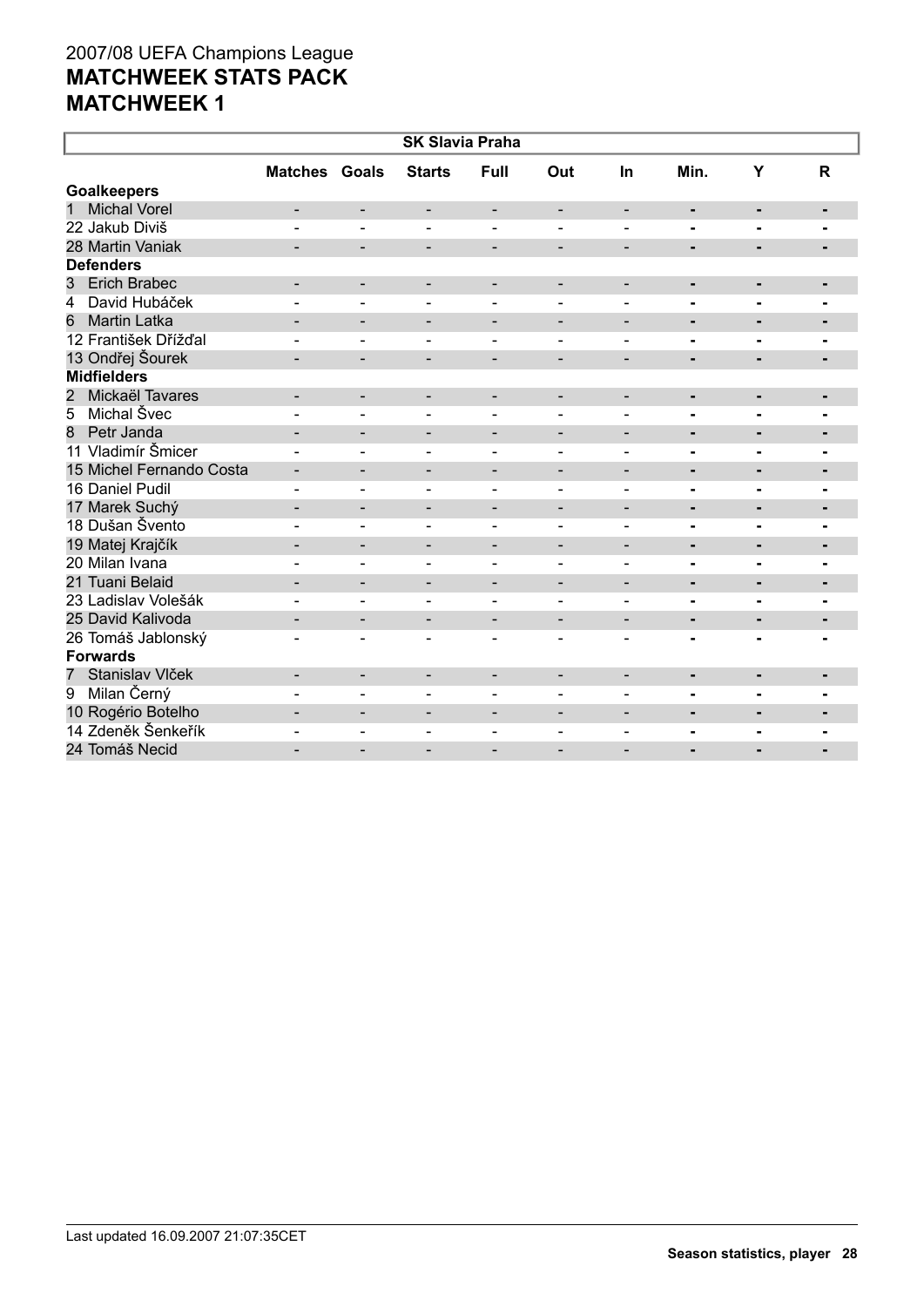| <b>Matches Goals</b><br><b>Starts</b><br>Full<br>Min.<br>Υ<br>Out<br>R<br><b>In</b><br><b>Goalkeepers</b><br>Rui Patrício<br>$\mathbf{1}$<br>$\overline{\phantom{a}}$<br>-<br>$\overline{\phantom{a}}$<br>$\overline{\phantom{a}}$<br>-<br>$\qquad \qquad \blacksquare$<br>٠<br>٠<br>16 Tiago<br>÷,<br>$\blacksquare$<br>$\overline{\phantom{0}}$<br>$\blacksquare$<br>$\blacksquare$<br>$\blacksquare$<br>$\blacksquare$<br>$\overline{\phantom{a}}$<br>$\blacksquare$<br>34 Vladimir Stojković<br>$\overline{\phantom{a}}$<br>$\qquad \qquad \blacksquare$<br>$\qquad \qquad \blacksquare$<br>۰<br>-<br>$\qquad \qquad \blacksquare$<br>$\qquad \qquad \blacksquare$<br>$\overline{\phantom{0}}$<br>50 André Martins<br>$\blacksquare$<br>$\overline{\phantom{0}}$<br>$\overline{\phantom{a}}$<br>÷<br>$\blacksquare$<br>$\blacksquare$<br>-<br><b>Defenders</b><br>$\overline{2}$<br>Pedro Silva<br>$\overline{\phantom{a}}$<br>-<br>$\overline{\phantom{a}}$<br>$\overline{\phantom{a}}$<br>-<br>$\qquad \qquad \blacksquare$<br>۰<br>٠<br>3<br>Marián Had<br>÷,<br>۳<br>$\blacksquare$<br>$\blacksquare$<br>$\blacksquare$<br>$\blacksquare$<br>$\blacksquare$<br>$\blacksquare$<br>4<br>Anderson Polga<br>-<br>$\qquad \qquad \blacksquare$<br>۰<br>$\overline{\phantom{0}}$<br>$\qquad \qquad \blacksquare$<br>$\overline{\phantom{0}}$<br>$\overline{\phantom{0}}$<br>8<br>Ronny<br>$\overline{\phantom{0}}$<br>$\blacksquare$<br>$\blacksquare$<br>$\blacksquare$<br>$\blacksquare$<br>Ξ.<br>$\blacksquare$<br>$\overline{\phantom{a}}$<br>$\blacksquare$<br>13 Tonel<br>-<br>$\qquad \qquad \blacksquare$<br>۰<br>-<br>$\overline{\phantom{0}}$<br>$\qquad \qquad \blacksquare$<br>$\overline{\phantom{0}}$<br>$\overline{\phantom{0}}$<br>$\blacksquare$<br>26 Gladstone<br>$\overline{\phantom{0}}$<br>$\blacksquare$<br>$\blacksquare$<br>$\blacksquare$<br>-<br>Ξ.<br>$\blacksquare$<br>$\overline{\phantom{0}}$<br>$\blacksquare$<br>44 Paulo Renato<br>-<br>$\qquad \qquad \blacksquare$<br>۰<br>-<br>$\overline{\phantom{0}}$<br>$\qquad \qquad \blacksquare$<br>$\overline{\phantom{0}}$<br>$\overline{\phantom{0}}$<br>٠<br>46 Michael Santos<br>$\blacksquare$<br>$\blacksquare$<br>$\blacksquare$<br>$\blacksquare$<br>-<br>Ξ.<br>$\blacksquare$<br>$\overline{\phantom{0}}$<br>$\blacksquare$<br>52 Jorge Abreu<br>-<br>$\qquad \qquad \blacksquare$<br>$\qquad \qquad \blacksquare$<br>$\overline{\phantom{0}}$<br>۰<br>-<br>٠<br>$\qquad \qquad \blacksquare$<br>-<br>54 Rui Figueiredo<br>$\blacksquare$<br>$\overline{\phantom{0}}$<br>$\overline{\phantom{0}}$<br>$\blacksquare$<br>-<br>-<br>$\blacksquare$<br>$\overline{\phantom{a}}$<br>$\blacksquare$<br>56 Tiago Pedrosa<br>$\overline{\phantom{a}}$<br>$\qquad \qquad \blacksquare$<br>$\qquad \qquad \blacksquare$<br>$\overline{\phantom{a}}$<br>۰<br>$\blacksquare$<br>$\qquad \qquad \blacksquare$<br>$\overline{\phantom{0}}$<br>$\blacksquare$<br>78 Abel<br>$\overline{\phantom{0}}$<br>$\overline{\phantom{0}}$<br>$\overline{\phantom{a}}$<br>$\overline{\phantom{a}}$<br>- | <b>Sporting Clube de Portugal</b> |  |  |  |  |  |  |  |  |  |  |
|------------------------------------------------------------------------------------------------------------------------------------------------------------------------------------------------------------------------------------------------------------------------------------------------------------------------------------------------------------------------------------------------------------------------------------------------------------------------------------------------------------------------------------------------------------------------------------------------------------------------------------------------------------------------------------------------------------------------------------------------------------------------------------------------------------------------------------------------------------------------------------------------------------------------------------------------------------------------------------------------------------------------------------------------------------------------------------------------------------------------------------------------------------------------------------------------------------------------------------------------------------------------------------------------------------------------------------------------------------------------------------------------------------------------------------------------------------------------------------------------------------------------------------------------------------------------------------------------------------------------------------------------------------------------------------------------------------------------------------------------------------------------------------------------------------------------------------------------------------------------------------------------------------------------------------------------------------------------------------------------------------------------------------------------------------------------------------------------------------------------------------------------------------------------------------------------------------------------------------------------------------------------------------------------------------------------------------------------------------------------------------------------------------------------------------------------------------------------------------------------------------------------------------------------------------------------------------------------------------------------------------------------------------------------------------------------------------------------------------------------------------------------------------------------------------------------------------------------------------------------------------------------------------------------------------------------------------------------------------------------------------------------------------------------------------------------|-----------------------------------|--|--|--|--|--|--|--|--|--|--|
|                                                                                                                                                                                                                                                                                                                                                                                                                                                                                                                                                                                                                                                                                                                                                                                                                                                                                                                                                                                                                                                                                                                                                                                                                                                                                                                                                                                                                                                                                                                                                                                                                                                                                                                                                                                                                                                                                                                                                                                                                                                                                                                                                                                                                                                                                                                                                                                                                                                                                                                                                                                                                                                                                                                                                                                                                                                                                                                                                                                                                                                                        |                                   |  |  |  |  |  |  |  |  |  |  |
|                                                                                                                                                                                                                                                                                                                                                                                                                                                                                                                                                                                                                                                                                                                                                                                                                                                                                                                                                                                                                                                                                                                                                                                                                                                                                                                                                                                                                                                                                                                                                                                                                                                                                                                                                                                                                                                                                                                                                                                                                                                                                                                                                                                                                                                                                                                                                                                                                                                                                                                                                                                                                                                                                                                                                                                                                                                                                                                                                                                                                                                                        |                                   |  |  |  |  |  |  |  |  |  |  |
|                                                                                                                                                                                                                                                                                                                                                                                                                                                                                                                                                                                                                                                                                                                                                                                                                                                                                                                                                                                                                                                                                                                                                                                                                                                                                                                                                                                                                                                                                                                                                                                                                                                                                                                                                                                                                                                                                                                                                                                                                                                                                                                                                                                                                                                                                                                                                                                                                                                                                                                                                                                                                                                                                                                                                                                                                                                                                                                                                                                                                                                                        |                                   |  |  |  |  |  |  |  |  |  |  |
|                                                                                                                                                                                                                                                                                                                                                                                                                                                                                                                                                                                                                                                                                                                                                                                                                                                                                                                                                                                                                                                                                                                                                                                                                                                                                                                                                                                                                                                                                                                                                                                                                                                                                                                                                                                                                                                                                                                                                                                                                                                                                                                                                                                                                                                                                                                                                                                                                                                                                                                                                                                                                                                                                                                                                                                                                                                                                                                                                                                                                                                                        |                                   |  |  |  |  |  |  |  |  |  |  |
|                                                                                                                                                                                                                                                                                                                                                                                                                                                                                                                                                                                                                                                                                                                                                                                                                                                                                                                                                                                                                                                                                                                                                                                                                                                                                                                                                                                                                                                                                                                                                                                                                                                                                                                                                                                                                                                                                                                                                                                                                                                                                                                                                                                                                                                                                                                                                                                                                                                                                                                                                                                                                                                                                                                                                                                                                                                                                                                                                                                                                                                                        |                                   |  |  |  |  |  |  |  |  |  |  |
|                                                                                                                                                                                                                                                                                                                                                                                                                                                                                                                                                                                                                                                                                                                                                                                                                                                                                                                                                                                                                                                                                                                                                                                                                                                                                                                                                                                                                                                                                                                                                                                                                                                                                                                                                                                                                                                                                                                                                                                                                                                                                                                                                                                                                                                                                                                                                                                                                                                                                                                                                                                                                                                                                                                                                                                                                                                                                                                                                                                                                                                                        |                                   |  |  |  |  |  |  |  |  |  |  |
|                                                                                                                                                                                                                                                                                                                                                                                                                                                                                                                                                                                                                                                                                                                                                                                                                                                                                                                                                                                                                                                                                                                                                                                                                                                                                                                                                                                                                                                                                                                                                                                                                                                                                                                                                                                                                                                                                                                                                                                                                                                                                                                                                                                                                                                                                                                                                                                                                                                                                                                                                                                                                                                                                                                                                                                                                                                                                                                                                                                                                                                                        |                                   |  |  |  |  |  |  |  |  |  |  |
|                                                                                                                                                                                                                                                                                                                                                                                                                                                                                                                                                                                                                                                                                                                                                                                                                                                                                                                                                                                                                                                                                                                                                                                                                                                                                                                                                                                                                                                                                                                                                                                                                                                                                                                                                                                                                                                                                                                                                                                                                                                                                                                                                                                                                                                                                                                                                                                                                                                                                                                                                                                                                                                                                                                                                                                                                                                                                                                                                                                                                                                                        |                                   |  |  |  |  |  |  |  |  |  |  |
|                                                                                                                                                                                                                                                                                                                                                                                                                                                                                                                                                                                                                                                                                                                                                                                                                                                                                                                                                                                                                                                                                                                                                                                                                                                                                                                                                                                                                                                                                                                                                                                                                                                                                                                                                                                                                                                                                                                                                                                                                                                                                                                                                                                                                                                                                                                                                                                                                                                                                                                                                                                                                                                                                                                                                                                                                                                                                                                                                                                                                                                                        |                                   |  |  |  |  |  |  |  |  |  |  |
|                                                                                                                                                                                                                                                                                                                                                                                                                                                                                                                                                                                                                                                                                                                                                                                                                                                                                                                                                                                                                                                                                                                                                                                                                                                                                                                                                                                                                                                                                                                                                                                                                                                                                                                                                                                                                                                                                                                                                                                                                                                                                                                                                                                                                                                                                                                                                                                                                                                                                                                                                                                                                                                                                                                                                                                                                                                                                                                                                                                                                                                                        |                                   |  |  |  |  |  |  |  |  |  |  |
|                                                                                                                                                                                                                                                                                                                                                                                                                                                                                                                                                                                                                                                                                                                                                                                                                                                                                                                                                                                                                                                                                                                                                                                                                                                                                                                                                                                                                                                                                                                                                                                                                                                                                                                                                                                                                                                                                                                                                                                                                                                                                                                                                                                                                                                                                                                                                                                                                                                                                                                                                                                                                                                                                                                                                                                                                                                                                                                                                                                                                                                                        |                                   |  |  |  |  |  |  |  |  |  |  |
|                                                                                                                                                                                                                                                                                                                                                                                                                                                                                                                                                                                                                                                                                                                                                                                                                                                                                                                                                                                                                                                                                                                                                                                                                                                                                                                                                                                                                                                                                                                                                                                                                                                                                                                                                                                                                                                                                                                                                                                                                                                                                                                                                                                                                                                                                                                                                                                                                                                                                                                                                                                                                                                                                                                                                                                                                                                                                                                                                                                                                                                                        |                                   |  |  |  |  |  |  |  |  |  |  |
|                                                                                                                                                                                                                                                                                                                                                                                                                                                                                                                                                                                                                                                                                                                                                                                                                                                                                                                                                                                                                                                                                                                                                                                                                                                                                                                                                                                                                                                                                                                                                                                                                                                                                                                                                                                                                                                                                                                                                                                                                                                                                                                                                                                                                                                                                                                                                                                                                                                                                                                                                                                                                                                                                                                                                                                                                                                                                                                                                                                                                                                                        |                                   |  |  |  |  |  |  |  |  |  |  |
|                                                                                                                                                                                                                                                                                                                                                                                                                                                                                                                                                                                                                                                                                                                                                                                                                                                                                                                                                                                                                                                                                                                                                                                                                                                                                                                                                                                                                                                                                                                                                                                                                                                                                                                                                                                                                                                                                                                                                                                                                                                                                                                                                                                                                                                                                                                                                                                                                                                                                                                                                                                                                                                                                                                                                                                                                                                                                                                                                                                                                                                                        |                                   |  |  |  |  |  |  |  |  |  |  |
|                                                                                                                                                                                                                                                                                                                                                                                                                                                                                                                                                                                                                                                                                                                                                                                                                                                                                                                                                                                                                                                                                                                                                                                                                                                                                                                                                                                                                                                                                                                                                                                                                                                                                                                                                                                                                                                                                                                                                                                                                                                                                                                                                                                                                                                                                                                                                                                                                                                                                                                                                                                                                                                                                                                                                                                                                                                                                                                                                                                                                                                                        |                                   |  |  |  |  |  |  |  |  |  |  |
|                                                                                                                                                                                                                                                                                                                                                                                                                                                                                                                                                                                                                                                                                                                                                                                                                                                                                                                                                                                                                                                                                                                                                                                                                                                                                                                                                                                                                                                                                                                                                                                                                                                                                                                                                                                                                                                                                                                                                                                                                                                                                                                                                                                                                                                                                                                                                                                                                                                                                                                                                                                                                                                                                                                                                                                                                                                                                                                                                                                                                                                                        |                                   |  |  |  |  |  |  |  |  |  |  |
|                                                                                                                                                                                                                                                                                                                                                                                                                                                                                                                                                                                                                                                                                                                                                                                                                                                                                                                                                                                                                                                                                                                                                                                                                                                                                                                                                                                                                                                                                                                                                                                                                                                                                                                                                                                                                                                                                                                                                                                                                                                                                                                                                                                                                                                                                                                                                                                                                                                                                                                                                                                                                                                                                                                                                                                                                                                                                                                                                                                                                                                                        |                                   |  |  |  |  |  |  |  |  |  |  |
|                                                                                                                                                                                                                                                                                                                                                                                                                                                                                                                                                                                                                                                                                                                                                                                                                                                                                                                                                                                                                                                                                                                                                                                                                                                                                                                                                                                                                                                                                                                                                                                                                                                                                                                                                                                                                                                                                                                                                                                                                                                                                                                                                                                                                                                                                                                                                                                                                                                                                                                                                                                                                                                                                                                                                                                                                                                                                                                                                                                                                                                                        |                                   |  |  |  |  |  |  |  |  |  |  |
|                                                                                                                                                                                                                                                                                                                                                                                                                                                                                                                                                                                                                                                                                                                                                                                                                                                                                                                                                                                                                                                                                                                                                                                                                                                                                                                                                                                                                                                                                                                                                                                                                                                                                                                                                                                                                                                                                                                                                                                                                                                                                                                                                                                                                                                                                                                                                                                                                                                                                                                                                                                                                                                                                                                                                                                                                                                                                                                                                                                                                                                                        |                                   |  |  |  |  |  |  |  |  |  |  |
| <b>Midfielders</b>                                                                                                                                                                                                                                                                                                                                                                                                                                                                                                                                                                                                                                                                                                                                                                                                                                                                                                                                                                                                                                                                                                                                                                                                                                                                                                                                                                                                                                                                                                                                                                                                                                                                                                                                                                                                                                                                                                                                                                                                                                                                                                                                                                                                                                                                                                                                                                                                                                                                                                                                                                                                                                                                                                                                                                                                                                                                                                                                                                                                                                                     |                                   |  |  |  |  |  |  |  |  |  |  |
| <b>Carlos Paredes</b>                                                                                                                                                                                                                                                                                                                                                                                                                                                                                                                                                                                                                                                                                                                                                                                                                                                                                                                                                                                                                                                                                                                                                                                                                                                                                                                                                                                                                                                                                                                                                                                                                                                                                                                                                                                                                                                                                                                                                                                                                                                                                                                                                                                                                                                                                                                                                                                                                                                                                                                                                                                                                                                                                                                                                                                                                                                                                                                                                                                                                                                  |                                   |  |  |  |  |  |  |  |  |  |  |
| 5<br>$\overline{\phantom{a}}$<br>-<br>$\overline{\phantom{a}}$<br>$\overline{\phantom{a}}$<br>-<br>$\qquad \qquad \blacksquare$<br>٠<br>۰<br>٠                                                                                                                                                                                                                                                                                                                                                                                                                                                                                                                                                                                                                                                                                                                                                                                                                                                                                                                                                                                                                                                                                                                                                                                                                                                                                                                                                                                                                                                                                                                                                                                                                                                                                                                                                                                                                                                                                                                                                                                                                                                                                                                                                                                                                                                                                                                                                                                                                                                                                                                                                                                                                                                                                                                                                                                                                                                                                                                         |                                   |  |  |  |  |  |  |  |  |  |  |
| <b>Adrien Silva</b><br>6<br>$\blacksquare$<br>-<br>$\qquad \qquad \blacksquare$<br>$\blacksquare$<br>-<br>$\overline{a}$<br>-                                                                                                                                                                                                                                                                                                                                                                                                                                                                                                                                                                                                                                                                                                                                                                                                                                                                                                                                                                                                                                                                                                                                                                                                                                                                                                                                                                                                                                                                                                                                                                                                                                                                                                                                                                                                                                                                                                                                                                                                                                                                                                                                                                                                                                                                                                                                                                                                                                                                                                                                                                                                                                                                                                                                                                                                                                                                                                                                          |                                   |  |  |  |  |  |  |  |  |  |  |
| $\overline{7}$<br>Marat Izmailov<br>-<br>$\qquad \qquad \blacksquare$<br>۰<br>-<br>$\overline{\phantom{0}}$<br>$\qquad \qquad \blacksquare$<br>-<br>$\overline{\phantom{0}}$<br>$\blacksquare$                                                                                                                                                                                                                                                                                                                                                                                                                                                                                                                                                                                                                                                                                                                                                                                                                                                                                                                                                                                                                                                                                                                                                                                                                                                                                                                                                                                                                                                                                                                                                                                                                                                                                                                                                                                                                                                                                                                                                                                                                                                                                                                                                                                                                                                                                                                                                                                                                                                                                                                                                                                                                                                                                                                                                                                                                                                                         |                                   |  |  |  |  |  |  |  |  |  |  |
| Milan Purović<br>9<br>-<br>-<br>$\overline{\phantom{0}}$<br>$\overline{\phantom{a}}$<br>$\qquad \qquad$<br>$\overline{\phantom{0}}$<br>-<br>-<br>$\blacksquare$                                                                                                                                                                                                                                                                                                                                                                                                                                                                                                                                                                                                                                                                                                                                                                                                                                                                                                                                                                                                                                                                                                                                                                                                                                                                                                                                                                                                                                                                                                                                                                                                                                                                                                                                                                                                                                                                                                                                                                                                                                                                                                                                                                                                                                                                                                                                                                                                                                                                                                                                                                                                                                                                                                                                                                                                                                                                                                        |                                   |  |  |  |  |  |  |  |  |  |  |
| 10 Simon Vukčević<br>-<br>$\qquad \qquad \blacksquare$<br>۰<br>-<br>٠<br>$\qquad \qquad \blacksquare$<br>$\qquad \qquad \blacksquare$<br>-<br>$\overline{\phantom{0}}$                                                                                                                                                                                                                                                                                                                                                                                                                                                                                                                                                                                                                                                                                                                                                                                                                                                                                                                                                                                                                                                                                                                                                                                                                                                                                                                                                                                                                                                                                                                                                                                                                                                                                                                                                                                                                                                                                                                                                                                                                                                                                                                                                                                                                                                                                                                                                                                                                                                                                                                                                                                                                                                                                                                                                                                                                                                                                                 |                                   |  |  |  |  |  |  |  |  |  |  |
| 21 Pontus Farnerud<br>-<br>-<br>-<br>$\qquad \qquad \blacksquare$<br>$\qquad \qquad$<br>-<br>-<br>$\blacksquare$                                                                                                                                                                                                                                                                                                                                                                                                                                                                                                                                                                                                                                                                                                                                                                                                                                                                                                                                                                                                                                                                                                                                                                                                                                                                                                                                                                                                                                                                                                                                                                                                                                                                                                                                                                                                                                                                                                                                                                                                                                                                                                                                                                                                                                                                                                                                                                                                                                                                                                                                                                                                                                                                                                                                                                                                                                                                                                                                                       |                                   |  |  |  |  |  |  |  |  |  |  |
| 24 Miguel Veloso<br>-<br>$\qquad \qquad \blacksquare$<br>$\overline{\phantom{0}}$<br>۰<br>$\blacksquare$<br>٠<br>$\qquad \qquad \blacksquare$<br>$\qquad \qquad \blacksquare$<br>-                                                                                                                                                                                                                                                                                                                                                                                                                                                                                                                                                                                                                                                                                                                                                                                                                                                                                                                                                                                                                                                                                                                                                                                                                                                                                                                                                                                                                                                                                                                                                                                                                                                                                                                                                                                                                                                                                                                                                                                                                                                                                                                                                                                                                                                                                                                                                                                                                                                                                                                                                                                                                                                                                                                                                                                                                                                                                     |                                   |  |  |  |  |  |  |  |  |  |  |
| 25 Bruno Pereirinha<br>-<br>-<br>-<br>$\overline{\phantom{a}}$<br>$\qquad \qquad$<br>$\overline{\phantom{0}}$<br>-<br>-<br>$\blacksquare$                                                                                                                                                                                                                                                                                                                                                                                                                                                                                                                                                                                                                                                                                                                                                                                                                                                                                                                                                                                                                                                                                                                                                                                                                                                                                                                                                                                                                                                                                                                                                                                                                                                                                                                                                                                                                                                                                                                                                                                                                                                                                                                                                                                                                                                                                                                                                                                                                                                                                                                                                                                                                                                                                                                                                                                                                                                                                                                              |                                   |  |  |  |  |  |  |  |  |  |  |
| 28 João Moutinho<br>$\overline{\phantom{a}}$<br>$\qquad \qquad \blacksquare$<br>$\overline{\phantom{a}}$<br>$\qquad \qquad \blacksquare$<br>$\qquad \qquad \blacksquare$<br>۰<br>$\blacksquare$<br>٠<br>-                                                                                                                                                                                                                                                                                                                                                                                                                                                                                                                                                                                                                                                                                                                                                                                                                                                                                                                                                                                                                                                                                                                                                                                                                                                                                                                                                                                                                                                                                                                                                                                                                                                                                                                                                                                                                                                                                                                                                                                                                                                                                                                                                                                                                                                                                                                                                                                                                                                                                                                                                                                                                                                                                                                                                                                                                                                              |                                   |  |  |  |  |  |  |  |  |  |  |
| 30 Leandro Romagnoli<br>Ξ.<br>-<br>$\blacksquare$<br>-<br>$\qquad \qquad$<br>$\overline{\phantom{0}}$<br>$\overline{\phantom{a}}$<br>$\blacksquare$<br>$\blacksquare$                                                                                                                                                                                                                                                                                                                                                                                                                                                                                                                                                                                                                                                                                                                                                                                                                                                                                                                                                                                                                                                                                                                                                                                                                                                                                                                                                                                                                                                                                                                                                                                                                                                                                                                                                                                                                                                                                                                                                                                                                                                                                                                                                                                                                                                                                                                                                                                                                                                                                                                                                                                                                                                                                                                                                                                                                                                                                                  |                                   |  |  |  |  |  |  |  |  |  |  |
| 40 Diogo Jorge Rosado<br>$\overline{\phantom{a}}$<br>$\qquad \qquad \blacksquare$<br>$\overline{\phantom{a}}$<br>$\overline{\phantom{a}}$<br>-<br>$\qquad \qquad \blacksquare$<br>۰<br>$\blacksquare$<br>٠                                                                                                                                                                                                                                                                                                                                                                                                                                                                                                                                                                                                                                                                                                                                                                                                                                                                                                                                                                                                                                                                                                                                                                                                                                                                                                                                                                                                                                                                                                                                                                                                                                                                                                                                                                                                                                                                                                                                                                                                                                                                                                                                                                                                                                                                                                                                                                                                                                                                                                                                                                                                                                                                                                                                                                                                                                                             |                                   |  |  |  |  |  |  |  |  |  |  |
| 42 Andre Renato Soares<br>$\blacksquare$<br>$\overline{\phantom{0}}$<br>$\qquad \qquad \blacksquare$<br>$\blacksquare$<br>-<br><b>Martins</b>                                                                                                                                                                                                                                                                                                                                                                                                                                                                                                                                                                                                                                                                                                                                                                                                                                                                                                                                                                                                                                                                                                                                                                                                                                                                                                                                                                                                                                                                                                                                                                                                                                                                                                                                                                                                                                                                                                                                                                                                                                                                                                                                                                                                                                                                                                                                                                                                                                                                                                                                                                                                                                                                                                                                                                                                                                                                                                                          |                                   |  |  |  |  |  |  |  |  |  |  |
| 43 Diogo Amado<br>-<br>۰<br>-<br>$\qquad \qquad \blacksquare$                                                                                                                                                                                                                                                                                                                                                                                                                                                                                                                                                                                                                                                                                                                                                                                                                                                                                                                                                                                                                                                                                                                                                                                                                                                                                                                                                                                                                                                                                                                                                                                                                                                                                                                                                                                                                                                                                                                                                                                                                                                                                                                                                                                                                                                                                                                                                                                                                                                                                                                                                                                                                                                                                                                                                                                                                                                                                                                                                                                                          |                                   |  |  |  |  |  |  |  |  |  |  |
| 45 Diogo Viana<br>-                                                                                                                                                                                                                                                                                                                                                                                                                                                                                                                                                                                                                                                                                                                                                                                                                                                                                                                                                                                                                                                                                                                                                                                                                                                                                                                                                                                                                                                                                                                                                                                                                                                                                                                                                                                                                                                                                                                                                                                                                                                                                                                                                                                                                                                                                                                                                                                                                                                                                                                                                                                                                                                                                                                                                                                                                                                                                                                                                                                                                                                    |                                   |  |  |  |  |  |  |  |  |  |  |
| 49 André Santos                                                                                                                                                                                                                                                                                                                                                                                                                                                                                                                                                                                                                                                                                                                                                                                                                                                                                                                                                                                                                                                                                                                                                                                                                                                                                                                                                                                                                                                                                                                                                                                                                                                                                                                                                                                                                                                                                                                                                                                                                                                                                                                                                                                                                                                                                                                                                                                                                                                                                                                                                                                                                                                                                                                                                                                                                                                                                                                                                                                                                                                        |                                   |  |  |  |  |  |  |  |  |  |  |
| 51 Bruno Matias                                                                                                                                                                                                                                                                                                                                                                                                                                                                                                                                                                                                                                                                                                                                                                                                                                                                                                                                                                                                                                                                                                                                                                                                                                                                                                                                                                                                                                                                                                                                                                                                                                                                                                                                                                                                                                                                                                                                                                                                                                                                                                                                                                                                                                                                                                                                                                                                                                                                                                                                                                                                                                                                                                                                                                                                                                                                                                                                                                                                                                                        |                                   |  |  |  |  |  |  |  |  |  |  |
| 88 Celsinho<br>-<br>٠<br>-<br>٠                                                                                                                                                                                                                                                                                                                                                                                                                                                                                                                                                                                                                                                                                                                                                                                                                                                                                                                                                                                                                                                                                                                                                                                                                                                                                                                                                                                                                                                                                                                                                                                                                                                                                                                                                                                                                                                                                                                                                                                                                                                                                                                                                                                                                                                                                                                                                                                                                                                                                                                                                                                                                                                                                                                                                                                                                                                                                                                                                                                                                                        |                                   |  |  |  |  |  |  |  |  |  |  |
| <b>Forwards</b>                                                                                                                                                                                                                                                                                                                                                                                                                                                                                                                                                                                                                                                                                                                                                                                                                                                                                                                                                                                                                                                                                                                                                                                                                                                                                                                                                                                                                                                                                                                                                                                                                                                                                                                                                                                                                                                                                                                                                                                                                                                                                                                                                                                                                                                                                                                                                                                                                                                                                                                                                                                                                                                                                                                                                                                                                                                                                                                                                                                                                                                        |                                   |  |  |  |  |  |  |  |  |  |  |
| 11 Derlei<br>-<br>$\overline{\phantom{a}}$<br>۰<br>۰                                                                                                                                                                                                                                                                                                                                                                                                                                                                                                                                                                                                                                                                                                                                                                                                                                                                                                                                                                                                                                                                                                                                                                                                                                                                                                                                                                                                                                                                                                                                                                                                                                                                                                                                                                                                                                                                                                                                                                                                                                                                                                                                                                                                                                                                                                                                                                                                                                                                                                                                                                                                                                                                                                                                                                                                                                                                                                                                                                                                                   |                                   |  |  |  |  |  |  |  |  |  |  |
| 20 Yannick Djaló<br>$\blacksquare$<br>۰<br>Ξ.<br>-<br>-<br>$\overline{\phantom{a}}$<br>$\blacksquare$                                                                                                                                                                                                                                                                                                                                                                                                                                                                                                                                                                                                                                                                                                                                                                                                                                                                                                                                                                                                                                                                                                                                                                                                                                                                                                                                                                                                                                                                                                                                                                                                                                                                                                                                                                                                                                                                                                                                                                                                                                                                                                                                                                                                                                                                                                                                                                                                                                                                                                                                                                                                                                                                                                                                                                                                                                                                                                                                                                  |                                   |  |  |  |  |  |  |  |  |  |  |
| 31 Liedson<br>$\blacksquare$<br>-<br>٠<br>-<br>$\overline{\phantom{a}}$<br>-<br>-                                                                                                                                                                                                                                                                                                                                                                                                                                                                                                                                                                                                                                                                                                                                                                                                                                                                                                                                                                                                                                                                                                                                                                                                                                                                                                                                                                                                                                                                                                                                                                                                                                                                                                                                                                                                                                                                                                                                                                                                                                                                                                                                                                                                                                                                                                                                                                                                                                                                                                                                                                                                                                                                                                                                                                                                                                                                                                                                                                                      |                                   |  |  |  |  |  |  |  |  |  |  |
| 41 Wilson Eduardo<br>$\overline{\phantom{0}}$<br>$\blacksquare$<br>$\overline{\phantom{a}}$<br>۰<br>Ξ.<br>$\overline{\phantom{0}}$<br>-<br>$\blacksquare$                                                                                                                                                                                                                                                                                                                                                                                                                                                                                                                                                                                                                                                                                                                                                                                                                                                                                                                                                                                                                                                                                                                                                                                                                                                                                                                                                                                                                                                                                                                                                                                                                                                                                                                                                                                                                                                                                                                                                                                                                                                                                                                                                                                                                                                                                                                                                                                                                                                                                                                                                                                                                                                                                                                                                                                                                                                                                                              |                                   |  |  |  |  |  |  |  |  |  |  |
| 53 Marco Matias<br>۰<br>۰<br>۰<br>-<br>$\overline{\phantom{a}}$<br>-                                                                                                                                                                                                                                                                                                                                                                                                                                                                                                                                                                                                                                                                                                                                                                                                                                                                                                                                                                                                                                                                                                                                                                                                                                                                                                                                                                                                                                                                                                                                                                                                                                                                                                                                                                                                                                                                                                                                                                                                                                                                                                                                                                                                                                                                                                                                                                                                                                                                                                                                                                                                                                                                                                                                                                                                                                                                                                                                                                                                   |                                   |  |  |  |  |  |  |  |  |  |  |
| 57 Vivaldo<br>$\overline{\phantom{0}}$<br>$\overline{\phantom{0}}$<br>$\frac{1}{2}$<br>-<br>-                                                                                                                                                                                                                                                                                                                                                                                                                                                                                                                                                                                                                                                                                                                                                                                                                                                                                                                                                                                                                                                                                                                                                                                                                                                                                                                                                                                                                                                                                                                                                                                                                                                                                                                                                                                                                                                                                                                                                                                                                                                                                                                                                                                                                                                                                                                                                                                                                                                                                                                                                                                                                                                                                                                                                                                                                                                                                                                                                                          |                                   |  |  |  |  |  |  |  |  |  |  |
| 58 Luís Paez<br>$\blacksquare$<br>$\qquad \qquad \blacksquare$<br>۰<br>$\overline{\phantom{0}}$<br>-                                                                                                                                                                                                                                                                                                                                                                                                                                                                                                                                                                                                                                                                                                                                                                                                                                                                                                                                                                                                                                                                                                                                                                                                                                                                                                                                                                                                                                                                                                                                                                                                                                                                                                                                                                                                                                                                                                                                                                                                                                                                                                                                                                                                                                                                                                                                                                                                                                                                                                                                                                                                                                                                                                                                                                                                                                                                                                                                                                   |                                   |  |  |  |  |  |  |  |  |  |  |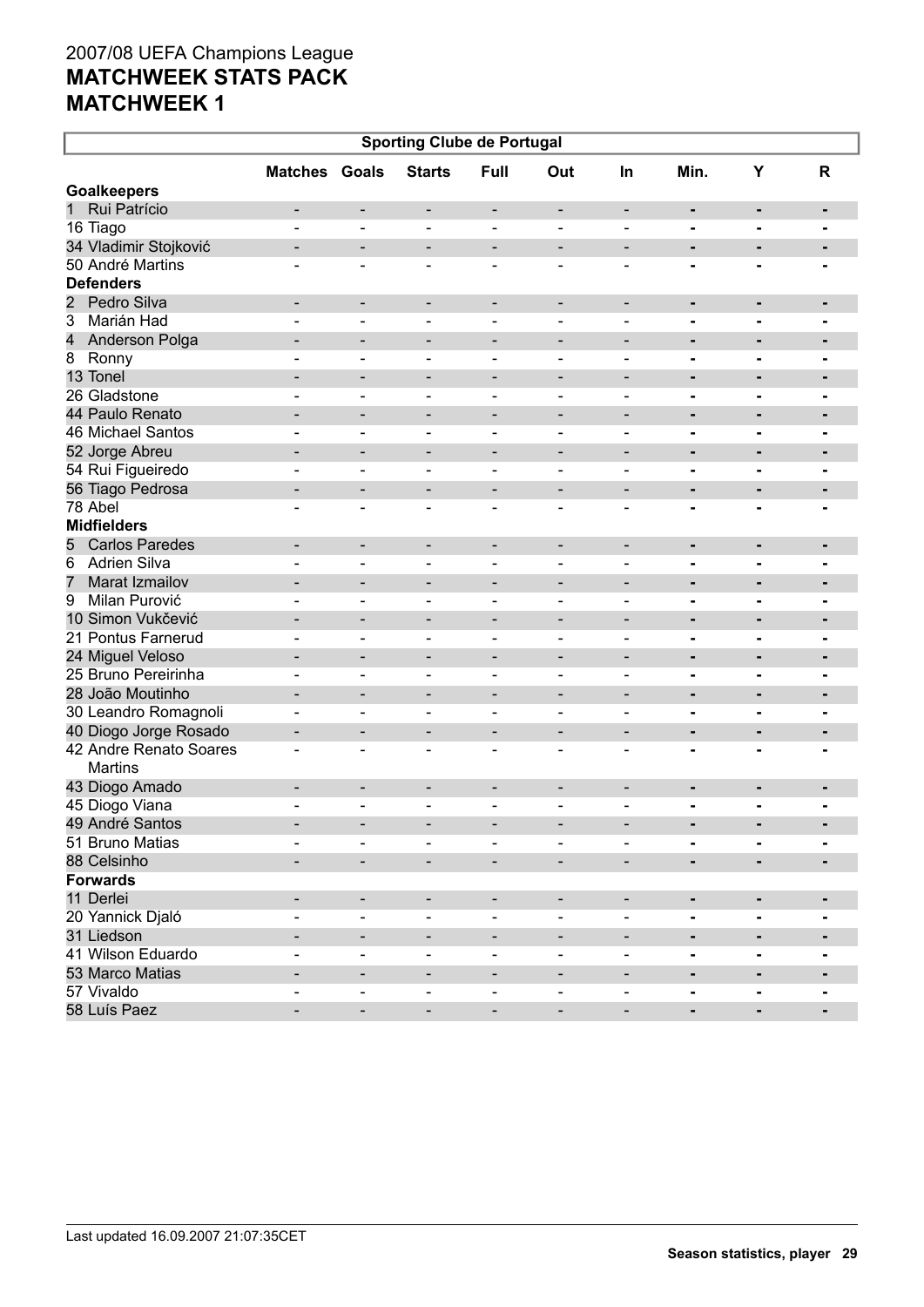| FC Steaua București            |                              |                              |                              |                          |                          |                          |                |                |                |  |  |
|--------------------------------|------------------------------|------------------------------|------------------------------|--------------------------|--------------------------|--------------------------|----------------|----------------|----------------|--|--|
|                                | <b>Matches Goals</b>         |                              | <b>Starts</b>                | <b>Full</b>              | Out                      | <b>In</b>                | Min.           | Y              | R              |  |  |
| <b>Goalkeepers</b>             |                              |                              |                              |                          |                          |                          |                |                |                |  |  |
| Robinson Zapata<br>$\mathbf 1$ | $\overline{\phantom{0}}$     | $\overline{\phantom{a}}$     | $\overline{\phantom{0}}$     | $\overline{\phantom{a}}$ | $\overline{\phantom{a}}$ | $\overline{\phantom{a}}$ | ٠              | $\blacksquare$ | ۰.             |  |  |
| 12 Cornel Cernea               |                              |                              |                              |                          |                          |                          |                |                |                |  |  |
| <b>Defenders</b>               |                              |                              |                              |                          |                          |                          |                |                |                |  |  |
| Dorin Goian<br>3               | -                            | $\overline{\phantom{a}}$     | -                            | -                        | $\overline{\phantom{a}}$ | $\overline{\phantom{a}}$ | ٠              | ٠              | ٠              |  |  |
| Pawel Golański<br>4            |                              |                              |                              |                          |                          |                          |                |                |                |  |  |
| Ionuț Rada<br>5                |                              | $\overline{\phantom{a}}$     | -                            | $\overline{\phantom{a}}$ | $\overline{\phantom{a}}$ | $\overline{\phantom{a}}$ | ۰              | ٠              | $\blacksquare$ |  |  |
| 13 Ifeany Emeghara             |                              | $\overline{\phantom{0}}$     | -                            | $\overline{\phantom{a}}$ | $\overline{\phantom{0}}$ | $\blacksquare$           | ۰              | $\blacksquare$ |                |  |  |
| 15 Mihai Neşu                  | -                            | $\overline{\phantom{a}}$     | -                            | $\overline{\phantom{a}}$ | $\overline{\phantom{a}}$ | $\overline{\phantom{a}}$ | $\blacksquare$ | $\blacksquare$ | ٠              |  |  |
| 17 Eugen Baciu                 |                              | $\blacksquare$               | ٠                            | $\overline{\phantom{a}}$ | $\overline{\phantom{0}}$ |                          |                | ۰              |                |  |  |
| 18 Petre Marin                 |                              | $\overline{\phantom{a}}$     | -                            | $\overline{\phantom{a}}$ | $\overline{\phantom{a}}$ | $\overline{\phantom{a}}$ | $\blacksquare$ | $\blacksquare$ | $\blacksquare$ |  |  |
| 24 Sorin Ghionea               |                              | $\blacksquare$               | $\qquad \qquad$              | $\overline{\phantom{a}}$ | $\overline{\phantom{0}}$ | $\overline{\phantom{0}}$ | ۰              |                |                |  |  |
| 29 Emanoil Bădoi               |                              | $\overline{\phantom{0}}$     | -                            | $\overline{\phantom{a}}$ | $\overline{\phantom{a}}$ | $\overline{\phantom{a}}$ | ٠              | -              | $\blacksquare$ |  |  |
| <b>Midfielders</b>             |                              |                              |                              |                          |                          |                          |                |                |                |  |  |
| Eric Bicfalvi<br>7             | -                            | $\overline{\phantom{a}}$     | -                            | $\overline{\phantom{a}}$ | $\overline{\phantom{a}}$ | -                        | ۰              | -              | $\blacksquare$ |  |  |
| <b>Ovidiu Petre</b><br>8       |                              | $\qquad \qquad \blacksquare$ | $\qquad \qquad \blacksquare$ | $\blacksquare$           | $\overline{\phantom{a}}$ | $\overline{\phantom{a}}$ |                | ۰              |                |  |  |
| 14 Vasilică Cristocea          | $\qquad \qquad \blacksquare$ | $\overline{\phantom{a}}$     | -                            | $\overline{\phantom{a}}$ | $\overline{\phantom{a}}$ | $\overline{\phantom{a}}$ | ٠              | ۰              | $\blacksquare$ |  |  |
| 16 Bănel Nicoliță              |                              | $\overline{\phantom{0}}$     | $\blacksquare$               | $\blacksquare$           | $\blacksquare$           | $\blacksquare$           |                | ۰              |                |  |  |
| 20 Florin Lovin                |                              | $\overline{\phantom{a}}$     | -                            | $\overline{\phantom{a}}$ | $\overline{\phantom{a}}$ | $\overline{\phantom{a}}$ | ٠              | ٠              | ۰              |  |  |
| 26 Marius Croitoru             |                              |                              | ۰                            | $\blacksquare$           | $\blacksquare$           |                          |                |                |                |  |  |
| <b>Forwards</b>                |                              |                              |                              |                          |                          |                          |                |                |                |  |  |
| 9 Valentin Badea               |                              | $\overline{\phantom{a}}$     | -                            | -                        | $\overline{\phantom{a}}$ | $\overline{\phantom{a}}$ | ۰              | $\blacksquare$ | $\blacksquare$ |  |  |
| 10 Nicolae Dica                |                              | $\blacksquare$               |                              | $\overline{\phantom{a}}$ |                          |                          | $\blacksquare$ |                | $\blacksquare$ |  |  |
| 19 Victoraș lacob              | $\overline{\phantom{0}}$     | $\overline{\phantom{a}}$     | $\overline{\phantom{a}}$     | $\overline{\phantom{a}}$ | $\overline{\phantom{a}}$ | $\overline{\phantom{a}}$ | ۰              | $\blacksquare$ | ۰              |  |  |
| 25 Adrian Neaga                |                              | $\blacksquare$               | $\blacksquare$               | $\overline{\phantom{a}}$ |                          |                          | -              | $\blacksquare$ |                |  |  |
| 30 Dorel Zaharia               |                              | -                            |                              | $\overline{\phantom{a}}$ | $\overline{\phantom{0}}$ | $\overline{\phantom{0}}$ | ٠              | ٠              | ۰              |  |  |
| 84 Romeo Surdu                 |                              |                              |                              | $\overline{\phantom{0}}$ | $\overline{\phantom{0}}$ |                          | $\blacksquare$ |                |                |  |  |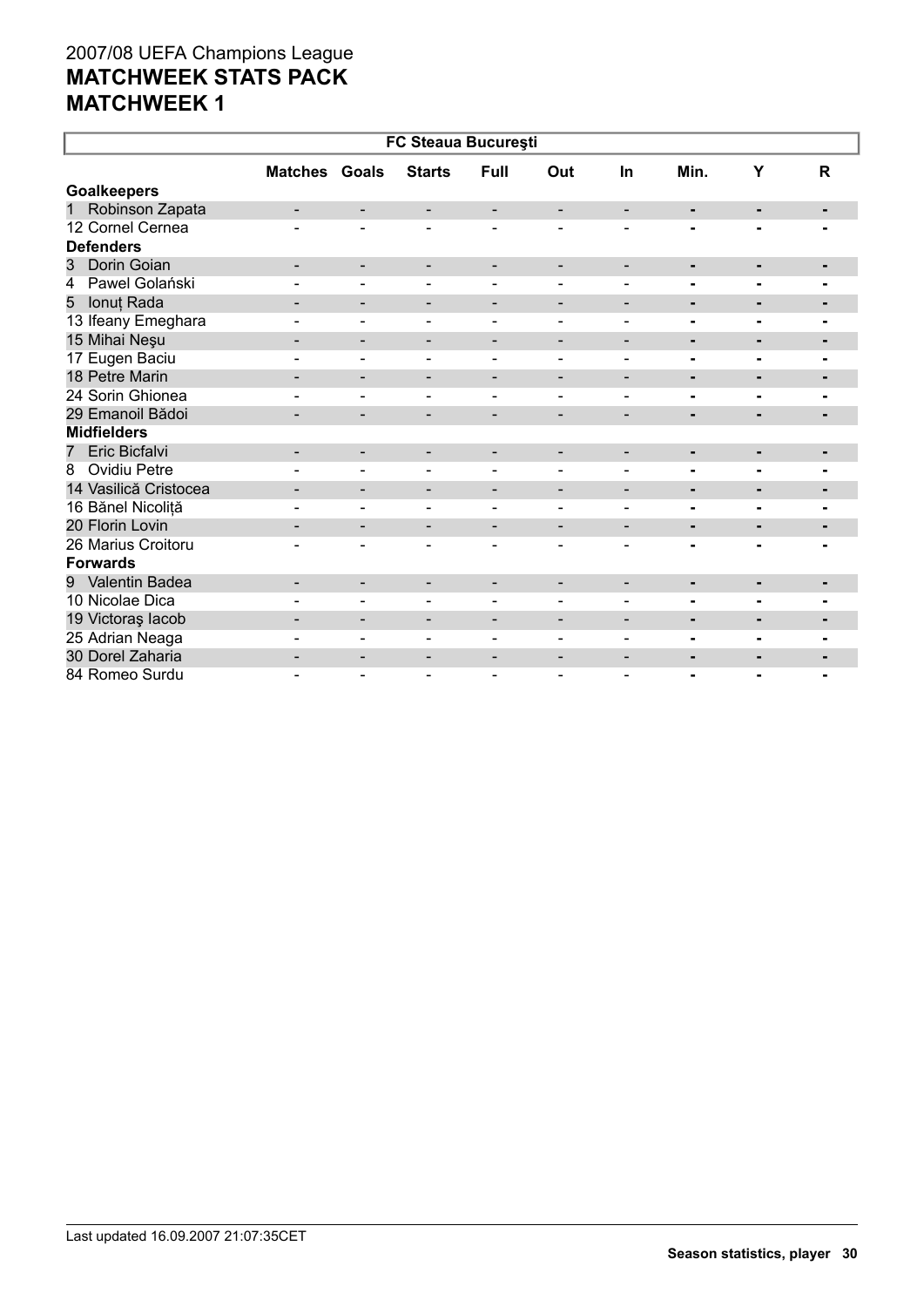| <b>VfB Stuttgart</b>                  |                              |                              |                              |                          |                              |                              |                              |                              |                |  |  |
|---------------------------------------|------------------------------|------------------------------|------------------------------|--------------------------|------------------------------|------------------------------|------------------------------|------------------------------|----------------|--|--|
|                                       | <b>Matches Goals</b>         |                              | <b>Starts</b>                | <b>Full</b>              | Out                          | <b>In</b>                    | Min.                         | Y                            | R              |  |  |
| <b>Goalkeepers</b>                    |                              |                              |                              |                          |                              |                              |                              |                              |                |  |  |
| Raphael Schäfer<br>1                  | $\overline{\phantom{0}}$     | $\overline{a}$               | $\overline{\phantom{a}}$     | $\overline{\phantom{a}}$ | $\qquad \qquad \blacksquare$ | $\overline{\phantom{a}}$     | ٠                            | ٠                            | $\blacksquare$ |  |  |
| 12 Michael Langer                     |                              | ÷                            | $\blacksquare$               | $\blacksquare$           | $\blacksquare$               | $\overline{a}$               | $\blacksquare$               | $\blacksquare$               |                |  |  |
| 24 Sven Ulreich                       | $\overline{\phantom{0}}$     | $\overline{\phantom{0}}$     | -                            | $\overline{\phantom{a}}$ | $\overline{\phantom{a}}$     | $\overline{\phantom{0}}$     | $\blacksquare$               | ٠                            |                |  |  |
| 31 Alexander Stolz                    | ۳                            | ۳                            | $\sim$                       | $\sim$                   | ÷                            | $\sim$                       | $\blacksquare$               | $\blacksquare$               |                |  |  |
| <b>Defenders</b>                      |                              |                              |                              |                          |                              |                              |                              |                              |                |  |  |
| $\overline{2}$<br><b>Andreas Beck</b> | $\overline{\phantom{0}}$     | $\overline{\phantom{a}}$     | $\overline{\phantom{a}}$     | $\overline{\phantom{a}}$ | $\qquad \qquad -$            | $\overline{\phantom{a}}$     | $\qquad \qquad \blacksquare$ | $\qquad \qquad \blacksquare$ | $\blacksquare$ |  |  |
| 3<br>Ricardo Osorio                   | $\overline{a}$               | L,                           | $\blacksquare$               | $\blacksquare$           | $\overline{\phantom{0}}$     | $\blacksquare$               | $\blacksquare$               | $\blacksquare$               |                |  |  |
| 4<br>Gledson                          |                              | $\overline{\phantom{0}}$     | $\overline{\phantom{0}}$     | $\overline{\phantom{a}}$ | $\overline{\phantom{a}}$     | $\qquad \qquad \blacksquare$ | $\blacksquare$               | $\blacksquare$               | $\blacksquare$ |  |  |
| Serdar Tasci<br>5                     |                              |                              | $\overline{a}$               | $\overline{\phantom{a}}$ | $\overline{a}$               |                              | $\blacksquare$               | $\blacksquare$               |                |  |  |
| 6<br>Fernando Meira                   |                              |                              |                              |                          |                              |                              | $\blacksquare$               | ÷,                           |                |  |  |
| 15 Arthur Boka                        | ۳                            | $\blacksquare$               | $\blacksquare$               | $\blacksquare$           | $\blacksquare$               | $\blacksquare$               | $\blacksquare$               | $\blacksquare$               | $\blacksquare$ |  |  |
| 17 Mathieu Delpierre                  | $\blacksquare$               | $\qquad \qquad \blacksquare$ | $\overline{\phantom{a}}$     | $\overline{\phantom{a}}$ | $\overline{\phantom{0}}$     | $\blacksquare$               | $\blacksquare$               | $\blacksquare$               | $\blacksquare$ |  |  |
| 21 Ludovic Magnin                     | $\blacksquare$               | $\qquad \qquad \blacksquare$ | $\blacksquare$               | $\blacksquare$           | $\overline{\phantom{a}}$     | $\blacksquare$               | $\blacksquare$               | $\blacksquare$               | $\blacksquare$ |  |  |
| 26 Tobias Feisthammel                 |                              | $\qquad \qquad \blacksquare$ | $\qquad \qquad \blacksquare$ | $\overline{\phantom{a}}$ | $\overline{\phantom{0}}$     | $\qquad \qquad \blacksquare$ | $\blacksquare$               | $\blacksquare$               |                |  |  |
| 38 David Pisot                        |                              | $\blacksquare$               | $\sim$                       | $\sim$                   | $\blacksquare$               | $\blacksquare$               | $\blacksquare$               | ۰                            |                |  |  |
| 42 Marco Pischorn                     |                              |                              |                              |                          |                              |                              |                              | $\overline{a}$               |                |  |  |
| <b>Midfielders</b>                    |                              |                              |                              |                          |                              |                              |                              |                              |                |  |  |
| <b>Silvio Meissner</b><br>7           | $\overline{\phantom{0}}$     | $\qquad \qquad \blacksquare$ | $\qquad \qquad \blacksquare$ | $\overline{\phantom{a}}$ | $\overline{\phantom{0}}$     |                              | $\blacksquare$               | ٠                            | $\blacksquare$ |  |  |
| <b>Alexander Farnerud</b><br>8        |                              | ÷                            | $\sim$                       | $\sim$                   | ÷                            | $\overline{a}$               | $\blacksquare$               | $\blacksquare$               | $\blacksquare$ |  |  |
| 10 Yıldıray Baştürk                   | ۳                            | $\overline{\phantom{0}}$     | $\overline{\phantom{0}}$     | $\overline{\phantom{a}}$ | $\blacksquare$               | $\overline{\phantom{0}}$     | $\blacksquare$               | $\blacksquare$               | $\blacksquare$ |  |  |
| 11 Thomas Hitzlsperger                | $\blacksquare$               | $\blacksquare$               | $\blacksquare$               | $\blacksquare$           | $\overline{\phantom{a}}$     | $\blacksquare$               | $\blacksquare$               | $\blacksquare$               | $\blacksquare$ |  |  |
| 13 Pável Pardo                        | $\overline{\phantom{0}}$     | $\overline{\phantom{0}}$     | $\overline{\phantom{a}}$     |                          | $\overline{\phantom{a}}$     | $\overline{\phantom{a}}$     | $\blacksquare$               | ٠                            |                |  |  |
| 19 Roberto Hilbert                    |                              | ÷                            | $\overline{\phantom{0}}$     | $\blacksquare$           | $\overline{\phantom{a}}$     | $\blacksquare$               | $\blacksquare$               | $\blacksquare$               |                |  |  |
| 25 Antonio                            |                              | $\overline{a}$               | $\qquad \qquad \blacksquare$ | $\overline{\phantom{a}}$ | $\overline{\phantom{0}}$     |                              | $\blacksquare$               | $\blacksquare$               | $\blacksquare$ |  |  |
| 28 Sami Khedira                       |                              | L,                           | $\overline{\phantom{0}}$     |                          |                              |                              | $\blacksquare$               | $\blacksquare$               |                |  |  |
| 29 Georges Mandjeck                   | ٠                            | $\overline{a}$               | $\qquad \qquad \blacksquare$ | $\overline{\phantom{a}}$ | $\overline{a}$               | $\qquad \qquad$              | $\blacksquare$               |                              | $\blacksquare$ |  |  |
| 35 Christian Träsch                   | $\blacksquare$               | $\overline{a}$               | $\overline{\phantom{0}}$     | $\blacksquare$           | $\blacksquare$               | $\blacksquare$               | $\blacksquare$               | Ξ.                           | $\blacksquare$ |  |  |
| 36 Peter Perchtold                    | $\overline{\phantom{0}}$     | $\overline{\phantom{0}}$     | ۰                            | $\blacksquare$           | $\overline{\phantom{a}}$     | $\overline{\phantom{a}}$     | $\blacksquare$               | $\blacksquare$               | $\blacksquare$ |  |  |
| <b>Forwards</b>                       |                              |                              |                              |                          |                              |                              |                              |                              |                |  |  |
| Ewerthon<br>9                         | $\qquad \qquad \blacksquare$ | -                            | $\overline{\phantom{a}}$     | $\overline{\phantom{a}}$ | $\overline{\phantom{a}}$     | $\qquad \qquad \blacksquare$ | $\blacksquare$               | ٠                            |                |  |  |
| 18 Cacau                              |                              | ÷                            | $\blacksquare$               | $\blacksquare$           | $\blacksquare$               | $\blacksquare$               | $\blacksquare$               | $\blacksquare$               |                |  |  |
| 20 Ciprian Marica                     |                              | $\overline{a}$               | $\overline{\phantom{0}}$     | $\overline{\phantom{a}}$ | $\overline{\phantom{0}}$     | $\overline{\phantom{0}}$     | $\blacksquare$               | $\blacksquare$               | $\blacksquare$ |  |  |
| 23 Manuel Fisher                      |                              | $\blacksquare$               | $\blacksquare$               | $\sim$                   | $\overline{\phantom{a}}$     | $\overline{a}$               |                              | -                            |                |  |  |
| 27 Johannes Rahn                      | $\overline{\phantom{0}}$     | $\blacksquare$               | $\blacksquare$               | $\overline{\phantom{a}}$ | $\overline{\phantom{a}}$     | $\overline{\phantom{0}}$     | $\blacksquare$               | $\blacksquare$               |                |  |  |
| 33 Mario Gómez                        |                              |                              | $\sim$                       | $\overline{a}$           | $\overline{a}$               |                              | $\blacksquare$               | $\blacksquare$               | $\overline{a}$ |  |  |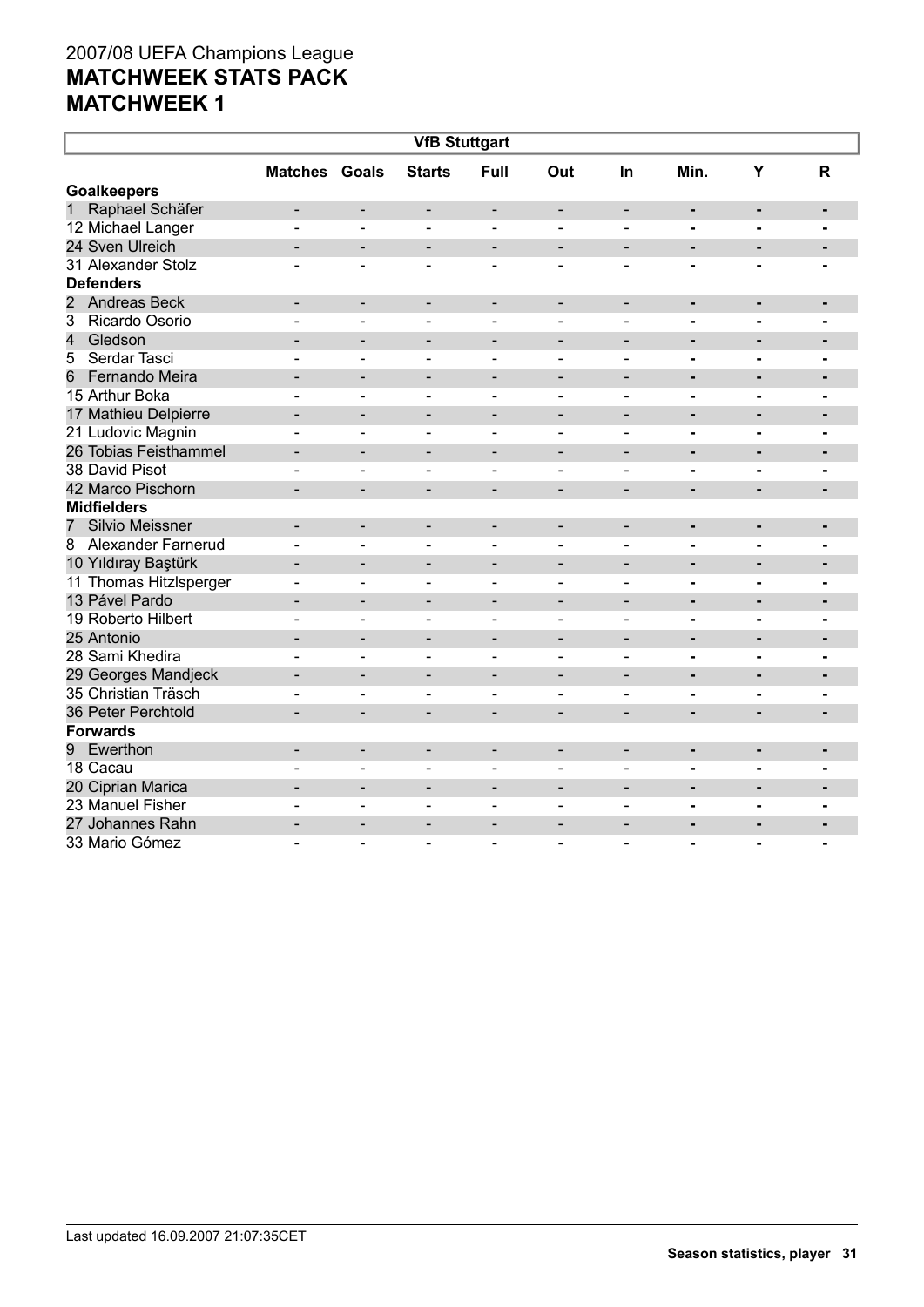| <b>Valencia CF</b>            |                          |                              |                          |                              |                              |                              |                              |                |                |  |  |
|-------------------------------|--------------------------|------------------------------|--------------------------|------------------------------|------------------------------|------------------------------|------------------------------|----------------|----------------|--|--|
|                               | <b>Matches Goals</b>     |                              | <b>Starts</b>            | Full                         | Out                          | <b>In</b>                    | Min.                         | Y              | $\mathsf{R}$   |  |  |
| <b>Goalkeepers</b>            |                          |                              |                          |                              |                              |                              |                              |                |                |  |  |
| Santiago Cañizares<br>1       | $\overline{a}$           |                              | $\overline{a}$           | $\overline{\phantom{0}}$     | $\qquad \qquad \blacksquare$ | $\qquad \qquad \blacksquare$ | $\blacksquare$               | $\blacksquare$ | $\blacksquare$ |  |  |
| 13 Timo Hildebrand            | $\overline{\phantom{0}}$ | $\qquad \qquad \blacksquare$ | $\overline{\phantom{a}}$ | $\overline{\phantom{a}}$     | $\qquad \qquad \blacksquare$ | $\qquad \qquad \blacksquare$ | $\overline{\phantom{0}}$     | $\blacksquare$ | $\blacksquare$ |  |  |
| 25 Juan Luis Mora             |                          | $\overline{\phantom{0}}$     |                          |                              | $\overline{\phantom{0}}$     | $\overline{a}$               | $\blacksquare$               |                | $\blacksquare$ |  |  |
| 33 Vicente Guaita             | $\blacksquare$           | $\overline{\phantom{a}}$     | $\overline{\phantom{a}}$ | $\blacksquare$               | $\overline{\phantom{0}}$     | $\blacksquare$               | $\blacksquare$               | $\blacksquare$ |                |  |  |
| <b>Defenders</b>              |                          |                              |                          |                              |                              |                              |                              |                |                |  |  |
| 3<br><b>Manuel Fernandes</b>  | $\overline{\phantom{a}}$ | $\overline{\phantom{a}}$     | $\overline{\phantom{a}}$ | $\overline{\phantom{a}}$     | $\overline{\phantom{a}}$     | $\overline{\phantom{a}}$     | ٠                            | ٠              | $\blacksquare$ |  |  |
| Raúl Albiol<br>4              | $\blacksquare$           | $\blacksquare$               | $\overline{\phantom{a}}$ | $\blacksquare$               | $\overline{\phantom{0}}$     | $\blacksquare$               | -                            | $\blacksquare$ | $\blacksquare$ |  |  |
| Carlos Marchena<br>5          | $\overline{a}$           | $\overline{a}$               | ۰                        | $\overline{\phantom{a}}$     | $\overline{\phantom{a}}$     |                              | $\blacksquare$               | $\blacksquare$ | $\blacksquare$ |  |  |
| 12 Marco Caneira              | $\overline{\phantom{0}}$ | $\qquad \qquad \blacksquare$ | $\overline{\phantom{a}}$ | $\blacksquare$               | $\qquad \qquad \blacksquare$ | $\overline{\phantom{a}}$     | -                            | $\blacksquare$ | $\blacksquare$ |  |  |
| 15 Iván Helguera              |                          | $\overline{\phantom{0}}$     | -                        | $\overline{\phantom{0}}$     | $\overline{\phantom{0}}$     | $\overline{\phantom{0}}$     | $\blacksquare$               | $\blacksquare$ | $\blacksquare$ |  |  |
| 20 Alexis                     | $\overline{a}$           | $\blacksquare$               | $\overline{\phantom{a}}$ | $\blacksquare$               | $\blacksquare$               | $\blacksquare$               | $\blacksquare$               | $\blacksquare$ | $\blacksquare$ |  |  |
| 23 Luis Miguel                | $\overline{\phantom{0}}$ | $\blacksquare$               | $\overline{\phantom{0}}$ | $\qquad \qquad \blacksquare$ | $\overline{\phantom{a}}$     | $\blacksquare$               | $\blacksquare$               | $\blacksquare$ | $\blacksquare$ |  |  |
| 24 Emiliano Moretti           | ÷                        | $\sim$                       | $\sim$                   | $\overline{a}$               | $\blacksquare$               | ÷                            | $\blacksquare$               | $\blacksquare$ | $\blacksquare$ |  |  |
| 26 David Lombán               |                          | $\overline{a}$               |                          |                              |                              |                              |                              |                |                |  |  |
| 28 Manuel Castellano          | $\overline{a}$           | L,                           | $\blacksquare$           | $\blacksquare$               | $\blacksquare$               | $\overline{\phantom{0}}$     | $\blacksquare$               | $\blacksquare$ | $\blacksquare$ |  |  |
| 29 Arturo                     | $\overline{\phantom{0}}$ | $\blacksquare$               | $\overline{\phantom{0}}$ | $\blacksquare$               | $\blacksquare$               | $\blacksquare$               | $\blacksquare$               | ÷              | $\blacksquare$ |  |  |
| 31 Jaume                      |                          | $\overline{\phantom{0}}$     | $\blacksquare$           | $\overline{\phantom{a}}$     | $\overline{\phantom{a}}$     | $\overline{\phantom{0}}$     | $\blacksquare$               | $\blacksquare$ | $\blacksquare$ |  |  |
| <b>Midfielders</b>            |                          |                              |                          |                              |                              |                              |                              |                |                |  |  |
| 2 Sunny                       | $\blacksquare$           | $\blacksquare$               | $\overline{\phantom{a}}$ | $\overline{\phantom{a}}$     | $\qquad \qquad -$            | $\overline{\phantom{m}}$     | $\blacksquare$               | $\blacksquare$ | $\blacksquare$ |  |  |
| David Albelda<br>6            | ۳                        | $\blacksquare$               | $\overline{\phantom{a}}$ | $\blacksquare$               | $\overline{\phantom{0}}$     | $\blacksquare$               | $\blacksquare$               | $\blacksquare$ | $\blacksquare$ |  |  |
| 8<br>Rubén Baraja             |                          | $\blacksquare$               | $\overline{\phantom{0}}$ | $\overline{\phantom{a}}$     | $\overline{\phantom{a}}$     | $\overline{\phantom{a}}$     | ä,                           | $\blacksquare$ |                |  |  |
| 11 Jaime Gavilán              |                          | $\overline{\phantom{0}}$     |                          |                              | $\blacksquare$               | $\blacksquare$               | $\blacksquare$               | $\blacksquare$ |                |  |  |
| 14 Vicente                    |                          | $\overline{\phantom{0}}$     | $\overline{\phantom{a}}$ | $\blacksquare$               | $\overline{\phantom{0}}$     | $\overline{\phantom{0}}$     | $\blacksquare$               | $\blacksquare$ | $\blacksquare$ |  |  |
| 16 Juan M. Mata               |                          | $\overline{a}$               | $\sim$                   | $\overline{\phantom{a}}$     | $\overline{a}$               | $\blacksquare$               | $\blacksquare$               | $\blacksquare$ | $\blacksquare$ |  |  |
| 17 Joaquín                    | $\overline{\phantom{0}}$ | $\overline{\phantom{a}}$     | $\overline{\phantom{a}}$ | $\overline{\phantom{a}}$     | $\qquad \qquad -$            | $\overline{\phantom{a}}$     | $\blacksquare$               | $\blacksquare$ | $\blacksquare$ |  |  |
| 22 Edu                        | $\overline{a}$           | $\blacksquare$               | $\sim$                   | $\blacksquare$               | $\blacksquare$               | $\sim$                       | -                            | $\blacksquare$ | $\blacksquare$ |  |  |
| 27 Carles Martínez            | ۰                        | $\blacksquare$               | $\overline{\phantom{0}}$ | $\overline{\phantom{m}}$     | $\qquad \qquad -$            | $\overline{\phantom{0}}$     | $\qquad \qquad \blacksquare$ | $\blacksquare$ | ٠              |  |  |
| 30 Marc Castells              | $\overline{\phantom{0}}$ | $\blacksquare$               | $\blacksquare$           | $\blacksquare$               | $\overline{\phantom{0}}$     | $\blacksquare$               | $\blacksquare$               | $\blacksquare$ | $\blacksquare$ |  |  |
| 34 Ángel Montoro              | L                        | $\overline{\phantom{0}}$     | $\overline{\phantom{0}}$ | $\blacksquare$               | $\overline{\phantom{0}}$     | $\overline{\phantom{0}}$     | $\blacksquare$               | $\blacksquare$ | $\blacksquare$ |  |  |
| 35 Ximo                       | $\blacksquare$           | $\overline{\phantom{a}}$     | $\blacksquare$           | $\overline{\phantom{a}}$     | $\blacksquare$               | $\overline{a}$               | $\blacksquare$               | $\blacksquare$ | $\blacksquare$ |  |  |
| <b>Forwards</b>               |                          |                              |                          |                              |                              |                              |                              |                |                |  |  |
| David Villa<br>$\overline{7}$ | $\overline{\phantom{0}}$ | $\overline{\phantom{a}}$     | $\overline{\phantom{a}}$ | $\overline{\phantom{a}}$     | $\qquad \qquad -$            | $\blacksquare$               | ٠                            | $\blacksquare$ | ٠              |  |  |
| 9 Fernando Morientes          | $\overline{\phantom{0}}$ | $\overline{\phantom{0}}$     | $\overline{\phantom{a}}$ | $\blacksquare$               | $\overline{\phantom{0}}$     | $\blacksquare$               | -                            | $\blacksquare$ | $\blacksquare$ |  |  |
| 10 Miguel Ángel Angulo        | $\overline{a}$           |                              |                          |                              |                              |                              | $\blacksquare$               | $\blacksquare$ | $\blacksquare$ |  |  |
| 18 Nikola Žigić               | $\overline{\phantom{0}}$ | $\overline{\phantom{a}}$     | $\blacksquare$           | $\blacksquare$               | $\overline{\phantom{a}}$     | $\qquad \qquad \blacksquare$ | -                            | $\blacksquare$ | $\blacksquare$ |  |  |
| 19 Javier Arizmendi           |                          | $\overline{\phantom{0}}$     | $\overline{\phantom{0}}$ | $\overline{\phantom{0}}$     | $\overline{\phantom{a}}$     | $\overline{\phantom{0}}$     | $\blacksquare$               | $\blacksquare$ | $\blacksquare$ |  |  |
| 21 David Silva                | $\overline{a}$           | $\blacksquare$               | $\overline{\phantom{a}}$ | $\blacksquare$               | $\overline{a}$               | $\blacksquare$               | $\blacksquare$               | $\blacksquare$ | $\blacksquare$ |  |  |
| 32 Aser Pierrick              |                          | $\blacksquare$               | $\blacksquare$           | $\blacksquare$               | $\blacksquare$               | $\overline{a}$               | $\blacksquare$               | $\blacksquare$ | $\blacksquare$ |  |  |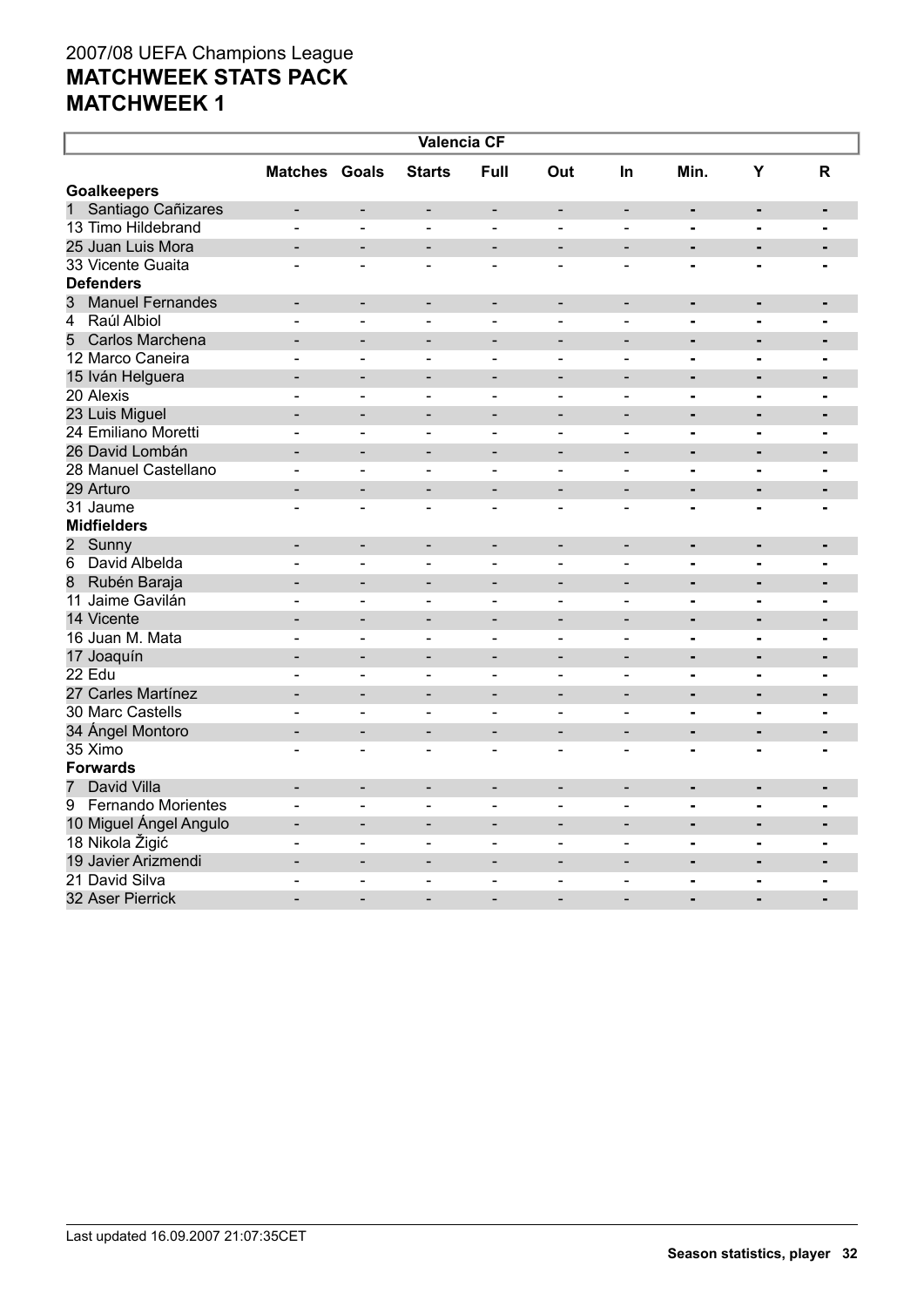| Club                       | Date of birth | Age |
|----------------------------|---------------|-----|
| Sporting Clube de Portugal | 16.09.1982    | 25  |
| FC Schalke 04              | 17.09.1974    | 33  |
| AS Roma                    | 17.09.1977    | 30  |
| PFC CSKA Moskva            | 17.09.1977    | 30  |
| <b>Besiktas JK</b>         | 17.09.1982    | 25  |
| PFC CSKA Moskva            | 17.09.1987    | 20  |
| PFC CSKA Moskva            | 17.09.1988    | 19  |
| Valencia CF                | 17.09.1988    | 19  |
| Olympique de Marseille     | 19.09.1972    | 35  |
| S.S. Lazio                 | 19.09.1977    | 30  |
| <b>SL</b> Benfica          | 20.09.1984    | 22  |
| Olympique de Marseille     | 20.09.1985    | 21  |
| <b>Besiktas JK</b>         | 20.09.1986    | 20  |
| Sporting Clube de Portugal | 21.09.1982    | 24  |
| AC Milan                   | 22.09.1976    | 30  |
| Liverpool FC               | 22.09.1978    | 28  |
|                            |               |     |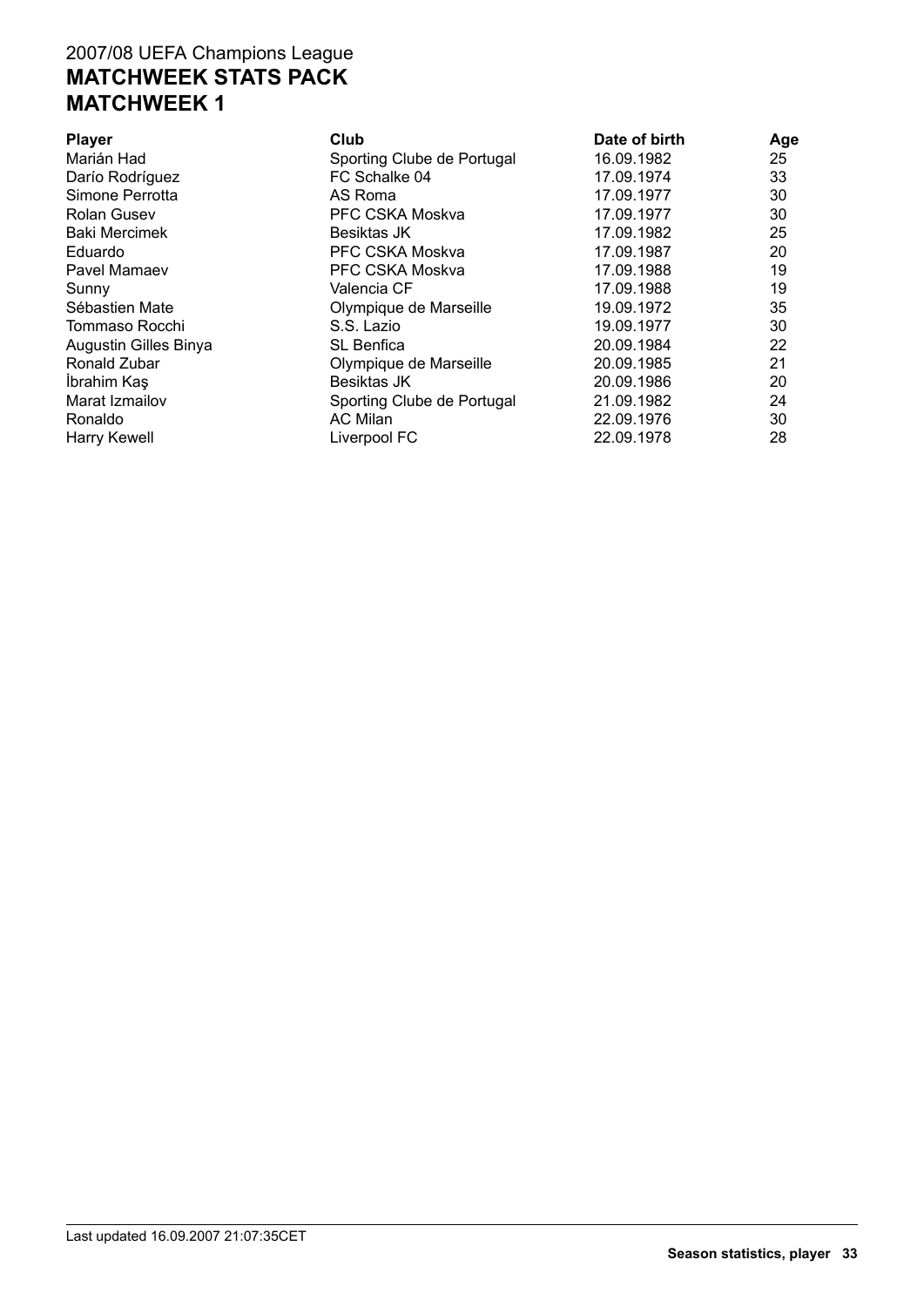#### Booking list - Group Group A

|                | <b>Besiktas JK</b>                |                                         |                                             |                                   |                         |                         |                         |                 |    |           |    |
|----------------|-----------------------------------|-----------------------------------------|---------------------------------------------|-----------------------------------|-------------------------|-------------------------|-------------------------|-----------------|----|-----------|----|
| No             | <b>Player</b>                     | $\mathbf{1}$                            | $\overline{2}$                              | <b>Matchday</b><br>$\overline{3}$ | 4                       | 5                       | $6\phantom{1}$          | <b>KO1</b>      | QF | <b>SF</b> | F. |
| 22             | Ali Tandoğan                      | $\overline{\mathbf{s}}$                 |                                             |                                   |                         |                         |                         |                 |    |           |    |
|                | <b>Olympique de Marseille</b>     |                                         |                                             |                                   |                         |                         |                         |                 |    |           |    |
| No             | <b>Player</b>                     | $\mathbf 1$                             | $\overline{2}$                              | <b>Matchday</b><br>$\overline{3}$ | $\overline{\mathbf{4}}$ | 5                       | $6\phantom{1}$          | <b>KO1</b>      | QF | <b>SF</b> | F  |
| 15             | Ronald Zubar                      | $\overline{\mathbf{s}}$                 |                                             |                                   |                         |                         |                         |                 |    |           |    |
|                | S.S. Lazio                        |                                         |                                             |                                   |                         |                         |                         |                 |    |           |    |
|                |                                   |                                         | $\overline{2}$                              | <b>Matchday</b><br>$\mathbf{3}$   |                         | 5                       |                         | <b>KO1</b>      | QF | <b>SF</b> | F. |
| No<br>85       | <b>Player</b><br>Valon Behrami    | $\mathbf{1}$<br>$\overline{\mathbf{s}}$ |                                             |                                   | 4                       |                         | 6                       |                 |    |           |    |
|                | <b>Real Madrid CF</b>             |                                         |                                             |                                   |                         |                         |                         |                 |    |           |    |
|                |                                   |                                         | $\mathbf{2}$                                | <b>Matchday</b><br>3              | $\overline{\mathbf{4}}$ | 5                       | $6\phantom{1}6$         | <b>KO1</b>      | QF | <b>SF</b> | F  |
| No<br>6        | <b>Player</b><br>Mahamadou Diarra | $\mathbf{1}$<br>$\overline{\mathbf{s}}$ |                                             |                                   |                         |                         |                         |                 |    |           |    |
|                |                                   |                                         |                                             |                                   |                         |                         |                         |                 |    |           |    |
|                | <b>Olympique Lyonnais</b>         |                                         |                                             |                                   |                         |                         |                         |                 |    |           |    |
| No             | Player                            | $\mathbf{1}$                            | $\boldsymbol{2}$                            | <b>Matchday</b><br>$\mathbf{3}$   | $\overline{\mathbf{4}}$ | 5                       | $6\phantom{1}6$         | <b>KO1</b>      | QF | <b>SF</b> | F  |
| 9              | Fred                              | $\overline{\mathbf{s}}$                 | $\overline{\mathbf{s}}$                     | $\overline{\mathbf{s}}$           |                         |                         |                         |                 |    |           |    |
|                |                                   |                                         |                                             |                                   |                         |                         |                         |                 |    |           |    |
|                | FC Dynamo Kyiv                    |                                         |                                             | <b>Matchday</b>                   |                         |                         |                         | KO <sub>1</sub> | QF | <b>SF</b> | F  |
| No             | <b>Player</b>                     | $\mathbf{1}$                            | $\mathbf{2}$                                | $\overline{\mathbf{3}}$           | 4                       | $5\phantom{1}$          | $\boldsymbol{6}$        |                 |    |           |    |
| 3              | Pape Diakhate                     | S                                       |                                             |                                   |                         |                         |                         |                 |    |           |    |
|                | <b>FC Internazionale Milano</b>   |                                         |                                             |                                   |                         |                         |                         |                 |    |           |    |
|                |                                   |                                         |                                             | <b>Matchday</b><br>$\overline{3}$ | 4                       | 5                       | $6\phantom{1}$          | <b>KO1</b>      | QF | <b>SF</b> | F  |
| No<br>9        | <b>Player</b><br>Julio Cruz       | $\mathbf 1$<br>$\overline{\mathbf{s}}$  | $\boldsymbol{2}$<br>$\overline{\mathbf{s}}$ |                                   |                         |                         |                         |                 |    |           |    |
| $\overline{2}$ | Iván Córdoba                      | S                                       | $\mathbf{s}$                                |                                   |                         |                         |                         |                 |    |           |    |
| 16             | Nicolás Burdisso                  | $\overline{\mathbf{s}}$                 | $\mathbf{s}$                                | $\mathbf{s}$                      | $\overline{\mathbf{s}}$ | $\overline{\mathbf{s}}$ | $\overline{\mathbf{s}}$ |                 |    |           |    |
| 13             | <b>Maicon</b>                     | $\mathbf{s}$                            | $\mathbf{s}$                                | $\mathbf{s}$                      |                         |                         |                         |                 |    |           |    |
|                | <b>PSV Eindhoven</b>              |                                         |                                             |                                   |                         |                         |                         |                 |    |           |    |
|                |                                   |                                         |                                             |                                   | <b>Matchday</b>         |                         |                         | KO <sub>1</sub> | QF | <b>SF</b> | F  |
| No<br>5        | Player<br>Mike Zonneveld          | $\mathbf{1}$<br>$\overline{\mathbf{s}}$ | $\mathbf{2}$                                | $\mathbf{3}$                      | 4                       | 5                       | $6\phantom{1}$          |                 |    |           |    |
|                |                                   |                                         |                                             |                                   |                         |                         |                         |                 |    |           |    |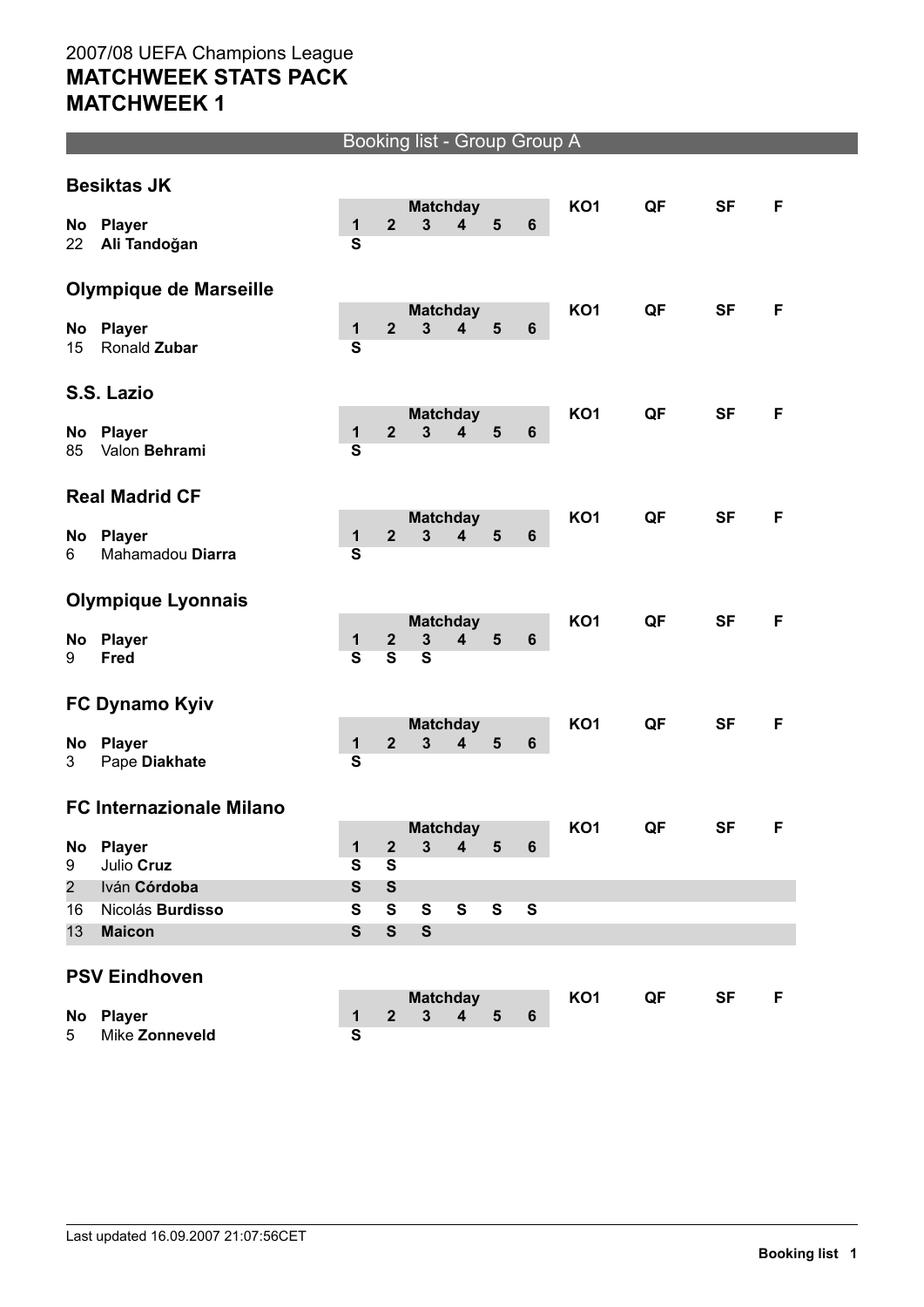Club profiles

|                                                                 |                                                                      | <b>Arsenal FC</b>                                                                                                             |                |                |                |              |                |  |  |  |
|-----------------------------------------------------------------|----------------------------------------------------------------------|-------------------------------------------------------------------------------------------------------------------------------|----------------|----------------|----------------|--------------|----------------|--|--|--|
| <b>Address:</b><br>Telephone:<br>Email:<br>Website:<br>Founded: |                                                                      | Highbury House 75 Drayton Park LONDON N5 1BU<br>+44 1727 747 451<br>cwheatley@arsenal.co.uk<br>http://www.arsenal.com<br>1886 |                |                |                |              |                |  |  |  |
|                                                                 | <b>UEFA club competition honours</b><br><b>UEFA Cup Winners' Cup</b> | 1993/94                                                                                                                       |                |                |                |              |                |  |  |  |
|                                                                 | Ten-year UEFA club competition record                                |                                                                                                                               |                |                |                |              |                |  |  |  |
| <b>Season</b>                                                   | <b>Competition</b>                                                   | Pld                                                                                                                           | W              | D              | L              | <b>GF</b>    | GA             |  |  |  |
| 2006/07                                                         | <b>UEFA Champions League</b>                                         | 8                                                                                                                             | 3              | 3              | 2              | 8            | 5              |  |  |  |
| 2006/07                                                         | UEFA Champions League (Qual.)                                        | $\overline{2}$                                                                                                                | $\overline{c}$ | 0              | 0              | 5            | 1              |  |  |  |
| 2005/06                                                         | <b>UEFA Champions League</b>                                         | 13                                                                                                                            | 8              | 4              | 1              | 15           | 4              |  |  |  |
| 2004/05                                                         | <b>UEFA Champions League</b>                                         | 8                                                                                                                             | 3              | 4              | 1              | 13           | 9              |  |  |  |
| 2003/04                                                         | <b>UEFA Champions League</b>                                         | 10                                                                                                                            | 5              | $\mathbf 2$    | 3              | 16           | 11             |  |  |  |
| 2002/03                                                         | <b>UEFA Champions League</b>                                         | 12                                                                                                                            | 4              | 5              | 3              | 15           | 9              |  |  |  |
| 2001/02                                                         | <b>UEFA Champions League</b>                                         | 12                                                                                                                            | 5              | 1              | 6              | 17           | 17             |  |  |  |
| 2000/01                                                         | <b>UEFA Champions League</b>                                         | 14                                                                                                                            | $\overline{7}$ | 3              | 4              | 19           | 18             |  |  |  |
| 1999/00                                                         | <b>UEFA Champions League</b>                                         | 6                                                                                                                             | $\overline{c}$ | $\overline{2}$ | 2              | 9            | 9              |  |  |  |
| 1999/00                                                         | <b>UEFA Cup</b>                                                      | 9                                                                                                                             | $\overline{7}$ | $\overline{2}$ | 1              | 21           | 9              |  |  |  |
| 1998/99                                                         | <b>UEFA Champions League</b>                                         | 6                                                                                                                             | $\overline{2}$ | $\overline{2}$ | $\overline{2}$ | 8            | 8              |  |  |  |
|                                                                 |                                                                      | 100                                                                                                                           | 48             | 28             | 25             | 146          | 100            |  |  |  |
|                                                                 | <b>UEFA club competition record</b>                                  |                                                                                                                               |                |                |                |              |                |  |  |  |
| <b>Competition</b>                                              |                                                                      | <b>Pld</b>                                                                                                                    | W              | D              | L              | <b>GF</b>    | <b>GA</b>      |  |  |  |
|                                                                 | European Champions Clubs' Cup                                        | 103                                                                                                                           | 48             | 27             | 28             | 151          | 101            |  |  |  |
|                                                                 | <b>UEFA Cup Winners' Cup</b>                                         | 27                                                                                                                            | 15             | 10             | $\overline{2}$ | 48           | 20             |  |  |  |
| <b>UEFA Cup</b>                                                 |                                                                      | 25                                                                                                                            | 12             | 4              | 9              | 45           | 32             |  |  |  |
| <b>UEFA Super Cup</b>                                           |                                                                      | $\overline{2}$                                                                                                                | 0              | 1              | 1              | $\mathbf 0$  | $\overline{2}$ |  |  |  |
| <b>UEFA Intertoto Cup</b>                                       |                                                                      | 0                                                                                                                             | 0              | 0              | $\Omega$       | $\mathbf{0}$ | 0              |  |  |  |
|                                                                 | European/South American Cup                                          | 0                                                                                                                             | 0              | 0              | 0              | 0            | 0              |  |  |  |
|                                                                 |                                                                      | 157                                                                                                                           | 75             | 42             | 40             | 244          | 155            |  |  |  |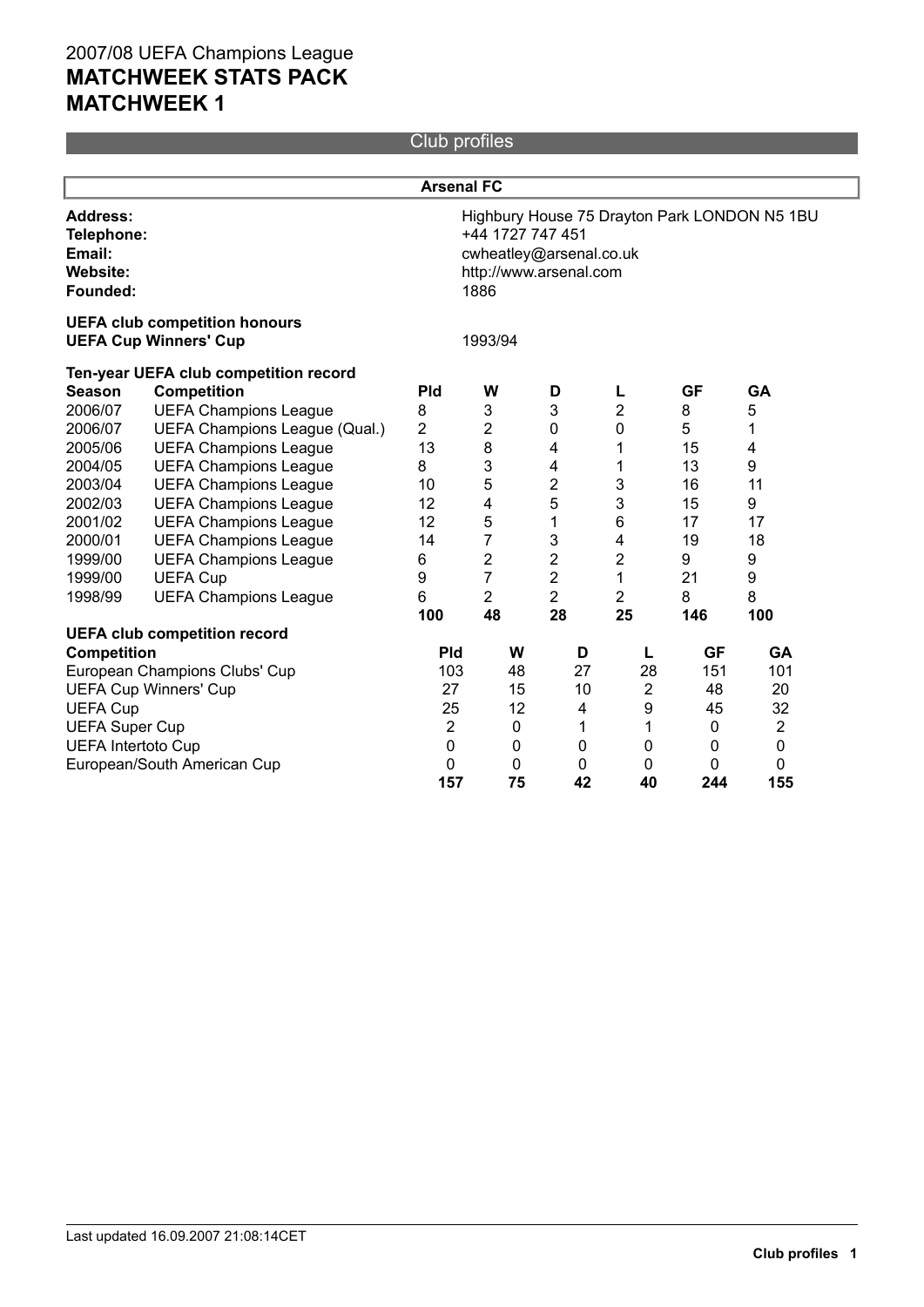|                                                                 |                                                                                                                                              | <b>FC Barcelona</b>     |                                                                                                                              |                               |                     |           |           |  |  |
|-----------------------------------------------------------------|----------------------------------------------------------------------------------------------------------------------------------------------|-------------------------|------------------------------------------------------------------------------------------------------------------------------|-------------------------------|---------------------|-----------|-----------|--|--|
| <b>Address:</b><br>Telephone:<br>Email:<br>Website:<br>Founded: |                                                                                                                                              |                         | Avda. Arístides Maillol s/n 08028 BARCELONA<br>+34 93 496 36 00<br>oab@fcbarcelona.cat<br>http://www.fcbarcelona.com<br>1899 |                               |                     |           |           |  |  |
| <b>UEFA Super Cup</b>                                           | <b>UEFA club competition honours</b><br><b>European Champions Clubs' Cup</b><br><b>UEFA Champions League</b><br><b>UEFA Cup Winners' Cup</b> |                         | 1991/92<br>2005/06<br>1978/79, 1981/82, 1988/89, 1996/97<br>1992, 1997                                                       |                               |                     |           |           |  |  |
|                                                                 | Ten-year UEFA club competition record                                                                                                        |                         |                                                                                                                              |                               |                     |           |           |  |  |
| <b>Season</b>                                                   | <b>Competition</b>                                                                                                                           | Pld                     | W                                                                                                                            | D                             | L                   | <b>GF</b> | GA        |  |  |
| 2006/07                                                         | <b>UEFA Champions League</b>                                                                                                                 | 8                       | 4                                                                                                                            | $\overline{2}$                | $\overline{2}$      | 14        | 6         |  |  |
| 2006                                                            | <b>UEFA Super Cup</b>                                                                                                                        | 1                       | 0                                                                                                                            | $\mathbf 0$                   | 1                   | 0         | 3         |  |  |
| 2005/06                                                         | <b>UEFA Champions League</b>                                                                                                                 | 13                      | $\boldsymbol{9}$                                                                                                             | 4                             | $\pmb{0}$           | 24        | 5         |  |  |
| 2004/05                                                         | <b>UEFA Champions League</b>                                                                                                                 | 8                       | 4                                                                                                                            | 1                             | 3                   | 13        | 11        |  |  |
| 2003/04                                                         | <b>UEFA Cup</b>                                                                                                                              | 8                       | 5<br>11                                                                                                                      | $\overline{2}$                | 1                   | 17        | 3         |  |  |
| 2002/03<br>2002/03                                              | <b>UEFA Champions League</b>                                                                                                                 | 14<br>$\overline{2}$    | $\overline{2}$                                                                                                               | $\overline{2}$<br>$\mathbf 0$ | 1                   | 27        | 9         |  |  |
| 2001/02                                                         | UEFA Champions League (Qual.)<br><b>UEFA Champions League</b>                                                                                | 16                      | 8                                                                                                                            | 4                             | 0<br>$\overline{4}$ | 4<br>23   | 0<br>17   |  |  |
| 2001/02                                                         | UEFA Champions League (Qual.)                                                                                                                | $\overline{\mathbf{c}}$ | $\boldsymbol{2}$                                                                                                             | $\boldsymbol{0}$              | $\pmb{0}$           | 5         | 3         |  |  |
| 2000/01                                                         | <b>UEFA Champions League</b>                                                                                                                 | 6                       | $\overline{2}$                                                                                                               | 2                             | $\overline{c}$      | 13        | 9         |  |  |
| 2000/01                                                         | <b>UEFA Cup</b>                                                                                                                              | 8                       | $\overline{\mathbf{4}}$                                                                                                      | $\overline{c}$                | $\overline{2}$      | 13        | 6         |  |  |
| 1999/00                                                         | <b>UEFA Champions League</b>                                                                                                                 | 16                      | 11                                                                                                                           | 3                             | $\overline{2}$      | 45        | 23        |  |  |
| 1998/99                                                         | <b>UEFA Champions League</b>                                                                                                                 | 6                       | $\overline{2}$                                                                                                               | $\overline{2}$                | $\overline{2}$      | 11        | 9         |  |  |
|                                                                 |                                                                                                                                              | 108                     | 64                                                                                                                           | 24                            | 20                  | 209       | 104       |  |  |
|                                                                 | <b>UEFA club competition record</b>                                                                                                          |                         |                                                                                                                              |                               |                     |           |           |  |  |
| <b>Competition</b>                                              |                                                                                                                                              | <b>Pld</b>              | W                                                                                                                            | D                             | L                   | <b>GF</b> | GA        |  |  |
|                                                                 | European Champions Clubs' Cup                                                                                                                | 169                     | 95                                                                                                                           | 38                            | 36                  | 320       | 177       |  |  |
|                                                                 | <b>UEFA Cup Winners' Cup</b>                                                                                                                 | 85                      | 50                                                                                                                           | 18                            | 17                  | 178       | 87        |  |  |
| <b>UEFA Cup</b>                                                 |                                                                                                                                              | 78                      | 40                                                                                                                           | 17                            | 21                  | 149       | 75        |  |  |
| <b>UEFA Super Cup</b>                                           |                                                                                                                                              | 11                      | 3                                                                                                                            | 4                             | 4                   | 9         | 13        |  |  |
| <b>UEFA Intertoto Cup</b>                                       |                                                                                                                                              | 0                       | 0                                                                                                                            | 0                             | $\mathbf 0$         | 0         | $\pmb{0}$ |  |  |
|                                                                 | European/South American Cup                                                                                                                  | 1                       | $\mathbf 0$                                                                                                                  | 0                             | 1                   | 1         | 2         |  |  |
|                                                                 |                                                                                                                                              | 344                     | 188                                                                                                                          | 77                            | 79                  | 657       | 354       |  |  |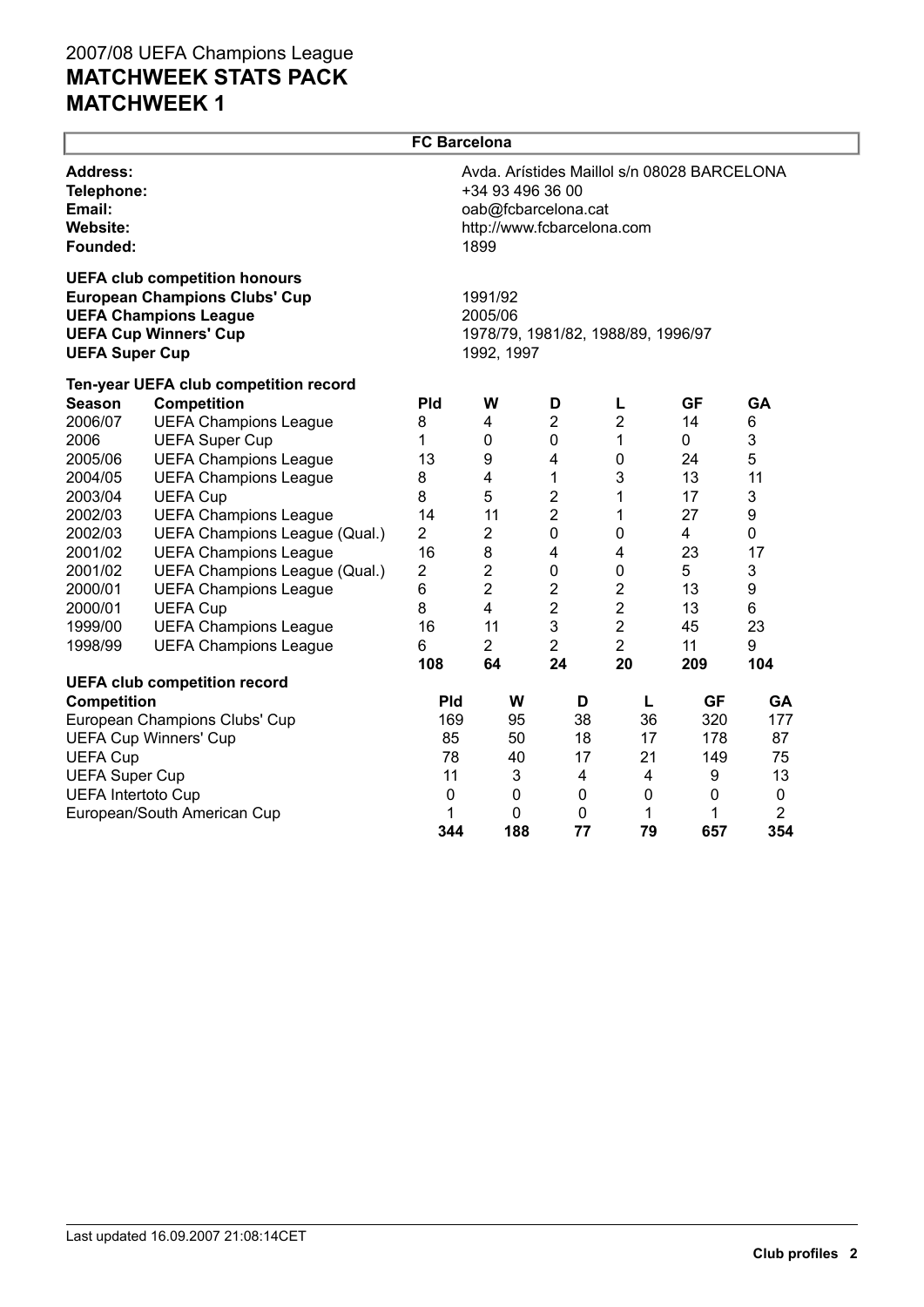|                                                                 |                                                                              | <b>SL Benfica</b>                                                                                                                                 |                |                |                |           |           |  |  |  |
|-----------------------------------------------------------------|------------------------------------------------------------------------------|---------------------------------------------------------------------------------------------------------------------------------------------------|----------------|----------------|----------------|-----------|-----------|--|--|--|
| <b>Address:</b><br>Telephone:<br>Email:<br>Website:<br>Founded: |                                                                              | Avda. Gen. Norton de Matos 1500 Apartado nº 4100<br>1501-805 LISBOA<br>+351 21 721 9555<br>coelho@slbenfica.pt<br>http://www.slbenfica.pt<br>1904 |                |                |                |           |           |  |  |  |
|                                                                 | <b>UEFA club competition honours</b><br><b>European Champions Clubs' Cup</b> | 1960/61, 1961/62                                                                                                                                  |                |                |                |           |           |  |  |  |
| <b>Season</b>                                                   | Ten-year UEFA club competition record<br><b>Competition</b>                  | <b>Pld</b>                                                                                                                                        | W              | D              |                | <b>GF</b> | <b>GA</b> |  |  |  |
| 2006/07                                                         | <b>UEFA Champions League</b>                                                 | 6                                                                                                                                                 | $\overline{2}$ |                | 3              | 7         | 8         |  |  |  |
| 2006/07                                                         | UEFA Champions League (Qual.)                                                | 2                                                                                                                                                 | 1              |                | 0              | 4         | 1         |  |  |  |
| 2006/07                                                         | <b>UEFA Cup</b>                                                              | 6                                                                                                                                                 | 3              |                | 2              | 9         | 7         |  |  |  |
| 2005/06                                                         | <b>UEFA Champions League</b>                                                 | 10                                                                                                                                                | 4              | 3              | 3              | 8         | 7         |  |  |  |
| 2004/05                                                         | <b>UEFA Cup</b>                                                              | 8                                                                                                                                                 | 5              | 1              | $\overline{2}$ | 15        | 8         |  |  |  |
| 2003/04                                                         | <b>UEFA Cup</b>                                                              | 8                                                                                                                                                 | $\overline{4}$ | 2              | $\overline{2}$ | 12        | 8         |  |  |  |
| 2000/01                                                         | <b>UEFA Cup</b>                                                              | $\overline{c}$                                                                                                                                    | 0              | 1              | 1              | 3         | 4         |  |  |  |
| 1999/00                                                         | <b>UEFA Cup</b>                                                              | $\,6$                                                                                                                                             | $\overline{2}$ | 1              | 3              | 6         | 12        |  |  |  |
| 1998/99                                                         | <b>UEFA Champions League</b>                                                 | 6                                                                                                                                                 | 2              | $\overline{2}$ | $\overline{2}$ | 8         | 9         |  |  |  |
|                                                                 |                                                                              | 54                                                                                                                                                | 23             | 13             | 18             | 72        | 64        |  |  |  |
|                                                                 | <b>UEFA club competition record</b>                                          |                                                                                                                                                   |                |                |                |           |           |  |  |  |
| <b>Competition</b>                                              |                                                                              | <b>Pld</b>                                                                                                                                        | W              | D              | L              | <b>GF</b> | GA        |  |  |  |
|                                                                 | European Champions Clubs' Cup                                                | 174                                                                                                                                               | 84             | 40             | 50             | 318       | 183       |  |  |  |
|                                                                 | <b>UEFA Cup Winners' Cup</b>                                                 | 42                                                                                                                                                | 21             | 12             | 9              | 67        | 34        |  |  |  |
| <b>UEFA Cup</b>                                                 |                                                                              | 70                                                                                                                                                | 33             | 17             | 20             | 106       | 79        |  |  |  |
| <b>UEFA Super Cup</b>                                           |                                                                              | 0                                                                                                                                                 | 0              | 0              | 0              | 0         | 0         |  |  |  |
| <b>UEFA Intertoto Cup</b>                                       |                                                                              | 0                                                                                                                                                 | 0              | 0              | 0              | 0         | 0         |  |  |  |
|                                                                 | European/South American Cup                                                  | 5<br>291                                                                                                                                          | 1<br>139       | 0<br>69        | 4<br>83        | 6<br>497  | 15<br>311 |  |  |  |
|                                                                 |                                                                              |                                                                                                                                                   |                |                |                |           |           |  |  |  |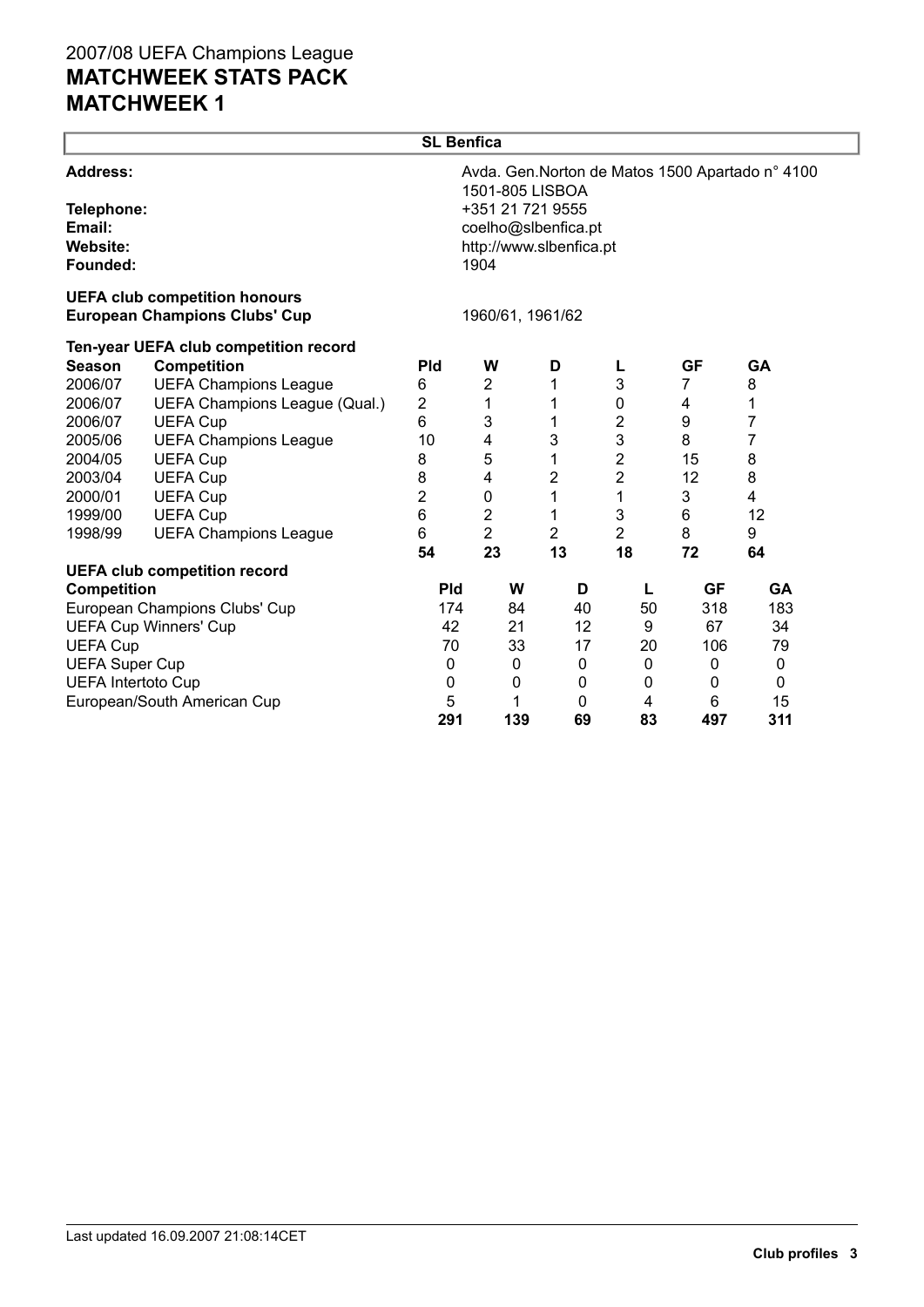| Süleyman Seba Cad. BJK Plaza No.92 B-Blok K.3 |
|-----------------------------------------------|
|                                               |
|                                               |
| <b>GA</b>                                     |
|                                               |
|                                               |
|                                               |
|                                               |
|                                               |
|                                               |
| 10                                            |
|                                               |
|                                               |
|                                               |
| 73                                            |
| <b>GA</b>                                     |
| 78                                            |
| 38                                            |
| 63                                            |
| 0                                             |
| 0                                             |
| 0                                             |
| 179                                           |
| 17                                            |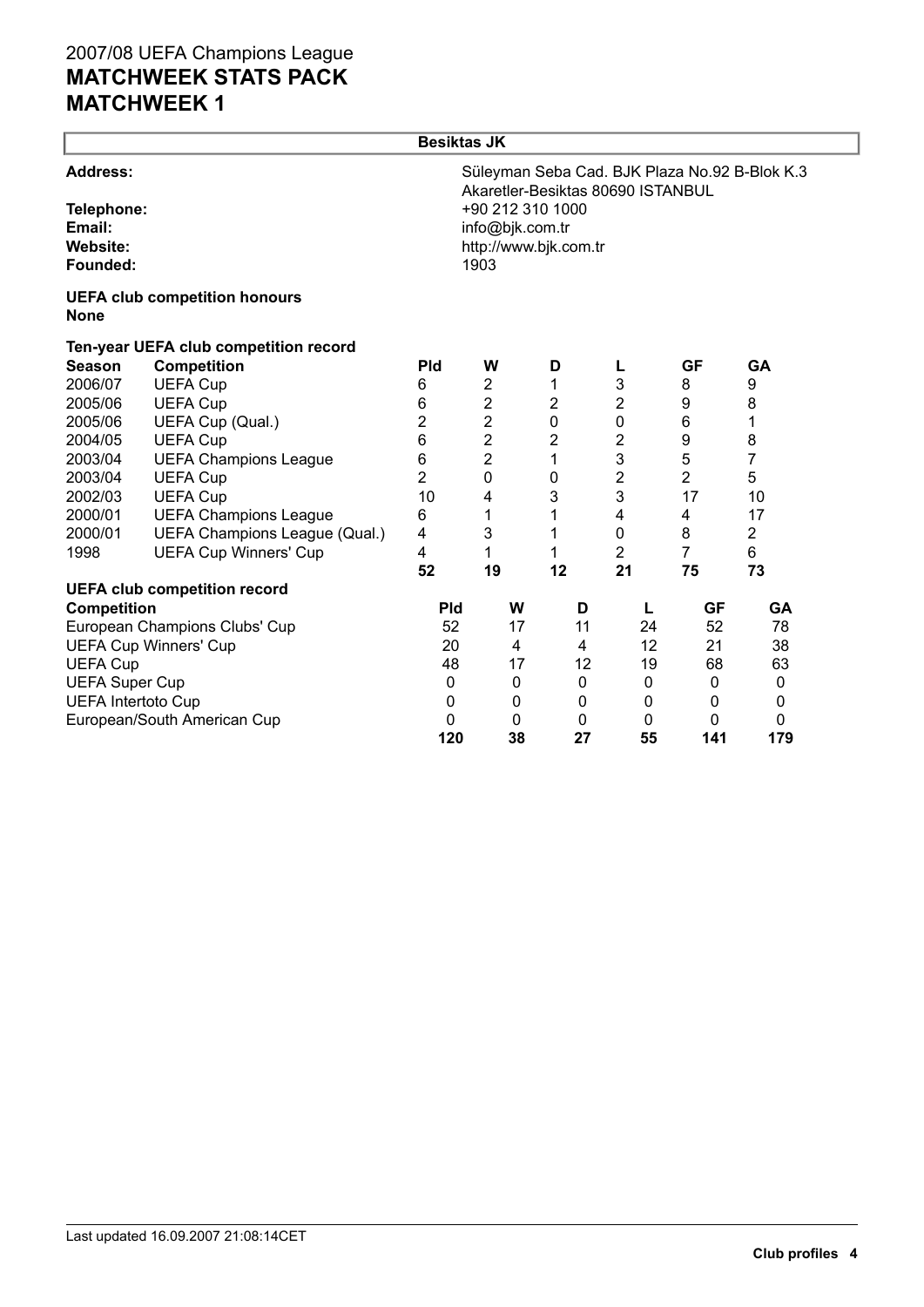|                                         |                                                                      | <b>Werder Bremen</b>                                        |                 |                      |                |                |                |  |  |  |
|-----------------------------------------|----------------------------------------------------------------------|-------------------------------------------------------------|-----------------|----------------------|----------------|----------------|----------------|--|--|--|
| <b>Address:</b><br>Telephone:<br>Email: |                                                                      | Franz-Böhmert-Strasse 1C 28205 BREMEN<br>+49 421 43 45 9157 |                 |                      |                |                |                |  |  |  |
| Website:<br>Founded:                    |                                                                      |                                                             | 1899            | http://www.werder.de |                |                |                |  |  |  |
| <b>UEFA Intertoto Cup</b>               | <b>UEFA club competition honours</b><br><b>UEFA Cup Winners' Cup</b> |                                                             | 1991/92<br>1998 |                      |                |                |                |  |  |  |
|                                         | Ten-year UEFA club competition record                                |                                                             |                 |                      |                |                |                |  |  |  |
| <b>Season</b>                           | <b>Competition</b>                                                   | <b>Pld</b>                                                  | W               | D                    | L              | <b>GF</b>      | GA             |  |  |  |
| 2006/07                                 | <b>UEFA Champions League</b>                                         | 6                                                           | 3               | 1                    | 2              | $\overline{7}$ | 5              |  |  |  |
| 2006/07                                 | <b>UEFA Cup</b>                                                      | 8                                                           | 4               | 1                    | 3              | 12             | 9              |  |  |  |
| 2005/06                                 | <b>UEFA Champions League</b>                                         | 8                                                           | 3               | 1                    | 4              | 16             | 16             |  |  |  |
| 2005/06                                 | UEFA Champions League (Qual.)                                        | 2                                                           | 1               | 0                    | 1              | 4              | $\overline{2}$ |  |  |  |
| 2004/05                                 | <b>UEFA Champions League</b>                                         | 8                                                           | 4               | 1                    | 3              | 14             | 16             |  |  |  |
| 2003                                    | <b>UEFA Intertoto Cup</b>                                            | 4                                                           | 1               | $\overline{2}$       | 1              | $\overline{2}$ | 5              |  |  |  |
| 2002/03                                 | <b>UEFA Cup</b>                                                      | 4                                                           | 1               | $\overline{2}$       | 1              | 14             | 7              |  |  |  |
| 2001                                    | <b>UEFA Intertoto Cup</b>                                            | $\overline{2}$                                              | 1               | 0                    | 1              | 3              | 3              |  |  |  |
| 2000/01                                 | <b>UEFA Cup</b>                                                      | 6                                                           | 3               | 1                    | 2              | 16             | 9              |  |  |  |
| 1999/00                                 | <b>UEFA Cup</b>                                                      | 10                                                          | 3               | 3                    | 4              | 17             | 14             |  |  |  |
| 1998/99                                 | <b>UEFA Cup</b>                                                      | 4                                                           | 1               | 1                    | $\overline{2}$ | $\overline{7}$ | 6              |  |  |  |
| 1998                                    | <b>UEFA Intertoto Cup</b>                                            | 8                                                           | $\overline{7}$  | 1                    | 0              | 18             | 4              |  |  |  |
|                                         |                                                                      | 70                                                          | 32              | 14                   | 24             | 130            | 96             |  |  |  |
|                                         | <b>UEFA club competition record</b>                                  |                                                             |                 |                      |                |                |                |  |  |  |
| <b>Competition</b>                      |                                                                      | <b>Pld</b>                                                  | W               | D                    | L              | <b>GF</b>      | GA             |  |  |  |
|                                         | European Champions Clubs' Cup                                        | 46                                                          | 22              | 8                    | 16             | 83             | 69             |  |  |  |
|                                         | <b>UEFA Cup Winners' Cup</b>                                         | 21                                                          | 11              | 3                    | $\overline{7}$ | 39             | 22             |  |  |  |
| <b>UEFA Cup</b>                         |                                                                      | 74                                                          | 32              | 17                   | 25             | 145            | 91             |  |  |  |
| <b>UEFA Super Cup</b>                   |                                                                      | $\overline{2}$                                              | $\mathbf 0$     | 1                    | 1              | $\overline{2}$ | 3              |  |  |  |
| <b>UEFA Intertoto Cup</b>               |                                                                      | 22                                                          | 14              | 4                    | 4              | 36             | 20             |  |  |  |
|                                         | European/South American Cup                                          | 0                                                           | 0               | 0                    | 0              | 0              | $\mathbf 0$    |  |  |  |
|                                         |                                                                      | 165                                                         | 79              | 33                   | 53             | 305            | 205            |  |  |  |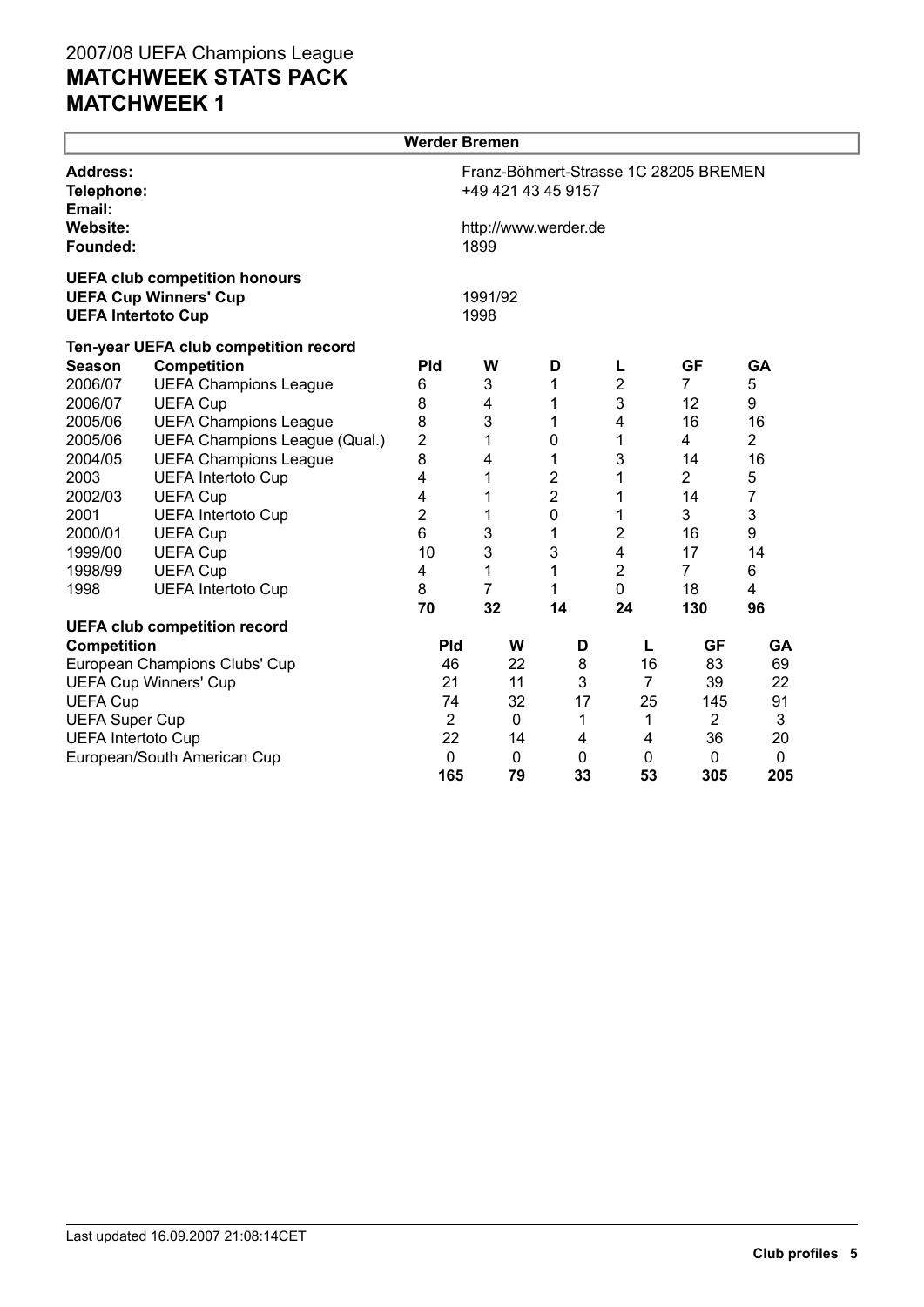|                                                                              |                                       | <b>Celtic FC</b> |                                 |                |                             |                |                         |  |  |
|------------------------------------------------------------------------------|---------------------------------------|------------------|---------------------------------|----------------|-----------------------------|----------------|-------------------------|--|--|
| <b>Address:</b><br>Telephone:<br>Email:                                      |                                       |                  | +44 141 556 3120                |                | Celtic Park G40 3RE GLASGOW |                |                         |  |  |
| <b>Website:</b><br>Founded:                                                  |                                       |                  | http://www.celticfc.net<br>1888 |                |                             |                |                         |  |  |
| <b>UEFA club competition honours</b><br><b>European Champions Clubs' Cup</b> |                                       | 1966/67          |                                 |                |                             |                |                         |  |  |
|                                                                              | Ten-year UEFA club competition record |                  |                                 |                |                             |                |                         |  |  |
| <b>Season</b>                                                                | <b>Competition</b>                    | <b>Pld</b>       | W                               | D              | L                           | <b>GF</b>      | <b>GA</b>               |  |  |
| 2006/07                                                                      | <b>UEFA Champions League</b>          | 8                | $\ensuremath{\mathsf{3}}$       | 1              | 4                           | 8              | 10                      |  |  |
| 2004/05                                                                      | <b>UEFA Champions League</b>          | 6                | 1                               | 2              | 3                           | 4              | 10                      |  |  |
| 2003/04                                                                      | <b>UEFA Champions League</b>          | 6                | 2                               | 1              | 3                           | 8              | $\overline{7}$          |  |  |
| 2003/04                                                                      | UEFA Champions League (Qual.)         | 4                | 4                               | 0              | $\pmb{0}$                   | 10             | 0                       |  |  |
| 2003/04                                                                      | <b>UEFA Cup</b>                       | 6                | 2                               | 2              | $\overline{2}$              | 5              | 4                       |  |  |
| 2002/03                                                                      | <b>UEFA Cup</b>                       | 13               | 8                               | $\overline{2}$ | 3                           | 27             | 12                      |  |  |
| 2001/02                                                                      | <b>UEFA Champions League</b>          | 6                | 3                               | $\mathbf 0$    | 3                           | 8              | 11                      |  |  |
| 2001/02                                                                      | UEFA Champions League (Qual.)         | $\overline{c}$   | 1                               | $\mathbf 0$    | 1                           | 3              | $\overline{\mathbf{c}}$ |  |  |
| 2001/02                                                                      | <b>UEFA Cup</b>                       | $\overline{2}$   | 1                               | 0              | 1                           | 1              | 1                       |  |  |
| 2000/01                                                                      | <b>UEFA Cup</b>                       | 4                | 1                               | 1              | 2                           | 5              | 5                       |  |  |
| 1999/00                                                                      | <b>UEFA Cup</b>                       | 4                | 2                               | $\pmb{0}$      | $\overline{2}$              | 3              | $\overline{2}$          |  |  |
| 1998/99                                                                      | <b>UEFA Cup</b>                       | 4                | $\overline{2}$                  | 1              | 1                           | 7              | $\overline{7}$          |  |  |
|                                                                              |                                       | 65               | 30                              | 10             | 25                          | 89             | 71                      |  |  |
|                                                                              | <b>UEFA club competition record</b>   |                  |                                 |                |                             |                |                         |  |  |
| <b>Competition</b>                                                           |                                       | <b>Pld</b>       | W                               | D              | L                           | <b>GF</b>      | <b>GA</b>               |  |  |
|                                                                              | European Champions Clubs' Cup         | 120              | 60                              | 22             | 38                          | 196            | 126                     |  |  |
|                                                                              | <b>UEFA Cup Winners' Cup</b>          | 38               | 21                              | $\overline{4}$ | 13                          | 75             | 37                      |  |  |
| <b>UEFA Cup</b>                                                              |                                       | 69               | 33                              | 13             | 23                          | 113            | 67                      |  |  |
| <b>UEFA Super Cup</b>                                                        |                                       | $\mathbf 0$      | 0                               | 0              | 0                           | 0              | 0                       |  |  |
| <b>UEFA Intertoto Cup</b>                                                    |                                       | $\mathbf 0$      | 0                               | 0              | 0                           | 0              | $\mathbf 0$             |  |  |
|                                                                              | European/South American Cup           | 3                | 1                               | 0              | 2                           | $\overline{2}$ | 3                       |  |  |
|                                                                              |                                       | 230              | 115                             | 39             | 76                          | 386            | 233                     |  |  |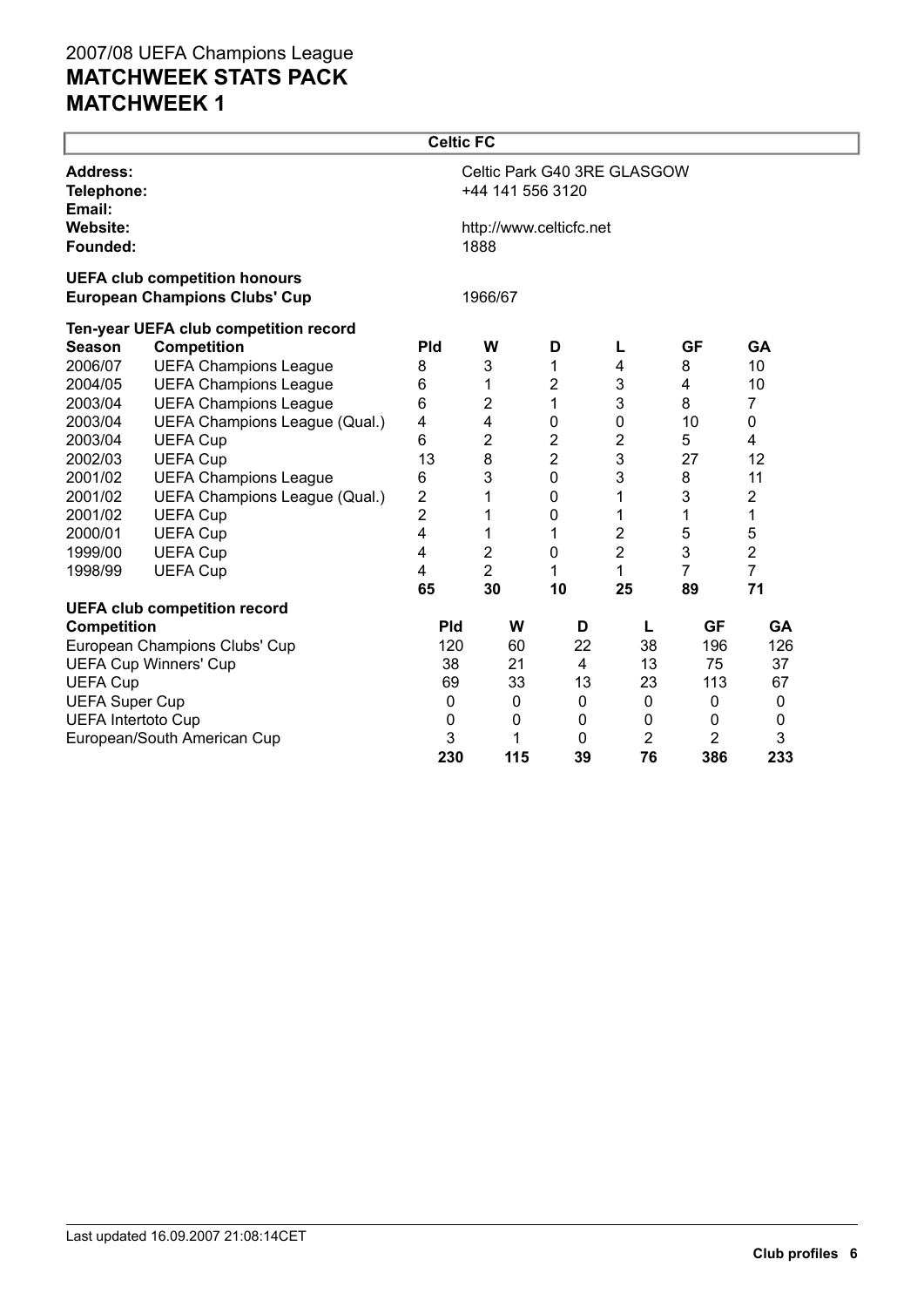|                                                                                               |                                       | <b>Chelsea FC</b> |                          |                          |                         |           |                                            |  |
|-----------------------------------------------------------------------------------------------|---------------------------------------|-------------------|--------------------------|--------------------------|-------------------------|-----------|--------------------------------------------|--|
| Address:<br>Telephone:<br>Email:                                                              |                                       |                   | +44 207 386 9373         |                          |                         |           | Stamford Bridge Fulham Road SW6 1HS LONDON |  |
| <b>Website:</b><br>Founded:                                                                   |                                       |                   | 1905                     | http://www.chelseafc.com |                         |           |                                            |  |
| <b>UEFA club competition honours</b><br><b>UEFA Cup Winners' Cup</b><br><b>UEFA Super Cup</b> |                                       |                   | 1970/71, 1997/98<br>1998 |                          |                         |           |                                            |  |
|                                                                                               | Ten-year UEFA club competition record |                   |                          |                          |                         |           |                                            |  |
| <b>Season</b>                                                                                 | <b>Competition</b>                    | <b>Pld</b>        | W                        | D                        | L                       | GF        | <b>GA</b>                                  |  |
| 2006/07                                                                                       | <b>UEFA Champions League</b>          | 12                | 8                        | 3                        | 2                       | 17        | 9                                          |  |
| 2005/06                                                                                       | <b>UEFA Champions League</b>          | 8                 | $\mathsf 3$              | 3                        | 2                       | 9         | 4                                          |  |
| 2004/05                                                                                       | <b>UEFA Champions League</b>          | 12                | $\,6$                    | $\overline{2}$           | $\overline{\mathbf{4}}$ | 21        | 13                                         |  |
| 2003/04                                                                                       | <b>UEFA Champions League</b>          | 12                | $\,6$                    | $\overline{\mathbf{4}}$  | $\overline{2}$          | 16        | 10                                         |  |
| 2003/04                                                                                       | UEFA Champions League (Qual.)         | $\overline{2}$    | $\overline{2}$           | $\mathbf 0$              | 0                       | 5         | 0                                          |  |
| 2002/03                                                                                       | <b>UEFA Cup</b>                       | 2                 | 1                        | 0                        | 1                       | 4         | 5                                          |  |
| 2001/02                                                                                       | <b>UEFA Cup</b>                       | 4                 | $\overline{\mathbf{c}}$  | 1                        | 1                       | 6         | 3                                          |  |
| 2000/01                                                                                       | <b>UEFA Cup</b>                       | $\overline{2}$    | 1                        | 0                        | 1                       | 1         | $\overline{2}$                             |  |
| 1999/00                                                                                       | <b>UEFA Champions League</b>          | 14                | 7                        | 3                        | 4                       | 22        | 14                                         |  |
| 1999/00                                                                                       | UEFA Champions League (Qual.)         | 2                 | 1                        | 1                        | 0                       | 3         | 0                                          |  |
| 1998                                                                                          | <b>UEFA Cup Winners' Cup</b>          | 8                 | 4                        | 3                        | 1                       | 10        | 5                                          |  |
| 1998                                                                                          | <b>UEFA Super Cup</b>                 | 1                 | 1                        | 0                        | 0                       | 1         | 0                                          |  |
|                                                                                               |                                       | 79                | 42                       | 20                       | 18                      | 115       | 65                                         |  |
|                                                                                               | <b>UEFA club competition record</b>   |                   |                          |                          |                         |           |                                            |  |
| <b>Competition</b>                                                                            |                                       | <b>Pld</b>        | W                        | D                        | L                       | <b>GF</b> | <b>GA</b>                                  |  |
|                                                                                               | European Champions Clubs' Cup         | 62                | 32                       | 16                       | 14                      | 93        | 50                                         |  |
|                                                                                               | <b>UEFA Cup Winners' Cup</b>          | 39                | 23                       | 10                       | 6                       | 81        | 28                                         |  |
| <b>UEFA Cup</b>                                                                               |                                       | 8                 | 4                        | 1                        | 3                       | 11        | 10                                         |  |
| <b>UEFA Super Cup</b>                                                                         |                                       | 1                 | 1                        | 0                        | 0                       | 1         | 0                                          |  |
| <b>UEFA Intertoto Cup</b>                                                                     |                                       | 0                 | 0                        | 0                        | 0                       | 0         | 0                                          |  |
|                                                                                               | European/South American Cup           | 0                 | 0                        | 0                        | 0                       | $\Omega$  | 0                                          |  |
|                                                                                               |                                       | 110               | 60                       | 27                       | 23                      | 186       | 88                                         |  |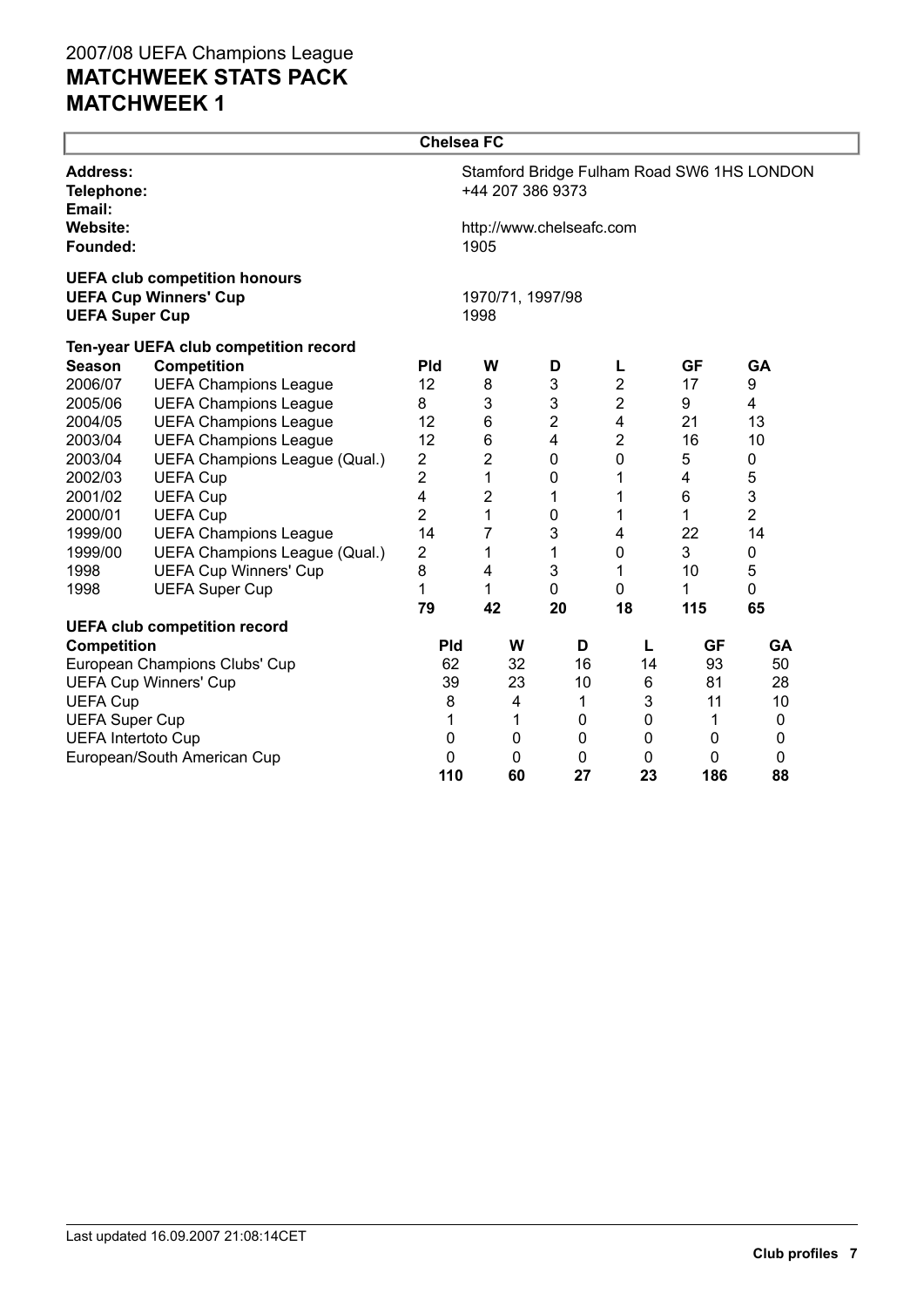|                                                                 |                                       | <b>PFC CSKA Moskva</b> |                                                                                   |                |              |              |                                                  |  |
|-----------------------------------------------------------------|---------------------------------------|------------------------|-----------------------------------------------------------------------------------|----------------|--------------|--------------|--------------------------------------------------|--|
| <b>Address:</b><br>Telephone:<br>Email:<br>Website:<br>Founded: |                                       |                        | +7 495 612 0780<br>refers@cska-football.ru<br>http://www.cska-football.ru<br>1923 |                |              |              | Ul. Leningradsky Prospekt 39 Bld.1 125167 MOSCOW |  |
| <b>UEFA Cup</b>                                                 | <b>UEFA club competition honours</b>  |                        | 2004/05                                                                           |                |              |              |                                                  |  |
|                                                                 | Ten-year UEFA club competition record |                        |                                                                                   |                |              |              |                                                  |  |
| <b>Season</b>                                                   | <b>Competition</b>                    | <b>Pld</b>             | W                                                                                 | D              | L            | <b>GF</b>    | GA                                               |  |
| 2006/07                                                         | <b>UEFA Champions League</b>          | 6                      | $\overline{2}$                                                                    | 2              | 2            | 4            | 5                                                |  |
| 2006/07                                                         | UEFA Champions League (Qual.)         | 2                      | $\overline{2}$                                                                    | 0              | 0            | 5            | 0                                                |  |
| 2006/07                                                         | <b>UEFA Cup</b>                       | $\overline{c}$         | 0                                                                                 | 1              | 1            | $\mathbf 0$  | 1                                                |  |
| 2005                                                            | <b>UEFA Super Cup</b>                 | 1                      | 0                                                                                 | 0              | 1            | 1            | 3                                                |  |
| 2005/06                                                         | <b>UEFA Cup</b>                       | 6                      | 3                                                                                 | 1              | 2            | 9            | 6                                                |  |
| 2004/05                                                         | <b>UEFA Champions League</b>          | 6                      | 2                                                                                 | 1              | 3            | 5            | 5                                                |  |
| 2004/05                                                         | UEFA Champions League (Qual.)         | 4                      | $\overline{c}$                                                                    | $\overline{2}$ | 0            | 5            | $\overline{c}$                                   |  |
| 2004/05                                                         | <b>UEFA Cup</b>                       | 9                      | $\overline{5}$                                                                    | 3              | 1            | 16           | 5                                                |  |
| 2002/03                                                         | <b>UEFA Cup</b>                       | 2                      | 0                                                                                 | 1              | 1            | 3            | 4                                                |  |
| 2000/01                                                         | <b>UEFA Cup</b>                       | $\overline{2}$         | 0                                                                                 | 1              | 1            | $\mathbf{0}$ | 1                                                |  |
|                                                                 |                                       | 40                     | 16                                                                                | 12             | 12           | 48           | 32                                               |  |
|                                                                 | <b>UEFA club competition record</b>   |                        |                                                                                   |                |              |              |                                                  |  |
| <b>Competition</b>                                              |                                       | <b>Pld</b>             | W                                                                                 | D              | L            | <b>GF</b>    | GA                                               |  |
|                                                                 | European Champions Clubs' Cup         | 36                     | 14                                                                                | 10             | 12           | 39           | 38                                               |  |
|                                                                 | <b>UEFA Cup Winners' Cup</b>          | 4                      | $\overline{2}$                                                                    | 0              | $\mathbf{2}$ | 5            | 5                                                |  |
| <b>UEFA Cup</b>                                                 |                                       | 27                     | 11                                                                                | 8              | 8            | 37           | 22                                               |  |
| <b>UEFA Super Cup</b>                                           |                                       | 1                      | 0                                                                                 | 0              | 1            | 1            | 3                                                |  |
| <b>UEFA Intertoto Cup</b>                                       |                                       | 0                      | 0                                                                                 | 0              | 0            | 0            | 0                                                |  |
|                                                                 | European/South American Cup           | $\mathbf{0}$           | 0                                                                                 | 0              | $\mathbf{0}$ | 0            | $\Omega$                                         |  |
|                                                                 |                                       | 68                     | 27                                                                                | 18             | 23           | 82           | 68                                               |  |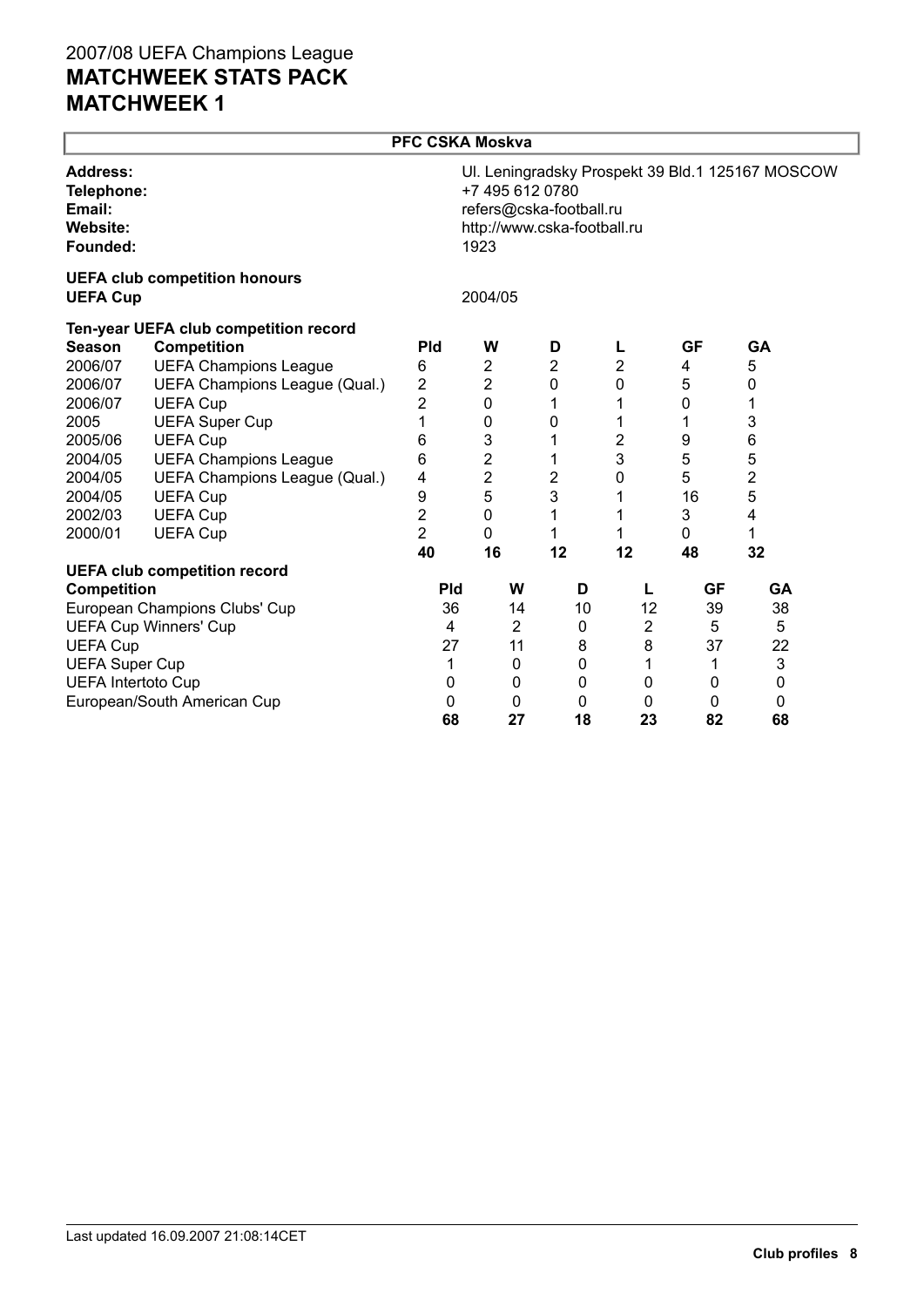|                               |                                       | FC Dynamo Kyiv          |                             |                |                                     |                |                |  |  |  |  |
|-------------------------------|---------------------------------------|-------------------------|-----------------------------|----------------|-------------------------------------|----------------|----------------|--|--|--|--|
| <b>Address:</b><br>Telephone: |                                       |                         |                             |                | M. Grushevskogo Street 3 01001 KYIV |                |                |  |  |  |  |
| Email:                        |                                       |                         | dynamint@goal.com.ua        |                |                                     |                |                |  |  |  |  |
| Website:                      |                                       |                         | http://www.fcdynamo.kiev.ua |                |                                     |                |                |  |  |  |  |
| Founded:                      |                                       |                         | 1927                        |                |                                     |                |                |  |  |  |  |
|                               | <b>UEFA club competition honours</b>  |                         |                             |                |                                     |                |                |  |  |  |  |
|                               | <b>UEFA Cup Winners' Cup</b>          |                         | 1974/75, 1985/86            |                |                                     |                |                |  |  |  |  |
| <b>UEFA Super Cup</b>         |                                       |                         | 1975                        |                |                                     |                |                |  |  |  |  |
|                               | Ten-year UEFA club competition record |                         |                             |                |                                     |                |                |  |  |  |  |
| <b>Season</b>                 | <b>Competition</b>                    | Pld                     | W                           | D              | L                                   | <b>GF</b>      | GA             |  |  |  |  |
| 2006/07                       | <b>UEFA Champions League</b>          | 6                       | 0                           | $\overline{2}$ | $\overline{4}$                      | 5              | 16             |  |  |  |  |
| 2006/07                       | UEFA Champions League (Qual.)         | 4                       | $\mathsf 3$                 | 1              | 0                                   | 13             | 4              |  |  |  |  |
| 2004/05                       | <b>UEFA Champions League</b>          | 6                       | 3                           | 1              | 2                                   | 11             | 8              |  |  |  |  |
| 2004/05                       | UEFA Champions League (Qual.)         | $\overline{\mathbf{c}}$ | 1                           | 0              | 1                                   | 3              | 2              |  |  |  |  |
| 2004/05                       | <b>UEFA Cup</b>                       | $\overline{\mathbf{c}}$ | 0                           | 1              | 1                                   | $\mathbf 0$    | 2              |  |  |  |  |
| 2003/04                       | <b>UEFA Champions League</b>          | 6                       | 2                           | 1              | 3                                   | 8              | 8              |  |  |  |  |
| 2003/04                       | UEFA Champions League (Qual.)         | 2                       | $\overline{2}$              | 0              | 0                                   | 5              | 1              |  |  |  |  |
| 2002/03                       | <b>UEFA Champions League</b>          | 6                       | $\overline{c}$              | 1              | 3                                   | 6              | 9              |  |  |  |  |
| 2002/03                       | UEFA Champions League (Qual.)         | 4                       | 3                           | 1              | 0                                   | 8              | $\overline{c}$ |  |  |  |  |
| 2002/03                       | <b>UEFA Cup</b>                       | $\overline{2}$          | $\mathbf 0$                 | 1              | 1                                   | 1              | 3              |  |  |  |  |
| 2001/02                       | <b>UEFA Champions League</b>          | 6                       | 1                           | 1              | $\overline{\mathbf{4}}$             | 5              | 9              |  |  |  |  |
| 2001/02                       | UEFA Champions League (Qual.)         | $\overline{2}$          | 1                           | 1              | 0                                   | 5              | 3              |  |  |  |  |
| 2000/01                       | <b>UEFA Champions League</b>          | 6                       | 1                           | 1              | $\overline{\mathbf{4}}$             | $\overline{7}$ | 8              |  |  |  |  |
| 2000/01                       | UEFA Champions League (Qual.)         | $\overline{2}$          | $\mathbf 0$                 | $\overline{2}$ | $\pmb{0}$                           | 1              | $\mathbf{1}$   |  |  |  |  |
| 1999/00                       | <b>UEFA Champions League</b>          | 12                      | 5                           | $\overline{2}$ | 5                                   | 18             | 16             |  |  |  |  |
| 1998/99                       | <b>UEFA Champions League</b>          | 10                      | 4                           | 4              | $\overline{2}$                      | 17             | 12             |  |  |  |  |
|                               |                                       | 78                      | 28                          | 20             | 30                                  | 113            | 104            |  |  |  |  |
|                               | <b>UEFA club competition record</b>   |                         |                             |                |                                     |                |                |  |  |  |  |
| <b>Competition</b>            |                                       | Pld                     | W                           | D              | L                                   | <b>GF</b>      | GA             |  |  |  |  |
|                               | European Champions Clubs' Cup         | 174                     | 80                          | 36             | 58                                  | 260            | 200            |  |  |  |  |
|                               | <b>UEFA Cup Winners' Cup</b>          | 30                      | 20                          | 6              | 4                                   | 72             | 27             |  |  |  |  |
| <b>UEFA Cup</b>               |                                       | 34                      | 12                          | 11             | 11                                  | 36             | 32             |  |  |  |  |
| <b>UEFA Super Cup</b>         |                                       | 3                       | $\overline{c}$              | $\pmb{0}$      | $\mathbf{1}$                        | 3              | 1              |  |  |  |  |
| <b>UEFA Intertoto Cup</b>     |                                       | $\pmb{0}$               | $\mathbf 0$                 | 0              | $\mathbf 0$                         | $\mathbf 0$    | $\mathbf 0$    |  |  |  |  |
|                               | European/South American Cup           | 0                       | 0                           | 0              | $\mathbf 0$                         | 0              | 0              |  |  |  |  |
|                               |                                       | 241                     | 114                         | 53             | 74                                  | 371            | 260            |  |  |  |  |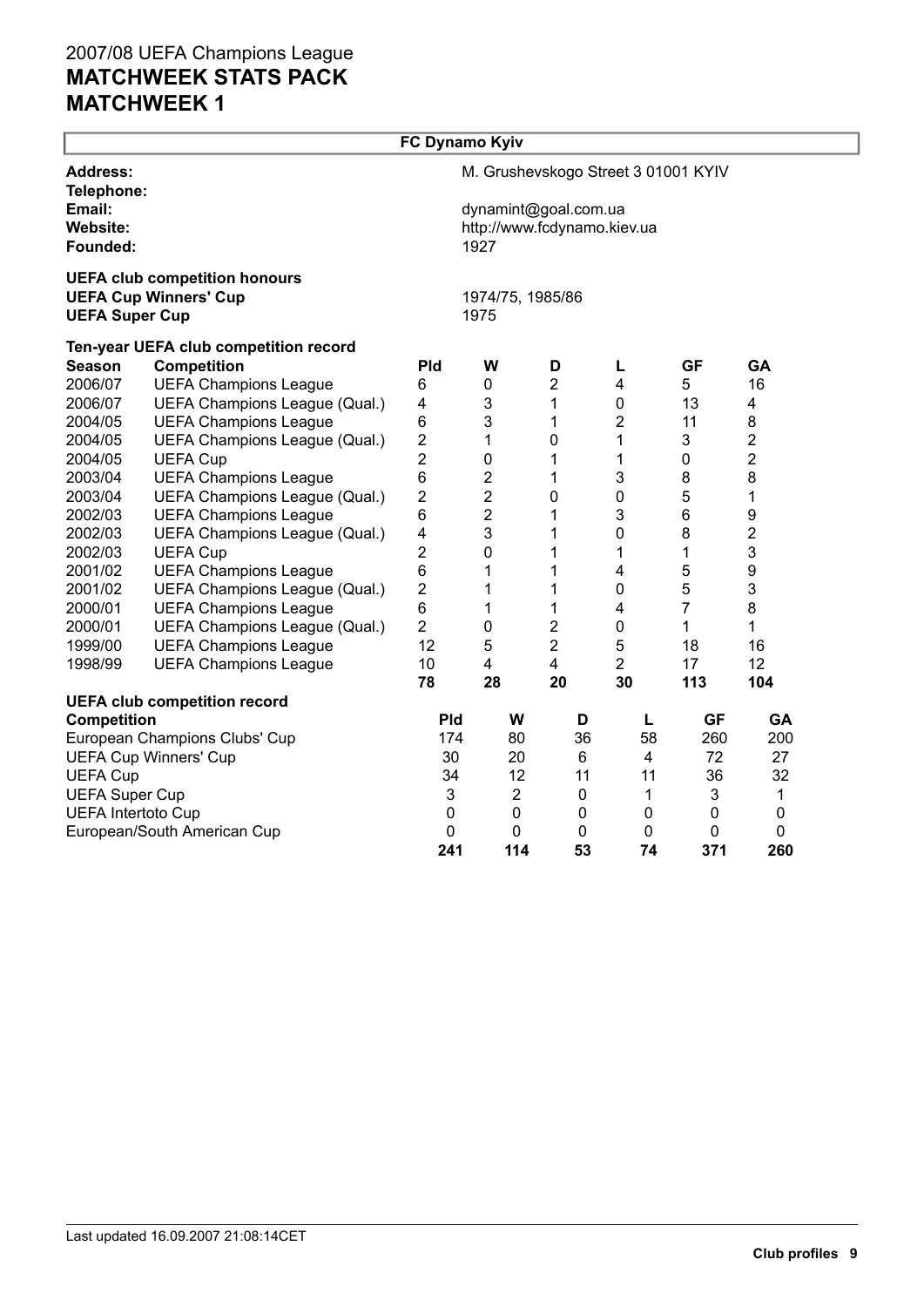|                                                                 |                                       | <b>Fenerbahce SK</b> |                          |                                                   |                |                                         |           |  |
|-----------------------------------------------------------------|---------------------------------------|----------------------|--------------------------|---------------------------------------------------|----------------|-----------------------------------------|-----------|--|
| <b>Address:</b><br>Telephone:<br>Email:<br>Website:<br>Founded: |                                       |                      | +90 216 542 1907<br>1907 | tacar@fenerbahce.org<br>http://www.fenerbahce.org |                | Fenerbahçe Burnu Kadiköy 34725 ISTANBUL |           |  |
| <b>None</b>                                                     | <b>UEFA club competition honours</b>  |                      |                          |                                                   |                |                                         |           |  |
|                                                                 | Ten-year UEFA club competition record |                      |                          |                                                   |                |                                         |           |  |
| <b>Season</b>                                                   | <b>Competition</b>                    | <b>Pld</b>           | W                        | D                                                 | L              | GF                                      | <b>GA</b> |  |
| 2006/07                                                         | <b>UEFA Cup</b>                       | 8                    | 3                        | 3                                                 | $\overline{2}$ | 15                                      | 10        |  |
| 2005/06                                                         | <b>UEFA Champions League</b>          | 6                    | 1                        | 1                                                 | 4              | $\overline{7}$                          | 14        |  |
| 2004/05                                                         | <b>UEFA Champions League</b>          | 6                    | 3                        | 0                                                 | 3              | 10                                      | 13        |  |
| 2004/05                                                         | <b>UEFA Cup</b>                       | 2                    | 0                        | 0                                                 | 2              | 1                                       | 3         |  |
| 2002/03                                                         | <b>UEFA Cup</b>                       | 4                    | 1                        | 2                                                 | 1              | 8                                       | 9         |  |
| 2001/02                                                         | <b>UEFA Champions League</b>          | 6                    | 0                        | 0                                                 | 6              | $\mathfrak{B}$                          | 12        |  |
| 2001/02                                                         | UEFA Champions League (Qual.)         | 2                    | 1                        | 1                                                 | 0              | 2                                       | 1         |  |
| 1999/00                                                         | <b>UEFA Cup</b>                       | $\overline{2}$       | 0                        | 1                                                 | 1              | 0                                       | 2         |  |
| 1998/99                                                         | <b>UEFA Cup</b>                       | $\overline{2}$       | 1                        | 0                                                 | 1              | $\overline{2}$                          | 3         |  |
|                                                                 |                                       | 38                   | 10                       | 8                                                 | 20             | 48                                      | 67        |  |
|                                                                 | <b>UEFA club competition record</b>   |                      |                          |                                                   |                |                                         |           |  |
| <b>Competition</b>                                              |                                       | <b>Pld</b>           | W                        | D                                                 | L              | <b>GF</b>                               | <b>GA</b> |  |
|                                                                 | European Champions Clubs' Cup         | 69                   | 21                       | 9                                                 | 39             | 72                                      | 125       |  |
|                                                                 | <b>UEFA Cup Winners' Cup</b>          | 9                    | 3                        | 1                                                 | 5              | 11                                      | 11        |  |
| <b>UEFA Cup</b>                                                 |                                       | 54                   | 18                       | 10                                                | 26             | 72                                      | 91        |  |
| <b>UEFA Super Cup</b>                                           |                                       | 0                    | 0                        | 0                                                 | 0              | 0                                       | 0         |  |
| <b>UEFA Intertoto Cup</b>                                       |                                       | 0                    | 0                        | 0                                                 | 0              | 0                                       | 0         |  |
|                                                                 | European/South American Cup           | 0                    | 0                        | 0                                                 | 0              | 0                                       | 0         |  |
|                                                                 |                                       | 132                  | 42                       | 20                                                | 70             | 155                                     | 227       |  |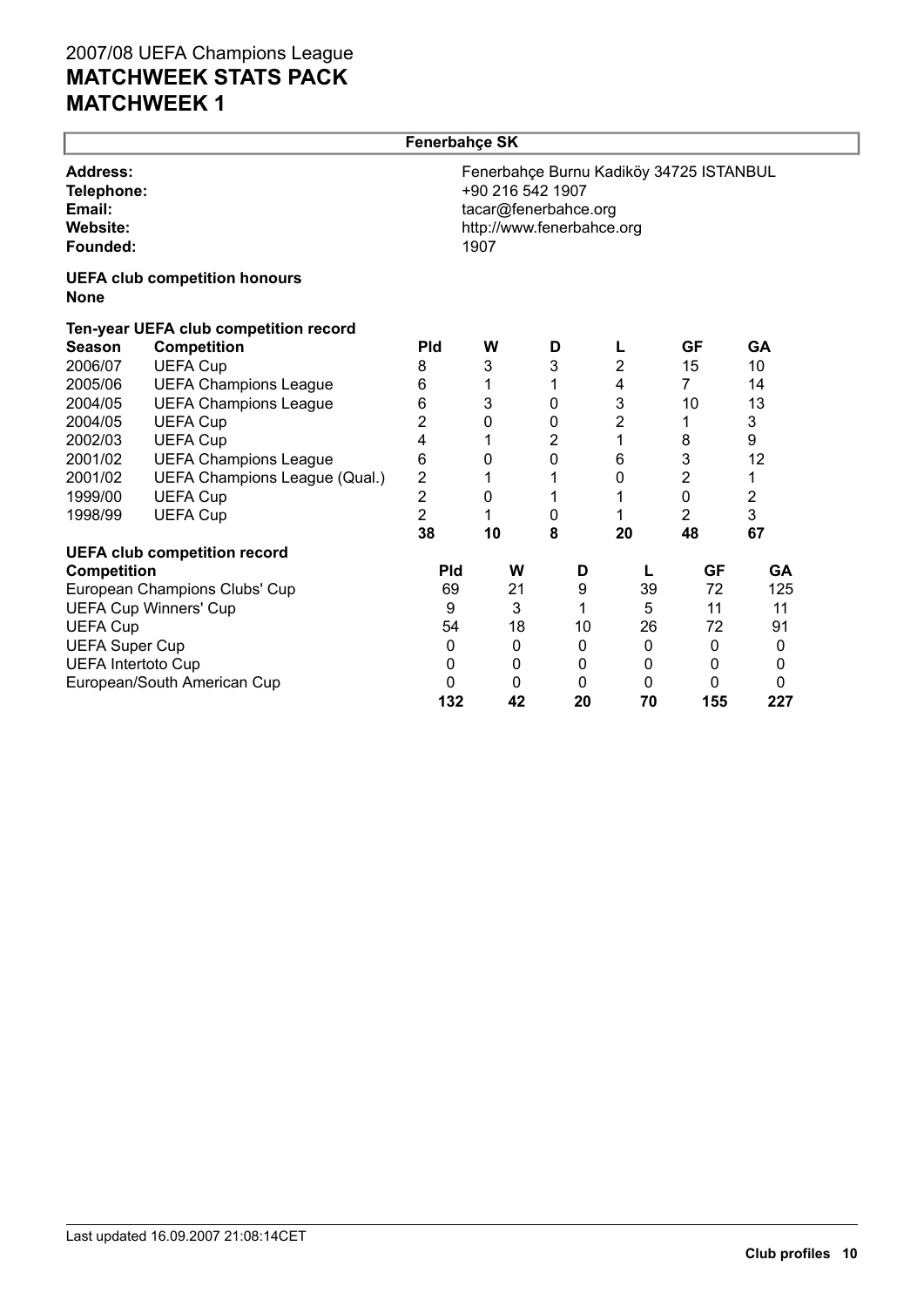|                                                                 | <b>FC Internazionale Milano</b>                                                                                    |                |                                                               |                            |                |                |                |  |  |  |
|-----------------------------------------------------------------|--------------------------------------------------------------------------------------------------------------------|----------------|---------------------------------------------------------------|----------------------------|----------------|----------------|----------------|--|--|--|
| <b>Address:</b><br>Telephone:<br>Email:<br>Website:<br>Founded: |                                                                                                                    |                | +39 02 77151<br>inter@inter.it<br>http://www.inter.it<br>1908 | Via Durini 24 20122 MILANO |                |                |                |  |  |  |
| <b>UEFA Cup</b>                                                 | <b>UEFA club competition honours</b><br><b>European Champions Clubs' Cup</b><br><b>European/South American Cup</b> |                | 1963/64, 1964/65<br>1964, 1965/66                             | 1990/91, 1993/94, 1997/98  |                |                |                |  |  |  |
|                                                                 | Ten-year UEFA club competition record                                                                              |                |                                                               |                            |                |                |                |  |  |  |
| <b>Season</b>                                                   | <b>Competition</b>                                                                                                 | Pld            | W                                                             | D                          | L              | <b>GF</b>      | GA             |  |  |  |
| 2006/07                                                         | <b>UEFA Champions League</b>                                                                                       | 8              | 3                                                             | 3                          | $\overline{2}$ | $\overline{7}$ | $\overline{7}$ |  |  |  |
| 2005/06                                                         | <b>UEFA Champions League</b>                                                                                       | 10             | 6                                                             | $\overline{2}$             | $\overline{2}$ | 14             | 8              |  |  |  |
| 2005/06                                                         | UEFA Champions League (Qual.)                                                                                      | $\overline{2}$ | 1                                                             | $\mathbf{1}$               | $\mathbf 0$    | 3              | 1              |  |  |  |
| 2004/05                                                         | <b>UEFA Champions League</b>                                                                                       | 10             | 5                                                             | $\mathfrak{B}$             | 2              | 18             | 10             |  |  |  |
| 2004/05                                                         | UEFA Champions League (Qual.)                                                                                      | $\overline{2}$ | 1                                                             | 1                          | $\mathbf 0$    | 5              | $\overline{2}$ |  |  |  |
| 2003/04                                                         | <b>UEFA Champions League</b>                                                                                       | 6              | $\overline{2}$                                                | $\mathbf{2}$               | $\overline{2}$ | 8              | 11             |  |  |  |
| 2003/04                                                         | <b>UEFA Cup</b>                                                                                                    | 6              | 1                                                             | 3                          | $\overline{2}$ | 6              | $\overline{7}$ |  |  |  |
| 2002/03                                                         | <b>UEFA Champions League</b>                                                                                       | 16             | $\overline{7}$                                                | 6                          | 3              | 26             | 19             |  |  |  |
| 2002/03                                                         | UEFA Champions League (Qual.)                                                                                      | $\overline{2}$ | 1                                                             | 1                          | $\mathbf 0$    | $\overline{2}$ | 0              |  |  |  |
| 2001/02                                                         | <b>UEFA Cup</b>                                                                                                    | 12             | 6                                                             | 3                          | 3              | 21             | 10             |  |  |  |
| 2000/01                                                         | <b>UEFA Cup</b>                                                                                                    | 8              | 3                                                             | 4                          | 1              | 13             | 8              |  |  |  |
| 1998/99                                                         | <b>UEFA Champions League</b>                                                                                       | 8              | 4                                                             | $\overline{2}$             | $\overline{2}$ | 10             | 8              |  |  |  |
| 1998/99                                                         | UEFA Champions League (Qual.)                                                                                      | $\overline{2}$ | $\overline{2}$                                                | $\mathbf 0$                | $\mathbf 0$    | $\overline{7}$ | 1              |  |  |  |
|                                                                 |                                                                                                                    | 92             | 42                                                            | 31                         | 19             | 140            | 92             |  |  |  |
|                                                                 | <b>UEFA club competition record</b>                                                                                |                |                                                               |                            |                |                |                |  |  |  |
| Competition                                                     |                                                                                                                    | <b>Pld</b>     | W                                                             | D                          | L              | <b>GF</b>      | <b>GA</b>      |  |  |  |
|                                                                 | European Champions Clubs' Cup                                                                                      | 119            | 59                                                            | 36                         | 24             | 174            | 106            |  |  |  |
|                                                                 | <b>UEFA Cup Winners' Cup</b>                                                                                       | 12<br>149      | 6                                                             | $\overline{2}$             | $\overline{4}$ | 22             | 9              |  |  |  |
| <b>UEFA Cup</b>                                                 |                                                                                                                    |                | 73                                                            | 36                         | 40             | 222            | 129            |  |  |  |
|                                                                 | <b>UEFA Super Cup</b>                                                                                              |                | 0                                                             | 0                          | 0              | $\mathbf 0$    | 0              |  |  |  |
| <b>UEFA Intertoto Cup</b>                                       |                                                                                                                    | $\pmb{0}$      | 0                                                             | 0                          | 0              | 0              | 0              |  |  |  |
|                                                                 | European/South American Cup                                                                                        | 5              | 3                                                             | 1                          | 1              | 6              | 1              |  |  |  |
|                                                                 |                                                                                                                    | 285            | 141                                                           | 75                         | 69             | 424            | 245            |  |  |  |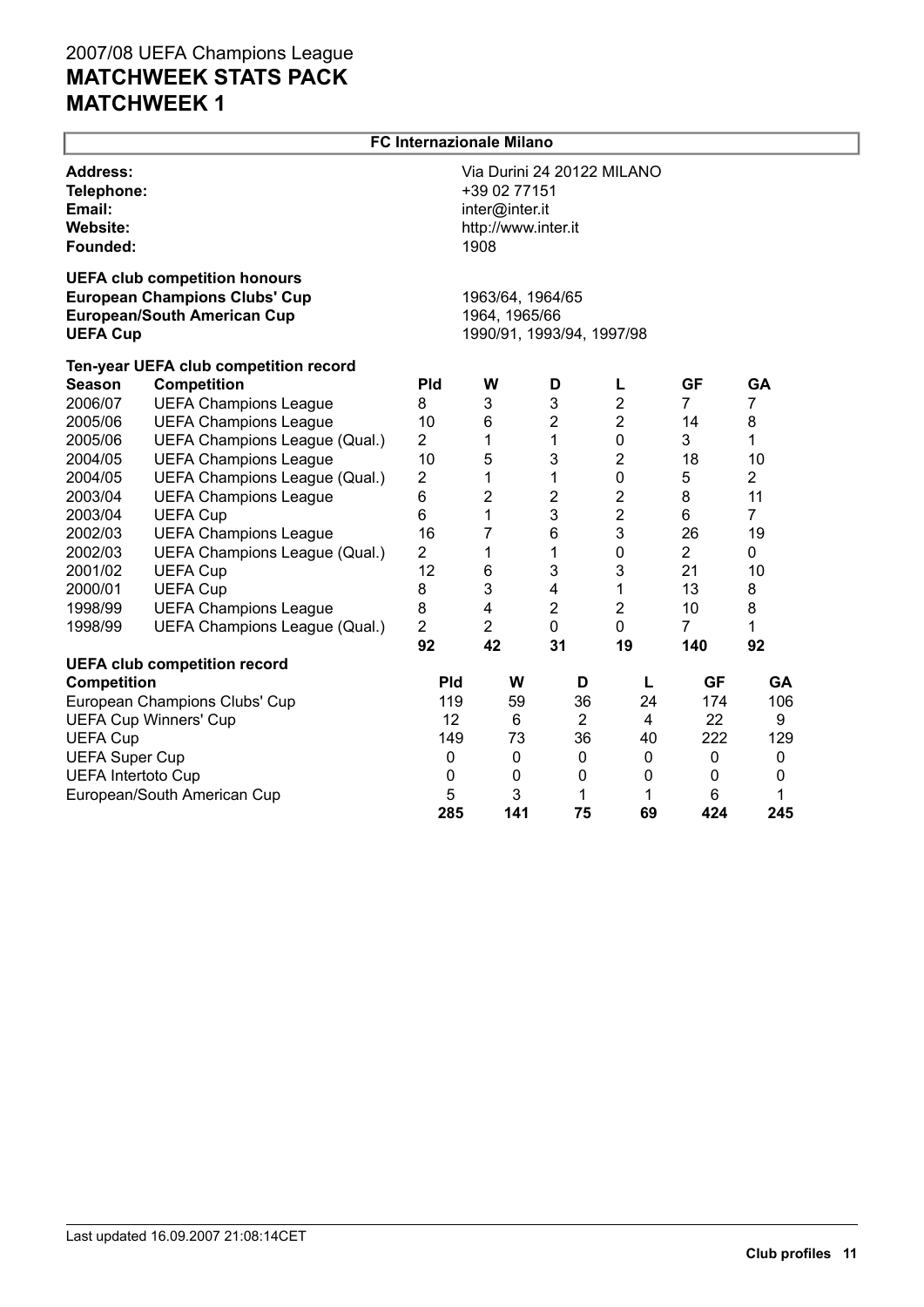| Via di Santa Cornelia 1000 Formello 00060 ROMA<br>+39 06 976071<br>direzione.comunicazione@sslazio.it<br>http://www.sslazio.it<br>1900 |                                                                                                |                                                                                                             |                                                                                                                  |                                                                    |                                                                                         |  |  |
|----------------------------------------------------------------------------------------------------------------------------------------|------------------------------------------------------------------------------------------------|-------------------------------------------------------------------------------------------------------------|------------------------------------------------------------------------------------------------------------------|--------------------------------------------------------------------|-----------------------------------------------------------------------------------------|--|--|
|                                                                                                                                        |                                                                                                |                                                                                                             |                                                                                                                  |                                                                    |                                                                                         |  |  |
|                                                                                                                                        |                                                                                                |                                                                                                             |                                                                                                                  |                                                                    |                                                                                         |  |  |
| <b>Pld</b>                                                                                                                             | W                                                                                              | D                                                                                                           | L                                                                                                                | <b>GF</b>                                                          | <b>GA</b>                                                                               |  |  |
| 4                                                                                                                                      | 1                                                                                              | 2                                                                                                           | 1                                                                                                                | 5                                                                  | 5                                                                                       |  |  |
| 6                                                                                                                                      | $\overline{2}$                                                                                 | 3                                                                                                           | 1                                                                                                                | 11                                                                 | 7                                                                                       |  |  |
| 6                                                                                                                                      | 1                                                                                              | $\overline{2}$                                                                                              | 3                                                                                                                | 6                                                                  | 10                                                                                      |  |  |
| 2                                                                                                                                      | 2                                                                                              |                                                                                                             | 0                                                                                                                | 4                                                                  | 1                                                                                       |  |  |
|                                                                                                                                        |                                                                                                | 4                                                                                                           | 2                                                                                                                | 18                                                                 | 12                                                                                      |  |  |
|                                                                                                                                        |                                                                                                |                                                                                                             | 4                                                                                                                | 4                                                                  | 7                                                                                       |  |  |
|                                                                                                                                        | 1                                                                                              | 0                                                                                                           | 1                                                                                                                |                                                                    | 3                                                                                       |  |  |
|                                                                                                                                        |                                                                                                |                                                                                                             | 4                                                                                                                |                                                                    | 15                                                                                      |  |  |
|                                                                                                                                        |                                                                                                |                                                                                                             |                                                                                                                  |                                                                    | 12                                                                                      |  |  |
| 1                                                                                                                                      |                                                                                                |                                                                                                             |                                                                                                                  |                                                                    | 0                                                                                       |  |  |
|                                                                                                                                        |                                                                                                |                                                                                                             |                                                                                                                  |                                                                    | 7                                                                                       |  |  |
|                                                                                                                                        |                                                                                                |                                                                                                             |                                                                                                                  |                                                                    | 79                                                                                      |  |  |
|                                                                                                                                        |                                                                                                |                                                                                                             |                                                                                                                  |                                                                    |                                                                                         |  |  |
|                                                                                                                                        |                                                                                                |                                                                                                             |                                                                                                                  |                                                                    | GA                                                                                      |  |  |
|                                                                                                                                        |                                                                                                |                                                                                                             |                                                                                                                  |                                                                    | 50<br>$\overline{7}$                                                                    |  |  |
|                                                                                                                                        |                                                                                                |                                                                                                             |                                                                                                                  |                                                                    | 67                                                                                      |  |  |
|                                                                                                                                        |                                                                                                |                                                                                                             |                                                                                                                  |                                                                    | $\mathbf 0$                                                                             |  |  |
|                                                                                                                                        |                                                                                                |                                                                                                             |                                                                                                                  |                                                                    | 5                                                                                       |  |  |
|                                                                                                                                        |                                                                                                |                                                                                                             |                                                                                                                  |                                                                    | 0                                                                                       |  |  |
| 119                                                                                                                                    | 58                                                                                             | 30                                                                                                          | 31                                                                                                               | 185                                                                | 129                                                                                     |  |  |
|                                                                                                                                        | 12<br>6<br>$\overline{2}$<br>12<br>14<br>9<br>74<br><b>Pld</b><br>44<br>9<br>61<br>1<br>4<br>0 | S.S. Lazio<br>1998/99<br>1999<br>$\,6$<br>$\overline{2}$<br>5<br>8<br>1<br>4<br>33<br>W<br>4<br>1<br>1<br>0 | $\mathbf 0$<br>$\mathbf 0$<br>3<br>4<br>$\mathbf 0$<br>5<br>23<br>D<br>20<br>5<br>32<br>0<br>$\overline{2}$<br>0 | 2<br>0<br>0<br>18<br>L<br>10<br>14<br>0<br>13<br>16<br>0<br>1<br>0 | 5<br>22<br>26<br>$\mathbf 1$<br>16<br>118<br><b>GF</b><br>71<br>16<br>92<br>1<br>5<br>0 |  |  |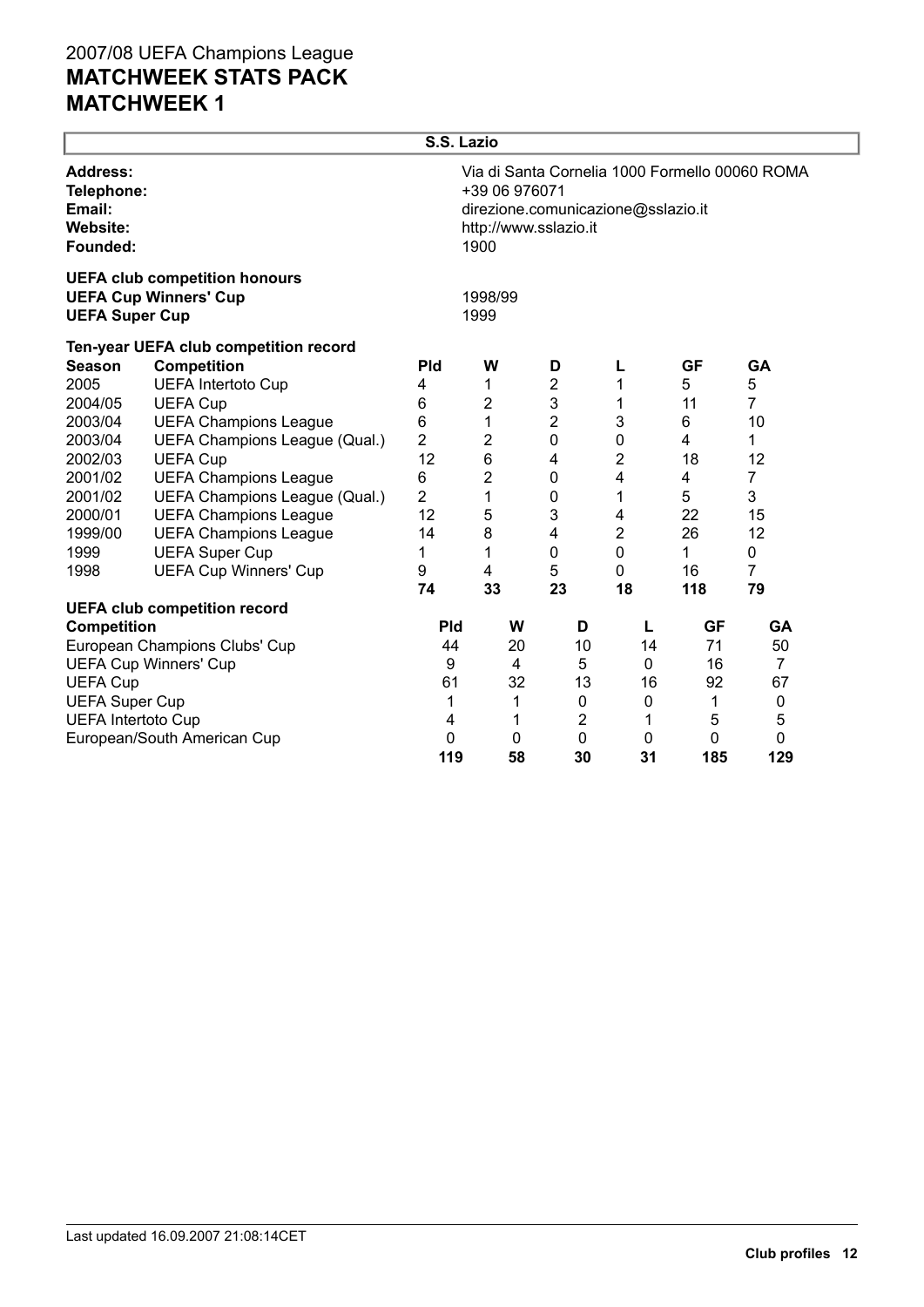|                                                                        |                                                                                                              |                | <b>Liverpool FC</b>                                                                                                       |     |                |                  |                |                |  |
|------------------------------------------------------------------------|--------------------------------------------------------------------------------------------------------------|----------------|---------------------------------------------------------------------------------------------------------------------------|-----|----------------|------------------|----------------|----------------|--|
| <b>Address:</b><br>Telephone:<br>Email:<br><b>Website:</b><br>Founded: |                                                                                                              |                | Anfield Road LIVERPOOL L4 0TH<br>+44 151 263 23 61<br>customercontact@liverpoolfc.tv<br>http://www.liverpoolfc.tv<br>1892 |     |                |                  |                |                |  |
| <b>UEFA Super Cup</b><br><b>UEFA Cup</b>                               | <b>UEFA club competition honours</b><br><b>European Champions Clubs' Cup</b><br><b>UEFA Champions League</b> |                | 1976/77, 1977/78, 1980/81, 1983/84<br>2004/05<br>1977, 2001, 2005<br>1972/73, 1975/76, 2000/01                            |     |                |                  |                |                |  |
|                                                                        | Ten-year UEFA club competition record                                                                        |                |                                                                                                                           |     |                |                  |                |                |  |
| <b>Season</b>                                                          | <b>Competition</b>                                                                                           | <b>Pld</b>     | W                                                                                                                         |     | D              | L                | <b>GF</b>      | GA             |  |
| 2006/07                                                                | <b>UEFA Champions League</b>                                                                                 | 13             | $\overline{7}$                                                                                                            |     | 1              | 4                | 19             | 10             |  |
| 2006/07                                                                | UEFA Champions League (Qual.)                                                                                | 2              | 1                                                                                                                         |     | $\mathbf 1$    | 0                | 3              | 2              |  |
| 2005/06                                                                | <b>UEFA Champions League</b>                                                                                 | 8              | 3                                                                                                                         |     | 3              | $\overline{c}$   | 6              | 4              |  |
| 2005/06                                                                | UEFA Champions League (Qual.)                                                                                | 6              | 5                                                                                                                         |     | $\pmb{0}$      | 1                | 14             | 3              |  |
| 2005                                                                   | <b>UEFA Super Cup</b>                                                                                        | 1              | 1                                                                                                                         |     | $\mathbf 0$    | 0                | 3              | 1              |  |
| 2004/05                                                                | <b>UEFA Champions League</b>                                                                                 | 13             | 7                                                                                                                         |     | 4              | $\overline{c}$   | 18             | 9              |  |
| 2004/05                                                                | UEFA Champions League (Qual.)                                                                                | 2              | 1                                                                                                                         |     | $\mathbf 0$    | 1                | $\overline{2}$ | 1              |  |
| 2003/04                                                                | <b>UEFA Cup</b>                                                                                              | 8              | $\overline{4}$                                                                                                            |     | 3              | 1                | 14             | $\overline{7}$ |  |
| 2002/03                                                                | <b>UEFA Champions League</b>                                                                                 | 6              | $\overline{2}$                                                                                                            |     | $\overline{2}$ | $\boldsymbol{2}$ | 12             | 8              |  |
| 2002/03                                                                | <b>UEFA Cup</b>                                                                                              | 6              | 4                                                                                                                         |     | $\mathbf 1$    | 1                | 6              | 3              |  |
| 2001/02                                                                | <b>UEFA Champions League</b>                                                                                 | 14             | 5                                                                                                                         |     | $\overline{7}$ | $\overline{c}$   | 14             | 11             |  |
| 2001/02                                                                | UEFA Champions League (Qual.)                                                                                | $\overline{2}$ | $\overline{2}$                                                                                                            |     | $\mathbf 0$    | $\mathbf 0$      | 9              | 1              |  |
| 2001                                                                   | <b>UEFA Super Cup</b>                                                                                        | 1              | 1                                                                                                                         |     | $\mathbf 0$    | 0                | 3              | $\overline{2}$ |  |
| 2000/01                                                                | <b>UEFA Cup</b>                                                                                              | 13             | 8                                                                                                                         |     | 4              | 1                | 19             | 9              |  |
| 1998/99                                                                | <b>UEFA Cup</b>                                                                                              | 6              | $\overline{2}$                                                                                                            |     | $\overline{2}$ | $\overline{2}$   | 11             | 6              |  |
|                                                                        |                                                                                                              | 101            | 53                                                                                                                        |     | 28             | 19               | 153            | 77             |  |
|                                                                        | <b>UEFA club competition record</b>                                                                          |                |                                                                                                                           |     |                |                  |                |                |  |
| <b>Competition</b>                                                     |                                                                                                              | <b>Pld</b>     |                                                                                                                           | W   | D              | L                | GF             | <b>GA</b>      |  |
|                                                                        | European Champions Clubs' Cup                                                                                | 145            |                                                                                                                           | 84  | 31             | 30               | 261            | 113            |  |
|                                                                        | <b>UEFA Cup Winners' Cup</b>                                                                                 | 29             |                                                                                                                           | 16  | 5              | 8                | 57             | 29             |  |
|                                                                        | <b>UEFA Cup</b>                                                                                              |                | 73                                                                                                                        | 40  | 19             | 14               | 116            | 55             |  |
| <b>UEFA Super Cup</b>                                                  |                                                                                                              | $\overline{7}$ |                                                                                                                           | 4   | 1              | $\overline{2}$   | 16             | 10             |  |
| <b>UEFA Intertoto Cup</b>                                              |                                                                                                              | $\mathbf 0$    |                                                                                                                           | 0   | 0              | 0                | 0              | 0              |  |
|                                                                        | European/South American Cup                                                                                  | $\overline{2}$ |                                                                                                                           | 0   | 0              | $\overline{2}$   | 0              | 4              |  |
|                                                                        |                                                                                                              | 256            |                                                                                                                           | 144 | 56             | 56               | 450            | 211            |  |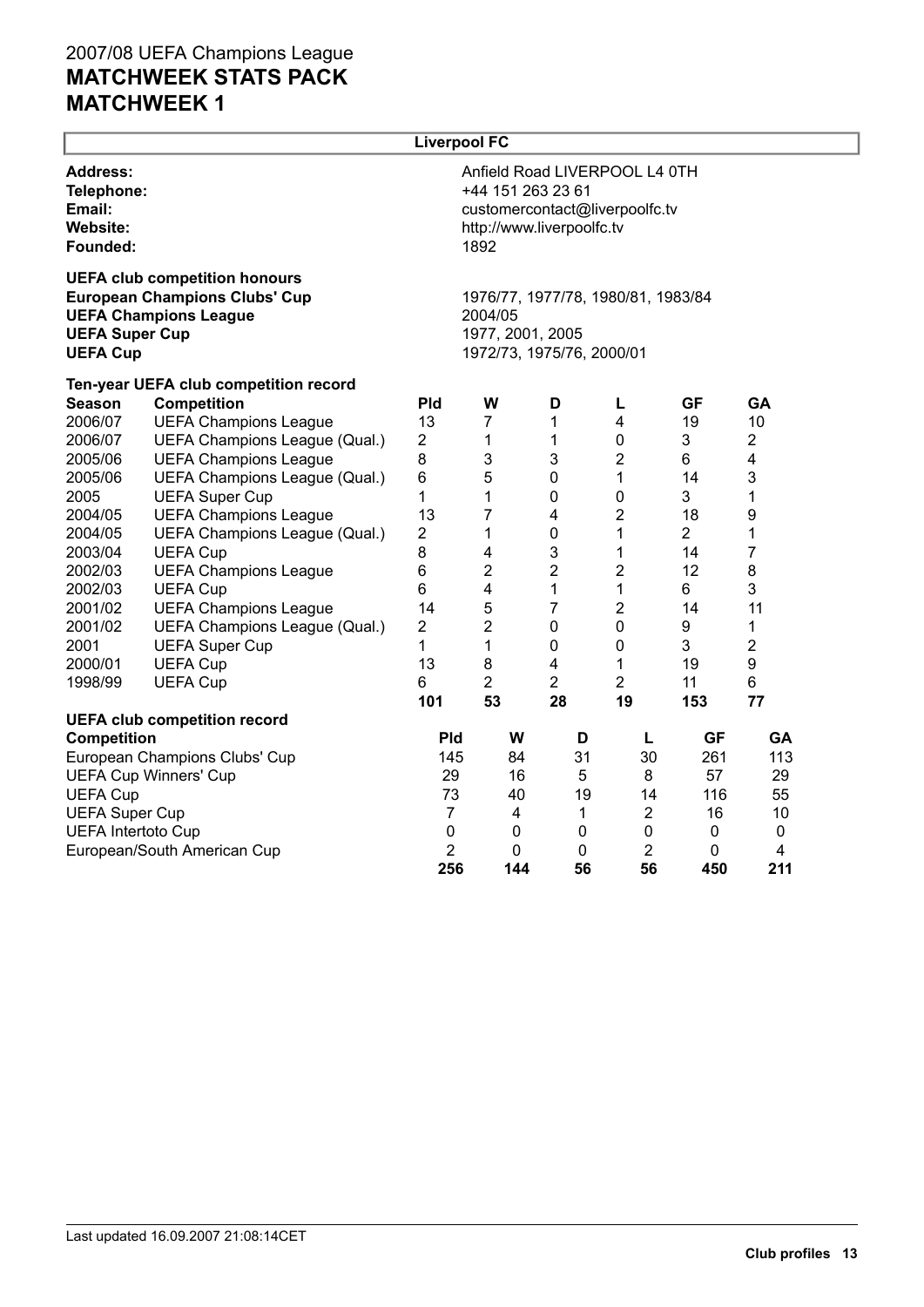|                                                                 |                                                                   | Olympique Lyonnais |                         |                                                 |                                   |           |             |  |
|-----------------------------------------------------------------|-------------------------------------------------------------------|--------------------|-------------------------|-------------------------------------------------|-----------------------------------|-----------|-------------|--|
| <b>Address:</b><br>Telephone:<br>Email:<br>Website:<br>Founded: |                                                                   |                    | +33 4 2629 6700<br>1950 | ol@olympiquelyonnais.com<br>http://www.olweb.fr | Avenue Jean Jaurès 350 69007 LYON |           |             |  |
|                                                                 | <b>UEFA club competition honours</b><br><b>UEFA Intertoto Cup</b> |                    | 1997                    |                                                 |                                   |           |             |  |
|                                                                 | Ten-year UEFA club competition record                             |                    |                         |                                                 |                                   |           |             |  |
| <b>Season</b>                                                   | <b>Competition</b>                                                | <b>Pld</b>         | W                       | D                                               | L                                 | <b>GF</b> | GA          |  |
| 2006/07                                                         | <b>UEFA Champions League</b>                                      | 8                  | 4                       | 3                                               | 1                                 | 12        | 5           |  |
| 2005/06                                                         | <b>UEFA Champions League</b>                                      | 10                 | 7                       | $\overline{\mathbf{c}}$                         | 1                                 | 19        | 7           |  |
| 2004/05                                                         | <b>UEFA Champions League</b>                                      | 10                 | 7                       | 3                                               | 1                                 | 29        | 12          |  |
| 2003/04                                                         | <b>UEFA Champions League</b>                                      | 10                 | 5                       | $\overline{\mathbf{c}}$                         | 3                                 | 11        | 11          |  |
| 2002/03                                                         | <b>UEFA Champions League</b>                                      | 6                  | 2                       | $\overline{\mathbf{c}}$                         | $\overline{2}$                    | 12        | 9           |  |
| 2002/03                                                         | <b>UEFA Cup</b>                                                   | $\overline{2}$     | $\mathbf 0$             | 1                                               | 1                                 | 0         | 1           |  |
| 2001/02                                                         | <b>UEFA Champions League</b>                                      | 6                  | 3                       | 0                                               | 3                                 | 10        | 9           |  |
| 2001/02                                                         | <b>UEFA Cup</b>                                                   | 4                  | 1                       | 1                                               | 2                                 | 6         | 9           |  |
| 2000/01                                                         | <b>UEFA Champions League</b>                                      | 12                 | 5                       | 2                                               | 5                                 | 16        | 10          |  |
| 2000/01                                                         | UEFA Champions League (Qual.)                                     | 2                  | $\overline{2}$          | $\mathbf 0$                                     | 0                                 | 4         | 2           |  |
| 1999/00                                                         | <b>UEFA Cup</b>                                                   | 6                  | 5                       | 0                                               | 1                                 | 11        | 5           |  |
| 1998/99                                                         | <b>UEFA Cup</b>                                                   | 8                  | 6                       | 1                                               | 1                                 | 15        | 11          |  |
|                                                                 |                                                                   | 84                 | 47                      | 17                                              | 21                                | 145       | 91          |  |
|                                                                 | <b>UEFA club competition record</b>                               |                    |                         |                                                 |                                   |           |             |  |
| <b>Competition</b>                                              |                                                                   | <b>Pld</b>         | W                       | D                                               | L                                 | <b>GF</b> | GA          |  |
|                                                                 | European Champions Clubs' Cup                                     | 66                 | 34                      | 14                                              | 18                                | 113       | 68          |  |
|                                                                 | <b>UEFA Cup Winners' Cup</b>                                      | 22                 | 9                       | 5                                               | 8                                 | 31        | 28          |  |
| <b>UEFA Cup</b>                                                 |                                                                   | 40                 | 23                      | 5                                               | 12                                | 71        | 57          |  |
| <b>UEFA Super Cup</b>                                           |                                                                   | $\mathbf 0$        | $\pmb{0}$               | 0                                               | 0                                 | 0         | $\mathbf 0$ |  |
| <b>UEFA Intertoto Cup</b>                                       |                                                                   | 8                  | 7                       | 0                                               | 1                                 | 21        | 7           |  |
|                                                                 | European/South American Cup                                       | 0                  | 0                       | 0                                               | 0                                 | 0         | 0           |  |
|                                                                 |                                                                   | 136                | 73                      | 24                                              | 39                                | 236       | 160         |  |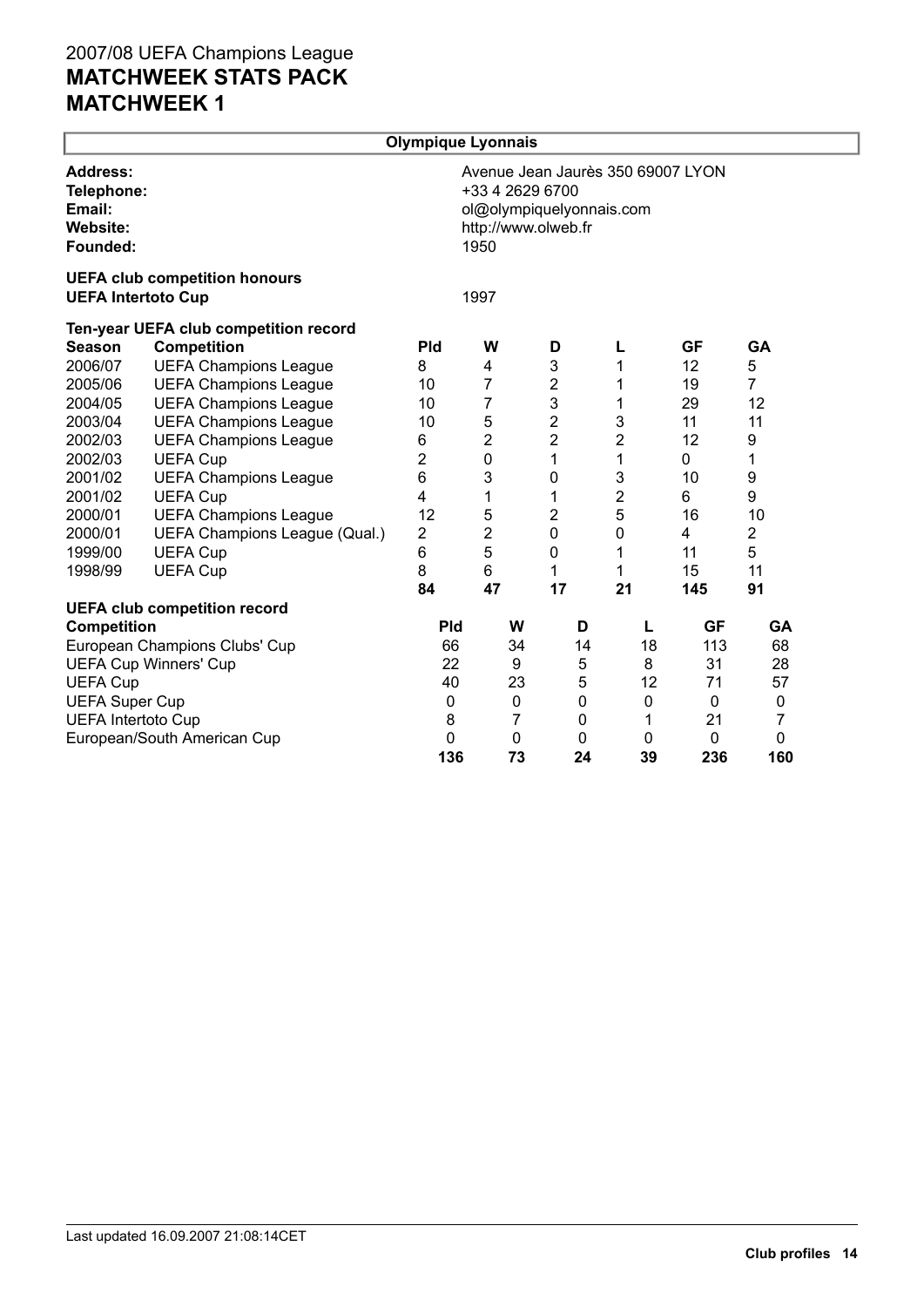|                                                                 |                                                                                                                                                                                    |                                                                                                                                                | <b>Manchester United FC</b>                   |                |                         |                |             |  |
|-----------------------------------------------------------------|------------------------------------------------------------------------------------------------------------------------------------------------------------------------------------|------------------------------------------------------------------------------------------------------------------------------------------------|-----------------------------------------------|----------------|-------------------------|----------------|-------------|--|
| <b>Address:</b><br>Telephone:<br>Email:<br>Website:<br>Founded: |                                                                                                                                                                                    | Sir Matt Busby Way Old Trafford GB M16 0RA<br><b>MANCHESTER</b><br>+44 161 868 8000<br>enquiries@manutd.co.uk<br>http://www.manutd.com<br>1878 |                                               |                |                         |                |             |  |
| <b>UEFA Super Cup</b>                                           | <b>UEFA club competition honours</b><br><b>European Champions Clubs' Cup</b><br><b>UEFA Champions League</b><br><b>UEFA Cup Winners' Cup</b><br><b>European/South American Cup</b> |                                                                                                                                                | 1967/68<br>1998/99<br>1990/91<br>1999<br>1991 |                |                         |                |             |  |
|                                                                 | Ten-year UEFA club competition record                                                                                                                                              |                                                                                                                                                |                                               |                |                         |                |             |  |
| Season                                                          | <b>Competition</b>                                                                                                                                                                 | <b>Pld</b>                                                                                                                                     | W                                             | D              | L                       | <b>GF</b>      | <b>GA</b>   |  |
| 2006/07                                                         | <b>UEFA Champions League</b>                                                                                                                                                       | 12                                                                                                                                             | 8                                             | 0              | 4                       | 23             | 13          |  |
| 2005/06                                                         | <b>UEFA Champions League</b>                                                                                                                                                       | 6                                                                                                                                              | 1                                             | 3              | $\boldsymbol{2}$        | 3              | 4           |  |
| 2005/06                                                         | UEFA Champions League (Qual.)                                                                                                                                                      | 2                                                                                                                                              | $\overline{c}$                                | 0              | 0                       | 6              | 0           |  |
| 2004/05                                                         | <b>UEFA Champions League</b>                                                                                                                                                       | 8                                                                                                                                              | 3                                             | $\overline{2}$ | 3                       | 14             | 11          |  |
| 2004/05                                                         | UEFA Champions League (Qual.)                                                                                                                                                      | $\overline{2}$                                                                                                                                 | $\overline{2}$                                | $\pmb{0}$      | $\pmb{0}$               | 5              | 1           |  |
| 2003/04                                                         | <b>UEFA Champions League</b>                                                                                                                                                       | 8                                                                                                                                              | 5                                             | $\mathbf{1}$   | $\overline{2}$          | 15             | 5           |  |
| 2002/03                                                         | <b>UEFA Champions League</b>                                                                                                                                                       | 14                                                                                                                                             | 10                                            | 1              | 3                       | 32             | 19          |  |
| 2002/03                                                         | UEFA Champions League (Qual.)                                                                                                                                                      | $\overline{2}$                                                                                                                                 | 1                                             | $\pmb{0}$      | 1                       | 5              | 1           |  |
| 2001/02                                                         | <b>UEFA Champions League</b>                                                                                                                                                       | 16                                                                                                                                             | 8                                             | 6              | 2                       | 31             | 14          |  |
| 2000/01                                                         | <b>UEFA Champions League</b>                                                                                                                                                       | 14                                                                                                                                             | 6                                             | 4              | $\overline{\mathbf{4}}$ | 22             | 13          |  |
| 1999/00                                                         | <b>UEFA Champions League</b>                                                                                                                                                       | 14                                                                                                                                             | 8                                             | 3              | 3                       | 21             | 11          |  |
| 1999                                                            | European/South American Cup                                                                                                                                                        | 1                                                                                                                                              | 1                                             | $\mathbf 0$    | $\mathbf 0$             | 1              | $\mathbf 0$ |  |
| 1999                                                            | <b>UEFA Super Cup</b>                                                                                                                                                              | 1                                                                                                                                              | 0                                             | 0              | $\mathbf{1}$            | $\pmb{0}$      | 1           |  |
| 1998/99                                                         | <b>UEFA Champions League</b>                                                                                                                                                       | 11                                                                                                                                             | 5<br>60                                       | 6<br>26        | $\pmb{0}$               | 29             | 16          |  |
|                                                                 | <b>UEFA club competition record</b>                                                                                                                                                | 111                                                                                                                                            |                                               |                | 25                      | 207            | 109         |  |
| <b>Competition</b>                                              |                                                                                                                                                                                    | <b>Pld</b>                                                                                                                                     | W                                             | D              | L                       | <b>GF</b>      | <b>GA</b>   |  |
|                                                                 | European Champions Clubs' Cup                                                                                                                                                      | 180                                                                                                                                            | 99                                            | 41             | 40                      | 352            | 181         |  |
|                                                                 | <b>UEFA Cup Winners' Cup</b>                                                                                                                                                       | 31                                                                                                                                             | 16                                            | 9              | 6                       | 55             | 35          |  |
| <b>UEFA Cup</b>                                                 |                                                                                                                                                                                    | 20                                                                                                                                             | 6                                             | 10             | 4                       | 19             | 16          |  |
| <b>UEFA Super Cup</b>                                           |                                                                                                                                                                                    | $\overline{2}$                                                                                                                                 | 1                                             | $\pmb{0}$      | 1                       | 1              | 1           |  |
| <b>UEFA Intertoto Cup</b>                                       |                                                                                                                                                                                    | 0                                                                                                                                              | 0                                             | 0              | 0                       | $\mathbf 0$    | 0           |  |
|                                                                 | European/South American Cup                                                                                                                                                        | 3                                                                                                                                              | 1                                             | 1              | 1                       | $\overline{2}$ | 2           |  |
|                                                                 |                                                                                                                                                                                    | 236                                                                                                                                            | 123                                           | 61             | 52                      | 429            | 235         |  |

┙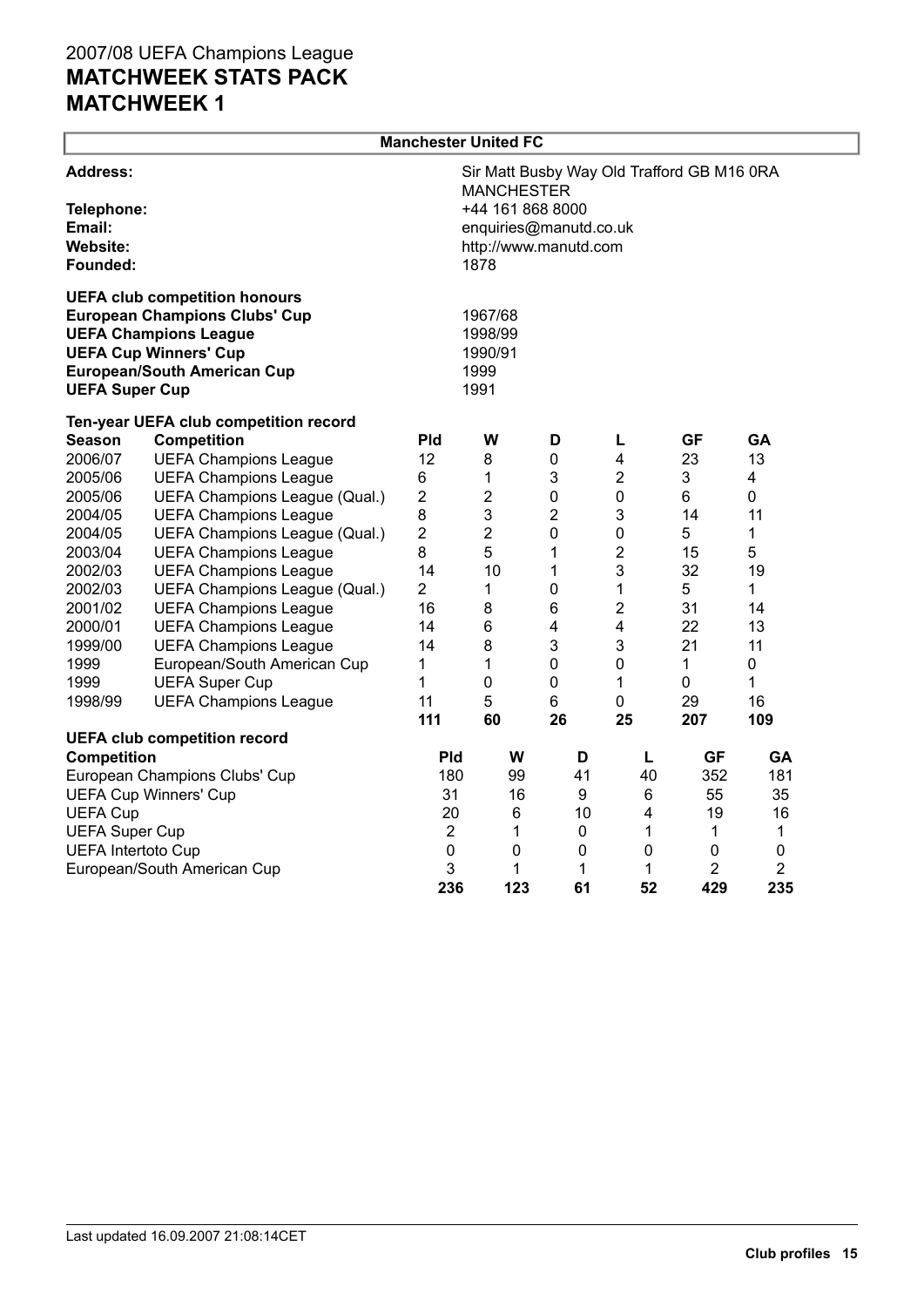|                           |                                                                      | Olympique de Marseille |                           |                  |    |                           |                                                |  |  |
|---------------------------|----------------------------------------------------------------------|------------------------|---------------------------|------------------|----|---------------------------|------------------------------------------------|--|--|
| <b>Address:</b>           |                                                                      |                        | <b>MARSEILLE</b>          |                  |    |                           | La Commanderie 33 traverse de la Martine 13012 |  |  |
| Telephone:<br>Email:      |                                                                      |                        | +33 491 76 56 09          |                  |    |                           |                                                |  |  |
| Website:<br>Founded:      |                                                                      |                        | http://www.om.net<br>1898 |                  |    |                           |                                                |  |  |
|                           | <b>UEFA club competition honours</b><br><b>UEFA Champions League</b> |                        | 1992/93                   |                  |    |                           |                                                |  |  |
|                           | <b>UEFA Intertoto Cup</b>                                            |                        | 2005, 2006                |                  |    |                           |                                                |  |  |
|                           | Ten-year UEFA club competition record                                |                        |                           |                  |    |                           |                                                |  |  |
| <b>Season</b>             | <b>Competition</b>                                                   | <b>Pld</b>             | W                         | D                | L  | GF                        | <b>GA</b>                                      |  |  |
| 2006/07                   | <b>UEFA Cup</b>                                                      | $\overline{2}$         | 1                         | 0                | 1  | 3                         | 4                                              |  |  |
| 2006/07                   | UEFA Cup (Qual.)                                                     | $\overline{2}$         | $\mathbf 0$               | $\boldsymbol{2}$ | 0  | $\ensuremath{\mathsf{3}}$ | $\ensuremath{\mathsf{3}}$                      |  |  |
| 2006                      | <b>UEFA Intertoto Cup</b>                                            | $\overline{2}$         | $\mathbf 0$               | $\overline{2}$   | 0  | 2                         | 2                                              |  |  |
| 2005/06                   | <b>UEFA Cup</b>                                                      | 10                     | 4                         | 4                | 2  | 8                         | 6                                              |  |  |
| 2005                      | <b>UEFA Intertoto Cup</b>                                            | 6                      | 4                         | 1                | 1  | 14                        | 7                                              |  |  |
| 2003/04                   | <b>UEFA Champions League</b>                                         | 6                      | 1                         | 1                | 4  | 9                         | 11                                             |  |  |
| 2003/04                   | UEFA Champions League (Qual.)                                        | 2                      | 1                         | 1                | 0  | 1                         | 0                                              |  |  |
| 2003/04                   | <b>UEFA Cup</b>                                                      | 9                      | 5                         | 3                | 1  | 8                         | 4                                              |  |  |
| 1999/00                   | <b>UEFA Champions League</b>                                         | 12                     | 4                         | $\mathbf 2$      | 6  | 12                        | 19                                             |  |  |
| 1998/99                   | <b>UEFA Cup</b>                                                      | 11                     | 4                         | 6                | 1  | 16                        | 12                                             |  |  |
|                           |                                                                      | 62                     | 24                        | 22               | 16 | 76                        | 68                                             |  |  |
| <b>Competition</b>        | <b>UEFA club competition record</b>                                  | <b>Pld</b>             | W                         | D                | L  | <b>GF</b>                 | GA                                             |  |  |
|                           | European Champions Clubs' Cup                                        | 58                     | 28                        | 14               | 16 | 100                       | 62                                             |  |  |
|                           | <b>UEFA Cup Winners' Cup</b>                                         | 14                     | 8                         | $\overline{2}$   | 4  | 19                        | 13                                             |  |  |
| <b>UEFA Cup</b>           |                                                                      | 44                     | 20                        | 15               | 9  | 60                        | 44                                             |  |  |
| <b>UEFA Super Cup</b>     |                                                                      | 0                      | 0                         | 0                | 0  | $\mathbf{0}$              | 0                                              |  |  |
| <b>UEFA Intertoto Cup</b> |                                                                      | 8                      | 4                         | 3                | 1  | 16                        | 9                                              |  |  |
|                           | European/South American Cup                                          | 0                      | 0                         | 0                | 0  | 0                         | 0                                              |  |  |
|                           |                                                                      | 124                    | 60                        | 34               | 30 | 195                       | 128                                            |  |  |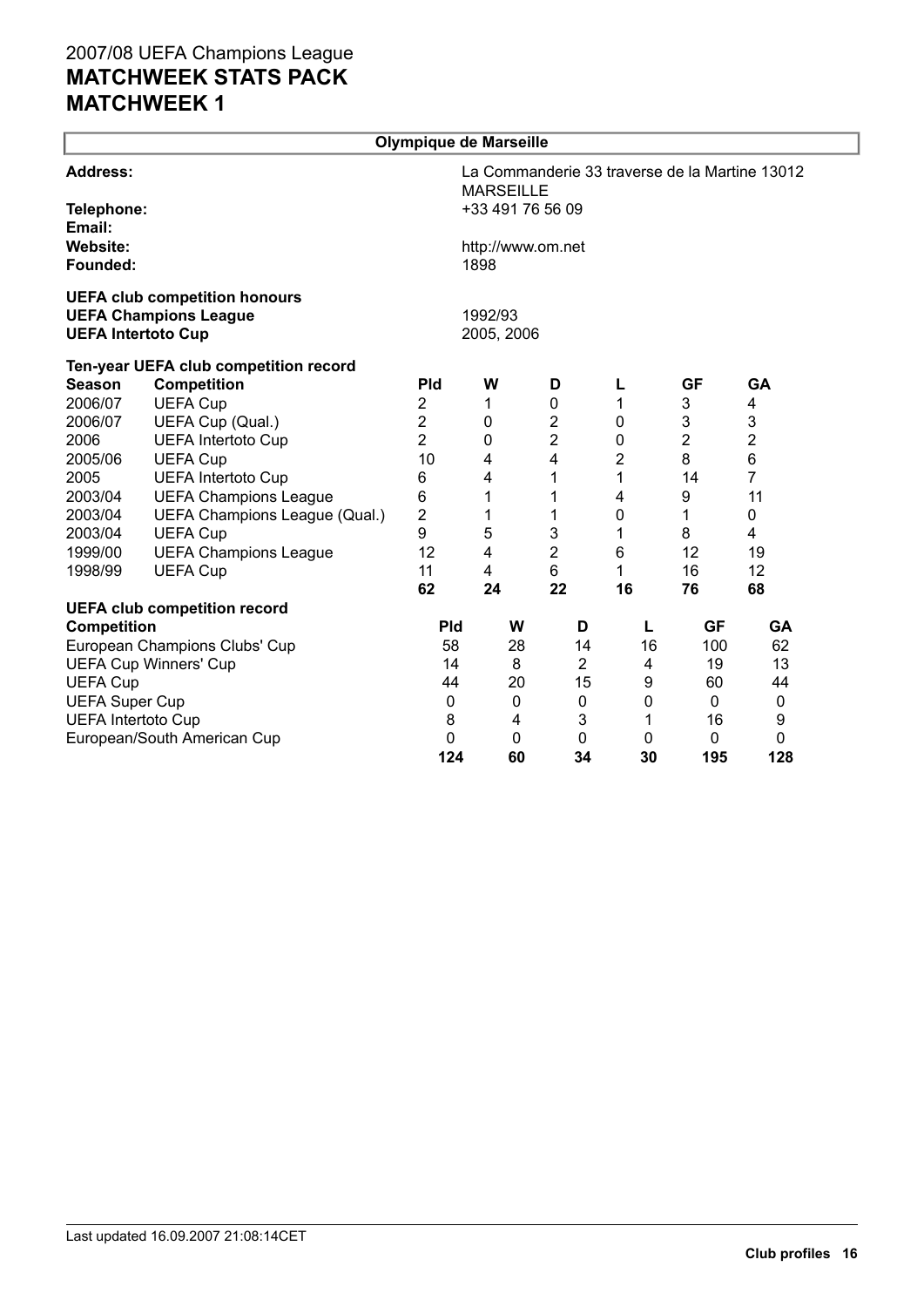|                                                                        |                                                                                                                                                                                    | <b>AC Milan</b> |                                                                                                                                         |              |                  |                |                |  |
|------------------------------------------------------------------------|------------------------------------------------------------------------------------------------------------------------------------------------------------------------------------|-----------------|-----------------------------------------------------------------------------------------------------------------------------------------|--------------|------------------|----------------|----------------|--|
| <b>Address:</b><br>Telephone:<br>Email:<br><b>Website:</b><br>Founded: |                                                                                                                                                                                    |                 | Via Filippo Turati 3 20121 MILANO<br>+39 02 62281<br>media@acmilan.it<br>http://www.acmilan.it<br>1899                                  |              |                  |                |                |  |
| <b>UEFA Super Cup</b>                                                  | <b>UEFA club competition honours</b><br><b>European Champions Clubs' Cup</b><br><b>UEFA Champions League</b><br><b>UEFA Cup Winners' Cup</b><br><b>European/South American Cup</b> |                 | 1962/63, 1968/69, 1988/89, 1989/90<br>1993/94, 2002/03, 2006/07<br>1967/68, 1972/73<br>1969, 1989, 1990<br>1989, 1990, 1994, 2003, 2007 |              |                  |                |                |  |
|                                                                        | Ten-year UEFA club competition record                                                                                                                                              |                 |                                                                                                                                         |              |                  |                |                |  |
| <b>Season</b>                                                          | <b>Competition</b>                                                                                                                                                                 | <b>Pld</b>      | W                                                                                                                                       | D            | L                | <b>GF</b>      | GA             |  |
| 2007                                                                   | <b>UEFA Super Cup</b>                                                                                                                                                              | 1               | 1                                                                                                                                       | 0            | $\mathbf 0$      | 3              | 1              |  |
| 2006/07                                                                | <b>UEFA Champions League</b>                                                                                                                                                       | 13              | $\overline{7}$                                                                                                                          | 3            | 3                | 20             | 10             |  |
| 2006/07                                                                | UEFA Champions League (Qual.)                                                                                                                                                      | $\overline{2}$  | $\overline{2}$                                                                                                                          | 0            | $\pmb{0}$        | 3              | 1              |  |
| 2005/06                                                                | <b>UEFA Champions League</b>                                                                                                                                                       | 12              | 5                                                                                                                                       | 5            | $\boldsymbol{2}$ | 20             | 10             |  |
| 2004/05                                                                | <b>UEFA Champions League</b>                                                                                                                                                       | 13              | 10                                                                                                                                      | $\mathbf{2}$ | $\overline{c}$   | 23             | 9              |  |
| 2003/04                                                                | <b>UEFA Champions League</b>                                                                                                                                                       | 10              | 5                                                                                                                                       | $\mathbf{2}$ | 3                | 12             | 9              |  |
| 2003                                                                   | European/South American Cup                                                                                                                                                        | 1               | $\mathbf 1$                                                                                                                             | $\mathbf{1}$ | $\pmb{0}$        | 1              | 1              |  |
| 2003                                                                   | <b>UEFA Super Cup</b>                                                                                                                                                              | 1               | 1                                                                                                                                       | $\pmb{0}$    | 0                | 1              | 0              |  |
| 2002/03                                                                | <b>UEFA Champions League</b>                                                                                                                                                       | 17              | 9                                                                                                                                       | 4            | 4                | 21             | 14             |  |
| 2002/03                                                                | UEFA Champions League (Qual.)                                                                                                                                                      | $\overline{2}$  | 1                                                                                                                                       | $\pmb{0}$    | 1                | $\overline{2}$ | $\overline{2}$ |  |
| 2001/02                                                                | <b>UEFA Cup</b>                                                                                                                                                                    | 12              | 8                                                                                                                                       | 1            | 3                | 18             | 8              |  |
| 2000/01                                                                | <b>UEFA Champions League</b>                                                                                                                                                       | 12              | 4                                                                                                                                       | 6            | $\overline{2}$   | 18             | 13             |  |
| 2000/01                                                                | UEFA Champions League (Qual.)                                                                                                                                                      | $\overline{2}$  | 2                                                                                                                                       | 0            | $\pmb{0}$        | 6              | 1              |  |
| 1999/00                                                                | <b>UEFA Champions League</b>                                                                                                                                                       | 6               | 1                                                                                                                                       | 3            | $\overline{2}$   | 6              | 7              |  |
|                                                                        |                                                                                                                                                                                    | 104             | 57                                                                                                                                      | 27           | 22               | 154            | 86             |  |
|                                                                        | <b>UEFA club competition record</b>                                                                                                                                                |                 |                                                                                                                                         |              |                  |                |                |  |
| <b>Competition</b>                                                     |                                                                                                                                                                                    | <b>Pld</b>      | W                                                                                                                                       | D            | L                | <b>GF</b>      | GA             |  |
|                                                                        | European Champions Clubs' Cup                                                                                                                                                      | 198             | 108                                                                                                                                     | 46           | 44               | 349            | 168            |  |
|                                                                        | <b>UEFA Cup Winners' Cup</b>                                                                                                                                                       | 30<br>60        | 17                                                                                                                                      | 10           | 3                | 47             | 20             |  |
|                                                                        | <b>UEFA Cup</b>                                                                                                                                                                    |                 | 31                                                                                                                                      | 11           | 18               | 93             | 57             |  |
| <b>UEFA Super Cup</b>                                                  |                                                                                                                                                                                    | 12              | $\overline{7}$                                                                                                                          | 3            | $\overline{2}$   | 13             | 11             |  |
| <b>UEFA Intertoto Cup</b>                                              |                                                                                                                                                                                    | $\mathbf 0$     | 0                                                                                                                                       | $\mathbf 0$  | 0                | 0              | 0              |  |
|                                                                        | European/South American Cup                                                                                                                                                        | 10              | 4                                                                                                                                       | 1            | 5                | 17             | 15             |  |
|                                                                        |                                                                                                                                                                                    | 310             | 167                                                                                                                                     | 71           | 72               | 519            | 271            |  |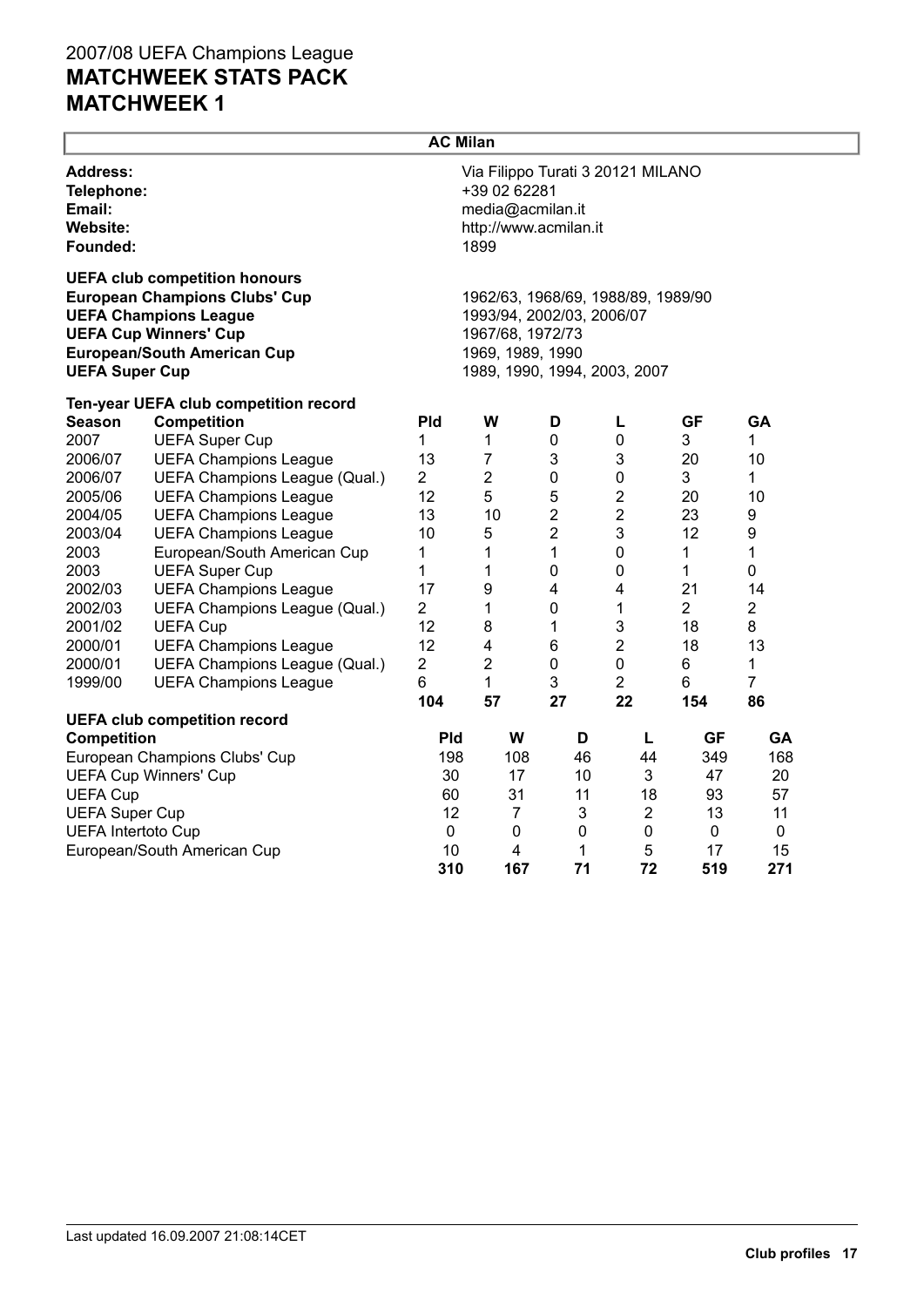|                                                                        |                                       | <b>Olympiacos CFP</b> |                           |    |                                                         |                                |                  |                |
|------------------------------------------------------------------------|---------------------------------------|-----------------------|---------------------------|----|---------------------------------------------------------|--------------------------------|------------------|----------------|
| <b>Address:</b><br>Telephone:<br>Email:<br><b>Website:</b><br>Founded: |                                       |                       | +30 210 41 43 000<br>1925 |    | footballdpt@olympiacos.org<br>http://www.olympiacos.org | Alexandra Square 18534 PIRAEUS |                  |                |
| <b>None</b>                                                            | <b>UEFA club competition honours</b>  |                       |                           |    |                                                         |                                |                  |                |
|                                                                        | Ten-year UEFA club competition record |                       |                           |    |                                                         |                                |                  |                |
| <b>Season</b>                                                          | <b>Competition</b>                    | <b>Pld</b>            | W                         |    | D                                                       |                                | <b>GF</b>        | GA             |
| 2006/07                                                                | <b>UEFA Champions League</b>          | 6                     | 0                         |    | 3                                                       | 3                              | 6                | 11             |
| 2005/06                                                                | <b>UEFA Champions League</b>          | 6                     | 1                         |    | 1                                                       | 4                              | 7                | 13             |
| 2004/05                                                                | <b>UEFA Champions League</b>          | 6                     | 3                         |    | 1                                                       | $\overline{c}$                 | 5                | 5              |
| 2004/05                                                                | <b>UEFA Cup</b>                       | 4                     | $\overline{2}$            |    | 0                                                       | $\overline{2}$                 | 3                | $\overline{7}$ |
| 2003/04                                                                | <b>UEFA Champions League</b>          | 6                     | 1                         |    | 1                                                       | $\overline{4}$                 | $6\phantom{1}$   | 13             |
| 2002/03                                                                | <b>UEFA Champions League</b>          | 6                     | 1                         |    | 1                                                       | 4                              | 11               | 17             |
| 2001/02                                                                | <b>UEFA Champions League</b>          | 6                     | 1                         |    | 2                                                       | 3                              | 6                | 12             |
| 2000/01                                                                | <b>UEFA Champions League</b>          | 6                     | $\mathsf 3$               |    | 0                                                       | 3                              | 6                | 5              |
| 2000/01                                                                | <b>UEFA Cup</b>                       | $\overline{c}$        | $\pmb{0}$                 |    | 1                                                       | 1                              | $\overline{2}$   | 4              |
| 1999/00                                                                | <b>UEFA Champions League</b>          | 6                     | $\overline{2}$            |    | 1                                                       | 3                              | $\boldsymbol{9}$ | 12             |
| 1999/00                                                                | <b>UEFA Cup</b>                       | $\overline{2}$        | 1                         |    | 0                                                       | 1                              | 3                | 4              |
| 1998/99                                                                | <b>UEFA Champions League</b>          | 8                     | 3                         |    | 3                                                       | $\overline{c}$                 | 10               | 9              |
|                                                                        |                                       | 64                    | 18                        |    | 14                                                      | 32                             | 74               | 112            |
|                                                                        | <b>UEFA club competition record</b>   |                       |                           |    |                                                         |                                |                  |                |
| <b>Competition</b>                                                     |                                       | <b>Pld</b>            |                           | W  | D                                                       | L                              | <b>GF</b>        | GA             |
|                                                                        | European Champions Clubs' Cup         | 94                    |                           | 26 | 22                                                      | 46                             | 110              | 159            |
|                                                                        | <b>UEFA Cup Winners' Cup</b>          | 33                    |                           | 14 | $\,6$                                                   | 13                             | 43               | 47             |
| <b>UEFA Cup</b>                                                        |                                       | 44                    |                           | 20 | 6                                                       | 18                             | 57               | 68             |
| <b>UEFA Super Cup</b>                                                  |                                       | $\mathbf 0$           |                           | 0  | $\mathbf 0$                                             | $\mathbf 0$                    | 0                | $\mathbf{0}$   |
| <b>UEFA Intertoto Cup</b>                                              |                                       | $\mathbf 0$           |                           | 0  | $\mathbf 0$                                             | $\mathbf 0$                    | 0                | 0              |
|                                                                        | European/South American Cup           | 0                     |                           | 0  | $\mathbf 0$                                             | 0                              | 0                | 0              |
|                                                                        |                                       | 171                   |                           | 60 | 34                                                      | 77                             | 210              | 274            |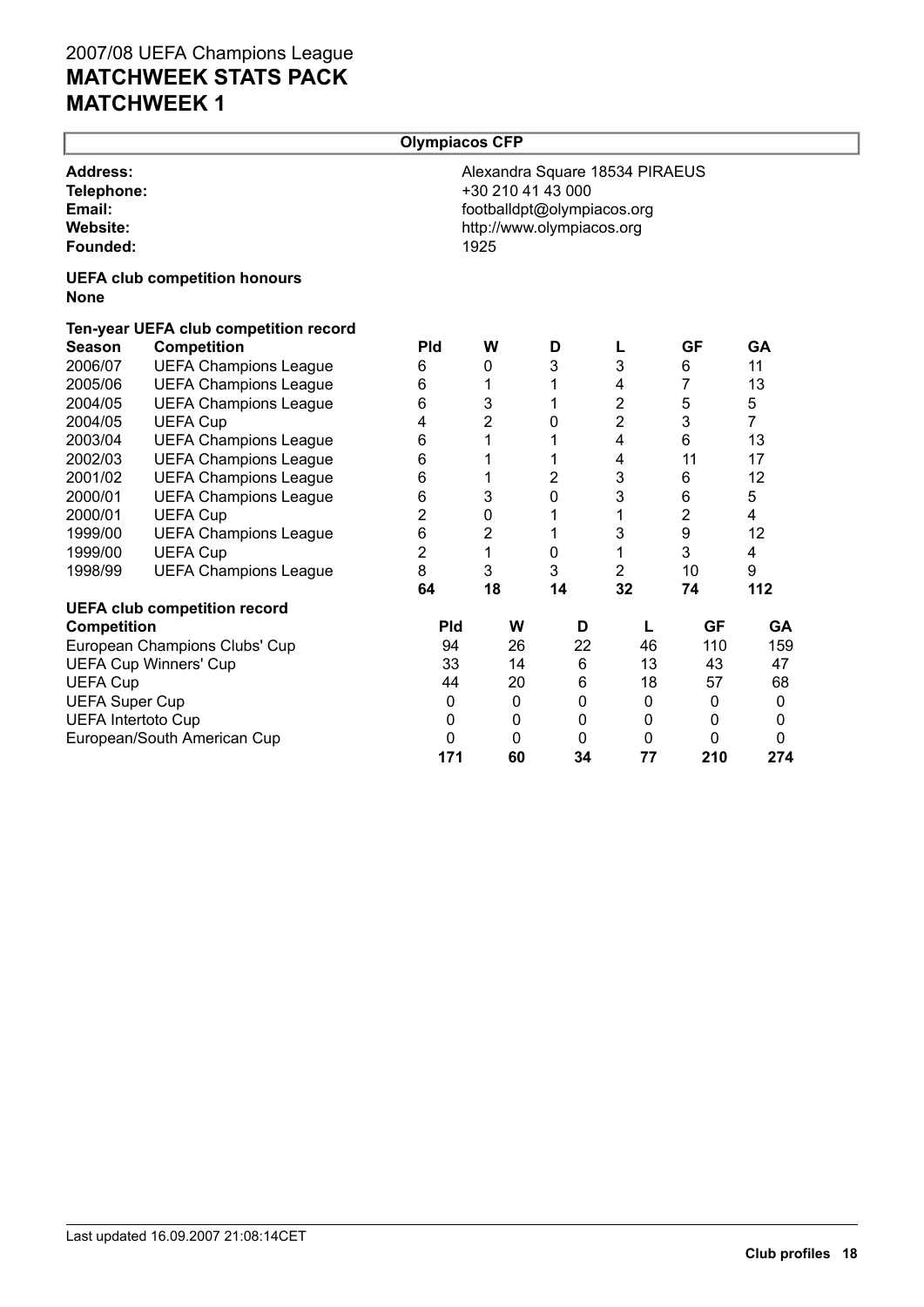|                                                                        |                                                                                                                                                    | <b>FC Porto</b> |                                                                                           |                |                         |                |                                                         |  |
|------------------------------------------------------------------------|----------------------------------------------------------------------------------------------------------------------------------------------------|-----------------|-------------------------------------------------------------------------------------------|----------------|-------------------------|----------------|---------------------------------------------------------|--|
| <b>Address:</b><br>Telephone:<br>Email:<br><b>Website:</b><br>Founded: |                                                                                                                                                    |                 | 4350-451 PORTO<br>+351 22 507 05 00<br>geral@portosad.pt<br>http://www.fcporto.pt<br>1893 |                |                         |                | Estádio do Dragão Via F.C. Porto Entrada Poente, piso 3 |  |
| <b>UEFA Super Cup</b><br><b>UEFA Cup</b>                               | <b>UEFA club competition honours</b><br><b>European Champions Clubs' Cup</b><br><b>UEFA Champions League</b><br><b>European/South American Cup</b> |                 | 1986/87<br>2003/04<br>1987, 2004<br>1987/88<br>2002/03                                    |                |                         |                |                                                         |  |
|                                                                        | Ten-year UEFA club competition record                                                                                                              |                 |                                                                                           |                |                         |                |                                                         |  |
| <b>Season</b>                                                          | <b>Competition</b>                                                                                                                                 | <b>Pld</b>      | W                                                                                         | D              | L                       | <b>GF</b>      | <b>GA</b>                                               |  |
| 2006/07                                                                | <b>UEFA Champions League</b>                                                                                                                       | 8               | 3                                                                                         | 3              | $\overline{\mathbf{c}}$ | 11             | $\overline{7}$                                          |  |
| 2005/06                                                                | <b>UEFA Champions League</b>                                                                                                                       | 6               | 1                                                                                         | $\overline{2}$ | 3                       | 8              | 9                                                       |  |
| 2004/05                                                                | <b>UEFA Champions League</b>                                                                                                                       | 8               | 2                                                                                         | 3              | 3                       | 6              | 10                                                      |  |
| 2004                                                                   | European/South American Cup                                                                                                                        | 1               | 0                                                                                         | 1              | 0                       | 0              | 0                                                       |  |
| 2004                                                                   | <b>UEFA Super Cup</b>                                                                                                                              | 1               | 0                                                                                         | 0              | 1                       | 1              | 2                                                       |  |
| 2003/04                                                                | <b>UEFA Champions League</b>                                                                                                                       | 13              | 7                                                                                         | 5              | 1                       | 20             | 12                                                      |  |
| 2003                                                                   | <b>UEFA Super Cup</b>                                                                                                                              | 1               | $\pmb{0}$                                                                                 | 0              | 1                       | 0              | 1                                                       |  |
| 2002/03                                                                | <b>UEFA Cup</b>                                                                                                                                    | 13              | 8                                                                                         | $\overline{2}$ | 3                       | 29             | 10                                                      |  |
| 2001/02                                                                | <b>UEFA Champions League</b>                                                                                                                       | 12              | 4                                                                                         | 2              | 6                       | 10             | 12                                                      |  |
| 2001/02                                                                | UEFA Champions League (Qual.)                                                                                                                      | 4               | 2                                                                                         | 1              | 1                       | 14             | $\overline{7}$                                          |  |
| 2000/01                                                                | <b>UEFA Cup</b>                                                                                                                                    | 10              | $\overline{\mathbf{4}}$                                                                   | 4              | $\boldsymbol{2}$        | 11             | 6                                                       |  |
| 1999/00                                                                | <b>UEFA Champions League</b>                                                                                                                       | 14              | 7                                                                                         | $\overline{2}$ | 5                       | 19             | 17                                                      |  |
| 1998/99                                                                | <b>UEFA Champions League</b>                                                                                                                       | 6               | $\overline{2}$                                                                            | $\mathbf{1}$   | 3                       | 11             | 9                                                       |  |
|                                                                        |                                                                                                                                                    | 97              | 40                                                                                        | 26             | 31                      | 140            | 102                                                     |  |
|                                                                        | <b>UEFA club competition record</b>                                                                                                                |                 |                                                                                           |                |                         |                |                                                         |  |
| <b>Competition</b>                                                     |                                                                                                                                                    | Pld             | W                                                                                         | D              | L                       | <b>GF</b>      | <b>GA</b>                                               |  |
|                                                                        | European Champions Clubs' Cup                                                                                                                      | 151             | 64                                                                                        | 37             | 50                      | 222            | 166                                                     |  |
|                                                                        | <b>UEFA Cup Winners' Cup</b>                                                                                                                       | 41              | 21                                                                                        | $\overline{7}$ | 13                      | 58             | 44                                                      |  |
| <b>UEFA Cup</b>                                                        |                                                                                                                                                    | 57              | 29                                                                                        | 10             | 18                      | 95             | 58                                                      |  |
| <b>UEFA Super Cup</b>                                                  |                                                                                                                                                    | 4               | $\overline{2}$                                                                            | 0              | $\overline{2}$          | 3              | 3                                                       |  |
| <b>UEFA Intertoto Cup</b>                                              |                                                                                                                                                    | 0               | 0                                                                                         | 0              | $\mathbf 0$             | $\mathbf 0$    | $\pmb{0}$                                               |  |
|                                                                        | European/South American Cup                                                                                                                        | 2               | 1                                                                                         | 1              | 0                       | $\overline{2}$ | 1                                                       |  |
|                                                                        |                                                                                                                                                    | 255             | 117                                                                                       | 55             | 83                      | 380            | 272                                                     |  |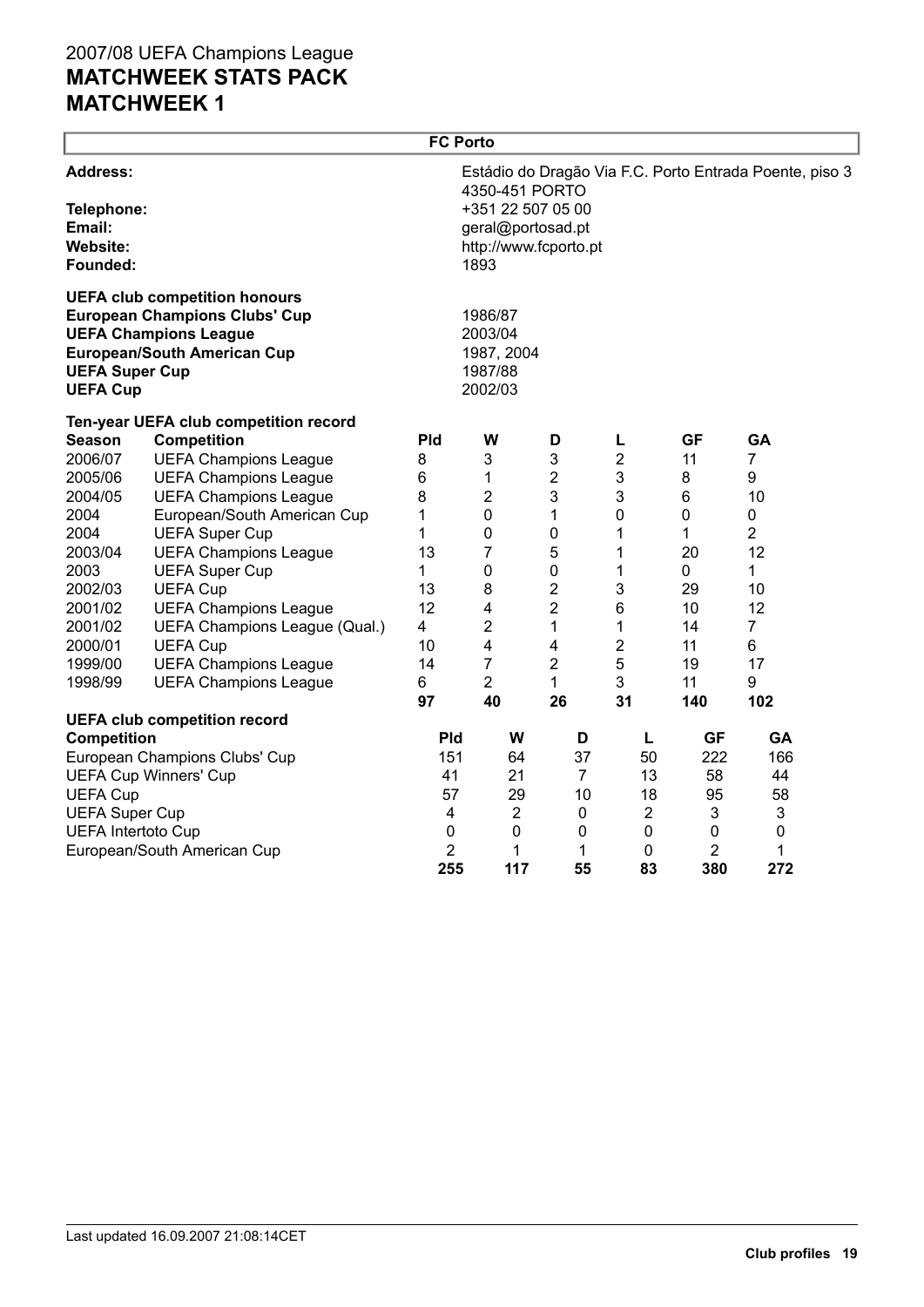|                                                   |                                                                              | <b>PSV Eindhoven</b> |                                             |                  |                               |                  |                |  |
|---------------------------------------------------|------------------------------------------------------------------------------|----------------------|---------------------------------------------|------------------|-------------------------------|------------------|----------------|--|
| <b>Address:</b><br>Email:<br>Website:<br>Founded: | Telephone:                                                                   |                      | fandesk@psv.nl<br>http://www.psv.nl<br>1913 | +31 40 2 505 505 | Postbus 886 5600 AW EINDHOVEN |                  |                |  |
| <b>UEFA Cup</b>                                   | <b>UEFA club competition honours</b><br><b>European Champions Clubs' Cup</b> |                      | 1987/88<br>1977/78                          |                  |                               |                  |                |  |
|                                                   | Ten-year UEFA club competition record                                        |                      |                                             |                  |                               |                  |                |  |
| <b>Season</b>                                     | Competition                                                                  | <b>Pld</b>           | W                                           | D                | L                             | <b>GF</b>        | <b>GA</b>      |  |
| 2006/07                                           | <b>UEFA Champions League</b>                                                 | 10                   | 4                                           | $\overline{2}$   | 4                             | 8                | 11             |  |
| 2005/06                                           | <b>UEFA Champions League</b>                                                 | 8                    | 3                                           | 1                | 4                             | $\overline{4}$   | 11             |  |
| 2004/05                                           | <b>UEFA Champions League</b>                                                 | 12                   | 6                                           | 3                | 3                             | 14               | 12             |  |
| 2004/05                                           | UEFA Champions League (Qual.)                                                | 2                    | 1                                           | $\mathbf 0$      | 1                             | $\overline{7}$   | 3              |  |
| 2003/04                                           | <b>UEFA Champions League</b>                                                 | 6                    | 3                                           | 1                | 2                             | 8                | 7              |  |
| 2003/04                                           | <b>UEFA Cup</b>                                                              | 6                    | $\overline{2}$                              | 3                | 1                             | $\boldsymbol{9}$ | 5              |  |
| 2002/03                                           | <b>UEFA Champions League</b>                                                 | 6                    | 1                                           | 3                | $\overline{c}$                | 5                | 8              |  |
| 2001/02                                           | <b>UEFA Champions League</b>                                                 | 6                    | $\overline{2}$                              | $\mathbf 1$      | 3                             | $\,6$            | 9              |  |
| 2001/02                                           | <b>UEFA Cup</b>                                                              | 6                    | 3                                           | 3                | 1                             | $\boldsymbol{9}$ | 6              |  |
| 2000/01                                           | <b>UEFA Champions League</b>                                                 | 6                    | 3                                           | $\mathbf 0$      | 3                             | 9                | 9              |  |
| 2000/01                                           | <b>UEFA Cup</b>                                                              | 6                    | 3                                           | $\mathbf 0$      | 3                             | 8                | 6              |  |
| 1999/00                                           | <b>UEFA Champions League</b>                                                 | 6                    | 1                                           | 1                | 4                             | 5                | 10             |  |
| 1998/99                                           | <b>UEFA Champions League</b>                                                 | 6                    | $\overline{c}$                              | 1                | 3                             | 10               | 11             |  |
|                                                   |                                                                              | 86                   | 34                                          | 19               | 34                            | 102              | 108            |  |
|                                                   | <b>UEFA club competition record</b>                                          |                      |                                             |                  |                               |                  |                |  |
| <b>Competition</b>                                |                                                                              | <b>Pld</b>           | W                                           | D                | L                             | <b>GF</b>        | <b>GA</b>      |  |
|                                                   | European Champions Clubs' Cup                                                | 137                  | 53                                          | 32               | 52                            | 189              | 163            |  |
|                                                   | <b>UEFA Cup Winners' Cup</b>                                                 | 26                   | 14                                          | 5                | $\overline{7}$                | 52               | 22             |  |
| <b>UEFA Cup</b>                                   |                                                                              | 73                   | 32                                          | 18               | 23                            | 126              | 83             |  |
| <b>UEFA Super Cup</b>                             |                                                                              | $\overline{2}$       | 1                                           | $\mathbf 0$      | 1                             | 1                | 3              |  |
| <b>UEFA Intertoto Cup</b>                         |                                                                              | 0                    | $\mathbf 0$                                 | $\mathbf 0$      | 0                             | 0                | $\pmb{0}$      |  |
|                                                   | European/South American Cup                                                  | 1                    | 0                                           | 1                | 0                             | $\overline{2}$   | $\overline{2}$ |  |
|                                                   |                                                                              | 239                  | 100                                         | 56               | 83                            | 370              | 273            |  |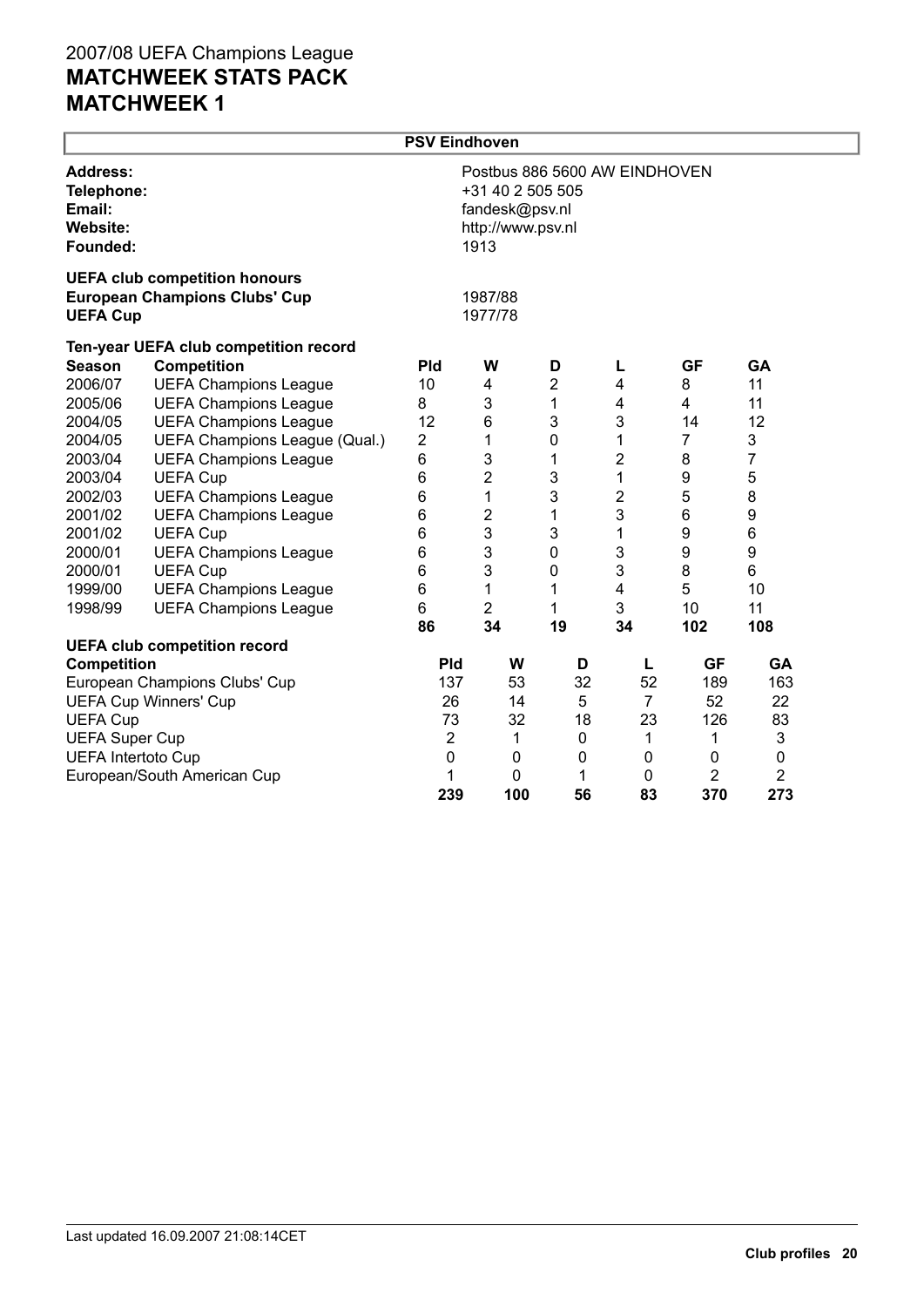|                                                                        |                                       | <b>Rangers FC</b> |                                                      |                |                                 |                |                                                  |  |
|------------------------------------------------------------------------|---------------------------------------|-------------------|------------------------------------------------------|----------------|---------------------------------|----------------|--------------------------------------------------|--|
| <b>Address:</b><br>Telephone:<br>Email:<br><b>Website:</b><br>Founded: | <b>UEFA club competition honours</b>  |                   | +44 141 580 8647<br>http://www.rangers.co.uk<br>1873 |                | lynne_livingstone@rangers.co.uk |                | Ibrox Stadium 150 Edmiston Drive GLASGOW G51 2XD |  |
|                                                                        | <b>UEFA Cup Winners' Cup</b>          |                   | 1971/72                                              |                |                                 |                |                                                  |  |
|                                                                        | Ten-year UEFA club competition record |                   |                                                      |                |                                 |                |                                                  |  |
| <b>Season</b>                                                          | <b>Competition</b>                    | <b>Pld</b>        | W                                                    | D              | L                               | <b>GF</b>      | <b>GA</b>                                        |  |
| 2006/07                                                                | <b>UEFA Cup</b>                       | 10                | 5                                                    | 3              | 2                               | 16             | 8                                                |  |
| 2005/06                                                                | <b>UEFA Champions League</b>          | 8                 | 1                                                    | 6              | 1                               | 10             | 10                                               |  |
| 2005/06                                                                | UEFA Champions League (Qual.)         | 2                 | $\overline{2}$                                       | $\pmb{0}$      | 0                               | 4              | 1                                                |  |
| 2004/05                                                                | <b>UEFA Cup</b>                       | 6                 | $\overline{2}$                                       | $\mathbf 0$    | 3                               | 9              | 4                                                |  |
| 2003/04                                                                | <b>UEFA Champions League</b>          | 6                 | 1                                                    | 1              | $\overline{\mathbf{4}}$         | 4              | 10                                               |  |
| 2003/04                                                                | UEFA Champions League (Qual.)         | $\overline{c}$    | 1                                                    | 1              | 0                               | 3              | 2                                                |  |
| 2002/03                                                                | <b>UEFA Cup</b>                       | $\overline{2}$    | 1                                                    | $\pmb{0}$      | 1                               | 3              | 3                                                |  |
| 2001/02                                                                | <b>UEFA Cup</b>                       | $\overline{7}$    | 3                                                    | 3              | 1                               | 11             | 6                                                |  |
| 2000/01                                                                | <b>UEFA Champions League</b>          | 6                 | $\mathbf 2$                                          | $\overline{2}$ | 2                               | 10             | 7                                                |  |
| 2000/01                                                                | UEFA Champions League (Qual.)         | 4                 | 3                                                    | 1              | 0                               | 10             | 1                                                |  |
| 2000/01                                                                | <b>UEFA Cup</b>                       | $\overline{2}$    | 1                                                    | $\mathbf 0$    | 1                               | 1              | 3                                                |  |
| 1999/00                                                                | <b>UEFA Champions League</b>          | 6                 | $\boldsymbol{2}$                                     | 1              | 3                               | $\overline{7}$ | $\overline{7}$                                   |  |
| 1999/00                                                                | <b>UEFA Cup</b>                       | $\overline{2}$    | 1                                                    | $\pmb{0}$      | 1                               | $\overline{2}$ | $\overline{2}$                                   |  |
| 1998/99                                                                | <b>UEFA Cup</b>                       | 6                 | $\overline{c}$                                       | 3              | 1                               | 10             | 9                                                |  |
|                                                                        |                                       | 69                | 27                                                   | 21             | 20                              | 100            | 73                                               |  |
|                                                                        | <b>UEFA club competition record</b>   |                   |                                                      |                |                                 |                |                                                  |  |
| <b>Competition</b>                                                     |                                       | <b>Pld</b>        | W                                                    | D              | L                               | <b>GF</b>      | GA                                               |  |
|                                                                        | European Champions Clubs' Cup         | 139               | 59                                                   | 32             | 48                              | 216            | 186                                              |  |
|                                                                        | <b>UEFA Cup Winners' Cup</b>          | 54                | 27                                                   | 11             | 16                              | 100            | 62                                               |  |
| <b>UEFA Cup</b>                                                        |                                       | 61                | 29                                                   | 14             | 18                              | 89             | 66                                               |  |
| <b>UEFA Super Cup</b>                                                  |                                       | $\mathbf 0$       | 0                                                    | 0              | 0                               | 0              | $\mathbf 0$                                      |  |
| <b>UEFA Intertoto Cup</b>                                              |                                       | 0                 | 0                                                    | 0              | $\mathbf 0$                     | $\mathbf{0}$   | 0                                                |  |
|                                                                        | European/South American Cup           | $\mathbf{0}$      | $\mathbf 0$                                          | 0              | 0                               | 0              | 0                                                |  |
|                                                                        |                                       | 254               | 115                                                  | 57             | 82                              | 405            | 314                                              |  |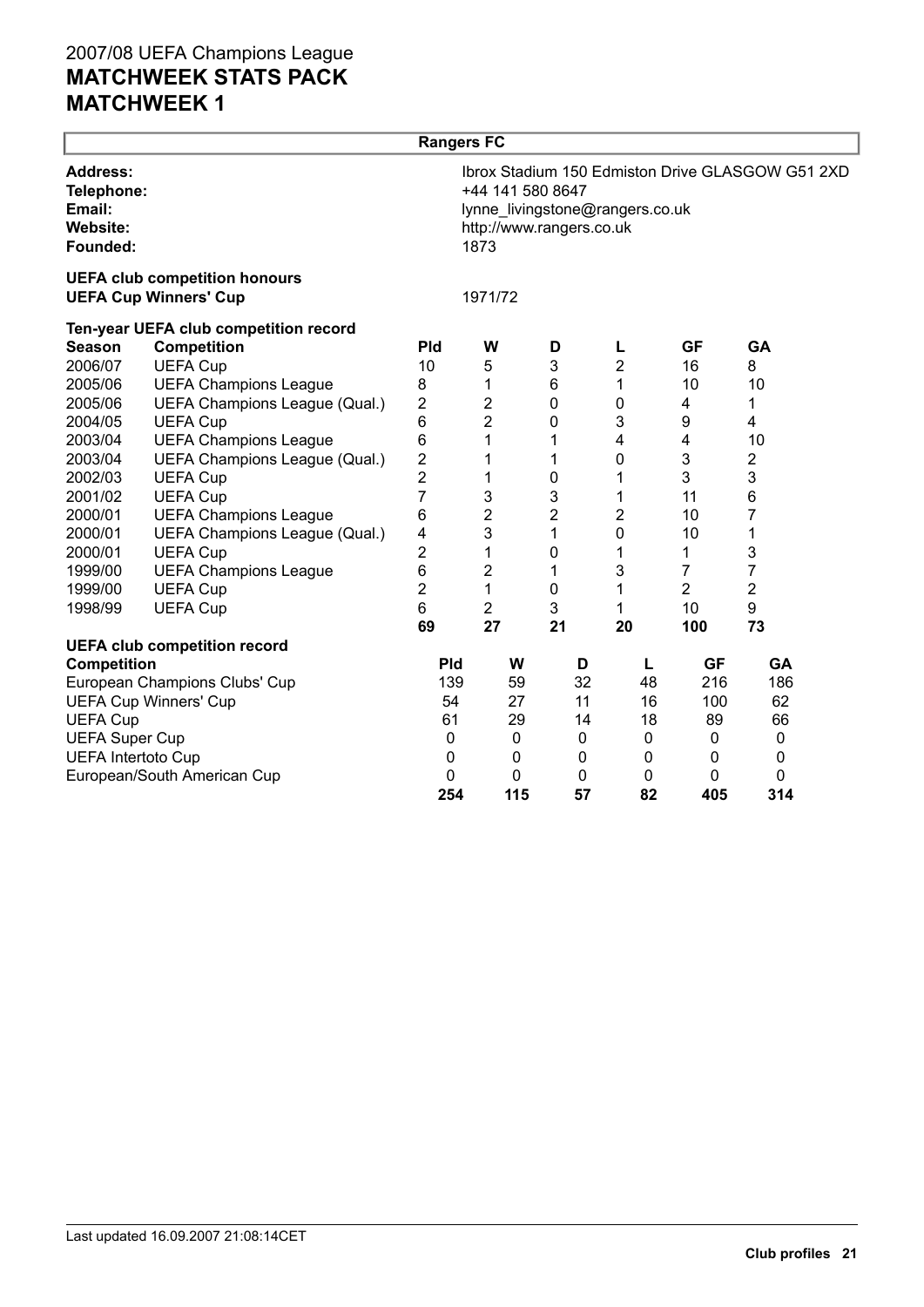| <b>Real Madrid CF</b>                    |                                                                                                                                                    |                |                                                                                                                                   |                |                                    |                |                |  |  |  |
|------------------------------------------|----------------------------------------------------------------------------------------------------------------------------------------------------|----------------|-----------------------------------------------------------------------------------------------------------------------------------|----------------|------------------------------------|----------------|----------------|--|--|--|
| <b>Address:</b><br>Telephone:<br>Email:  |                                                                                                                                                    |                | +34 913 984 300                                                                                                                   |                | Avda. Concha Espina 1 28036 MADRID |                |                |  |  |  |
| Website:<br>Founded:                     |                                                                                                                                                    |                | http://www.realmadrid.com<br>1902                                                                                                 |                |                                    |                |                |  |  |  |
| <b>UEFA Super Cup</b><br><b>UEFA Cup</b> | <b>UEFA club competition honours</b><br><b>European Champions Clubs' Cup</b><br><b>UEFA Champions League</b><br><b>European/South American Cup</b> |                | 1955/56, 1956/57, 1957/58, 1958/59, 1959/60, 1965/66<br>1997/98, 1999/00, 2001/02<br>1960, 1998, 2002<br>2002<br>1984/85, 1985/86 |                |                                    |                |                |  |  |  |
|                                          | Ten-year UEFA club competition record                                                                                                              |                |                                                                                                                                   |                |                                    |                |                |  |  |  |
| <b>Season</b>                            | <b>Competition</b>                                                                                                                                 | <b>Pld</b>     | W                                                                                                                                 | D              | L                                  | <b>GF</b>      | GA             |  |  |  |
| 2006/07                                  | <b>UEFA Champions League</b>                                                                                                                       | 8              | 4                                                                                                                                 | $\overline{2}$ | $\overline{2}$                     | 18             | 12             |  |  |  |
| 2005/06                                  | <b>UEFA Champions League</b>                                                                                                                       | 8              | 3                                                                                                                                 | $\overline{2}$ | 3                                  | 10             | 9              |  |  |  |
| 2004/05                                  | <b>UEFA Champions League</b>                                                                                                                       | 8              | $\overline{\mathbf{4}}$                                                                                                           | $\overline{2}$ | $\overline{2}$                     | 12             | 10             |  |  |  |
| 2004/05                                  | UEFA Champions League (Qual.)                                                                                                                      | $\overline{2}$ | $\overline{2}$                                                                                                                    | 0              | 0                                  | 5              | $\mathbf{1}$   |  |  |  |
| 2003/04                                  | <b>UEFA Champions League</b>                                                                                                                       | 10             | 6                                                                                                                                 | 3              | 1                                  | 18             | 11             |  |  |  |
| 2002/03                                  | <b>UEFA Champions League</b>                                                                                                                       | 16             | 7                                                                                                                                 | 5              | 4                                  | 33             | 22             |  |  |  |
| 2002                                     | European/South American Cup                                                                                                                        | 1              | $\mathbf{1}$                                                                                                                      | 0              | 0                                  | $\overline{2}$ | 0              |  |  |  |
| 2002                                     | <b>UEFA Super Cup</b>                                                                                                                              | 1              | 1                                                                                                                                 | 0              | 0                                  | 3              | 1              |  |  |  |
| 2001/02                                  | <b>UEFA Champions League</b>                                                                                                                       | 17             | 12                                                                                                                                | 3              | 2                                  | 35             | 14             |  |  |  |
| 2000/01                                  | <b>UEFA Champions League</b>                                                                                                                       | 16             | 9                                                                                                                                 | 2              | 5                                  | 35             | 23             |  |  |  |
| 2000                                     | European/South American Cup                                                                                                                        | 1              | 0                                                                                                                                 | 0              | 1                                  | 1              | $\overline{c}$ |  |  |  |
| 2000                                     | <b>UEFA Super Cup</b>                                                                                                                              | 1              | 0                                                                                                                                 | 0              | 1                                  | 1              | $\overline{2}$ |  |  |  |
| 1999/00                                  | <b>UEFA Champions League</b>                                                                                                                       | 17             | 10                                                                                                                                | 3              | 4                                  | 35             | 23             |  |  |  |
| 1998/99                                  | <b>UEFA Champions League</b>                                                                                                                       | 8              | 4                                                                                                                                 | 1              | 3                                  | 18             | 11             |  |  |  |
| 1998                                     | European/South American Cup                                                                                                                        | 1              | 1                                                                                                                                 | 0              | 0                                  | $\overline{2}$ | 1              |  |  |  |
| 1998                                     | <b>UEFA Super Cup</b>                                                                                                                              | 1              | 0                                                                                                                                 | 0              | 1                                  | 0              | 1              |  |  |  |
|                                          |                                                                                                                                                    | 116            | 64                                                                                                                                | 23             | 29                                 | 228            | 143            |  |  |  |
|                                          | <b>UEFA club competition record</b>                                                                                                                |                |                                                                                                                                   |                |                                    |                |                |  |  |  |
| <b>Competition</b>                       |                                                                                                                                                    | Pld            | W                                                                                                                                 | D              | L                                  | <b>GF</b>      | <b>GA</b>      |  |  |  |
|                                          | European Champions Clubs' Cup                                                                                                                      | 299            | 173                                                                                                                               | 52             | 74                                 | 654            | 334            |  |  |  |
|                                          | <b>UEFA Cup Winners' Cup</b>                                                                                                                       | 31             | 16                                                                                                                                | 9              | 6                                  | 57             | 24             |  |  |  |
| <b>UEFA Cup</b>                          |                                                                                                                                                    | 64             | 33                                                                                                                                | 10             | 21                                 | 111            | 75             |  |  |  |
| <b>UEFA Super Cup</b>                    |                                                                                                                                                    | 3              | 1                                                                                                                                 | $\pmb{0}$      | $\boldsymbol{2}$                   | 4              | 4              |  |  |  |
| <b>UEFA Intertoto Cup</b>                |                                                                                                                                                    | 0              | 0                                                                                                                                 | 0              | $\pmb{0}$                          | 0              | 0              |  |  |  |
|                                          | European/South American Cup                                                                                                                        | 7              | 3                                                                                                                                 | 1              | 3                                  | 10             | 8              |  |  |  |
|                                          |                                                                                                                                                    | 404            | 226                                                                                                                               | 72             | 106                                | 836            | 445            |  |  |  |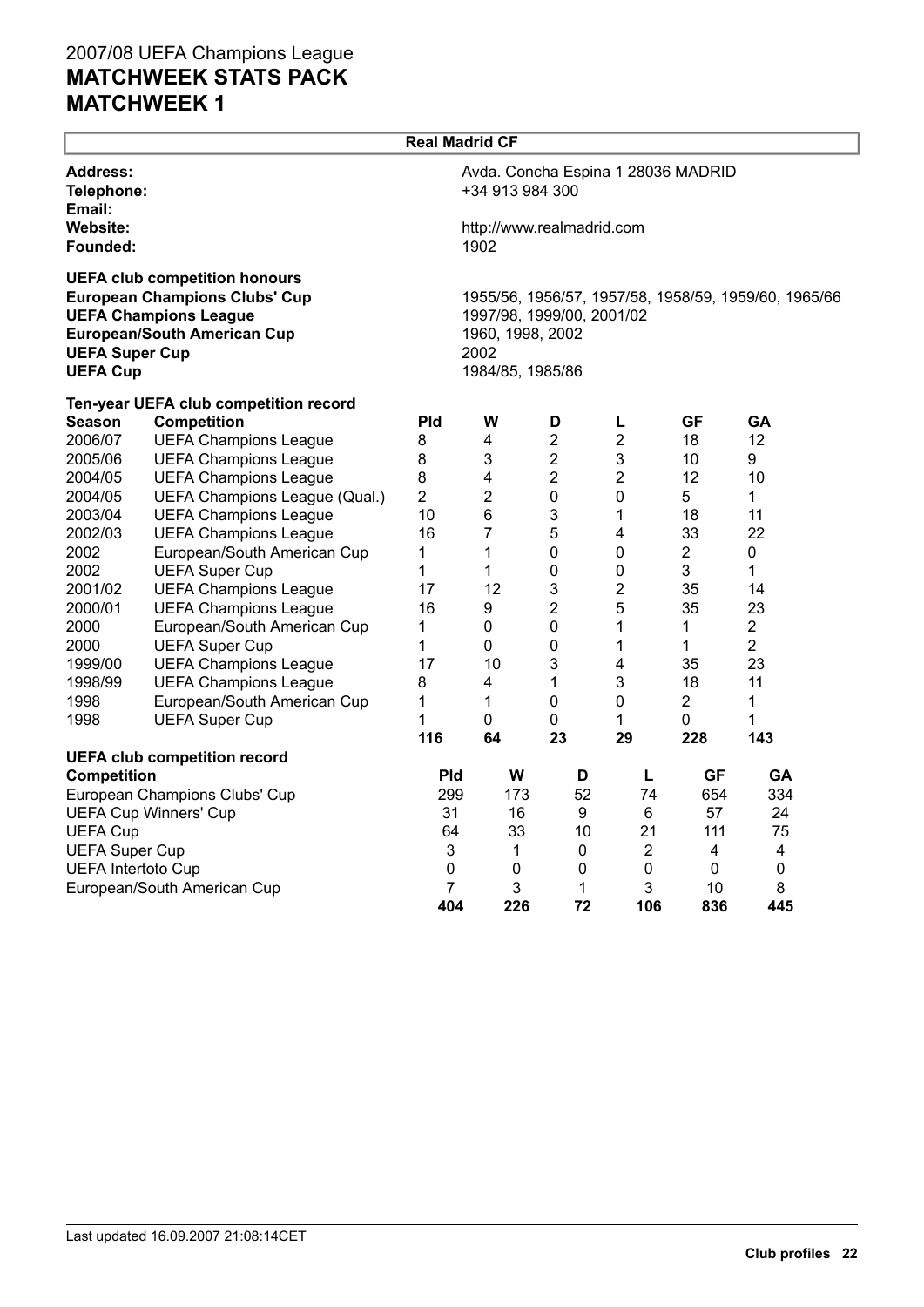|                                                                        |                                       | <b>AS Roma</b> |                                         |                                                                   |                |             |                |
|------------------------------------------------------------------------|---------------------------------------|----------------|-----------------------------------------|-------------------------------------------------------------------|----------------|-------------|----------------|
| <b>Address:</b><br>Telephone:<br>Email:<br><b>Website:</b><br>Founded: |                                       |                | +39 06 501911<br>info@asroma.it<br>1927 | Via di Trigoria Km 3.600 00128 ROMA<br>http://www.asromacalcio.it |                |             |                |
| <b>None</b>                                                            | <b>UEFA club competition honours</b>  |                |                                         |                                                                   |                |             |                |
|                                                                        | Ten-year UEFA club competition record |                |                                         |                                                                   |                |             |                |
| <b>Season</b>                                                          | <b>Competition</b>                    | <b>Pld</b>     | W                                       | D                                                                 | L              | <b>GF</b>   | <b>GA</b>      |
| 2006/07                                                                | <b>UEFA Champions League</b>          | 10             | 5                                       | 2                                                                 | 3              | 13          | 12             |
| 2005/06                                                                | <b>UEFA Cup</b>                       | 10             | 6                                       | 2                                                                 | $\overline{2}$ | 18          | 11             |
| 2004/05                                                                | <b>UEFA Champions League</b>          | 6              | 0                                       | 1                                                                 | 5              | 4           | 16             |
| 2003/04                                                                | <b>UEFA Cup</b>                       | 8              | 4                                       | 2                                                                 | 2              | 11          | 6              |
| 2002/03                                                                | <b>UEFA Champions League</b>          | 12             | 3                                       | 5                                                                 | 4              | 10          | 12             |
| 2001/02                                                                | <b>UEFA Champions League</b>          | 12             | 3                                       | 7                                                                 | 2              | 12          | 10             |
| 2000/01                                                                | <b>UEFA Cup</b>                       | 8              | 6                                       | 1                                                                 | 1              | 18          | 4              |
| 1999/00                                                                | <b>UEFA Cup</b>                       | 8              | 4                                       | 2                                                                 | 2              | 11          | $\overline{2}$ |
| 1998/99                                                                | <b>UEFA Cup</b>                       | 8              | 4                                       | $\overline{2}$                                                    | $\overline{2}$ | 9           | 6              |
|                                                                        |                                       | 82             | 35                                      | 24                                                                | 23             | 106         | 79             |
|                                                                        | <b>UEFA club competition record</b>   |                |                                         |                                                                   |                |             |                |
| <b>Competition</b>                                                     |                                       | <b>Pld</b>     | W                                       | D                                                                 | L              | GF          | GA             |
|                                                                        | European Champions Clubs' Cup         | 49             | 16                                      | 16                                                                | 17             | 53          | 57             |
|                                                                        | <b>UEFA Cup Winners' Cup</b>          | 29             | 12                                      | 9                                                                 | 8              | 34          | 24             |
| <b>UEFA Cup</b>                                                        |                                       | 94             | 52                                      | 14                                                                | 28             | 150         | 82             |
| <b>UEFA Super Cup</b>                                                  |                                       | 0              | 0                                       | 0                                                                 | $\mathbf 0$    | $\mathbf 0$ | $\mathbf 0$    |
| <b>UEFA Intertoto Cup</b>                                              |                                       | 0              | $\mathbf 0$                             | 0                                                                 | 0              | 0           | 0              |
|                                                                        | European/South American Cup           | 0              | 0                                       | 0                                                                 | 0              | 0           | 0              |
|                                                                        |                                       | 172            | 80                                      | 39                                                                | 53             | 237         | 163            |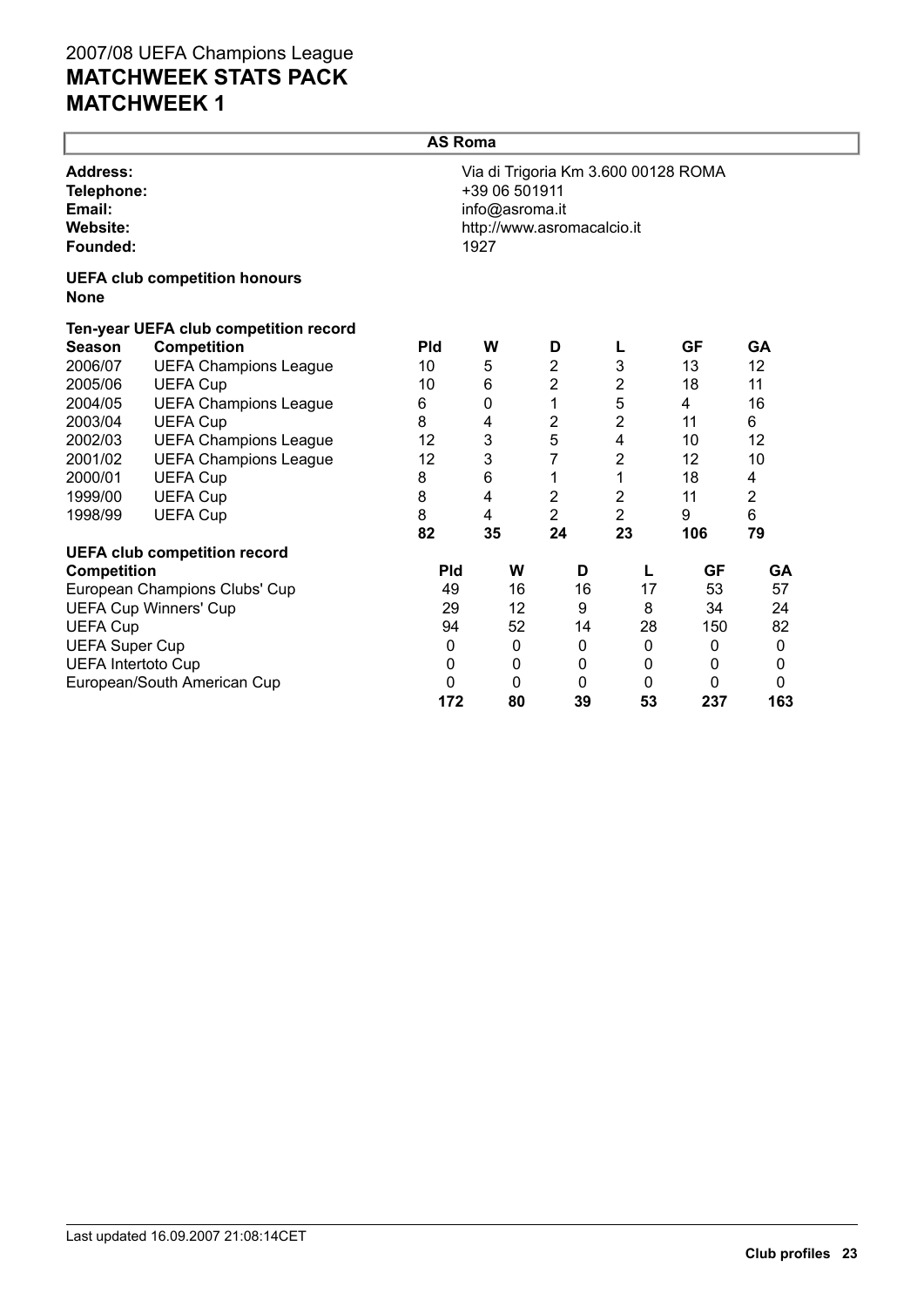|                                                                 | <b>Rosenborg BK</b>                   |                |                         |                                                                                            |                |                         |                |                |  |  |  |
|-----------------------------------------------------------------|---------------------------------------|----------------|-------------------------|--------------------------------------------------------------------------------------------|----------------|-------------------------|----------------|----------------|--|--|--|
| <b>Address:</b><br>Telephone:<br>Email:<br>Website:<br>Founded: | <b>UEFA club competition honours</b>  |                |                         | Klæbuveien 125 7492 TRONDHEIM<br>+47 73 822100<br>info@rbk.no<br>http://www.rbk.no<br>1917 |                |                         |                |                |  |  |  |
| <b>None</b>                                                     |                                       |                |                         |                                                                                            |                |                         |                |                |  |  |  |
|                                                                 | Ten-year UEFA club competition record |                |                         |                                                                                            |                |                         |                |                |  |  |  |
| <b>Season</b>                                                   | <b>Competition</b>                    | Pld            | W                       |                                                                                            | D              | Г                       | <b>GF</b>      | <b>GA</b>      |  |  |  |
| 2005/06                                                         | <b>UEFA Champions League</b>          | 6              | 1                       |                                                                                            | 1              | $\overline{\mathbf{4}}$ | 6              | 11             |  |  |  |
| 2005/06                                                         | UEFA Champions League (Qual.)         | $\overline{2}$ | 1                       |                                                                                            | 1              | 0                       | 4              | 3              |  |  |  |
| 2005/06                                                         | <b>UEFA Cup</b>                       | $\overline{c}$ | $\mathbf 0$             |                                                                                            | 0              | $\overline{2}$          | 1              | 4              |  |  |  |
| 2004/05                                                         | <b>UEFA Champions League</b>          | 6              | $\mathbf 0$             |                                                                                            | $\overline{2}$ | $\overline{4}$          | 6              | 13             |  |  |  |
| 2004/05                                                         | UEFA Champions League (Qual.)         | 4              | $\overline{\mathbf{4}}$ |                                                                                            | 0              | 0                       | 9              | 4              |  |  |  |
| 2003/04                                                         | <b>UEFA Cup</b>                       | 6              | 4                       |                                                                                            | 1              | 1                       | 13             | 3              |  |  |  |
| 2002/03                                                         | <b>UEFA Champions League</b>          | 6              | $\mathbf 0$             |                                                                                            | 4              | $\overline{2}$          | 4              | 12             |  |  |  |
| 2002/03                                                         | UEFA Champions League (Qual.)         | $\overline{2}$ | $\overline{2}$          |                                                                                            | 0              | 0                       | 4              | $\overline{2}$ |  |  |  |
| 2001/02                                                         | <b>UEFA Champions League</b>          | 6              | 1                       |                                                                                            | 1              | 4                       | 4              | 6              |  |  |  |
| 2001/02                                                         | UEFA Champions League (Qual.)         | $\overline{c}$ | 1                       |                                                                                            | 1              | 0                       | $\overline{7}$ | 3              |  |  |  |
| 2000/01                                                         | <b>UEFA Champions League</b>          | 6              | $\overline{\mathbf{c}}$ |                                                                                            | 1              | 3                       | 13             | 15             |  |  |  |
| 2000/01                                                         | UEFA Champions League (Qual.)         | 4              | $\overline{2}$          |                                                                                            | $\overline{c}$ | $\mathbf 0$             | 8              | 5              |  |  |  |
| 2000/01                                                         | <b>UEFA Cup</b>                       | $\overline{2}$ | $\mathbf 0$             |                                                                                            | 1              | 1                       | $\overline{2}$ | 4              |  |  |  |
| 1999/00                                                         | <b>UEFA Champions League</b>          | 12             | 3                       |                                                                                            | 3              | 6                       | 17             | 16             |  |  |  |
| 1998/99                                                         | <b>UEFA Champions League</b>          | 6              | $\overline{2}$          |                                                                                            | $\overline{2}$ | $\overline{2}$          | $\overline{7}$ | 8              |  |  |  |
|                                                                 |                                       | 72             | 23                      |                                                                                            | 20             | 29                      | 105            | 109            |  |  |  |
|                                                                 | <b>UEFA club competition record</b>   |                |                         |                                                                                            |                |                         |                |                |  |  |  |
| <b>Competition</b>                                              |                                       | <b>Pld</b>     |                         | W                                                                                          | D              | L                       | <b>GF</b>      | GA             |  |  |  |
|                                                                 | European Champions Clubs' Cup         | 116            |                         | 42                                                                                         | 25             | 49                      | 173            | 191            |  |  |  |
|                                                                 | <b>UEFA Cup Winners' Cup</b>          | 4              |                         | $\overline{2}$                                                                             | $\pmb{0}$      | $\overline{2}$          | $\overline{7}$ | 8              |  |  |  |
| <b>UEFA Cup</b>                                                 |                                       | 24             |                         | 12                                                                                         | $\overline{2}$ | 10                      | 43             | 41             |  |  |  |
| <b>UEFA Super Cup</b>                                           |                                       | 0              |                         | $\mathbf 0$                                                                                | 0              | $\boldsymbol{0}$        | $\pmb{0}$      | $\mathbf 0$    |  |  |  |
| <b>UEFA Intertoto Cup</b>                                       |                                       | 0              |                         | 0                                                                                          | 0              | 0                       | 0              | 0              |  |  |  |
|                                                                 | European/South American Cup           | $\mathbf 0$    |                         | $\mathbf 0$                                                                                | 0              | 0                       | 0              | 0              |  |  |  |
|                                                                 |                                       | 144            |                         | 56                                                                                         | 27             | 61                      | 223            | 240            |  |  |  |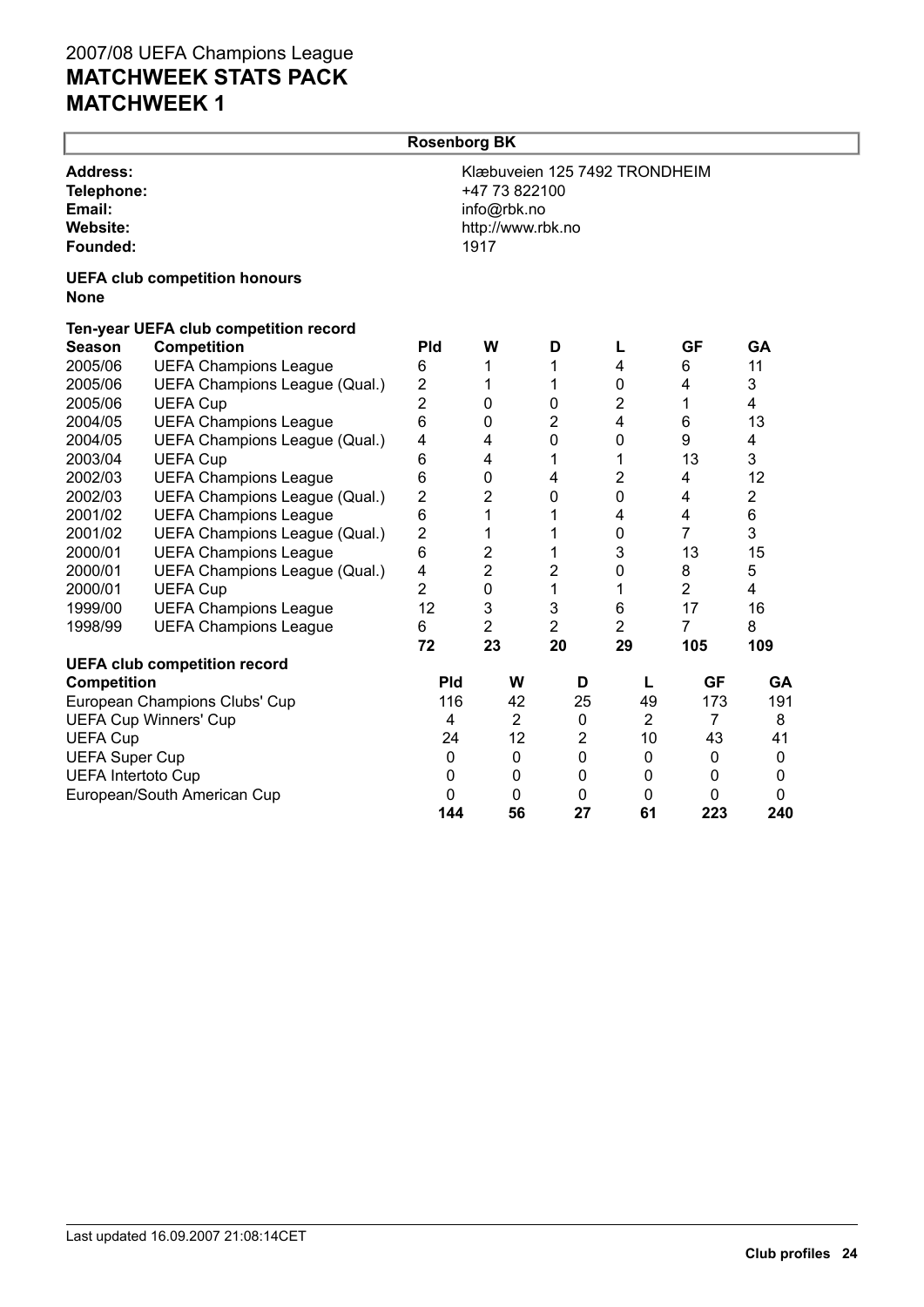|                                                                 | FC Schalke 04                         |                                                                                                                     |                       |                |                |                  |                |           |  |  |  |
|-----------------------------------------------------------------|---------------------------------------|---------------------------------------------------------------------------------------------------------------------|-----------------------|----------------|----------------|------------------|----------------|-----------|--|--|--|
| <b>Address:</b><br>Telephone:<br>Email:<br>Website:<br>Founded: |                                       | Ernst-Kuzorra-Weg 1 45891 GELSENKIRCHEN<br>+49 209 3618 286<br>post@schalke04.de<br>http://www.schalke04.de<br>1904 |                       |                |                |                  |                |           |  |  |  |
| <b>UEFA Cup</b><br><b>UEFA Intertoto Cup</b>                    | <b>UEFA club competition honours</b>  |                                                                                                                     | 1996/97<br>2003, 2004 |                |                |                  |                |           |  |  |  |
|                                                                 | Ten-year UEFA club competition record |                                                                                                                     |                       |                |                |                  |                |           |  |  |  |
| <b>Season</b>                                                   | <b>Competition</b>                    | <b>Pld</b>                                                                                                          | W                     |                | D              | L                | <b>GF</b>      | <b>GA</b> |  |  |  |
| 2006/07                                                         | <b>UEFA Cup</b>                       | 2                                                                                                                   | 1                     |                | $\mathbf 0$    | 1                | $\overline{2}$ | 3         |  |  |  |
| 2005/06                                                         | <b>UEFA Champions League</b>          | 6                                                                                                                   | $\overline{2}$        |                | $\overline{2}$ | $\overline{2}$   | 12             | 9         |  |  |  |
| 2005/06                                                         | <b>UEFA Cup</b>                       | 8                                                                                                                   | $\overline{4}$        |                | $\mathbf 2$    | $\boldsymbol{2}$ | 12             | 5         |  |  |  |
| 2004/05                                                         | <b>UEFA Cup</b>                       | 8                                                                                                                   | 4                     |                | $\overline{2}$ | $\overline{2}$   | 15             | 6         |  |  |  |
| 2004                                                            | <b>UEFA Intertoto Cup</b>             | 6                                                                                                                   | 6                     |                | $\mathbf 0$    | 0                | 16             | 3         |  |  |  |
| 2003/04                                                         | <b>UEFA Cup</b>                       | 4                                                                                                                   | 3                     |                | 1              | 1                | 4              | 3         |  |  |  |
| 2003                                                            | <b>UEFA Intertoto Cup</b>             | 6                                                                                                                   | 4                     |                | 2              | 0                | 7              | 2         |  |  |  |
| 2002/03                                                         | <b>UEFA Cup</b>                       | 6                                                                                                                   | 3                     |                | $\mathbf 2$    | 1                | 13             | 8         |  |  |  |
| 2001/02                                                         | <b>UEFA Champions League</b>          | $\,6$                                                                                                               | $\overline{c}$        |                | $\mathbf 0$    | 4                | 9              | 9         |  |  |  |
| 1998/99                                                         | <b>UEFA Cup</b>                       | $\overline{2}$                                                                                                      | 1                     |                | 0              | 1                | 1              | 1         |  |  |  |
|                                                                 |                                       | 54                                                                                                                  | 30                    |                | 11             | 14               | 91             | 49        |  |  |  |
|                                                                 | <b>UEFA club competition record</b>   |                                                                                                                     |                       |                |                |                  |                |           |  |  |  |
| Competition                                                     |                                       | <b>Pld</b>                                                                                                          |                       | W              | D              | L                | GF             | GA        |  |  |  |
|                                                                 | European Champions Clubs' Cup         | 19                                                                                                                  |                       | $\overline{7}$ | 4              | 8                | 34             | 31        |  |  |  |
|                                                                 | <b>UEFA Cup Winners' Cup</b>          | 14                                                                                                                  |                       | 9              | $\overline{2}$ | 3                | 21             | 14        |  |  |  |
| <b>UEFA Cup</b>                                                 |                                       | 60                                                                                                                  |                       | 31             | 14             | 15               | 95             | 55        |  |  |  |
| <b>UEFA Super Cup</b>                                           |                                       | 0                                                                                                                   |                       | $\pmb{0}$      | 0              | $\pmb{0}$        | 0              | $\pmb{0}$ |  |  |  |
| <b>UEFA Intertoto Cup</b>                                       |                                       | 12                                                                                                                  |                       | 10             | 2              | 0                | 23             | 5         |  |  |  |
|                                                                 | European/South American Cup           | 0<br>105                                                                                                            |                       | $\pmb{0}$      | 0              | $\mathbf{0}$     | $\mathbf 0$    | 0         |  |  |  |
|                                                                 |                                       |                                                                                                                     |                       | 57             | 22             | 26               | 173            | 105       |  |  |  |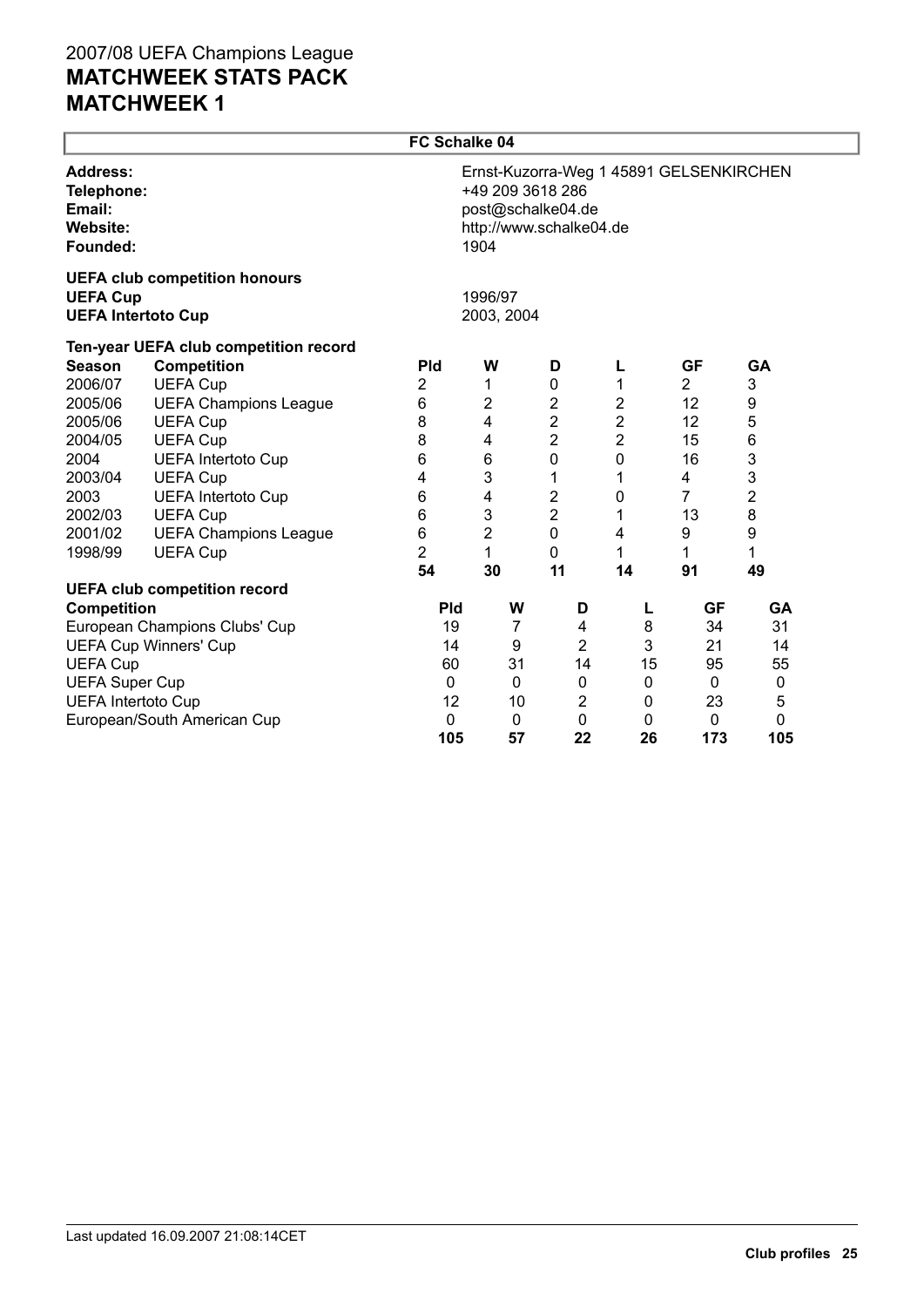|                                                                 |                                       | <b>Sevilla FC</b> |                                                                               |                |                |                |                                             |
|-----------------------------------------------------------------|---------------------------------------|-------------------|-------------------------------------------------------------------------------|----------------|----------------|----------------|---------------------------------------------|
| <b>Address:</b><br>Telephone:<br>Email:<br>Website:<br>Founded: |                                       |                   | +34 902 51 00 11<br>sevillafc@sevillafc.es<br>http://www.sevillafc.es<br>1905 |                |                |                | Estadio Ramón Sánchez-Pizjuán 41005 SEVILLA |
| <b>UEFA Super Cup</b><br><b>UEFA Cup</b>                        | <b>UEFA club competition honours</b>  |                   | 2006<br>2005/06, 2006/07                                                      |                |                |                |                                             |
|                                                                 | Ten-year UEFA club competition record |                   |                                                                               |                |                |                |                                             |
| <b>Season</b>                                                   | <b>Competition</b>                    | <b>Pld</b>        | W                                                                             | D              |                | <b>GF</b>      | <b>GA</b>                                   |
| 2007                                                            | <b>UEFA Super Cup</b>                 |                   | 0                                                                             | $\mathbf 0$    | 1              | 1              | 3                                           |
| 2006                                                            | <b>UEFA Super Cup</b>                 |                   |                                                                               | 0              | 0              | 3              | 0                                           |
| 2006/07                                                         | <b>UEFA Cup</b>                       | 15                | 9                                                                             | 4              | 2              | 29             | 13                                          |
| 2005/06                                                         | <b>UEFA Cup</b>                       | 15                | 9                                                                             | 4              | 2              | 25             | 7                                           |
| 2004/05                                                         | <b>UEFA Cup</b>                       | 10                | 5                                                                             | 2              | 3              | 12             | 7                                           |
|                                                                 |                                       | 42                | 24                                                                            | 10             | 8              | 70             | 30                                          |
|                                                                 | <b>UEFA club competition record</b>   |                   |                                                                               |                |                |                |                                             |
| <b>Competition</b>                                              |                                       | <b>Pld</b>        | W                                                                             | D              | L              | <b>GF</b>      | <b>GA</b>                                   |
|                                                                 | European Champions Clubs' Cup         | 8                 | 4                                                                             | $\overline{2}$ | $\overline{2}$ | 15             | 14                                          |
|                                                                 | <b>UEFA Cup Winners' Cup</b>          | 2                 | 1                                                                             | $\mathbf{0}$   | 1              | $\overline{2}$ | 4                                           |
| <b>UEFA Cup</b>                                                 |                                       | 58                | 30                                                                            | 15             | 13             | 90             | 49                                          |
| <b>UEFA Super Cup</b>                                           |                                       | 2                 | 1                                                                             | 0              | 1              | 4              | 3                                           |
| <b>UEFA Intertoto Cup</b>                                       |                                       | 0                 | 0                                                                             | 0              | 0              | $\mathbf{0}$   | 0                                           |
|                                                                 | European/South American Cup           | 0                 | 0                                                                             | 0              | 0              | 0              | 0                                           |
|                                                                 |                                       | 70                | 36                                                                            | 17             | 17             | 111            | 70                                          |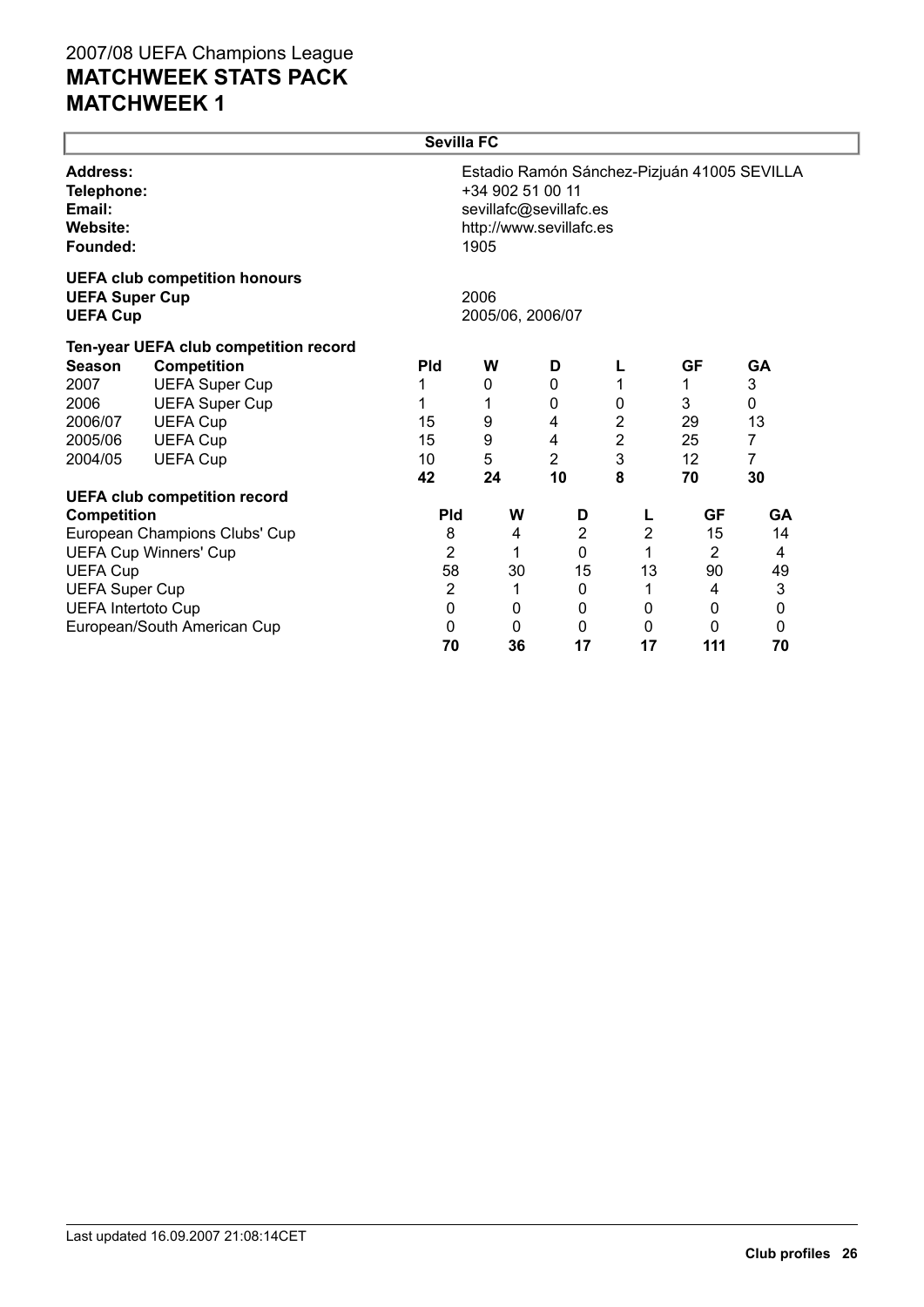ſ

|                                                                 | <b>FC Shakhtar Donetsk</b>            |                                                                                                                          |                |                |         |                         |                    |                 |  |
|-----------------------------------------------------------------|---------------------------------------|--------------------------------------------------------------------------------------------------------------------------|----------------|----------------|---------|-------------------------|--------------------|-----------------|--|
| Address:<br>Telephone:<br>Email:<br><b>Website:</b><br>Founded: |                                       | Artema Street 86A 83050 DONETSK<br>+380 62 3349898<br>burlaka@fcshakhtar.com<br>http://www.shakhtyor.donbass.com<br>1936 |                |                |         |                         |                    |                 |  |
| <b>None</b>                                                     | <b>UEFA club competition honours</b>  |                                                                                                                          |                |                |         |                         |                    |                 |  |
|                                                                 | Ten-year UEFA club competition record |                                                                                                                          |                |                |         |                         |                    |                 |  |
| <b>Season</b>                                                   | <b>Competition</b>                    | <b>Pld</b>                                                                                                               | W              | D              |         | L                       | <b>GF</b>          | GA              |  |
| 2006/07                                                         | <b>UEFA Champions League</b>          | 6                                                                                                                        | 1              | 3              |         | $\overline{\mathbf{c}}$ | 6                  | 11              |  |
| 2006/07                                                         | UEFA Champions League (Qual.)         | $\overline{2}$                                                                                                           | $\overline{2}$ | 0              |         | $\mathbf 0$             | 4                  | $\overline{2}$  |  |
| 2006/07                                                         | <b>UEFA Cup</b>                       | 4                                                                                                                        | 1              | $\overline{2}$ |         | 1                       | 6                  | 6               |  |
| 2005/06                                                         | <b>UEFA Cup</b>                       | 8                                                                                                                        | 5              | 1              |         | $\overline{2}$          | 12                 | 5               |  |
| 2004/05                                                         | <b>UEFA Champions League</b>          | 6                                                                                                                        | $\overline{2}$ | 0              |         | 4                       | 5                  | 9               |  |
| 2004/05                                                         | UEFA Champions League (Qual.)         | 4                                                                                                                        | 3              | 1              |         | $\mathbf 0$             | 10                 | 4               |  |
| 2004/05                                                         | <b>UEFA Cup</b>                       | 4                                                                                                                        | 1              | 1              |         | $\overline{\mathbf{c}}$ | 4                  | $6\phantom{1}6$ |  |
| 2003/04                                                         | <b>UEFA Cup</b>                       | 2                                                                                                                        | 0              | 0              |         | $\overline{2}$          | $\overline{2}$     | 5               |  |
| 2002/03                                                         | <b>UEFA Cup</b>                       | $\overline{\mathbf{c}}$                                                                                                  | 1              | 0              |         | 1                       | $\overline{2}$     | 5               |  |
| 2001/02                                                         | <b>UEFA Cup</b>                       | $\overline{2}$                                                                                                           | 1              | 0              |         | 1                       | $\overline{2}$     | 4               |  |
| 2000/01                                                         | <b>UEFA Champions League</b>          | 6                                                                                                                        | $\overline{2}$ | 0              |         | 4                       | 10                 | 15              |  |
| 2000/01                                                         | <b>UEFA Cup</b>                       | $\overline{2}$                                                                                                           | $\mathbf 0$    | 1              |         | 1                       | 0                  | 1               |  |
| 1999/00                                                         | <b>UEFA Cup</b>                       | $\overline{2}$                                                                                                           | 0              | 0              |         | $\overline{2}$          | 1                  | 5               |  |
|                                                                 |                                       | 50                                                                                                                       | 19             | 9              |         | 22                      | 64                 | 78              |  |
|                                                                 | <b>UEFA club competition record</b>   |                                                                                                                          |                |                |         |                         |                    |                 |  |
| <b>Competition</b>                                              |                                       | Pld                                                                                                                      | W              |                | D       | L                       | <b>GF</b>          | <b>GA</b>       |  |
|                                                                 | European Champions Clubs' Cup         | 44                                                                                                                       | 19             |                | 8       | 17                      | 65                 | 62              |  |
|                                                                 | <b>UEFA Cup Winners' Cup</b>          | 18                                                                                                                       | 8              |                | 5       | 5                       | 32                 | 24              |  |
| <b>UEFA Cup</b>                                                 |                                       | 44                                                                                                                       | 20             |                | 6       | 18                      | 59                 | 63              |  |
| <b>UEFA Super Cup</b>                                           |                                       | $\mathbf{0}$                                                                                                             | 0              |                | 0       | 0                       | 0                  | 0               |  |
| <b>UEFA Intertoto Cup</b>                                       |                                       | 4                                                                                                                        | 1              |                | 1       | $\overline{2}$          | 5                  | 8               |  |
|                                                                 | European/South American Cup           | $\mathbf 0$<br>110                                                                                                       | 0<br>48        |                | 0<br>20 | $\mathbf 0$<br>42       | $\mathbf 0$<br>161 | 0<br>157        |  |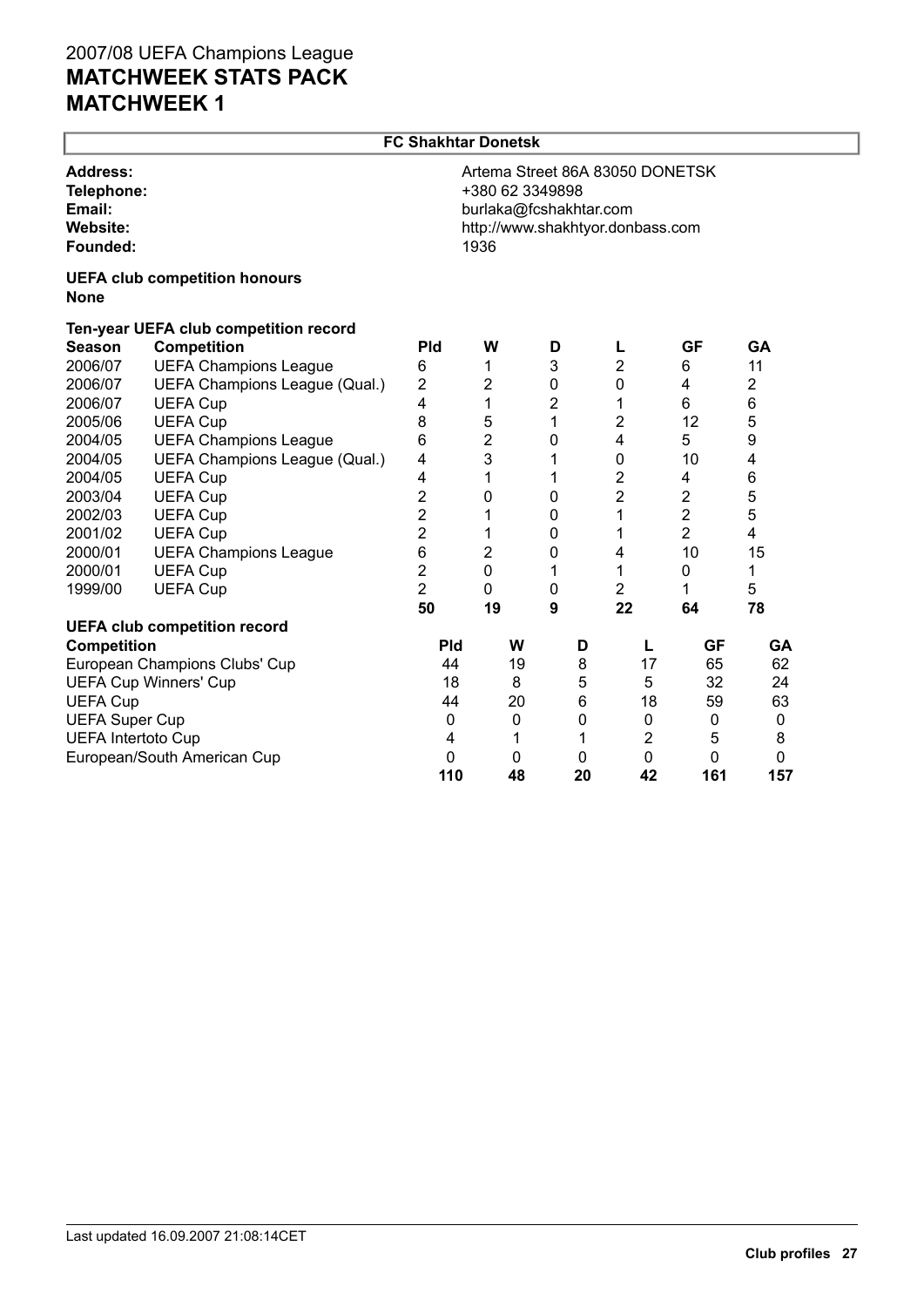|                                                                 |                                       | <b>SK Slavia Praha</b> |                |                                                                                           |                |                |                                                          |  |
|-----------------------------------------------------------------|---------------------------------------|------------------------|----------------|-------------------------------------------------------------------------------------------|----------------|----------------|----------------------------------------------------------|--|
| <b>Address:</b><br>Telephone:<br>Email:<br>Website:<br>Founded: |                                       |                        | 1893           | 6) 10005 PRAHA 10<br>+420 233 081 753<br>mirka.fouskova@slavia.cz<br>http://www.slavia.cz |                |                | Vladivostocká 1460/2 (offices: Diskarska 100 16900 Praha |  |
| <b>None</b>                                                     | <b>UEFA club competition honours</b>  |                        |                |                                                                                           |                |                |                                                          |  |
|                                                                 | Ten-year UEFA club competition record |                        |                |                                                                                           |                |                |                                                          |  |
| <b>Season</b>                                                   | <b>Competition</b>                    | <b>Pld</b>             | W              | D                                                                                         | L              | <b>GF</b>      | <b>GA</b>                                                |  |
| 2006/07                                                         | <b>UEFA Cup</b>                       | 2                      | 0              | 0                                                                                         | $\overline{2}$ | 0              | $\overline{2}$                                           |  |
| 2006/07                                                         | UEFA Cup (Qual.)                      | 2                      | 1              | 1                                                                                         | 0              | $\overline{2}$ | 0                                                        |  |
| 2005/06                                                         | <b>UEFA Cup</b>                       | 8                      | 4              | 1                                                                                         | 3              | 12             | 11                                                       |  |
| 2003/04                                                         | <b>UEFA Cup</b>                       | 4                      | $\overline{2}$ | $\overline{c}$                                                                            | 0              | 6              | 4                                                        |  |
| 2002/03                                                         | <b>UEFA Cup</b>                       | 8                      | 4              | 1                                                                                         | 3              | 20             | 12                                                       |  |
| 2001/02                                                         | <b>UEFA Cup</b>                       | $\overline{2}$         | 0              | 1                                                                                         | 1              | 1              | $\overline{2}$                                           |  |
| 2000/01                                                         | <b>UEFA Cup</b>                       | 8                      | 4              | 2                                                                                         | 2              | 16             | $\overline{7}$                                           |  |
| 1999/00                                                         | <b>UEFA Cup</b>                       | 10                     | 5              | $\overline{2}$                                                                            | 3              | 15             | 12                                                       |  |
| 1998/99                                                         | <b>UEFA Cup</b>                       | 4                      | $\mathbf 0$    | 0                                                                                         | 3              | $\overline{2}$ | 5                                                        |  |
|                                                                 |                                       | 48                     | 20             | 10                                                                                        | 17             | 74             | 55                                                       |  |
|                                                                 | <b>UEFA club competition record</b>   |                        |                |                                                                                           |                |                |                                                          |  |
| <b>Competition</b>                                              |                                       | <b>Pld</b>             | W              | D                                                                                         | L              | GF             | GA                                                       |  |
|                                                                 | European Champions Clubs' Cup         | 18                     | 8              | $\overline{\mathbf{c}}$                                                                   | 8              | 17             | 21                                                       |  |
|                                                                 | <b>UEFA Cup Winners' Cup</b>          | 8                      | 3              | 3                                                                                         | $\overline{2}$ | 11             | 9                                                        |  |
| <b>UEFA Cup</b>                                                 |                                       | 82                     | 37             | 17                                                                                        | 28             | 115            | 88                                                       |  |
| <b>UEFA Super Cup</b>                                           |                                       | 0                      | 0              | 0                                                                                         | $\mathbf 0$    | 0              | $\mathbf 0$                                              |  |
| <b>UEFA Intertoto Cup</b>                                       |                                       | $\mathbf 0$            | 0              | 0                                                                                         | 0              | 0              | 0                                                        |  |
|                                                                 | European/South American Cup           | $\mathbf{0}$           | 0              | 0                                                                                         | 0              | 0              | 0                                                        |  |
|                                                                 |                                       | 108                    | 48             | 22                                                                                        | 38             | 143            | 118                                                      |  |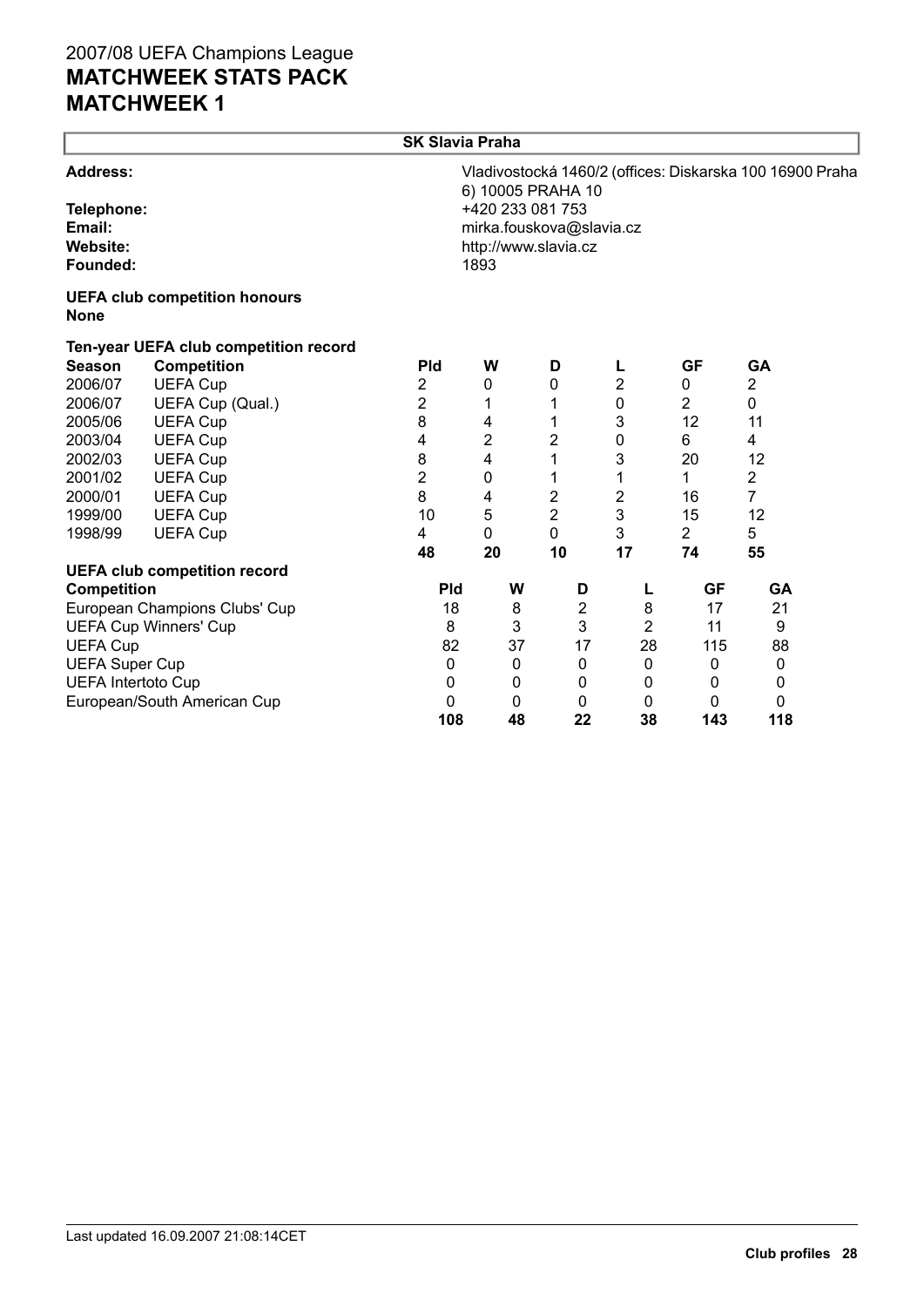|                                                          |                                                                      | <b>Sporting Clube de Portugal</b> |         |                                                        |             |              |                                               |  |
|----------------------------------------------------------|----------------------------------------------------------------------|-----------------------------------|---------|--------------------------------------------------------|-------------|--------------|-----------------------------------------------|--|
| <b>Address:</b><br>Email:<br><b>Website:</b><br>Founded: | Telephone:                                                           |                                   |         | +351 21 7516000<br>eg@scp.pt<br>http://www.sporting.pt |             |              | Rua Prof. Fernando da Fonseca 1600-116 LISBOA |  |
|                                                          | <b>UEFA club competition honours</b><br><b>UEFA Cup Winners' Cup</b> |                                   | 1963/64 |                                                        |             |              |                                               |  |
|                                                          | Ten-year UEFA club competition record                                |                                   |         |                                                        |             |              |                                               |  |
| <b>Season</b>                                            | <b>Competition</b>                                                   | <b>Pld</b>                        | W       | D                                                      | L           | <b>GF</b>    | <b>GA</b>                                     |  |
| 2006/07                                                  | <b>UEFA Champions League</b>                                         | 6                                 | 1       | $\overline{2}$                                         | 3           | 3            | 6                                             |  |
| 2005/06                                                  | <b>UEFA Cup</b>                                                      | $\overline{2}$                    | 1       | $\mathbf 0$                                            | 1           | 4            | 4                                             |  |
| 2004/05                                                  | <b>UEFA Cup</b>                                                      | 15                                | 9       | 2                                                      | 4           | 28           | 16                                            |  |
| 2003/04                                                  | <b>UEFA Cup</b>                                                      | 4                                 | 2       | 1                                                      | 1           | 4            | 4                                             |  |
| 2002/03                                                  | <b>UEFA Cup</b>                                                      | $\overline{\mathbf{c}}$           | 0       | 1                                                      | 1           | 4            | 6                                             |  |
| 2001/02                                                  | <b>UEFA Cup</b>                                                      | 6                                 | 4       | 1                                                      | 1           | 14           | 6                                             |  |
| 2000/01                                                  | <b>UEFA Champions League</b>                                         | 6                                 | 0       | 2                                                      | 4           | 5            | 15                                            |  |
| 1999/00                                                  | <b>UEFA Cup</b>                                                      | $\overline{2}$                    | 1       | $\mathbf 0$                                            | 1           | 1            | 3                                             |  |
| 1998/99                                                  | <b>UEFA Cup</b>                                                      | $\overline{2}$                    | 0       | 0                                                      | 2           | 1            | 4                                             |  |
|                                                          |                                                                      | 45                                | 18      | 9                                                      | 18          | 64           | 64                                            |  |
|                                                          | <b>UEFA club competition record</b>                                  |                                   |         |                                                        |             |              |                                               |  |
| <b>Competition</b>                                       |                                                                      | Pld                               | W       | D                                                      | L           | <b>GF</b>    | <b>GA</b>                                     |  |
|                                                          | European Champions Clubs' Cup                                        | 52                                | 13      |                                                        | 12<br>27    | 63           | 86                                            |  |
|                                                          | <b>UEFA Cup Winners' Cup</b>                                         | 40                                | 18      | 9                                                      | 13          | 82           | 49                                            |  |
| <b>UEFA Cup</b>                                          |                                                                      | 101                               | 49      | 21                                                     | 31          | 164          | 111                                           |  |
| <b>UEFA Super Cup</b>                                    |                                                                      | 0                                 | 0       | 0                                                      | 0           | 0            | 0                                             |  |
| <b>UEFA Intertoto Cup</b>                                |                                                                      | 0                                 | 0       | 0                                                      | 0           | $\mathbf{0}$ | 0                                             |  |
|                                                          | European/South American Cup                                          | $\Omega$                          | 0       | 0                                                      | $\mathbf 0$ | 0            | $\mathbf 0$                                   |  |
|                                                          |                                                                      | 193                               | 80      | 42                                                     | 71          | 309          | 246                                           |  |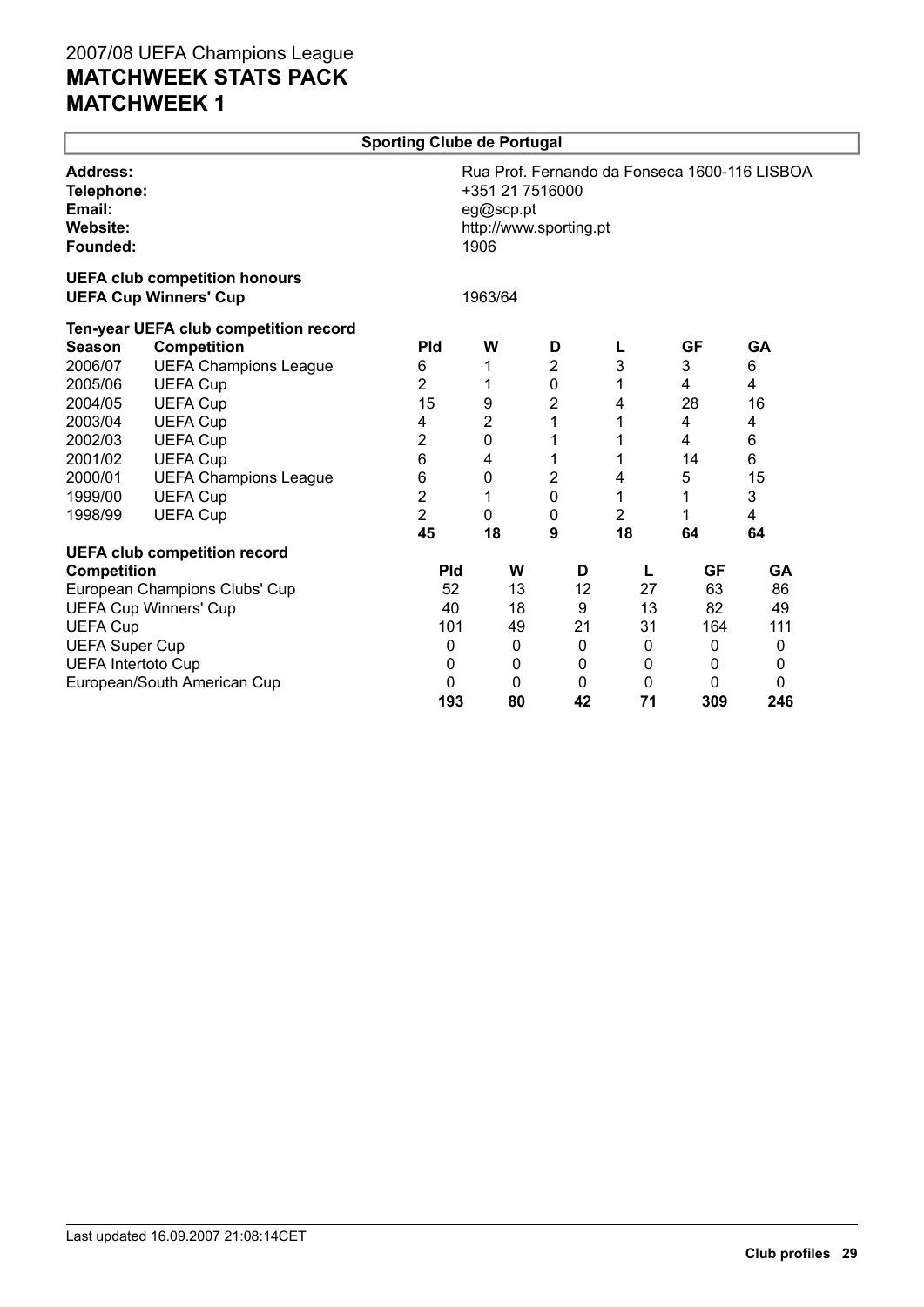|                                                          | <b>FC Steaua București</b>                                                   |                |                                                                                                                                 |                |                |              |                |  |  |
|----------------------------------------------------------|------------------------------------------------------------------------------|----------------|---------------------------------------------------------------------------------------------------------------------------------|----------------|----------------|--------------|----------------|--|--|
| <b>Address:</b><br>Email:<br><b>Website:</b><br>Founded: | Telephone:                                                                   |                | Bulevardul Ghencea nr 45 Sector 2 061692 BUCHAREST<br>+40 21 411 46 56<br>office@steauafc.com<br>http://www.steauafc.ro<br>1947 |                |                |              |                |  |  |
| <b>UEFA Super Cup</b>                                    | <b>UEFA club competition honours</b><br><b>European Champions Clubs' Cup</b> |                | 1985/86<br>1986                                                                                                                 |                |                |              |                |  |  |
|                                                          | Ten-year UEFA club competition record                                        |                |                                                                                                                                 |                |                |              |                |  |  |
| <b>Season</b>                                            | <b>Competition</b>                                                           | Pld            | W                                                                                                                               | D              | L              | <b>GF</b>    | GA             |  |  |
| 2006/07                                                  | <b>UEFA Champions League</b>                                                 | 6              | 1                                                                                                                               | $\overline{2}$ | 3              | 7            | 11             |  |  |
| 2006/07                                                  | UEFA Champions League (Qual.)                                                | 4              | 3                                                                                                                               | 1              | 0              | 9            | 3              |  |  |
| 2006/07                                                  | <b>UEFA Cup</b>                                                              | $\overline{2}$ | 0                                                                                                                               | 0              | 2              | 0            | 3              |  |  |
| 2005/06                                                  | <b>UEFA Cup</b>                                                              | 14             | 7                                                                                                                               | 5              | 2              | 23           | 8              |  |  |
| 2004/05                                                  | <b>UEFA Cup</b>                                                              | 10             | 4                                                                                                                               | 2              | 4              | 10           | 10             |  |  |
| 2004/05                                                  | UEFA Cup (Qual.)                                                             | $\overline{2}$ | 1                                                                                                                               | 0              | 1              | 5            | 4              |  |  |
| 2003/04                                                  | <b>UEFA Cup</b>                                                              | 4              | 1                                                                                                                               | 2              | 1              | 3            | 3              |  |  |
| 2003/04                                                  | UEFA Cup (Qual.)                                                             | $\overline{2}$ | $\pmb{0}$                                                                                                                       | $\overline{2}$ | 0              | 1            | 1              |  |  |
| 2001/02                                                  | <b>UEFA Cup</b>                                                              | $\overline{c}$ | 0                                                                                                                               | 1              | 1              | 2            | 3              |  |  |
| 1999/00                                                  | <b>UEFA Cup</b>                                                              | 6              | 3                                                                                                                               | 2              | 1              | 9            | 7              |  |  |
| 1999/00                                                  | UEFA Cup (Qual.)                                                             | $\overline{c}$ | $\overline{2}$                                                                                                                  | 0              | 0              | 7            | 1              |  |  |
| 1998/99                                                  | <b>UEFA Cup</b>                                                              | $\overline{2}$ | 0                                                                                                                               | 0              | $\overline{2}$ | 3            | $\overline{7}$ |  |  |
|                                                          |                                                                              | 56             | 22                                                                                                                              | 17             | 17             | 79           | 61             |  |  |
|                                                          | <b>UEFA club competition record</b>                                          |                |                                                                                                                                 |                |                |              |                |  |  |
| <b>Competition</b>                                       |                                                                              | <b>Pld</b>     | W                                                                                                                               | D              | L              | <b>GF</b>    | GA             |  |  |
|                                                          | European Champions Clubs' Cup                                                | 101<br>40      | 41                                                                                                                              | 27             | 33             | 155          | 138<br>54      |  |  |
|                                                          | <b>UEFA Cup Winners' Cup</b>                                                 | 62             | 14<br>23                                                                                                                        | 12<br>18       | 14             | 51<br>81     | 72             |  |  |
| <b>UEFA Cup</b>                                          |                                                                              |                |                                                                                                                                 |                | 21             |              |                |  |  |
| <b>UEFA Super Cup</b><br><b>UEFA Intertoto Cup</b>       |                                                                              | 1<br>0         | 1<br>0                                                                                                                          | 0<br>0         | 0<br>0         | 1<br>0       | 0<br>0         |  |  |
|                                                          | European/South American Cup                                                  | 1              | $\mathbf{0}$                                                                                                                    | 0              | 1              | $\mathbf{0}$ | 1              |  |  |
|                                                          |                                                                              | 205            | 79                                                                                                                              | 57             | 69             | 288          | 265            |  |  |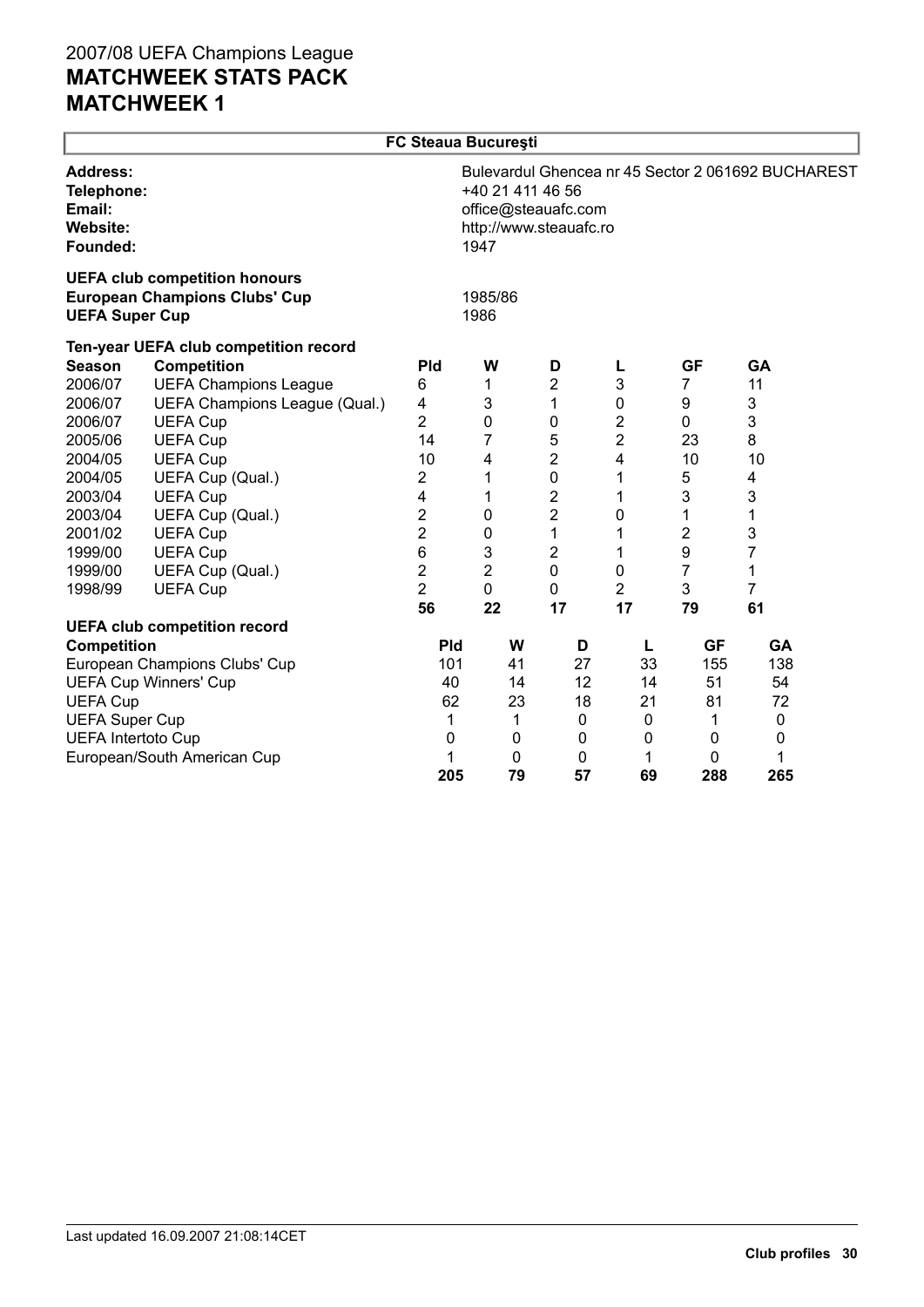|                                                                 |                                                                   | <b>VfB Stuttgart</b> |                                                                           |   |                           |                  |                                     |              |  |
|-----------------------------------------------------------------|-------------------------------------------------------------------|----------------------|---------------------------------------------------------------------------|---|---------------------------|------------------|-------------------------------------|--------------|--|
| Address:<br>Telephone:<br>Email:<br><b>Website:</b><br>Founded: |                                                                   |                      | +49 180 58 32 54 83<br>info@vfb-stuttgart.de<br>http://www.vfb.de<br>1893 |   |                           |                  | Mercedesstrasse 109 70372 STUTTGART |              |  |
|                                                                 | <b>UEFA club competition honours</b><br><b>UEFA Intertoto Cup</b> |                      | 2000, 2002                                                                |   |                           |                  |                                     |              |  |
|                                                                 | Ten-year UEFA club competition record                             |                      |                                                                           |   |                           |                  |                                     |              |  |
| <b>Season</b>                                                   | <b>Competition</b>                                                | <b>Pld</b>           | W                                                                         | D |                           | L                | <b>GF</b>                           | GA           |  |
| 2005/06                                                         | <b>UEFA Cup</b>                                                   | 8                    | 5                                                                         | 0 |                           | 3                | 10                                  | 7            |  |
| 2004/05                                                         | <b>UEFA Cup</b>                                                   | 8                    | 5                                                                         | 1 |                           | $\overline{2}$   | 17                                  | 6            |  |
| 2003/04                                                         | <b>UEFA Champions League</b>                                      | 8                    | 4                                                                         | 1 |                           | 3                | 9                                   | 7            |  |
| 2002/03                                                         | <b>UEFA Cup</b>                                                   | 8                    | 6                                                                         | 1 |                           | 1                | 17                                  | 8            |  |
| 2002                                                            | <b>UEFA Intertoto Cup</b>                                         | 8                    | 6                                                                         | 0 |                           | $\boldsymbol{2}$ | 12                                  | 5            |  |
| 2000/01                                                         | <b>UEFA Cup</b>                                                   | 8                    | 3                                                                         | 2 |                           | 3                | 11                                  | 10           |  |
| 2000                                                            | <b>UEFA Intertoto Cup</b>                                         | 8                    | 5                                                                         | 2 |                           | 1                | 17                                  | 6            |  |
| 1998/99                                                         | <b>UEFA Cup</b>                                                   | 4                    | 1                                                                         | 1 |                           | $\overline{2}$   | $\overline{7}$                      | 7            |  |
|                                                                 |                                                                   | 60                   | 35                                                                        | 8 |                           | 17               | 100                                 | 56           |  |
|                                                                 | <b>UEFA club competition record</b>                               |                      |                                                                           |   |                           |                  |                                     |              |  |
| Competition                                                     |                                                                   | <b>Pld</b>           | W                                                                         |   | D                         | L                | <b>GF</b>                           | GA           |  |
|                                                                 | European Champions Clubs' Cup                                     | 13                   | 5                                                                         |   | $\ensuremath{\mathsf{3}}$ | 5                | 16                                  | 15           |  |
|                                                                 | <b>UEFA Cup Winners' Cup</b>                                      | 13                   | $\overline{7}$                                                            |   | $\overline{c}$            | 4                | 21                                  | 16           |  |
| <b>UEFA Cup</b>                                                 |                                                                   | 94                   | 51                                                                        |   | 17                        | 26               | 182                                 | 104          |  |
| <b>UEFA Super Cup</b>                                           |                                                                   | 0                    | 0                                                                         |   | $\boldsymbol{0}$          | 0                | 0                                   | 0            |  |
| <b>UEFA Intertoto Cup</b>                                       |                                                                   | 20                   | 13                                                                        |   | $\overline{2}$            | 5                | 37                                  | 15           |  |
|                                                                 | European/South American Cup                                       | 0                    | 0                                                                         |   | $\mathbf 0$               | $\mathbf 0$      | 0                                   | $\mathbf{0}$ |  |
|                                                                 |                                                                   | 140                  | 76                                                                        |   | 24                        | 40               | 256                                 | 150          |  |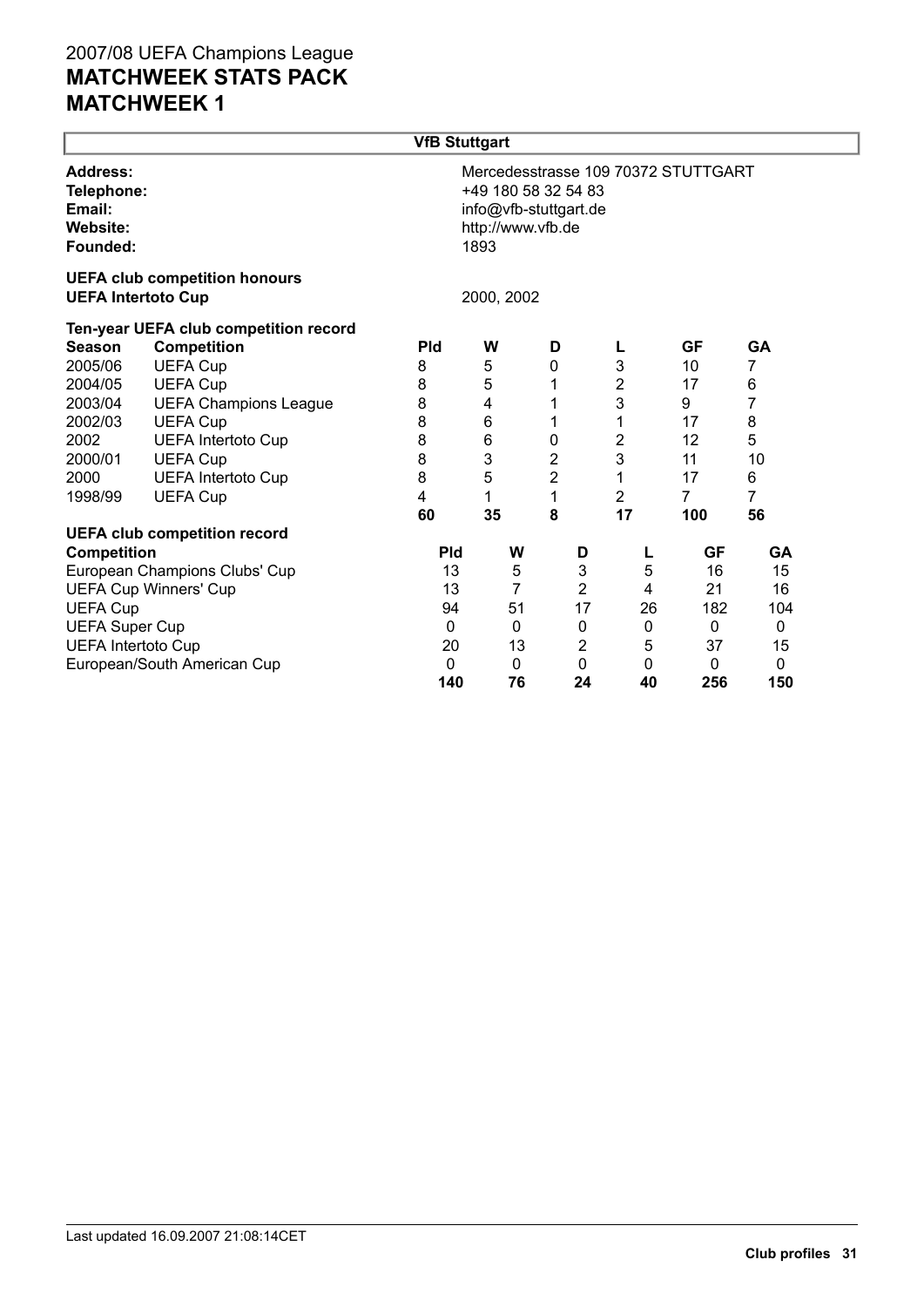|                                                                       |                                                                      | Valencia CF             |                                                                                                                              |                         |                  |                |                         |  |  |
|-----------------------------------------------------------------------|----------------------------------------------------------------------|-------------------------|------------------------------------------------------------------------------------------------------------------------------|-------------------------|------------------|----------------|-------------------------|--|--|
| <b>Address:</b><br>Telephone:<br>Email:<br>Website:<br>Founded:       |                                                                      |                         | Antigua Senda de Senent 11 46023 VALENCIA<br>+34 96 3372626<br>mjclaramunt@valenciacf.es<br>http://www.valenciacf.es<br>1919 |                         |                  |                |                         |  |  |
| <b>UEFA Super Cup</b><br><b>UEFA Cup</b><br><b>UEFA Intertoto Cup</b> | <b>UEFA club competition honours</b><br><b>UEFA Cup Winners' Cup</b> |                         | 1979/80<br>1980, 2004<br>2003/04<br>1998                                                                                     |                         |                  |                |                         |  |  |
|                                                                       | Ten-year UEFA club competition record                                |                         |                                                                                                                              |                         |                  |                |                         |  |  |
| <b>Season</b>                                                         | <b>Competition</b>                                                   | <b>Pld</b>              | W                                                                                                                            | D                       | L                | <b>GF</b>      | <b>GA</b>               |  |  |
| 2006/07                                                               | <b>UEFA Champions League</b>                                         | 10                      | 4                                                                                                                            | $\overline{\mathbf{4}}$ | $\overline{2}$   | 16             | 11                      |  |  |
| 2006/07                                                               | UEFA Champions League (Qual.)                                        | $\overline{2}$          | 1                                                                                                                            | $\mathbf 0$             | 1                | 3              | 1                       |  |  |
| 2005                                                                  | <b>UEFA Intertoto Cup</b>                                            | 6                       | 2                                                                                                                            | 3                       | 1                | 6              | 1                       |  |  |
| 2004/05                                                               | <b>UEFA Champions League</b>                                         | 6                       | $\overline{2}$                                                                                                               | 1                       | 3                | 6              | 10                      |  |  |
| 2004                                                                  | <b>UEFA Super Cup</b>                                                | 1                       | 1                                                                                                                            | $\boldsymbol{0}$        | 0                | $\overline{2}$ | 1                       |  |  |
| 2004/05                                                               | <b>UEFA Cup</b>                                                      | $\overline{2}$          | 1                                                                                                                            | 0                       | 1                | $\overline{2}$ | $\overline{2}$          |  |  |
| 2003/04                                                               | <b>UEFA Cup</b>                                                      | 13                      | 10                                                                                                                           | 2                       | 1                | 20             | 5                       |  |  |
| 2002/03                                                               | <b>UEFA Champions League</b>                                         | 14                      | 8                                                                                                                            | 4                       | $\boldsymbol{2}$ | 24             | 12                      |  |  |
| 2001/02                                                               | <b>UEFA Cup</b>                                                      | 10                      | 5                                                                                                                            | 3                       | $\overline{2}$   | 20             | 7                       |  |  |
| 2000/01                                                               | <b>UEFA Champions League</b>                                         | 17                      | 10                                                                                                                           | $6\phantom{1}$          | $\overline{2}$   | 23             | 9                       |  |  |
| 2000/01                                                               | UEFA Champions League (Qual.)                                        | $\overline{2}$          | 1                                                                                                                            | 1                       | $\mathbf 0$      | 4              | 1                       |  |  |
| 1999/00                                                               | <b>UEFA Champions League</b>                                         | 17                      | 8                                                                                                                            | $\overline{\mathbf{4}}$ | 5                | 27             | 18                      |  |  |
| 1998/99                                                               | <b>UEFA Cup</b>                                                      | $\overline{\mathbf{4}}$ | $\overline{2}$                                                                                                               | 2                       | 0                | 9              | 5                       |  |  |
| 1998                                                                  | <b>UEFA Intertoto Cup</b>                                            | 6                       | 5                                                                                                                            | $\mathbf 0$             | 1                | 11             | 3                       |  |  |
|                                                                       |                                                                      | 110                     | 60                                                                                                                           | 30                      | 21               | 173            | 86                      |  |  |
|                                                                       | <b>UEFA club competition record</b>                                  |                         |                                                                                                                              |                         |                  |                |                         |  |  |
| <b>Competition</b>                                                    |                                                                      | <b>Pld</b>              | W                                                                                                                            | D                       | Г                | <b>GF</b>      | GA                      |  |  |
|                                                                       | European Champions Clubs' Cup                                        | 78                      | 39                                                                                                                           | 22                      | 17               | 118            | 68                      |  |  |
| <b>UEFA Cup Winners' Cup</b>                                          | 19                                                                   | 10                      | 5                                                                                                                            | 4                       | 39               | 20             |                         |  |  |
| <b>UEFA Cup</b>                                                       |                                                                      | 77                      | 36                                                                                                                           | 20                      | 21               | 117            | 85                      |  |  |
| <b>UEFA Super Cup</b>                                                 |                                                                      | 3                       | $\overline{2}$                                                                                                               | 0                       | 1                | 4              | 3                       |  |  |
| <b>UEFA Intertoto Cup</b>                                             |                                                                      | 12                      | $\overline{7}$                                                                                                               | 3                       | $\overline{2}$   | 17             | $\overline{\mathbf{4}}$ |  |  |
|                                                                       | European/South American Cup                                          | 0                       | $\mathbf 0$                                                                                                                  | 0                       | 0                | $\pmb{0}$      | 0                       |  |  |
|                                                                       |                                                                      | 189                     | 94                                                                                                                           | 50                      | 45               | 295            | 180                     |  |  |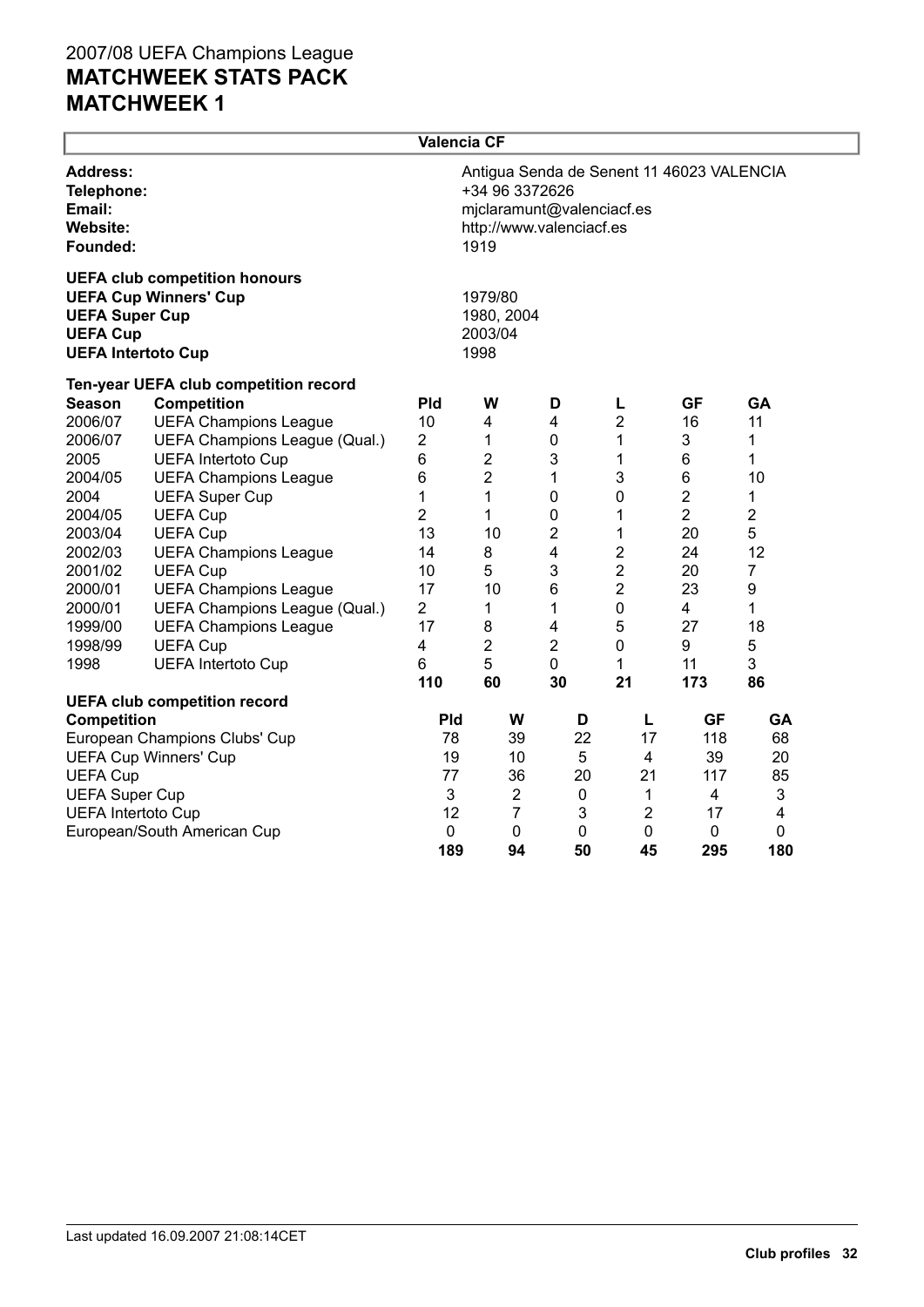### Previous meetings

### Group A : Olympique de Marseille - Besiktas JK

### **No matches have been played between the two clubs**

|                 |                          |    |            |                         | Group A: FC Porto - Liverpool FC |         |           |              |  |
|-----------------|--------------------------|----|------------|-------------------------|----------------------------------|---------|-----------|--------------|--|
| <b>Date</b>     | <b>Competition Stage</b> |    | Match      |                         |                                  |         |           | <b>Venue</b> |  |
| 08.03.2001      | <b>UCUP</b>              | QF |            | FC Porto - Liverpool FC | Porto                            |         |           |              |  |
| 15.03.2001      | <b>UCUP</b>              | QF |            | Liverpool FC - FC Porto |                                  | $2 - 0$ | Liverpool |              |  |
|                 |                          |    | <b>Pld</b> | W                       | D                                |         | GF        | GA           |  |
| <b>FC Porto</b> |                          |    |            |                         |                                  |         | 0         |              |  |
| Liverpool FC    |                          |    |            |                         |                                  | 0       |           |              |  |

Group B : Chelsea FC - Rosenborg BK

### **No matches have been played between the two clubs**

|               |    | Match                    |   |  |                                                            | Venue                                |    |  |
|---------------|----|--------------------------|---|--|------------------------------------------------------------|--------------------------------------|----|--|
| <b>UCUP</b>   | QF |                          |   |  | $2-0$                                                      |                                      |    |  |
| <b>UCUP</b>   | QF |                          |   |  |                                                            | $1 - 1$                              |    |  |
|               |    | <b>Pld</b>               | w |  |                                                            | GF                                   | GА |  |
| FC Schalke 04 |    |                          |   |  | 0                                                          | 3                                    |    |  |
| Valencia CF   |    |                          |   |  |                                                            |                                      |    |  |
|               |    | <b>Competition Stage</b> |   |  | FC Schalke 04 - Valencia CF<br>Valencia CF - FC Schalke 04 | Group B: FC Schalke 04 - Valencia CF |    |  |

Group C : Olympiacos CFP - S.S. Lazio

### **No matches have been played between the two clubs**

Group C : Real Madrid CF - Werder Bremen

### **No matches have been played between the two clubs**

|                   |            |                          |            |                       | Group D: AC Milan - SL Benfica |        |         |              |  |
|-------------------|------------|--------------------------|------------|-----------------------|--------------------------------|--------|---------|--------------|--|
| <b>Date</b>       |            | <b>Competition Stage</b> | Match      |                       |                                |        |         | <b>Venue</b> |  |
| 22.05.1963        | <b>UCL</b> |                          |            | AC Milan - SL Benfica |                                |        | $2 - 1$ | London       |  |
| 23.05.1990        | UCL        |                          |            | AC Milan - SL Benfica | 1-0                            | Vienna |         |              |  |
| 01.03.1995        | UCL        | QF                       |            | AC Milan - SL Benfica | $2 - 0$                        | Milan  |         |              |  |
| 15.03.1995        | <b>UCL</b> | QF                       |            | SL Benfica - AC Milan |                                |        | 0-0     | Lisbon       |  |
|                   |            |                          | <b>Pld</b> | w                     | D                              |        | GF      | GA           |  |
| <b>AC Milan</b>   |            |                          | 4          | 3                     |                                | 0      | 5       |              |  |
| <b>SL Benfica</b> |            |                          |            | 0                     |                                |        |         |              |  |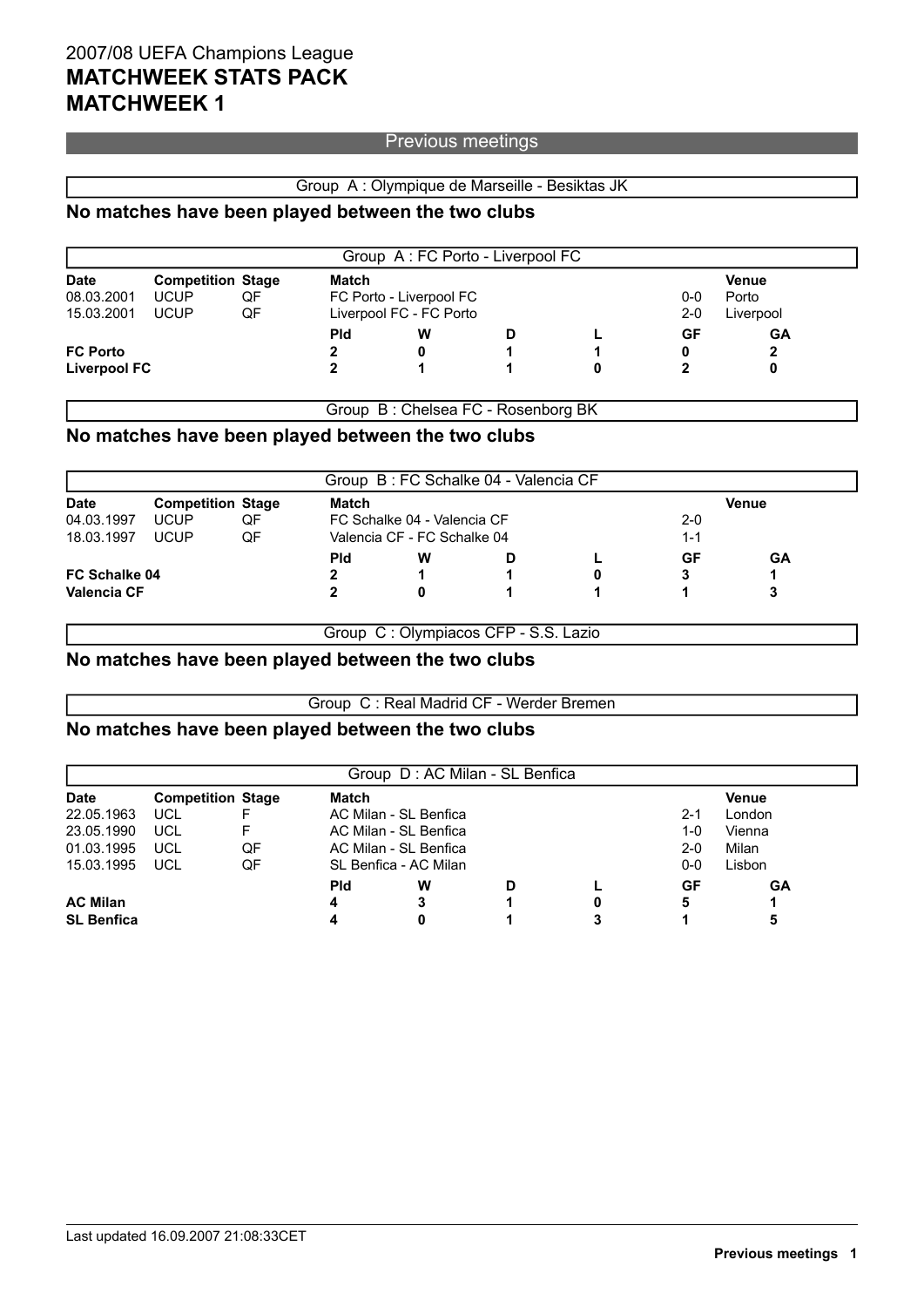|                                           |                                                        |                        |                              |                                                                    | Group D: FC Shakhtar Donetsk - Celtic FC                               |                                                                                                        |                              |                                      |
|-------------------------------------------|--------------------------------------------------------|------------------------|------------------------------|--------------------------------------------------------------------|------------------------------------------------------------------------|--------------------------------------------------------------------------------------------------------|------------------------------|--------------------------------------|
| Date<br>20.10.2004<br>02.11.2004          | <b>Competition Stage</b><br>UCL<br>UCL                 | GS<br><b>GS</b>        | <b>Match</b>                 | FC Shakhtar Donetsk - Celtic FC<br>Celtic FC - FC Shakhtar Donetsk |                                                                        |                                                                                                        | 3-0<br>1-0                   | Venue<br><b>Donetsk</b><br>Glasgow   |
|                                           |                                                        |                        | <b>Pld</b>                   | W                                                                  | D                                                                      | L                                                                                                      | <b>GF</b>                    | <b>GA</b>                            |
| <b>FC Shakhtar Donetsk</b><br>Celtic FC   |                                                        |                        | 2<br>$\mathbf{2}$            | 1<br>1                                                             | 0<br>0                                                                 | 1<br>1                                                                                                 | 3<br>1                       | 1<br>3                               |
|                                           |                                                        |                        |                              |                                                                    | Group E: FC Barcelona - Olympique Lyonnais                             |                                                                                                        |                              |                                      |
| Date<br>10.10.2001<br>23.10.2001          | <b>Competition Stage</b><br>UCL<br>UCL                 | GS1<br>GS <sub>1</sub> | <b>Match</b>                 |                                                                    | FC Barcelona - Olympique Lyonnais<br>Olympique Lyonnais - FC Barcelona |                                                                                                        | $2-0$<br>2-3                 | Venue<br>Barcelona<br>Lyon           |
| <b>FC Barcelona</b>                       |                                                        |                        | <b>Pld</b><br>2              | w<br>2                                                             | D<br>0                                                                 | L<br>0                                                                                                 | GF<br>5                      | <b>GA</b><br>2                       |
| <b>Olympique Lyonnais</b>                 |                                                        |                        | $\mathbf{2}$                 | $\mathbf{0}$                                                       | $\bf{0}$                                                               | $\overline{2}$                                                                                         | $\overline{2}$               | 5                                    |
|                                           |                                                        |                        |                              |                                                                    | Group E: Rangers FC - VfB Stuttgart                                    |                                                                                                        |                              |                                      |
| Date<br>16.09.2003<br>26.11.2003          | <b>Competition Stage</b><br><b>UCL</b><br>UCL          | GS1<br>GS1             | <b>Match</b>                 | Rangers FC - VfB Stuttgart<br>VfB Stuttgart - Rangers FC           |                                                                        |                                                                                                        | 2-1<br>1-0                   | Venue<br>Glasgow<br>Stuttgart        |
|                                           |                                                        |                        | <b>Pld</b>                   | W                                                                  | D                                                                      | L                                                                                                      | <b>GF</b>                    | GA                                   |
| <b>Rangers FC</b><br><b>VfB Stuttgart</b> |                                                        |                        | $\mathbf{2}$<br>$\mathbf{2}$ | 1<br>1                                                             | 0<br>$\mathbf{0}$                                                      | 1<br>1                                                                                                 | $\mathbf{2}$<br>$\mathbf{2}$ | $\mathbf{2}$<br>$\mathbf{2}$         |
|                                           |                                                        |                        |                              |                                                                    | Group F: AS Roma - FC Dynamo Kyiv                                      |                                                                                                        |                              |                                      |
| Date<br>15.09.2004<br>23.11.2004          | <b>Competition Stage</b><br><b>UCL</b><br>UCL          | GS<br>GS               | <b>Match</b>                 | AS Roma - FC Dynamo Kyiv<br>FC Dynamo Kyiv - AS Roma               |                                                                        |                                                                                                        | $0 - 3$<br>$2-0$             | Venue<br>Rome<br>Kiev                |
| AS Roma                                   |                                                        |                        | <b>Pld</b><br>$\mathbf{2}$   | W<br>0                                                             | D<br>0                                                                 | L<br>2                                                                                                 | GF<br>0                      | <b>GA</b><br>5                       |
| FC Dynamo Kyiv                            |                                                        |                        | $\mathbf{2}$                 | $\mathbf{2}$                                                       | 0                                                                      | 0                                                                                                      | 5                            | 0                                    |
|                                           |                                                        |                        |                              |                                                                    |                                                                        | Group F: Sporting Clube de Portugal - Manchester United FC                                             |                              |                                      |
| <b>Date</b><br>26.02.1964<br>18.03.1964   | <b>Competition Stage</b><br><b>UCWC</b><br><b>UCWC</b> | QF<br>QF               | Match                        |                                                                    |                                                                        | Manchester United FC - Sporting Clube de Portugal<br>Sporting Clube de Portugal - Manchester United FC | 4-1<br>5-0                   | <b>Venue</b><br>Manchester<br>Lisbon |
|                                           |                                                        |                        | <b>Pld</b>                   | W                                                                  | D                                                                      | L                                                                                                      | GF                           | <b>GA</b>                            |
| <b>Manchester United FC</b>               | <b>Sporting Clube de Portugal</b>                      |                        | 2<br>$\mathbf{2}$            | 1<br>1                                                             | 0<br>0                                                                 | 1<br>1                                                                                                 | 6<br>4                       | 4<br>6                               |
|                                           |                                                        |                        |                              |                                                                    |                                                                        | Group G: Fenerbahçe SK - FC Internazionale Milano                                                      |                              |                                      |
|                                           | No matches have been played between the two clubs      |                        |                              |                                                                    |                                                                        |                                                                                                        |                              |                                      |

Group G : PSV Eindhoven - PFC CSKA Moskva

**No matches have been played between the two clubs**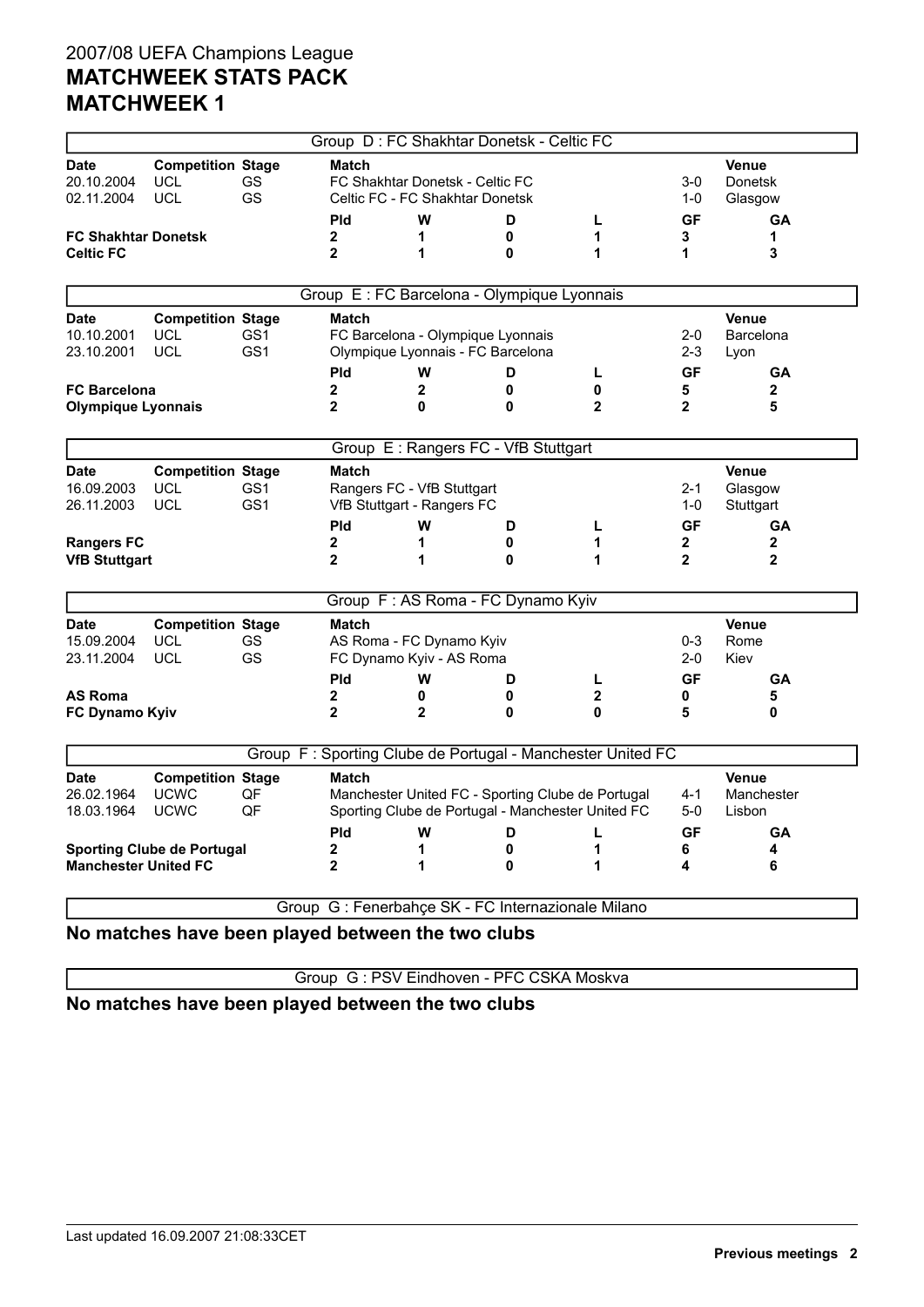### Group H : Arsenal FC - Sevilla FC

### **No matches have been played between the two clubs**

|                            |                          |    | Group H: SK Slavia Praha - FC Steaua București |                                       |                                       |         |                  |              |  |
|----------------------------|--------------------------|----|------------------------------------------------|---------------------------------------|---------------------------------------|---------|------------------|--------------|--|
| <b>Date</b>                | <b>Competition Stage</b> |    | Match                                          |                                       |                                       |         |                  | <b>Venue</b> |  |
| 25.11.1999                 | <b>UCUP</b>              | R3 |                                                | SK Slavia Praha - FC Steaua București | 4-1                                   | Prague  |                  |              |  |
| 09.12.1999                 | <b>UCUP</b>              | R3 |                                                |                                       | FC Steaua București - SK Slavia Praha | $1 - 1$ | <b>Bucharest</b> |              |  |
|                            |                          |    | <b>Pld</b>                                     | w                                     | D                                     |         | GF               | GA           |  |
| <b>SK Slavia Praha</b>     |                          |    |                                                |                                       |                                       |         | 5                |              |  |
| <b>FC Steaua Bucuresti</b> |                          |    |                                                |                                       |                                       |         |                  |              |  |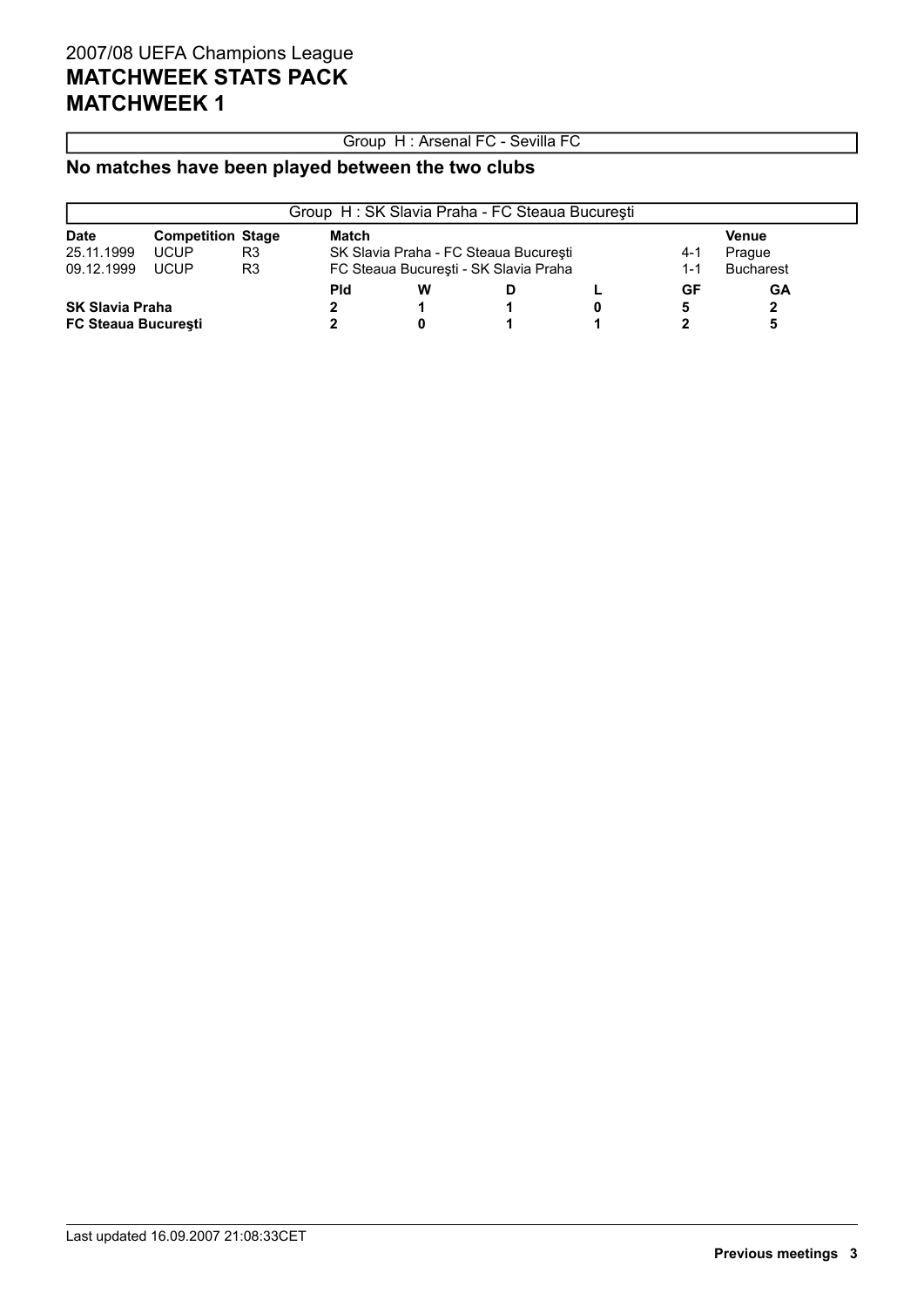### All-time statistics, 1992/93 season to date

### **Most matches played in UEFA Champions League (Group stage to final)**

| Club                        | <b>Pld</b> | W  | D                       | L  | <b>GF</b> | GА  |
|-----------------------------|------------|----|-------------------------|----|-----------|-----|
| Real Madrid CF              | 127        | 70 | 27                      | 30 | 248       | 147 |
| <b>Manchester United FC</b> | 127        | 65 | 31                      | 31 | 226       | 128 |
| <b>AC Milan</b>             | 115        | 58 | 32                      | 25 | 168       | 93  |
| FC Barcelona                | 109        | 59 | 27                      | 23 | 206       | 121 |
| <b>FC Porto</b>             | 100        | 38 | 27                      | 35 | 121       | 114 |
| <b>Arsenal FC</b>           | 89         | 39 | 26                      | 24 | 120       | 90  |
| <b>PSV Eindhoven</b>        | 78         | 27 | 17                      | 34 | 82        | 109 |
| FC Dynamo Kyiv              | 72         | 22 | 16                      | 34 | 97        | 108 |
| Rosenborg BK                | 68         | 17 | 17                      | 34 | 89        | 119 |
| Valencia CF                 | 64         | 31 | 19                      | 14 | 96        | 60  |
| Olympiacos CFP              | 62         | 16 | 15                      | 31 | 72        | 111 |
| Olympique Lyonnais          | 62         | 32 | 14                      | 16 | 109       | 63  |
| FC Internazionale Milano    | 58         | 27 | 18                      | 13 | 83        | 63  |
| Chelsea FC                  | 58         | 29 | 15                      | 14 | 85        | 50  |
| Liverpool FC                | 54         | 25 | 17                      | 12 | 69        | 42  |
| Rangers FC                  | 44         | 9  | 17                      | 18 | 49        | 66  |
| AS Roma                     | 40         | 11 | 15                      | 14 | 39        | 50  |
| S.S. Lazio                  | 38         | 16 | 9                       | 13 | 58        | 44  |
| SL Benfica                  | 30         | 11 | 10                      | 9  | 32        | 31  |
| Werder Bremen               | 28         | 12 | 4                       | 12 | 48        | 52  |
| Celtic FC                   | 26         | 9  | 4                       | 13 | 28        | 38  |
| Olympique de Marseille      | 25         | 9  | 6                       | 10 | 36        | 34  |
| Fenerbahçe SK               | 24         | 6  | $\overline{\mathbf{c}}$ | 16 | 23        | 45  |
| FC Steaua București         | 24         | 4  | 9                       | 11 | 21        | 37  |
| Sporting Clube de Portugal  | 18         | 3  | 5                       | 10 | 17        | 32  |
| Besiktas JK                 | 18         | 5  | $\overline{c}$          | 11 | 15        | 33  |
| FC Shakhtar Donetsk         | 18         | 5  | 3                       | 10 | 21        | 35  |
| PFC CSKA Moskva             | 18         | 4  | 5                       | 9  | 11        | 21  |
| FC Schalke 04               | 12         | 4  | $\overline{\mathbf{c}}$ | 6  | 21        | 18  |
| <b>VfB Stuttgart</b>        | 8          | 4  | 1                       | 3  | 9         | 7   |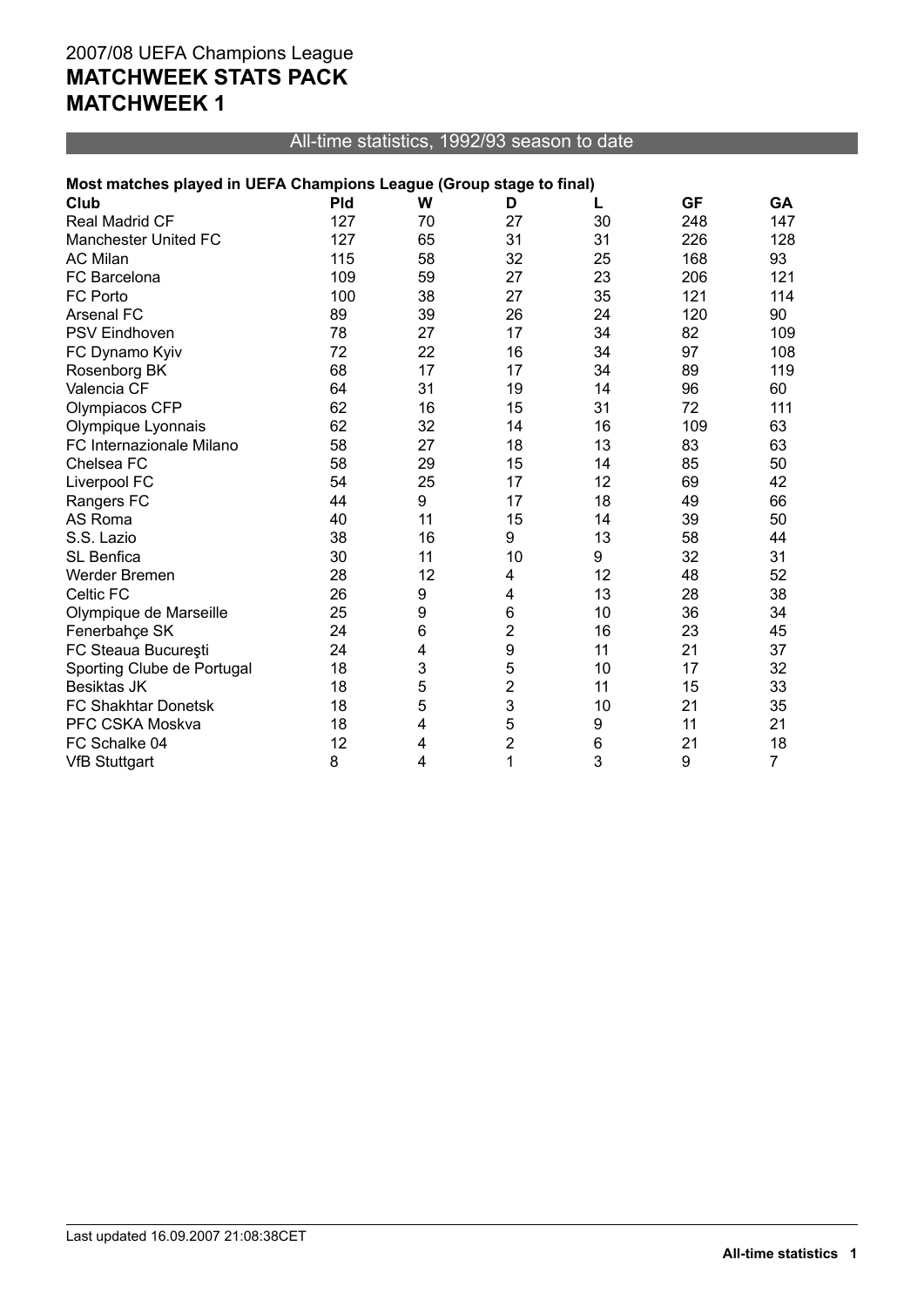All-time statistics, 1955/56 season to date

| Most matches played in European Champions Clubs' Cup and UEFA Champions League |  |  |  |  |
|--------------------------------------------------------------------------------|--|--|--|--|
|                                                                                |  |  |  |  |

| Club                        | <b>Pld</b> | W              | D              | L              | <b>GF</b> | GA  |
|-----------------------------|------------|----------------|----------------|----------------|-----------|-----|
| <b>Real Madrid CF</b>       | 299        | 173            | 52             | 74             | 654       | 334 |
| <b>AC Milan</b>             | 198        | 108            | 46             | 44             | 349       | 168 |
| <b>Manchester United FC</b> | 180        | 99             | 41             | 40             | 352       | 181 |
| FC Dynamo Kyiv              | 174        | 80             | 36             | 58             | 260       | 200 |
| SL Benfica                  | 174        | 84             | 40             | 50             | 318       | 183 |
| FC Barcelona                | 169        | 95             | 38             | 36             | 320       | 177 |
| FC Porto                    | 151        | 64             | 37             | 50             | 222       | 166 |
| Liverpool FC                | 145        | 84             | 31             | 30             | 261       | 113 |
| Rangers FC                  | 139        | 59             | 32             | 48             | 216       | 186 |
| <b>PSV Eindhoven</b>        | 137        | 53             | 32             | 52             | 189       | 163 |
| Celtic FC                   | 120        | 60             | 22             | 38             | 196       | 126 |
| FC Internazionale Milano    | 119        | 59             | 36             | 24             | 174       | 106 |
| Rosenborg BK                | 116        | 42             | 25             | 49             | 173       | 191 |
| Arsenal FC                  | 103        | 48             | 27             | 28             | 151       | 101 |
| FC Steaua București         | 101        | 41             | 27             | 33             | 155       | 138 |
| Olympiacos CFP              | 94         | 26             | 22             | 46             | 110       | 159 |
| Valencia CF                 | 78         | 39             | 22             | 17             | 118       | 68  |
| Fenerbahçe SK               | 69         | 21             | 9              | 39             | 72        | 125 |
| Olympique Lyonnais          | 66         | 34             | 14             | 18             | 113       | 68  |
| Chelsea FC                  | 62         | 32             | 16             | 14             | 93        | 50  |
| Olympique de Marseille      | 58         | 28             | 14             | 16             | 100       | 62  |
| Sporting Clube de Portugal  | 52         | 13             | 12             | 27             | 63        | 86  |
| <b>Besiktas JK</b>          | 52         | 17             | 11             | 24             | 52        | 78  |
| AS Roma                     | 49         | 16             | 16             | 17             | 53        | 57  |
| Werder Bremen               | 46         | 22             | 8              | 16             | 83        | 69  |
| <b>FC Shakhtar Donetsk</b>  | 44         | 19             | 8              | 17             | 65        | 62  |
| S.S. Lazio                  | 44         | 20             | 10             | 14             | 71        | 50  |
| PFC CSKA Moskva             | 36         | 14             | 10             | 12             | 39        | 38  |
| FC Schalke 04               | 19         | $\overline{7}$ | 4              | 8              | 34        | 31  |
| SK Slavia Praha             | 18         | 8              | $\overline{2}$ | 8              | 17        | 21  |
| <b>VfB Stuttgart</b>        | 13         | 5              | 3              | 5              | 16        | 15  |
| Sevilla FC                  | 8          | 4              | $\overline{2}$ | $\overline{2}$ | 15        | 14  |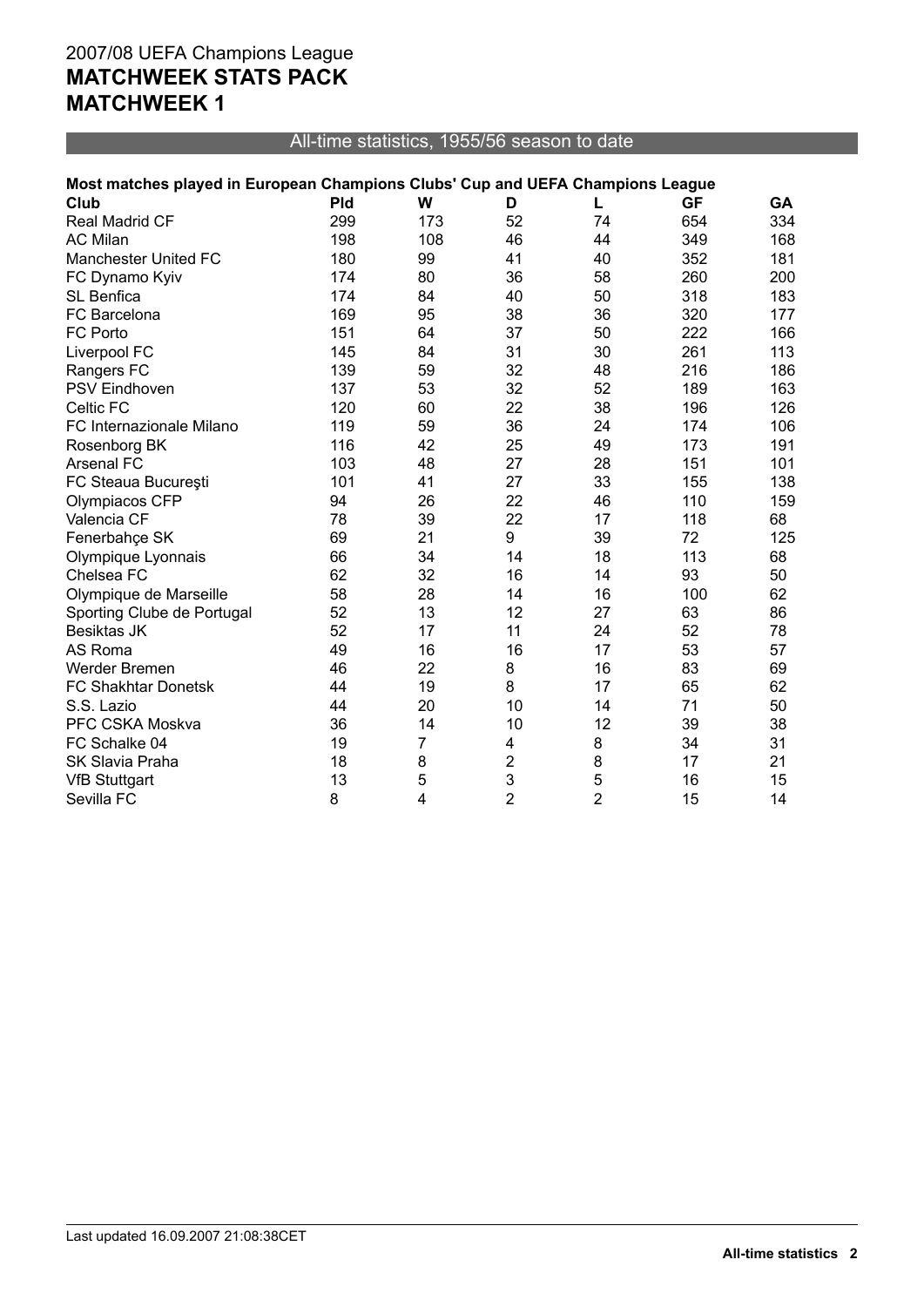### All-time statistics, UEFA Competitions

| <b>UEFA club competitions</b> |            |     |    |     |           |     |
|-------------------------------|------------|-----|----|-----|-----------|-----|
| Club                          | <b>Pld</b> | W   | D  |     | <b>GF</b> | GA  |
| <b>Real Madrid CF</b>         | 404        | 226 | 72 | 106 | 836       | 445 |
| FC Barcelona                  | 344        | 188 | 77 | 79  | 657       | 354 |
| <b>AC Milan</b>               | 310        | 167 | 71 | 72  | 519       | 271 |
| SL Benfica                    | 291        | 139 | 69 | 83  | 497       | 311 |
| FC Internazionale Milano      | 285        | 141 | 75 | 69  | 424       | 245 |
| Liverpool FC                  | 256        | 144 | 56 | 56  | 450       | 211 |
| FC Porto                      | 255        | 117 | 55 | 83  | 380       | 272 |
| Rangers FC                    | 254        | 115 | 57 | 82  | 405       | 314 |
| FC Dynamo Kyiv                | 241        | 114 | 53 | 74  | 371       | 260 |
| <b>PSV Eindhoven</b>          | 239        | 100 | 56 | 83  | 370       | 273 |
| Manchester United FC          | 236        | 123 | 61 | 52  | 429       | 235 |
| Celtic FC                     | 230        | 115 | 39 | 76  | 386       | 233 |
| FC Steaua București           | 205        | 79  | 57 | 69  | 288       | 265 |
| Sporting Clube de Portugal    | 193        | 80  | 42 | 71  | 309       | 246 |
| Valencia CF                   | 189        | 94  | 50 | 45  | 295       | 180 |
| AS Roma                       | 172        | 80  | 39 | 53  | 237       | 163 |
| Olympiacos CFP                | 171        | 60  | 34 | 77  | 210       | 274 |
| Werder Bremen                 | 165        | 79  | 33 | 53  | 305       | 205 |
| <b>Arsenal FC</b>             | 157        | 75  | 42 | 40  | 244       | 155 |
| Rosenborg BK                  | 144        | 56  | 27 | 61  | 223       | 240 |
| <b>VfB Stuttgart</b>          | 140        | 76  | 24 | 40  | 256       | 150 |
| Olympique Lyonnais            | 136        | 73  | 24 | 39  | 236       | 160 |
| Fenerbahçe SK                 | 132        | 42  | 20 | 70  | 155       | 227 |
| Olympique de Marseille        | 124        | 60  | 34 | 30  | 195       | 128 |
| Besiktas JK                   | 120        | 38  | 27 | 55  | 141       | 179 |
| S.S. Lazio                    | 119        | 58  | 30 | 31  | 185       | 129 |
| Chelsea FC                    | 110        | 60  | 27 | 23  | 186       | 88  |
| FC Shakhtar Donetsk           | 110        | 48  | 20 | 42  | 161       | 157 |
| <b>SK Slavia Praha</b>        | 108        | 48  | 22 | 38  | 143       | 118 |
| FC Schalke 04                 | 105        | 57  | 22 | 26  | 173       | 105 |
| Sevilla FC                    | 70         | 36  | 17 | 17  | 111       | 70  |
| PFC CSKA Moskva               | 68         | 27  | 18 | 23  | 82        | 68  |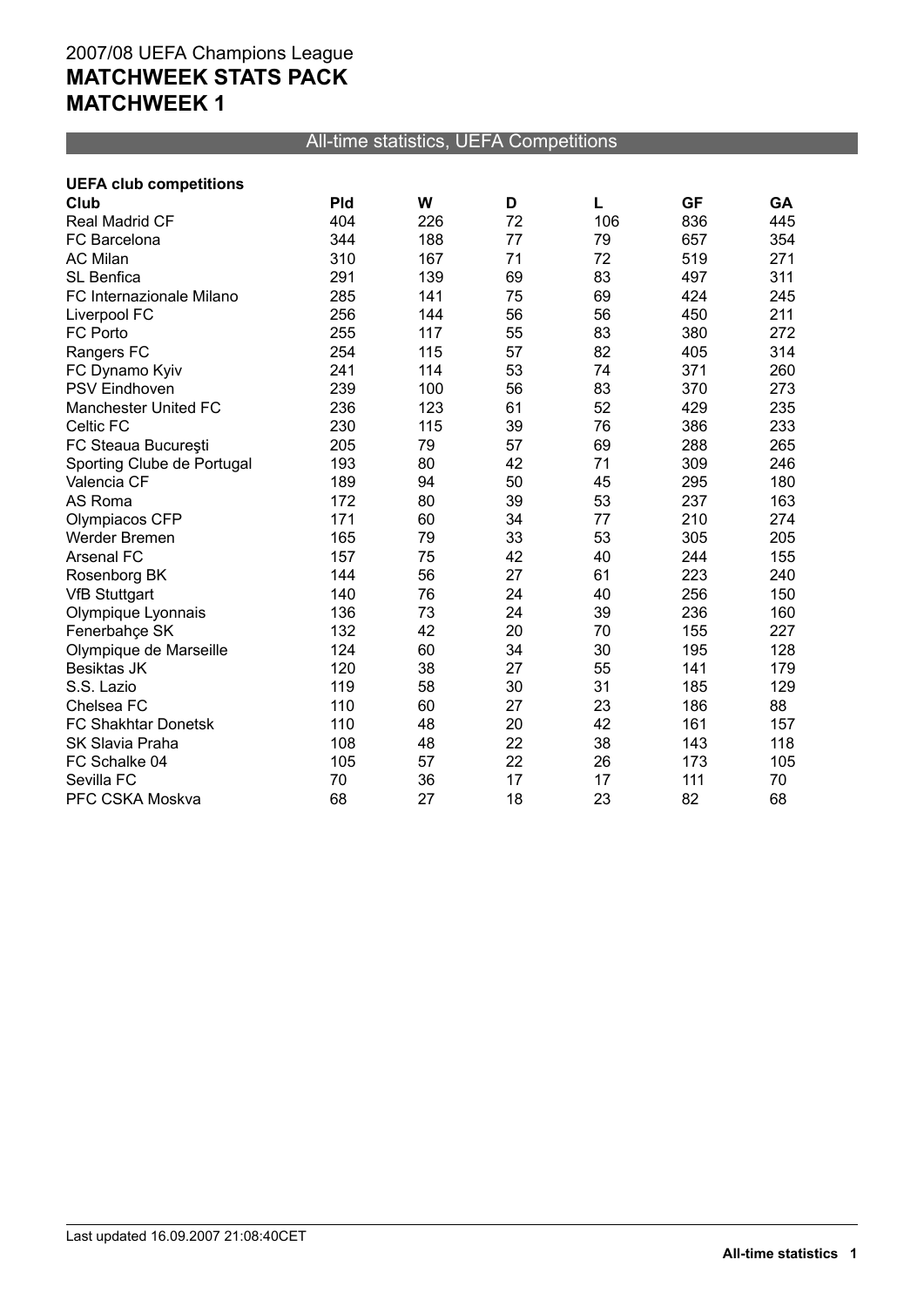#### Legend

#### **:: All-time statistics**

The all-time record of the competing clubs in UEFA club competition.

**UEFA club competitions:** These are the official statistics considered valid for communicating official records in UEFA club competitions defined as the European Champion Clubs' Cup, the UEFA Champions League, the UEFA Cup Winners' Cup, the UEFA Cup, the UEFA Super Cup (from the 1973 competition), the UEFA Intertoto Cup and the European/South American Cup. Matches in the Inter-Cities' Fairs Cup and the 1972 Super Cup are included only for information purposes as these competitions were not held under UEFA auspices.

**Goals for/against:** Goals totals include the outcome of disciplinary decisions (eg. match forfeits when a 3-0 result is determined). Goals totals do not include goals scored from the penalty mark during a penalty shoot-out after a tie ended in a draw. **:: Squad list**

The eligible list of players ordered first by playing position and then numeric order.

**Current season - UCLQ:** Total UEFA Champions League appearances in qualifying rounds only.

**Current season - UCL:** Total UEFA Champions League appearances from the group stage onwards prior to the current matchday.

**Current season - UEFA Cup:** Total UEFA Cup appearances from the first round to final, prior to the current matchday.

**All-time - UCL:** Total appearances in the UEFA Champions League from the 1992/93 season, group stage to final only. These are the official statistics considered valid for communicating official records in the competition.

**All-time - UEFA Cup**: Total appearances in the UEFA Cup, first round to final only. These are the official statistics considered valid for communicating official records in the competition.

**All-time - UEFA:** Total appearances in UEFA club competitions (as defined above) including all qualifying round matches. These are the official statistics considered valid for communicating official records in the competition.

#### **:: Booking list**

#### **The current disciplinary situation in the competition.**

**+**: Provisionally suspended

**S**: Suspended

\*: Misses next match if booked **Y** and the sent of the **Y/R**: Sent off (yellow card then direct red)<br> **#**: Suspended for at least one match **A** and the UEFA Cham  $\mathbb{R}^*$ : Sent off (red card) in the UEFA Champions League

**S\*** : Suspended following cautions received in the UEFA Champions League

**R**: Sent off (red card) **Y\*** : Booked (yellow card) in the UEFA Champions League **Y/R\*** : Sent off (yellow card then direct red) in the UEFA Champions League

**Y**: Booked **Note**: The bookings list is destined for the press. It is given to the competing clubs for information purposes only and therefore has no legal value. In the event of any discrepancy, only the correspondence addressed directly to the clubs will be considered as the authoritative version.

#### **:: Match officials**

The match officials appointed to officiate the fixture.

**UCL:** Total matches officiated in the UEFA Champions League from 1992/93 season, group stage to final only. Matches where the official has acted as the fourth official are not included in these statistics. These are the official statistics considered valid for communicating official records in the competition.

**UEFA Cup:** Total matches officiated in UEFA Cup competitions from first round to final. Matches where the official has acted as the fourth official are not included in these statistics. These are the official statistics considered valid for communicating official records in the competition. **UEFA:** Total matches officiated in UEFA club competitions including all qualifying round matches. Matches where the official has acted as the fourth official are not included in these statistics. These are the official statistics considered valid for communicating official records in the competition.

#### **:: Competitions**

**Club competitions**

**ECCC**: European Champions Clubs' Cup/UEFA Champions League **UCUP**: UEFA Cup **• UCWC:** UEFA Cup Winners' Cup

**SCUP**: UEFA Super Cup **• UIC:** UEFA Intertoto Cup

#### **National team competitions**

**EURO**: UEFA European Football Championship **• U21:** UEFA European Under-21 Championship **WC**: FIFA World Cup **• CONFCUP:** Confederation Cup **FRIE**: Friendly internationals **• U21FRIE:** Under-21 friendly internationals **U21**: UEFA European Under-21 Championship

**U19**: UEFA European Under-19 Championship **• U18:** UEFA European Under-18 Championship